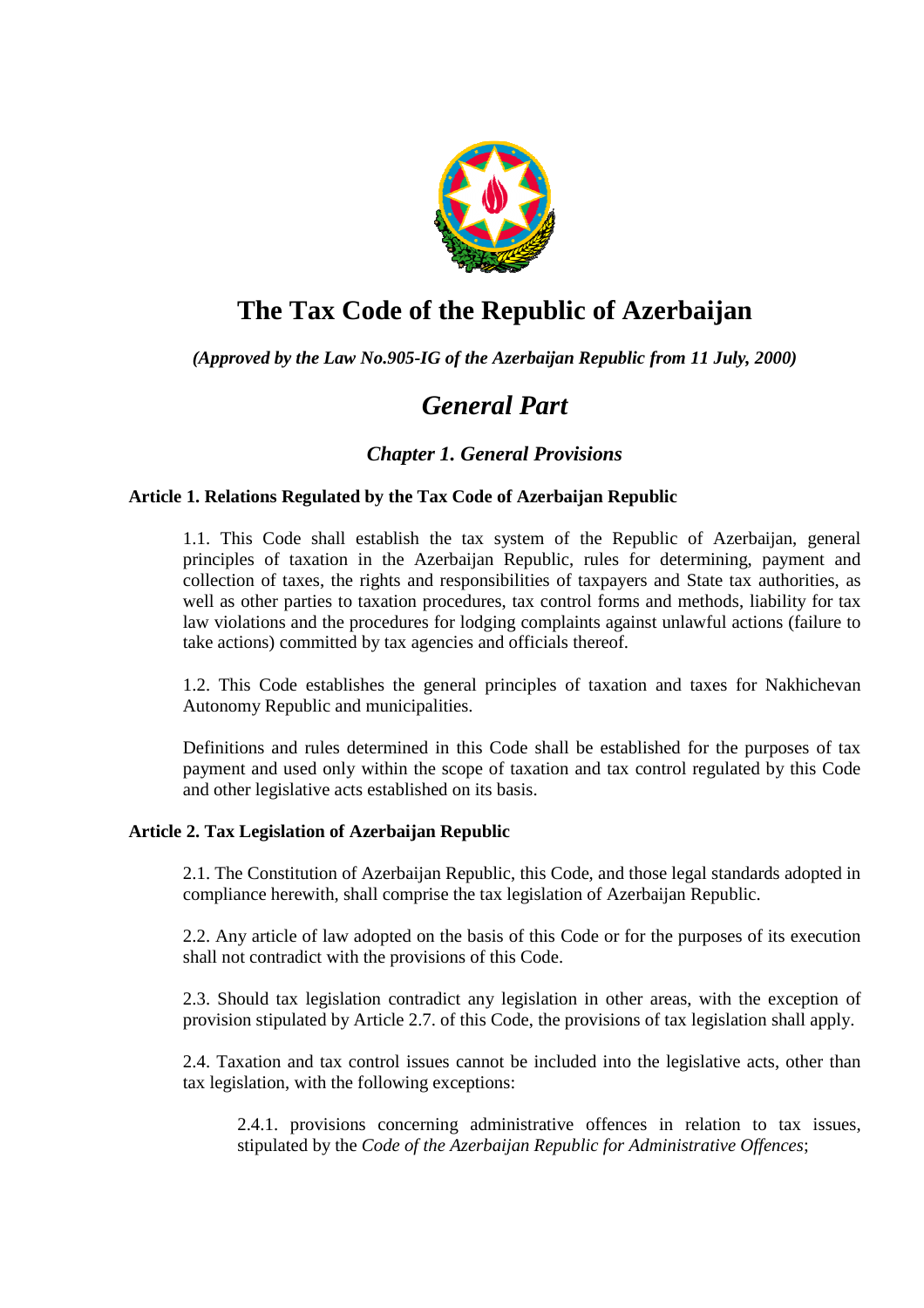2.4.2. provisions concerning tax crimes included in the Criminal Code of the Azerbaijan Republic;

2.4.3. provisions concerning the priority of tax obligations included in the legislation on bankruptcy and insolvency;

2.4.4. provisions on taxes contained in budget legislation;

2.4.5. provisions governing state maintenance allocation and guarantees on taxes;

2.4.6. provisions stipulated by agreements or laws on production sharing, main pipeline and other similar agreements and laws;

2.4.7. provisions stipulated by the legislation on oil and gas operations of export *direction and special economic areas.*

2.5. Should any international treaty to which the Republic of Azerbaijan is a party provide for regulations that differ from those contained in this Code and legislative acts established on taxes, the provisions of said international treaties shall govern.

2.6. If international treaty with the intention of avoiding double taxation to which Azerbaijan Republic is the party applied by any person, who is not the resident of the state that entered into such treaty for the purpose of obtaining tax privileges, provisions of article 2.5. of this Code shall not be applied for the purposes of tax privileges to the resident of the state that is the party to such treaty.

2.7. If production sharing or main pipeline agreements approved by the legislation before this Code is entered into force or after its enforcement, as well as other laws and agreements of a similar nature, including the legislation on oil and gas, contain provisions that differ from those stipulated by this Code and other legislative acts on taxes then provisions of such agreements and laws shall be applied.

*2.8. In the event of required changes to the Tax Code of the Azerbaijan in connection with definition of tax policy, tax administration and tax rates within the next year state budget draft, the drafts of these laws to the proper authority of executive power before May 1, and from the side of the proper authority of executive power shall be submitted to the Milli Mejlis of the Azerbaijan Republic no later than by May 15 of current year.*(3, 21)

# **Article 3. Basis for establishment of taxes and their collection**

3.1. Legislation on taxes is based on the universality, equality and fairness of taxation

3.2. Taxes shall have an economic base.

3.3. It is not allowed to establish taxes that will limit everybody's constitutional rights and freedom.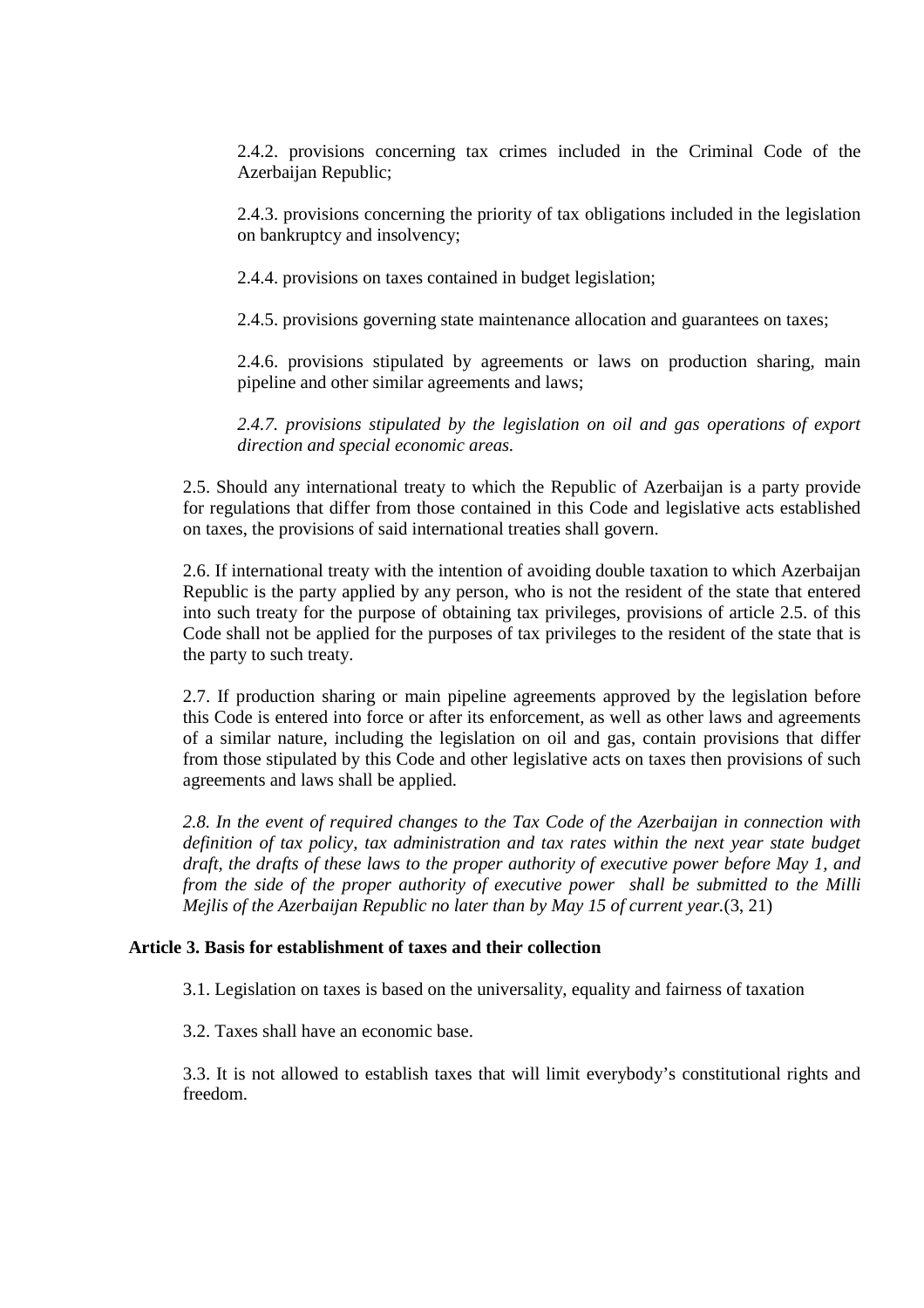3.4. It is not allowed to establish taxes that will break the single economic system of Azerbaijan Republic (in particular those that will directly or indirectly limit the free movement on the territory of Azerbaijan Republic (of goods and services) and monetary means, or otherwise limiting the legal activities of taxpayers).

3.5. Nobody can be forced to pay the tax of one nature from the profit (income) for more than one time.

3.6. The taxes shall not be of discriminatory nature and shall not be established based on the political, ideological, ethnic, confessional or other existing differences between taxpayers.

It is prohibited to establish different tax rates based on the form of ownership, citizenship of physical persons or origin of capital.

It is allowed to establish different rates of customs duties for commodities imported into the territory of Azerbaijan Republic, dependant on commodity's country of origin in accordance with this Code and customs legislation.

3.7. Taxes in the Azerbaijan Republic shall be established only by this Code; changes or cancellations shall be implemented by making the changes in this Code.

3.8. No person can be obliged to pay taxes, that have indications of taxes established by this Code but not established by it or taxes that were established in the order different to that specified by this Code.

3.9. The tax legislation shall be formulated in the order that will allow everyone to know what taxes, in which order, when and how much he shall pay.

3.10. The tax system shall stimulate the activities of entrepreneurs and investors.

3.11. All contradictions and obscurities in the tax legislation shall be interpreted for taxpayer's advantage.

3.12. Natural and legal persons shall have a free access to regulating legislative acts on  $taxes.(6)$ 

# **Article 4. The tax system of Azerbaijan Republic**

4.1. The taxes levied in the Republic of Azerbaijan pursuant to this Code shall be as follows:

4.1.1. state taxes;

4.1.2. taxes of autonomy republic;

4.1.3. local (municipal) taxes.

4.2. State taxes are those taxes that are stipulated by this Code and are obligatory for payment on the entire territory of Azerbaijan Republic.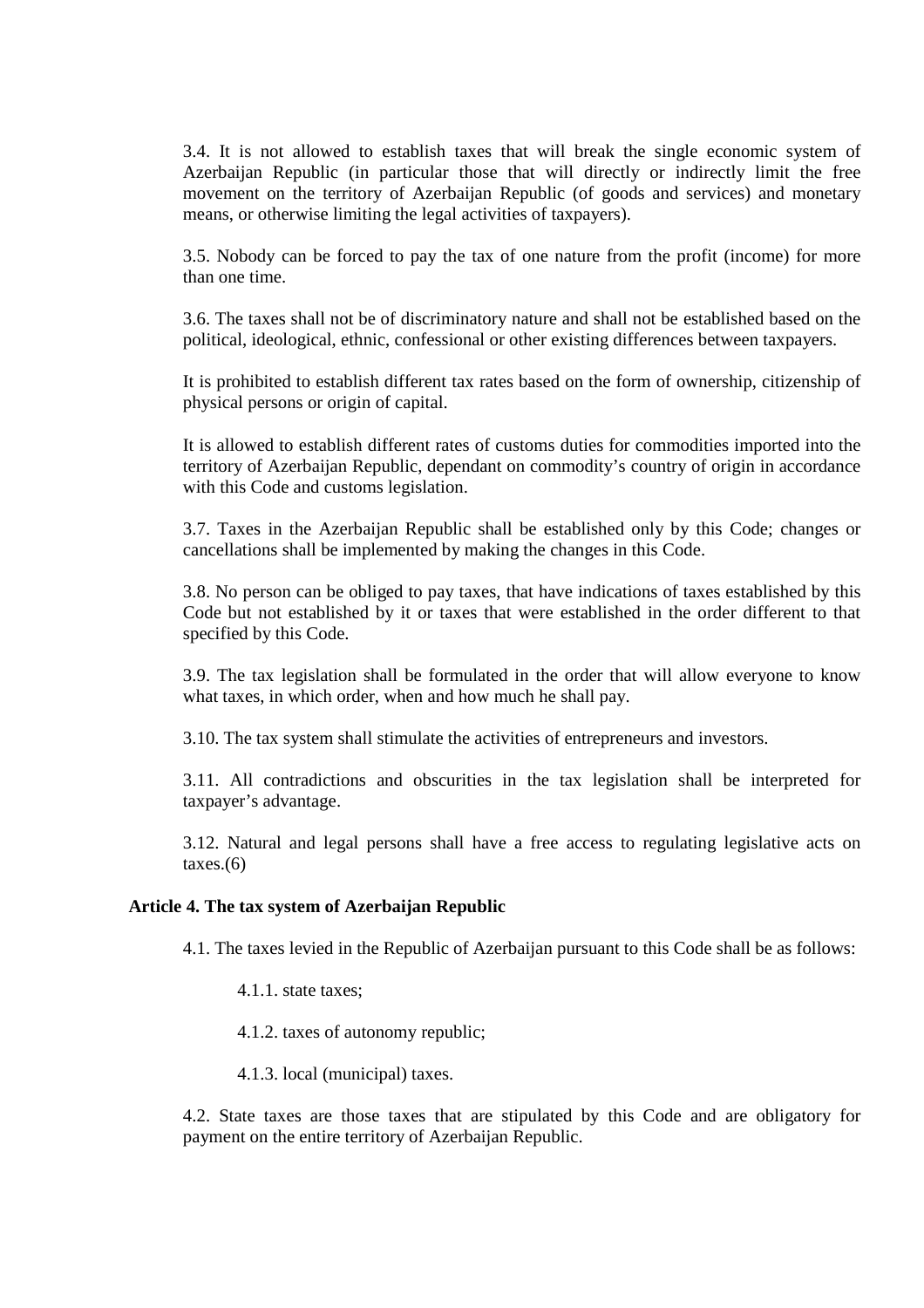4.3. The taxes of Autonomy Republic are those taxes that are stipulated by the laws of Nakhichevan Autonomy Republic in accordance with this Code and obligatory for payment in the Nakhichevan Autonomy Republic.

4.4. Local (municipal) taxes are those taxes stipulated by this Code and applicable legislation, applied by the resolution of municipalities and obligatory for payment on the territory of municipalities. Other obligatory payments applied by municipalities shall be stipulated by the appropriate legislation.

Local (municipal) taxes rates shall be established within limits stipulated by tax legislation. In accordance with tax legislation municipalities shall be entitled to make decisions on complete or partial tax release or decrease of tax levels for certain categories of taxes paid by taxpayer in their areas.

4.5. In accordance with this Code special tax regime can be applied on the territory of Azerbaijan Republic.

The special tax regime stipulates the special procedure for tax calculation and payment for the specified period of time.

4.6. It is not allowed to levy taxes that are not stipulated by this code.(6)

# **Article 5. Forms of taxation**

5.0. Amounts of tax shall be collected in following forms:

5.0.1. directly from the source (tax collection before obtaining income or profit);

5.0.2. by declaration (tax collection after obtaining income or profit);

*5.03. by notice (payment of the tax by taxpayer on the basis of payment notice, issued for the sum, calculated by taxation authority or municipality on the basis of cost of the taxation object and area).* (3, 6)

# **Article 6. State taxes**

6.1. Following are state taxes:

6.1.1. tax on the income of physical persons;

6.1.2. tax on the profit of legal entities (with the exception of entities and enterprises that are the property of municipalities);

6.1.3. value added tax;

6.1.4. excise tax;

6.1.5. property tax levied from legal persons;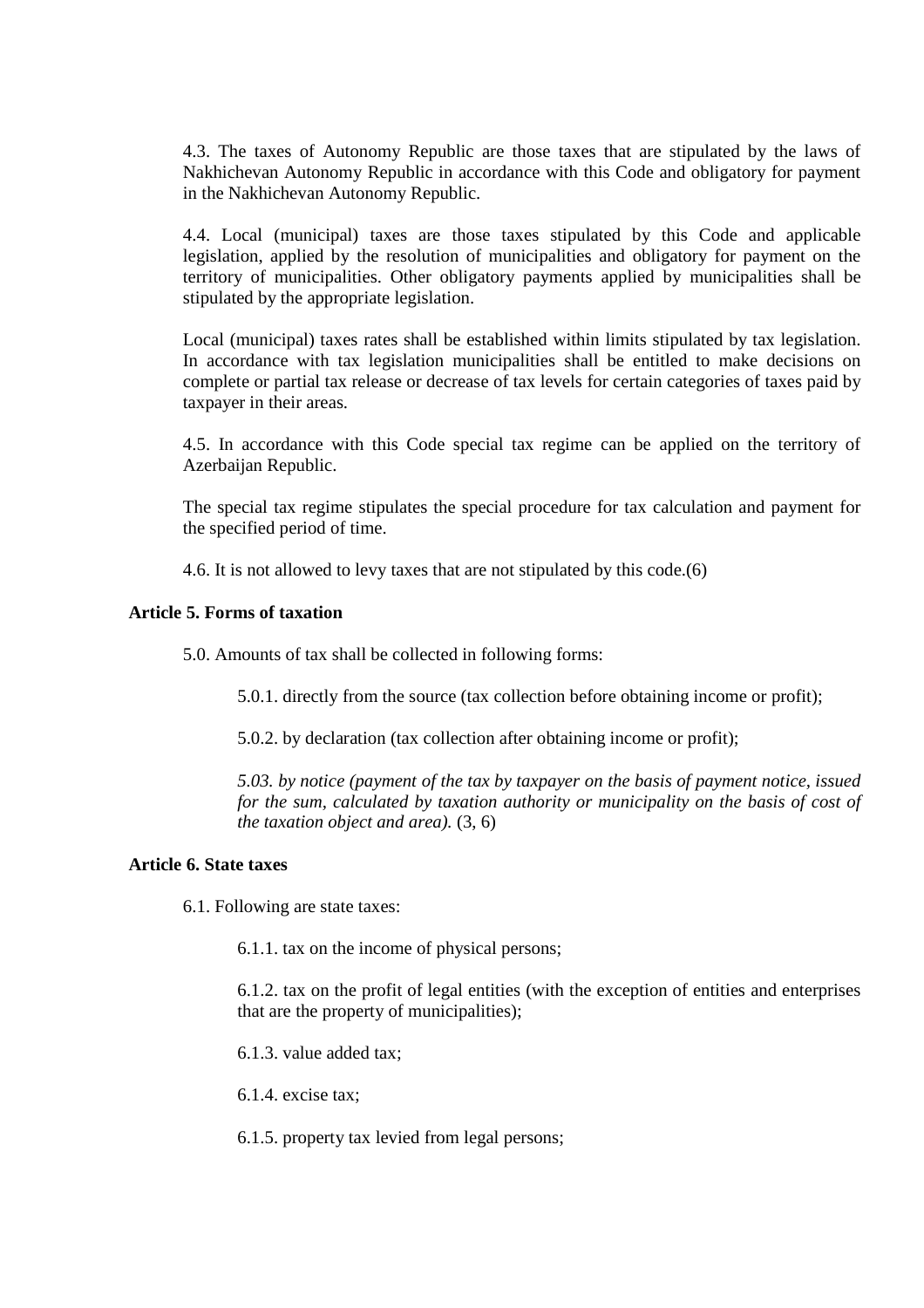6.1.6. land use tax levied from legal persons;

6.1.7. road fund taxes;

6.1.8. mineral royalty tax;

6.1.9. *simplified tax.* 

6.2. This code establishes maximum rates for all state taxes.

6.3. State tax rates introduced on yearly basis shall not exceed the rates established by this Code and those shall be reconsidered annually during the approval of state budget legislation of the Azerbaijan Republic. (6)

## **Article 7. Taxes of Autonomy Republic**

The taxes of autonomy republic are the state taxes levied in the Nakhichevan Autonomy Republic, listed in article 6.1. of this Code. (14)

# **Article 8. Local (municipal) taxes**

*8.1*. Following are the local (municipal) taxes:

*8.1.1*. land use tax levied from natural persons;

*8.1.2*. property tax levied from natural persons;

*8.1.3*. mineral royalty tax on construction materials of local importance;

*8.1.4*. profit tax of enterprises and organizations that are the property of municipalities.

*8.2. Procedures for calculation and payment of local taxes, roles and responsibilities of taxpayers and tax authorities of local municipalities, pro-forma and methods of tax control, liability for violation of tax legislation, complaint procedures for actions or non-actions of municipal tax authorities and their officers are determined under relevant legislation.(6)* 

#### **Article 9. Tax calculation and payment currency**

On the territory of Azerbaijan Republic taxes are calculated and paid in the currency of Azerbaijan Republic- manats.

# **Article 10. Parties of relations regulated by tax legislation**

10.0. Following are the parties of relations regulated by tax and levy legislation:

10.0.1. natural and legal persons recognized by this Code as taxpayers;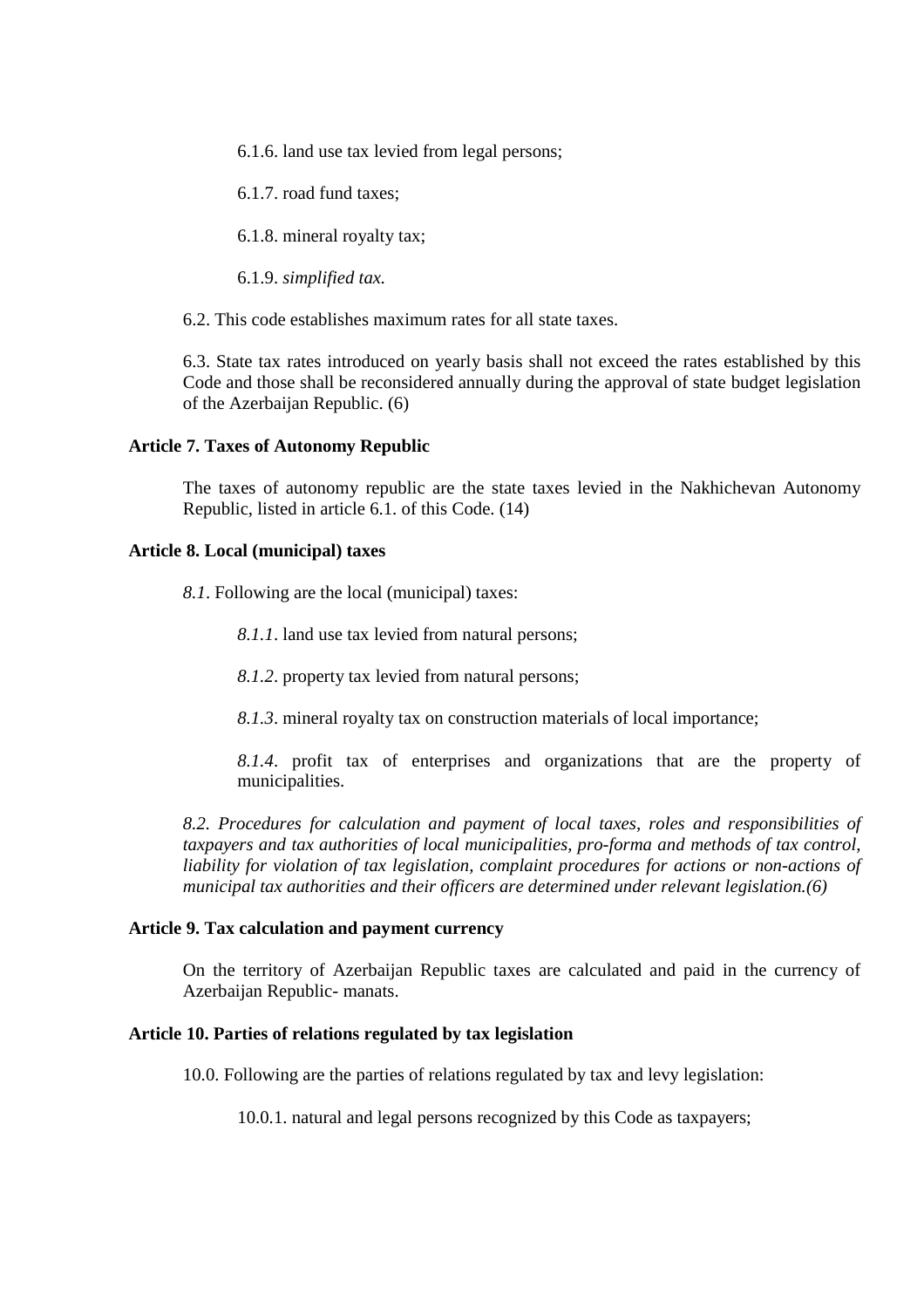10.0.2. natural and legal persons recognized by this Code as tax agents;

10.0.3. state tax authorities of the Azerbaijan Republic;

10.0.4. customs authorities of the Azerbaijan Republic;

10.0.5. financial authorities of the Azerbaijan Republic, in the link with solution of issues stipulated by this Code;

10.0.6. state power authorities, local self-management bodies, other authorized bodies and officials, other than tax and customs authorities that conduct the collection of financial means from taxpayers for the purposes of tax collection and their bank transfers to the state budget in cases stipulated by this Code.

#### **Article 11. Definition of Tax**

Tax — a compulsory, individual and non-refundable payment made to the state or local budget in the form of collection of monetary means from taxpayers with the purpose of providing the financial basis to the state and municipal activities. (3)

#### **Article 12. Main terms of tax institution**

12.1. The tax shall be considered as instituted only if taxpayers are determined as well as following elements of taxation:

- 12.1.1. subject of taxation;
- 12.1.2. basis for taxation;
- 12.1.3. tax period;
- 12.1.4. tax rate;
- 12.1.5. tax calculation procedure;
- 12.1.6. tax payment procedure and timing;

12.2. During tax institution privileges can be established on basis stipulated by this Code.

12.3. Subjects of taxation are: income, profit, property, land, minerals, value of sold commodities (works, services) or other subjects of taxation stipulated by this Code. (3)

12.4. Taxation base- the quantitative expression of the part of subject of taxation from which the tax is levied.

# **Article 13. Main definitions used in this Code**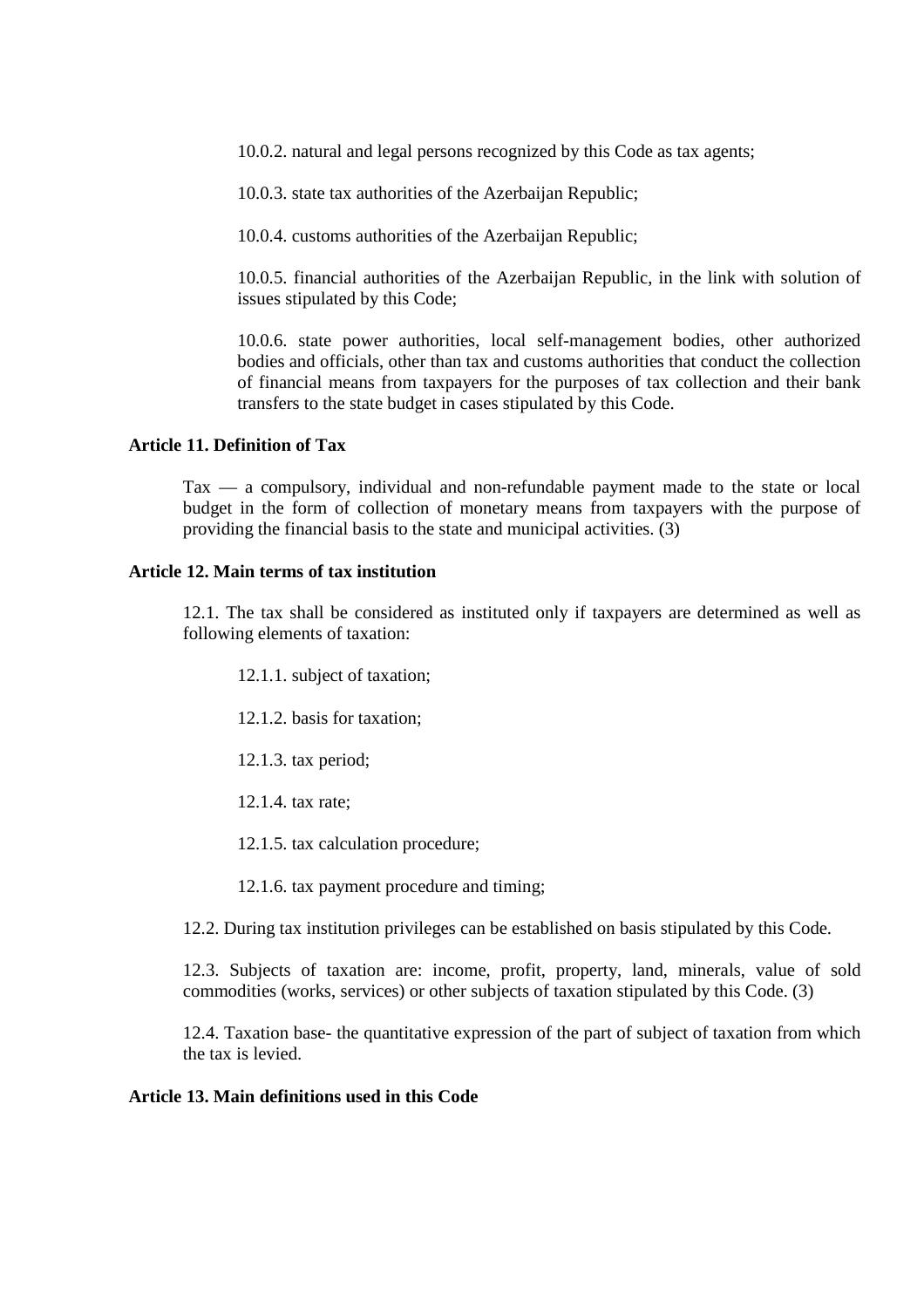13.1. The definitions of civil, family and other areas of the legislation of Azerbaijan Republic used in this Code shall be interpreted as determined in these areas of legislation, unless otherwise stipulated by this Code.

13.2. Following definitions are applied for the purposes of this Code:

13.2.1. Person- any physical or legal person, *permanent representation, branch or other section of non-resident;* 

13.2.2. Legal person- enterprises and entities established with the status of legal person in accordance with the legislation of Azerbaijan Republic or legislation of foreign state.

13.2.3. Natural person- citizen of Azerbaijan Republic, foreigner and person without citizenship.

13.2.4. Taxpayer- any person who shall pay taxes from subjects of taxation determined in accordance with this Code.

13.2.5. Resident:

13.2.5.1. the natural person to whom one of the following requirements can be applied:

- who actually was on the territory of the Republic of Azerbaijan for a total of more than 182 days in a calendar year;
- was in the State service abroad for the Republic of Azerbaijan during the calendar year or within one calendar year;
- if natural person's period of stay on the territory of Azerbaijan Republic and foreign state (in any) does not exceed the period of 182 days in accordance with indention two and three of paragraph 13.2.5.1. of this Code then this physical person shall be deemed as the resident of Azerbaijan Republic based on criteria set in following order:
- **Permanent place of residence;**
- place of vital interests:
- place of normal residence;
- citizenship of the Azerbaijan Republic.

13.2.5.2. The natural person shall be recognized as non-resident of the Azerbaijan Republic from the last day of his stay on the territory of Azerbaijan Republic during the tax year, until the end of this tax year only if this person is non-resident of Azerbaijan Republic in the following tax year.

13.2.5.3. Any legal person established in accordance with the legislation of Azerbaijan Republic and involved in entrepreneur activities or *with the place of management* on the territory of Azerbaijan Republic. *For the purposes of this Article the legal entity management location shall be deemed the location of main operations, in which the commercial decisions are taken as required*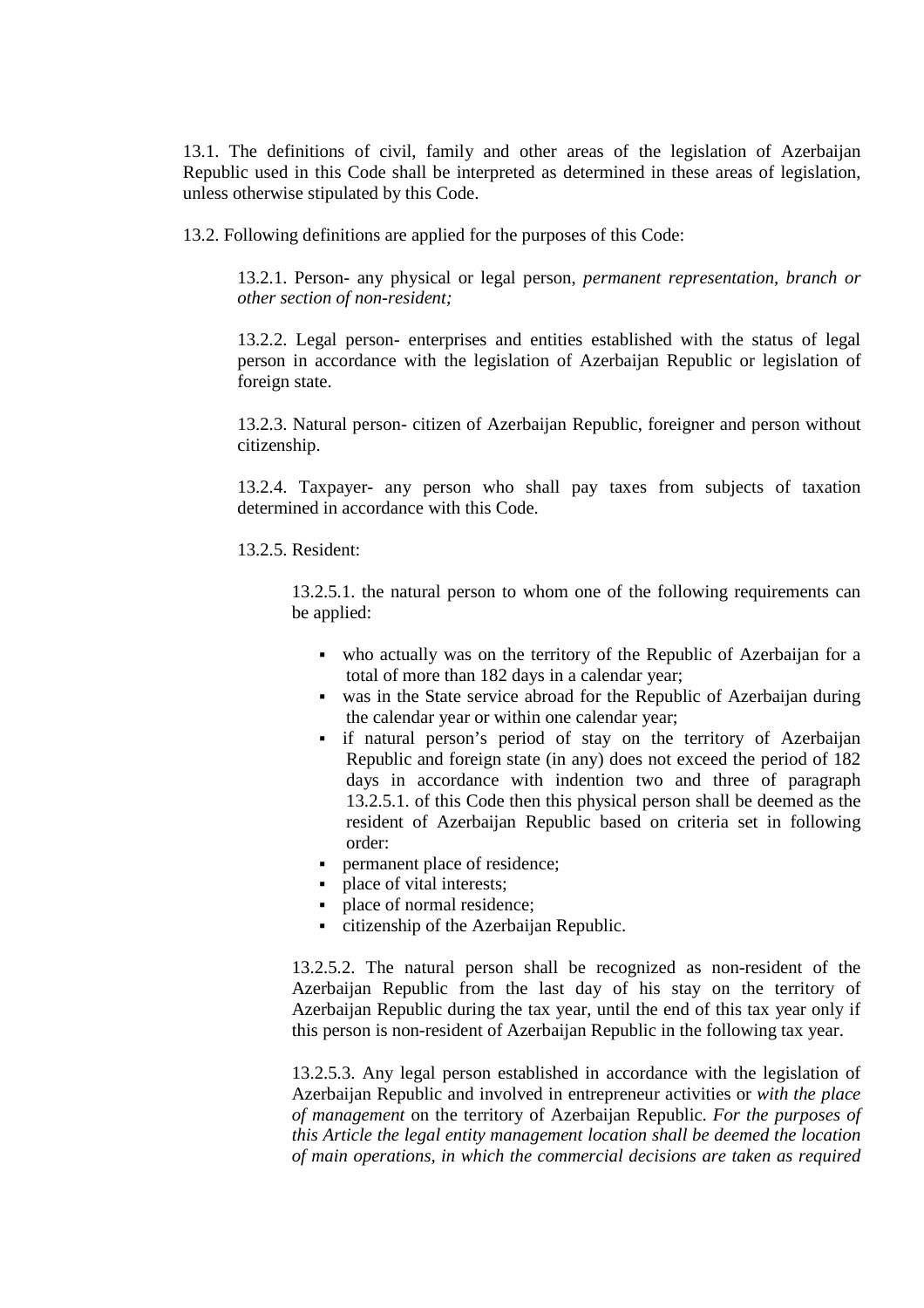*for management, and at which the daily practical management is performed, independent of location of main control bodies.*

13.2.6. Non-resident:

13.2.6.1. persons holding diplomatic or consular status on the territory of Azerbaijan Republic, or family members of such persons;

13.2.6.2. staff members of international organizations that had passed the appropriate state registration on the territory of Azerbaijan Republic or person on the national service of foreign country in the Azerbaijan Republic, as well as their family members;

13.2.6.3. person passing from one foreign country to another through the territory of the Republic of Azerbaijan;

13.2.6.4. articles 13.2.6.1. and 13.2.6.2. of this Code not to be applicable for persons involved in entrepreneur activities on the territory of Azerbaijan Republic.

13.2.6.5. diplomatic representations, consular organizations and other official representations of foreign states that hold the diplomatic privileges and immunity, international organizations and their representations as well as representations of foreign companies and firms not involved in entrepreneur activity;

13.2.6.6. other persons, to whom the definition of resident not to be extended.

- 13.2.7. Taxpayer's family members:
	- 13.2.7.1. spouses;
	- 13.2.7.2. parents, children and adopted persons;

13.2.7.3. heirs;

- 13.2.7.4. blood relative (not blood relative) sisters (brothers);
- 13.2.7.5. nephews and nieces;
- 13.2.7.6. sisters, brothers and parents of spouses;
- 13.2.7.7. spouses of sisters and brothers;
- 13.2.7.8. sisters (brothers) of parents;

13.2.7.9. guardians and wards, when linked to each other as the result of same household management as parents and children.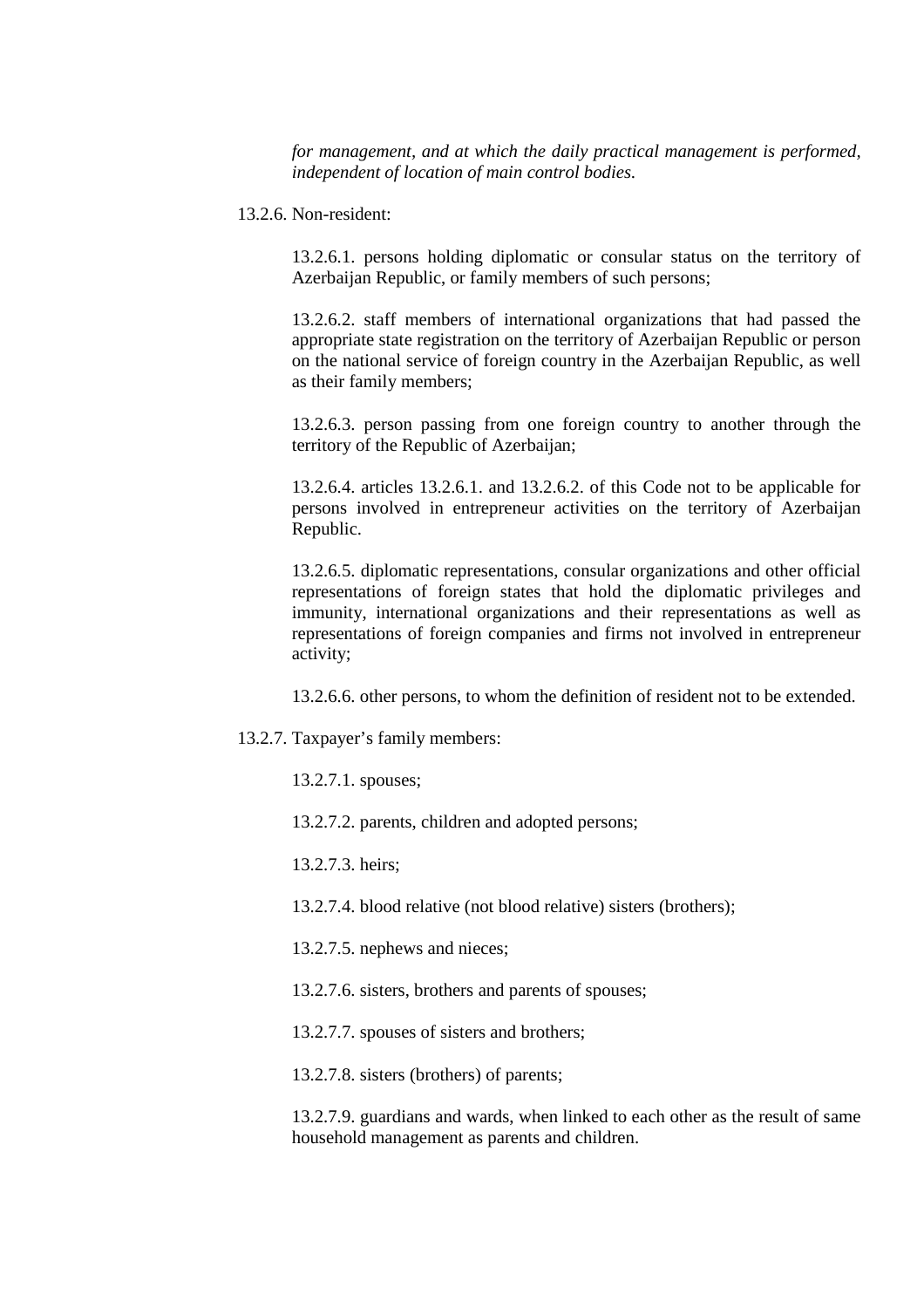13.2.8. «Goods» - any tangible or intangible property (assets), including electrical and heat energy, gas and water.

For the purposes of value added tax (VAT) intangible assets, monetary means and land shall not be recognized as goods.

13.2.9. Intangible assets- intellectual property, including trademarks, other aspects of industrial property as well as similar rights recognized as the property of taxpayer in the order established by appropriate legislation.

13.2.10. Sell of goods- concession of the right of ownership on goods to other person; including, but not limited to, sell of goods, their exchange, donation, payment in kind for labour and other in kind payments, as well as the transfer of right of ownership on mortgages to the lender or other person;

13.2.11. *Service (work) - activity that does not involve provision of any commodities and has financial value.* 

*For VAT purposes the transfer of ownership on monetary means and land to other party as well as provision of contracted employee services is not allowed.* 

*If commodities used during provision of services (implementation of works) are not provided separately or compensation costs not included in the value of services (works) and are not indicated separately in the agreement or payment documents, such goods or commodities shall be considered an integral part of the service (work).* 

*13.2.12. Non-sale incomes- income from holding shares in other enterprises, incomes obtained from sales of enterprise stocks, bonds and other securities, as well as other incomes obtained from operations indirectly linked with production and sales of commodities and services (works), including the amount obtained as penalty or loss compensation, increased exchange variation, amount of creditor and deponent debts on foreign exchange operations in accordance with legislation.* 

*13.2.13.* Name of taxpayer, buyer, customer or any person - name of legal entity passed state registration, full name of natural person.

13.2.14. Financial Services:

13.2.14.1. the granting or transferring of credits, *financial leasing operations*, credit guarantees and other pledge guarantees in monetary-credit transactions, including the management of credits and credit guarantees by the grantor;

13.2.14.2. any transaction connected with the management of deposits and accounts of clients, payments, transfers, debt obligations and payment instruments;

13.2.14.3. any transaction connected with the circulation of currency, monies or bank notes that are legal tender (with the exception of those used for numismatic purposes);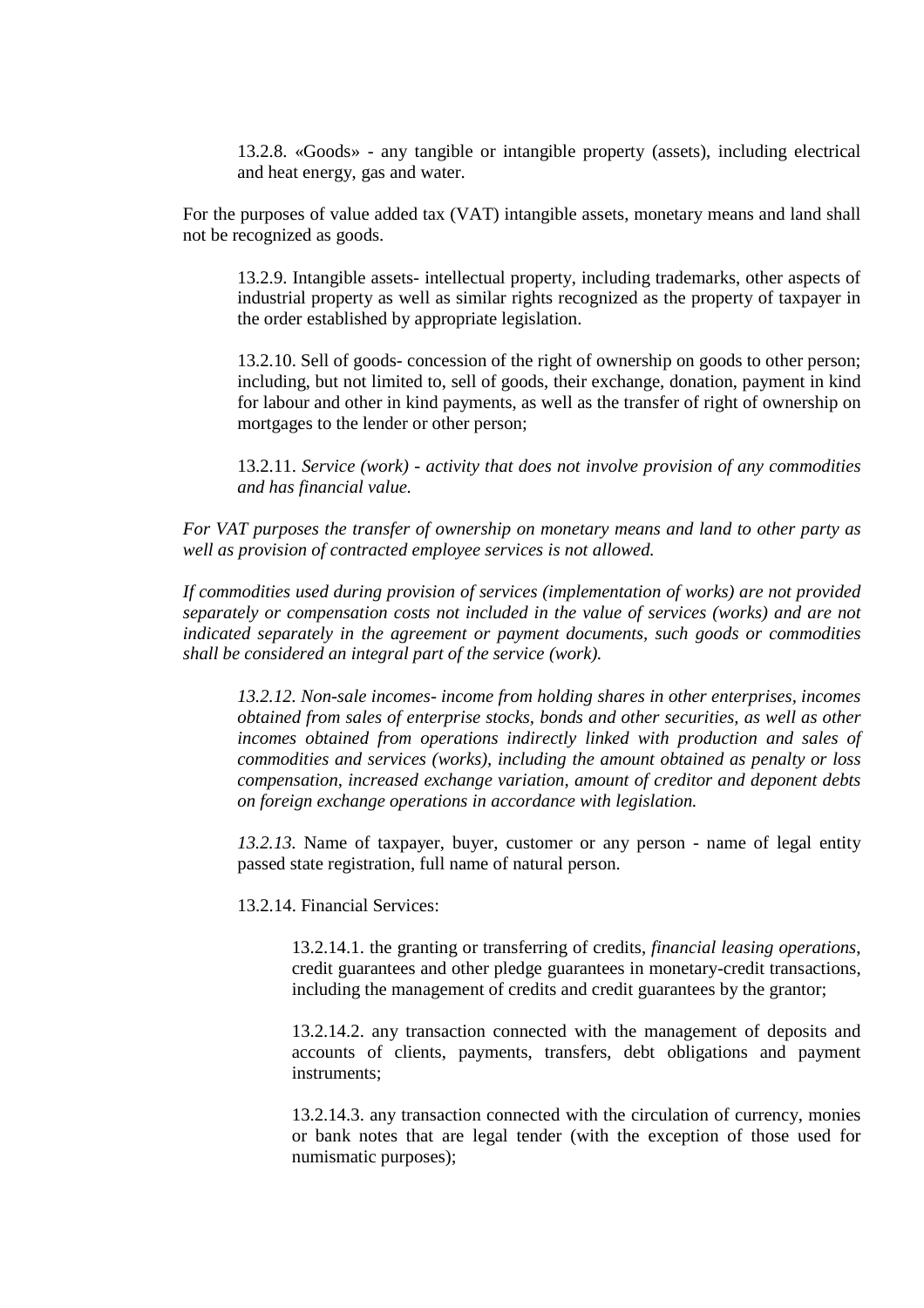13.2.14.4. any transaction connected with the circulation of shares, bonds, certificates, bills, checks or other securities. Services on safekeeping of bills, securities and other valuables are not financial services:

13.2.14.5. any transaction relating to financial derivatives, forward contracts, options and similar arrangements;

13.2.14.6. any service related to the management of investment funds;

13.2.14.7. any insurance or re-insurance transactions.

13.2.15. Dividend — payment in money or other form, made by legal person to its founders (or shareholders) as distribution of net income, profit upon the payment of all costs and taxes by payers of simplified tax.

Income from the distribution of property upon liquidation of a legal entity, as well as payments made with distribution of shares without changes to percentage of shares owned by shareholders and re-call of stocks (shares) within their nominal price, shall not be considered a dividend.

13.2.16. Income from an Azerbaijani Source -

13.2.16.1. income derived from employment in the Republic of Azerbaijan;

13.2.16.2. income derived from sale by manufacturer of goods produced in Azerbaijan Republic:

13.2.16.3. income derived from producing goods, performing work or rendering services in the Republic of Azerbaijan;

13.2.16.4. income derived from an entrepreneurial activity attributable to a permanent establishment located on the territory of the Republic of Azerbaijan, to include income from the sale of similar goods (works, services), that can be considered as goods (works, services) sold by said permanent establishments as well as income from activity that can be considered as activity implemented by such permanent establishment or comparable activities;

13.2.16.5. income derived from an entrepreneurial activity on the territory of Azerbaijan Republic:

- from writing off bad debts of taxpayer by creditors;
- from selling fixed assets defined as income pursuant to Article 114.7 of this Code;
- from compensation of costs or decrease of reserves pursuant to Article 141 of this Code;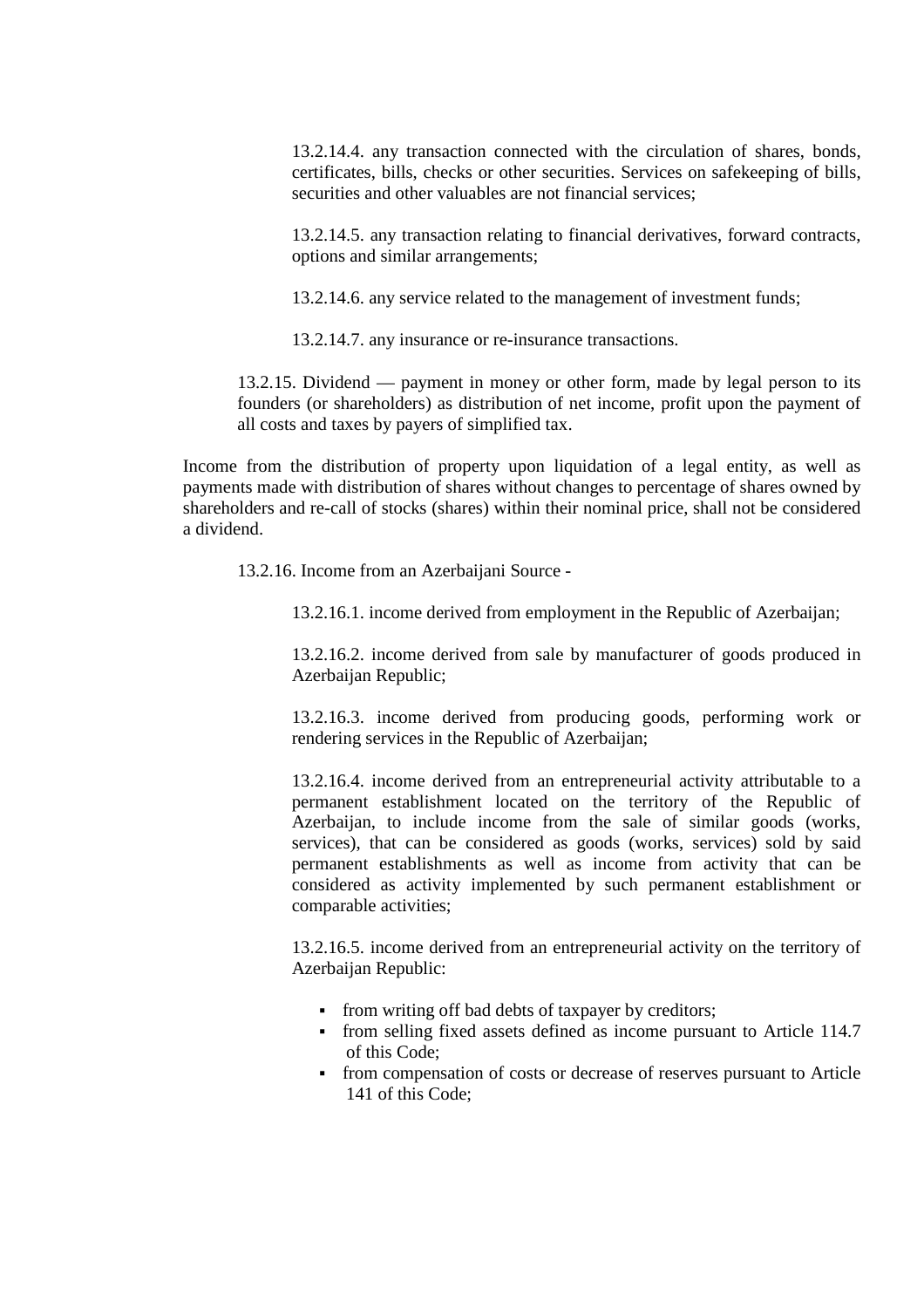13.2.16.6. income in the form of dividends received from a resident legal entity and from the realization or cession of an equity share in said legal entity to another person;

13.2.16.7. income in the form of interest received from residents;

13.2.16.8. pension paid by a resident;

13.2.16.9. income in the form of interest received from a person with a permanent establishment or property located in the territory of the Republic of Azerbaijan - if the indebtedness of said person relates to said permanent establishment or property;

13.2.16.10. income in the form of royalties paid in connection with location or use of property located on the territory of the Republic of Azerbaijan, or income from the sale of property stipulated in paragraph 13.2.23 of this Article, which is located or used in the Republic of Azerbaijan;

13.2.16.11. income from the lease of movable property utilized in the Republic of Azerbaijan;

13.2.16.12. income from real property in the Republic of Azerbaijan, including from the transfer of participating shares in said property;

13.2.16.13. income from the transfer of stocks or participating shares of an enterprise whose assets, exceeding 50 percent, directly or indirectly, from the value of real property in the Republic of Azerbaijan;

13.2.16.14. other income arising from the transfer of property that is not connected with resident's entrepreneurial activity;

13.2.16.15. income from management, finance services - if such income is paid by a permanent establishment of resident or non-resident legal person located in the Republic of Azerbaijan, or if said income has been generated by virtue of a contract signed with said enterprise or permanent establishment;

13.2.16.16. income paid as insurance payment under agreements on the insurance or re-insurance of risks;

13.2.16.17. income from telecommunication and transportation services during international communication and shipments between the Republic of Azerbaijan and other states;

13.2.16.18. other income arising by virtue of activity in the Republic of Azerbaijan, which is not stipulated in above paragraphs. When determining the source of income according to this paragraph, the place where the income is paid shall not be taken into account, as well as either it paid directly or indirectly.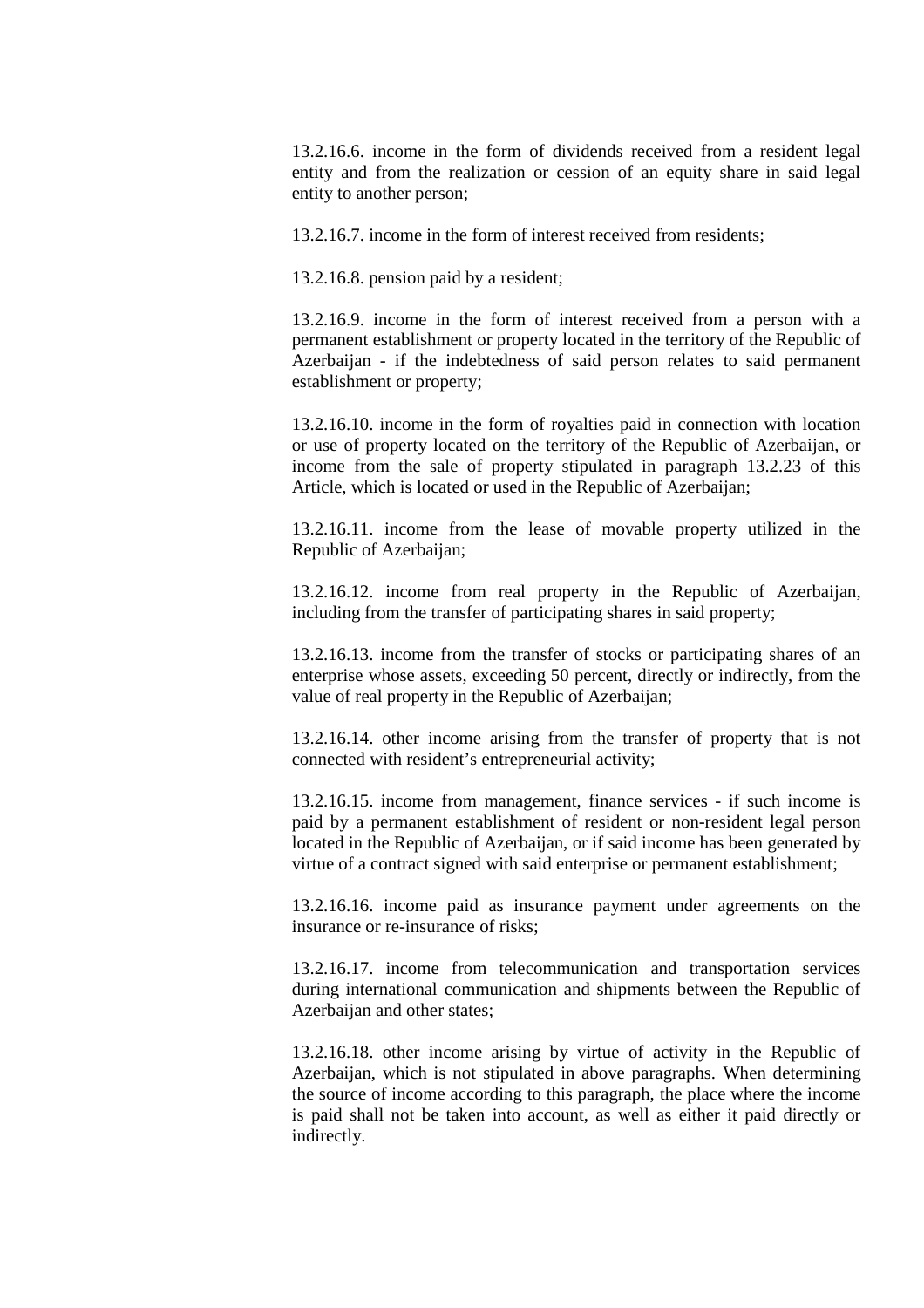13.2.17. Fixed Assets - tangible assets with a service life of more than one year, *the value of which exceeds 100 manats* that are subject to amortization in accordance with Article 114 of this Code.

13.2.18. Interests - any charge relating to a debt obligation, including payments for credits (loans) and deposits (accounts).

13.2.19. Net Profit - profit less profit tax;

13.2.20. Participant - shareholder, partner or other participant in an enterprise's profit.

13.2.21. Property - any moving or real property to include *non-tangible assets, turnover funds and other objects of ownership rights.* 

13.2.22. Residual value of property - the original value of fixed assets less the amount of amortization calculated on this fixed assets.

13.2.23. Royalty - payments for use of copyrights or rights on the use of works of literature, art and science; software and films, *and other non-tangible assets*, any information of patenting, trademarks, design or model, plan, secret formula or process, industrial, commercial and scientific expertise, use of industrial, commercial or scientific equipment or transfer of rights to use such products.

*13.2.24. Cash register — electronic equipment or computer systems used for registration of payments for goods (works, services) provided, with fiscal memory and appropriately registered by tax authorities.* 

13.2.25. Forward contract- agreement, confirming the obligation to purchase (sell) securities, goods or monetary means in future at specified time and indicated terms at the price indicated at the time of when such forward contract was signed.

13.2.26. Option- the document confirming the right of person to purchase (sell) securities, goods or monetary means in future at specified time and indicated terms at the price fixed at the time of making such option or the time of such purchase by the agreement of parties.

13.2.27. Non-commercial activity- it is a conduct of legal activity the purpose of which is not generation of profit and that stipulates the use of income received in non-commercial purposes only, including the purposes of its charter. Otherwise such activity shall be considered as commercial.

13.2.28. Export of Goods - removal of goods from the territory of the Republic of Azerbaijan, which are considered export goods according to customs legislation.

13.2.29. Re-export of Goods - export of goods that are considered re-export goods in accordance with customs legislation by the person importing said goods, provided that such goods are in the same condition as were when imported.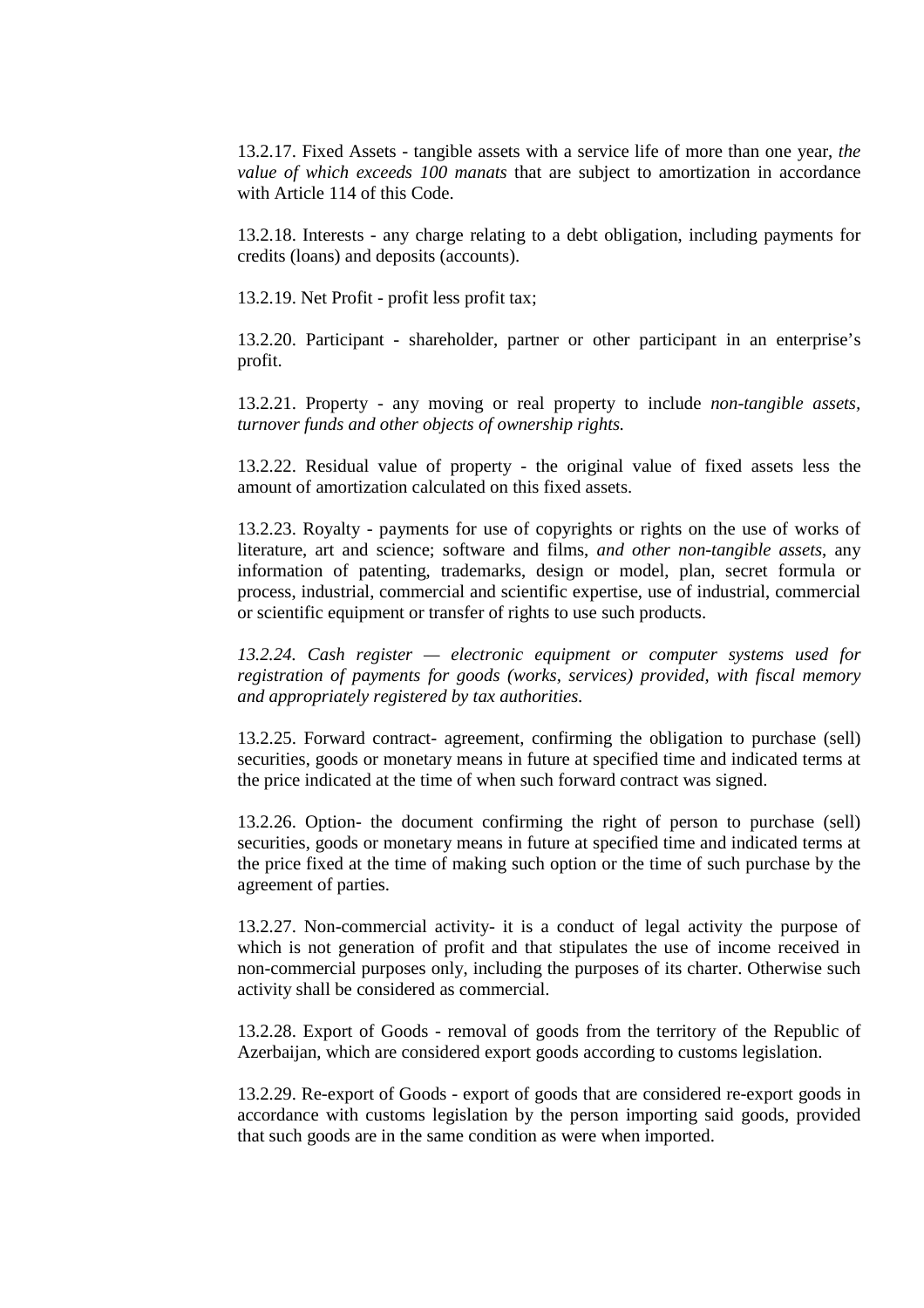13.2.30. Import of Goods - importation of goods into the territory of the Republic of Azerbaijan, which are considered import goods according to customs legislation.

13.2.31. Re-import of Goods - import of goods that are considered re-import goods in accordance with legislation by the person exporting these goods, provided that such goods are in the same condition as were when imported.

13.2.32. Transit through the Territory of the Republic of Azerbaijan - transportation of goods through the territory of the Republic of Azerbaijan between two frontier posts of the Republic of Azerbaijan in accordance with procedures established by customs legislation.

# *International transportation - cargo and passenger transportation between the Azerbaijan Republic (through the border of the Azerbaijan Republic) and post located in the other state.*

13.2.33. Employment- performance of duties by physical person in accordance with agreement (contract) for compensation payment regulated by labor code. Any physical person engaged in employment shall be termed «the employee» in this Code. A person who pays for the service rendered by such physical person as an employee shall be termed «the employer» and said payment shall be termed «the salary».

13.2.34. Charity shall be defined as that activity natural person and/or charity organization performs, which consists of rendering assistance, to include the transfer of monies, without compensation, to physical persons in need of material or other assistance (aid), or to organizations and charitable organizations that directly provide such assistance (aid), including charity organizations. Scientific, educational activities performed in the public interest shall be considered charity except where otherwise stipulated in this Code. Assistance (aid) given shall not be construed as charity if:

13.2.34.1. the recipient of said assistance (aid) assumes any obligation to the provider, which is of a property or non-property nature (with the exception of obligations to utilize the funds or property received as targeted);

13.2.34.2. the recipient and provider of said assistance (aid) are deemed to be interrelated;

13.2.34.3. said assistance (aid) is rendered to any physical person or legal entity with the intent of helping that person or entity participate in an election campaign.

13.2.35. Charity organization- non-commercial organization conducting charity activities.

*13.2.36. Entrepreneurial (commercial) activity - any activity of entrepreneur, performed independently, with the purpose of profit obtaining from use of the property, supply of goods, fulfilment of works or services.*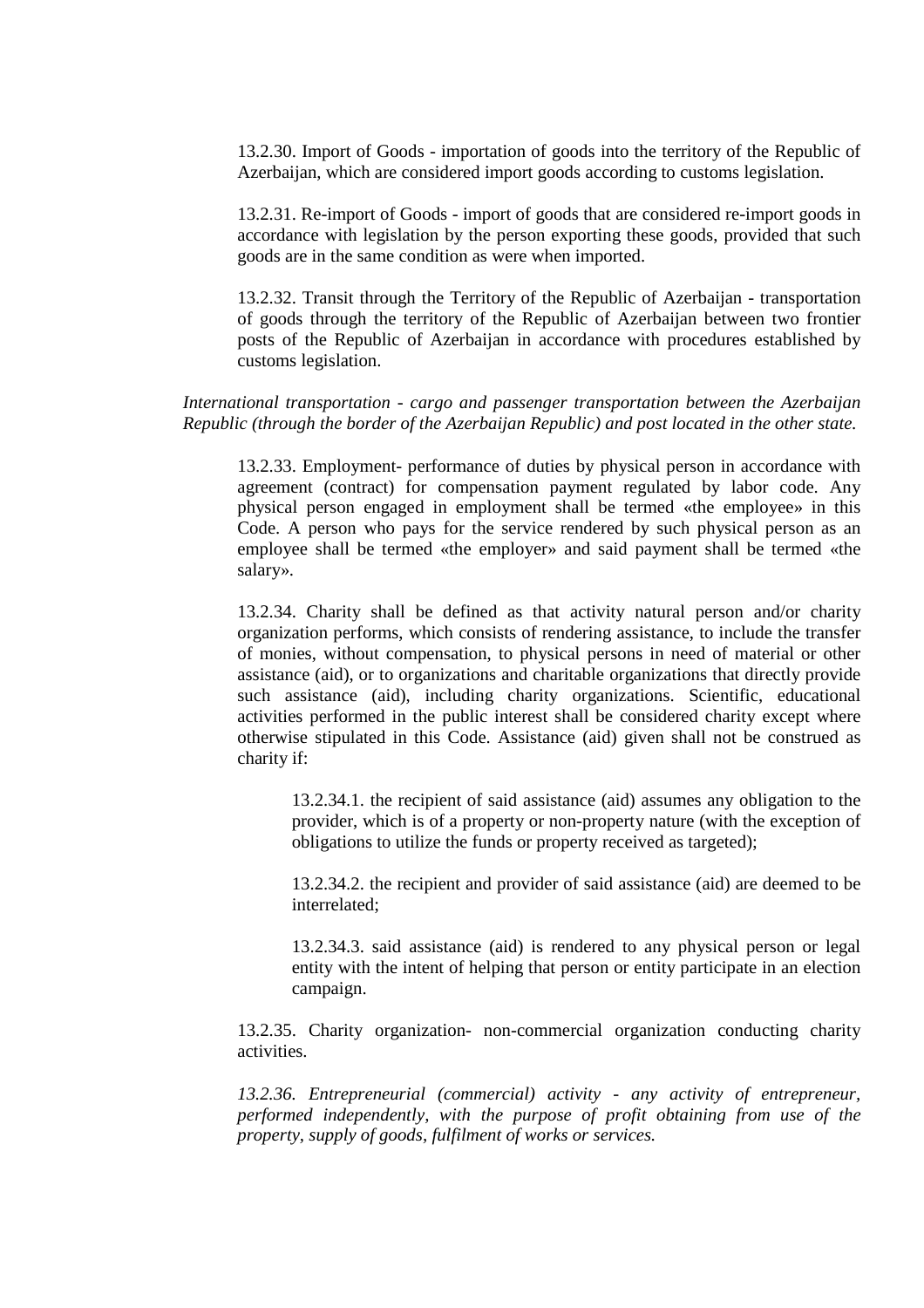13.2.37. Budget organization- non-commercial organization activity of which is financed in part or in full with funds from the treasury on a budgetary estimate and which does not have a payments account.

13.2.38. Enterprise- for the purposes of this Code enterprises are the structures involved in entrepreneurial activities and established for such activities. This is to include:

13.2.38.1. legal entities established pursuant to Republic of Azerbaijan law;

13.2.38.2. legal persons established in accordance with the legislation of foreign state (corporations, companies, firms and other similar structures), their branches and representative offices;

13.2.38.3. branches, sub-elements or other separate units of legal persons, outlined Article 13.2.39.1 of this Code, which have their own balance sheet, separate ledgers or other accounts.

*13.2.39. VAT deposit account— single treasury account, on which the operations are performed associated with receipt, registration and movements of VAT and its payment to state budget.*

*13.2.40. Commercial Legal Entity — structure defined as such by the Civil Code of the Azerbaijan Republic.*

*13.2.41. Non-commercial legal entity — structure defined as such by the Civil Code of the Azerbaijan Republic.*(3, 6, 9, 11, 15,19, 21)

# **Article 14. Market value**

14.1. Market value - the price of the good (work, service) based on interrelation of demand and supply.

14.2. Unless otherwise stipulated by this article, for the purposes of taxation the price of goods (works, services) fixed for operation (deal) shall be used. Unless otherwise proved this price shall be used as market value.

14.3. The calculation of taxes with consideration of market value can be used:

*14.3.1. during barter (swap of goods), import-export operations;* 

14.3.2. during implementation of deals between interrelated persons;

14.3.3. at price deviation for more than 30 percent (either side) within 30 days from the pricing level applied by taxpayers on analogue or similar goods (works, services).

*14.3.4. in case of insurance of property of enterprise more than it's residual value.*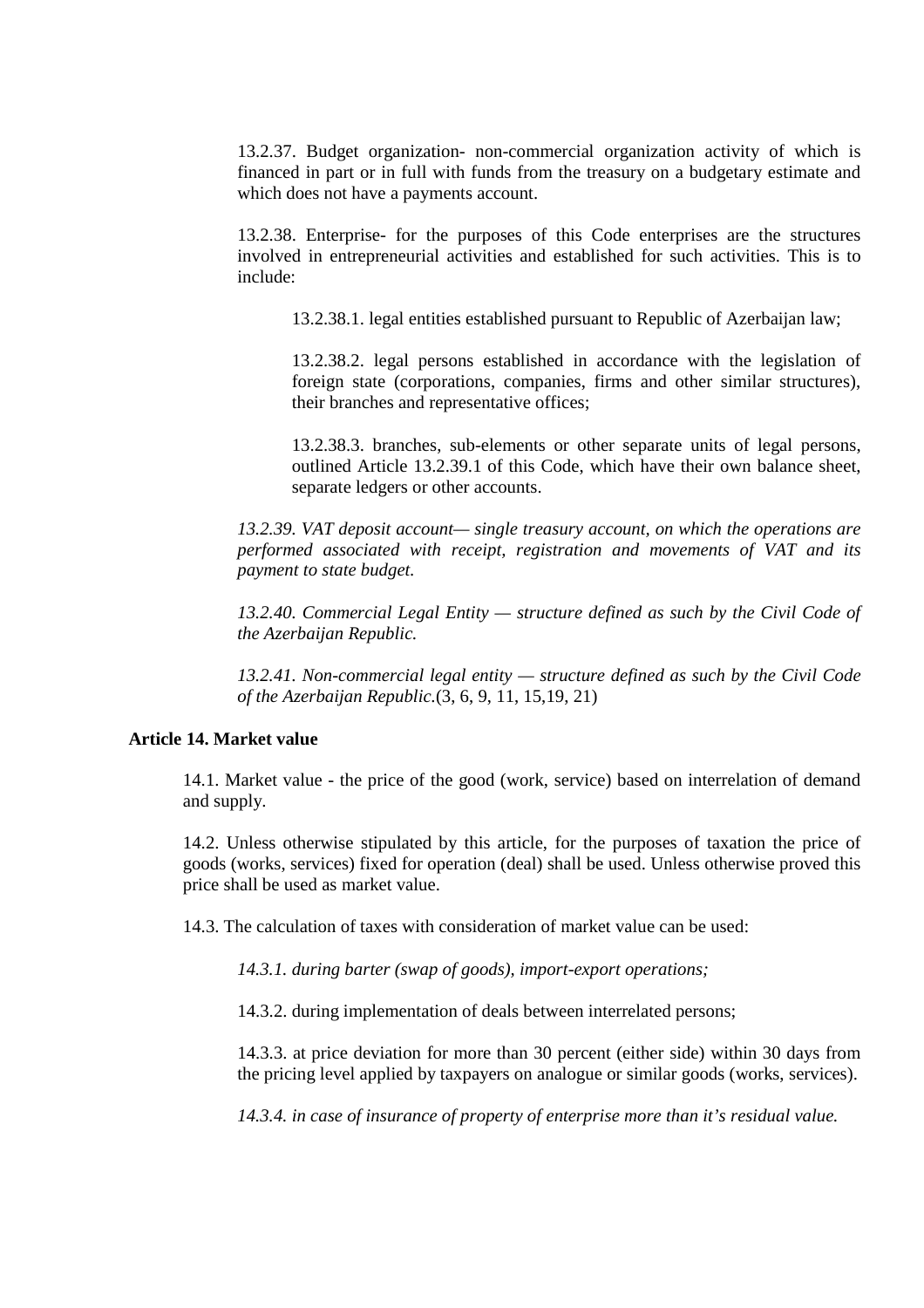14.4. The market value shall be determined until the good (work, service) is sold, but not later than 30 days from the moment the good (work, service) is sold at the price established on the closest date (before or after) at appropriate deals on identical (analogue) goods (works, services). The market value of securities shall be determined based on stock exchange rate for identical securities of the same emitter on closest previous date from the moment these securities were sold, only if such rates were announced in accordance with procedure above.

14.5. During the determination of market value, the deal between interrelated persons, as defined in Article 18 of this Code, shall be considered only if their relations did not have any impacts on the result of such deal.

14.6. If provisions of Articles 14.4. and 14.5 of this Code are not applicable, the market value of good (work, service) shall be determined in accordance *with requirements of this Article*. The regular costs on production and/or marketing (purchase price and residual value) of good (work, service), transportation, storing, insurance and other similar costs shall be considered as well as added values and discounts practiced during deals between noninterrelated persons, that will consider the factor of demand and supply. Specified costs shall be considered also when the good losses its quality or other consumer characteristics or expiration (close expiration) date as well as other similar cases.

*14.6.1. Following factors are taken into consideration in determination of the market prices of goods (works, services), which can influence the prices:* 

*14.6.1.1. volume (volume of goods batch) of delivered goods (implemented works and rendered services);* 

*14.6.1.2. obligation execution term, payment provisions;* 

*14.6.1.3. change of demand for goods (works, services) and supply (including seasonal fluctuations of consumer demand);* 

*14.6.1.4. country of origin of goods, place of purchasing or procurement;* 

*14.6.1.5. delivery terms for goods (works, services);* 

*14.6.1.6. the quality level of goods and other consumption indicators;* 

*14.6.1.7. in relation with implemented marketing policy introduction on market of new, non-analogue goods (works, services), or introduction of goods (works, services) to new markets, provision of samples of goods with the purpose of acquiring of consumers;* 

*14.6.1.8. in determination of market prices on execution of works, provision of services, including in the area of repair, construction, installation works, transportation, leasing, education, medical services and other areas, taken into consideration the area of work execution, and provision of services, their qualitative indicators and other circumstances, which can affect the price.*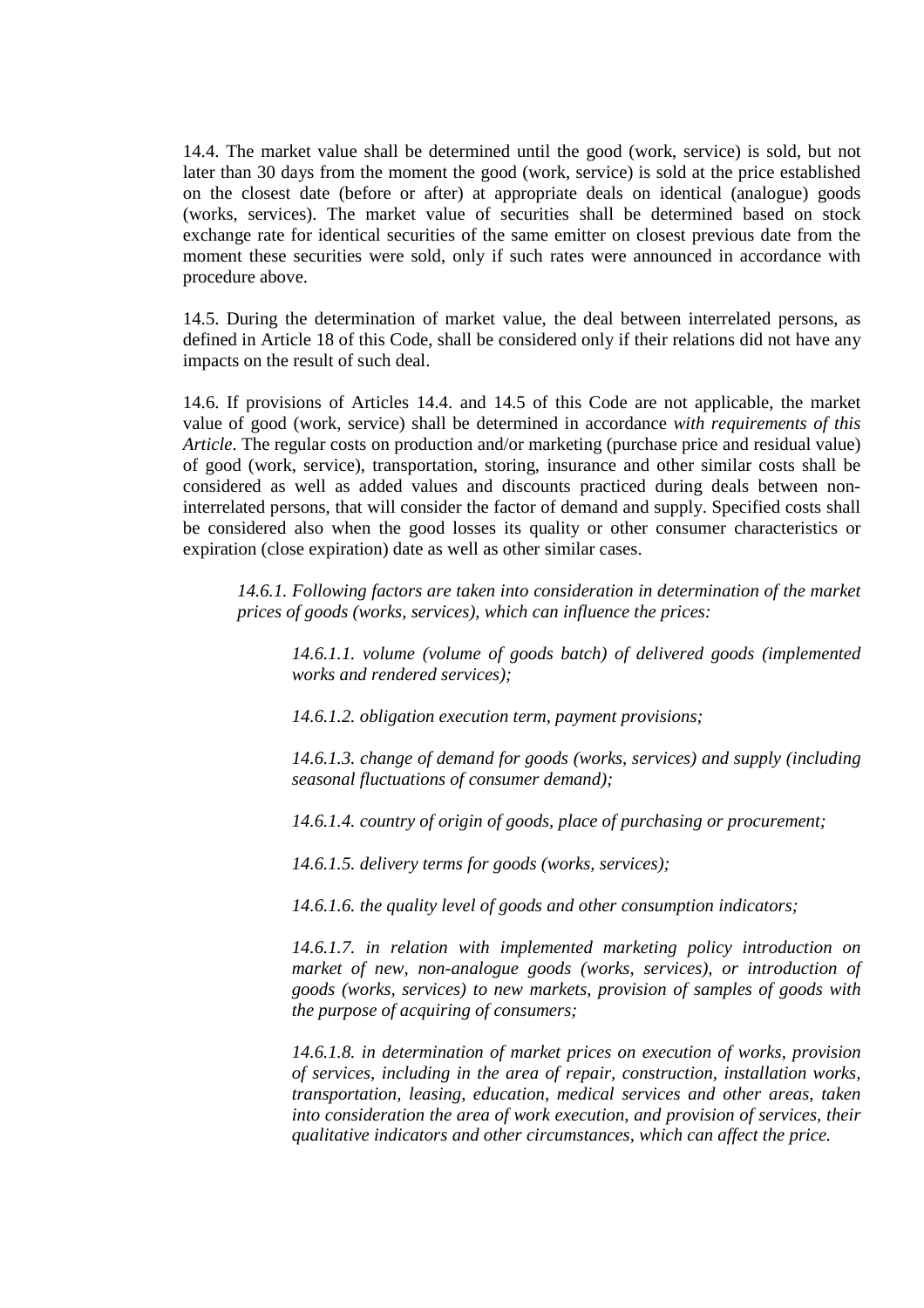*14.6.2. In determination of prices in connection with quality of goods (works, services) below market price, quality levels are confirmed by competent person.* 

*14.6.3. If on relevant goods (works, services) market with similar or same kinds of goods (works, services) no operations are conducted, and it is not possible to collect the information on market prices of these goods (works, services) from official or open sources, following evaluation methods can be applied:* 

*14.6.3.1. On the basis of subsequent (secondary) selling price* 

*Market prices of goods (works, services) are determined on the basis of subsequent (secondary) selling price of these goods (works, services). The market price is determined with deduction of applied raise from subsequent selling price.* 

*14.6.3.2. On the basis of value accumulation method*

*Market prices are calculated with accumulation of costs and profits, motivated by the party providing goods (works, services).* 

> *14.6.3.3. If market prices of goods (works, services) cannot be determined by one of the methods established in this Article, market prices are determined by contractor expert.*

*14.6.4. Determined market prices are used only for the purposes of taxation and goods (works, services) are considered by actual selling price in accordance with procedures stipulated under the legislation.* 

*14.6.5. If the purchasing price of purchased goods (works, services) exceeds the market price for more than 30 percent and its value contains costs deducted from income, the value of these goods (works, services) is assigned for costs deducted from the income on market values, and taxes are re-calculated in following cases:* 

*14.6.5.1. in cases, if unreasonable increase of actual of purchasing price of purchased goods (works, services) is detected;* 

*14.6.5.2. if it is not possible to determine the supplier of goods (works, provider of services).* 

*14.6.6. If the price level applied to provided goods (works, services) of taxpayers, will significantly be below 30 percent level of market values, determined on the basis of this Code, then taxes are calculated on the basis of market prices, and if exceeds it, then on actual provided prices* 

14.7. The complex of deals, providing the delivery of goods (works, services) by one party and their exchange for other goods are the part goods swapping (works/services swapping) deals. The market value of delivered (purchased) goods (works, services) on the basis of such deals shall be determined in accordance with provisions of this Article.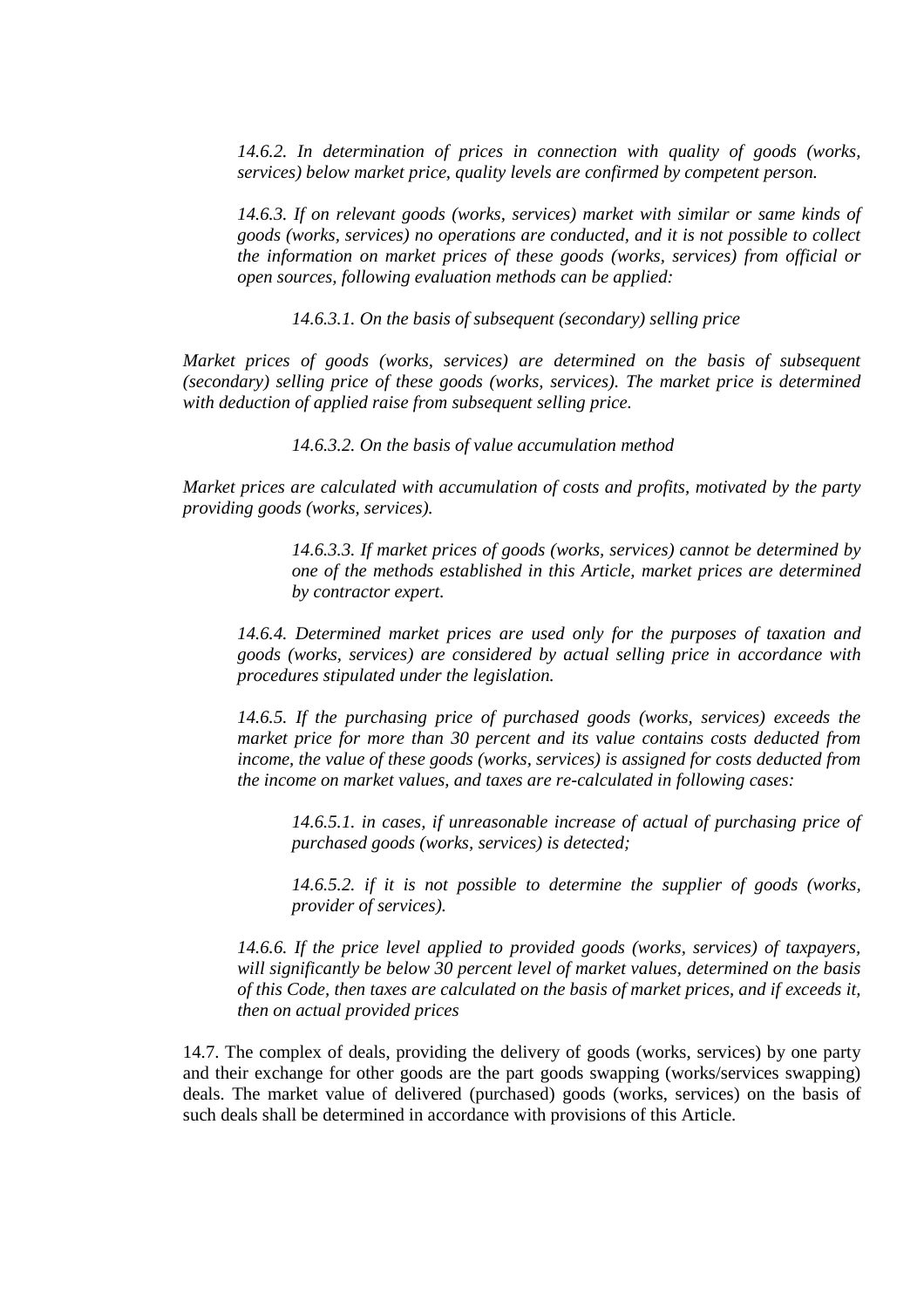14.8. The taxpayer holds the right to submit to state tax authority the evidences that market values for goods (works, services) are determined in certain deals in accordance with the procedure that differs from one stated in this article.

14.9. During the determination and recognition of goods (works, services) market value the official sources of information on market values of goods (works, services) and exchange rates, databases of state and local authorities, information submitted by taxpayers to state tax authorities, information of advertisement sources and other appropriate information shall be used.

14.10. During provision and purchasing of goods (works and services) (with exception of exports, prices for which are regulated by the relevant executive authority, for the purposes of taxation are used the prices, established by the relevant executive power authority. (3, 9)

# *Chapter II. Taxpayer. Tax Agent*

# **Article 15. Taxpayer's rights:**

15.1. The taxpayer holds the following rights:

15.1.1. to receive the free of charge written information from on existing taxes and tax regulations, that control the procedures and conditions of tax payments, rights and responsibilities of taxpayers and well as rights of tax authorities and their officials;

15.1.2. to receive from tax authorities clarifications on issues related to the application of tax legislation;

15.1.3. to take advantage of tax privileges in events and in accordance with the procedures specified by tax laws;

15.1.4. to require the timely return or crediting of overpaid or overcharged taxes;

15.1.5. directly or via their representatives to participate in tax relations outlined by legislation;

15.1.6. to receive copies of acts (protocols) made in relation with tax inspection and decisions of tax authorities;

15.1.7. to require tax authorities and their officials to follow the terms of tax legislation on taxpayer;

15.1.8. not to follow unlawful acts (decisions) and requirements of tax authorities and their officials that do not correspondent with the Tax Code and other legal acts on taxes;

15.1.9. to appeal *administratively and(or)* in court in accordance with established procedure the decisions (omission) of tax authorities and their officials;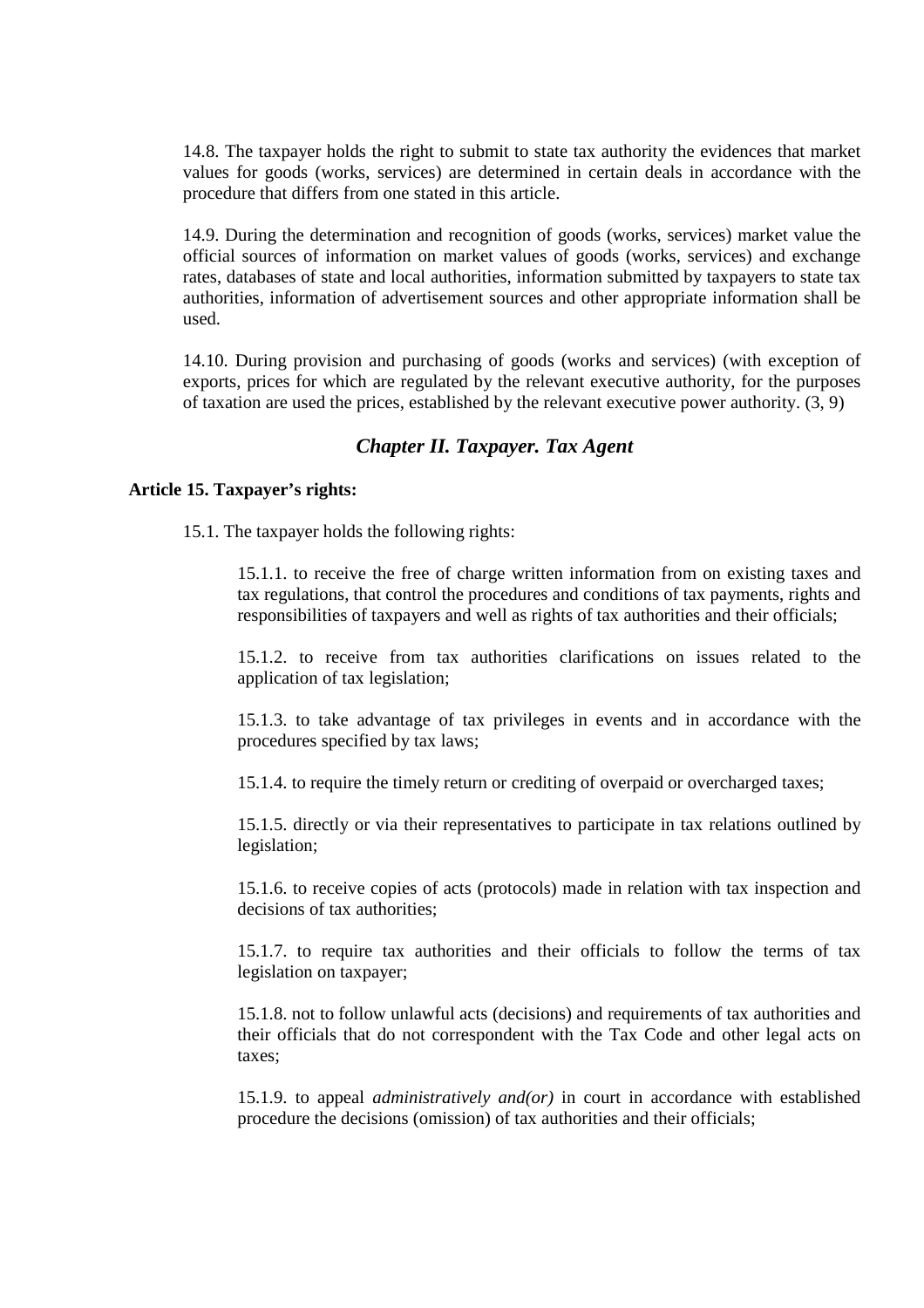15.1.10. to require the provision of commercial (tax) confidentiality in accordance with established procedure;

15.1.11. to require in accordance with established procedure the compensation for all losses caused by illegal acts (decisions) of tax authorities or unlawful actions of their officials;

15.1.12. to review the acts and other materials of tax inspections, to express to tax authorities and their officials own opinion on calculation and payment of taxes, as well as on the acts of tax inspections conducted;

*15.1.13. In connection with changes to production volume or sales turnover upon last check, conducted by chronometer method, to request tax authorities to conduct new check by chronometer method;* 

*15.1.14. to order the defined model of cash register for registration in established order in tax authorities;* 

*15.1.15. perform cash payment of taxpayer engaged in activities stipulated under Article 16.1.8 of this Code via cash registers.* 

*15.1.16.* to take advantage of other rights established by this Code and legislation;

15.2. Rights and legal interests of taxpayers are guaranteed by legislative regulations.

The procedure on protection of rights and interests of the taxpayer shall be determined by this Code and other legislation.

The rights and legal interests of taxpayer shall be provided by the authority of tax bodies and their officials.

The failure to execute or insufficient execution of duties on protection of rights and legal interests of the taxpayer shall involve the responsibility established by the legislation.

15.3. the taxpayer can participate in tax relations directly or through his authorized representative, unless otherwise stipulated by this Code.(6, 16, 20, 21)

# **Article 16. Taxpayer's responsibilities**

16.1. The taxpayer is responsible:

16.1.1. to pay for taxes legally established;

16.1.2. to receive the taxpayer's identification number (TIN) from tax authorities;

16.1.3. to keep the record of all incomes (costs) and articles of taxation;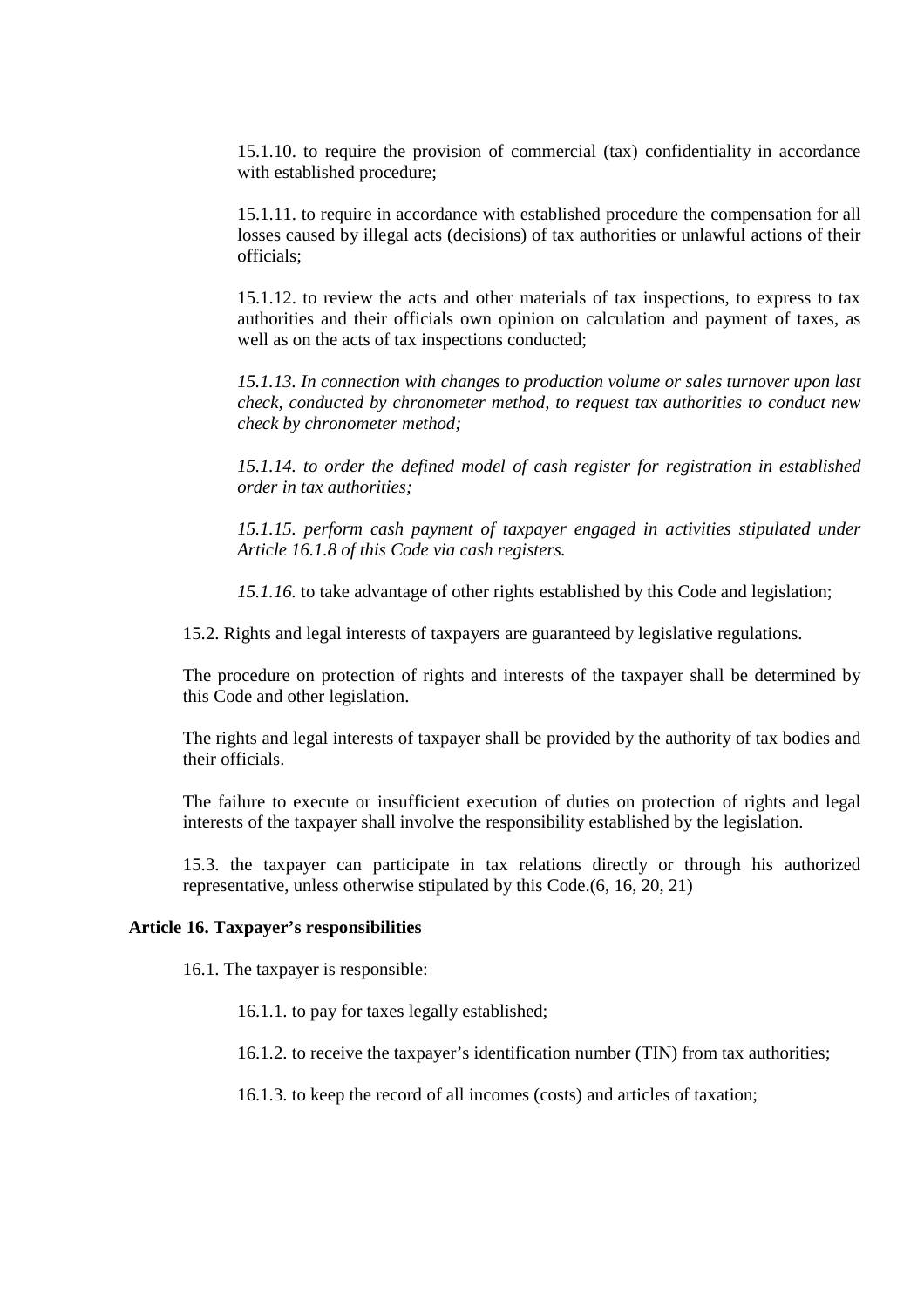16.1.4. to submit the tax report to tax authorities in events and in accordance with procedures established by the legislation and in events when *audit* is required, to submit the conclusion by auditor;

16.1.5. to follow lawful requirements of tax bodies to remedy indicated violations of tax legislation as well as not to cause any obstructions to the lawful activities of tax authority officials;

16.1.6. to submit to tax authorities and their officials necessary information and documents in events and in accordance with procedures established by this Code;

16.1.7. for the period stipulated by the legislation to provide the safekeeping of accounting books and other documents necessary for tax calculation and payment, as well as documents that confirm incomes obtained (for legal persons also costs incurred) and paid (withheld) taxes;

*16.1.8. perform cash settlements with use of cash register, with exception of following operations:* 

*16.1.8.1. sells of newspapers and magazines (in the event if these exceed 50 percent of total sells turnover);* 

*16.1.8.2. sells of securities;* 

*16.1.8.3. sells of lottery tickets;* 

*16.1.8.4. passenger and cargo transportation (by railroad, air, water and automobile transport) (with exception of taxis with less than six seats, on which shall be installed taximeters in accordance with legislation);* 

*16.1.8.5. sells in bazaars, fairs and on carrying of agricultural products;* 

*16.1.8.6. operations of glassware and scratch metal acceptance points;* 

*16.1.8.7. telecommunications services (with exception of Internet-club operations);* 

*16.1.8.8. advertisement services;* 

*16.1.8.9. utility and housing facilities;* 

*16.1.8.10. leasing of resident and non-resident facilities;* 

*16.1.8.11. hotel, camping, motel and dormitory services;* 

*16.1.8.12. operations of the power, gas, water, heated water and central heating suppliers, elevator and security services;*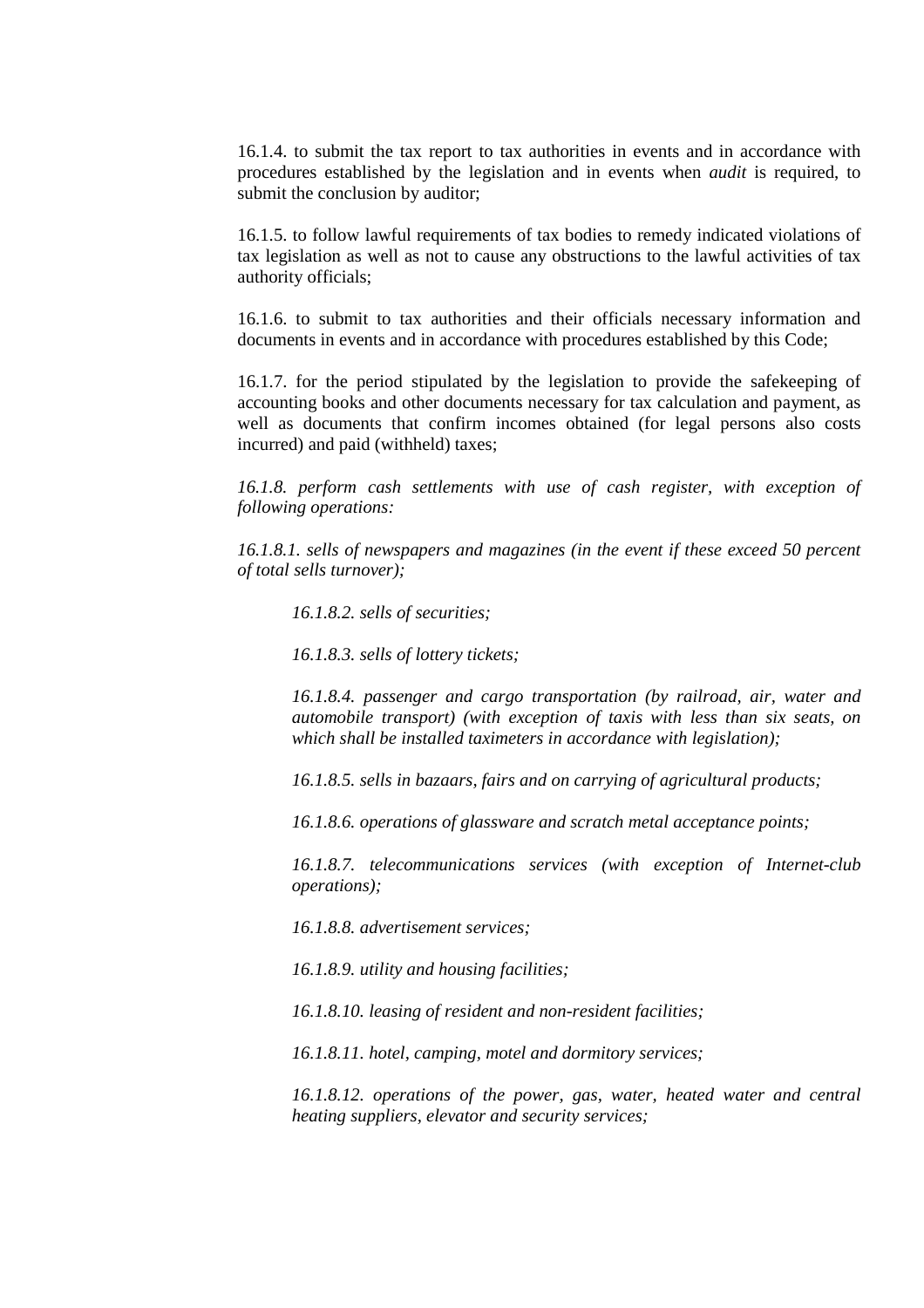*16.1.8.13. sewage and sanitary-cleaning services;* 

*16.1.8.14. excursion and tourist, sanatorium-resort and spa services;* 

*16.1.8.15. fitness and sports services;* 

*16.1.8.16. medical services;* 

*16.1.8.17. attorney and other legal services;* 

*16.1.8.18. educational operations of educational institutions and training course activities;* 

*16.1.8.19. motor parking activities;* 

*16.1.8.20. cloth dry-cleaning, painting and laundry;* 

*16.1.8.21. apartments repair and construction;* 

*16.1.8.22. ceremonial services at non-stationary points and related leasing;* 

*16.1.8.23. pawn-shop services;* 

*16.1.8.24. binding services;* 

*16.1.8.25. mobile retail sales from counters, automobiles and trailers on markets and other trading points;* 

*16.1.8.26. banking activities, as well as insurance and insurance mediation services;* 

*16.1.8.27. following activities implemented, provided that number of employees does not exceed 2 people:* 

*16.1.8.27.1. furniture repair and manufacturing;* 

*16.1.8.27.2. photo-, audit-video services;* 

*16.1.8.27.3. repair and private production of footwear, clothing, knit and leather products;* 

16.1.8.27.4. repair of clocks, TV-sets, refrigerators and other *household appliances;* 

*16.1.8.27.5. technical and other services to technical means;* 

*16.1.8.27.6. barber services;*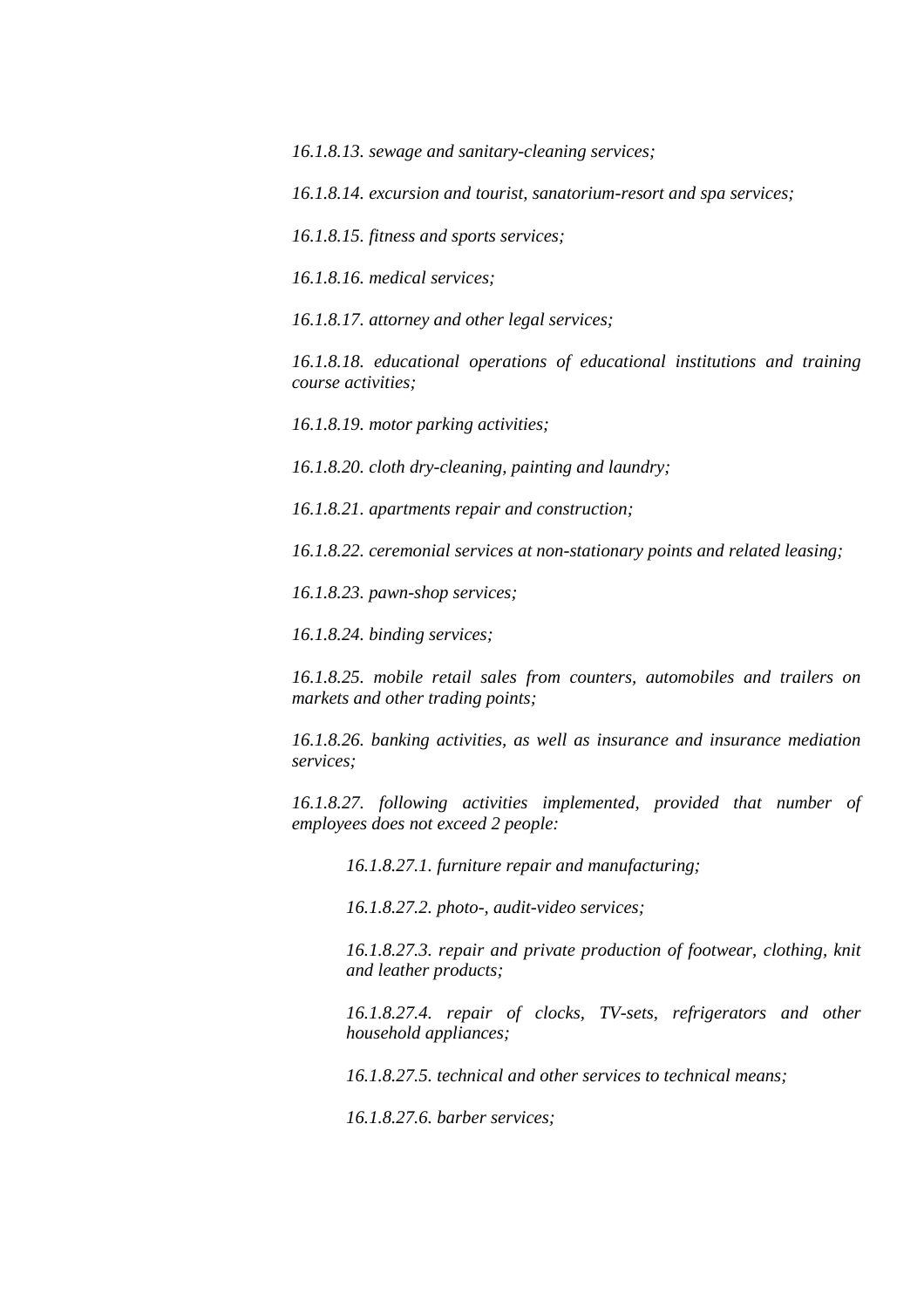*16.1.8.27.7. repair and production of jewellery and metallic items;* 

*16.1.8.27.8. activities of arts studios and restoration facilities.*

*16.1.9. in implementation of cash payments provide the receipt, cheque, bank statements and other strict reporting forms to the buyer and provide the reflection of information specified under legislation, in these cheques, bank statements or strict reporting forms;* 

*16.1.10. in the event of damages or other disorders incurred to cash register during the operations, tax authorities shall be informed immediately and use of cash register shall be seized temporarily and ensure registration of cash payments within such period of time in an order stipulated by the respective executive authority;* 

*16.1.11. introduction of relevant notes to information sections of duplicate certificates, received from tax authorities for opening of accounts for the purposes of entrepreneur activities in non-resident banking institutions and other non-resident credit organizations, and their submission to tax authority before the term of operations performance on these accounts;*

*16.1.12.* other responsibilities established by this Code and legislation.

*16.2. If the taxpayer was not involved in entrepreneur activities within the reporting period or did not implement any taxable operations, he shall submit the note to the tax authority instead of tax report.* 

*16.3. If the taxpayer has temporarily stopped the entrepreneur activity or other taxable operations within the tax year, he shall submit to the tax authority the note dated no later than the date of stoppage of entrepreneur activity. The note shall include the time of stoppage of entrepreneur activities or other taxable operations».* 

*16.4. In accordance with Articles 16.2 and 16.3 of this Code, if the taxpayers submitting the note, have the property and (or) land, tax reports on property and/or land shall be submitted to the tax authority in accordance with procedures and terms, established by this Code.* 

*16.5. Notes stipulated under Articles 16.2 and 16.3 of this Code, shall loss their force from the date appearance of obligation for submission of tax reports.*  $(6, 9, 15, 21, 23)$ 

# **Article 17. Tax agent**

17.1. Tax agent- person who in accordance with this Code is authorized to calculate taxes, withhold them from the taxpayer and make the payment to the budget.

17.2. The tax agent shall have the same rights as a taxpayer unless otherwise is stipulated by legislation.

17.3. The tax agent is responsible: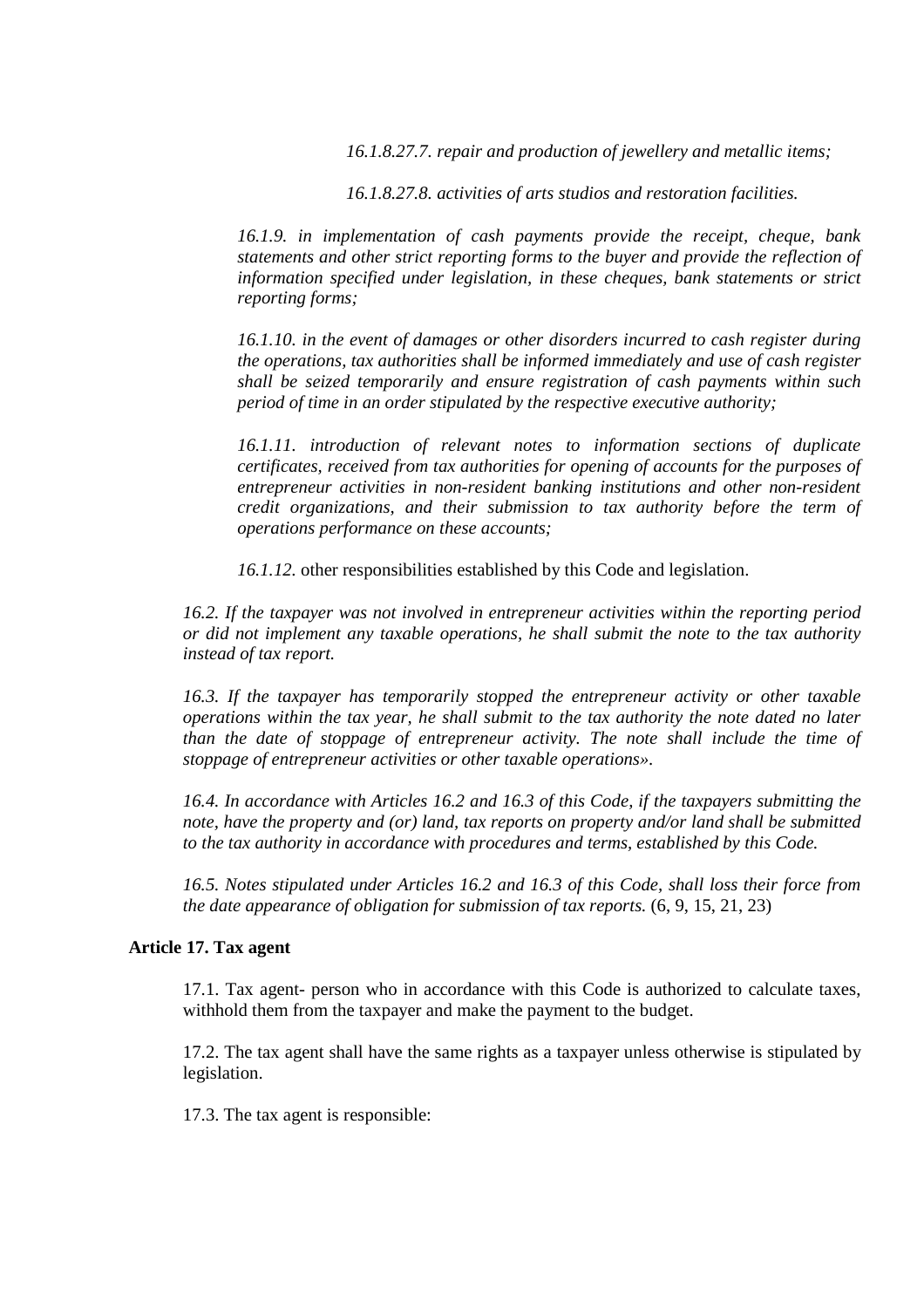17.3.1. correctly and timely calculate, withhold from the taxpayer and transfer appropriate taxes;

17.3.2. to keep the record of taxes paid by the taxpayer, withheld and transferred appropriately, including those which are personal for each taxpayer;

17.3.3. to submit to state tax authorities documents necessary to control the correctness of tax calculation, withholding and payment;

17.3.4. within 30 days to inform the tax authorities with which registered in writing on impossibility to withhold the tax from the taxpayer and the amount of taxpayer`s debts;

17.3.5. to perform other duties set by this Code.

17.4. For failure to execute or insufficient execution of his duties the tax agent shall hold the responsibility in accordance with procedure stipulated by this Code and other legislation.

17.5. For failure to execute or insufficient execution of his duties by tax agent, due to the fault of person under whose management this tax agent is, the responsibility in accordance with this Code and other legislation shall be laid on person the tax agent reports to.

#### **Article 18. Interrelated persons**

18.1. Interrelated persons for the purposes of taxation are natural and/or legal persons, relations between which might have direct effect on economic results of their activities or the activities of persons they represent.

18.2. For the purposes of this Article persons shall be considered as interrelated:

18.2.1. if one person directly or indirectly has a share in other person's property and his share or vote is not less than 20 percent;

18.2.2. if one person reports to another person due to his ranking or one person is under the direct or indirect control of other person;

18.2.3. if persons are under the direct or indirect control of the third person;

18.2.4. if persons have a direct or indirect control over the third person;

18.2.5. family members indicated in article 13.2.7. of this Code.

# **Article 19. Permanent establishment.**

19.1. The permanent establishment of legal or natural non-resident person in the Azerbaijan Republic is the place in which such persons themselves or via their authorized representatives fully or partially conduct their entrepreneurial activities in the Azerbaijan Republic for the cumulative period of not less than 90 days within any 12 months.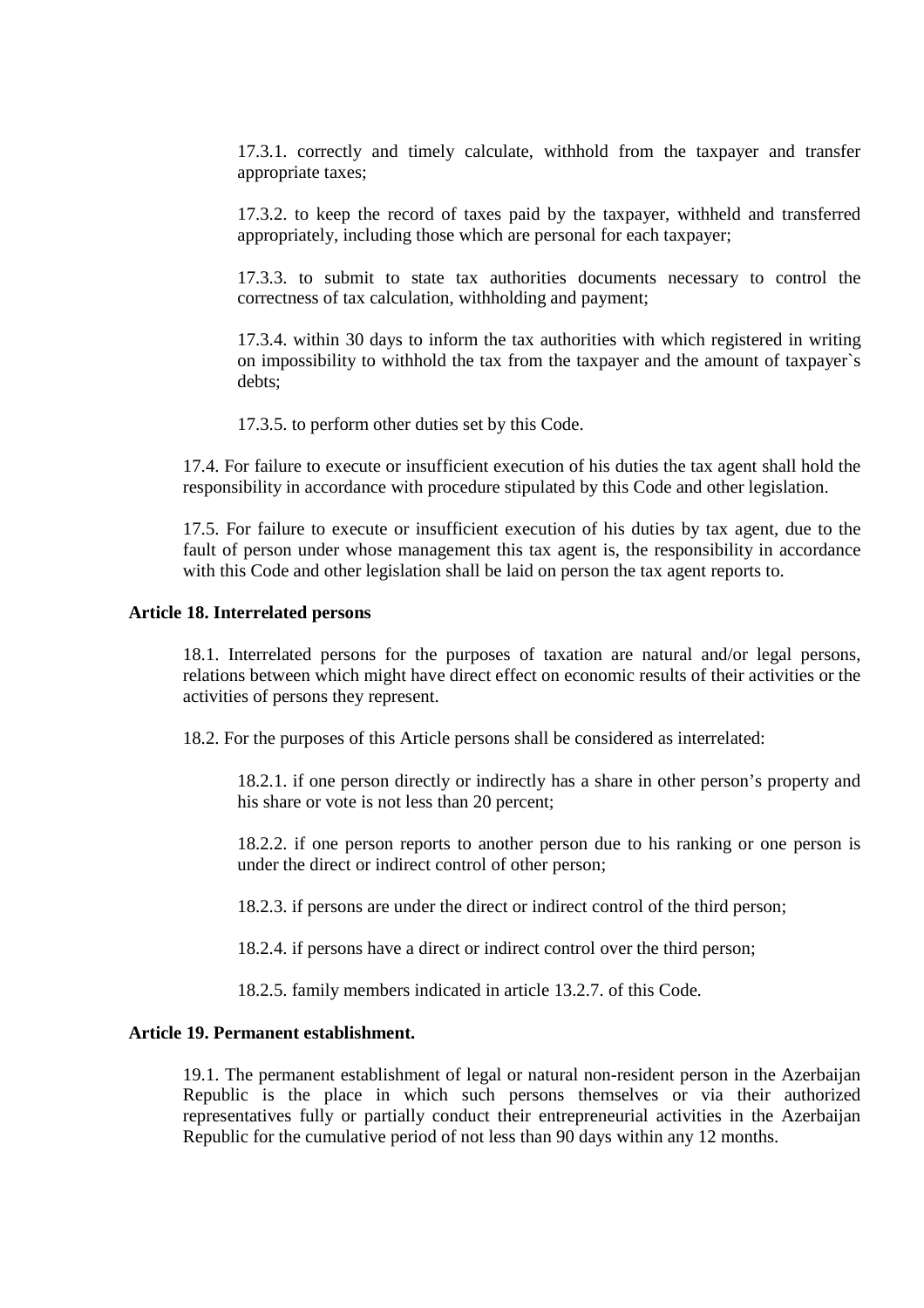19.2. The permanent establishment shall include, but not to be limited to following:

19.2.1. the place of management;

19.2.1. subdivision;

19.2.3. office;

19.2.4. branch or agency;

19.2.5. construction and repair sites, installation and assembly facilities, as well as supervisory activities associated therewith;

19.2.6. platforms, sites, drilling equipment or vessels used for the exploration and production of natural resources, as well as supervisory activities associated therewith;

19.2.7. any fixed base (location) where a non-resident physical person carries out entrepreneurial activity;

19.2.8. premises used for the provision of consulting services;

19.2.9. any places of employment in which other types of entrepreneurial activity conducted on the territory of Azerbaijan Republic;

19.2.10. persons executing functions of the permanent establishment for non-resident enterprises or non-resident natural person in the Azerbaijan Republic, or people acting on their behalf, authorized to make agreements on their behalf and usually conducting such responsibilities;

19.2.11. places of goods' manufacturing and sale, execution of works and services;

19.3. Different from provisions of article 19.2. of this Code, following shall not be considered as activities performed by permanent establishment:

19.3.1. storing and demonstration of goods and products belonging to non-resident enterprise;

19.3.2. storing stocks of goods or products belonging to a non-resident enterprise for eventual processing and subsequent export from the Republic of Azerbaijan by a third party;

19.3.3. purchase of goods or manufacturing of products by non-resident enterprise for its own needs;

19.3.4. implementation by non-resident enterprise of any preparatory or support activity for its own needs;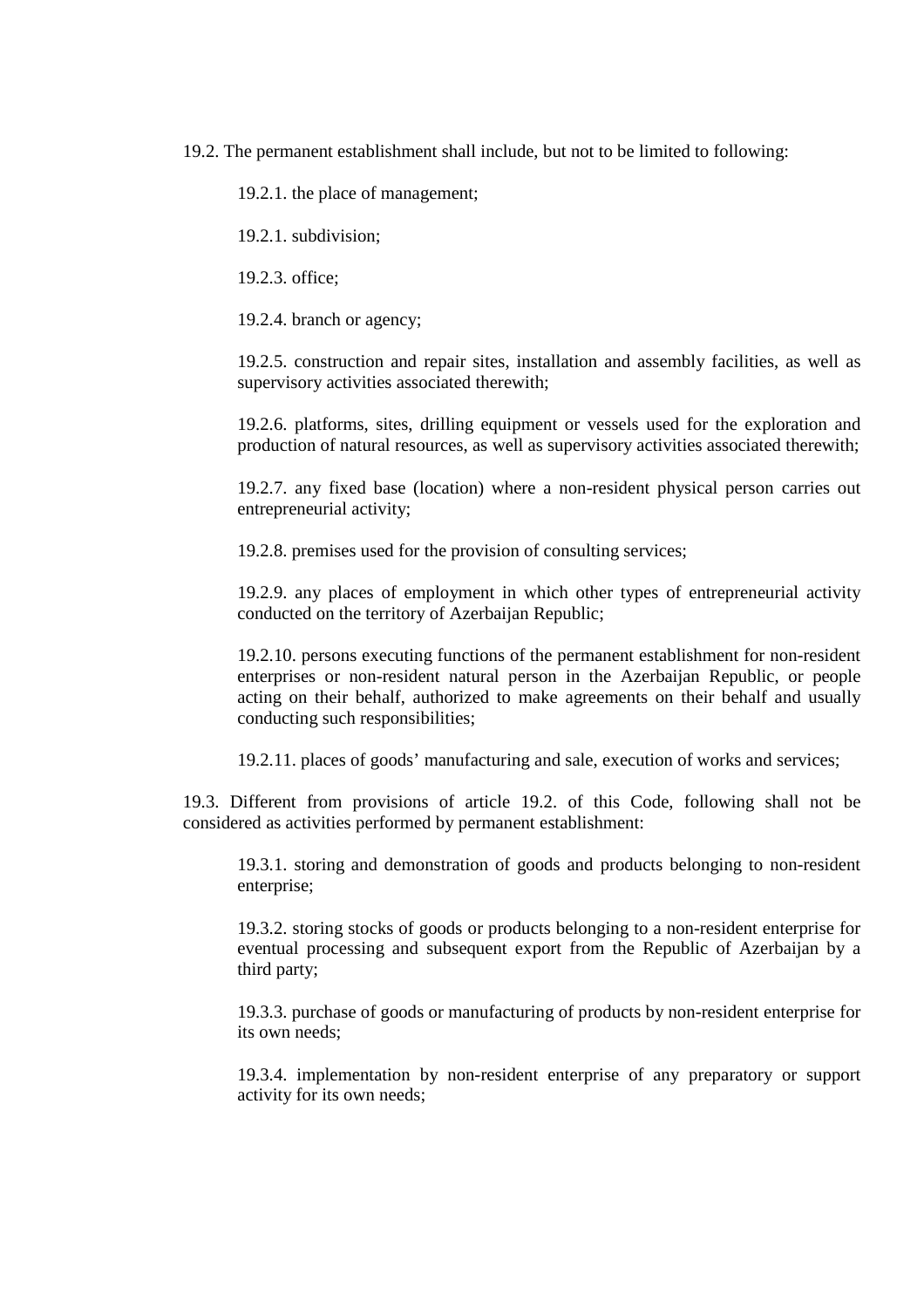19.3.5. the joint execution of any types of activities specified in articles 19.3.1- 19.3.4. of this Code.

19.4. For the purposes of this Article any place in Azerbaijan Republic where legal or natural non-resident person conducts activities for the cumulative period of not less than 90 days within any 12 months shall not be recognized as permanent establishment; in this event the income from Azerbaijanian source in accordance with articles 125 and 169 shall be taxed at the source of payment.

# *Chapter III. State Tax Authorities (Agencies)*

# **Article 20. State Tax Authorities and their purpose**

20.1. State Tax Authorities in the Azerbaijan Republic are the appropriate body of executive power and tax bodies under its direct management.

Within their level of competence tax authorities are holding the authority of law enforcement agencies.

20.2. State authorities are conducting their activities independent from local authorities of executive power.

Decisions made by tax authorities within their level of competence shall be obliging for all legal and natural persons.

20.3. Tax authorities shall be relieved from the payment of state fee for court applications proceedings.

20.4. *The tax authorities shall exercise control over timely payment of taxes, with the exception of local taxes (municipal taxes), as well as road tax, VAT and excise tax, deduction of which is the responsibility of customs authorities.*

20.5. When it is stipulated by this Code, authorities of tax bodies on road fund tax and in the area of import and export operations shall be conducted by customs in events and in accordance with procedures established by the legislation.

20.6. Authorities indicated in article 20.5. of this Code shall act within their level of competence on the basis of this Code, Customs Code, other laws of the Azerbaijan Republic and legislative acts approved in accordance with thereof. (6, 11, 14)

# **Article 21. Legal bases for the activity of State Tax Authorities**

The Constitution of the Azerbaijan Republic, this Code and other legal normative acts of the Azerbaijan Republic shall be the legal bases for the activity of the State tax authorities.

# **Article 22. Social Protection of State Tax Employees and Material Incentives and Development Fund of State Tax Authorities**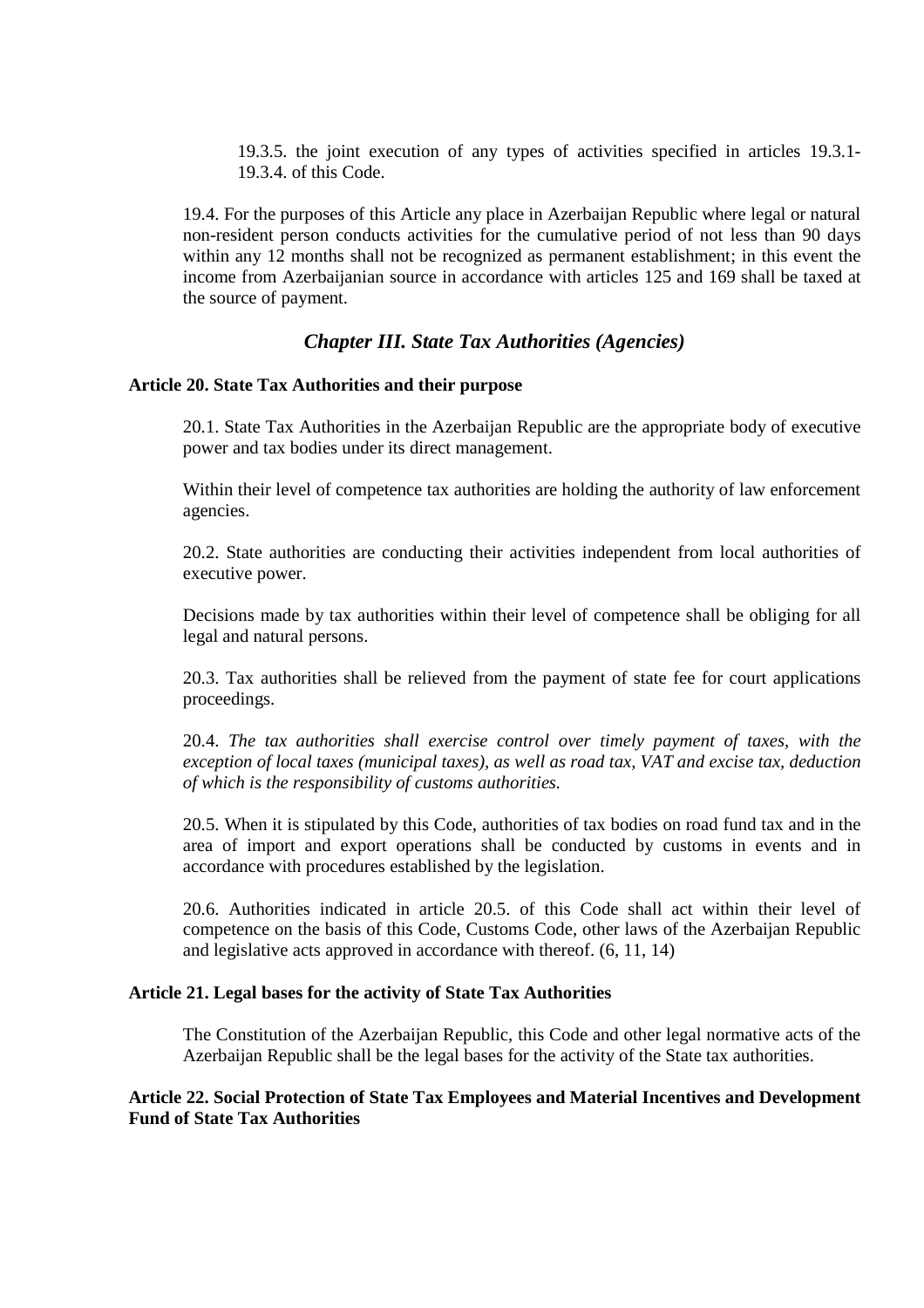22.1. Social protection of State tax employees shall be guaranteed by the State, they shall be insured, on a compulsory basis, at the expense of the state budget. The procedure and conditions of compulsory insurance shall be established by the legislation.

Where a serious bodily injury is caused to a State tax employee, which prevents him from engaging in his professional activity, such employee shall receive from the budget the difference between official salary and pension.

Damage caused to the property of a State tax employee and his family members in relation with his professional duty shall be fully compensated from the state budget, the relevant amount further being collected from the person in fault.

*22.2. For the purposes of social security of employees of tax authorities at the account of 5 percent (not to exceed 30 percent of funds allocated from the state budget for support of tax authorities) from the amount of financial sanctions, applied by tax authorities and paid to state budget, the non-budgetary fund of these authorities shall be established.* (11, 16, 21)

# **Article 23. Rights of State Tax Authorities**

23.1. State tax authorities shall have the following rights:

*23.1.1. to perform the operative tax control, desktop and on site tax inspections in cases and in accordance with procedures established under this Code*;

23.1.2. with respect to legal and physical persons, to examine all financial documents, accounting books, reports, estimates, cash, securities, and other assets on hand, returns, declarations and other documents relating to the calculation and payment of taxes, as well as receive from officials and other employees of organizations and individuals information and oral and written explanations on questions arising in the course of such examination;

23.1.3. to examine, in accordance with the law in force, all production, storage, commercial and other premises (*on the territories*), maintained by organizations and individuals with the purpose of generating income or keeping taxable objects and conduct observation of such premises through chronometrical methods, to obtain documents and objects *in cases, stipulated by the present Code, to conduct inventory of property, owned or used by it (except for residential areas), in accordance with the procedure established by respective executive power body;* 

23.1.4. to require the taxpayers to remedy the cases of violation of tax legislation and *also, in cases when taxpayer shall be checked by auditor - auditor conclusion*;

23.1.5. to review as stipulated in legislation the cases on violation of tax laws, to add interests for underpaid taxes of legal and natural persons, to apply financial sanctions and administrative penalties to such persons;

23.1.6. to provide in accordance with procedure established by the legislation, payment to the state budget, interests, financial sanctions and administrative penalties that are not paid in due time;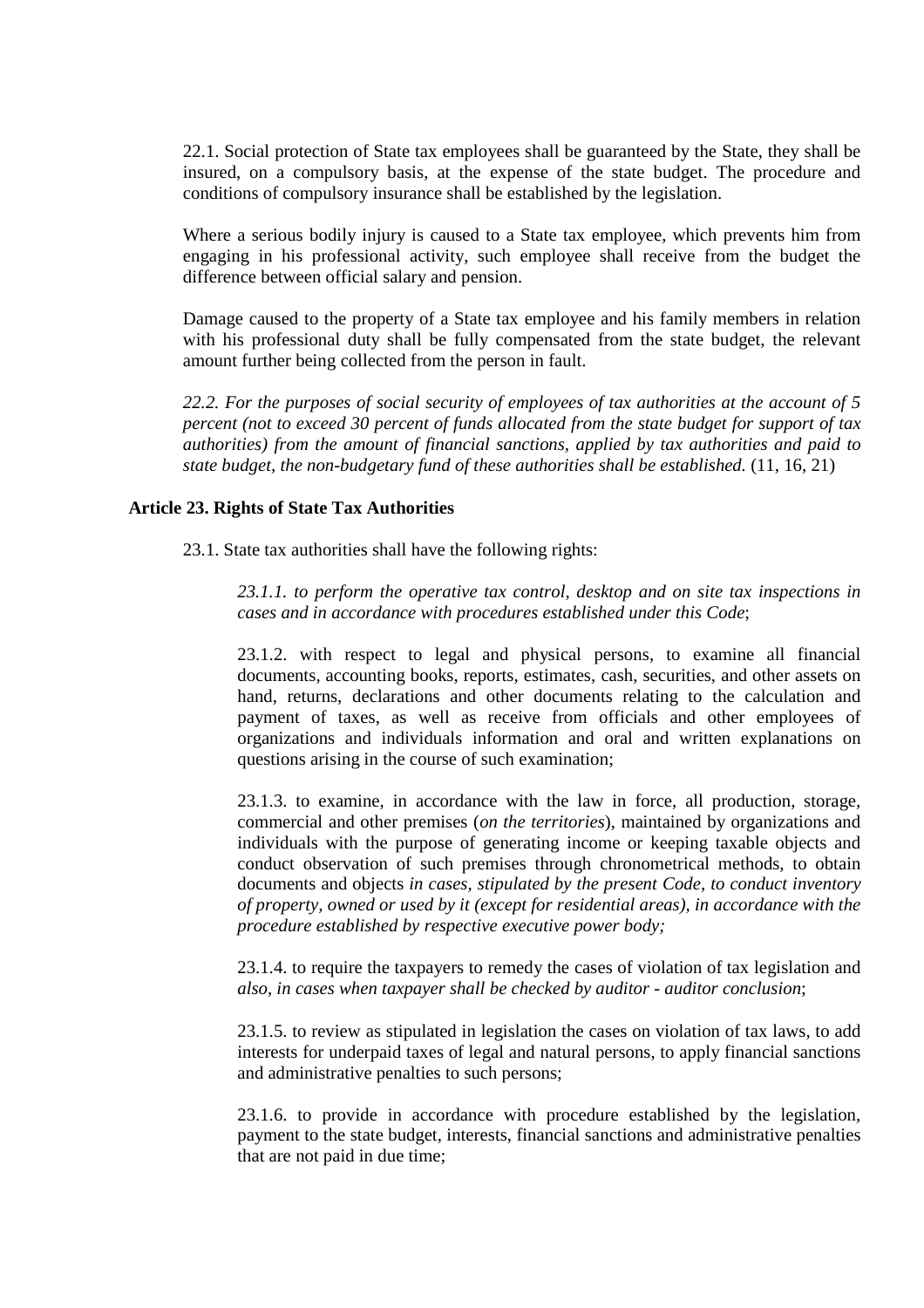*23.1.7. to issue to banks and other credit organizations the instruction, which shall be an executive (payment) document, to arrange for execution of administrative penalties for collection of arrears and tax interests,* applied financial sanctions*, calculated in accordance with legislation, to the state budget from the settlement, foreign currency and other accounts of taxpayers;* 

23.1.8. *to file claim in the court of law on arresting the payment, current and other accounts of the taxpayer* in cases and in accordance with procedure established by the legislation, to take measures on taxpayer's property inventory in accordance with this Code;

23.1.9. to question citizens on tax issues in cases and in accordance with procedures established by the Law of Azerbaijan Republic on *«Investigation activity»;* 

23.1.10. to enter and conduct the inspection of premises (with the exception of living premises), facilities and lands in cases and in accordance with the Law of Azerbaijan Republic on *«Investigation activity»;* 

23.1.11. to make test purchases of commodities lands in cases and in accordance with the Law of Azerbaijan Republic on *«Investigation activity»;* 

23.1.12. to conduct interrogation in accordance with procedures established by the Criminal Code of the Azerbaijan Republic;

23.1.13. if unmarked excise commodities are found to provide the inventory of such commodities and pass them to the taxpayer for responsible storing *or his consent, in locations determined by executive representatives of tax authorities*;

23.1.14. to invite specialists, experts, translators and witnesses in accordance with procedures established in this Code;

*23.1.15. in accordance with legislation to organise sales of commodities without excise marks or marked by forged excise marks confiscated by the court decision.* 

*23.1.16*. to use other rights stipulated by this Code and other legislative acts of the Azerbaijan Republic in accordance with objectives of state authorities.

23.2. Superior tax authorities hold the right to cancel unlawful acts and decisions of subordinate tax authorities and their officials. (3, 6, 9, 14, 15)

# **Article 24. Responsibilities of State Tax Authorities**

24.0. State tax authorities shall:

24.0.1. ensure that taxes are correctly calculated and paid in full and on time, to follow completely the tax legislation;

24.0.2. to follow and observe the statutory rights of taxpayers;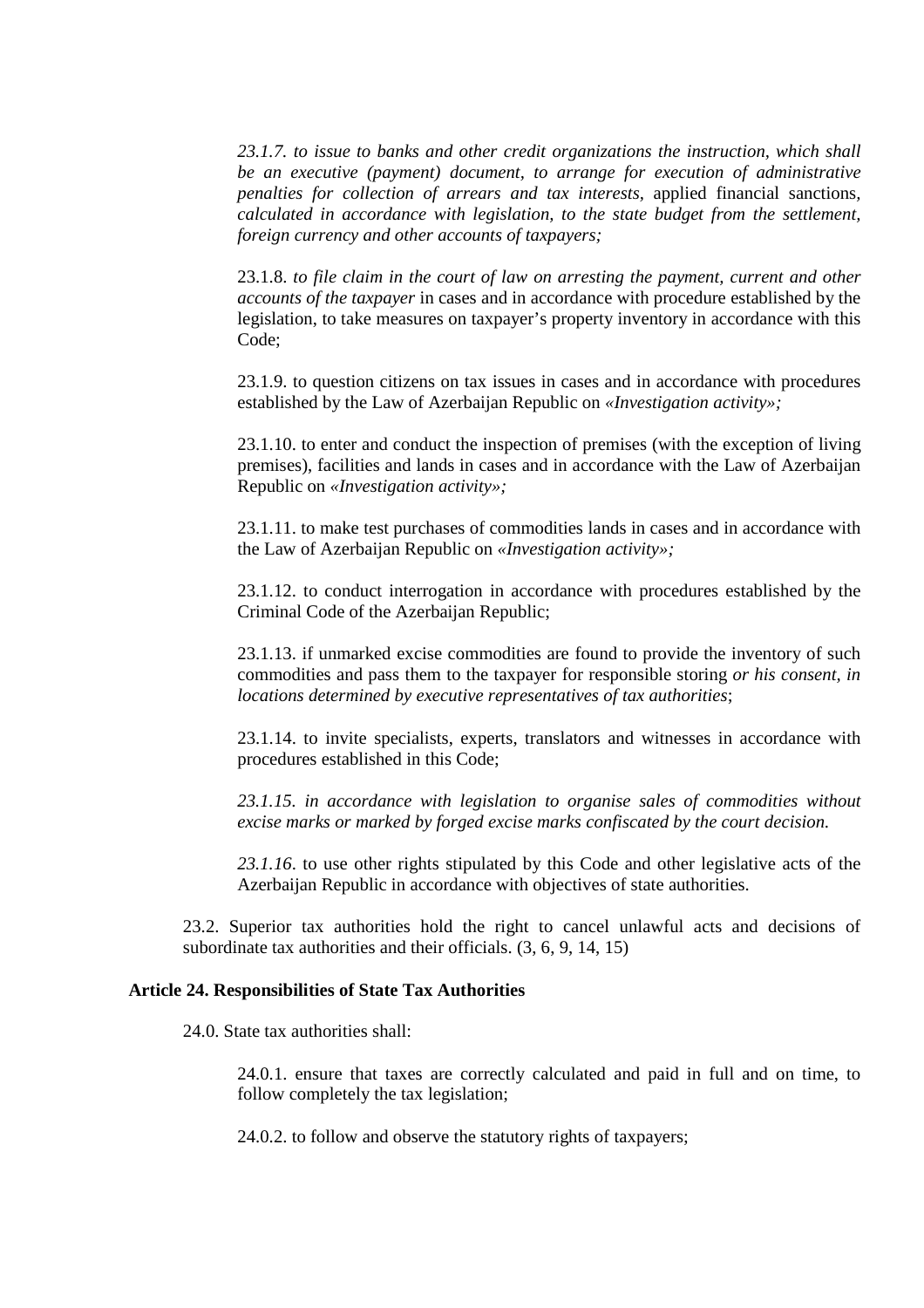24.0.3. to provide the taxpayers with free information either via mass media or individually on tax legislation and amendments to it, to explain the procedure for fulfilment of report applications, to give explanations on calculation and payment of taxes, to explain to taxpayers their rights and responsibilities;

24.0.4. to keep the record of calculated and paid taxes and provide the information to relevant state executive authorities;

24.0.5. collect, analyze and assess information on the violation of tax legislation, and take measures and, if necessary, submit proposals to appropriate state bodies, for eliminating causes and circumstances contributing to tax violation;

24.0.6. register taxpayers, *their affiliates, representations, or other divisions (objects), as well as cash registers*;

*24.0.7. perform state registration and maintain state register of commercial legal entities and provide to relevant executive authorities the related information within procedures and terms stipulated under legislation.*

*24.0.8*. in accordance with provisions of this Code and legislation, preserve the confidentiality of information concerning taxpayers, including the tax and commercial confidentiality;

*24.0.9*. to provide taxpayers with acts on the results of tax inspections, and, in cases established by legislation, copies of decisions of tax authorities;

*24.0.10.* to take measures established by legislation on crediting or return of overpaid amounts to the taxpayer, as well as return of taxes, financial sanctions, interests and administrative penalties erroneously levied from the taxpayers;

24.0.11. to control the activities of subordinate tax authorities:

*24.0.12*. to hold other responsibilities established by this Code, other legislative acts of the Azerbaijan Republic in accordance with objectives of tax authorities. (16, 21)

#### **Article 25. Rights and responsibilities of state customs authorities in the area of taxation**

State Customs Authorities shall hold the rights and take responsibilities in the area of taxation during the movement of goods through the customs boundary of the Azerbaijan Republic in accordance with this Code, Customs code and other legislation of the Azerbaijan Republic.

# **Article 26. Relations between Tax Agencies and other Governmental Bodies**

26.1. Tax agencies shall exercise their duties shall interact with central and local executive bodies and law enforcement, financial and other State authorities;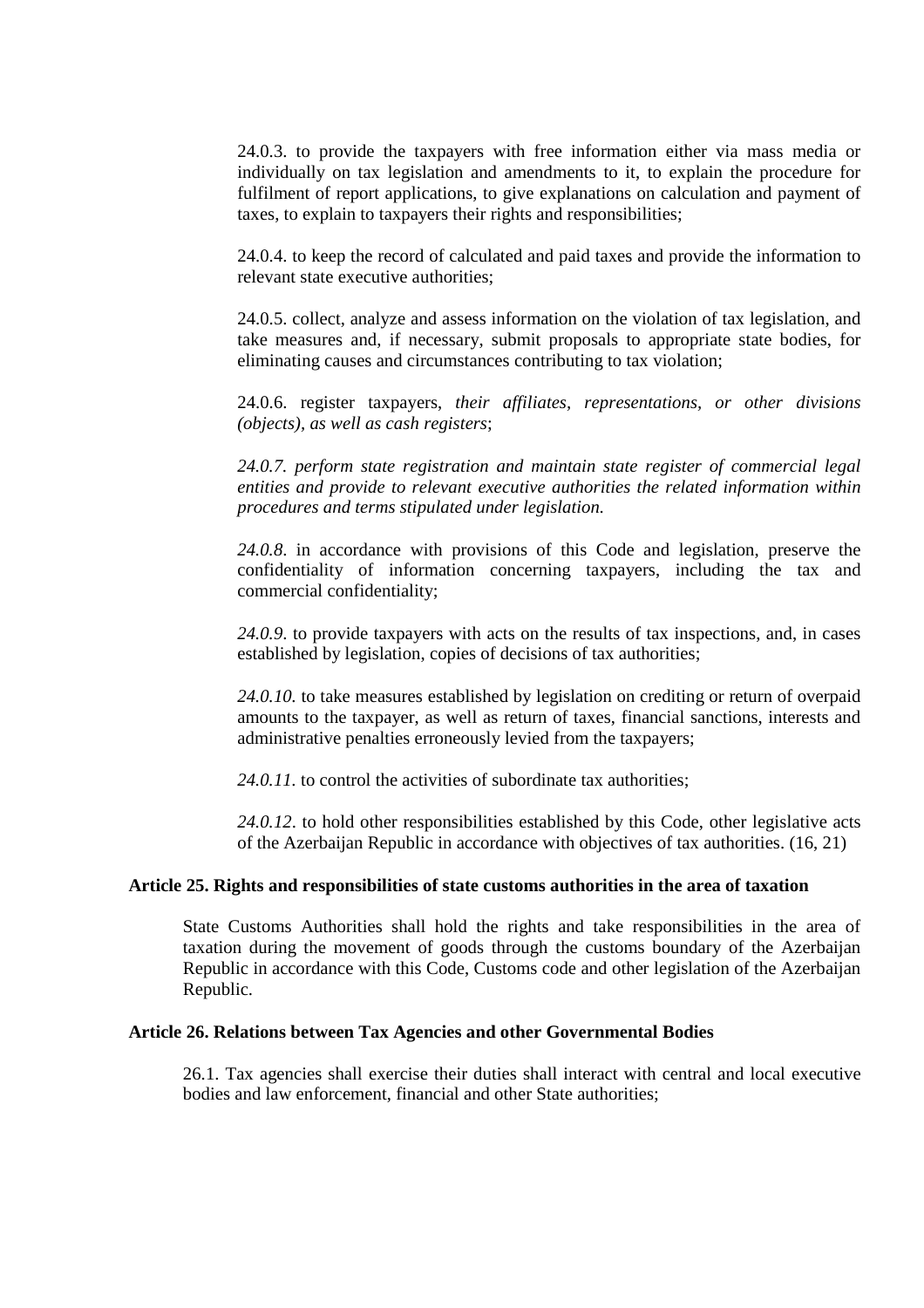26.2. State governmental bodies shall be obliged to assist State tax authorities in application of their duties and in some cases provide, upon request, necessary information.

26.3. Customs bodies shall be obliged to furnish, on a regular basis, information at their disposal to appropriate body of executive power, stipulated by article 20.1 of this Code.

# **Article 27. State Tax Officials**

27.1. Officials of tax authorities are at the state service.

27.2. Officials of tax authorities are appointed and removed from their position in accordance with procedure established by the appropriate body of executive power.

27.3. Officials of tax authorities shall not have the right to be involved in any entrepreneurial activity or any other type of paid activity, with the exception of scientific, pedagogical and creative activity.

## **Article 28. Special Ranks of Officials of State Tax Authorities**

28.1. The officials of tax authorities are given the special ranks in accordance with their position, qualifications and duration of services.

28.2. The procedure for giving and removing of special ranking as well as other issues related with special ranking shall be established by legislation.

28.3. The officials of State Tax Authorities shall have the right to wear the special uniform and decorations in accordance with their special ranks. The sample of mentioned uniform and decorations shall be approved by relevant authority of executive power.

# **Article 29. Conflict of interests**

29.0 State tax employees shall be prohibited from the conduct of their official duties when:

29.01. there is kinship between a official of tax authority and taxpayer;

29.02. official of tax authority or his family members have direct or indirect financial interest in taxpayer (taxpayer's activity).

# **Article 30. Commercial (tax) confidentiality**

30.1. Tax authorities and their officials in the course of performing official duties (for the period of their work in tax authorities or after they were dismissed from their duties) shall maintain secrecy regarding all information on taxpayers.

30.2. Any information received by tax authority and its officials from taxpayer shall be considered as commercial (tax) secret *and information about private life* with the exception of following: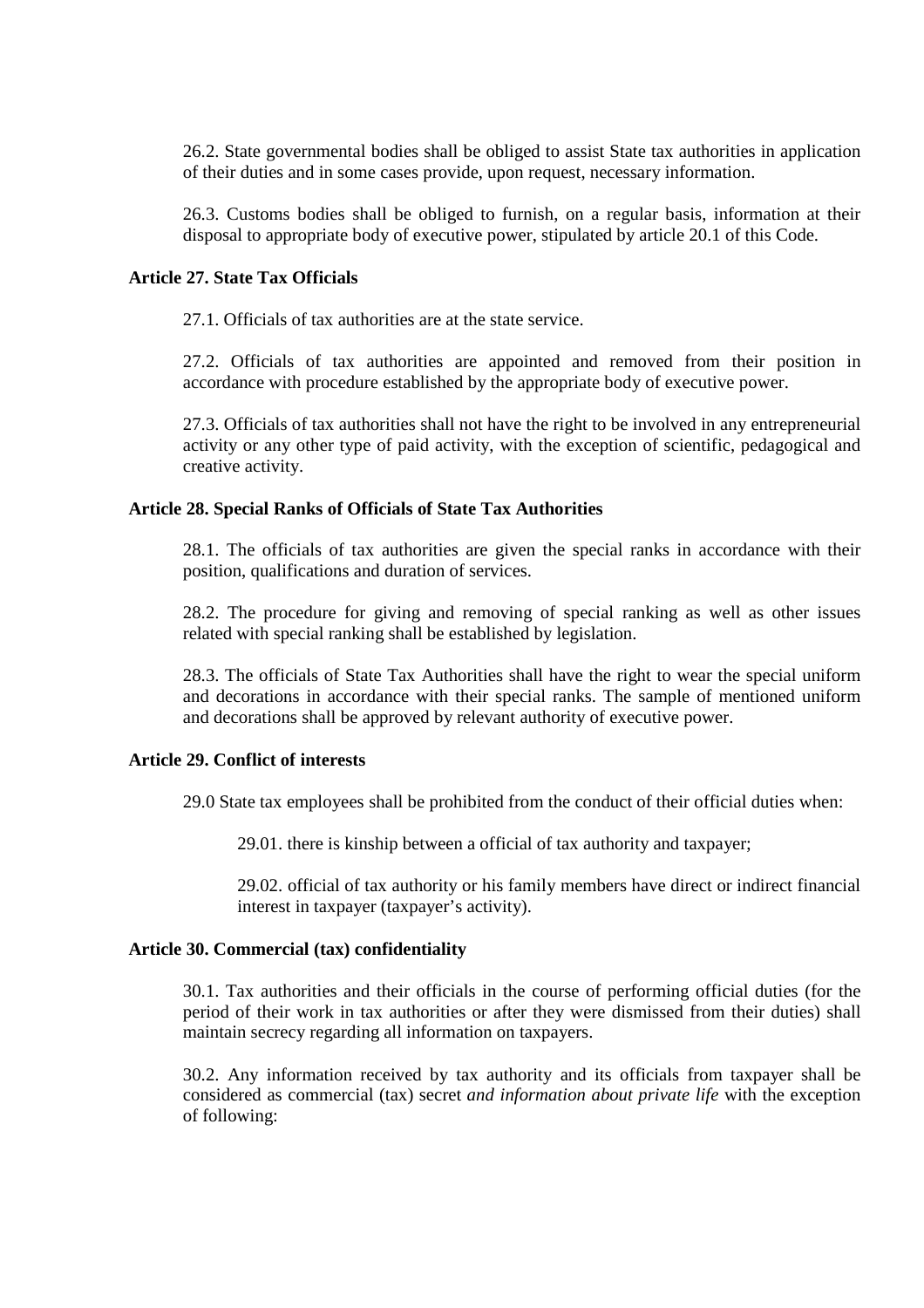30.2.1. disclosed by the taxpayer's consent;

30.2.2. on taxpayer's tax identification;

30.2.3. on statutory fund (statutory capital) of enterprise;

30.2.4. on tax violation and responsibility for such violations;

*30.2.5. tax payments arrears;*

*30.2.6. information in the state register of legal entities.*

30.3. Commercial (tax) confidentiality shall not be disclosed by tax authorities and their officials, with exception of cases stipulated by legislation.

The disclosure of commercial (tax) confidentiality shall include, but shall not be limited to, mainly use or transfer to another person of commercial (tax) confidential information of the taxpayer that became open to the tax authority official, invited expert or specialist during application of their duties in tax inspection.

30.4. Information received by tax authorities that contain sensitive commercial (tax) information shall be under the special access and storing regime.

The access to information comprising the commercial (tax) confidentiality shall be available to officials by the lists approved by relevant body of executive power.

30.5. The loss of information comprising the commercial (tax) confidentiality or disclosure of such information stipulates the legal responsibility by the legislation.

30.6. Tax authorities and their officials indicated in article 30.1 of this Code, may in the order established by the legislation provide to other agencies information on taxpayer only in following cases:

30.6.1. to tax authorities and their officials for the purpose of carrying out their duties<sup>.</sup>

30.6.2. relevant body of executive power for the purpose of prevention and investigation of tax law violations with criminal case;

30.6.3. courts in the course of proceedings for establishing taxpayer's tax liability or responsibility for tax violations or offences, as well as other criminal liability;

30.6.4. relevant government authorities of other states in accordance with international treaties to which the Azerbaijan Republic is the party;

30.6.5. State social security and medical insurance funds — to the extent necessary for the implementation of laws concerning social security;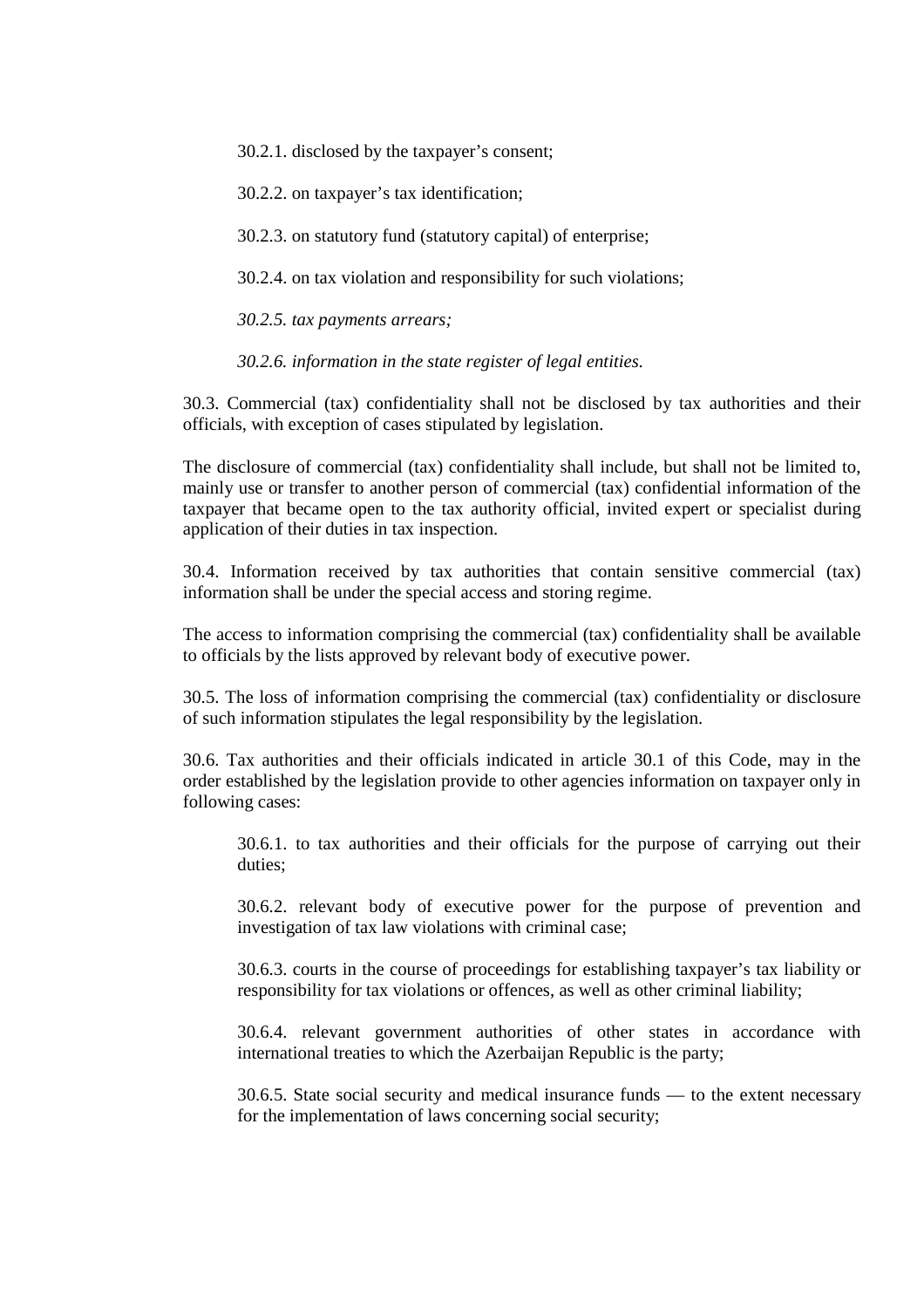30.6.6. customs authorities — for the purpose of administering customs legislation.

30.7. Government authorities and their officials shall return the documents that contain commercial (tax) confidentiality to the tax authorities that provided them with such documents.

30.8. Information concerning taxpayer may not be disclosed to another person without taxpayer's written consent. (3, 15, 21)

#### **Article 31. Responsibilities of tax authority officials**

31.0. Officials of tax authorities shall:

31.0.1. Follow this Code and other legislation of the Azerbaijan Republic;

31.0.2. within their level of competence apply the rights and responsibilities of tax authorities;

31.0.3. be attentive to taxpayers, their representatives and other participants of tax relations.

# *Chapter IV. Tax control*

# **Article 32. Tax control - forms of tax control**

32.1. The tax control is provided by tax authority for the purposes of complete and timely collection of taxes. The tax control is a single system of control over the registration of taxpayers and taxable bases as well as compliance with tax legislation.

32.2. The tax control is provide by relevant executive authorities in cases and in accordance with procedures stipulated by this Code and the Customs Code of the Azerbaijan Republic. *Control over calculation in accordance with legislation, complete and timely payment of local taxes (municipal taxes) is conducted by municipal tax authorities* 

32.3. The tax control is provided by tax and customs authorities and their official within their level of competence in accordance with this Code, Customs Code of the Azerbaijan Republic and other legislative acts.

32.4. Tax authorities perform the tax control via registration of taxpayers and taxable bases, review of registration and accounting data, interview of taxpayers and other persons, inspection of premises used for the generation of income and other instruments established by this  $Code(6)$ 

# **Article 33. Registration of taxpayers**

*33.1. For the purposes of tax control implementation, taxpayer legal entities shall be registered with tax authorities at place of registration (legal address, indicated in the state registration documents), and individual entrepreneurs and residents - natural persons,*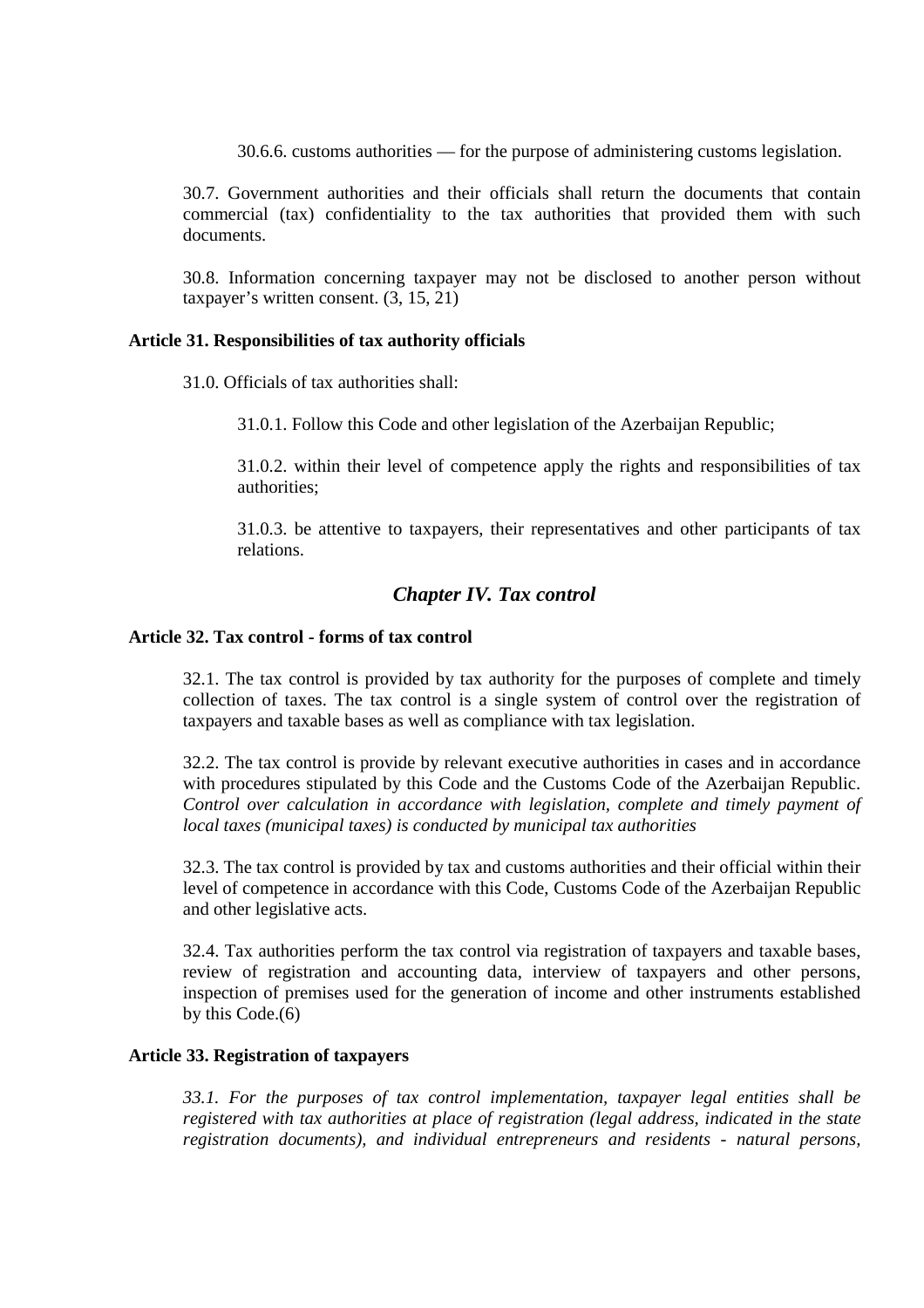*which shall submit declaration in accordance with provisions of the Code hereof - at place of residence, at the place of received income from the Azeri source, if taxable income contains Azeri source and non-residents, who are not subject at the place of income payment.* 

*During state registration the commercial legal entities, as well as representations and affiliates of foreign commercial legal entities shall be assigned with taxpayer's identification number in accordance with provisions of legislation this shall be deemed as their tax registration. The state registration certificate issued for the purposes of this Code shall be deemed a certificate, which verifies the tax registration of the taxpayer.* 

*33.2. Taxpayer which include branches, representations and/or establishments, carrying out the activity outside the territory of tax authority as per place of the taxpayer registration shall be registered as taxpayers at the place of their own location as well as the locations of their branches, representations and/or establishments.* 

*Taxpayer registration at the location of its affiliate, representative office or other economic enterprise (facility) shall be performed in accordance with procedures established by this Code, with note issued to the taxpayer.* 

*Branches, structural and other separated units specified in Article 13.2.39.3 of this Code, which are engaged in entrepreneur activities of legal entities, as well as branches and permanent representations of non-residents, established in accordance with legislation of the Azerbaijan Republic, are registered separately and issued the TIN.* 

*Units, located out of location of budget and non-commercial entities of the Azerbaijan Republic and established for the purposes of implementation of their functions, may be registered separately and may be issued the TIN.* 

33.3. The registration of legal person as taxpayer with the tax authority or the natural person who performs its entrepreneurial activity without the establishment of legal person (individual entrepreneurs) shall be conducted independently from presence of circumstances established by this Code for the obligation on tax payments.

*Diplomatic and consular representations of foreign states, operating on the territory of the Azerbaijan Republic, as well as representations of international entities can be registered by state authority in accordance with this Article.*

33.4. The application on registration with tax authorities shall be submitted by taxpayers to the tax authority at the place of their residence. The application to the tax authority shall be submitted within 30 days from the date of state registration of legal person, and for conduct of entrepreneurial activity in the Azerbaijan Republic - within 30 days from the date of creation of branch or permanent establishment.

The relevant authority of executive power that provides the state registration along with registration documents shall issue to persons indicated in paragraph 1 of this Article the note indicating the date when these documents have been issued.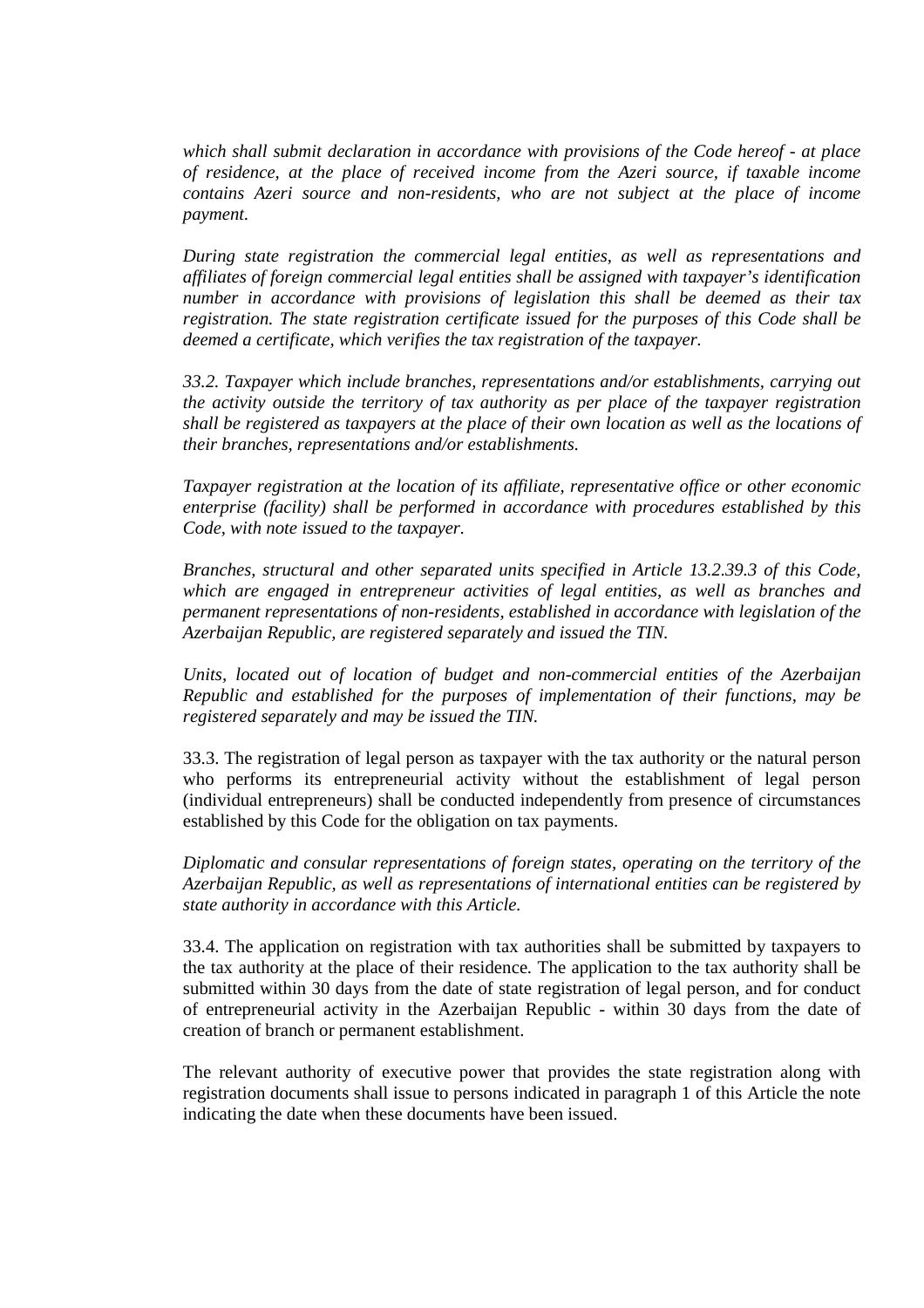The registration of permanent establishment shall be in accordance with procedure established for legal persons in the Azerbaijan Republic.

*Natural persons engaged in entrepreneur activities without formation of legal entity, shall submit the application to the tax authority until the day of start of entrepreneur activity.* 

*Natural persons, who have the income, not subject to withholding tax (withholding tax payment is not possible), or who have the royalty income, or natural resident-persons, who have incomes from the sources outside of the territory of the Azerbaijan Republic, shall submit the application to the tax authority no later than on the date of occurrence of the right to obtain the income.* 

33.5. In cases stipulated by article 33.3. of this Code the tax authority shall within 5 days inform the individual entrepreneur on its registration.

33.6. Shall taxpayer have any difficulties related to determining the place for registration the decision shall be made by tax authority based on the data submitted by the taxpayer.

33.7. *Large enterprises and entities with special tax regime, defined by relevant executive authority, can be registered on centralized basis in following order:* 

*33.7.1. Centralized registration of large taxpayers and enterprises with special tax regime shall be conducted by tax authorities defined by Централизованный учет* крупны*relevant executive bodies.* 

*33.7.2. The assignment of identification numbers to large taxpayers and enterprises with special tax regime shall be implemented in accordance with this Code.* 

*33.7.3. Persons registered by tax authority at the place of location, upon their enlistment as large taxpayers or enterprises with special tax regime, shall be subject to centralized registration on previous identification numbers.* 

*33.7.4. Tax registration of branches, representations or other economic subjects (facilities) centrally registered as large taxpayers and enterprises with special tax regime shall be implemented in the order established by this Code.* 

*33.7.5. Legal entities, registered by tax authority at the place of location, within 15 days from the start of activities under special tax regime shall apply for tax registration by the relevant tax authority, engaged in centralized registration of taxpayers.* 

*33.7.6. Centralized registration of enterprises engaged in special tax regime activities, or removal from centralized registration shall be implemented within the period of 15 days from the date of application to the relevant tax authority, conducting their centralized registration, with statement of start of activities in special tax regime or stoppage of such activities.* 

*33.7.7. The tax authority, identified by the relevant executive body, shall annually, before May 15, make the decisions on exclusion of registration from the place of*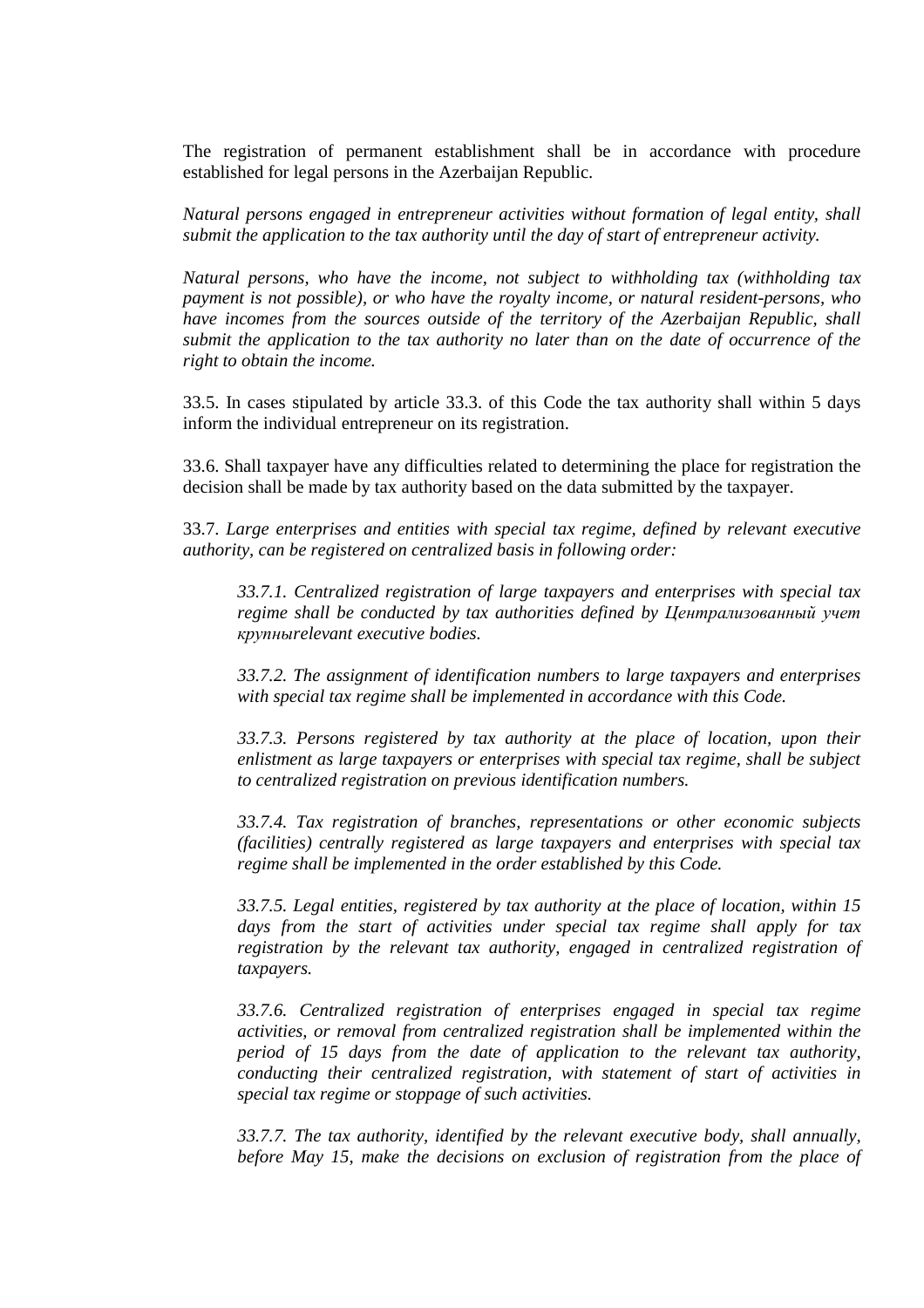*location or centralized re-registration of enterprises enlisted as large taxpayers, as well as any decision from their exclusion from centralized registration.* 

*33.7.8. Centralized registration of enterprises enlisted as large taxpayers shall be implemented on the January of the following year, when the decision was made to perform centralized registration.* 

*33.7.9. Relevant executive authority shall annually before June 15 submit to the relevant executive authority information on large taxpayers and enterprises with special tax regime, which were excluded from registration or re-registered centrally, in accordance with the form agreed with relevant executive authority.* 

*33.8. Regulations of registration of divisions of the foreign state resident, operating in the Azerbaijan Republic without the establishment of permanent representation on the basis of international treaties with participation of the Azerbaijan Republic concerning avoidance of double taxation, and also legal entity according to the article 13.2.5.3 of the present Code considered as the resident as per place of administration, shall be envisaged as follows:* 

*33.8.1. Units not having permanent representations in the Azerbaijan Republic, within 30 days from the start of activities in the Azerbaijan Republic, and foreign legal entities, recognized as residents, shall submit applications to tax authorities at their location within 30 days from the date of recognition as residents in accordance with Tax Code of the Azerbaijan or provision of international treaties to evade double taxation to which the Azerbaijan Republic is a signatory.* 

*33.8.2. Application for registration of units, which do not form the permanent representation in the Azerbaijan Republic, as well as foreign entities, recognized as residents at the place of operations, shall be signed by foreign legal entity or its authorized representative.* 

*33.8.3. For registration in tax authorities of units, which do not form the permanent representation in the Azerbaijan Republic, as well as foreign entities, recognized as residents at the place of operations no additional documents are required in addition to those stipulated under Article 33.8 of this Code.* 

*33.8.4. To application submitted for registration of the unit, which is the resident of foreign state, not forming permanent representation in the Azerbaijan Republic following shall be attached:* 

*33.8.4.1. documents of registration in the county, in which the foreign legal persons was registered (incorporated) and extract from commercial registry;* 

*33.8.4.2. decision of the competent authority of the resident of foreign state on establishment of unit, which is not forming permanent representation in the Azerbaijan Republic;* 

*33.8.4.3. foundation documents;* 

*33.8.4.4. residency document approved by the tax authority;*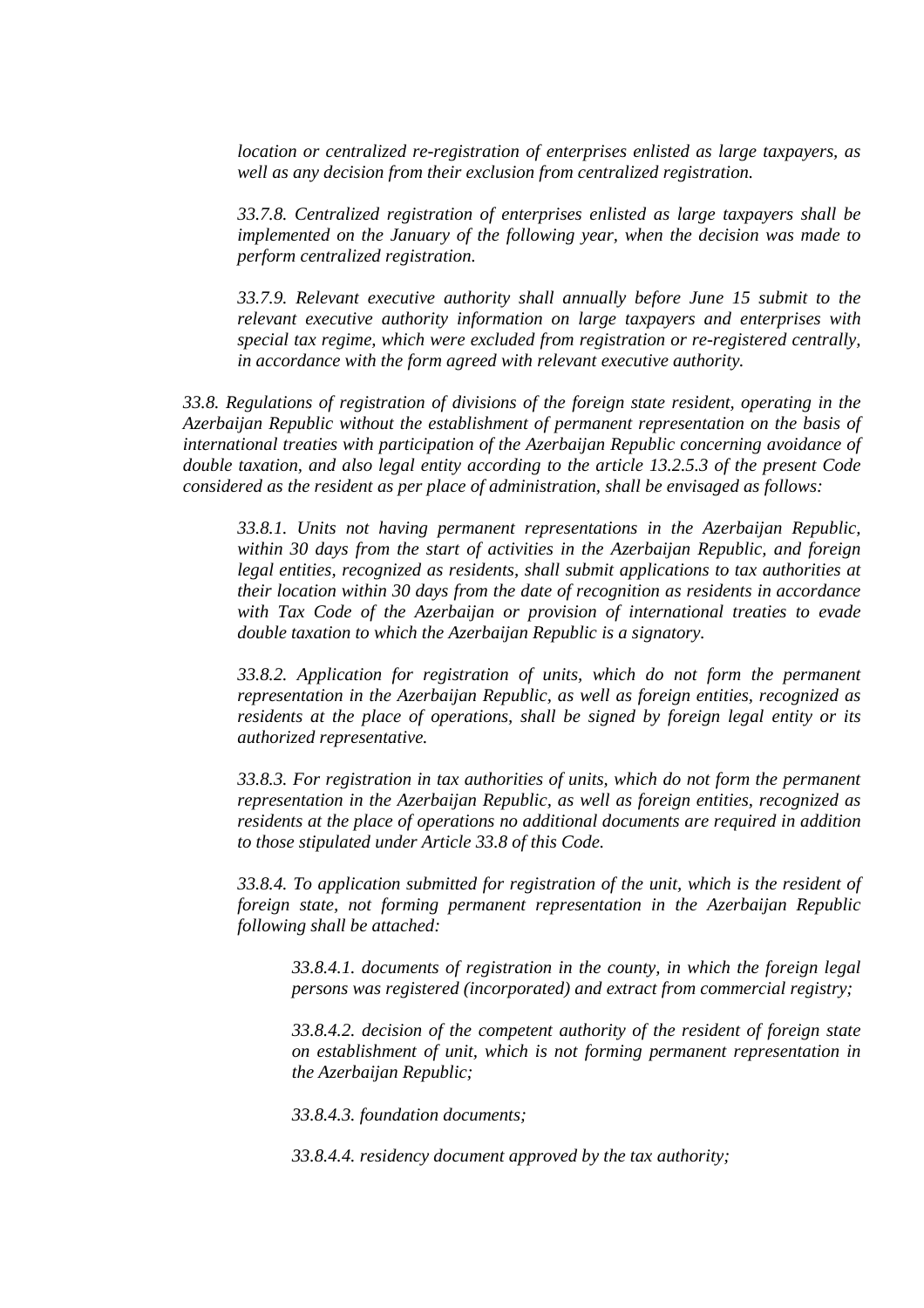*33.8.4.5. document, verifying legal address in the Azerbaijan Republic (leasing agreement, confirming the right of ownership or other documents);* 

*33.8.4.6. copy of the document, verifying the identity of the head (founder) of the unit;* 

*33.8.4.7. information on income sources in accordance with the form established by the relevant executive authority for units, which do not form permanent representation in the Azerbaijan Republic.* 

*33.8.5. To application on registration submitted by foreign legal entity recognized as resident at the place of operation, following shall be attached:* 

*33.8.5.1. documents of registration in the county, in which the foreign legal persons was registered (incorporated) and extract from commercial registry;* 

*33.8.5.2. foundation documents;* 

*33.8.5.3. document, verifying legal address in the Azerbaijan Republic (leasing agreement, confirming the right of ownership or other documents);* 

*33.8.5.4. copy of the document, verifying the identity of the head (founder) of the unit;* 

*33.8.5.5. information on structures, which are under direct or indirect control in the Azerbaijan Republic and other countries, as well as information on income sources in accordance with the form established by relevant executive authority.* 

*33.8.6. Documents stipulated under articles 33.8.4.1—33.8.4.4, 33.8.5.1 and 33.8.5.2, shall be legalized by the relevant executive authority or representation of the Azerbaijan Republic in foreign states (consulates of other states, representing interests of the Azerbaijan Republic).* 

*33.8.7. Documents specified in Articles 33.8.4 and 33.8.5, attached to the application along with translation into Azerbaijani, verified by notary office.* 

*33.8.8. Removal from tax registration and annulling the TIN of the unit of the resident of foreign state, operating in the Azerbaijan Republic without formation of permanent representation shall be conducted following cases:* 

*33.8.8.1. in liquidation of the entity, which is the resident of foreign state, or the unit, which does not form the permanent representation;* 

*33.8.8.2. if the operations of the unit, which does not establish permanent representation, forms permanent representation.*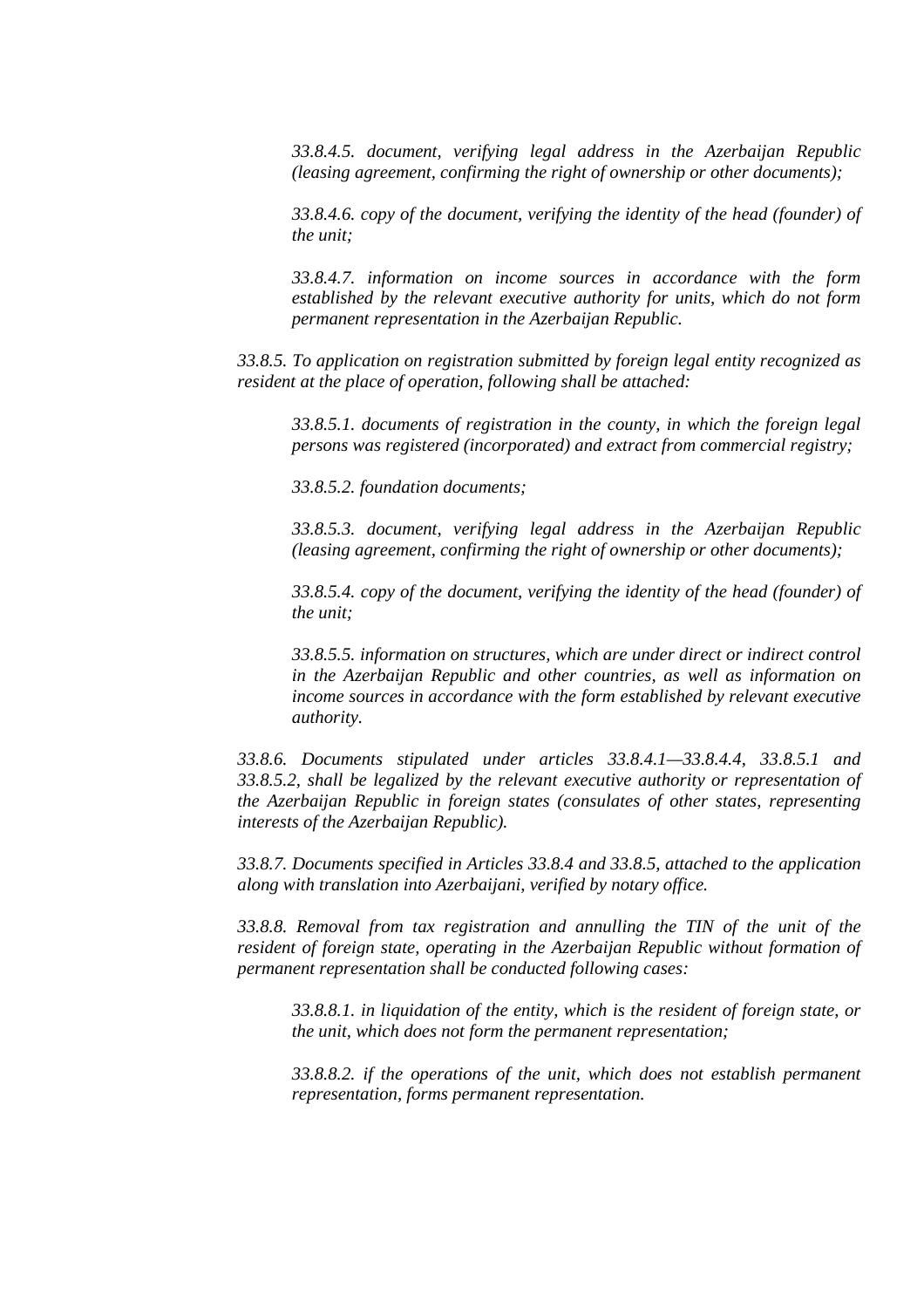*33.8.9. Removal of the tax registration and annulling of the TIN of foreign legal entity, recognized the resident at the place of operation, shall be performed in following cases:* 

*33.8.9.1. during liquidation of the foreign legal entity, recognized as resident at the place of operation, in the state, in which it was registered (incorporated);* 

*33.8.9.2. during change of the residency of the foreign legal entity, recognized as resident at operation location.* 

33.9. *The registration of payers of local (municipal) taxes shall be conducted by municipal tax authority*. (3, 6, 9, 21)

# **Article 34. Procedure for registration, re-registration and cancellation of registration**

34.1. The taxpayer *(except for commercial legal entities and also representations and branches of the foreign commercial legal entities)* shall submit the application to register with tax authority.

During the submission of application on registration taxpayers- legal persons, their branches and establishments *(except for commercial legal entities and also representations and branches of the foreign commercial legal entities)* along with application shall submit the copies and *information on location (address)* and charter (statues), *documents, verifying the appointment of the director and address of the legal entity, as well as document verifying the identity of the director* confirmed in accordance with established procedures.

*Legal entities subject to taxation (except for commercial legal entities and also representations and branches of the foreign commercial legal entities) shall be registered upon the assignment of TIN to their superior organizations.* 

*The application is fulfilled by the taxpayer of its authorized representative. The taxpayer (its management) shall bear responsibility for accuracy of information in their application.* 

During the submission of application for the registration the taxpayer- individual entrepreneur along with application shall submit the copy of document that confirms his personality and information on his address.

During the registration of taxpayers who are natural persons following shall be included in their personal details: last name, first name, middle name, date and place of birth, sex, address, the details of document that confirms the personality, information on citizenship.

The application for registration shall be confirmed by relevant executive authority.

34.2. The tax authority shall register the taxpayer within *2* days from the date when application on registration was submitted along with other documents specified in this article and at the same time to issue the relevant certificate to the taxpayer. *The Certificate, which is the main verification of the registration of taxpayer, shall be issued to the taxpayer only once and retained by him. If the Certificate is lost or became useless, new copy of certificate shall*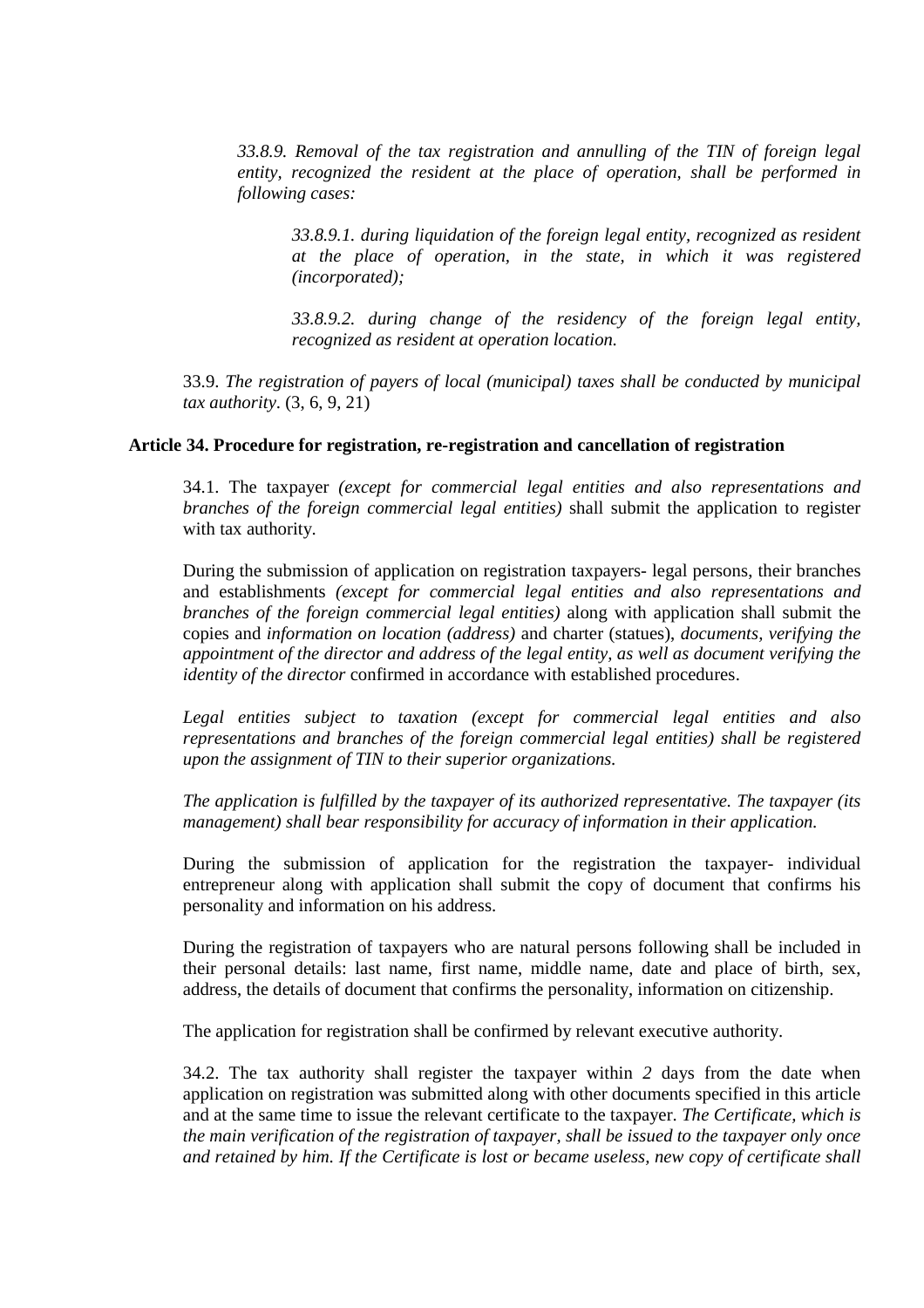*be issued by the application of the taxpayer. In this there is a record made on the issued copy, that it is the new copy of the certificate.* 

The form of taxpayer's registration certificate shall be approved by the *relevant authority of executive power.* 

34.3. In the case of change of the place of residence of the taxpayer he shall submit the application to the tax authority within *40* days from the date of such change. The reregistration (cancellation of registration with one tax authority and registration with other) of the taxpayer shall be performed by the tax authority with which the taxpayer was registered, within 15 days from the submission of application by taxpayer on change of his residence.

*In the event of any change in information in the application form, submitted by the taxpayer for registration in the tax authority, or in foundation documents, he shall be submit within 15 days from the date of such change information to tax authority.* 

34.4. In the case of liquidation or re-organization of the legal person, the decision by legal person on liquidation of its branch or permanent establishment, seizure of activity through establishment, the seizure of activity by individual entrepreneur, the cancellation of registration shall be performed on the basis of taxpayer's application with consideration of time limits established in Article 34.3. of this Code.

34.5. Registration, re-registration and cancellation of registration shall be performed free of charge.

34.6. Each taxpayer shall be given a taxpayer's identification number (TIN) for all types of taxes including payments connected with movement of commodities through customs borders of the Azerbaijan Republic. This number shall be universal on the entire territory of the Azerbaijan Republic.

The tax authority shall indicate the taxpayer's identification number in all notices sent to the taxpayer.

*34.7. Taxpayers shall indicate TIN in accounting, statistical reports, tax calculations, contracts, invoices, receipts, cashier checks, letters, as well as in customs, bank and other payment documents.* 

*34.7.1. If TIN is not indicated in any payments, bank and customs documents of the taxpayer, acceptance of these documents for execution by relevant bank entities, tax and customs authorities is not allowed.* 

*34.7.2. Changes in registration data of taxpayers shall be implemented on the basis of applications, submitted by them under the form, approved by relevant executive authority.* 

*34.7.3. Removal from registration of the natural person, who is the taxpayer, is possible in following cases:* 

*34.7.3.1. removal from activities;*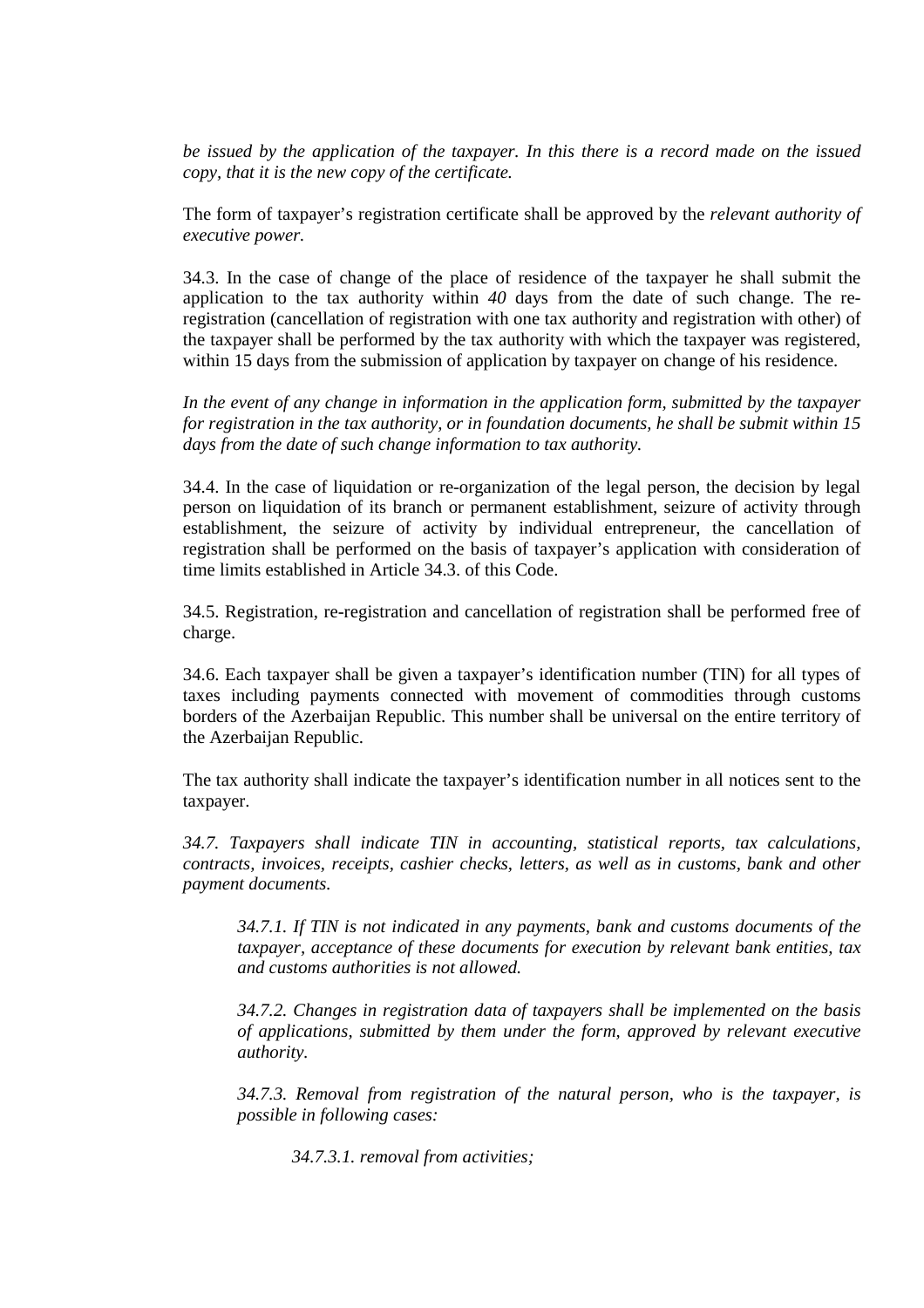*34.7.3.2. if found by the court to be missing or incapable in accordance with procedures defined under legislation;* 

*34.7.3.3. death.* 

*34.7.4. In the event of removal of the taxpayer from the registration, the certificate of its registration shall be submitted to the tax authority. The tax authority informs the bank office on recognition of the duplicate of certificate as invalid.* 

*34.8*. *Relevant executive authority on the basis of registration data shall maintain the uniform state registry of taxpayers in accordance with this Code.* 

*34.8.1. Taxpayers, when included in the uniform state registry, shall use the data of registration application submitted to the tax authority. Uniform state registry is maintained in paper and (or) electronic format.* 

*34.8.2. Maintenance of the uniform state registry of the taxpayers contains the following:* 

*34.8.2.1. maintenance of the taxpayers registry log in chronological order;* 

*34.8.2.2. maintenance of the liquidated taxpayers registry log;* 

*34.8.2.3. maintenance of amendments in relation to changes in the registry data of registered taxpayers;* 

*34.8.2.4. issuance of relevant information to registered taxpayers.* 

*34.8.3. The relevant executive authority provides the maintenance of the databank of the uniform state registry of taxpayers, its safeguard and security, provides extracts from the uniform state registry of the taxpayers as a response to official enquiries in the order, established under this Code.* 

34.9. Unless otherwise stipulated by legislation, information on taxpayer from the moment of its registration shall be confidential tax information.

34.10. Organizations- tax agents, not registered as taxpayers, shall be registered with tax authorities at the place of residence in accordance with procedure stipulated by this article. (6, 9, 11, 21)

#### **Article 35. Obligations of banks connected with registration of taxpayers**

*35.1. Legal entities, as well as representations and affiliates of foreign non-commercial legal entities, which are state registered by tax authorities, shall submit to tax authority the application for opening of bank account along with application for state registration or at any time upon registration, and other taxpayers- upon obtaining of certificate of registration. The tax authority on the basis of this application issues to the taxpayer no later than within 2 days the duplicate certificate. The number of duplicate certificates issued to the*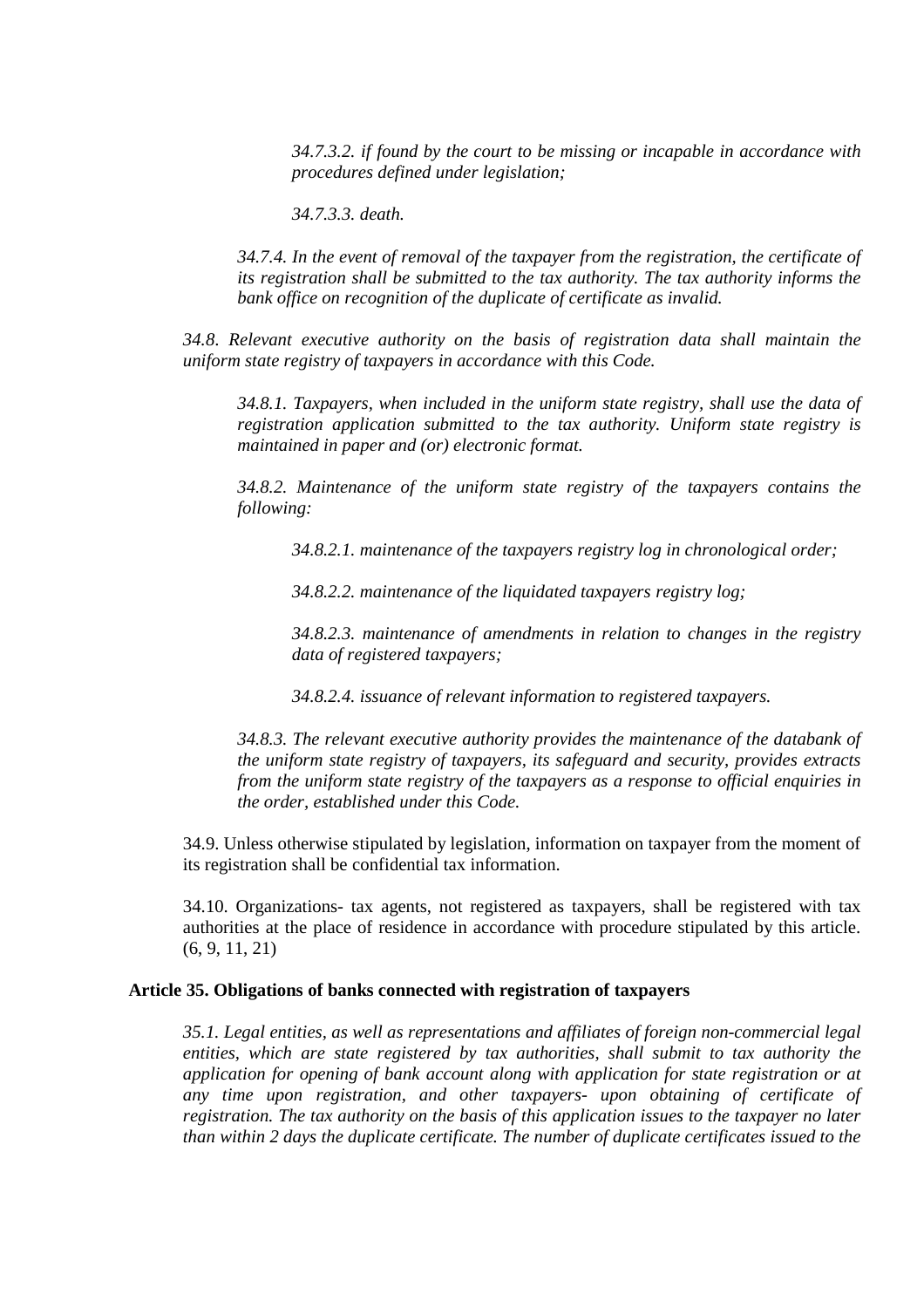*taxpayer is not limited and each of them is numbers. The application form submitted by the taxpayer for obtaining of duplicate certificate, and form of duplicate certificate is approved by relevant executive authority. Certificate-duplicate for the purpose of opening bank account shall be given within the term established by this article, in case if a taxpayer has no debt on taxes, interests and financial sanctions to the budget.* 

*Upon issuance to taxpayer of the duplicate certificate as per paragraph one of this Article, the tax authority shall within 1 day submit to the relevant executive authority via electronic and/or paper carriers the information in the form set by the relevant executive authority.* 

*35.2. Banks open (except for cases of opening of the accounts which are not connected with business activity for the non-resident) bank accounts for legal entities, their branches and representative offices, individual entrepreneurs only upon submission of the certificate duplicate, issued by the tax authority.* 

*35.3. If the duplicate certificate was not used for opening an account within 10 days from the date of issuance it shall be deemed as invalid.* 

*35.4. The duplicate certificate comprised of two parts. One part is remained in the bank, in which the taxpayer has opened an account, and part, called the «notification», banking authority, upon making of relevant markings shall send to issuing tax authority.* 

*Upon obtaining from the banking institution of notification, specified in this Article, the tax authority shall insert the data in the notification into tax registration database and within 1 day shall submit this information to relevant executive authority via electronic and/or paper carriers.* 

*35.5. Duplicate certificate allow opening of accounts only in the bank (branch of bank) specified on them.* 

*35.6. If within 10 days «notification» of the duplicate certificate is not returned by the banking entity, the tax authority shall clarify the reason of it with the taxpayer and relevant banking entity. If duplicate certificate is not used within 10 days, the issued duplicate certificate shall be re-called and on the basis of official information from the bank that account was not opened, the relevant record is made in the registration data of the taxpayer on considering it invalid.* (9, 11, 14, 21)

## **Article 36. Tax inspections**

36.1. Inspections conducted by tax authorities can be on-site and off-site inspections.

36.2. During tax inspections tax authorities and their officials shall clarify all circumstances that can be important for making of right decision including the circumstances in taxpayer's favour.

*36.3. On site tax inspection shall cover the period of no more than 3 calendar years in taxpayer activities for taxes on profit, income, property, road and land. On other taxes- the taxpayer activities for the period of no more than 3 years, including the year of inspection.*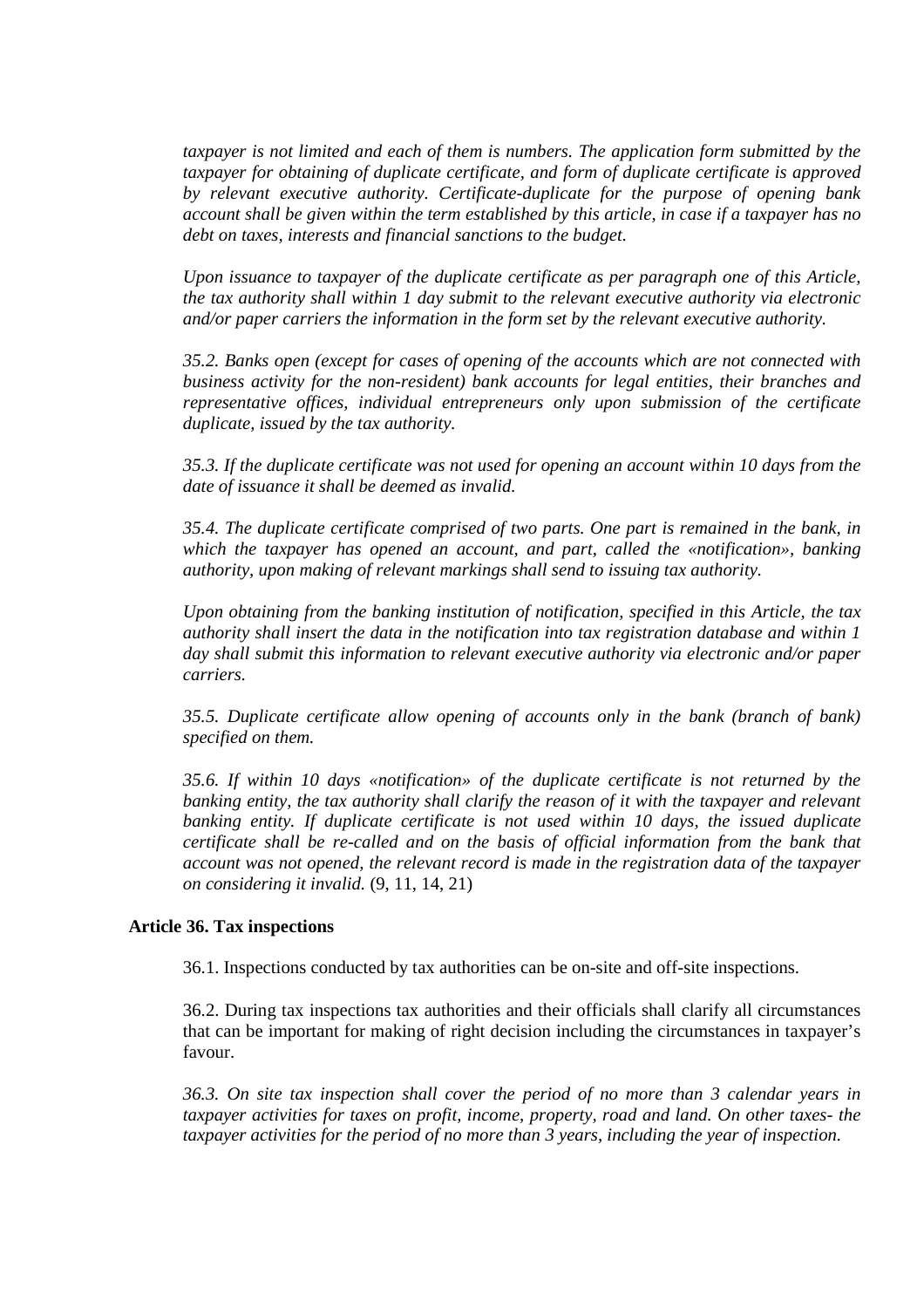If during the performance of tax inspection tax authorities have documented evidences in the necessity of receiving the information on the taxpayer which is connected with other persons and is relevant to the inspection, tax authorities may require such persons to provide documents related with inspected taxpayer's activity. For such actions the motivated decision of tax authority is necessary.

36.4. It is not allowed to tax authorities to have on-site inspections on the same taxes, paid or to be paid by the taxpayer for already checked tax period with exception of cases when such inspection is conducted in connection with liquidation of legal taxpayer person *or application of physical entity, carrying out business activity without establishment of the legal entity concerning termination of entrepreneur activity*, and in cases stipulated by Article 38.3. of this Code.

36.5. Taxpayers who disagree with the results of tax inspection may ask for the *out of turn* inspection. In such case the additional tax inspection shall not be conducted by the officials of tax authority who had conducted the previous inspection.

36.6. Taxpayers hold the right to apply to courts for the reasons of inspections conducted by tax authorities.(3, 6, 21)

# **Article 37. Off-site tax inspection**

37.1. An off-site tax inspection shall be carried out without site visits on the basis of documents in the possession of the tax authorities, provided by taxpayer as well as other documents that reflect the calculation and payment of taxes, and documents on taxpayer's activity.

37.2. Off-site tax inspection shall be conducted within 30 days from the date when documents providing basis for tax calculation and payment are provided by the taxpayer.

*37.3. If unmatched or mistaken information is found in documents submitted to tax authorities for implementation of desktop inspection, tax authority shall be entitled to enquire the taxpayer to submit additional information, documents and explanations.* 

*37.4. If incorrect tax calculation in tax declaration is found during desktop inspection (increased of decreased amount of tax) notification shall be sent by tax authorities to the taxpayer within 5-day period in accordance with form established by the relevant state executive authority. The notification shall include reasons of calculation and taxpayer's right to appeal in accordance with Article 62 of this Code.* 

*If tax declaration required for implementation of desktop inspection was not submitted for good reasons within timeframe stipulated by this Code, taxes are calculated in accordance with Article 67 of this Code.* 

*37.5. Until application from the taxpayer is submitted in accordance with Article 15.1.13 of this Code on implementation of new chronometer inspection, the results of last chronometer inspection can be taken as basis for calculation of taxes.*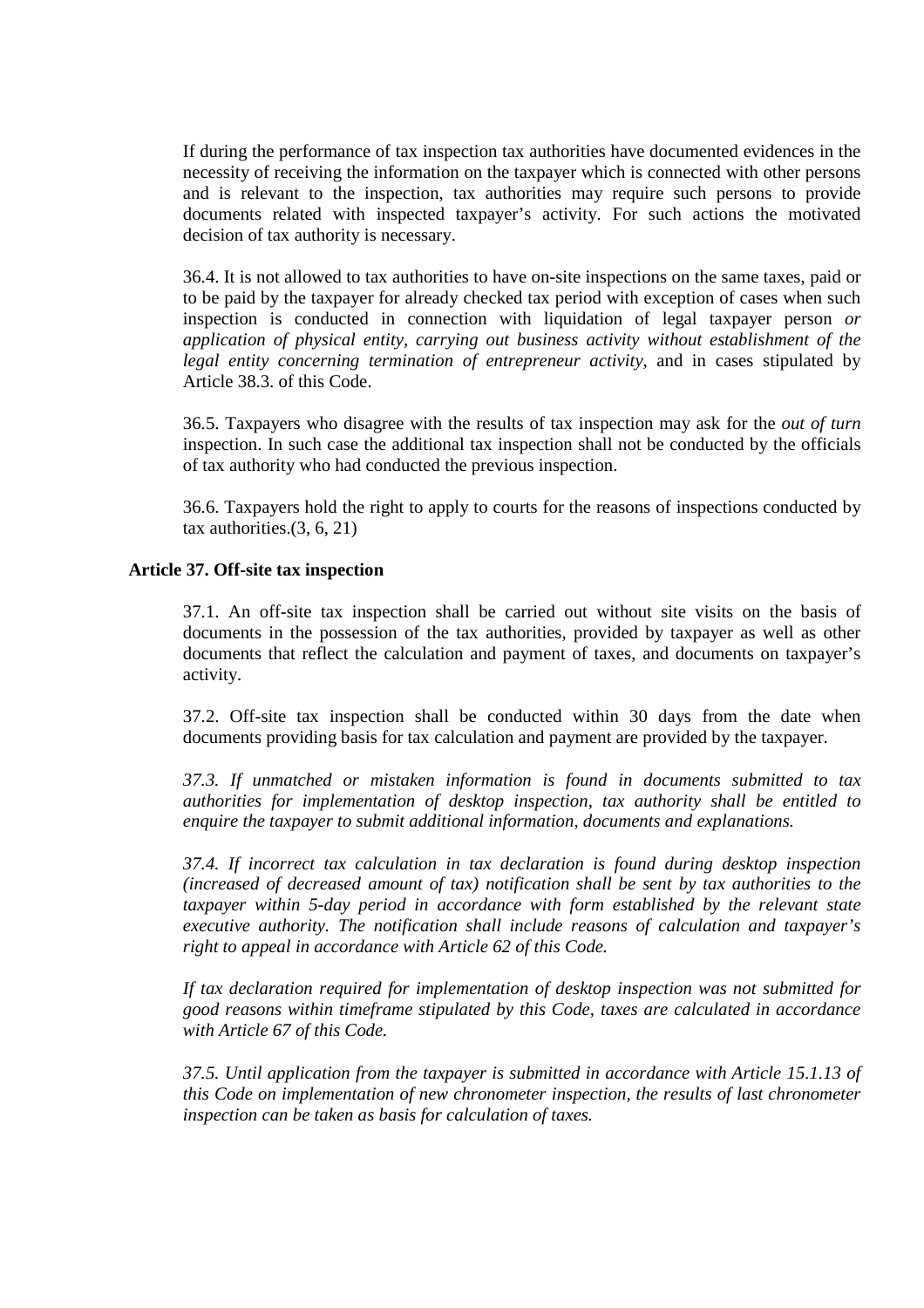37.6. If during the off-site tax inspection the tax authority does not follow the rules established in articles 37.3. and *37.4*. of this Code, the taxpayer holds the right to remedy mistakes within 30 days (including the incorrect calculation of taxes, reduction of tax amounts and other) that were allowed during the inspection *and can be established during desktop inspection*, and within this time period the taxpayer does not hold any responsibility (with exception of payment of interests) for violations of tax legislation. (6, 9, 21)

# **Article 38. On-site tax inspection**

38.1. On-site tax inspection shall be conducted on the basis of decision by the tax authority.

The on-site tax inspection can be planned or not planned.

The tax authority shall inform the taxpayer in writing about the planned tax inspection not later than 15 days before the date of the inspection.

38.2. The notification sent to the taxpayer shall include the information on reasons and date of the inspection as well as rights and responsibilities of the taxpayer and tax authorities.

Planned on-site tax inspection shall be conducted not more than one time in a year and shall not continue for more than *30 days*. In exceptional cases by the resolution of supervising tax authority the timing for tax inspection can be extended for the period of up to *90 days*.

On the basis of justified decision of the higher tax authority the term of preparation of the report on results of on-site tax inspection may be extended for the period not more than *30 days* in the following cases:

- *when receiving the documents from the foreign state, required for objective and full conducting of on-site tax inspection, including the reply to inquiry of tax authority;*
- when inspecting the articles taken as samples, conducting of expertise in the course of on-site tax inspection or making the special conclusion with use of various spheres of knowledge;
- when persons, sending the replies fail to forward the replies to inquiries in due time, made by tax authorities in connection with on-site tax inspection.

38.3. Not planned tax inspection shall be conducted in following cases:

*38.3.1.* If tax return documents, necessary for tax calculation and payment are not submitted in time or not submitted at all upon the warning of tax authority;

*38.3.2.* if incorrect information is found in the report made on the results of tax inspection.

*38.3.3. When exceedingly paid amount of VAT, interest and financial sanction is assigned for the payment of other taxes, interests and financial sanctions or assigned as payments on future liabilities. In such case the out of turn tax inspection can be conducted only on taxable VAT operations of the taxpayer;*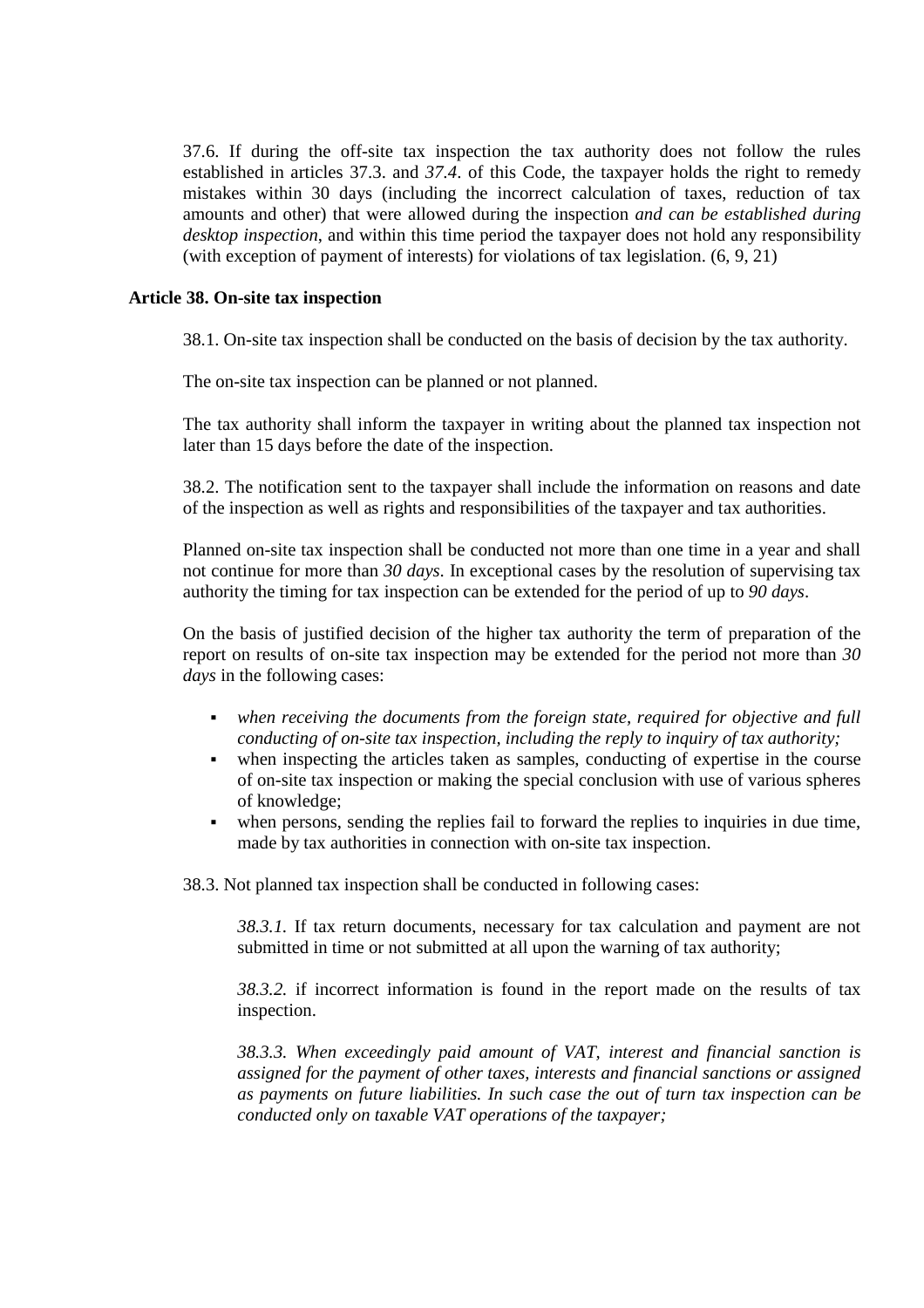*38.3.4. when application is submitted by the taxpayer to return exceedingly paid amounts of tax, interests and financial sanctions;* 

*38.3.5. when tax authority obtained information from known source on hiding (decreasing) of incomes or object of taxation by the taxpayer;*

*38.3.6. when in accordance with criminal legislation there is a decision of the court or law-enforcement agency on implementation of tax inspection;* 

*38.3.7. in case of failure to provide the documents, specified in article 42.4 of this Code, in due period stipulated by this article or provision of doubtful or distorted information;*

*38.3.8. in the event of application for liquidation, reorganization of the taxpayer legal entity or seizure of business operations of the natural person, operating without formation of legal entity.*

38.4. The on-site tax inspection shall be conducted at taxpayer's business day and business hours.

*38.5. In the course of on-site tax inspection the inventory shall be performed according to justified decision of the respective executive power body in the following cases:* 

*38.5.1. if in the course of last tax inspection the obvious non-keeping of accounting records by the taxpayer was found ;* 

*38.5.2. if in the course of last tax inspection, the obvious non-keeping of accounting records by the taxpayer required according to legislation was found and when arisen inaccuracies were not corrected after notification of the tax authority, and the report was not prepared according to stipulated regulations;* 

*38.5.3. if in the course of on-site tax inspection of the taxpayer there were found nonmarked goods, liable to marking by excise marks;* 

*38.6. Regulations of inventory performance in the course of on-site inspection will be stipulated by the respective executive power body.* (3, 6, 9, 14, 16, 21)

## **Article 39. Documenting the results of on-site tax inspection**

39.1. An inspection report shall be prepared on the results of an inspection, such report being signed by a responsible official of the tax agency and the manager (person in charge) of the taxpayer. The taxpayer may include his comments in the report, refuse to sign the report and these shall be registered in the report.

39.2. Inspection report shall include all violations of tax legislation and specific articles of this Code as well as other legislative acts determined during the inspection and proved by documents or absence of any violations.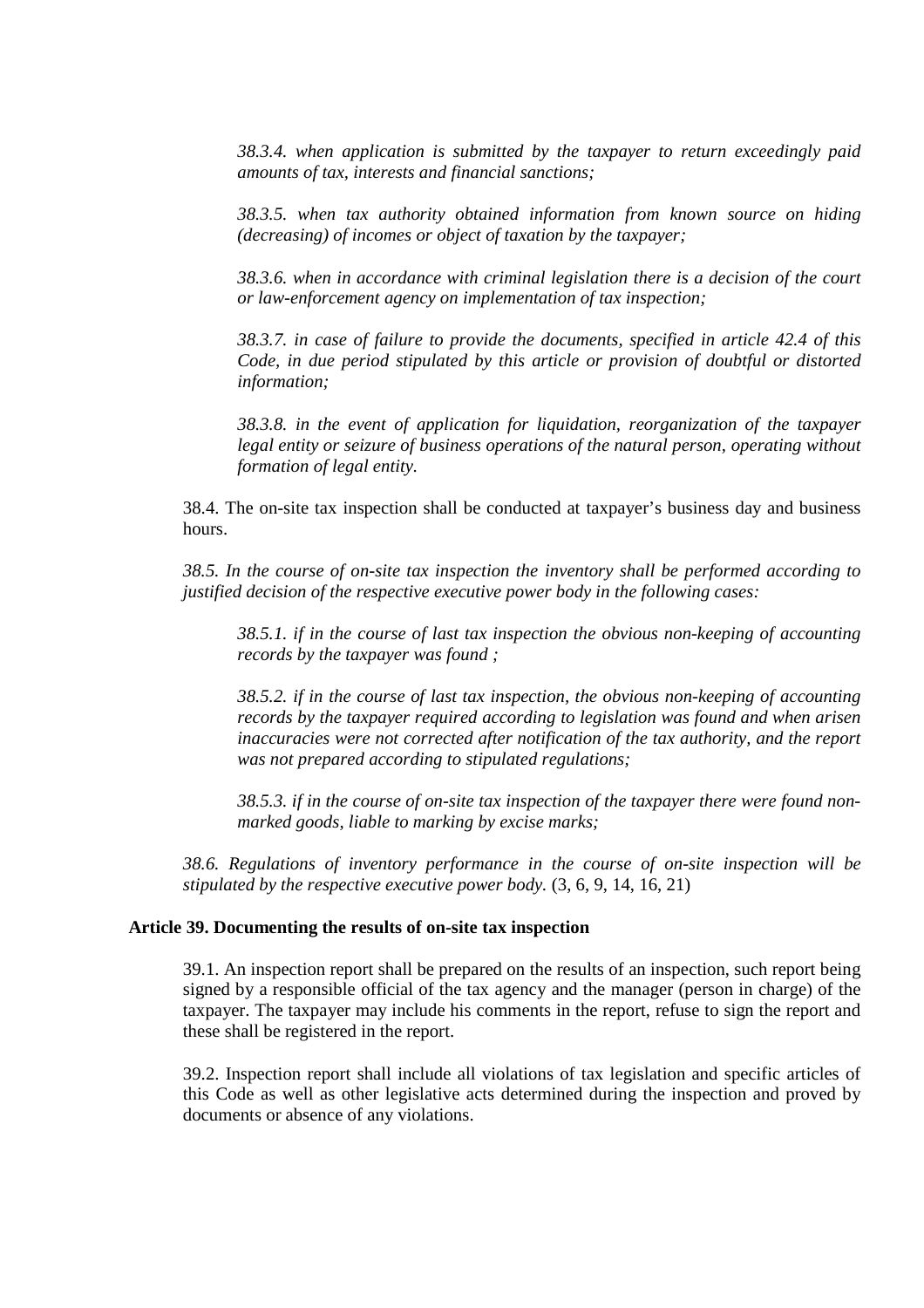39.3. The form of tax inspection report and requirements for its filling shall be determined by the relevant executive authority.

*39.4 One copy of the Tax inspection act shall be transferred or sent to the taxpayer (his authorized representative) in the manner allowing confirming the date of submission no later than within 5 days from the date of act.* 

39.5. The taxpayer holds the right, if he is not in agreement with the report of tax inspection or any part thereof, within 30 days from the date of receipt of tax inspection report to submit to relevant tax authority in writing the reasons for the refusal to sign such report or his comments for the report or any of its parts. The taxpayer holds the right to enclose to his written comments (objections) the copies of documents that confirm the reasonability of such objections or motives for not signing the inspection report and pass them to the tax authority.

39.6. No later than in 15 days upon the expiration of time specified in article 39.5. of this Code the head of tax authority (his deputy) shall review the documents provided by the taxpayer or collected from the taxpayer in accordance with procedures stipulated by this Code, the tax inspection report, issues of non-compliance with tax legislation and remedial activity on violation determined as well as application of relevant sanctions (penalties).

39.7. If taxpayer provides written explanations or objections on the tax inspection report the materials of inspection shall be reviewed in the presence of taxpayer's officials or individual entrepreneur and/or their representatives.

The tax authority shall inform the taxpayer on the venue and time of the tax inspection materials revision. If taxpayer, regardless of the advance notification did not show up without excuse, then materials of inspection, including the objections by the taxpayer, explanations, other documents and materials shall be reviewed in his absence.(6)

# **Article 40. The access of officials of tax authorities to the areas and premises for the performance of on-site tax inspection**

40.1. The access of tax authority officials performing the on-site tax inspection on the territory or premises (with exception of living premises) used by the taxpayer for the performance of entrepreneurial activity shall be provided via submission by such officials of their office identification documents, decision of the head of tax authority (his deputy) on performance of on-site inspection or the court order.

40.2. The tax authority officials who perform the inspection shall not be entitled to enter living accommodations (premises) without the consent of natural persons who live there.

40.3. Should any obstruction be caused to the official of tax authority on getting the access to the territory or premises (with exception of living accommodations/premises) specified in article 40.1 of this Code the report shall be made which shall be signed by officials conducting the survey and the taxpayer. *On the basis of this act the tax authority shall be entitled to define the payable tax amounts in accordance with the procedures stipulated under Article 67 of this Code.*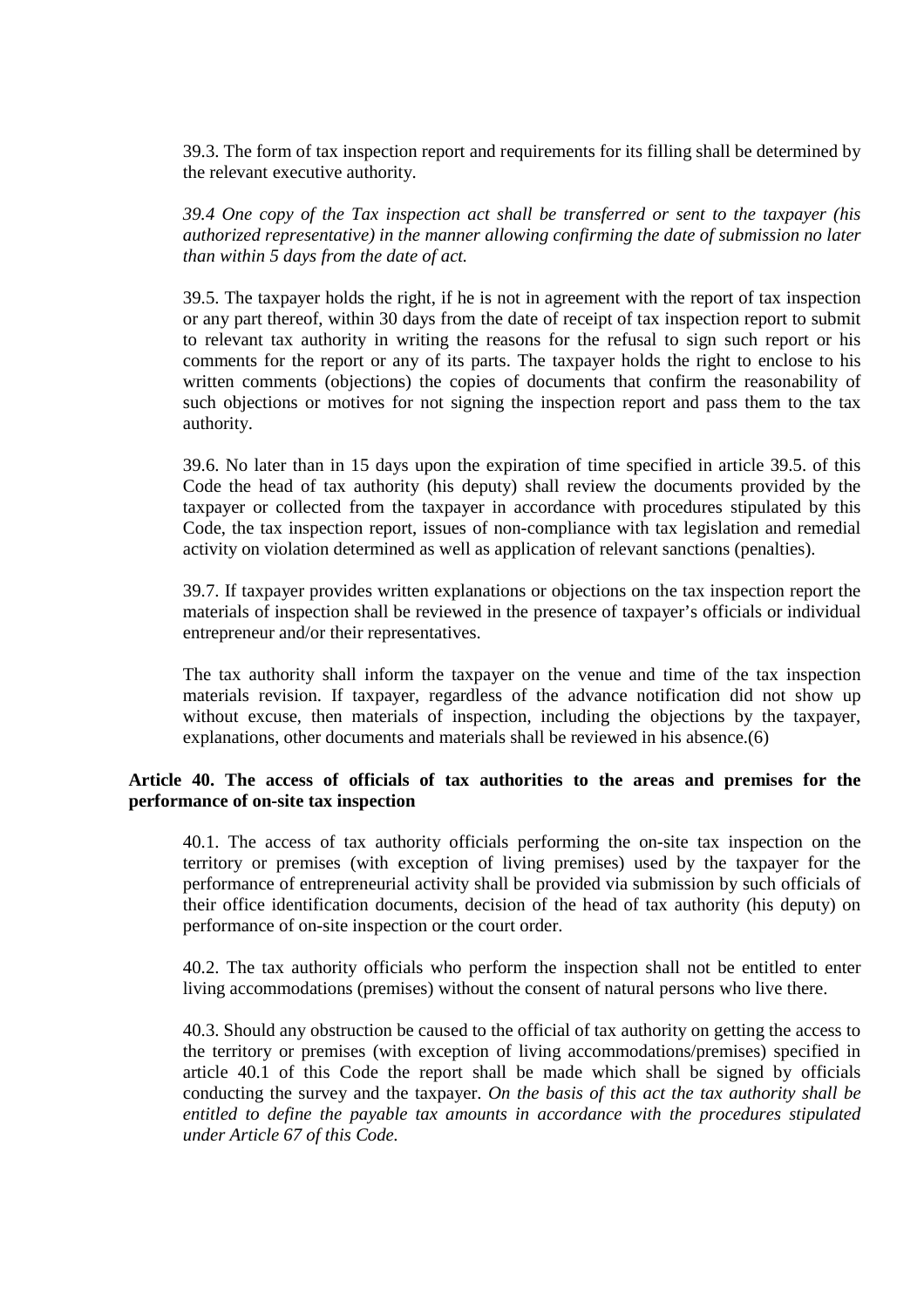Should the taxpayer refuse to sign the report the relevant note shall be included thereof. The copy of the report shall be submitted to the taxpayer.

40.4. Unlawful obstructions to the access of tax authority officials who perform the on-site tax inspection to the territory of premises (with exception of living buildings (areas)) used by the taxpayer for entrepreneurial activity shall be considered as violation of tax legislation and involves the responsibility established by legislation.(9)

## **Article 41. Revision**

41.1. The tax authority official, who performs the on-site tax inspection for the purposes on findings of all circumstances necessary for the integrity and fairness of inspection, holds the right to revise the territories, premises as well as documents of the taxpayer inspected.

41.2. The revision of territories, premises, documents and belongings without performance of on-site tax inspection is not allowed except for the following cases:

41.2.1. if documents or belongings were received by the tax official during the previous inspection, or;

41.2.2. there is a consent of the owner of documents or belongings.

41.3. The revision shall be performed in the presence of witnesses.

41.1. During the revision the person inspected and/or his representatives as well as experts may participate at the revision site.

41.5. Protocol shall be made upon the completion of the revision.

#### **Article 42. Document inquiry**

42.1. The tax authority official, who performs the on-site tax inspection shall be entitled in accordance with the procedure established by this Code to require from the taxpayer to provide documents necessary.

The person, who was required to provide documents, shall submit such documents to the tax authority within a period of five days.

42.2. Should the taxpayer fail to provide the tax inspection official with documents required within timeframes specified in article 42.1. of this Code or inform the tax official on the absence of such documents that act shall be made who will be signed by the tax authority officials performing the inspection and the taxpayer. Should the taxpayer refuse to sign this act the relevant note shall be made thereof. The copy of this document shall be submitted to the taxpayer. If it is not possible to receive required documents or their copies during the onsite inspection from other sources, on the basis of above act the tax authority shall be entitled to determine the amounts of taxes that shall be paid *in accordance with the procedure stipulated under Article 67 of this Code*.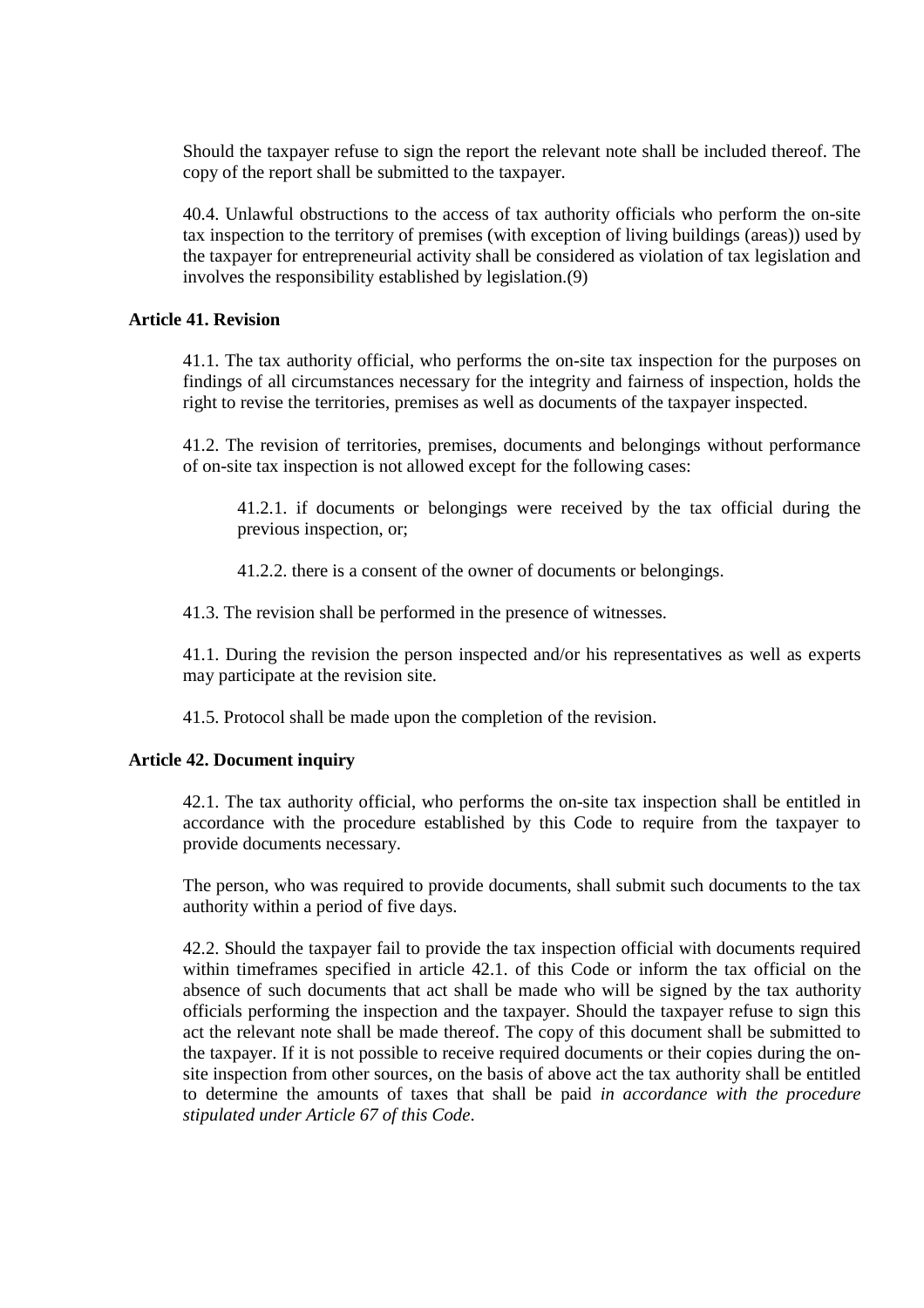42.3. The refusal of the taxpayer to provide the documents required by the tax officials performing the on-site inspection within timeframes stipulated in article 42.1. of this Code shall involve the responsibility established by the legislation. If there is a refusal to provide documents in accordance with provisions of this Article, the tax authority official performing the on-site tax inspection shall collect the necessary documents in accordance with article 43 of this Code.

*2.4 Documents required for performance of tax control and implementation of enquiries made under international treaties to which the Azerbaijan Republic is a signatory, or their appropriately approved copies on the basis of enquiry of the tax authority shall be submitted by the taxpayer within 20 days period. (15)*

## **Article 43. Withdrawal of documents and belongings for sampling purposes**

43.1. The withdrawal of documents and belongings for sampling purposes shall be allowed only during the on-site tax inspection.

43.2. If during the on-site tax inspection revision of documents presented for the purposes of taxation by the taxpayer shall require more time as well as if any violations to the tax legislation are determined in submitted documents or if specified violations are connected with belongings the tax authority official performing the on-site inspection shall have the right to withdraw documents and belongings provided to him in accordance with Article 42 of this Code. The withdrawal of documents and belongings for sampling purposes by the tax authority official performing the on-site tax inspection shall be based on the motivated decision of the head of tax authority (his deputy).

The volume, quantity, timing of withdrawal and procedure for revision shall be established *in accordance with this Article*.

*43.2.1. During the on-site inspection items are taken as samples for following purposes:* 

*43.2.1.1. inspections for compliance of the value of goods (works and services), assigned for costs, deducted from income, its physical and quality indicators, origin and other indicators;* 

*43.2.1.2. inspection of compliance of profits obtained from provision of goods (works, services) and registered physical and quality indicators of these goods (works, services), type, origin and other indicators;* 

*43.2.1.3. determination of market values of these goods (works, services);* 

*43.2.1.4. evidences of violation of tax legislation, including storage, sell and imports of excise goods, not marked by excise labels or marked by forged excise labels;* 

*43.2.1.5. other cases required for taking of items as samples for evidencing the violations of tax legislation.*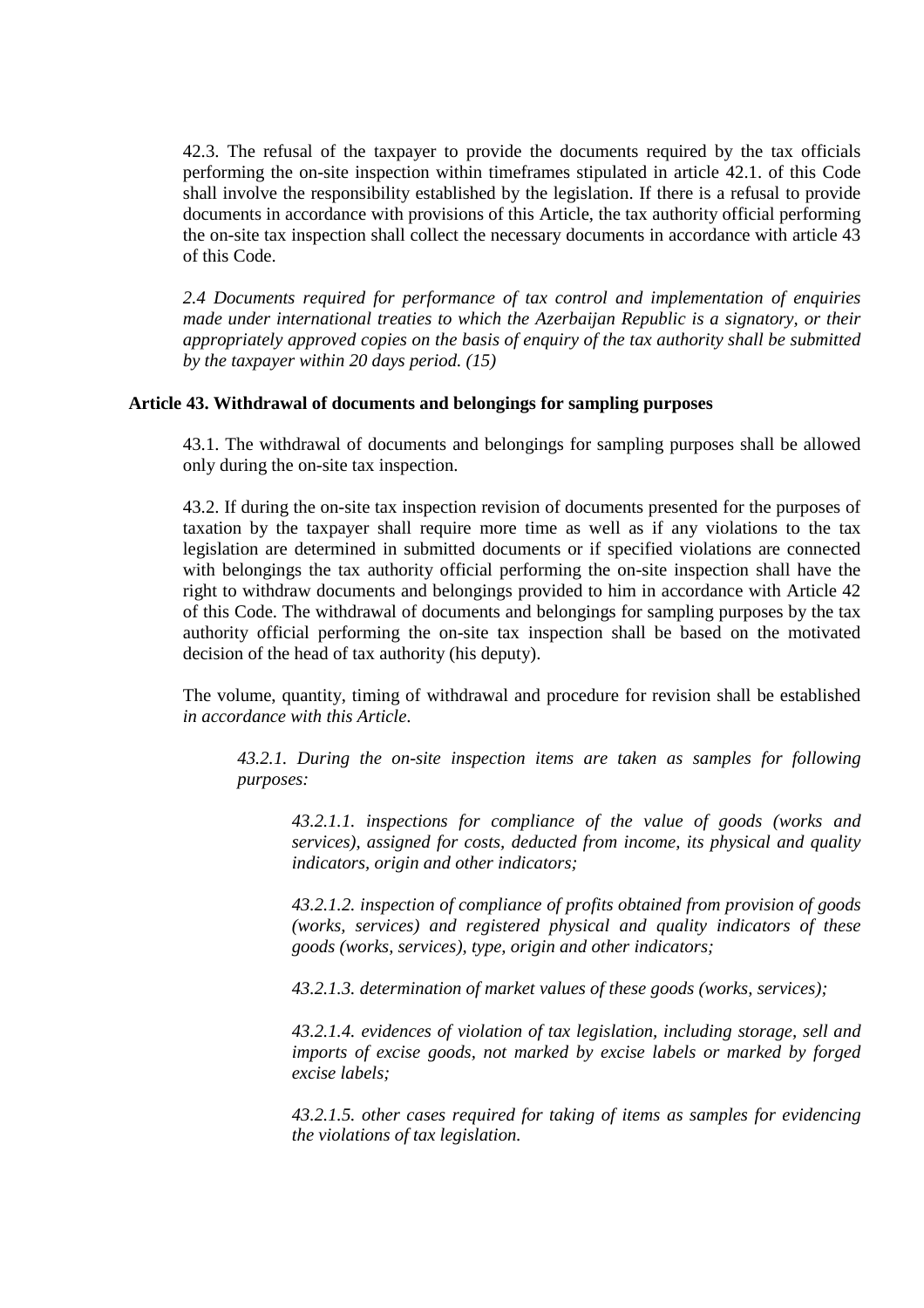*43.2.2. In cases and under purposes stipulated by Article 43.2 of this Code, the tax authority representatives conducting the inspection, shall inform in writing the head of the tax authority or his deputy on taking of sample items at the same day.* 

*43.2.3. The information of the officer of tax authority, implementing on-site tax inspection, motivating the inventory of items for sampling, shall be reviewed by the head (deputy) of the tax authority and only after this decision on inventory of items for sampling can be taken.* 

*43.2.4. The form of decision on taking of items for sampling during the on-site tax inspection shall be approved by the relevant executive authority.* 

*43.2.5. Items, confiscated as samples during on-site tax inspection, dependent of their properties shall be packed by the tax offices and if required they shall be locked by the inspector.* 

*43.2.6. Size, volume of inventory of items for sampling during implementation of onsite tax inspection as well as other conditions in connection with inventories shall be defined by codes and standards, existing on the territory of the Azerbaijan Republic.* 

*43.2.7. Items confiscated as samples can be taken for the period of no more than 30 days, considering the time required for studies of these items.* 

*43.2.8. Storage of items taken as samples and their preservation, their study by organizations established and performing in accordance with legislation at the expense of the tax authority.* 

*43.2.9. In cases when items confiscated as samples did not lost their consumer properties, they shall be returned to the taxpayer. But if products confiscated as samples have lost the consumer properties they shall be compensated by the tax authority.* 

*43.3. Copies of documents verified by the taxpayer to be taken.* 

43.4. It is not allowed to withdraw documents at night time (from 20:00 P.M. to 8:00 A.M.).

43.5. It is not allowed to withdraw the documents and belongings that are not necessary for tax calculation during the on-site inspection.

43.6. The withdraw of documents and belongings as samples shall be done in the presence of persons and/or their representatives from whom documents and belongings are being withdrawn and witnesses. When necessary, expert can be invited to participate during the withdrawal of documents and belongings.

43.7. The tax authority official before withdrawal of documents shall present the motivated decision of the head tax authority (his deputy) on withdraw, as well explains to participating persons their rights and responsibilities.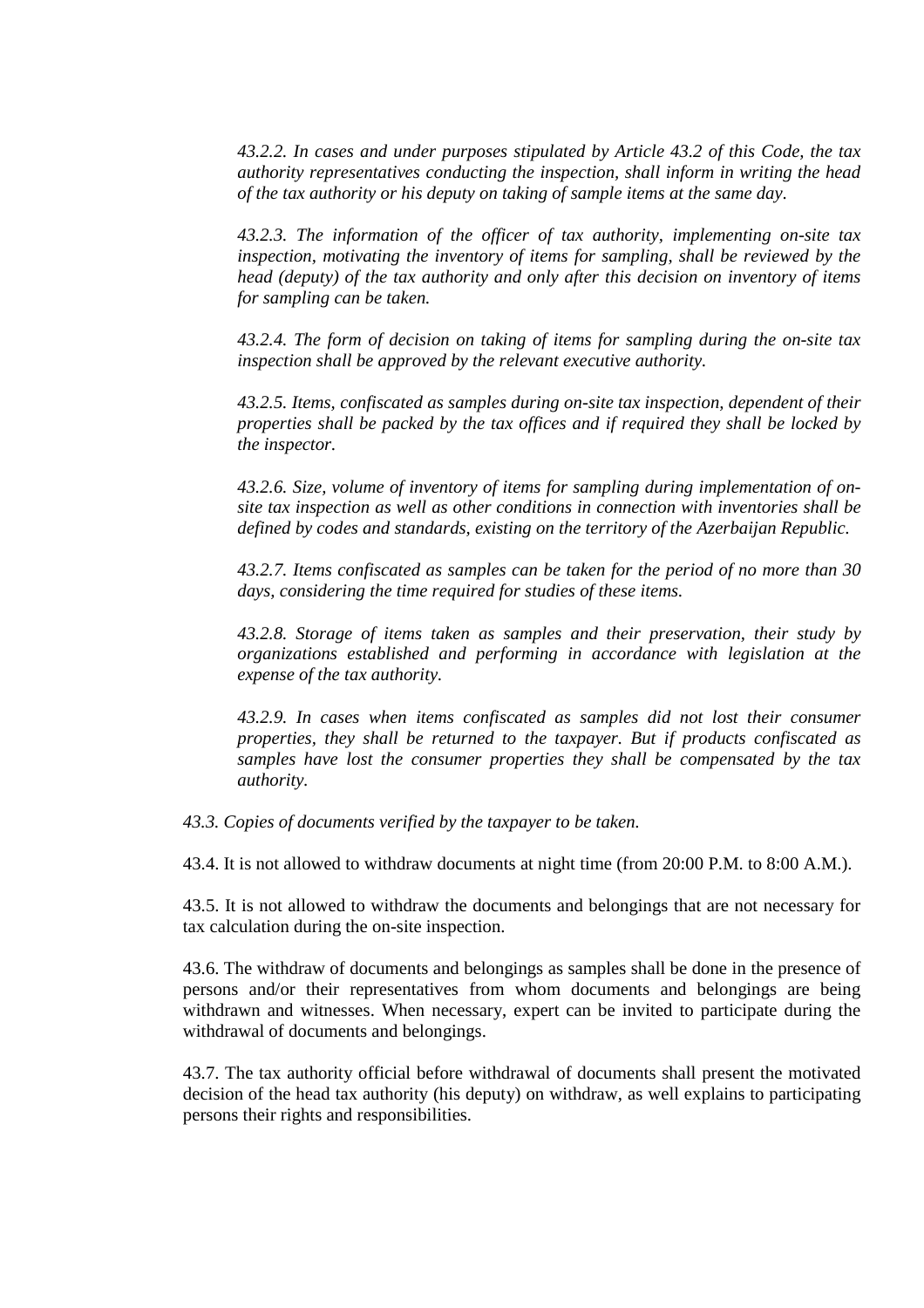43.8. The protocol shall be made on withdraw of documents and belongings for sampling purposes with consideration of requirements of article 48 of this Code.

43.9. The copy of the protocol on withdrawal of documents and belongings for sampling purposes shall be issued to the person from whom the documents and belongings were withdrawn for sampling purposes. It shall be mentioned in the protocol and confirmed by the signature of person from whom documents and belongings were withdrawn.

*43.10. In cases, when the taxpayer during the on-site tax inspection does not provide documents and items for sampling, the refusal acts is made in accordance with the form, approved by relevant executive authority, which is signed by the tax officer, other persons participating in inspection (witnesses, experts, specialists) as well as the taxpayer or his representative.* 

*43.11.* Should the taxpayer fail to provide documents and belongings for sampling purposes in accordance with procedure established in this Code the withdrawn shall be made by the court order based on the motivated appeal of the tax authority performing the on-site tax inspection. (6, 9)

## **Article 44. Expert analysis**

44.1. When necessary expert may be invited to participate in on-site tax inspection.

The expert analysis shall be appointed if necessary skills are required, to clarify issues.

44.2. Issues laid upon the expert and his conclusions shall not exceed the expert's special skills.

Expert shall be invited on contractual basis. The contract may stipulate rights and responsibilities of parties, issues laid upon the expert, expert's responsibility for erroneous or false conclusion and other issues stipulated by civil legislation.

44.3. The expert analysis shall be appointed by the decision of tax authority performing the tax inspection.

The decision shall include the reasons for the appointment of expert analysis, last name, name and middle name of the expert or name of organization that conducts the expert analysis, issues laid upon the expert and materials to be provided to the expert.

44.4. The expert holds the right to review inspection materials provided to him and apply for the provision of additional materials.

44.5. The expert may refuse to provide the expert conclusion if materials provided to him are not sufficient and if he does not hold special skills to conduct the expert analysis.

44.6. The authorized representative of the tax authority who made the decision on appointment of the expert analysis shall advice about such decision the taxpayer who is going to be checked and explain to him his rights stipulated in article 44.7. of this Code.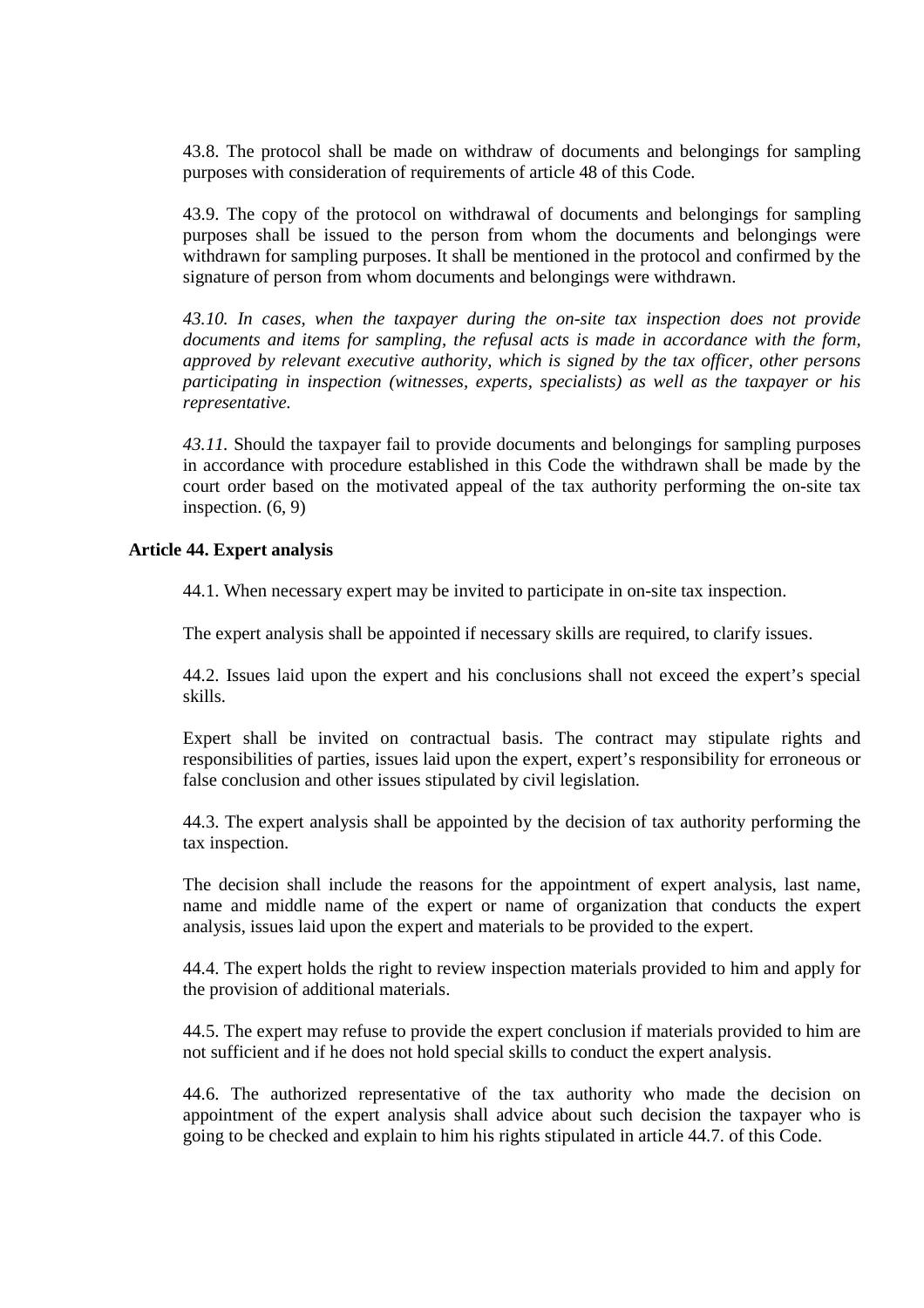44.7. During the appointment and conduct of expert analysis the inspected person holds the right:

44.7.1. to cancel the appointment of certain expert;

44.7.2. apply for the appointment of experts from the persons he indicates;

44.7.3. to provide additional issues to get expert opinion of the expert on such issues;

44.7.4. to participate directly or via authorized representative during the expert analysis by providing the advance notice to the tax authority official performing the tax inspection;

44.7.5. to review the expert conclusion.

44.8. The expert shall provide conclusion on his behalf and sign this conclusion. In the conclusion the expert describes surveys that he had conducted, his opinion and answers to the questions that were laid. If during the expert analysis the expert will determine circumstances that were not laid upon him he shall have the right to include his opinion on such circumstances into his expert conclusion.

44.9. *Copy of conclusion* or his notification on the impossibility to provide such conclusion shall be issued to the person inspected who holds the right to give his explanations and state his objections, as well as to ask to raise additional issues to the expert and appointment of additional analysis.

44.10. The additional expertise shall be appointed in the case if the expert conclusion is not clear enough or complete and this expert analysis shall be assigned to the same or other expert.

The expert analysis shall be repeated if the conclusion of expert is not reasonable and there are some suspicions for its accuracy. The analysis in such case shall be assigned to another expert.

The additional and repeated expert analysis shall be assigned in the order established by this article.

*44.11. Should claim of the inspected party on rights stipulated under Articles 44.7 and 44.9 of this Code be declined, head (deputy) of the tax authority shall make the motivated decision indicating reasons for declining the claim and submits the copy of decision to inspected party. (6)* 

## **Article 45. Invitation of specialist to provide assistance in tax inspection**

45.1. The specialist can be invited by the decision of the head of tax authority (his deputy) when the performance of on-site tax inspection will require special knowledge and experience in areas that are not linked with the area of expertise of the tax authority.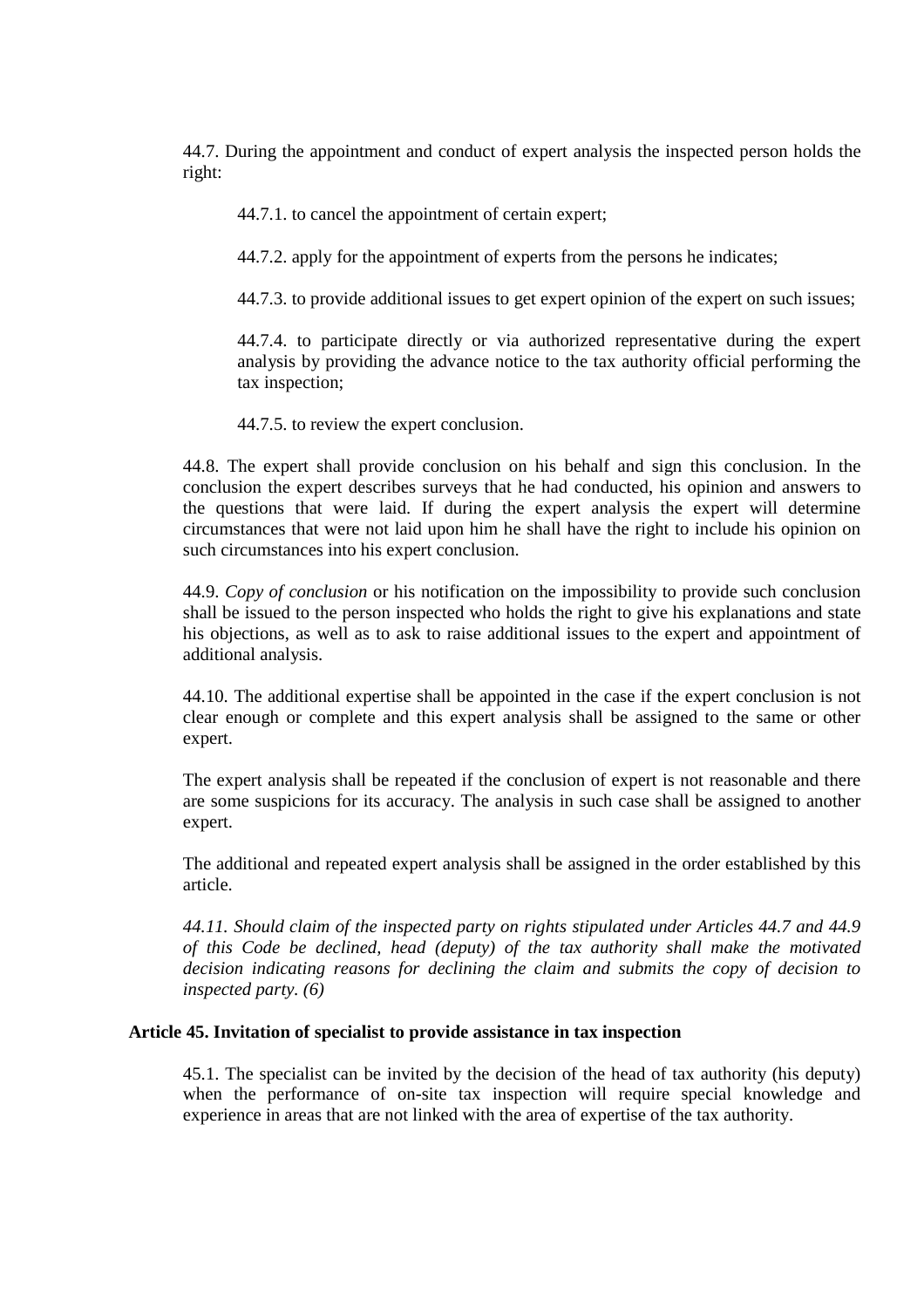45.2. The specialist shall have special knowledge and experience and shall not have any interests in the results of case. The conclusion of specialist that does not comply with these requirements shall not be used by tax authority.

45.3. Specialist shall be invited on contractual basis. The contract may stipulate rights and responsibilities of parties, issues laid upon the specialist, specialist's responsibility for erroneous or false conclusion and other issues stipulated by civil legislation.

45.4. Specialist invited in accordance with article 45.1. of this Code shall provide the conclusion on issues laid upon him. The specialist conclusion shall be made in writing, signed by him and attached to the on-site tax inspection report.

45.5. If taxpayer does not agree with the conclusion of specialist attached to the inspection report he may make relevant comments in the report.

45.6. The compensation for losses caused to the tax authority or the taxpayer as the result of wrong or false conclusion shall be considered in accordance with civil legislation.

## **Article 46. Participation of translator**

46.1. When necessary the translator may be invited for on-site tax inspection. The invitation of translator shall be done based on the decision of the head of tax authority (his deputy).

46.2. Translator shall be the person who does not have any interest in the outcome of the case and knows languages he needs to translate from and into. This provision shall also be true for person who understands the deaf and dumb signs of physical persons.

46.3. Translator shall be invited on contractual basis. The contract may stipulate rights and responsibilities of parties, translator's responsibility for erroneous or false conclusion and other issues stipulated by civil legislation.

## **Article 47. Participation of witnesses**

47.1. During the on-site tax inspection witnesses may be invited in cases stipulated by this Code.

47.2. The number of witnesses invited shall not be less than two people.

47.3. Only physical persons who do not have any interests in the outcome of case shall be invited as witnesses.

47.4. Tax authority officials cannot be invited as witnesses.

Witnesses shall confirm in protocol the fact, content and results of actions taken in their presence.

If necessary, witnesses can give their explanations to specified actions.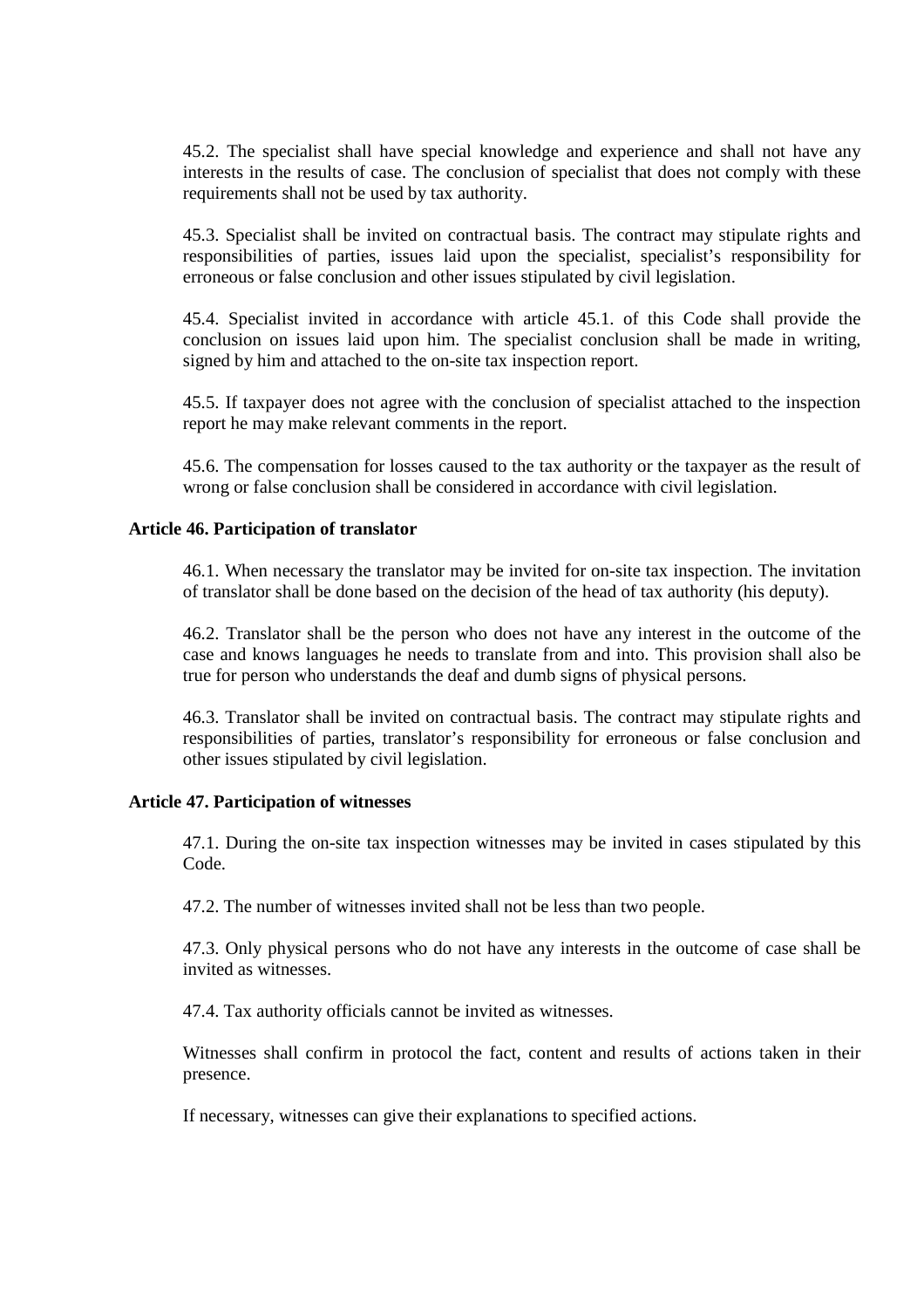The same person cannot be invited by tax authorities as a witness for more than once in a tax year.

#### **Article 48. General requirements to the protocol made during the actions on tax inspection**

48.1. In cases stipulated by this Code protocols shall be made during the tax inspection. Protocols are made on Azeri language.

- 48.2. The protocol shall include the following:
	- 48.2.1. name of the protocol;
	- 48.2.2. venue and the date of action;
	- 48.2.2. the time of action start and completion;
	- 48.2.3. position and name of the person who made the protocol;

48.2.4. The name of the person involved in the action or participating during the action, and when necessary- his address, citizenship, information on his knowledge of Azeri language;

- 48.2.6. the content of action, the order of its execution;
- 48.2.7. facts and circumstance clarified during the implementation of action;

48.2.8. if samples of goods are withdrawn for sampling purposes in accordance with this Code the protocol shall include the quantity, volume and other specific characteristics of such goods.

48.3. The protocol shall be read by all persons who participated in the action. Specified persons shall have the right to make comments that shall be included in the protocol and attached to the case.

48.4 The protocol shall be signed by the tax authority official who developed it as well as all other persons who participated in the action.

#### **Article 49. Making the decision based on the results of tax inspection materials revision**

49.1. Based on the revision of tax inspection materials the head of the tax authority (deputy head) shall make one of the following decisions within 10 days:

49.1.1. on calling the taxpayer to account for violation of tax legislation;

49.1.2. on refusal to call the taxpayer to account for violation of tax legislation;

49.1.3. on additional measures for inspection.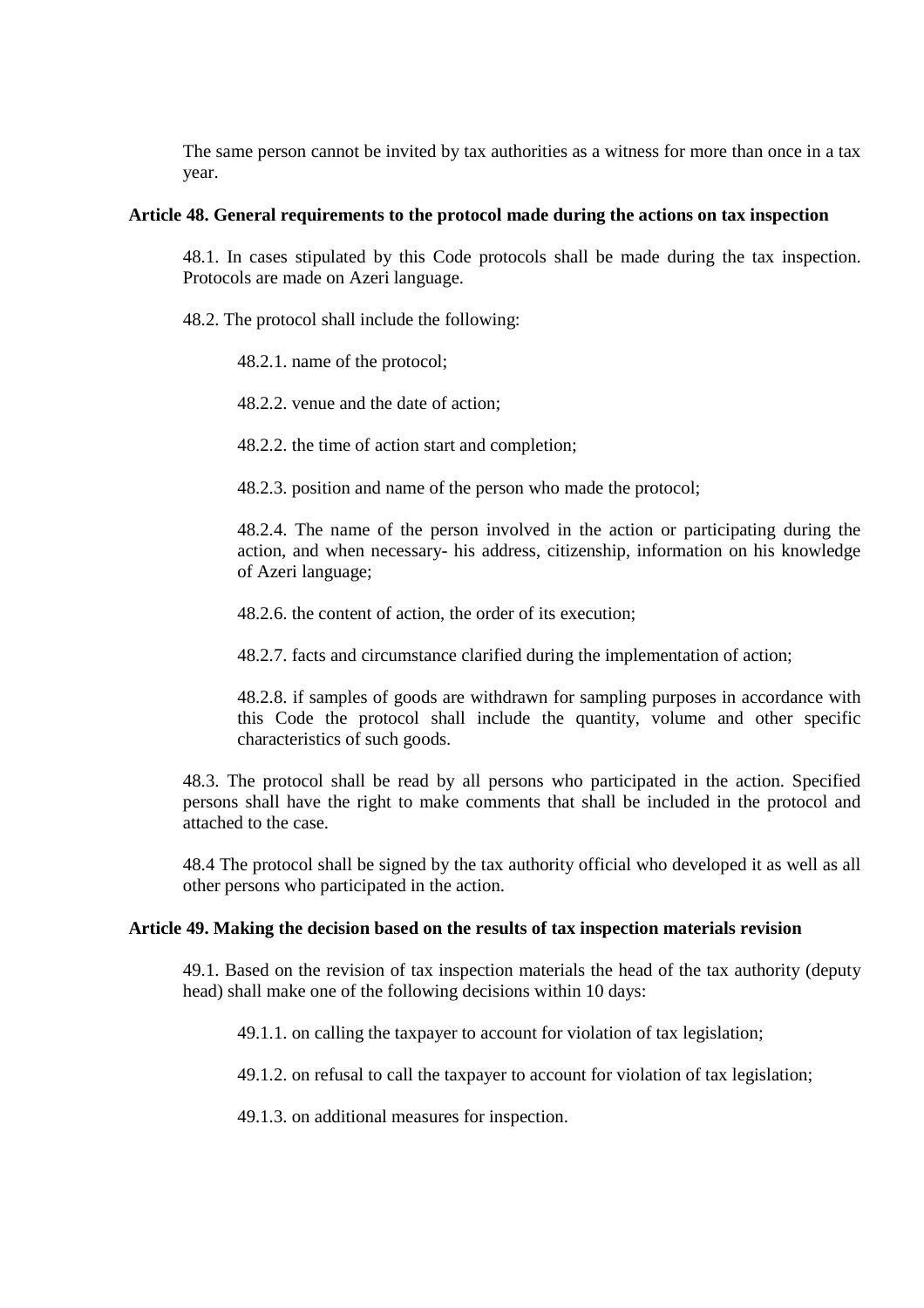49.2. The decision on calling the taxpayer to account for violation of tax legislation shall contain the circumstances of the taxpayer's violation of tax legislation, documents and other information that confirm the indicated circumstances, explanations of the taxpayer and results of revision of such explanations, with indication of articles of relevant laws that stipulate the applied measures of responsibility for tax legislation violation. The specific violations of tax legislation for which the taxpayer is being called to account shall be explained to the taxpayer.

49.3. On the basis of decision on calling the taxpayer to account for violation of tax legislation *no later than 10 days* the taxpayer shall be sent the request on payment underpaid taxes, interests, amounts of financial sanctions, administrative penalties as well as the remedial of indicated violations.

49.4. The copy of the decision of tax authority and requirement shall be issued to the taxpayer or his representative with registration of the date of receive. When due to the deliberate actions of the taxpayer or his representative the copy of the tax authority decision and/or request cannot be issued, documents shall be deemed issued from the moment from the date they are received by registered mail.

49.5. The failure of tax authority officials to comply with requirements of this article may provide the basis for cancellation of the tax authority's decision by the supervising tax authority or the court.

49.6. On tax violations determined for which the taxpayer to be called to administrative account the authorized tax official, who conducts the inspection shall create a separate protocol on administrative violation. The revision of cases on such violations and application of administrative sanctions to taxpayer's officials and individual entrepreneurs shall be conducted by tax authorities pursuant with the *Code of the Azerbaijan Republic for Administrative Offences.*

49.7. The provisions of this article shall also be applicable to tax agents. (3, 5, 21)

# **Article 50 Operative tax control**

*50.1. The operative tax control is the form of tax control implemented in stores used for generation of incomes for legal entities and natural persons engaged in entrepreneur activities, in trading and similar premises (territories) (with exception of residential premises (areas) and transportation means (with exception of personal transportation not used for entrepreneur activities), having the following purposes:* 

*50.1.1. Recognition of taxpayers not registered by tax authorities, in cases and in accordance with procedures defined by this Code or taxpayers who did not receive the «Dot Mark» in accordance with Article 221.4.7 of this Code;* 

*50.1.2. Recognition of facts of sale, storage for sale or transportation from the manufacturing facility of excise goods, not marked by excise labels or marked with forged excise labels.* 

*50.1.3. Compliance of rules on payments with population;*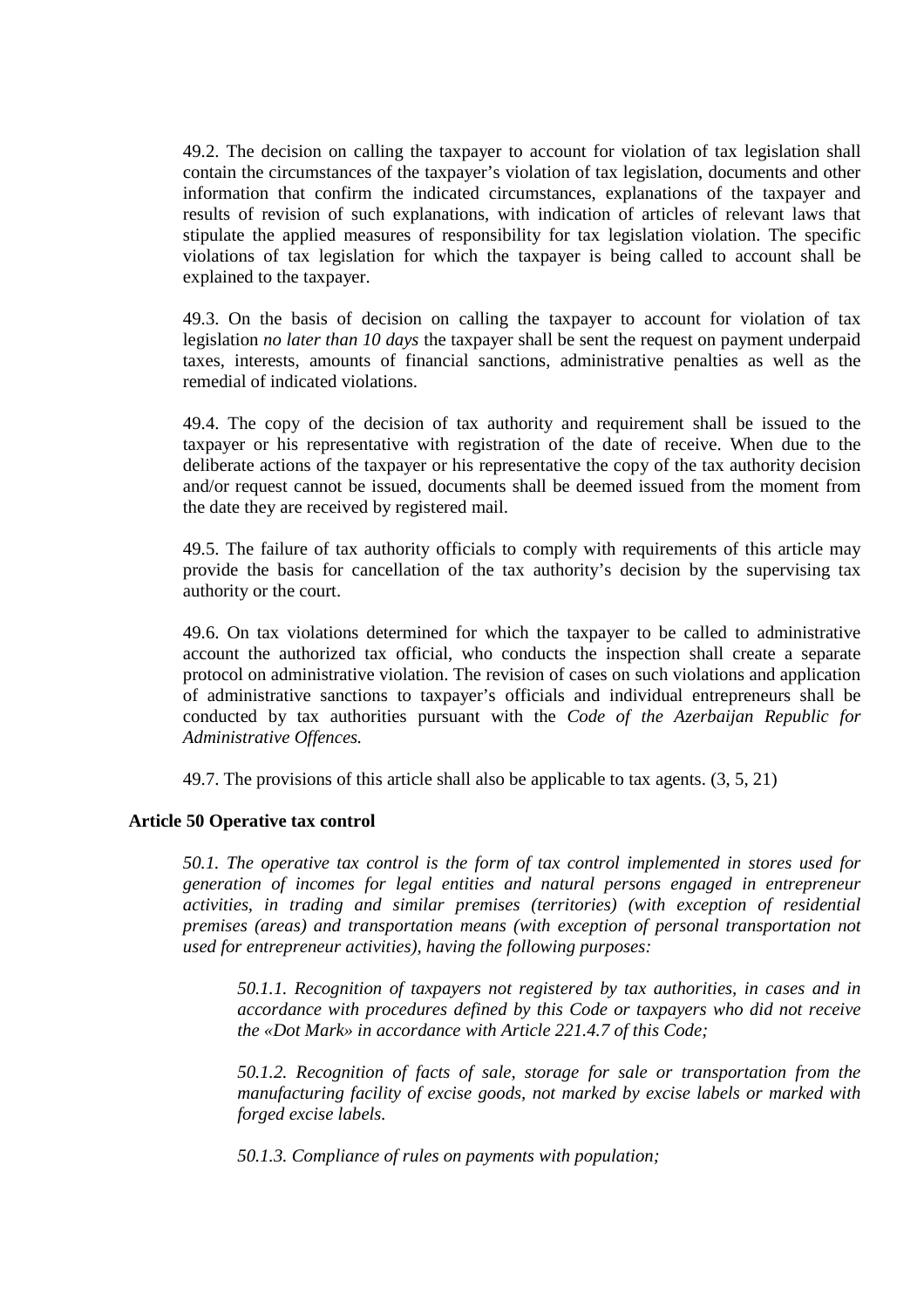*50.1.4. Recognition of facts of acceptance of foreign currency as means of payment and purchase and sale or exchange of currency values at commercial, catering and service establishments with violation of rules established by legislation;*

*50.1.5. Recognition of persons engaged in activities requiring special permit (license) without such permit (license);* 

*50.1.6. Rrecognition of attraction of natural persons to work (provision of services) by the employer without making of employment contract in accordance with procedures stipulated under the Labour Code of the Azerbaijan Republic;* 

*50.1.7. Iimplementation of inspection by time-keeping method in accordance with Article 23.1.3 of this Code.* 

*50.2. Following shall serve as basis for operative tax control:* 

*50.2.1. facts, established during the on-site tax inspection implemented by the tax authority;* 

*50.2.2. information obtained from sources known by tax authorities;* 

*50.2.3. if the taxpayer did not follow the requirements of the tax authority on prevention of violations of tax legislation within the timeframe established by this Code;* 

*50.2.4. If tax authorities had sufficient facts on violation of legislation on issues stipulated under Article 50.1 of this Code by legal entities and natural persons.* 

*50.3. Operative tax control is implemented on the basis of motivated decision of the tax authority. Such decision shall indicate the territory of taxpayer location, as well as issue (issues) covered by the operative tax control, term of operative tax control and officer (officers) of the tax authority performing the operative tax control.* 

*50.4. The operative tax control starts without preliminary notification to the taxpayer and implemented in actual business hours. The officer of the tax authority, implementing operative tax control, upon the start of control shall immediately submit the decision of the tax authority to the taxpayers, as per Article 50.3 of this Code.* 

*50.5.Officers of the tax authority implementing operative tax control within their competence shall implement the access to the territory or premises of the taxpayer (with exception of living premises (areas), inspection of territories and premises (with exception of living premises), as well as review of the documents and items, require the submission of documents, inventory of documents and items for sampling, attraction of experts, specialists, translators and observers as well as enlistment of excise goods, not marked by excise label or marked by forged excise label, in accordance with procedures stipulated by this Code.* 

*50.6. By the results of operative tax control, tax authority officers shall make the act in accordance with the form defined by the relevant executive authority. Documentation of the results of operative tax control and review of the materials of the operative tax control is*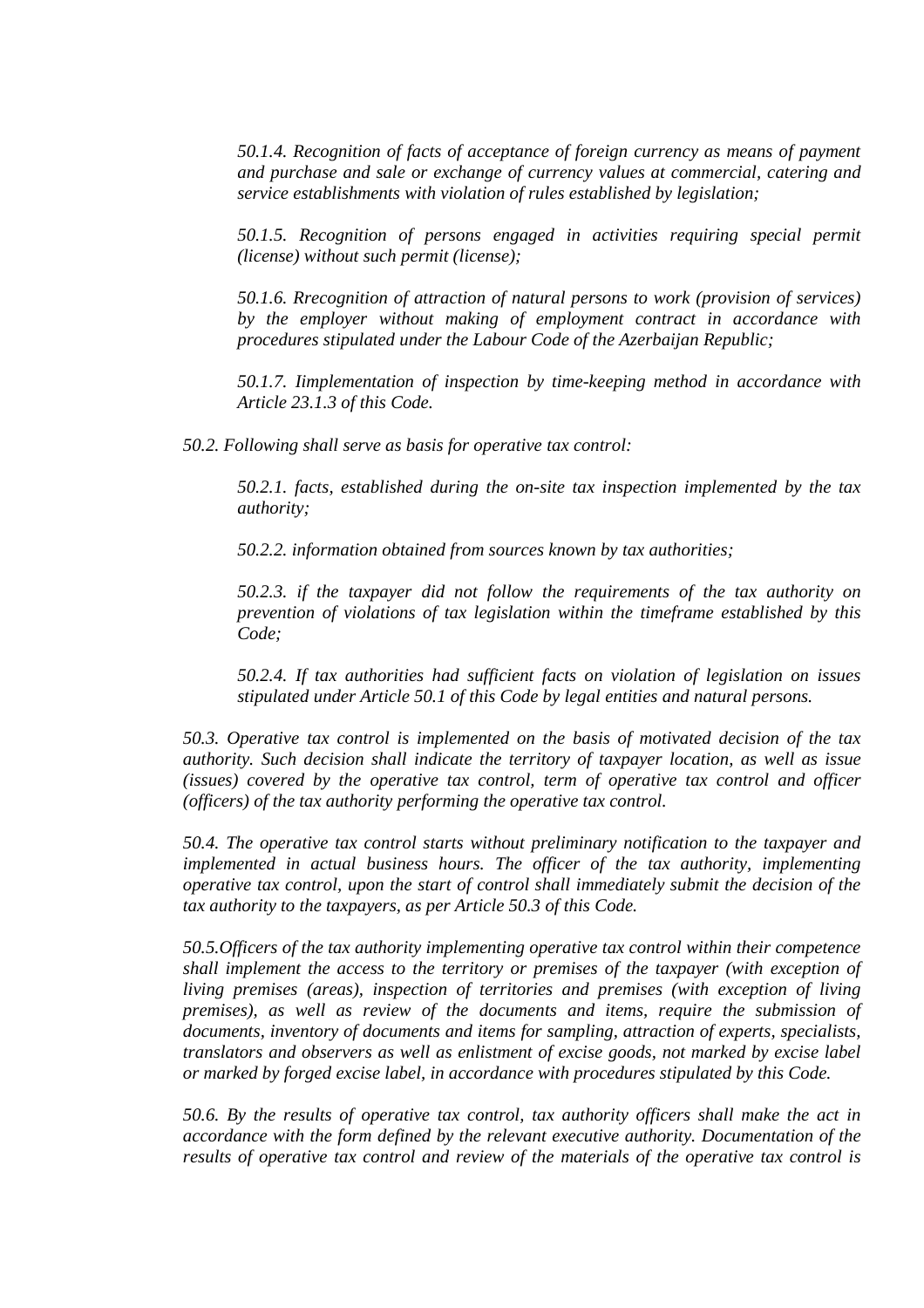*implemented in accordance with procedures stipulated under Articles 39 and 49 of this Code.* 

*50.7. Taxpayers performing cash operations on the territory of the Azerbaijan Republic shall perform such payments with use of cash registers in accordance with procedures established by relevant executive authority.* 

*50.8. Cash register receipts shall contain the following information:* 

- *Taxpayer name;*
- *50.8.2.TIN;*
- *50.8.3.date and time of receipt printing;*
- *name and address of facility location;*
- *50.8.5.name, unit of measurement, quantities of goods or services (works), price per unit and total amount;*
- *50.8.6.quantities and number of receipts printed over the day;*
- *type and manufacturer's number of cash register.(9, 11, 14, 15)*

# *Article 51***. Inadmissibility of causing the unlawful damage during the tax inspection**

*51.1.* During the tax inspection it is inadmissible to cause any unlawful damage to the taxpayer or property owned, used or operated by him.

*51.2.* Losses caused as a result of unlawful actions of tax authorities of their officials during the tax inspection shall be compensated to the taxpayer at the complete volume, including the missed profit (missed income).

*51.3.* Tax authorities and their officials shall be responsible for the damage caused to the taxpayers in the result of unlawful actions, in accordance with existing legislation.

*51.4.* Losses caused to the taxpayer by the lawful actions of tax authority officials with exception of cases stipulated by legislation shall not be compensated. (9)

# *Article 52.* **Financial sanctions procedure for violation of tax legislation**

*52.1. Upon the decision on attraction of the taxpayer to liability for violation of the tax legislation, relevant tax authority, in accordance with procedures established by the Article 65 of this Code, or via the court shall accept from liable party all financial sanctions in accordance with this Code.* 

*52.2. Claims on acceptance of financial sanctions by tax authorities are considered in accordance with Civil Code of Practice of the Azerbaijan Republic.* 

*52.3. The execution of the court decision on payment of financial sanctions is implemented in accordance with procedures stipulated under legislation. (9)*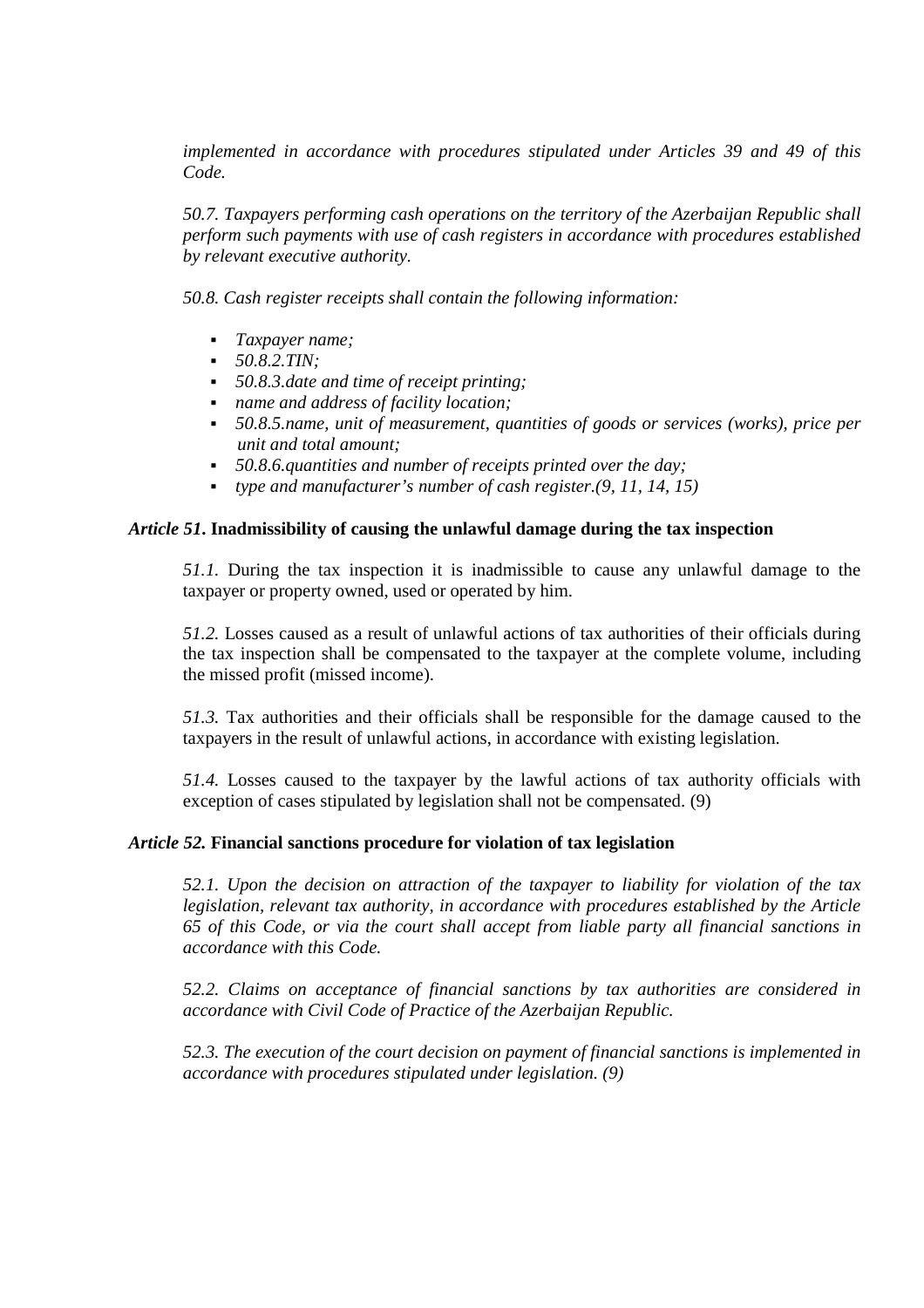# *Chapter V. Responsibility for violation of tax legislation*

## **Article 53. General basis of responsibility for violation of tax legislation**

53.1. Taxpayers, tax agents and their representatives as well as tax authority officials shall be responsible for violation of tax legislation in accordance with the procedures set by this Code, *Code of the Azerbaijan Republic for Administrative Offences* and other legislation of the Azerbaijan Republic.

For the violation of tax legislation financial sanctions and interests, established by this Code shall be applied to the taxpayers and tax authorities.

53.2. No person can be called to account for the same action (lack of action) involving violation of tax legislation twice.

53.3. Every taxpayer shall be deemed innocent in violation of tax legislation until his guilt is proved *in accordance with procedures of this Code* or the verdict of court entered into force.

The taxpayer is not obliged to prove his innocence in violation of tax legislation.

The obligation for proving the circumstances confirming the fact of the violation of tax legislation by the taxpayer shall be laid on the tax authorities.

Any unproved doubts in taxpayer's guilt for violation of tax legislation shall be interpreted in taxpayer's favour.

The taxpayer shall hold the right to remedy mistakes during consideration of taxable base, calculation and payment of tax.

Provisions of this article shall also be applied to tax agents.

53.4. During revision of circumstances of tax violations, factors like deliberate or mistaken misconduct, the age of the person responsible for application of administrative responsibility, presence of mitigating or burdening circumstance shall be established by this Code and provisions of Administrative Violation Code of the Azerbaijan Republic.

53.5. When violation of tax legislation is connected with transportation of goods through the customs borders of the Azerbaijan Republic it shall be considered in accordance with the procedure established by Customs Code of the Azerbaijan Republic.

53.6. If the person has committed several violations of tax legislation, then financial sanctions will be applied separately as per each violation.

*53.7 Drawing of the taxpayer or tax agent to liability for violation of tax legislation does not release them from execution of responsibilities on taxes and legal requirements of executives of tax authorities.*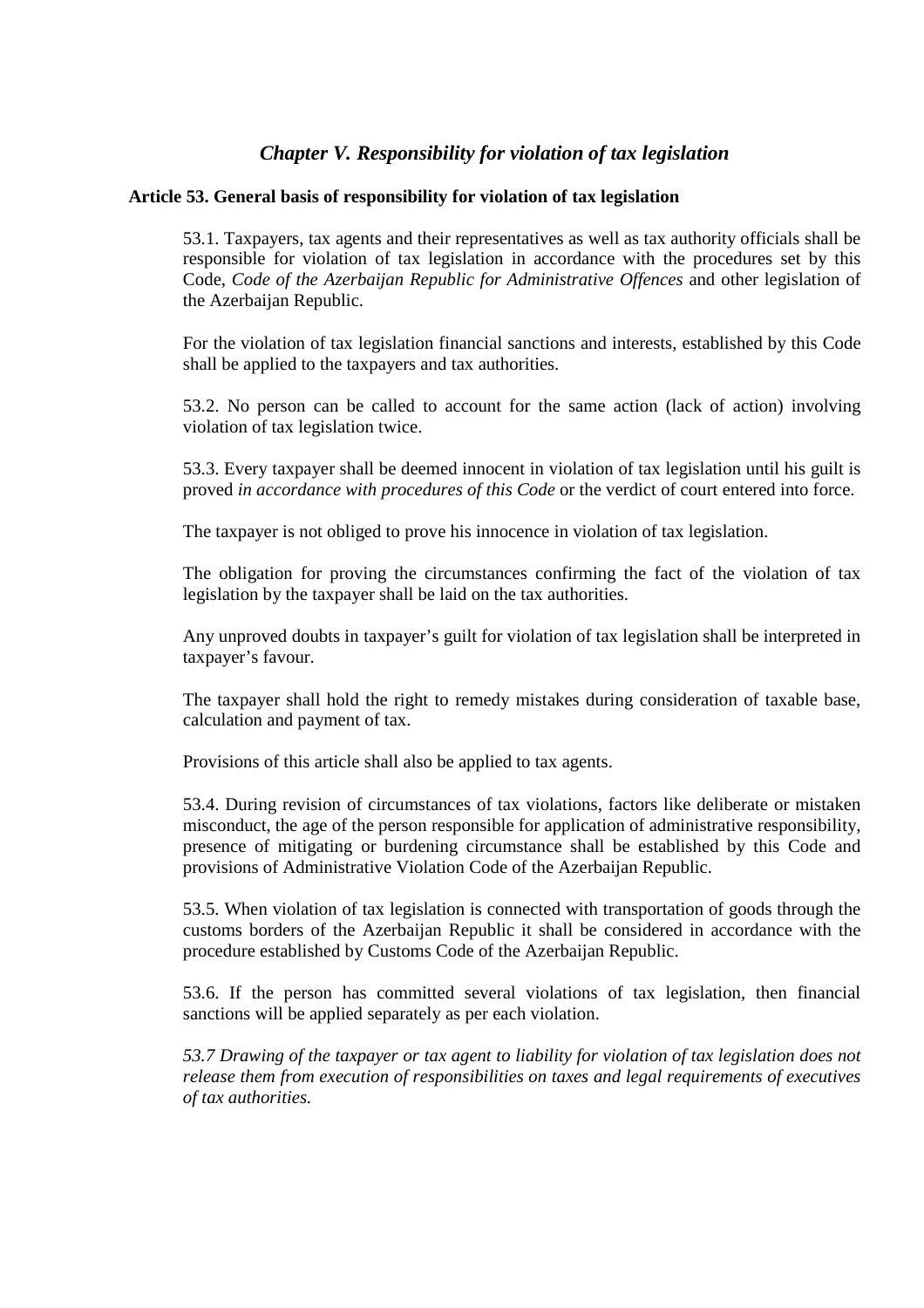*53.8. Unless otherwise is stipulated under International Treaties to which the Azerbaijan Republic is a signatory, agreements on production sharing, main export pipeline and other similar agreements, approved by the legislation, bringing to administrative account of taxpayer official (officials) due to failure to submit on time without valid reasons of tax reporting associated with such activities in implemented in accordance with the Code on Administrative Violations of the Azerbaijan Republic. (*3, 6, 9, 11, 14*)* 

## **Article 54. Circumstances that exclude the calling to account for violation of tax legislation**

54.0. Person cannot be called to account for violation of tax legislation if one of the following is involved:

54.0.1. the absence of the event of violation related to the tax legislation;

54.0.2. the absence of the fault of the person in the violation related to the tax legislation;

54.0.3. the natural person had conducted the violation related to the tax legislation at the age that do not allow his attraction to account.

54.0.4. expiration of the date for calling to account for violation of tax legislation.

## **Article 55. Circumstances that exclude the guilt of the person for violation of tax legislation**

55.1. Following circumstance shall exclude the guilt of the person for violation of tax legislation:

55.1.1. The violation of tax legislation as the result of natural disaster or other emergency or force majeure circumstances;

55.1.2. The violation of tax legislation by the taxpayer (natural person) who at the moment of misconduct was not conscious (was not controlling his actions) or did not manage his actions due to the ill condition;

55.1.3. Execution by the taxpayer or tax agent of written instructions and explanations provide by the tax authority or other authorized state authority or their officials within their level of competence;

55.1.4. Finding of lawful basis in taxpayer's actions during re-consideration of decisions of tax authorities;

55.1.5. The credit of overpaid amounts, including overpaid amount by tax agents, for any taxes to balance the underpayments on other taxes;

55.1.6. The remedial by the taxpayer of any tax violations connected with the erroneous calculation of taxes and failure to comply with tax liabilities before the tax inspection.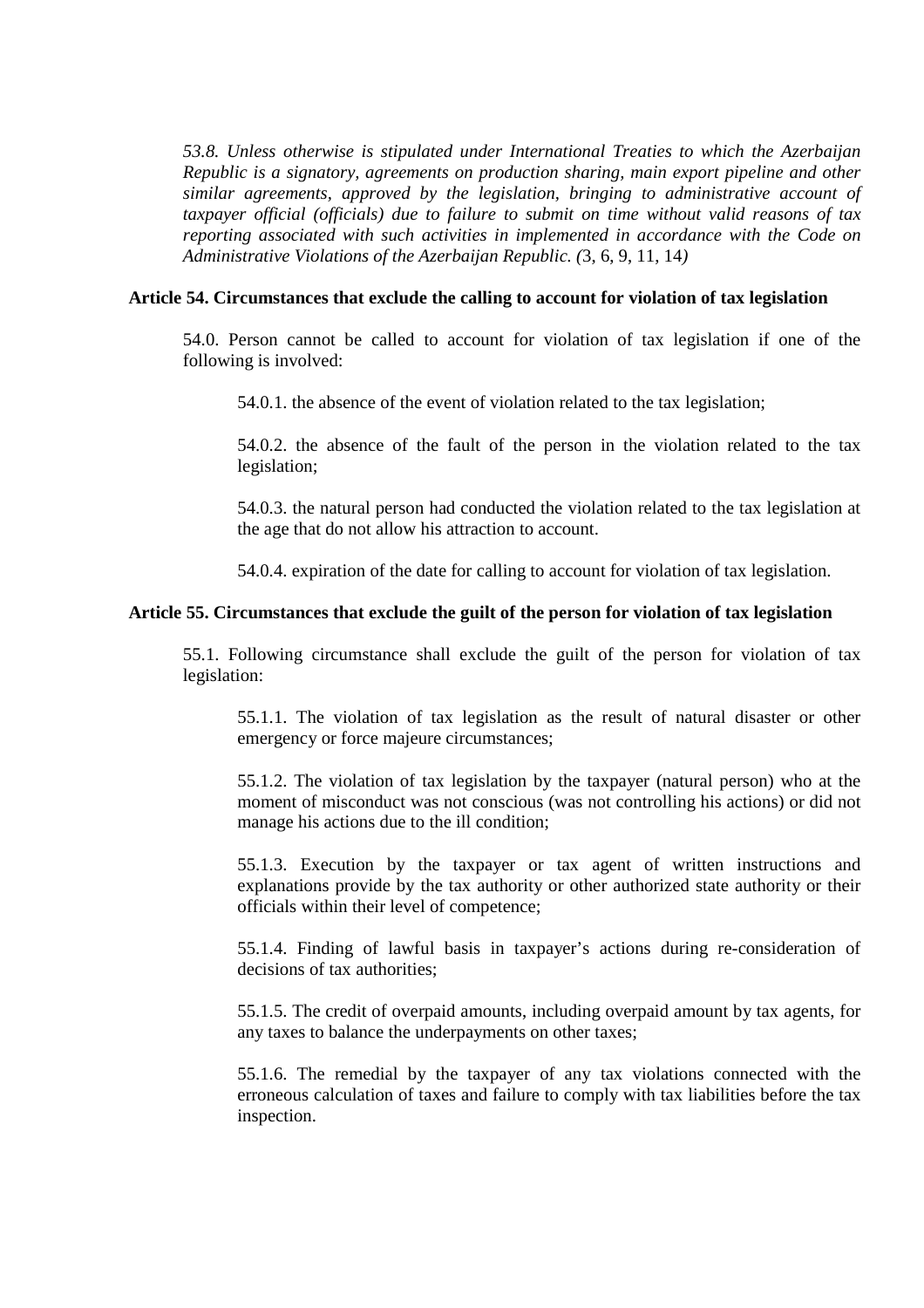55.2. In presence of circumstances established in article 55.1. of this Code the person shall not hold the responsibility for violation connected with tax legislation with exception of payment of interest in cases stipulated by article 55.1.6. of this Code.

## **Article 56. The expiration of the date for calling to account for violation of tax legislation and application of financial sanctions**

56.1. The person cannot be called to account for violation of tax legislation and not tax liabilities may arise if the period of 3 years had passed from the date of the tax violation.

## **Article 57. Financial sanctions for late submission of tax returns or declarations**

57.1. *To the taxpayer, who did not submit in timely manner the tax report or note specified under Article 16.2 of this Code without valid reasons, on the basis of the decision of the head (deputy) of the tax authority the financial sanction is applied at the value of 40 manats.* 

*57.2. Against the taxpayer, who has not provided the information stipulated under Article 89.3 of this Code, within timeframes established without any valid reasons, on the basis of the decision of the head (deputy) of the tax authority shall be applied the financial sanction at the amount of 100 manats.* (6, 9, 16, 21)

## *Article 58***. Financial sanctions for decreasing taxes and other tax violations**

*58.1. If the taxpayer has reduced the amount of tax (including the tax at the sources of payment), specified in the report, compared to the amount, which shall be specified in the report, as well as if he did not submit the report and did evaded from transfer of required amount of tax to the state budget, towards him the financial sanction is applied at the rate of 50 percent of the reduced or evaded tax amounts (except for additional tax amount, calculated as a result of cameral tax audit).* 

*58.2. For non-submission of application on tax registration within the period, specified in Article 33.4 of this Code, or information on change of location or residence within the period specified in Article 34.3, as well in the event of non-submission of information on changes in other registration documents (requisites, indicated in the application of taxpayer for registration), as well for transportation of passengers and cargoes with automobile transport means without the «Dot Mark», stipulated under Article 221.4.7 of this Code, the penalty is applied against the taxpayer at the amount of 40 manats.* 

*58.3. Should the taxpayer violate the order of writing off funds from the account stipulated under the Civil Code of the Azerbaijan Republic, from his cash desk, from the date of issuance of the order to the bank or other credit entity on payment to the state budget in accordance with procedures stipulated under Article 65 of this Code, the financial sanctions shall be applied at the size of 50 percent of cost operations.* 

*58.4. In the event that taxpayer's VAT registration was mandatory in accordance with Article 115 hereof, financial sanction amounting to 50 % of the VAT amount to be paid by a taxpayer to the Budget for the whole period when a taxpayer was engaged in a business activity without VAT registration shall apply for the business activity carried out without VAT registration.*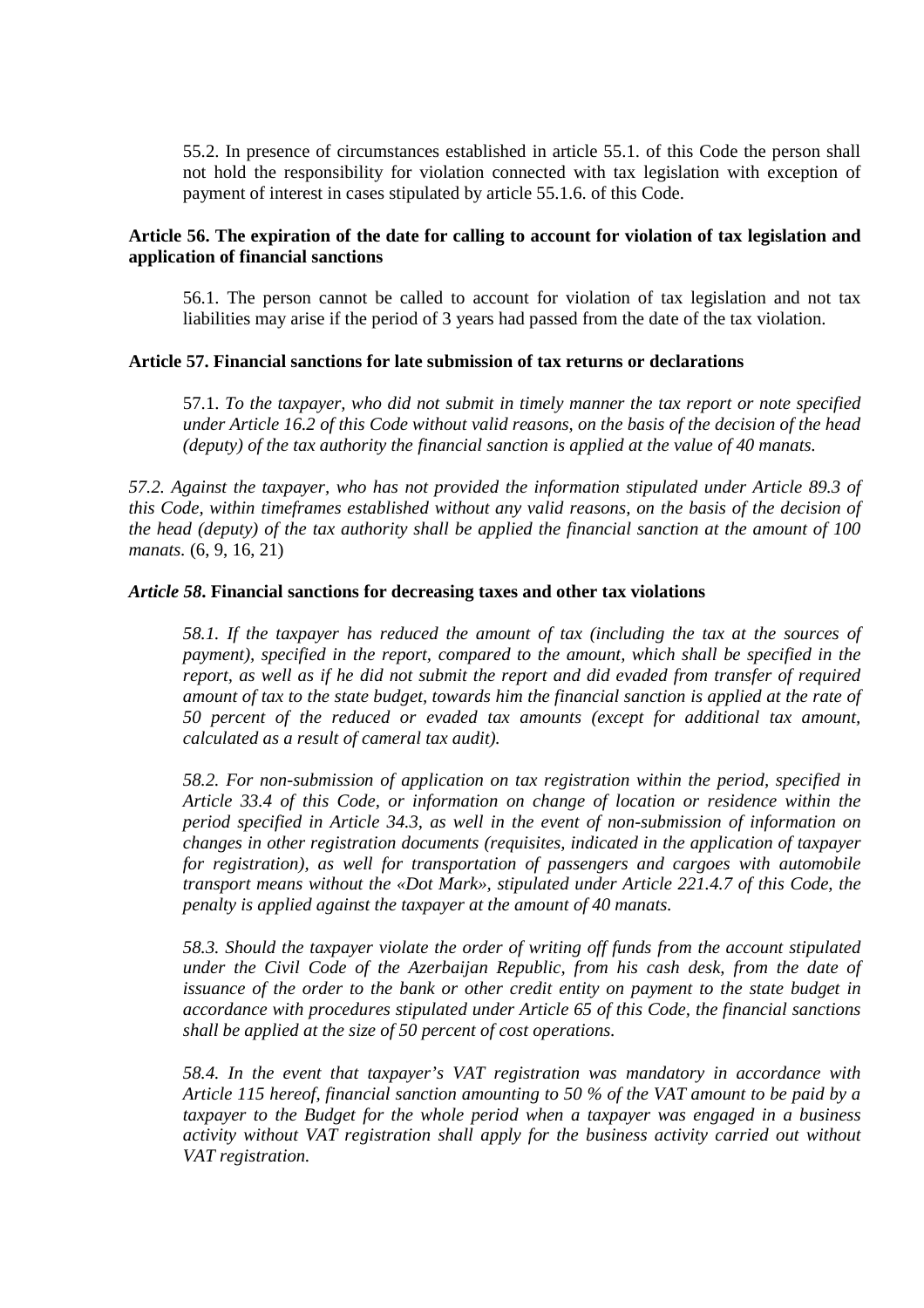*58.5. Financial sanction amounting to 100% of the amount of taxes shown on the electronic tax invoice produced to a taxpayer shall apply for submission of tax invoice on VAT, in the event that registration for VAT purposes in accordance with Articles 157 and 158 did not come into effect or was cancelled.* 

*58.6. In payment for the goods (works and services), purchased by the taxpayer on the basis of tax invoice in accordance with Article 175.1.3 of this Code, for non-payment of the VAT, the taxpayers shall be subject to financial sanction at the amount of 50 percent of the amount of unpaid VAT.* 

*58.6. in obedience to the article 175.1.3 of the following Code, financial sanctions are applied for payment of VAT sum later than day of payment of cost of commodities (works and services) by the taxpayers indicated in the article 175.8 of the following Code in the amountof 50 percents from the unpaid VAT sum.* 

*58.7. For violation of rules of carrying out of cash settlements, thus implementing of cash settlements with population without use of cash registers or accountable forms (without installation of cash registers, in case of lack of accountable forms in the form established by the legislation or without cash payment), with use of cash registers, which have not been registered by tax authorities or not complying with technical requirements, without use of accountable forms established under legislation, or with use of accountable forms, which do not comply with forms approved as appropriate, non-issuance of receipts or other accountable forms to be issued to the buyer, bank statements, to be issued to the customer by the bank departments on currency exchange or issuance with indication of amount lower than paid actually, rules of maintenance of registration of cash operations with population in the event of temporary seizure of use of cash register the financial sanctions shall be applied as follows:* 

*58.6.1. if such violation occurred for the first time during the year— the amount of 400 manats;* 

*58.6.2. if such violation occurred for the second time during the year— the amount of 800 manats;* 

*58.6.3. if such violation occurred for the third or more times during the year — the amount of 1200 manats.* 

*58.8. For hiding of raw materials, semi-manufactured goods, finished products and other valuables, as well as funds, at the size of more than 1000 manats or their non-registration, the following financial sanctions shall apply to taxpayer:* 

*58.7.1. for the portion exceeding 1000 manats of total amount of these valuables or funds, hidden or unregistered,— at the rate of 5 percent;* 

*58.7.2. should such event reoccur during the year, for the portion exceeding 1000 manats of total funds of these valuables and funds hidden or unregistered,— at the rate of 10 percent.*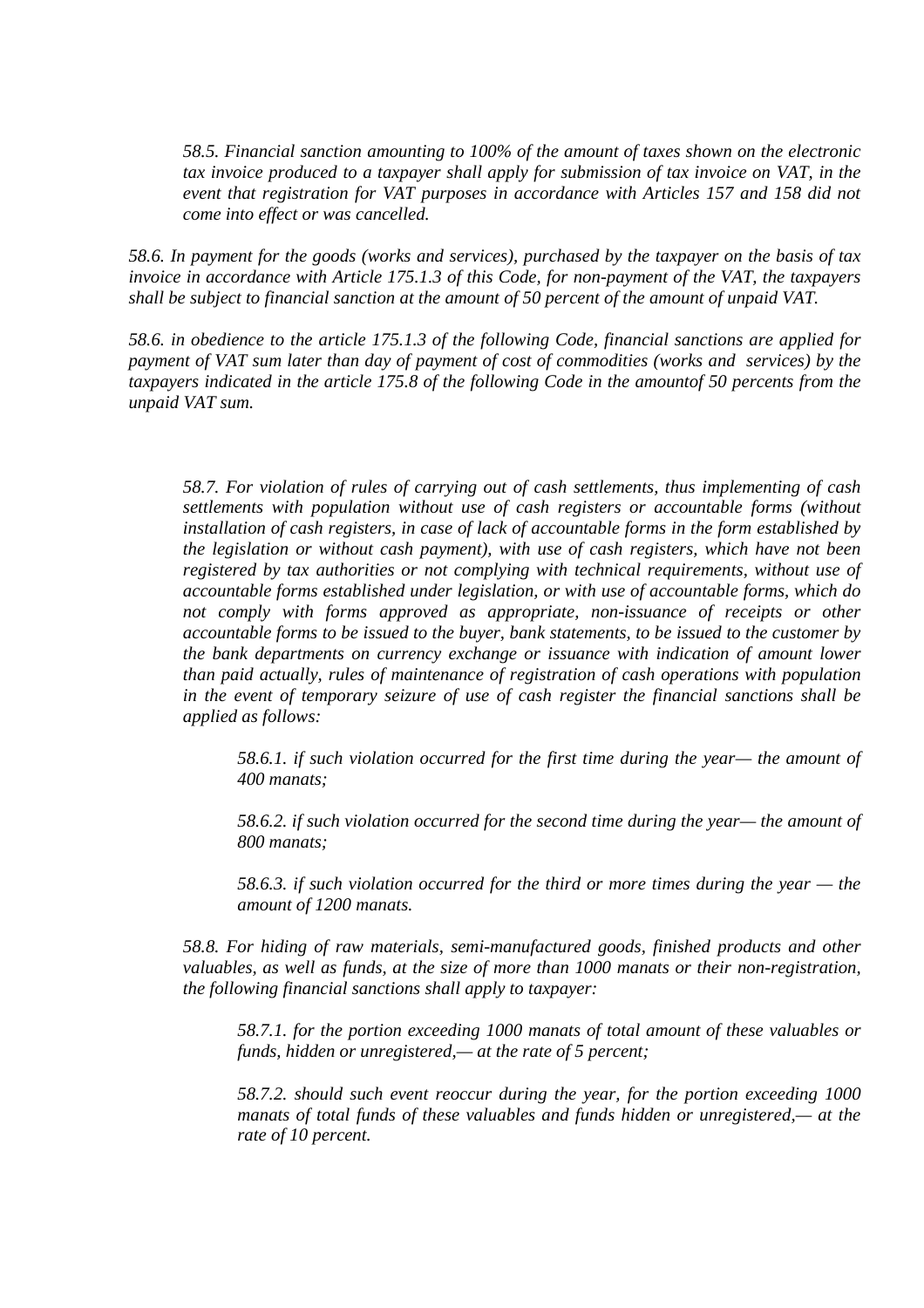*58.9. In the event of introduced changes to indicators of control and measurement devices, damaging of seals on process equipment during the period from application of the seal until its removal, as per Article 194.2 of this Code, found deviation in excise marking of products, incomplete registration, in inventory of excise marks, as well as delivery of finished products outside of production area with violation of Article 191.2 of this Code the financial sanctions shall apply to the taxpayer at the amount of 5000 manats.*

*58.10. For establishing conditions for hiding (reduction) of incomes of natural persons via their involvement by employer to perform any works (services) without execution of the employment contracts, in accordance with Labour Code of the Azerbaijan Republic, financial sanction is applied against the employer at the amount of 1000 manats for each such person.*

*58.11. Against taxpayer the financial sanction shall be applied at the amount of 100 percent of funds paid to his business account in non-resident banks and other non-resident credit entities without obtaining of the duplicate certificate from the tax authority.(3, 6, 9, 11, 14, 16, 21)*

## **Article 59. Interest on overdue debts and overpaid taxes**

*59.1. For failure to pay the tax or current tax payment in period stipulated by the present Code, the interest at rate 0,1 % of the amount of tax or current tax payment shall be withheld from the taxpayer or tax agent for each day of delay*.

*59.2.* Interest rates *established by article 59.1. of this Code* shall be applied in respect of tax payments for the whole period of delay but not more than for 1 year. This interest shall be applied to delayed payments of tax amounts, found during the inspection, from the date of payment of such tax amounts to the taxpayer.

*59.3.* Where taxes are overpaid or the amount of tax not charged correctly, unless otherwise stipulated by this Code, interest shall be paid to the taxpayer at the rate of 0.1 percent of relevant amounts beginning from the date that an application on the refund of the excess amount is placed up to the date that such amount is refunded.

If overpaid amounts of tax are refunded to the taxpayer within 45 days from the date of application interests shall not be paid to the taxpayer. (3, 9, 11, 16)

## **Article 60. Financial sanctions applied to banks and other credit organizations managing various types of banking activity**

60.1. Following financial sanctions shall be applied to banks and institutions managing various banking accounts:

60.1.1. For opening a current bank account, or other account, for a physical or legal person involved in entrepreneurial activity in accordance with this Code, in the absence of a *duplicate certificate issued by the tax authority in accordance with Article 35 of this Code* has been issued to such legal person, individual entrepreneur, branch and permanent establishment by the relevant tax authority - the amount of *400 manats* for each account set;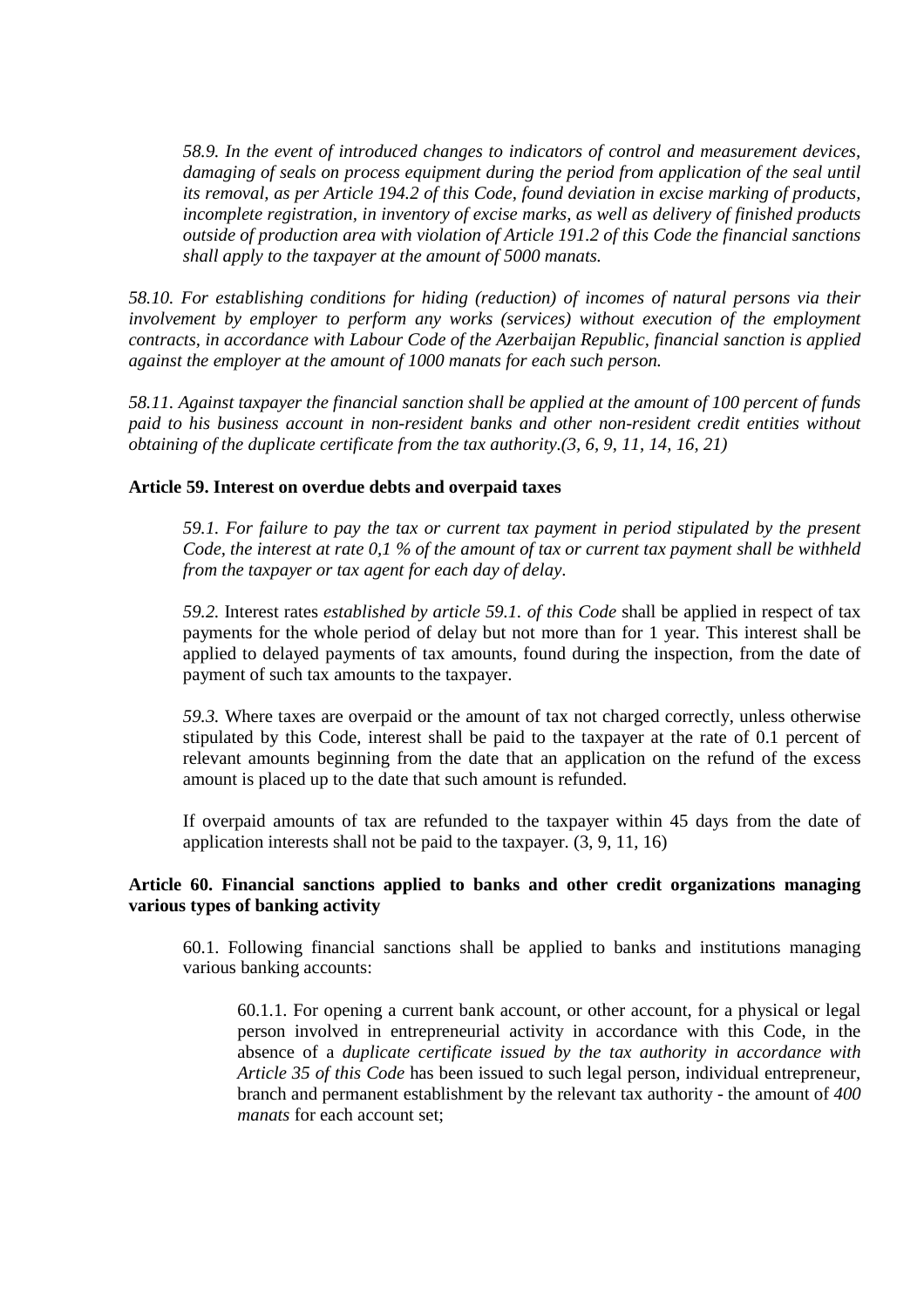60.1.2. For not executing a request of natural or legal persons involved in entrepreneurial activity for payment of taxes from the resources available in such taxpayer's *running or other accounts in national or foreign currency*, as well as instructions of tax authorities on deductions from taxpayers' accounts, *debts, interests and financial sanctions on taxpayer taxes* in the order of payment stipulated by the Civil Code- the amount of *50 percent of sums of operations conducted with violation of principle of order*;

*The sum of financial approvals applied at this time must not exceed 50- percent of sum indicated in these payments orders or orders of a tax authority.* 

In the case of undoubted deduction of funds from the taxpayer's currency account the bank freezes on the currency account the funds at the value of 105 percent of the amount specified in the instructions at the rates established by the *Central* Bank at the date of payment. The instruction shall be fulfilled upon converting the currency funds of the taxpayer into manats.

60.2. In cases stipulated in article 60.1.2. of this Code upon the submission of relevant instructions to the banks and other credit institutions managing various types of banking activity the interest shall not be charged from taxpayer effective from the date of such instruction.(6, 9, 16, 21)

## **Article 61. The responsibility of tax authorities and their officials**

61.1. Tax authorities and their officials shall hold the responsibility in accordance with provisions of existing legislation for any losses caused to the taxpayers as the result of their unlawful activities (decisions) or lack of action, as well as unlawful activities (decisions) or lack of action of officials and other employees of indicated authorities during execution of their duties.

61.2. Losses caused to the taxpayers as a result of activities (decisions) or lack of action indicated in article 61.1. of this Code shall be compensated on the basis of court verdict.

Unless otherwise is stipulated by this Code, the amounts of overcharged tax sanctions, interests and administrative penalties in the cases of absence of tax debts shall be refunded or credited to future payments within 45 days from the date of submission of relevant application by the taxpayer.

61.3. For any unlawful activities (decisions) or lack of action, as well as not execution or inappropriate execution of their duties, officials and other employees of tax authorities shall be called to account in accordance with existing legislation.

# *Chapter VI. Appealing of decisions (acts) of tax authorities and actions or lack of action of their officials*

## **Article 62. Procedure for appealing**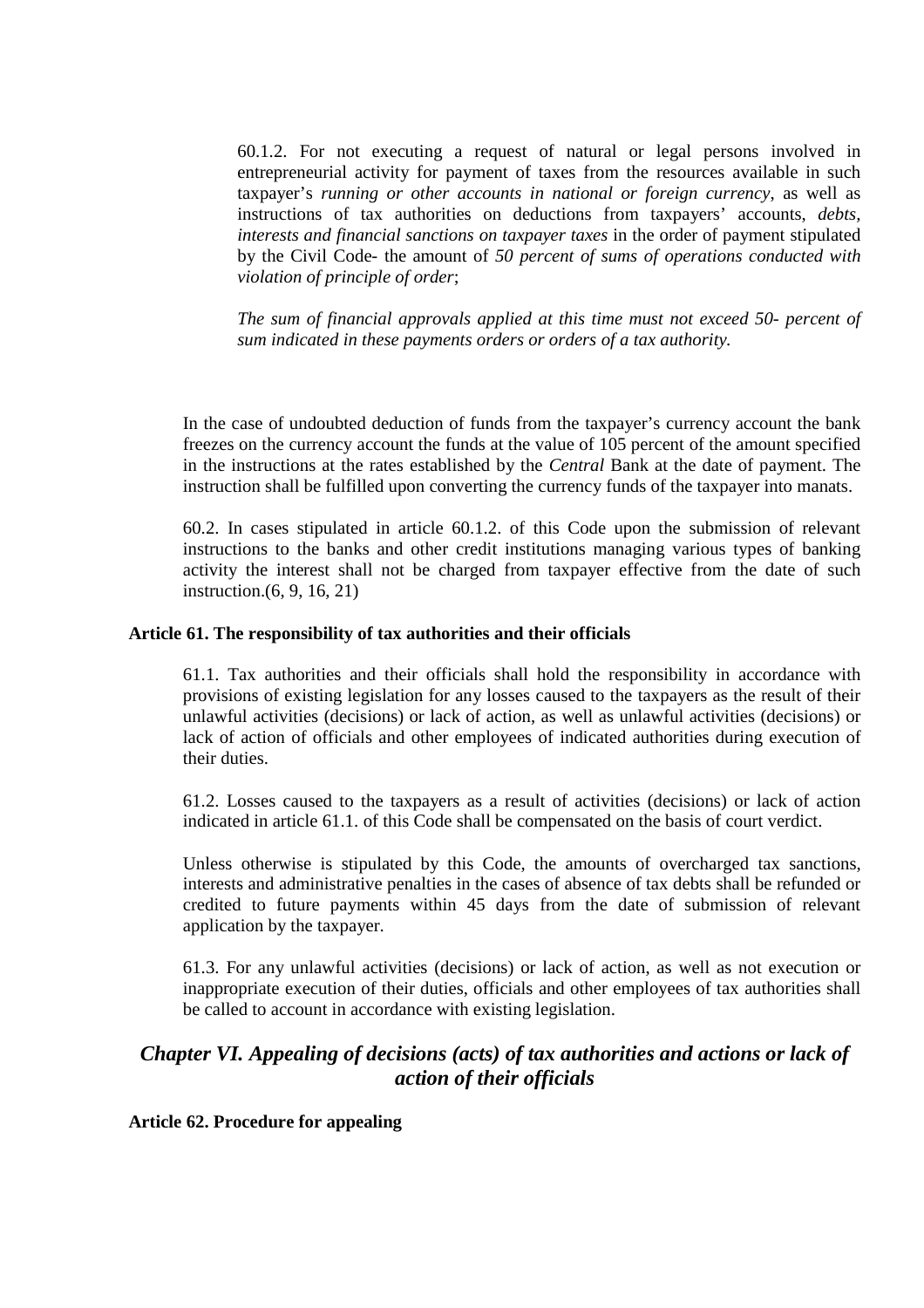62.1. Each taxpayer or any liable person shall have the right to object the decisions (acts) of tax authorities, activities of lack of action of their officials.

62.2. Decisions (acts) of tax authorities, activities or lack of action of their officials can be appealed at the supervising tax authority (supervising official) and/or in court.

The submission of appeal to the supervising tax authority (supervising official) does not exclude the right of simultaneous or subsequent submission of similar appeal to the court.

62.3. The appeal to the supervising tax authority (supervising tax official) shall be submitted within 3 months from the date when the taxpayer or any other liable person had determined or was to determine the violation of his rights.

Should the taxpayer or other liable person miss the time period indicated in paragraph 1 of this article for good reasons, this time period can be re-established by supervising tax authority or supervising official of the tax authority.

## **Article 63. Revision of appeal by the tax authority**

63.1. The appeal on the decision (act) of tax authority, activity or lack of action of its officials shall be reviewed by the supervising tax authority or its official within 30 days from the date of receipt *and a written respond should be sent to the person, who submitted the complaint*.

63.2. When taxpayer does not agree with amount of tax calculated that he has to pay he may without stopping the tax payment submit the lodge to the relevant executive authority performing the tax control or the court.

The taxpayer holds the right not to pay financial sanction during the revision of his lodge.

63.3. The appeal by the taxpayer of other liable person to the tax authority (official) shall not stop the execution of action (decision) being appealed, with exception of cases stipulated by paragraph 2 of article 63.2. of this Code.

If the decision (action) being appealed does not comply with legislation of the Azerbaijan Republic, the tax authority (official) who reviews the appeal holds the right to stop completely or partially the execution of such decision (action). The decision on stopping the execution of such action (decision) shall be made by the head of tax authority who took such action or by the supervising tax authority.

63.4. When the amounts of tax, interest or financial sanction are being appealed and as a result of satisfaction such appeal the requirement for the payment of tax, interest or financial sanction was completely or partially removed the taxpayer shall be entitled to:

63.4.1. to receive compensation for erroneously charged amount in accordance with article 61.2 of this Code;

63.4.2. to receive interests from these amounts in accordance with this Code.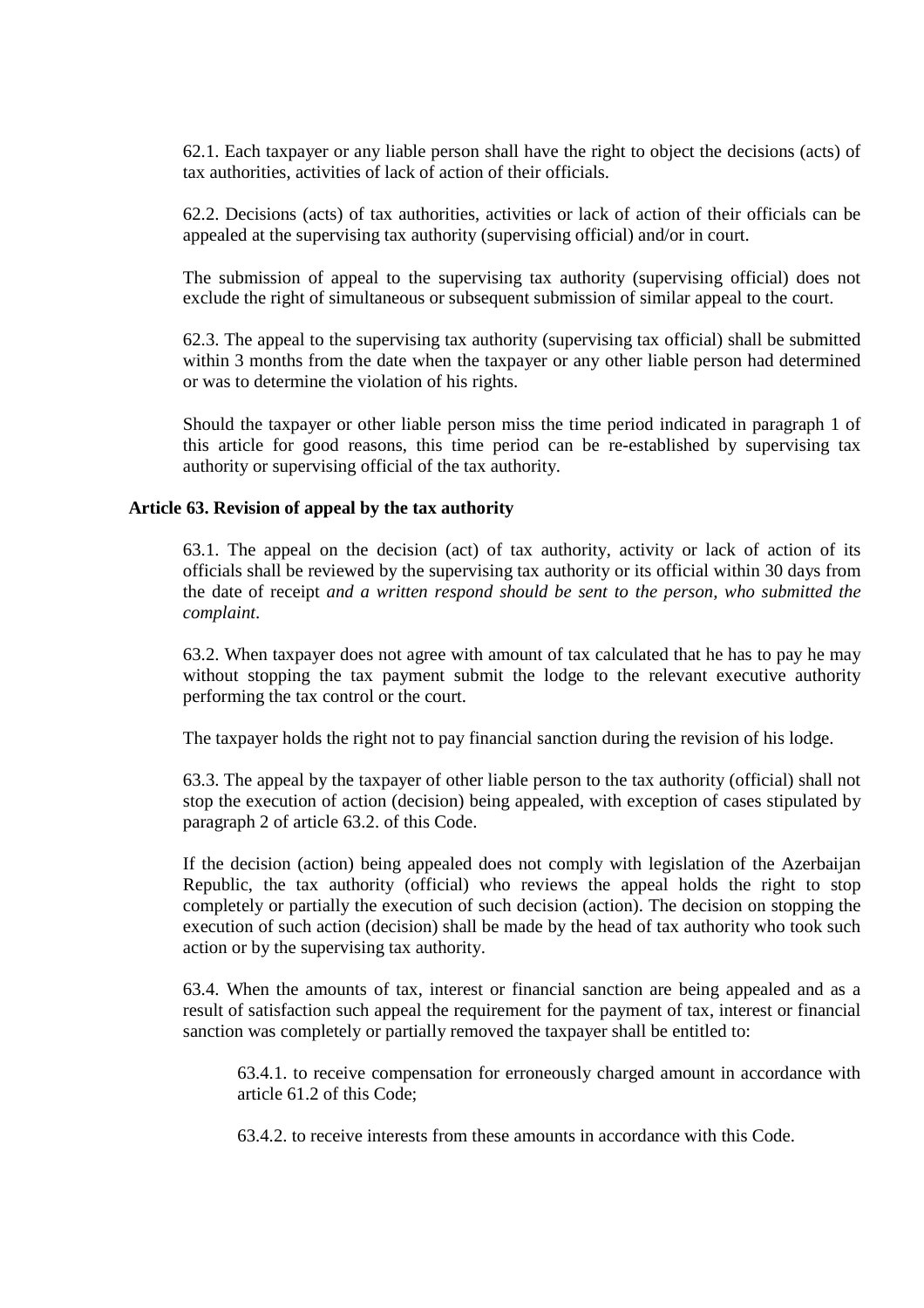## **Article 64. The revision of court appeals**

Lodges (appeals) on decisions (actions) of tax authorities, activities or lack of action of their officials, which are submitted in the court, shall be reviewed in accordance with procedure established by the Civil Process Code of the Azerbaijan Republic.

# *Chapter VII. General provisions on tax payments*

## **Article 65. The procedure on collection of tax debts**

*65.1. If the taxpayer did not implement the tax obligation within timeframe specified by this Code, the tax authority shall send to the taxpayer the notification on payment within 5 days of taxes, interests and applied financial sanctions, calculated or re-calculated in accordance with this Code.* 

*65.2. Should the taxpayer fail to pay calculated and re-calculated taxes, interests and applied financial sanctions within the period indicated in the notification, the tax authority shall give an instruction, being the executive (payment) document to the bank or other crediting entity to deduct from taxpayer's current or other accounts in national or foreign currency tax debts and interests, applied financial sanctions to the state budget.* 

*Tax authority provides the write-off from the VAT deposit account to the state budget only VAT tax debts. In the event of absence on the taxpayer's VAT deposit account of funds sufficient for the payment of tax debts on VAT, for the purposes of payment to state budget of VAT debts, the relevant instruction can be issued on other accounts of such person.*

*65.3. Should the taxpayer have monetary means on current or other accounts in national or foreign currency the instruction of the tax authority shall be fulfilled by the bank or other crediting organization at the date when such instruction is obtained.* 

*65.4. Should the taxpayer not have any monetary means on current or other accounts in national or foreign currency or monetary means are not sufficient to cover tax debts and interests, payment of applied financial sanctions, the instruction of the tax authority shall be kept by the bank or other crediting organization and is fulfilled as monetary means are deposited on taxpayer's account.* 

*65.5. Instruction of tax authorities on payment to the state budget of tax debts and interests, applied financial sanctions shall be implemented by the bank or other crediting organization in accordance with order on payments stipulated by the Civil Code of the Azerbaijan Republic.* 

*65.6. If the instruction of tax authorities on deduction to the state budget of tax debts and interests, applied financial sanctions is directed at taxpayer's currency bank account, the bank or crediting entity shall freeze funds in the account in accordance with procedures stipulated in Article 60.1.2. of this Code, providing the immediate notification to the taxpayer on this. Upon implementation by the taxpayer of conversion operation, bank or crediting entity shall fulfil the instruction of the tax authority.*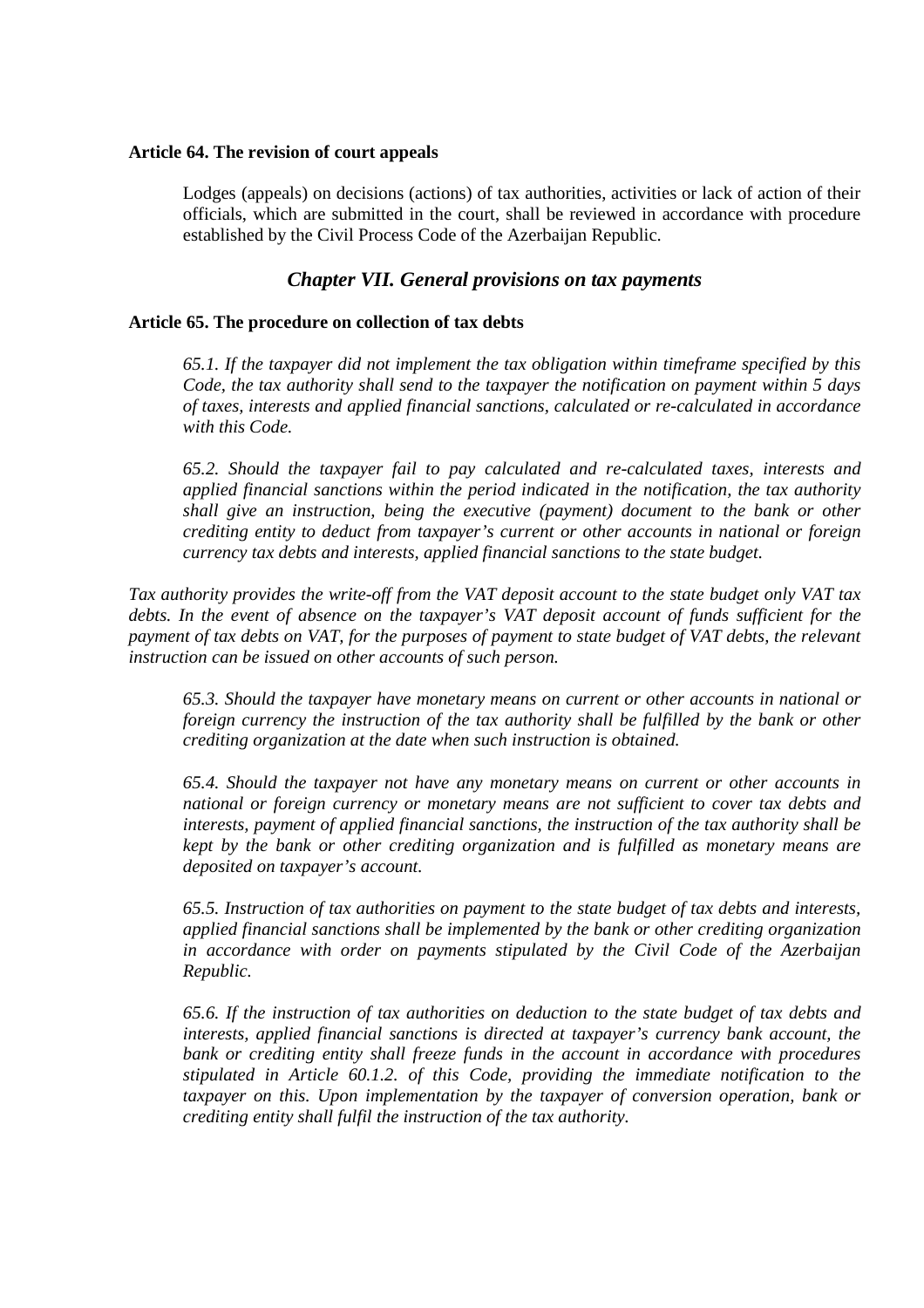*65.7. If instruction of the tax authority on payment to the state budget of tax debts and interests is issued to a number of banks or crediting entities, and tax debts and interests are paid to the state budget from any current or other accounts in national or foreign currency of the taxpayer, tax authority shall provide the immediate recall of instructions issued to other banks or crediting entities.* 

*65.8. Returning of exceeding funds paid to the state budget from current or other accounts in national or foreign currency of the taxpayer shall be implemented in accordance with procedure established by Article 87 of this Code.(6, 9, 14, 21)* 

## **Article 66. Illegal income**

If income, classified as illegal not to be confiscated in accordance with legislation of the Azerbaijan Republic, illegality of such incomes shall not affect its taxation.

#### **Article 67. Procedure for determining the taxable base in certain cases**

67.1. *If the taxpayer without valid reason without 5 days from the date of warning of the tax authority upon the timeframe, stipulated under this Code, did not provide reporting data required for calculation of the tax, did not submit the documents required for implementation of on-site inspection, did not allowed the access to the territory or premises (except living premises (areas)), does not maintain the accounting at all or in accordance with established procedures, in the event of destruction (loss) of accounting and reporting documents, as well as if it is impossible to determine tax articles for any other reason, the tax authority shall be entitled to calculate the tax amounts to be paid, using following matching information:* 

*67.1.1. tax declarations submitted by the taxpayer to the tax authority for previous reporting periods;* 

*67.1.2. official data on taxpayer income, including indirect incomes;* 

*67.1.3. official data on taxpayers costs, including costs for purchasing of goods (movable property and real estate), works and services for individual consumption;* 

*67.1.4. official data on tangible and intangible assets owned or used by the taxpayer;* 

*67.1.5. official data on physical capacity of produced and (or) provided works (works, services) by the taxpayer;* 

*67.1.6. official data on import and export operations of the taxpayer;* 

*67.1.7. official data on funds located at taxpayer's accounts, including the data on movements of funds on banking accounts;* 

*67.1.8. any other information, received by the tax authority from known source.*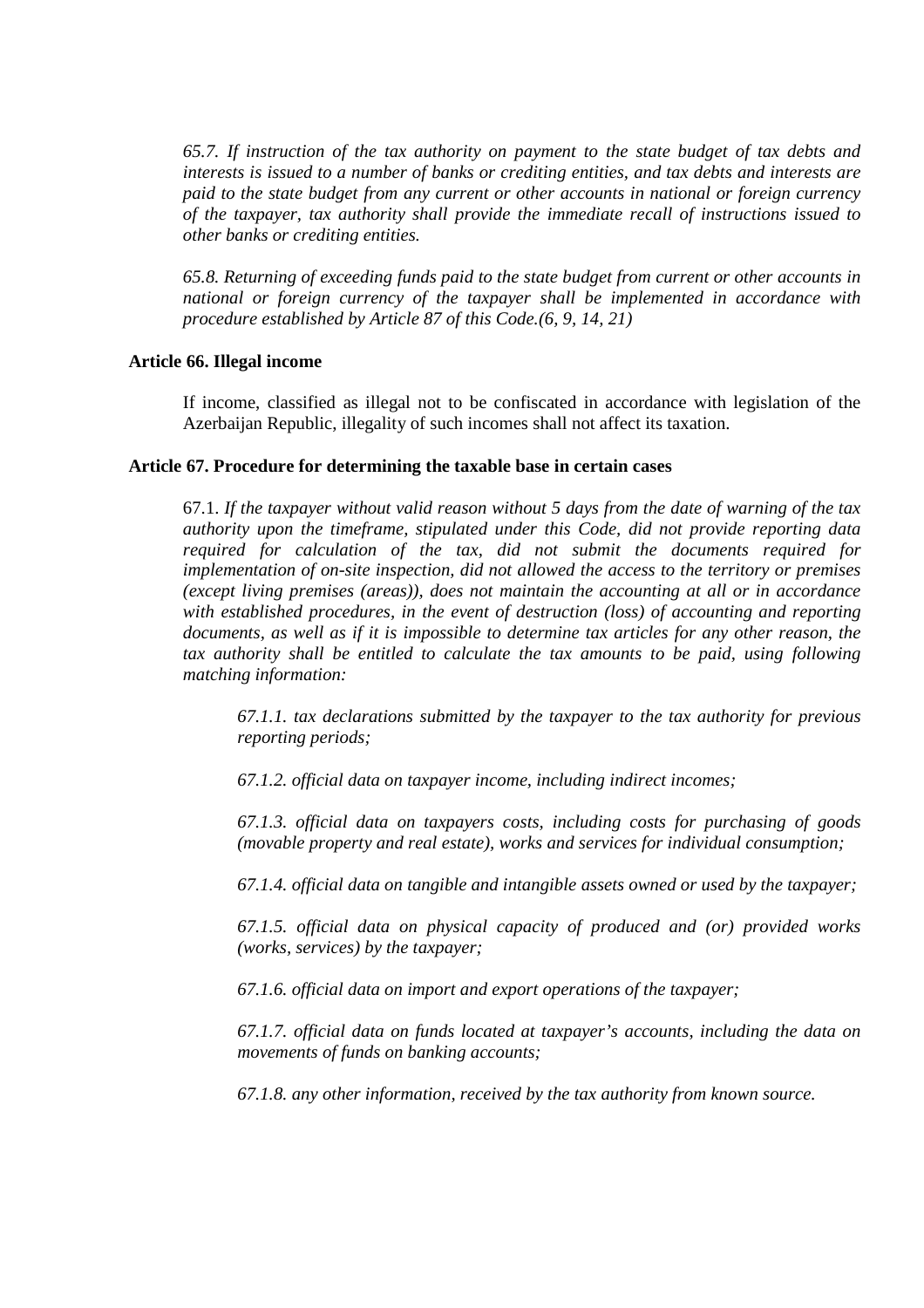*67.2. Determination of the tax, which shall be subject to payment by the taxpayer, is provided on the basis of similar information, information held by tax authorities about the taxpayer, engaged in entrepreneurship, similar activities of the taxpayer with consideration of following indicators:* 

*67.2.1. production of analogue on same kinds of products;* 

*67.2.2. provision of analogue or same kinds of products, implementation of works and provision of services;* 

*67.2.3. territory of the activity.* 

*67.3. If taxes are calculated on the basis of similar information and information on same taxpayer, the tax amount is defined by multiplying of the amount of income or costs, deducted from the taxpayer's income, to the rate of the specific weight of the tax within the reporting period in the income or costs deducted from the income taxpayer, engaged in similar activities.* 

*67.4. If similar information on the taxpayer cannot be obtained, taxes are calculated on the basis of registration and reporting information of the taxpayer, engaged in similar activities.* 

*67.5. If on the basis of similar information it is not possible to calculate the income tax of*  natural persons, working on contract basis, or if the work of natural persons is not *documented, the tax authority calculates the amount of the income tax on the basis of mean monthly wage along the country over previous year.* 

*67.6. If in the tax authority for calculation of tax there are several sets of similar information on the taxpayer, the tax is calculated on the basis of similar information, providing basis for calculation of tax at the highest amount.* 

*67.7. In calculation of the tax on the basis of similar information overpaid taxes, interests and financial sanctions of the taxpayer are taken into consideration.* 

*67.8. For taxpayers submitting to the tax authority the information on absence of entrepreneur activities, property, land and taxable operations in accordance with Article 16.2 of this Code, taxes are not calculated on the basis of similar information.* 

*67.9. Upon the submission of declarations on taxes calculated on the basis of similar information, calculated taxes are re-calculated with consideration of declarations.* 

*67.10. Taxation on the basis of similar information is performed in accordance with Article 65 of this Code.* 

*67.11.* If any operation is conducted between mutually connected persons, when determining the taxable income generated by people not connected with each other the tax authority may distribute incomes and costs between such persons.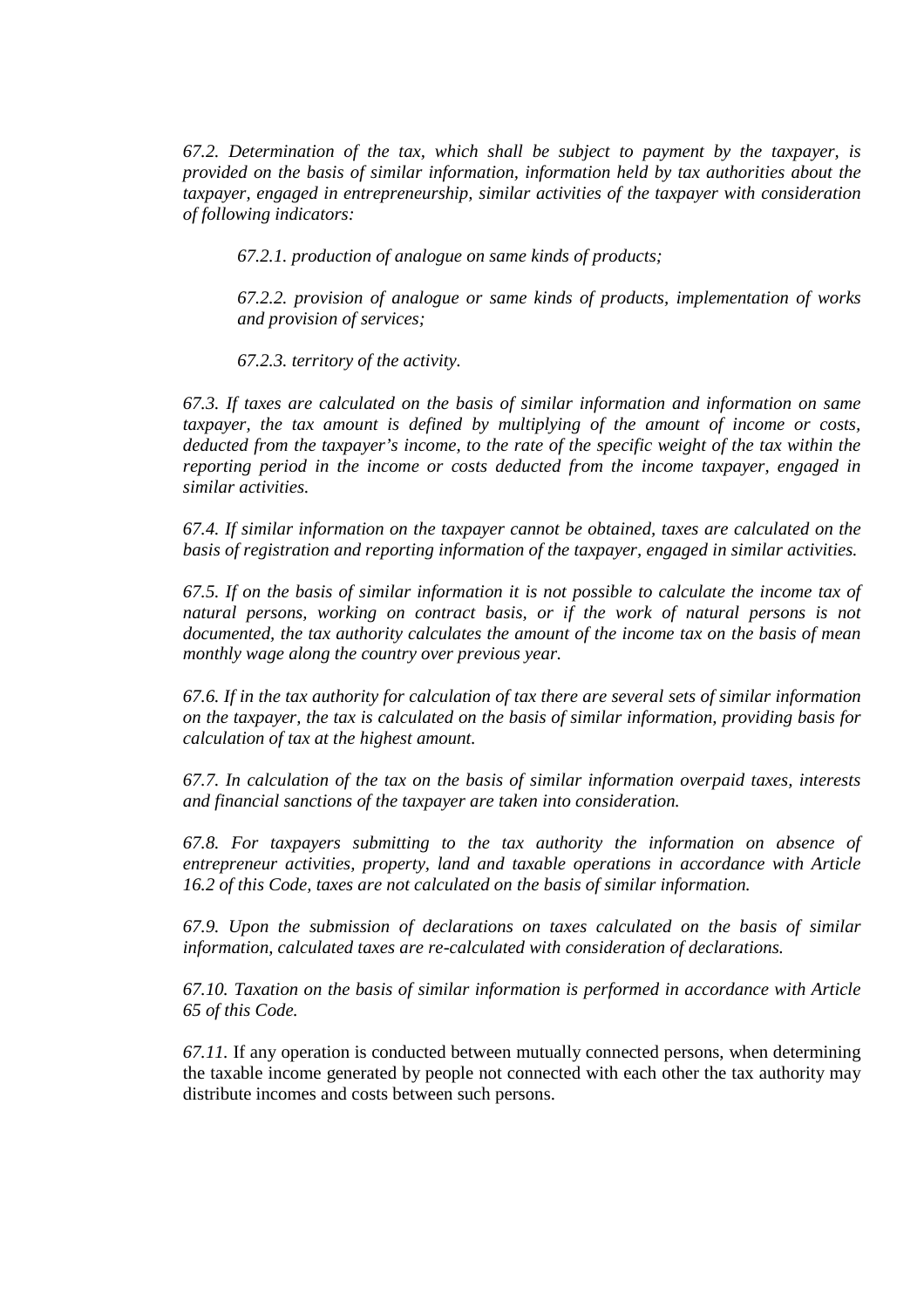*67.12.* If the person declares the receiving of amount which is not enough to cover his personal needs including the payment of property fees, the tax authority shall determine the income and taxes on the basis of costs incurred for previous periods, including credits and debts.

*67.13.* In cases when for the purposes of taxation barter operations are considered as sell of goods (works, services) at market prices, relevant operations shall be registered by *electronic* tax invoices.

When the amounts of barter operations in tax invoices are reduced, the tax authority determines the taxable base with consideration of market prices, calculates the amount of tax and applies sanctions stipulated for the violation of tax legislation of the Azerbaijan Republic.(9)

## **Article 68. Procedure on determining the time period**

68.1. The duration of any period established by this Code shall start from the day which follows the day of execution of legal activity of actual event that stimulate the counting of such period.

68.2. Any period shall expire at the end of the last day of the period stipulated by this Code. If any period stipulated by this Code is a non-business day it shall be postponed to the following business day.

#### **Article 69. Exchange of foreign currency into manats**

If any taxable operation is implemented in foreign currency the exchange of such currency into manats shall be conducted in accordance with the official exchange rate of the *Central* Bank of Azerbaijan on the date of operation.

#### **Article 70. Correspondence with taxpayers**

70.1. If the requirement of tax authority to the taxpayer or the requirement of the taxpayer to the tax authority is not in writing *or in an electronic format* and was not submitted by one party to another party, such requirements shall not have any legal force for neither the tax authority nor taxpayer.

70.2. Any notification or other document sent by a tax agency to a taxpayer shall be signed by the chief of that tax agency (deputy chief) and sealed. The documents shall be considered to be served when they are delivered by registered mail or in person *to the address mentioned as a final address in the documents on official registration of a taxpayer - legal person or in the registration documents of a taxpayer-physical person.*

70.3. Documents on tax calculation or other documents developed in accordance with tax legislation cannot be considered as invalid or having any violations if:

70.3.1. their content complies with tax legislation and;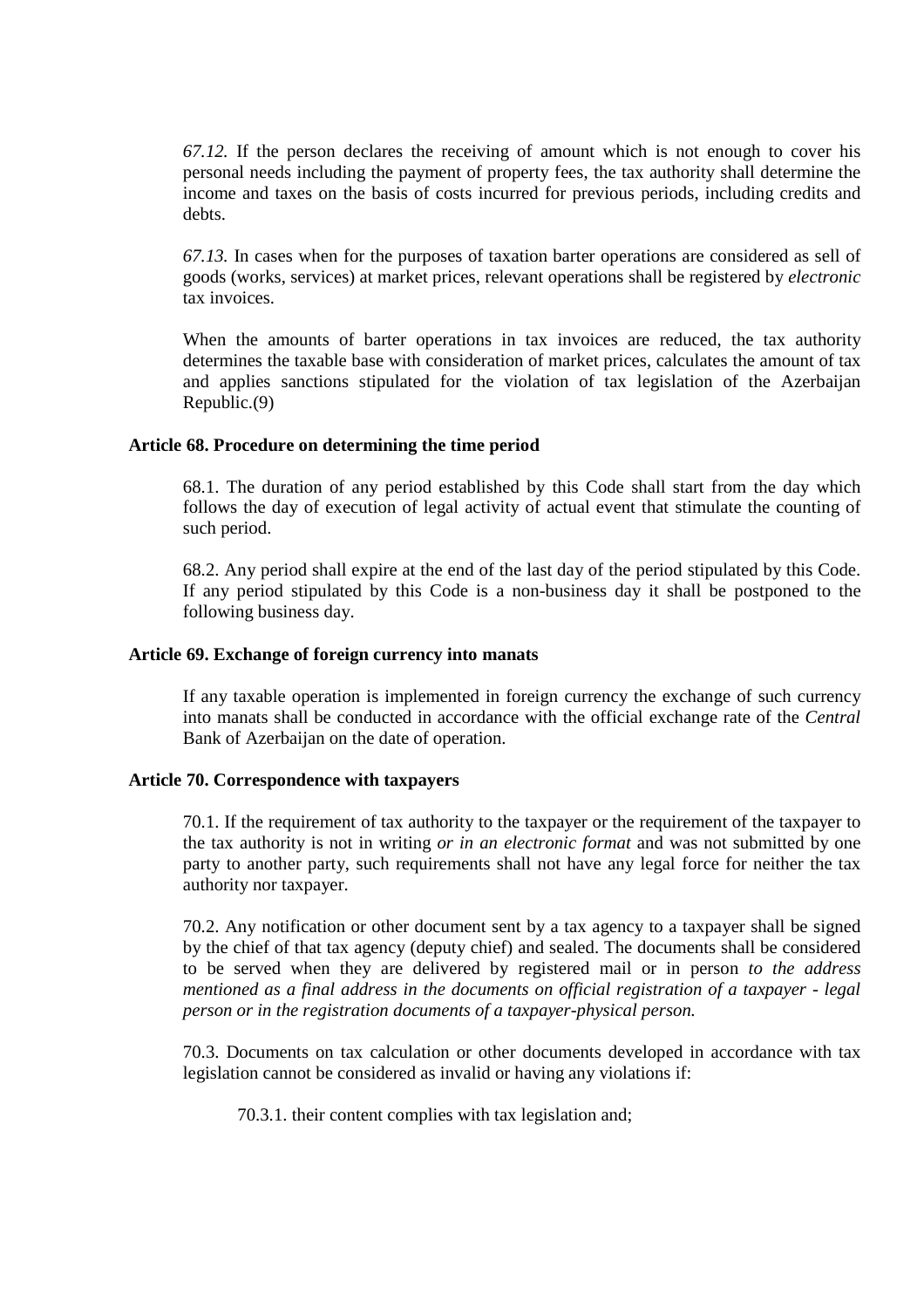70.3.2. they indicate the recipient person or the person whose taxes are calculated.(14)

#### **Article 71. Compiling and maintaining records by taxpayers**

71.1. Any person shall be obliged to document any operation that:

71.1.1. entails a tax obligation for that person;

71.1.2. entails an obligation to withhold tax for that person; or

71.1.3. entails an obligation for that person to submit information.

71.2. Taxpayers shall be obliged to maintain records indicated in article 71.1. of this Code in accordance with established procedure.

71.3. If a taxpayer's documents have been drawn up in a foreign language, tax authorities may require the translation of such documents into Azerbaijani.

#### **Article 72. Submission** *and development* **of tax reports**

72.1. For the purposes of this Code, a tax report shall consist of a tax declaration.

72.2. In accordance with the provisions of this Code and other legal normative acts, taxpayers that are required to submit a tax report shall submit such tax report to the relevant State tax authorities, within the term stipulated in this Code, in accordance with the form and in the place determined by the relevant central executive authorities.

*Tax reports can be provided by the taxpayer personally or any other form allowing confirmation of submission of the report (including submission or sending in the form of electronic document in accordance with the respective legislation to the post service).* 

*Submission of tax reports in the form of electronic document shall be performed in an order stipulated by the executive authority. Provisions of articles 72.3, 72.4, 72.6.3 and 72.6.4 of this Code shall not be applied to the taxpayers, filed the documents in the form of electronic document.*

72.3. A tax report shall be signed by the taxpayer or his/its duly authorized representative.

72.4*. In accordance with legislation* an independent auditor providing a taxpayer with the service of preparing a tax report shall sign and seal the tax report and indicate his Taxpayer's ID. If such report is prepared by more than one person, it shall be signed by the chief person.

*72.5. If data in the reports for previous reporting period is varying from data on initial control documents, with exception of cases stipulated under Article 163 of this Code, taxpayers shall submit corrected report for subject reporting period. If the amount of tax to be paid to the budget in accordance with corrected report exceeds the tax amount to be paid in accordance with the report provided earlier, the additional calculated amount shall be*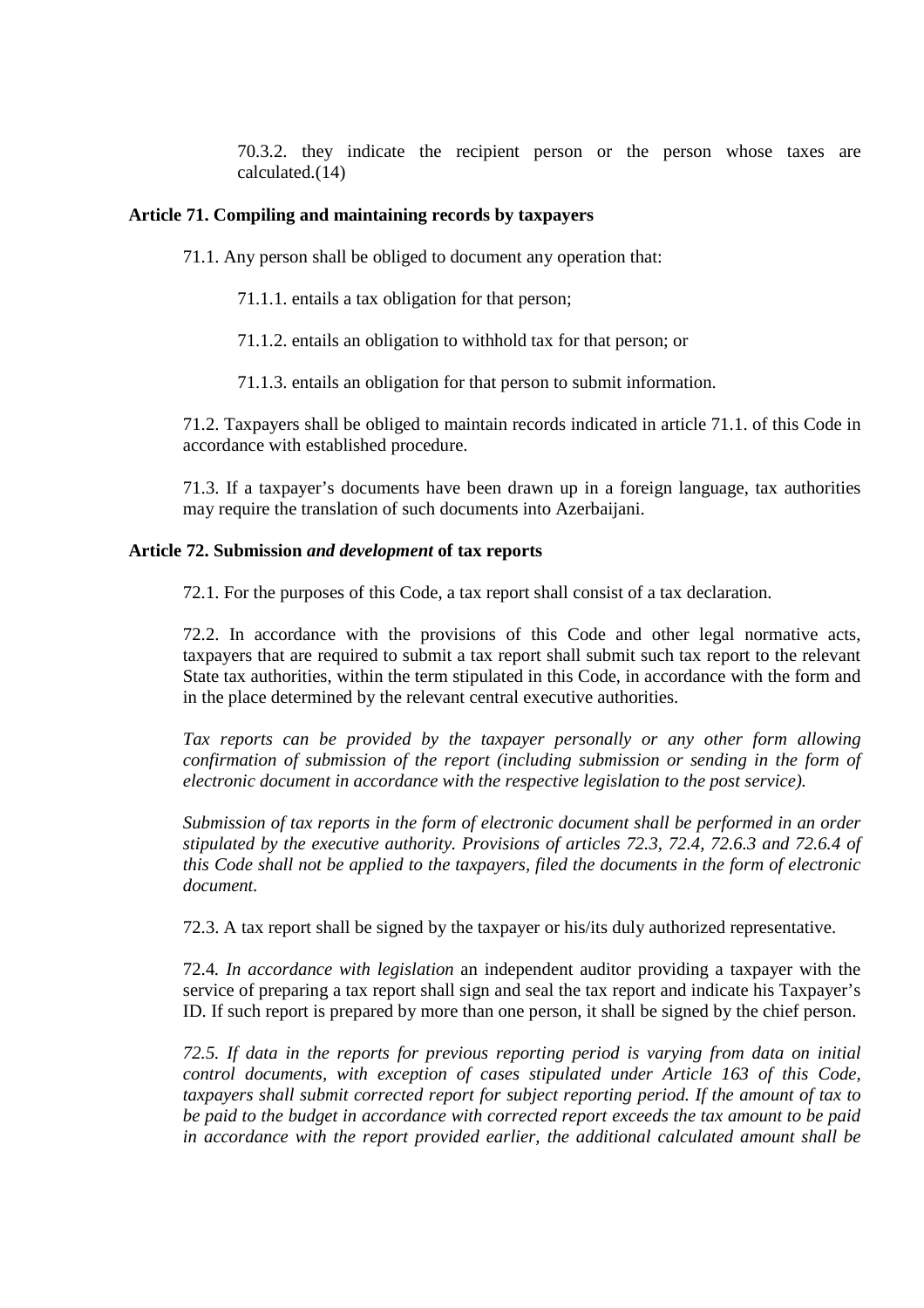*paid with interests accrued, and if such amount is less-calculated amounts of tax or interests are decreased. Corrected reports or reports not submitted in timely manner can be furnished by the taxpayer before the date of decision on implementation of on-site tax inspection.* 

*72.6 Stipulating acceptance by a tax authority of a tax report after conducting its office (cameral) inspection or any other actions shall be unallowable and shall entail responsibility as provided by the legislation. Only in the following cases tax report shall not be accepted by a tax authority, if:* 

*72.6.1. Tax ID number of a taxpayer is not mentioned or mentioned incorrectly;* 

*72.6.2. The tax period is not reflected;* 

*72.6.3. the tax report, submitted in the form of paper document is not approved by a taxpayer-legal person with signatures and seal;* 

*72.6.4. the tax report is not signed by a taxpayer-physical person;* 

*72.6.5. if the tax report submitted in the form of electronic document by taxpayers legal and physical persons is not corresponding to the requirements of respective legislation or regulations.* 

*72.7. In the event that tax report submitted in accordance with this Code or other legislative acts was not accepted in cases mentioned in Articles 72.6.1 -72.6.5 of this Code, the taxpayer shall, within 3 working days from the date of submission of the tax report, be sent a notice of this, as well as of submission of the report to the tax authority after having removed inaccuracies established.(6, 14, 16, 18)* 

## **Article 73. Submission of information on payments**

A person who pays for any work performed or services rendered, or who makes any other payments shall, if so required by legislation, submit information to State tax authorities on such payments, as well as to the person that receives the income.

## **Article 74. Extension of the term for submitting tax reports**

74.1. If, before the end of the term for submitting reports, a taxpayer places a request for the extension of the term for submitting a profit or income tax report and pays the due tax in full amount, the term for submitting reports shall be deemed to have been extended for up to three months. The extension of the term pursuant to this Article shall not change the term for the payment of tax.

74.2. If the amount of tax as per the report exceeds the amount paid, the relevant difference shall be paid to the budget along with interest calculated from the last day of the tax payment term.

# **Article 75. Responsibilities of Banks and other credit organizations, managing various types of banking activities for taxpayers**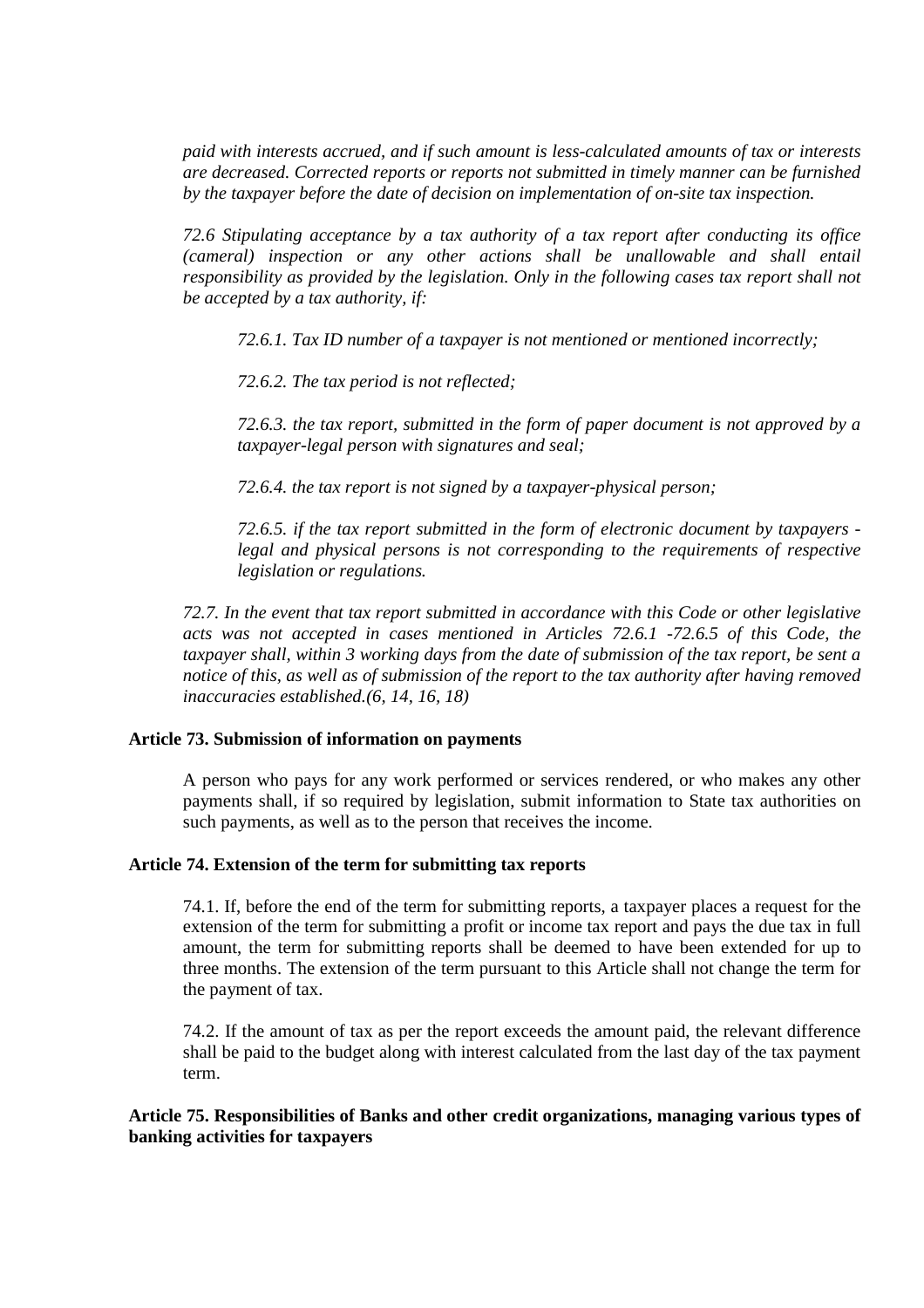75.0. Banks and institutions managing various banking accounts shall be obliged to:

75.0.1. open a *current or other accounts in national or foreign currency for legal entities and physical persons carrying out business activity without establishment of legal entity*, only upon the presentation of a document proving that a taxpayer's identification number has been issued to such person by the relevant State tax authorities; advise State tax authorities of such accounts opened by a taxpayer; and not carry out operations on accounts unless bank documents reflect the taxpayer's identification number;

75.0.2. execute a request of *legal entities and physical persons carrying out business activity without establishment of legal entity* for payment of taxes from the resources available in such taxpayer's *current or other accounts in national or foreign currency*;

75.0.3. transfer tax amounts to the relevant budget (to another banking institution providing a cash service to the bank or to the budget) on the date that resources are written off from a *current or other accounts in national or foreign currency* of *legal entities and physical persons carrying out business activity without establishment of legal entity*.(3, 6, 21)

# **Article 76. Provision of information by banks and other credit organizations managing various banking activities**

*76.1. When the tax inspection had revealed the non-keeping of profit and loss records by the taxpayer in an order stipulated by the legislation, liquidation (loss) of accounting or reporting documents and also non-filing of the tax declarations within fixed periods or taxpayer`s failure to provide the documents to tax authorities in the course of conducting of tax inspection, failure to provide access to tax authorities to the territories or premises (except for apartments) the tax officials may obtain the information about the bank accounts and operations from any bank who provides financial services to the legal or physical person by written inquiry in order to determine the tax obligations of the taxpayer.* (3)

76.2. The authorized bank, upon receive of notification sent on the basis of provisions of article 76.1. of this Code *in accordance with procedure established by the relevant executive authority* shall within 5 days provide (deliver) information requested in the notification of tax authorities to the legal person *and private entrepreneur*. *(3)*

76.3. If within 15 days from the dispatch (delivery) of the official notification from respective court to the legal entity *and private entrepreneur,* will not be provided the notice of court on consideration of the application of legal entity *and private entrepreneur*  regarding the objection to provide the inquired information, then relevant bank will send the information about accounts or operations of the legal entity *and private entrepreneur*. In all other cases provision of the information on the accounts or operations of the legal entity and *private entrepreneur* is not allowed. *(3)*

76.4. It is not allowed to disclose (deliver) the information on accounts and operations of the legal person *and private entrepreneur*, received in accordance with provisions of this Article to other authorities or citizens. (6, 3)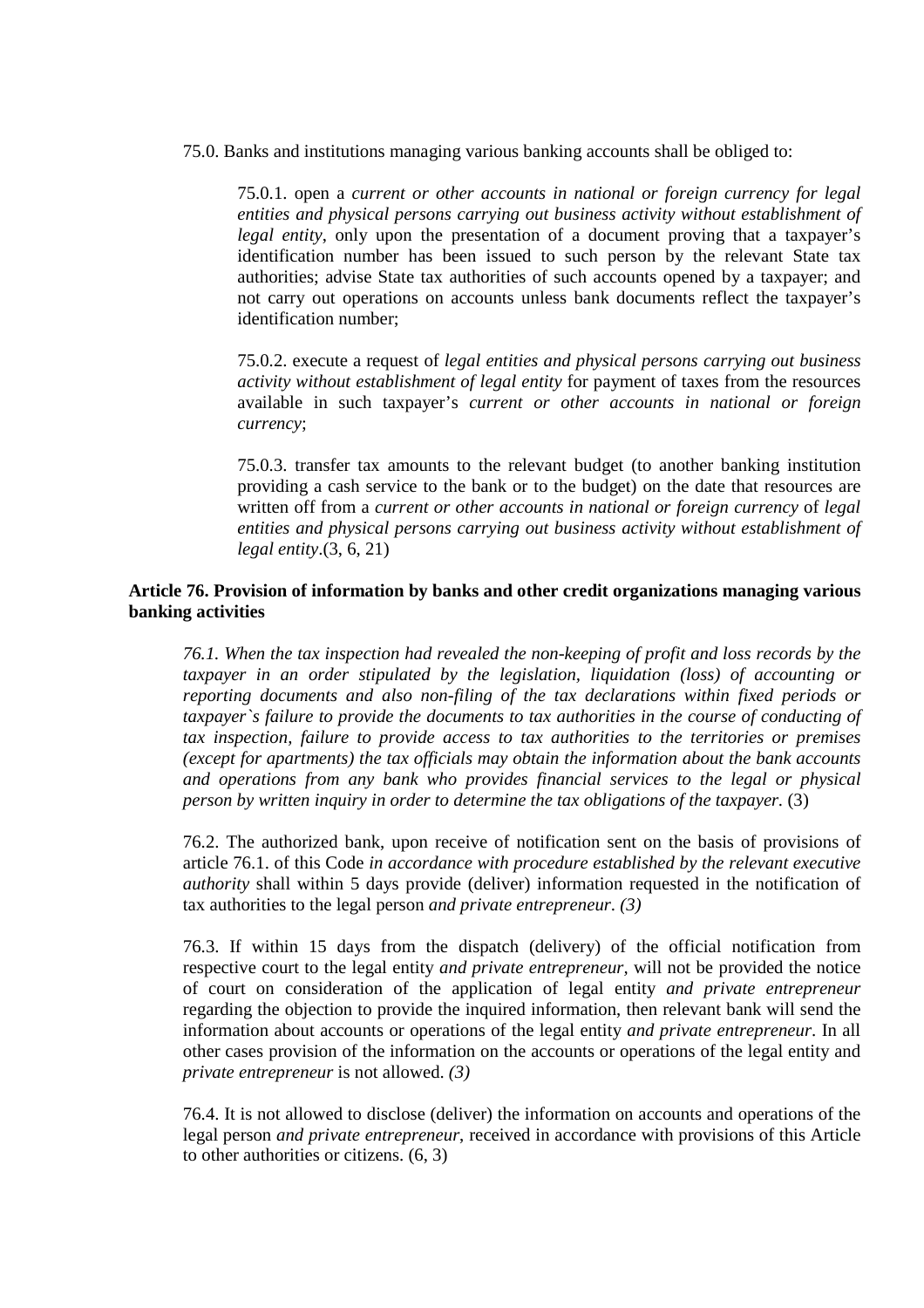## **Article 77. Tax obligation**

77.1. A taxpayer's obligation to pay tax when circumstances stipulated in this Code *(including current tax payments)* arise shall be deemed its tax obligation.

77.2. Bases for the emergence, alteration and annulment of a tax obligation, as well as rules and conditions for the fulfilment of a tax obligation shall be determined exclusively under this Code.

77.3. Taxpayers shall be responsible for relevant tax obligations from the moment that obligations to pay tax arise in accordance with the provisions of tax legislation.

77.4. The tax obligation shall be completed in following cases:

77.4.1. with payment of taxes;

77.4.2. with appearance of circumstance connected completion of tax obligation pursuant to tax legislation;

77.4.3. with death of the taxpayer or his recognition as dead in accordance with civil legislation of the Azerbaijan Republic. The property tax debts of the person who died or recognized as dead shall be compensated from and within the amount of his property.

77.4.4. With liquidation of legal person- upon the calculation of budget payments by the liquidation commission in accordance with this Code.  $(3, 15)$ 

*77.4.5. in the case of consideration nullified of requirements of debtor-taxpayer liquidated in a right set by the legislation of the Republic of Azerbaijan, rejected by the decision of the court.* 

## **Article 78. Fulfilment of tax obligations**

78.1. Fulfilment of tax obligations shall be the payment of payable tax amounts within the established term. The fulfilment of tax liabilities is obligatory regardless of the existence of funds on taxpayer's accounts or any property.

78.2. Fulfilment of tax obligations shall be implemented in the order established by this Code.

78.3. Fulfilment of tax obligations shall be effected directly by the taxpayer, unless otherwise provided for in this Code

78.4. Fulfilment of tax obligations shall not be assigned to other persons.

## **Article 79. Fulfilment of tax obligations upon the liquidation of an enterprise (organization)**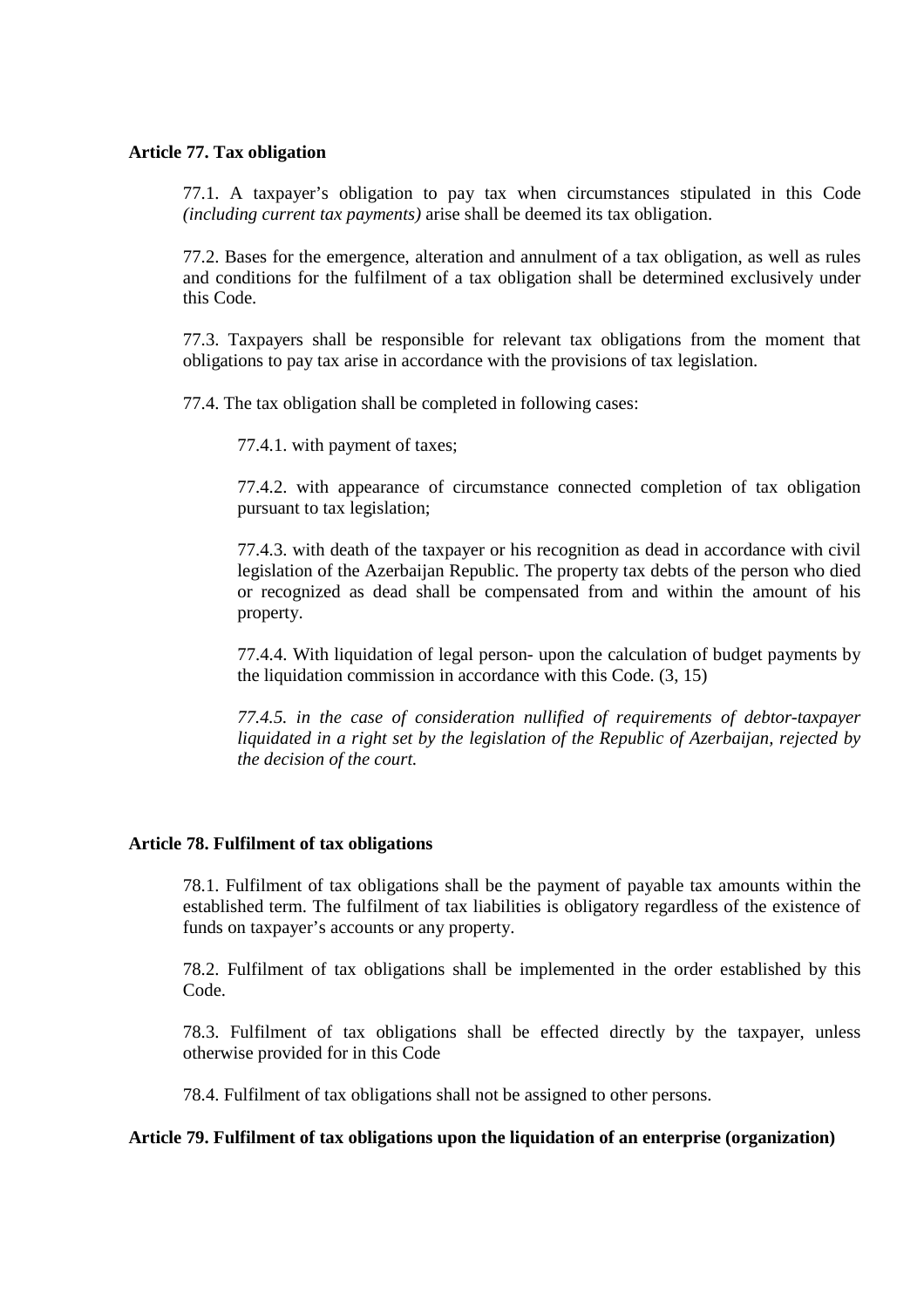79.1. The tax obligations of a liquidated enterprise (organization) shall be fulfilled by the liquidation commission at the expense of the enterprise's (organization's) monetary resources, including income received from the sale of its property. Unless otherwise provided for in this Article, the liquidation commission shall also fulfill the tax obligations of the enterprise's (organization's) branches, and separate divisions. The obligations of a branch or separate division of the liquidated enterprise (organization) shall be fulfilled directly by that enterprise, or, upon the liquidation of that enterprise, by the liquidation commission of that enterprise.

79.2. If the liquidated enterprise's (organization's) monetary resources, including resources received from the sale (for the purpose of the fulfillment of tax obligations) of its property, are not sufficient for the complete fulfillment of such enterprise's (organization's) tax obligations, the remaining debt on the tax obligations shall be paid by the founders of the enterprise, if, pursuant to the law, regulations or other foundation documents, the enterprise's founders are jointly responsible for its obligations. The payment of debt obligations upon the liquidation of a personal enterprise shall be the responsibility of the owner of its property.

79.3. In the case of enterprise bankruptcy his obligations shall be fulfilled in order established by the legislation.

# **Article 80. Fulfillment of tax obligations upon the reorganization of an enterprise (organization)**

80.1. The tax obligations of a reorganized enterprise (organization) shall be fulfilled by its newly appointed successor (successors) in accordance with this article.

80.2. The fulfillment of a reorganized enterprise's tax obligations (liabilities) shall be vested in its successor (successors), whether or not such successor (successors) is (are) aware of the factors or circumstances in the reorganized enterprise's non-fulfillment or improper fulfillment of its obligations before the reorganization has been completed.

80.3. Reorganization of an enterprise shall not alter the term for payment of such enterprise's (organization's) tax obligations by its successor (successors).

80.4. An enterprise established as a result of a merger of several enterprises (organizations) shall be considered the successor with respect to the tax obligations of each of those enterprises (organizations).

80.5. If an enterprise (organization) is split up into several enterprises (organizations), the organizations (enterprises) established as a result of such split-up shall be considered the successors with respect to the tax obligations of the divided enterprise (organization).

80.6. When there are several enterprises, the share of each successor in the fulfilment of a reorganized enterprise's tax obligations shall be determined according to the procedure established by the relevant central executive authorities.

80.7. An enterprise established as a result of altering an enterprise's organizational-legal status shall be considered the successor with respect to the tax obligations of such reorganized enterprise.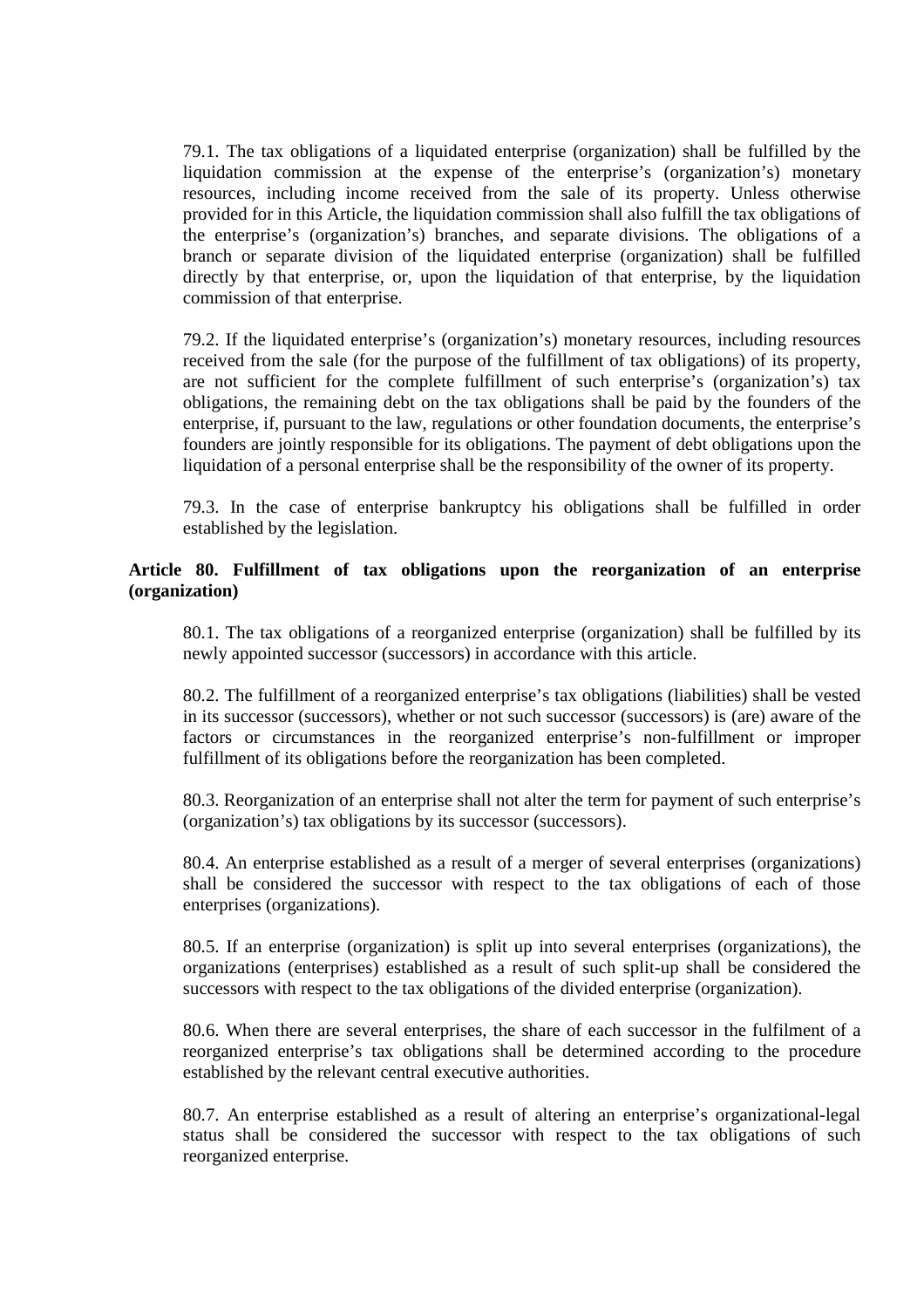If reorganization, when one or more enterprises (organizations) are split off from an enterprise (organization) is not directed in the non-fulfilment of the reorganized enterprise's tax obligations, the enterprises (organizations) so split off shall not be successors with respect fulfilling the reorganized enterprise's (organization's) tax obligations.

80.8. If one legal person is transformed into another the successor of the reorganized legal person shall be a new legal person.

80.9. If one of number of legal persons are excluded from a legal entity the reorganized legal entity shall not be considered a successor for the purposes of taxation, provided however that this is not directed to non compliance of tax obligations of this reorganized legal person.

# **Article 81. Fulfillment of the tax obligations of deceased, incompetent or missing physical persons**

80.1. The tax obligations of a deceased, incompetent or missing physical person, as well as related interests and sanctions, shall be fulfilled by his heir (heirs) or successor (successors) within the limits of the value of the property and in accordance with such heir's (heirs') or successor's (successors') share in that property as of the day that the inheritance was received.

80.2. Where there is no heir (heirs) or successor (successors), the deceased person's tax liabilities and related interests and sanctions shall be written off (annulled).

80.3. The tax liabilities of a physical person who is deemed, by a court decision, incompetent or missing shall be paid for by the guardian of that person at the expense of the relevant property.

80.4. If the property of a physical person who is duly considered incompetent or missing is not sufficient to pay for all his tax liabilities, as well as interest and fines, such interest and fines shall be debited by the relevant central executive authorities in the manner stipulated in Article 190 of this Code.

81.5. If the status of being incompetent or missing is terminated, by a decision, with respect to a physical person, such person's tax liabilities that were written off before shall be reestablished; no interest or fine shall, however, be assessed for the period starting from the date that the person began to be considered incompetent or missing up to the date that the status of being incompetent or missing was terminated.

## **Article 82. Procedure for calculation and payment of tax by the taxpayer**

82.1. Unless otherwise provided for in tax legislation, a taxpayer shall independently calculate the tax amount payable during a tax accounting period on the basis of the taxable base, the tax rate and tax exemptions.

82.2. The calculation of taxes payable in certain cases stipulated in this Code or other normative acts of tax legislation may be vested in a State tax agency or tax agent.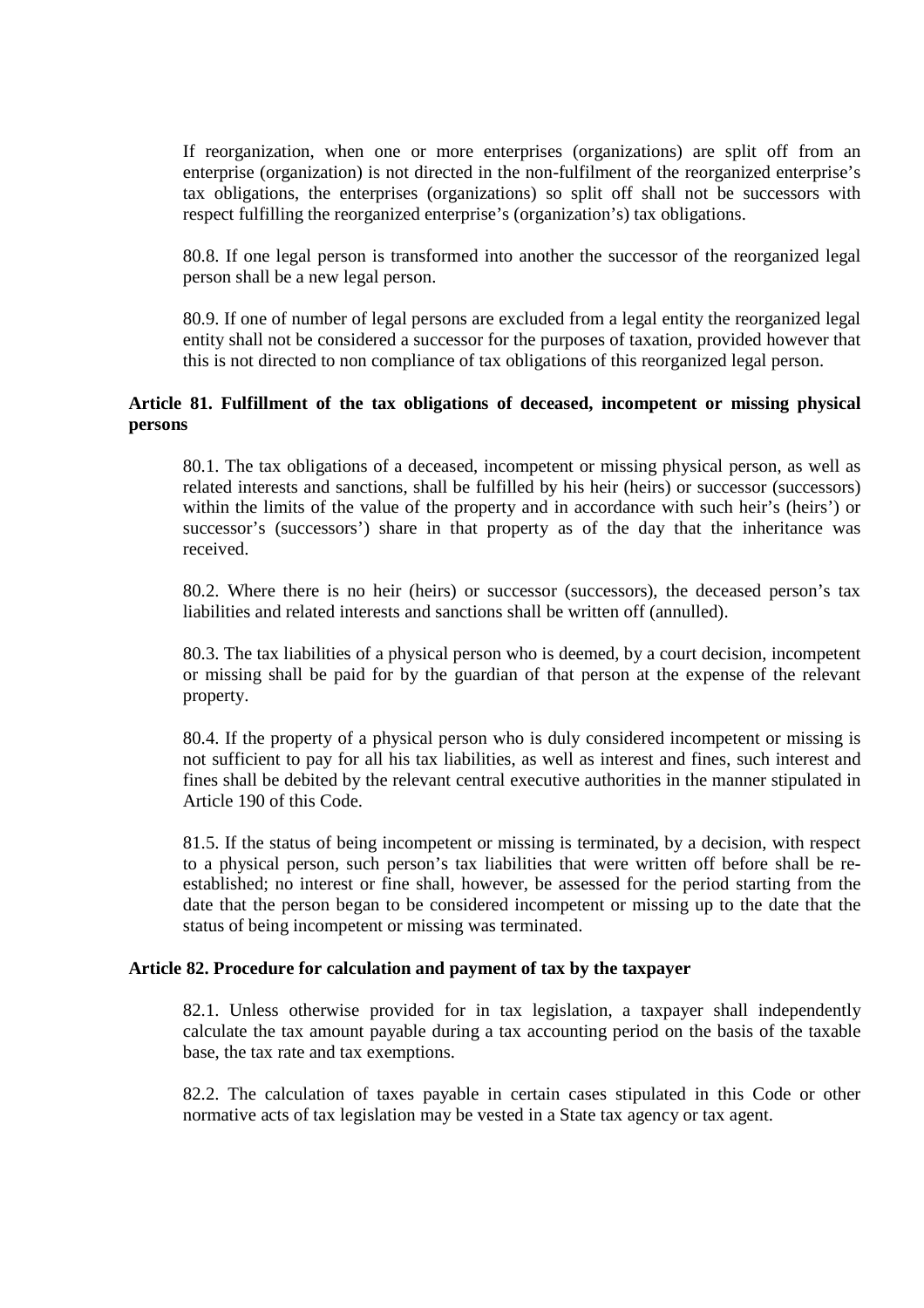82.3. Taxes shall be calculated in the manner established in this Code or other normative acts of tax legislation with respect to the relevant tax.

82.4. A tax amount which is payable within an established term shall be paid (transferred) by the taxpayer or person who is legally liable in cases established by legislation. (6)

#### **Article 83. Calculation of taxes by tax authorities**

83.1. Pursuant to this Code, assessment of a tax shall mean the entry of a tax amount payable by a taxpayer for a specific tax period into the accounting records of the State tax service authorities. Re-assessment of already assessed tax amounts by State tax authorities shall also be deemed the assessment of taxes.

83.2. State tax service authorities shall, pursuant to this Code, have the right to assess the tax liability of each taxpayer according to one or more of the following sources:

83.2.1. data contained in taxpayers' tax declarations or returns;

83.2.2. information on payments pursuant to Article 73 of this Code;

83.2.3. audit materials

83.2.4. any other information known to tax authorities from known source, *including the similar data, stipulated under Article 67 of this Code*.

*83.3. The tax authority shall be entitled to re-calculate taxes, interests and financial sanctions, calculated by results of on-site and desktop inspection, within 3 years upon the end of the reporting period in accordance with Article 85.4 of this Code.* 

83.4. In the event that tax legislation does not require tax payment with the submission of a declaration, as well as in cases when the State tax authorities consider a previous tax assessment to be erroneous, the tax authorities shall assess tax and send, within 5 days a tax assessment notification to the taxpayer in accordance with Article 84 of this Code. Tax authorities may, before the end of the claim period stipulated in Article 85 of this Code, assess a tax amount or make adjustments to a previously calculated tax amount.

83.5. In cases when this Code had established the payment of tax with submission of tax return, the development of the return reflecting tax payment application shall be the notification on calculation and payment of such tax.

83.6. When during taxation in accordance with *Articles 5.0.1, 212.4 or 221.4.1*. of this Code the taxpayer did not submit the tax return and the tax authority did not calculate the payable tax amounts on the basis of other data pursuant to procedures of this Code it is considered that the tax authority had calculated the annual tax obligations of the taxpayer at the volume of tax *withheld or paid from taxable base* received by the taxpayer within a year, and provided the notification on tax calculation to the taxpayer.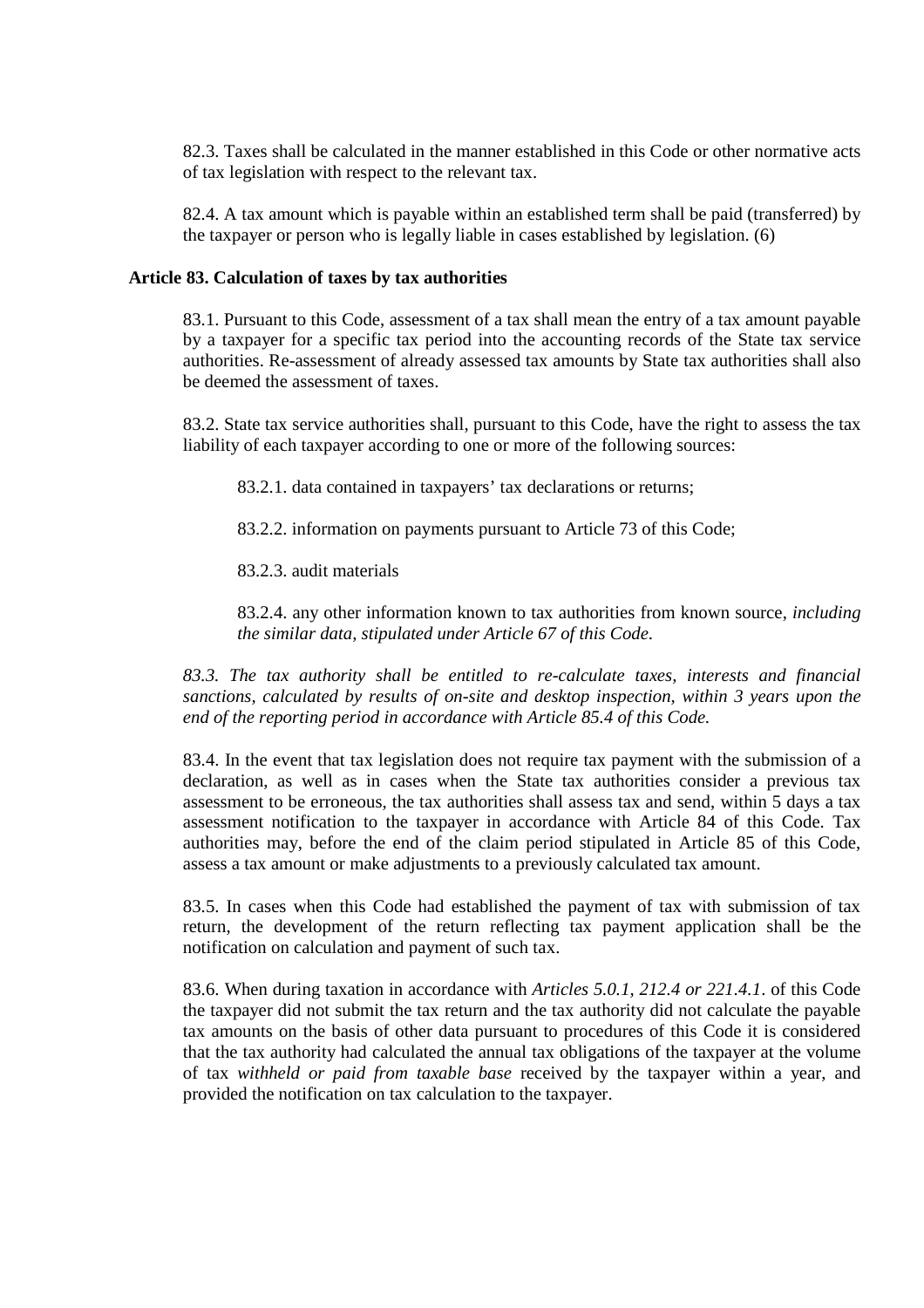83.7. If there is concrete information about a taxpayer's intention to evade taxes by violating jurisdiction, transferring fixed assets to another person or taking other steps to prevent the withholding of a tax where taxes are not immediately paid, the State authorities shall be entitled to assess tax before the date that it is usually paid, provided that such action is necessary to ensure withholding of the tax.

83.8. The taxpayer may, on the basis of the following arguments, appeal to a court against the assessment of a tax under the Article 83.7. for following reasons:

83.8.1. that the tax amount exceeds the amount that shall be paid ; or

83.8.2. that there is no reason for an early tax assessment.

83.9. When it is not possible to determine the profit of *taxpayer* such profit shall be calculated in accordance with rules established by relevant authority. (6, 9)

#### **Article 84. Notification of the assessment of a tax**

84.0. A taxpayer shall be served a notice about the assessment of a tax. Such a notice shall indicate the following:

84.0.1. the taxpayer's name or the name of the entity;

84.0.2. the Taxpayer's ID;

84.0.3. the date of notification:

84.0.4. the object that the notification relates to and the tax year, or tax years, covered by the notification;

84.0.5. the amount of the estimated tax and interest;

84.0.6. a request for payment of the tax and the payment term;

84.0.7. the place and procedure for payment of the tax;

84.0.8. the factor (factors) on which the tax assessment was based;

84.0.9. the procedure for lodging a complaint.

#### **Article 85. Terms of tax obligations fulfillment and alteration of such terms**

85.1. Terms of tax payments shall be established with reference to each tax. Alteration of specified terms of tax payment maybe admitted only in an order stipulated by this Code.

85.2. Payment of taxes in violation of payment terms will be resulted in payment of penalties (percents) by the taxpayer in an order and subject to provisions stipulated by this Code.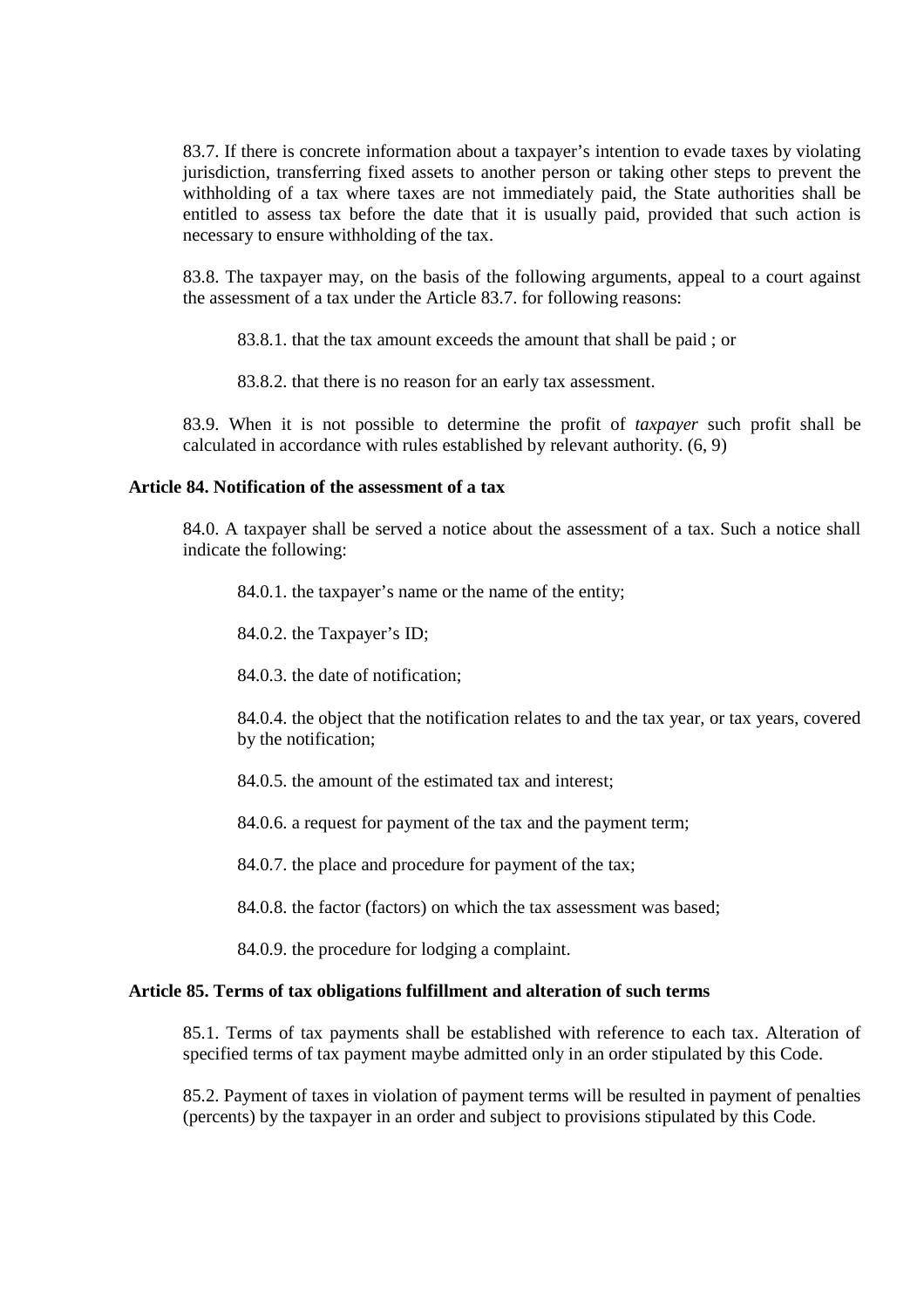85.3. Terms of tax payments shall be defined by the calendar date or expiration of terms, calculated by years, quarters, months, decades, weeks and days and also by the event which should arise or occur, or actions to be performed.

85.4. Tax authorities are entitled to calculate, recalculate taxes, penalties and financial sanctions of the taxpayer within 3years after termination of taxable reporting period, to impose calculated (recalculated) sums of taxes, penalties and financial sanctions within 5 years after termination of taxable reporting period.

85.5. *A taxpayer has the right, within 3 years after the expiration of the tax report period, to demand calculation of taxes, interests and financial sanctions incorrectly deducted, and, within 5 years, demand re-calculation of the calculated amount and return or replacement of the overpaid taxes, interests and financial sanctions.*

85.6. Terms of fulfillment of tax obligations may be extended for later periods, than specified by this Code, in the following cases:

*85.6.1. cause of damage to the taxpayer as a result of natural disaster or any other force-majeure circumstances. In this event the taxpayer shall submit to the relevant tax authority the notes of the event occurred and the amount of damage incurred;* 

*85.6.2. threat of bankruptcy as a result of tax lump-sum payment by him. In this case the taxpayer shall submit the notes on debts and credits on the date of application with indication of the cash money, funds on current or other accounts in national or foreign currency, surnames of debtors and creditors, TIN.* 

85.7. Alteration of terms of tax payments shall not be resulted in annulment of current obligation and establishment of new tax obligation.

85.8. Terms of fulfillment of tax obligations cannot be extended if criminal proceedings regarding violation of tax legislation are instituted against the taxpayer.

85.9. Extension of the terms of tax obligation fulfillment shall be granted on the basis of justified written application of the taxpayer submitted to tax authority, specifying that such extension will be ensured by the taxpayer by respective guarantee or surety. *Application shall be submitted before the payment period, established by the type (types) of tax for the relevant reporting period. Relevant tax authority shall review the application within 30 days and if required, decision is taken for extension period*.

85.10. In the presence of grounds, stipulated by the article 85.6 of this Code, the terms of fulfillment of tax obligations may be extended for the period 1-9 months within tax year. *A taxpayer shall not be calculated interests for that period.*

85.11. The decision of respective executive power body on extension of fulfillment of tax obligation shall specify the reference to the amount of tax debt, type (type) of taxes, terms of payment to be extended, terms and procedure of payment, and also notes about guarantee or surety.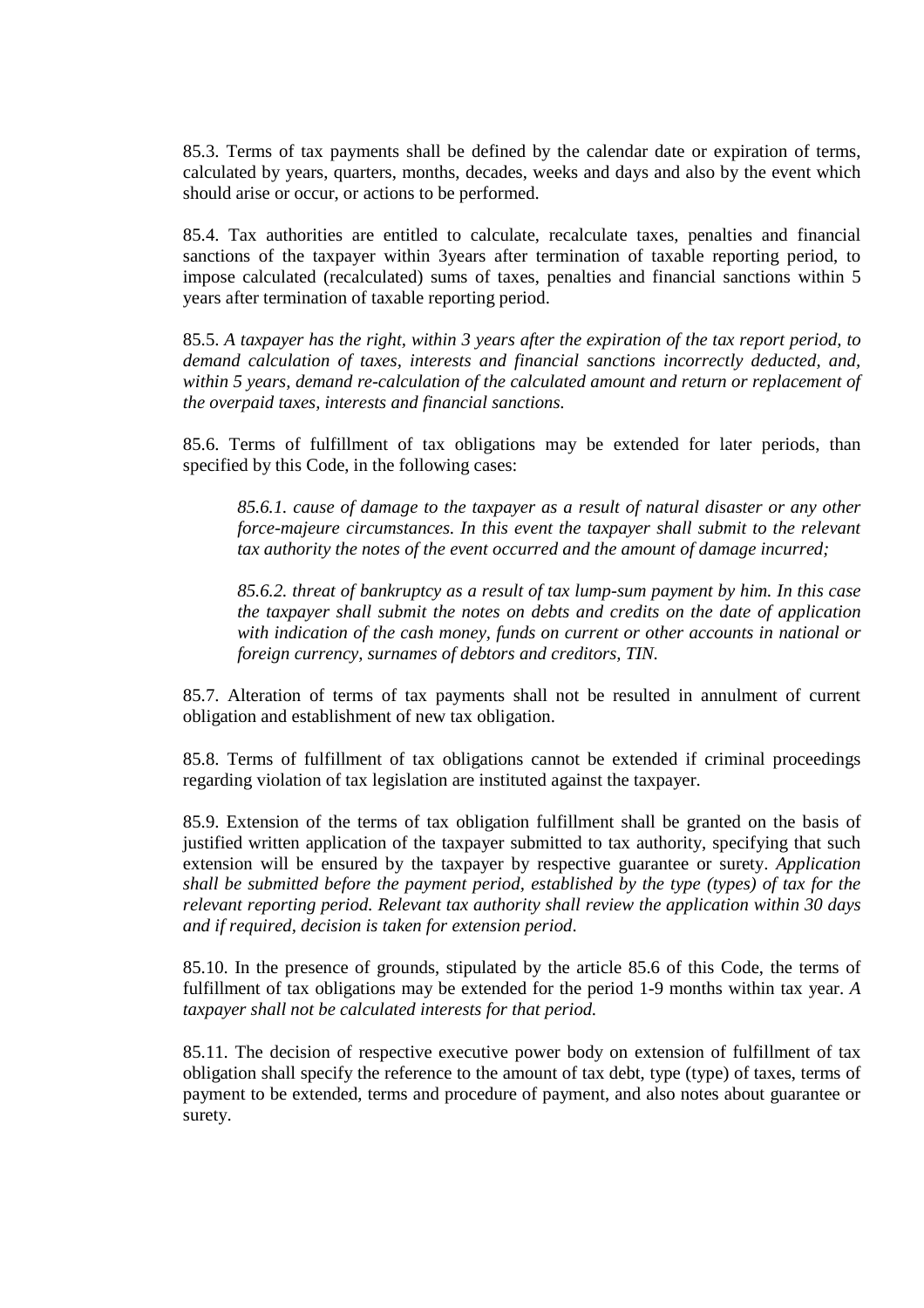*In the event of staged implementation of tax liability within periods stipulated under Article 85.10 of this Code, the decision of tax authorities on extension of the period for implementation of tax liability shall include the procedure on staged implementation of tax liability* 

85.12. The decision about extension of terms of tax obligation fulfillment will be effective from the day specified in this decision.

*85.13. Consideration of the invalidity of contract in accordance with procedures stipulated under legislation does not mean the cancellation of the tax obligations of the taxpayer».* 

*85.14. The extended period for execution of the tax obligation is cancelled before the expiry in following events:* 

*85.14.1. in advance execution tax obligations by the taxpayer;* 

*85.14.2. in cases stipulated in Article 85.8 of this Code;* 

*85.14.3. non-compliance with provisions of the decision of tax authority on extension of the tax obligation execution period.* 

*85.15. In cases stipulated under Article 85.14 of this Code, the tax authority, which has taken the decision on termination of the extended period for tax obligation execution, shall inform the taxpayer about it within 5 days. The taxpayer within 30 days from the date of receiving of information shall make the payment of debts and interest accrued to the amount until the date of payment within 30 days.* 

*85.16. The relevant tax authority shall each quarter (periodically) inform the relevant executive authority on the amount of tax obligations, the period of which is extended. (6, 9, 14, 21)* 

#### **Article 86. Places where taxes are paid**

86.0. Taxes shall be paid at the following places:

86.0.1. the place indicated in the notice; or

*86.0.2. at place of registration of the taxpayer- unless otherwise stipulated by this Code*;

*86.0.3. withholding taxes,— by tax agencies at the location of registration;*

*86.0.4.* when no place is indicated in the relevant tax legislation, the place of residence of the physical taxpayer, or the place of activity of a legal taxpayer.(6, 21)

#### **Article 87. Refund of overpaid taxes, interests and financial sanctions**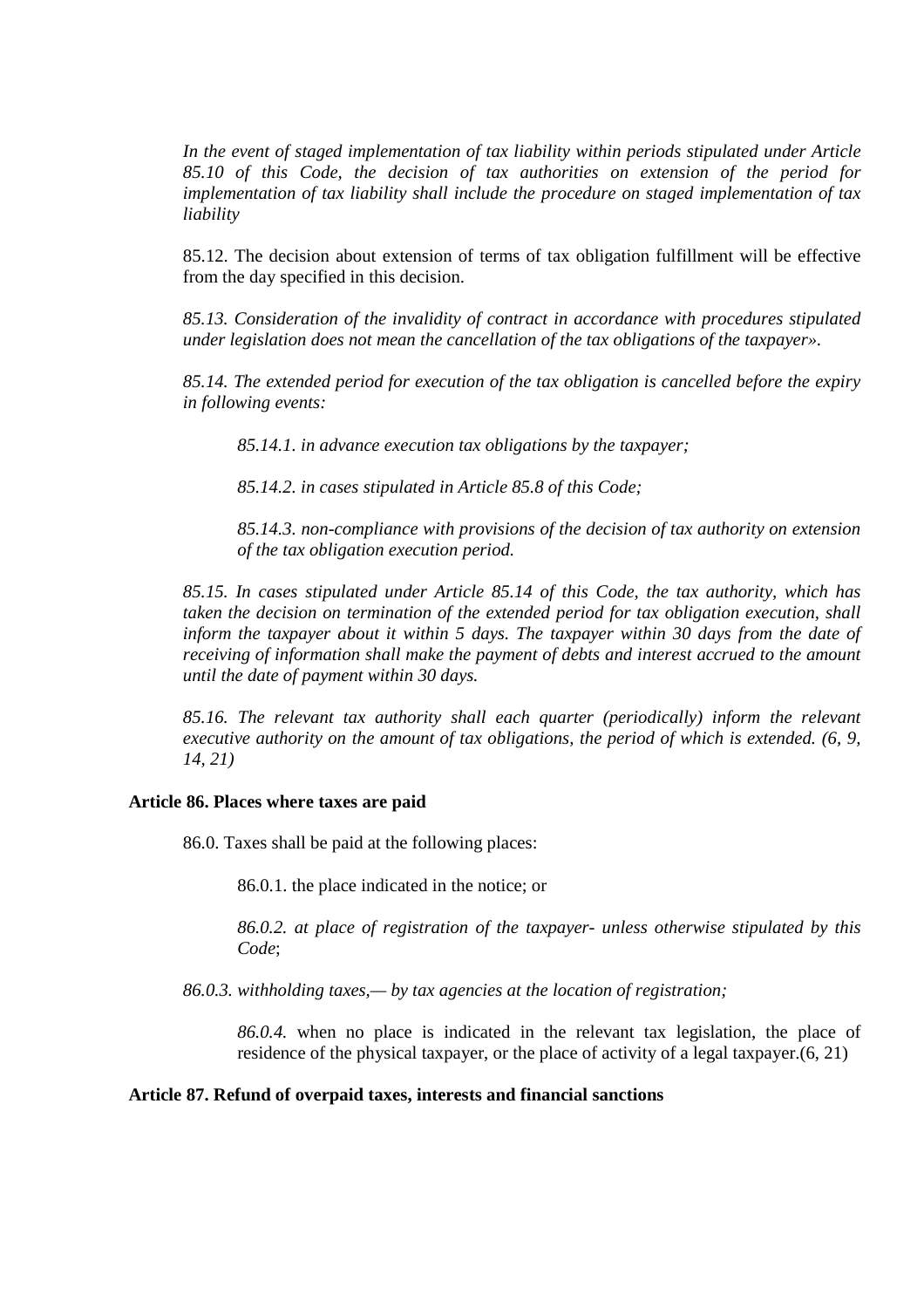87.1. Where tax, interest or financial sanction is paid in excess of the assessed tax amount, such overpayments shall be:

*87.1.1. shall be accounted at the balance of other taxes, interests, financial sanctions and administrative penalties;* 

87.1.2. credited, with the taxpayer's agreement, such excess amount against the taxpayer's future tax liabilities;

87.2. If an excess tax amount, interest or financial sanctions paid by a taxpayer is credited against his/its other tax liabilities, *on their request a taxpayer is issued the extract from the file and revision protocol, as well as once in a quarter within 20 days until the quarter end he is sent the notification. Extract from the personal sheet or verification act shall not be given for the period not covered by tax inspection during preliminary investigation carried out by the respective executive authority on cases related to offences provided by Article 213 and 213-1 of the Criminal Code of the Azerbaijan Republic in accordance with Criminal Procedure Code of the Azerbaijan Republic.* 

87.3. Unless otherwise provided for in this Code, refund such excess amount to the taxpayer, upon the taxpayer submitting a written application, within 45 days.

87.4. Rules for the refund of overpaid taxes, interests and financial sanctions shall be established by relevant executive authority.(6, 11, 14)

#### **Article 88. Rules for the payment of tax arrears**

88.0. Tax arrears payable to the Budget shall be paid in the following order:

88.0.1. the amount of taxes assessed, subsequently from the date of formation;

88.0.2. the amount of interest assessed;

88.0.3. the amount of financial sanctions assessed. (9)

## **Article 89. Seizure of property**

*89.1. In the event that a tax- payer did not fulfil his/her tax obligation within the term provided by this Code, his/ her property may be recorded as a method to ensure the payment of his/her tax burden, interests calculated on the tax burden in connection with the nonfulfilment of the same obligation, and of applicable financial sanctions.* 

*Listing of state property, privatization of which is not allowed under the legislation of the Azerbaijan Republic, as well as property of enterprises and facilities, privatization of which is conducted under the decision of the relevant state executive authority shall be implemented in order established by the relevant state executive authority.*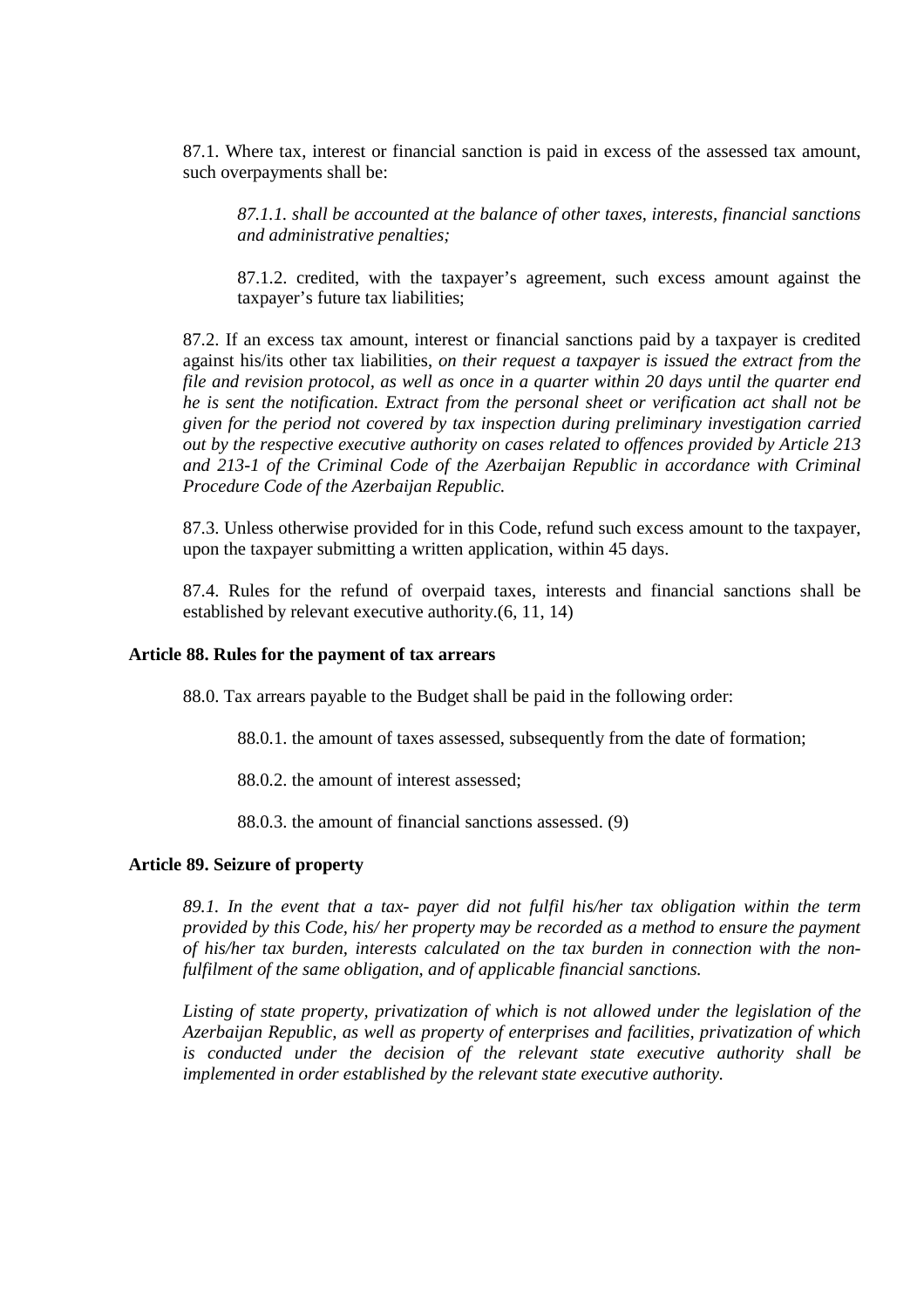89.2. The seizure of property is the limitation of taxpayer's rights to his property within which he cannot manage the property and any use and ownership over this property is performed under the control of the tax authority.

89.3. *In the event of non-payment by the taxpayer of its debts on taxes, interests and financial sanctions within terms specified in the notifications, as per Article 65.1 of this Code, the tax authority is entitled to demand from the taxpayer the submission to the tax authority of information on assets in the form set by the relevant executive authority. For delayed submission of information the taxpayer shall be liable in accordance with provisions of this Code.*

When the tax authority had enough reasons to think that the taxpayer evades *from execution of obligations on taxes*, the tax authority sends the notification to the taxpayer requesting the immediate payment of *tax obligation*.

When the taxpayer does *not execute tax obligations* as stipulated in paragraph *2* of this article the tax authority on the basis of motivated decision can implement the seizure of taxpayer's property.

The implementation of property seizure at night time (from 20:00 P.M. to 8:00 A.M.) shall not be allowed with exception of certain cases.

89.4. The seizure is implemented on the entire property of a legal person and for natural person it shall exclude the property, which cannot be seized in accordance with legislation of the Azerbaijan Republic.

*89.5. Only property shall be confiscated that is required and sufficient for execution of tax obligation, calculated interests and applied financial sanctions on tax debts due to nonfulfillment of this obligation. The property shall be suitable for sell/marketable and retaining its commodity properties.* 

89.6. The seizure of property with consideration of article 89.5. of this Code shall be implemented in following order:

- monetary means in cash;
- the property that does not participate directly in production of goods, for example, securities, foreign currency, non-production premises, light transport, design goods for office premises.
- manufactured goods, as well as other material valuables not involved and/or not intended for direct production purposes;
- raw materials intended for production purposes as well as machinery, equipment, buildings, facilities and other fixed assets;
- **•** other property.

89.7. The seizure of property shall be implemented based on the resolution of the chief of tax authority. The resolution shall indicate the name of the taxpayer and address where the property is located.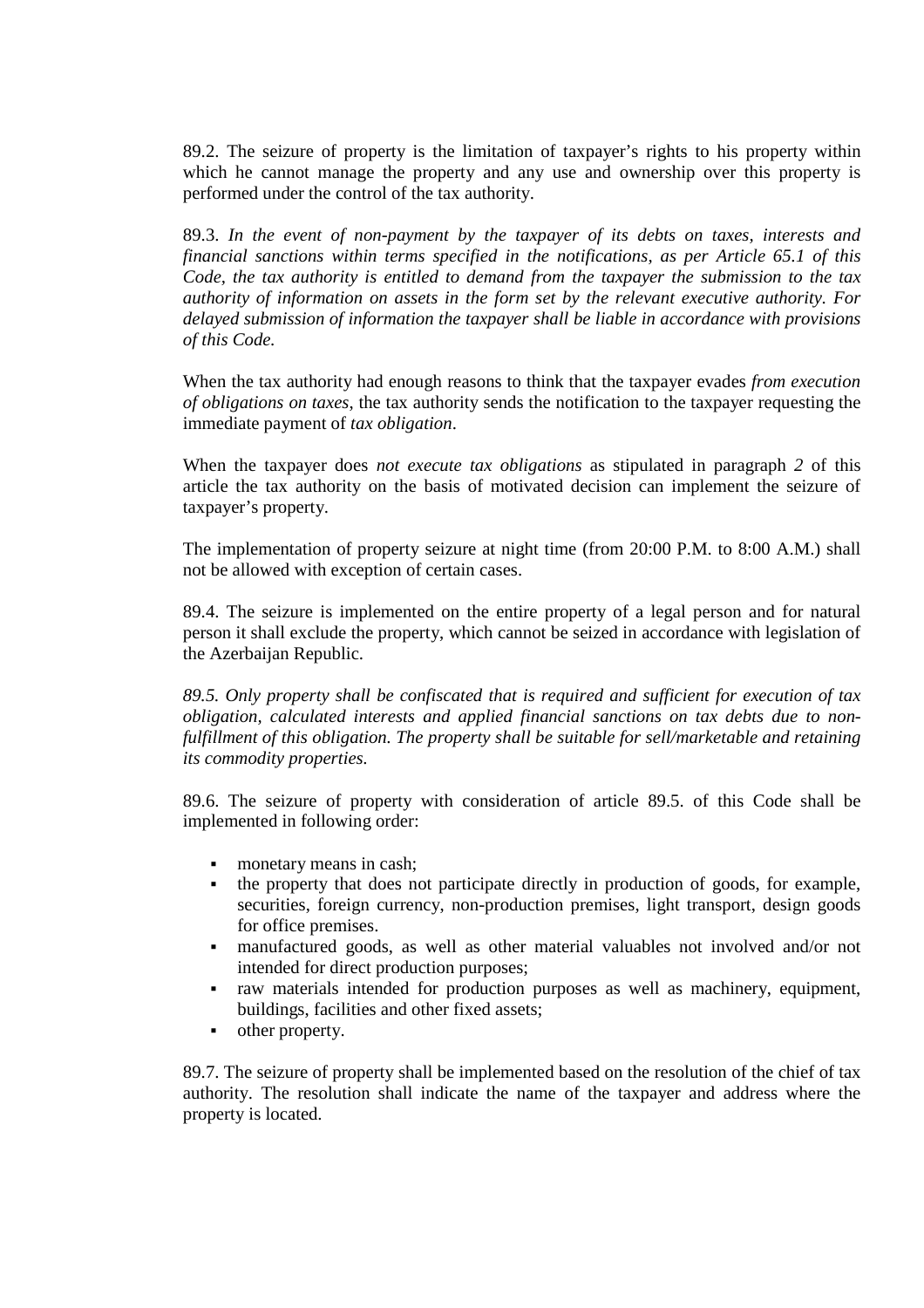89.8. The seizure of property shall be implemented by the tax authority in the presence of taxpayer, witnesses and experts, if necessary.

The tax authority implementing the seizure of property does not hold the right to refuse to the taxpayer (his authorized representative) to participate in property seizure.

Persons who participate in seizure as witnesses, experts as well as the taxpayer shall be made aware of their rights and responsibilities.

89.9. Tax authority officials who perform the seizure of property shall submit to the taxpayer (his representative) the decision on seizure of property by the chief of tax authority and documents confirming their authority.

89.10. During the seizure tax authority officials shall develop a protocol on seizure of property, list of the property seized shall be attached to this protocol.

The seizure shall indicate the names, quantity, individual characteristics and if possible the price of property. All goods to be seized shall be demonstrated to the witnesses and the taxpayer (his representatives).

*A taxpayer shall be warned by a tax authority about his responsibility under the legislation of the Azerbaijan Republic for the violation of limitations established in Article 89.2 and 89.11 hereof with respect to his registered property.* 

89.11. Deals on seized property made by the taxpayer through violation of procedures established by this article shall be deemed as invalid.

89.12. The decision on seizure of property shall lose its force from the moment of its cancellation in established order or execution of tax liability.

*89.13. Inventory of excise goods, not marked by excise labels or marked with forged excise labels, shall be implemented as follows:* 

*89.13.1. Inventory of excise goods not marked with excise labels, or marked with forged excise labels, is a limitation of the rights of the taxpayer on these goods, under which the taxpayer does not hold the rights on ownership, use, disposition of said products.* 

*89.13.2. In the event of reveal of storage or sale of excise products not marked with excise labels or marked with forged excise labels (food alcohol, beer, all types of alcoholic beverages and tobacco products), the total quantity, quantity of excide goods, not marked with excise marks or marked with forged excise marks (food alcohol, beer, all types of alcoholic beverages and tobacco products), shall be documented with act of relevant form, approved by the relevant executive authority, indicating the requisites of legal entities and natural person, engaged in entrepreneur activities, as well as their authorized representatives, act is verified by signatures of representatives of tax authority, as well as responsible authority of the facility and witnesses. The taxpayer or his authorized representative may write their comments on the act, refuse to sign the act with relevant notes made on this act.*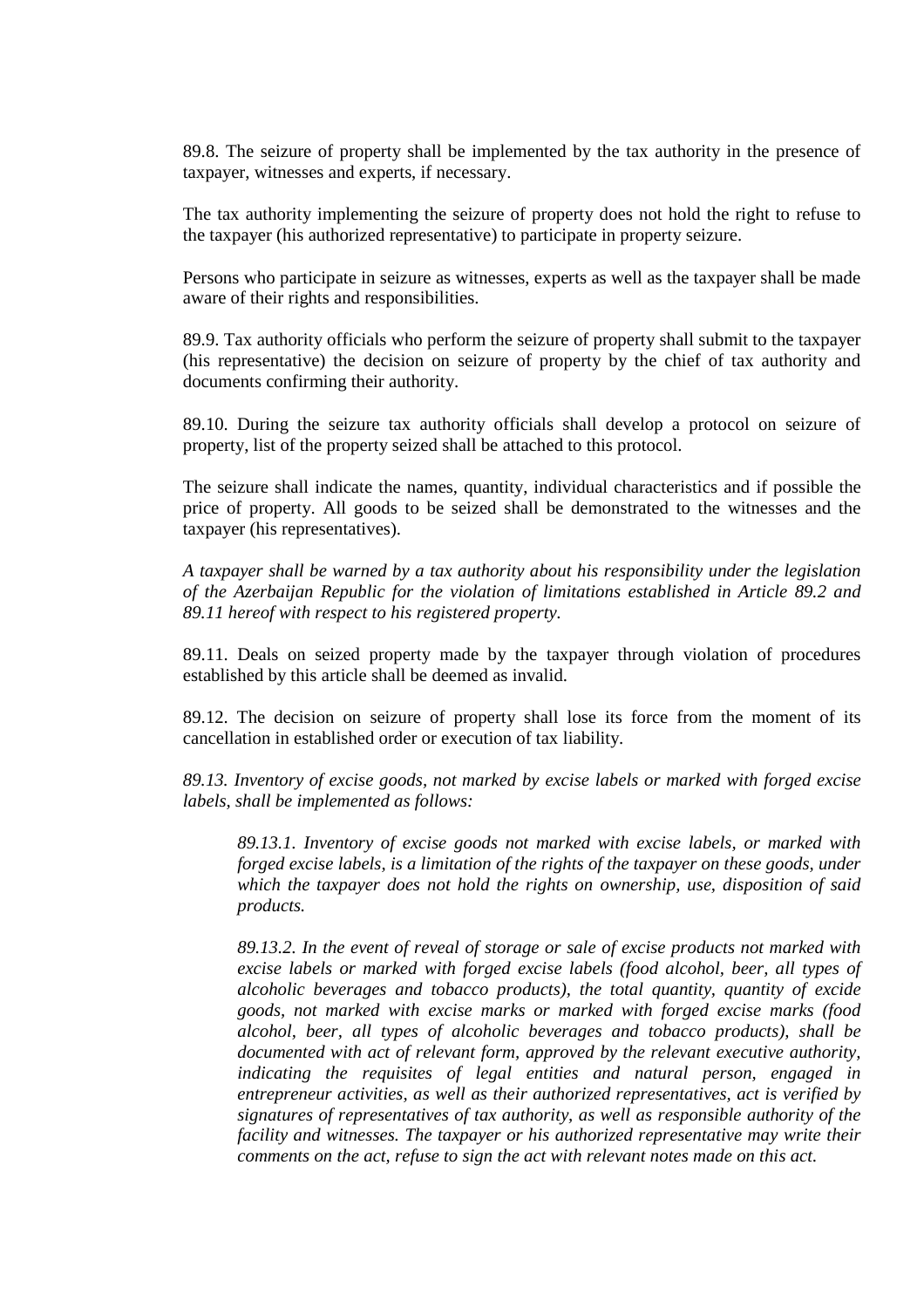*89.13.3. The list of excise goods, not marked with excise labels or marked with forged excise labels (food alcohol, beer, all types of alcohol beverages and tobacco products), in accordance with relevant form approved by the relevant executive authority. The list contains the information on name, distinguishing properties, origin, purchasing and sell prices of these goods, name of the tax authority, first, middle and last names of authorized officers, performing the listing, data and location of listing, data on the taxpayer or his representative, information on observers and invited experts.* 

*89.13.4. Origin, purchasing and sell prices of excise goods, not marked by excise labels or marked by forged excise labels (food alcohol, beer, all types of alcoholic beverages and tobacco products) are determined by the primary documents or explanatory note received from the management (or in his absence-from seller).* 

*89.13.5. On state official, involved in administrative violations, stipulated by the Code of the Azerbaijan Republic on Administrative Violations, protocol shall be made in accordance with specified Code.* 

*89.13.6. Copies of made act, listings and protocols shall be passed to official.* 

*89.13.7. Representative of tax authority, implementing the listing of excise goods, not marked with excise labels or marked with forged excise labels, is not authorized to prohibit the taxpayer or his representative to participate in listing the products.* 

*89.13.8. Representative of tax authority, implementing the listing of excise goods, not marked with excise labels or marked with forged excise labels, within the listing process of these goods shall explain to the taxpayer or his representative their rights and responsibilities.* 

*89.14. The leaving of listed products at taxpayer's responsible storage shall be implemented as follows:* 

*89.14.1. Listed products are left for responsible storage of the taxpayer or in the event of his consent at locations, determined by authorized officials of the tax authority.* 

*89.14.2. Deals made by the taxpayer with violation of these rules shall not be deemed valid in accordance with procedures, stipulated under legislation.* 

*89.14.3. In the event of refusal of the taxpayer to accept the products for responsible storage or in the event of absence of appropriate conditions for the taxpayer for storage of products, actions performed with participation of authorized representative (representatives) of the tax authority, taxpayer (or his representative), two observers and authorized representative of the facility, shall be made by protocol, goods are packaged at the same location, locked and withdrawn from the facility for responsible storage by other taxpayer or authorized offices, designated by the tax authority.*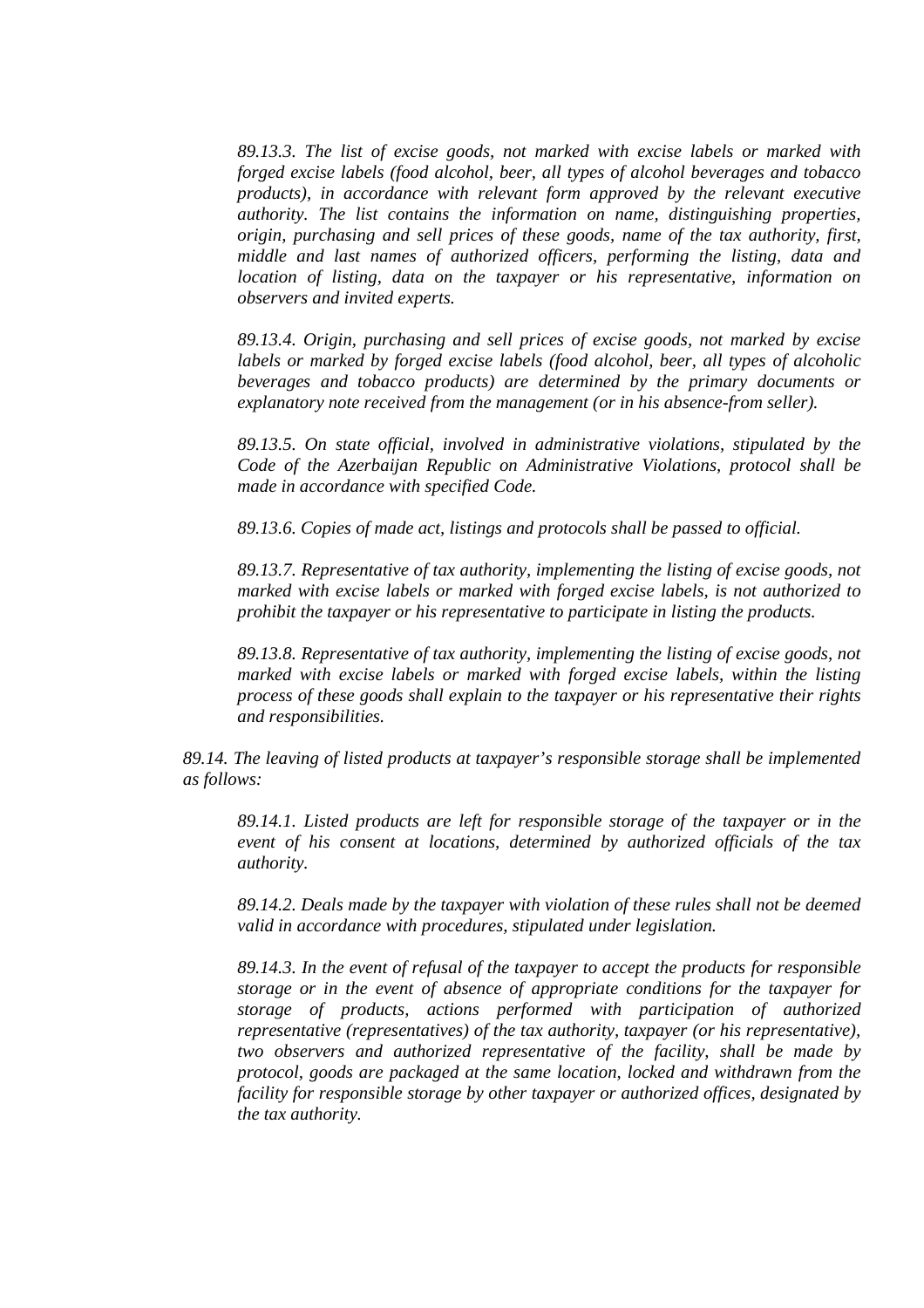*89.14.4. The protocol on withdraw of goods from the facility shall include the following:* 

*89.14.4.1. position, first, middle and last named of the person, who made the protocol;* 

*89.14.4.2. date and place of protocol;* 

*89.14.4.3. information on person from whom products are withdrawn;* 

*89.14.4.4. information on observers participating during the development of protocol;* 

*89.14.4.5. information on listing and quality of withdrawn products.* 

*89.14.5. Protocol on withdrawal of products is signed by tax authority officers, as well as the taxpayer (or his representative), responsible person of the facility and observers. In the event if the taxpayer or his representative refuse to sign the protocol, relevant notes shall be made in this protocol.* 

*89.14.6. Before the review of the case on administrative violation confiscated products are handed for responsible storage by the other taxpayer or authorized representative designated by the tax authority.* 

*89.14.7. During handover of confiscated products for responsible storage and by the taxpayer, he shall be warned on liability in accordance with procedures stipulated under the legislation for allowance of their loss, use, replacement or hiding.* 

*89.14.8. The made acts and protocols shall be considered in accordance with this Code and Code of the Azerbaijan Republic on Administrative Violations.* 

*89.15. Inventory of state property, privatization of which is prohibited by the legislation of the Azerbaijan Republic, as well as the property of the taxpayers, privatization of which is conducted with resolution of the executive authority, but the decision on privatization of which is not taken or privatization is not completed, shall be conducted based on the permit of the relevant executive authority.* 

*The tax authority, within 15 days from the date of issuance of the resolution on collection by banks and other credit organization to the state budget of debts, interests an applied financial sanctions on taxes, shall officially apply to the relevant executive authority with the purpose of notification of consent for inventory of property specified in this Article. In the event of issuance of permit for inventory of property within one month, the inventory is performed by the tax authority in accordance with procedures stipulated under this Code.* 

*89.16. During the listing the taxpayer funds shall be paid to relevant state deposit account no later than within one business day from the date of listing. Tax authority submits to taxpayer the copy of the document verifying the payment of funds to deposit. In listing of jewels, made of gold, silver and pearl, those shall be packaged, sealed and submitted for responsible storage of the taxpayer (or*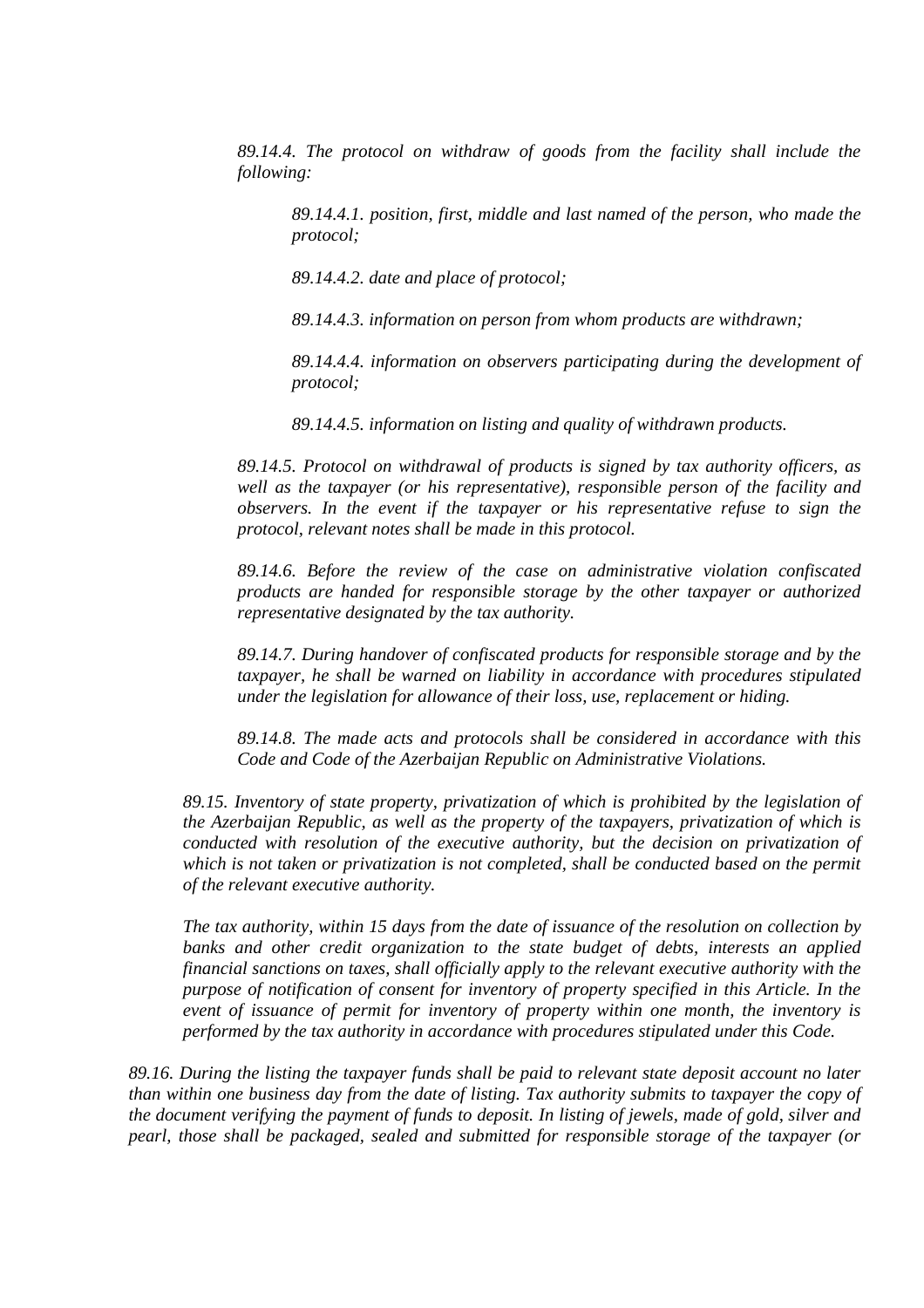*legal and/or authorized representative) or other party defined by the tax authority.(6, 9, 11, 13, 14, 21)*

## **Article 90. Procedure on tax exemption by taxpayer's property**

90.1. If the taxpayer fails to fulfill his tax obligations within *30* days upon the seizure of property, the tax authority in order to provide the execution of tax obligation may appeal to the court for approval on selling the seized property in necessary quantities on the special auction.

*If working life of the seized property expires before the expiration of the period, specified in the present article, the tax authority will be entitled to apply to court.*

90.2. The court shall review the application of the tax authority, indicated in article 90.1 of this Code in accordance with procedure of the Civil Code of the Azerbaijan Republic.

*90.3. Calculation of interest on the debt satisfied by a court judgment after the entering into effect the court judgment on the sale of the registered property of a taxpayer in a specialized open auction (hereinafter «the Auction») by a specialized organization (hereinafter «the Auction organizer») established at the commodity exchange shall be stopped and payment of tax arrears to the state budget is provided by the officer of the court, having regard to positions of the article 90.4 of the following Code.* 

*Proper authority of executive power, submits quarterly information on facilities got from the sale on an auction of the inventorized property of the taxpayer, to the proper authority of executive power.* 

*Registered property of a taxpayer with the purpose of selling at an auction shall be evaluated by an appraiser in accordance with the Law of the Azerbaijan Republic «On Valuation activity», with the exception of cases when controlled prices according to the legislation are applied*

*An appraiser during 10 (ten) days after the receipt of the acts of execution, given out on foundation of court decisions shall be appointed in the order established by court officer in accordance with the legislation. Services of the appraiser shall be paid by the taxpayer according to decision of court.*

*Such property shall be sold in the following order:*

*90.3.1. Property sale at auction — the unconditional sale of the inventoried property of the taxpayer on the basis of effective court decision. In this the buyer, proposing the highest price shall receiver the right of ownership on property.* 

*90.3.2. Specialized entity performs as organizer of auction. Specialized entity performs the auction on the basis of application of court officer.* 

*90.3.3. Following documents should be attached to the application of court officer:*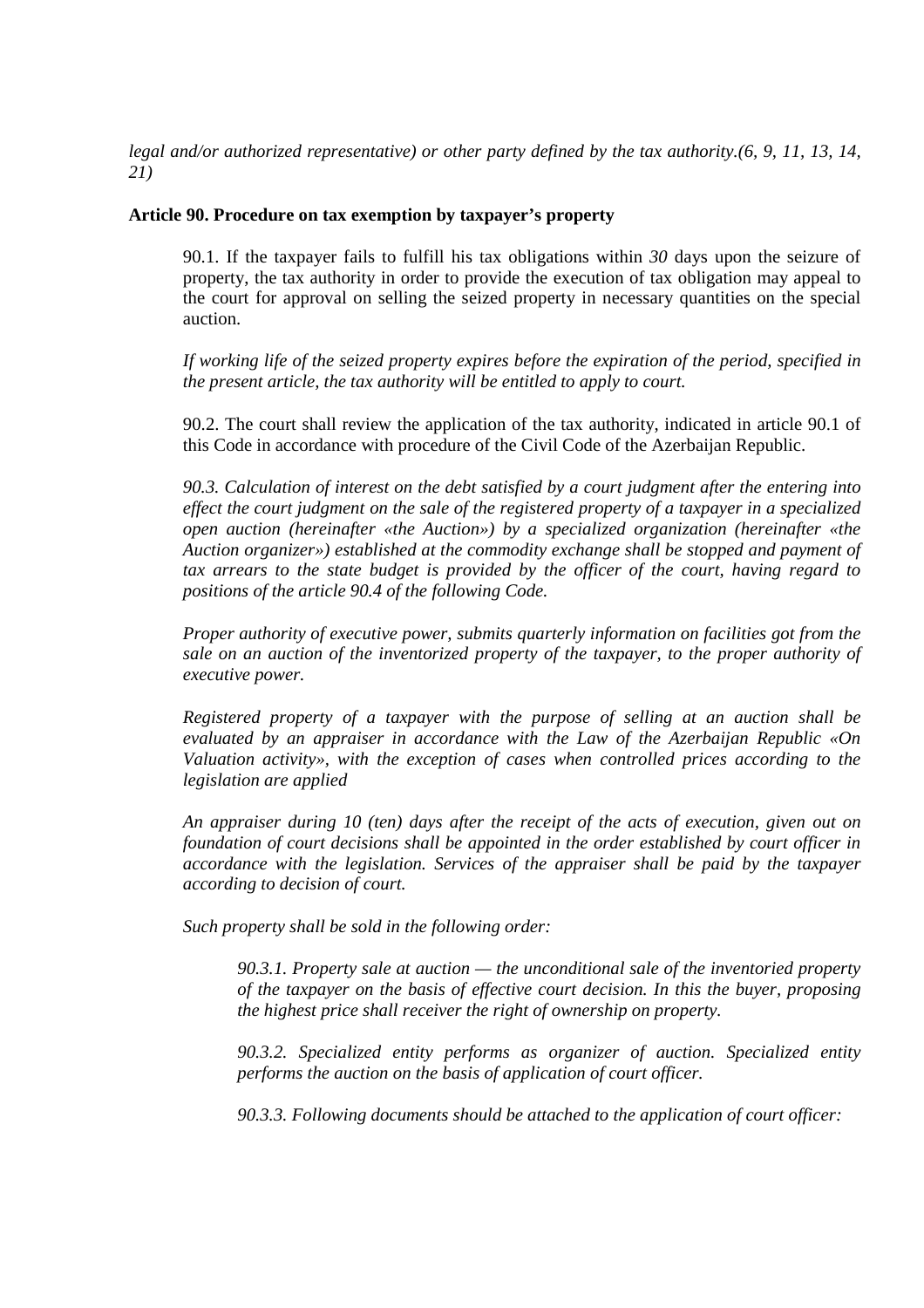*90.3.3.1. the effective court decision on sale of taxpayer's property at auction;* 

*90.3.3.2. execution documents on start of execution, issued in accordance with court's decision;* 

*90.3.3.3. information on starting sale price of the property;* 

*90.3.3.4. number of bank account, to which funds from sales of property shall be transferred;* 

*90.3.3.5. copy of the Act made by the court officer on arrest of property;* 

*90.3.3.6. during sells of real estate, documents on this property required in accordance with legislation;* 

*90.3.3.7. in the event of sells of separate structure — copies of documents, verifying the right to use the land site or right of ownership of this land site, at which the structure is located;* 

*90.3.3.8. in the event of sell of long term lease- copy of the agreement and copy of the document verifying the state registration of this agreement in cases, stipulated under the legislation;* 

*90.3.3.9. in the event of sell of rights on facility with incomplete construction — copy of the decision on allotment of additional land site and construction permit document.* 

*If the expiry period of the inventoried property is less than 60 days upon the effective date of the court decision or if it is a food product, the court officer shall submit the document to the auction organizer within 3 days.* 

*90.3.4. Upon receiving of documents stipulated in Article 90.3.3 of this Code, the auction organizer no later than within 30 days, and for the fast expiry date and sell of foodstuff property, as well as food and non-food products being under risk of spoilage no later than 7 days before the auction date shall publish announcement in mass media on auctioned property.*

*90.3.5. The announcement shall contain the following information:* 

*90.3.5.1. the list of property being sold by each lot, location;* 

*90.3.5.2. the start sell price of each property in accordance with the list;* 

*90.3.5.3. day, deadline and place of acceptance of applications and other documents for participation in the auction;* 

*90.3.5.4. information on property owner;*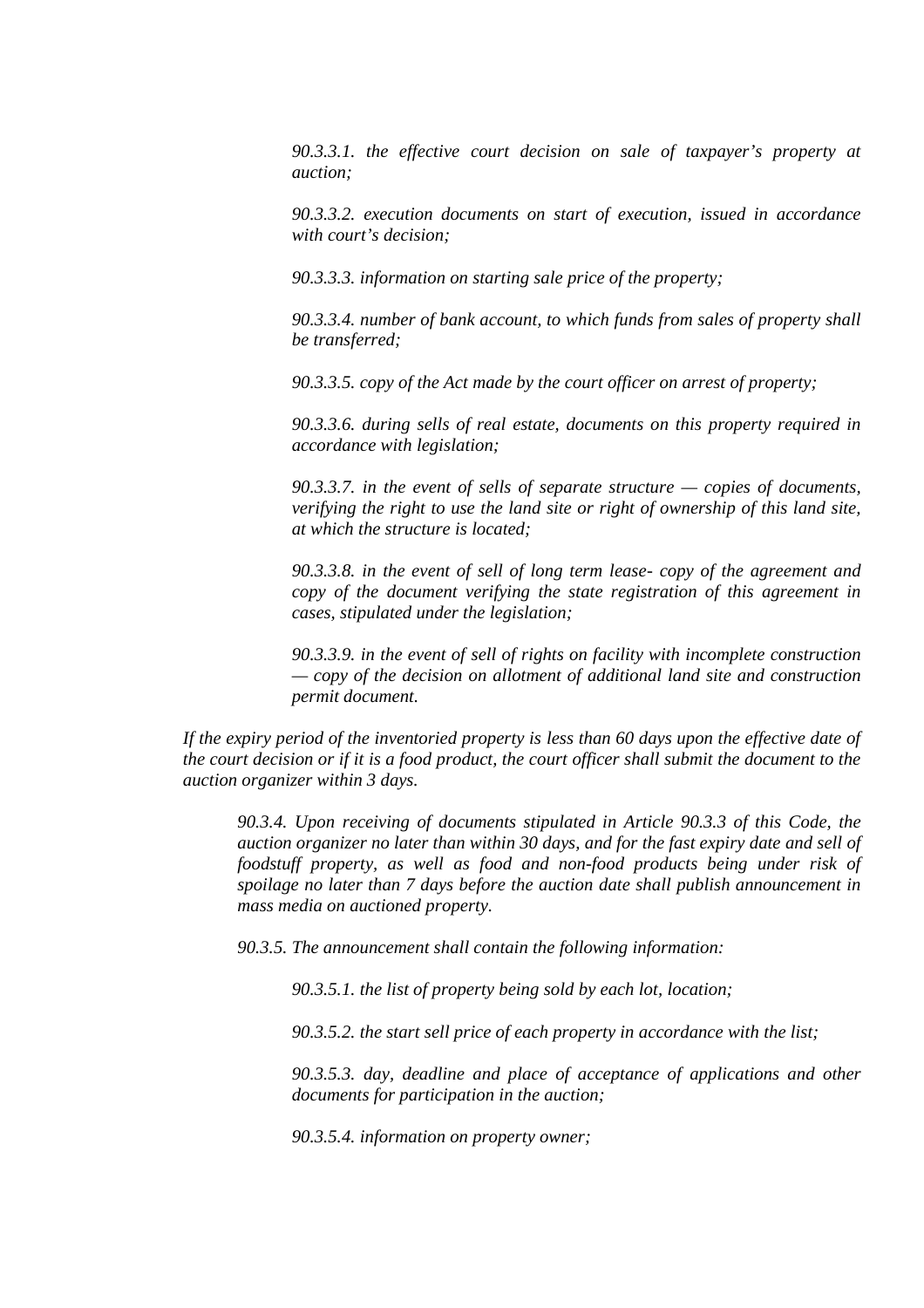*90.3.5.5. amount of down payment, calculated at 5 percent of starting sale price of real estate, at the volume of 10 percent of the starting sell price of movable property, and bank account to which the payment shall be made;* 

*90.3.5.6. bank accounts to which payments for property sales shall be transferred, and amount of funds which will be transferred to these accounts;* 

*90.3.5.7. date, time and place of auction, contact telephone number;* 

*90.3.5.8. name of the auction organizer, address, contact telephone and other requisites.* 

*90.3.6. From the moment of publication of information, persons, who obtained the right to participate in auction in accordance with legislation, shall be allowed to check the property taken on auction. Upon the check of the property, persons allowed to the auction within 5 days before the auction shall submit to the auction organizer in writing their final decision on whether to participate in the auction.* 

*90.3.7. In the auction can participate the persons, who applied to participate, who prepared the documents required within the required timeframe indicated in the announcement, as well as persons who provided the prove of down payment transfer to the bank account shown in the announcement.* 

*90.3.8. Application for participation in the auction, signed by person or his authorized representative (additionally verified by the seal of legal entity), in accordance with sample established by the customer shall be submitted to the auction organizer with following documents attached to the application:* 

*90.3.8.1. document verifying the transfer of down payment to the bank account indicated in the announcement;* 

*90.3.8.2. for natural persons — notary approved copy of the identification document;* 

*90.3.8.3. for legal entities and (or) individual entrepreneurs— notary approved copy of certificate of taxpayer registration.* 

*90.3.9. Persons are not allowed to the auction if following circumstances are established by the auction organizer:* 

*90.3.9.1. re-organization, liquidation or bankruptcy of legal entities;* 

*90.3.9.2. inaccuracy of information submitted by the person;* 

*90.3.9.3. documents are submitted upon the expiry of the application period;* 

*90.3.9.4. the application is submitted by the person without relevant authority;*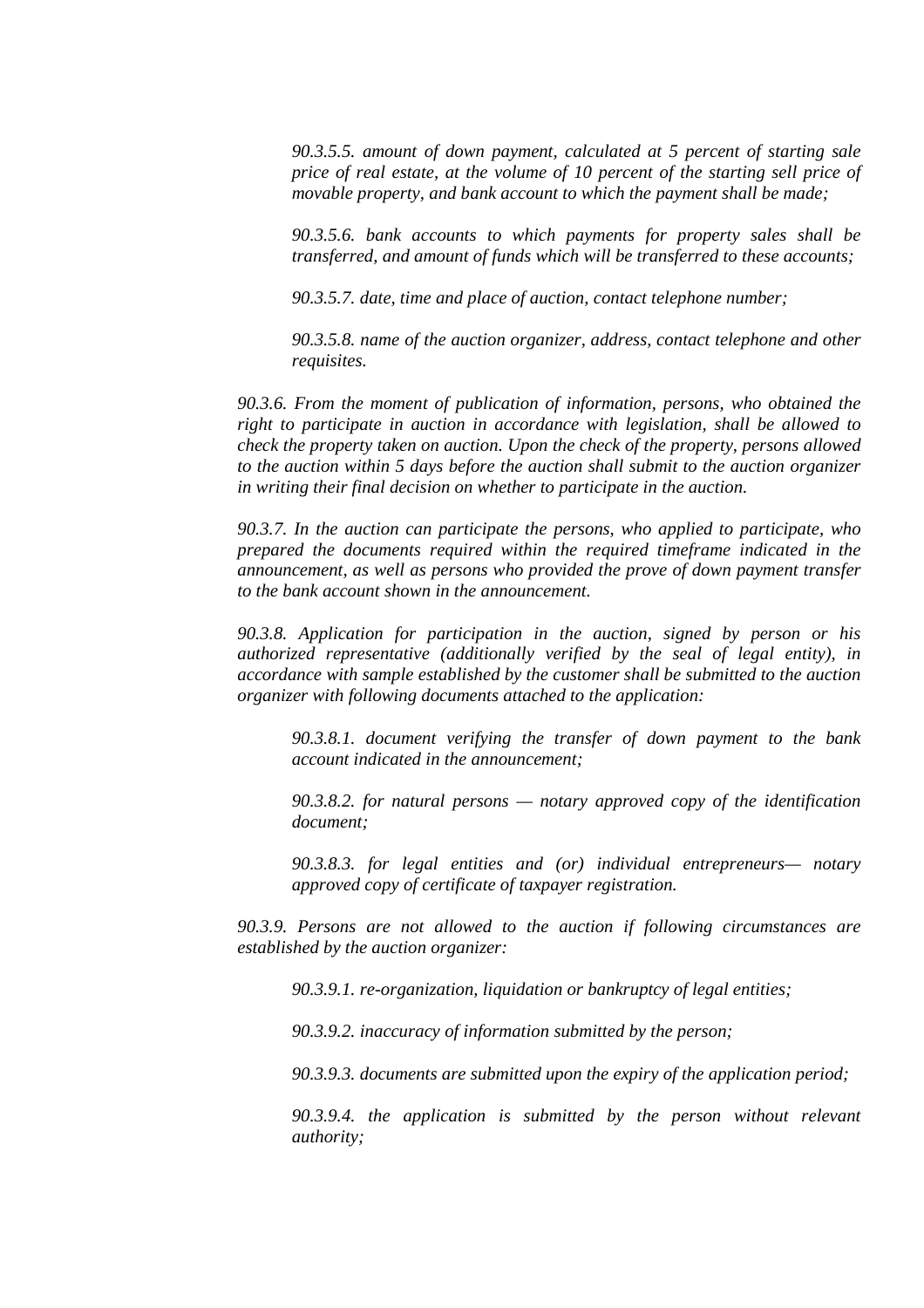*90.3.9.5. not all documents indicated in the list are submitted, or submitted documents have not been prepared in complying order.* 

*90.3.10. Auction organizer refuses to accept the documents with indication of causes. Documents of persons, application and documents of which have not been accepted,*  with written indication of causes of refusal shall be returned within the following *business day.* 

*90.3.11. Persons submit to the auction organizer the application to participate in auction and attached documents, as well as 2 copies of the list of submitted documentation.* 

*Each application and attached documents shall be registered by the auction organizer in dedicated log maintained in sequential manner with indicated date and time of application.* 

*Auction organizer returns to the declarant one copy of the list of submitted documents with indication of the date and time of application submission, as well as number in registration log.* 

*90.3.12. Auction participants are provided with the ticket indicating their number in the auction.* 

*90.3.13. The person shall be entitled to re-call its application before the end of application acceptance period. For this he shall apply to the auction organizer in writing.* 

In the application acceptant log relevant notes are made to indicate the re-call of the *application for participation in the auction.* 

*In accordance with provisions of auction, persons, who re-called their applications at auction, shall be reimbursed for the down payment.* 

*90.3.14. The decision of the auction organizer to allow in auction the persons, applied to participate in the auction, shall be documented by the protocol. In this protocol shall be indicated the surnames of persons, application of which have been accepted or rejected. Motivations of rejections of applications shall be communicated to persons in writing.* 

*Relevant persons gain the status of auction participant upon the signing of protocol on acceptance of applications.* 

*90.3.15. Auction organizer shall take all necessary measures for appropriate filing of all submitted applications and attached documents.* 

*90.3.16. Auction organizer:*

*90.3.16.1. provide the organization and conduct of auction;*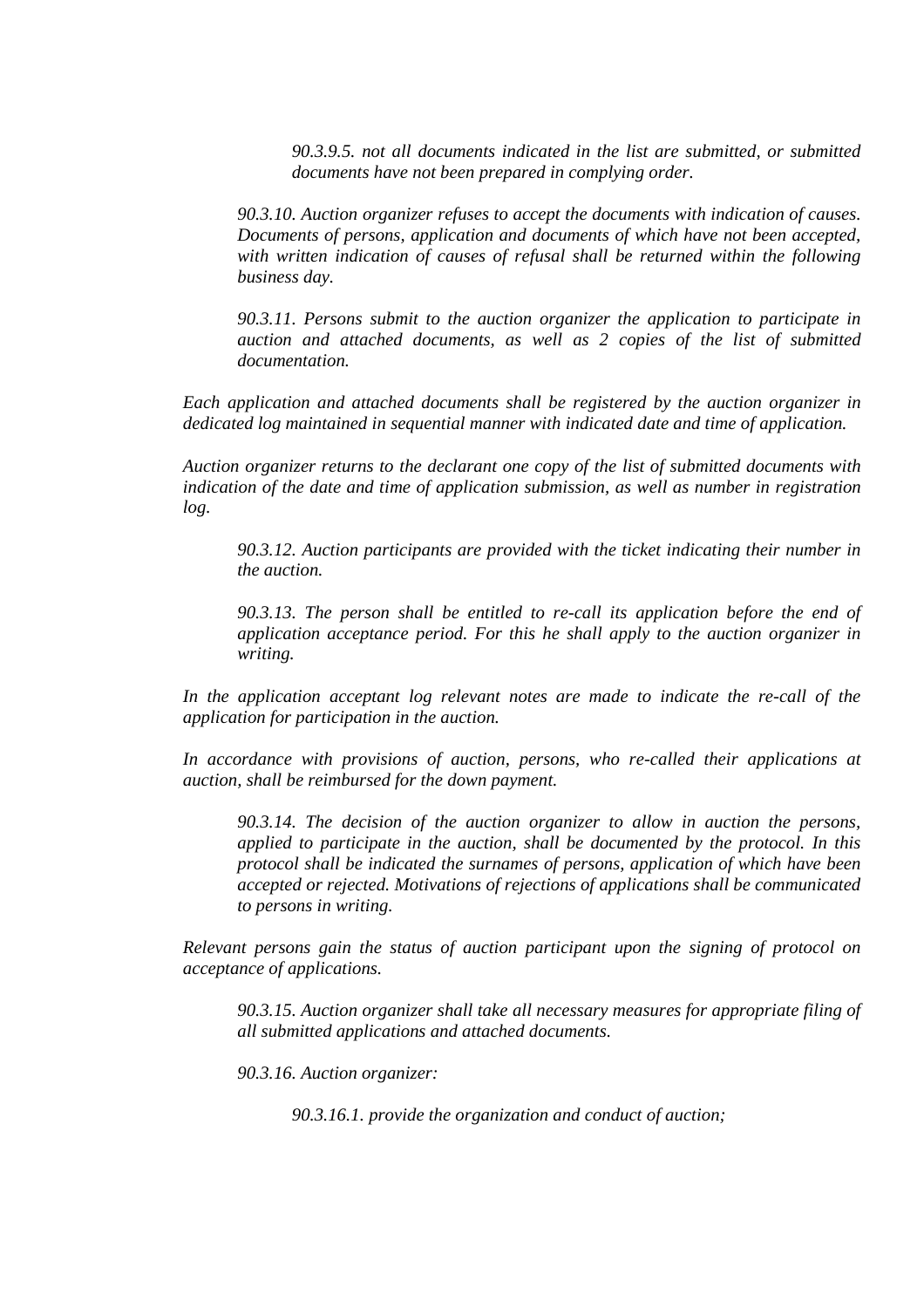*90.3.16.2. verified the fact of implemented or not implemented sale;* 

*90.3.16.3. Suspends the auction, in the event of arising of disputes during the auction, until the dispute resolution. If dispute cannot be resolved, declares the auction abortive;* 

*90.3.16.4. make the protocol on results of auction and submits to the customer for approval;* 

*90.3.17. Auction is held in following order:* 

*90.3.17.1. Starting price is announced for the property being sold. During the announcement of starting price or sale price increased upon raise, persons, participating in the auction raise their tickets expressing the agreement to purchase the property at the announced price;* 

*90.3.17.2. The auction principal announces every new price three times. If the number of auction participants, who agree to purchase the property at announced sale price is two or more, these price is escalated by customers by raise. If only one customer agrees to purchase the property at the announced sale prices, such customer is considered the winner of auction. In this the auction principal informs on sell of property, its sell prices and winner's ticket number.* 

*90.3.17.3. If after 3 time announcement of starting sale price or reduced price on following auction on property none of the participants does not raise the ticket, auction is considered abortive* 

*90.3.17.4. If first auction was abortive or the sale of listed property was not conducted separately, 10 days before each auction the announcement shall be made in the mass media, as per article 90.3.5. On second auction the price can be reduced by 10 percent, with reduction by 20 and 40 percent at third and fourth auction relatively, below the starting price of the unsold property or unsold separate part along the list.* 

*90.3.17.5. in this the period between the second and next auction shall not exceed 10 days, and in the event of expiry (or expiry within this period) the timeframe between the auctions shall not exceed 3 days;* 

*90.3.17.6. it is prohibited to submit to the auction the foodstuffs with expired period. If such property in accordance with legislation is suitable for animal forage, it shall be re-evaluated within 5 days and sold in accordance with procedures stipulated under legislation;* 

*90.3.17.7. Upon the end of auction the auction organizer shall made the protocol on results of auction in two original copies and in accordance with legislation the sale and purchasing agreement is signed between the customer and buyer;*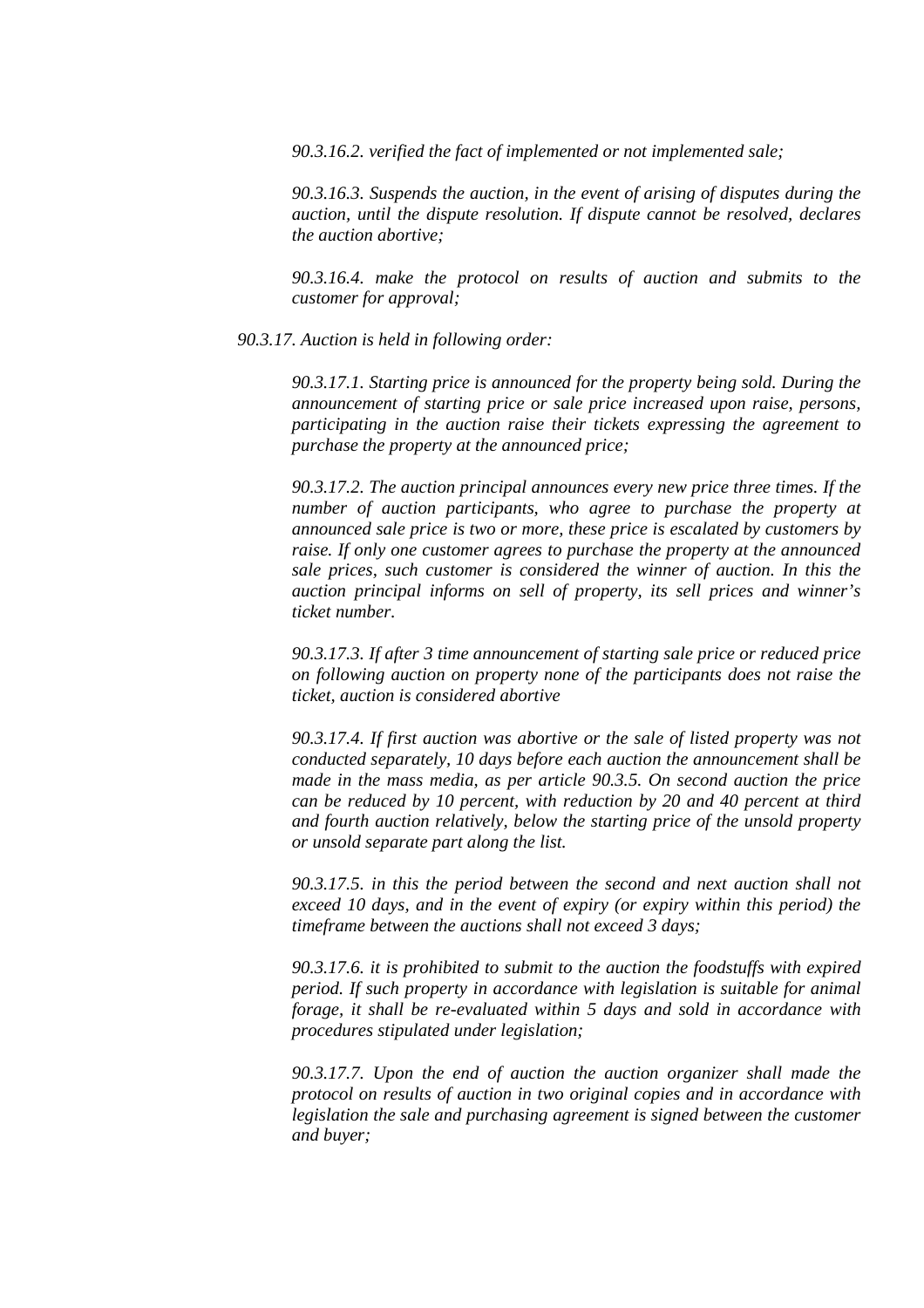*90.3.17.8. protocol is signed by the winner or his representative, in two copies. The protocol contains brief information on customer and winner, list of sold property and sale price, bank account to which the sale price will be paid, receiving of down payment made by the winner of auction within its obligations under the signed protocol, as well as other rights and responsibilities of parties. Auction winner and auction organizer shall sign the protocol at the completion day of auction. Signed protocol shall be submitted to the seller no later than within 3 days. The sale and purchasing contract indicated the name of facility (listing), price of its purchasing, customer and winner information as well as other data in accordance with legislation. The Contract shall be signed within 5 days from the signing date of protocol.* 

*90.3.17.9. if the winner denies to sign the protocol made in accordance with legislation, the down payment is not reimbursed. The Customer denying to sign the protocol, shall return to winner the two times value of down payment, as well as compensate the losses incurred as a result of participation in auction. The size of loss is determined by the agreement between the customer and winner. If parties could not reach the agreement, amount of loss in determined by the court on the basis of application by one of the parties;* 

*90.3.17.10. If auction was abortive the down payment is not returned. The down payment of parties participating in the auction but not winning it shall be returned within 5 banking days;* 

*90.3.17.11. if auction was abortive the auction organizer shall develop a protocol.* 

*90.3.18. Information on results of auction within 15 calendar days from the date of auction shall be published in mass media, where the organizer has announced the holding of auction.* 

*90.3.18. No later than within five banking days from the moment of agreement between the winner of auction and customer, funds to be paid by the auction winner shall be transferred to the bank account indicated by the seller. The auction organizer shall submit to the customer the documents that verify costs associated with implementation of auction.* 

*90.3.18. Upon the submission of payment document (documents), verifying the complete payment of the value of property (or certain lot) the right of ownership on property (lot) is transferred to the winner of auction.* 

*90.3.18. Officials of of justice authorities, including officers of court, tax authorities and auction organizer are not entitled to participate directly or indirectly in the role of buyers during sales of listed property at open auction.*

90.4. Amounts received from selling of seized property shall be directed first to compensate the costs on application of measures for collection and sell of property and then for payment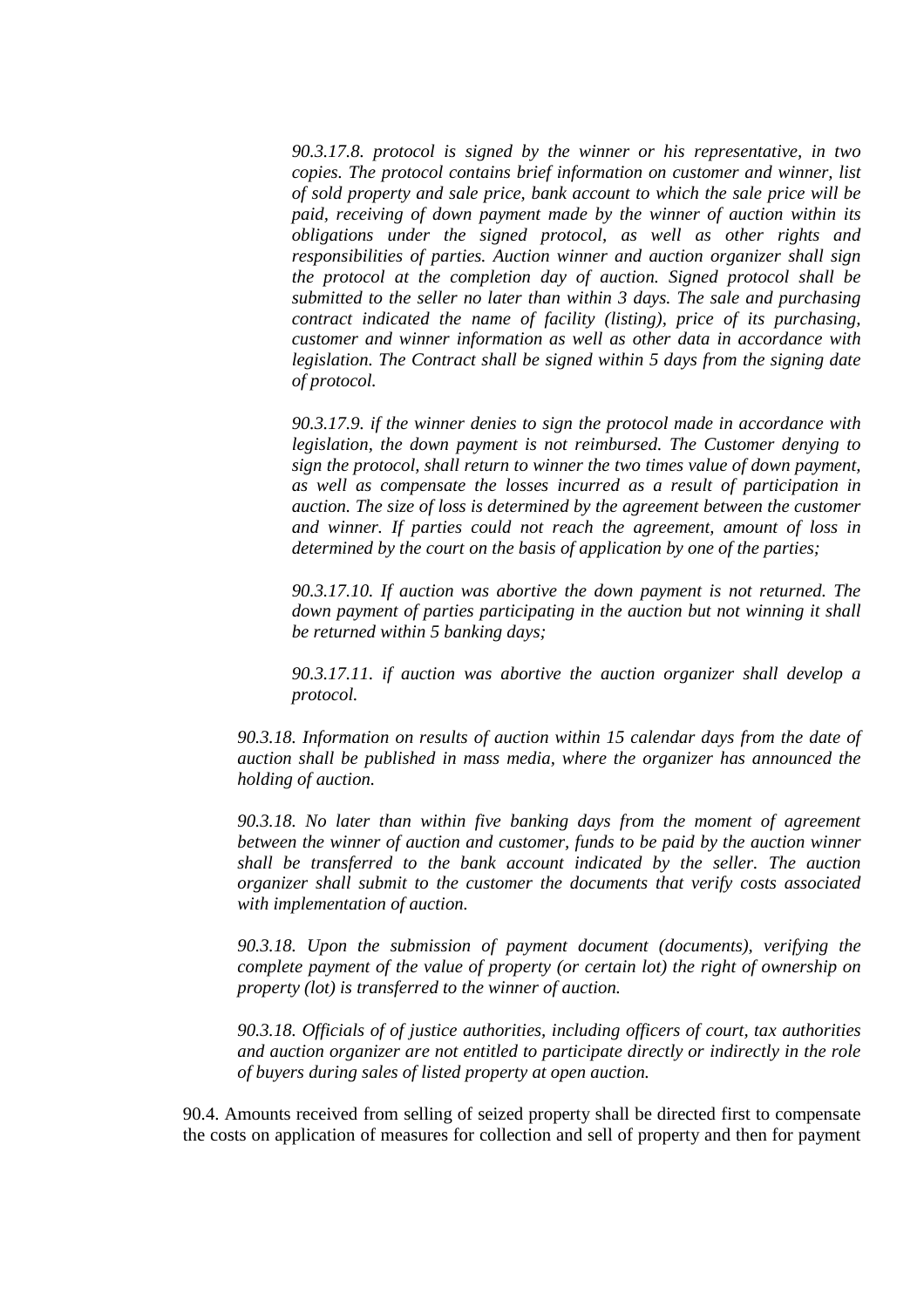of tax, interest and financial sanction amounts. The remaining part of assets, *if not any new taxpayer debts have been formed*, shall be returned to the taxpayer within 3 banking days.

*If funds obtained from sell of property are not sufficient for payment of debts to state budget on taxes, interest and financial sanctions or property was not sold in auction in accordance with procedures of legislation by a court officer with the purpose of providing of payment of debts to the state budget , the other property of the taxpayers at the volume of balance of debts can be confiscated in accordance with provisions of legislation.*

90.5. Provisions of this article shall be also applied for tax agents.

90.6. The officials and other employees of tax authorities are not allowed to participate *as buyers* in auctions neither directly nor through their representatives.

#### **Article 91. Liabilities of the Purchaser of Assets with Respect to Unpaid Taxes**

If a taxpayer's tax liabilities remain unpaid after the seizure of property, a person that purchased a taxpayer's assets in the course of an operation which is not deemed an operation between interrelated persons and was conducted during a three-year period preceding the date that the arrest was implemented, shall be jointly responsible for tax payment in the amount that remains after the deduction of any amounts paid by such person for the purchase of said assets.

#### **Article 92. Responsibility for the withholding of tax at the source of payment**

Physical and legal persons that pay income without withholding tax on income (profit) at the source of payment shall bear responsibility, in accordance with the provisions of this Code, for the taxes not withheld or paid to the budget.

#### **Article 93. Writing off bad tax debts**

93.1. Bad tax debts shall be written off by the tax authorities, upon a decision of relevant financial authorities, when:

93.1.1. the time to demand tax payment or the term for lodging a claim regarding tax violation has passed;

93.1.2. the tax liability has been annulled pursuant to this Code or other legislative acts;

93.2. In other cases amounts of debts on taxes, interests and financial sanctions *recognised as bad debts by the court judgement* shall be written off in accordance with existing legislation. (21)

#### **Article 94. Responsibility to prove**

94.0. The responsibility to prove the errors in calculation of taxes in cases stipulated by this Code shall be laid upon: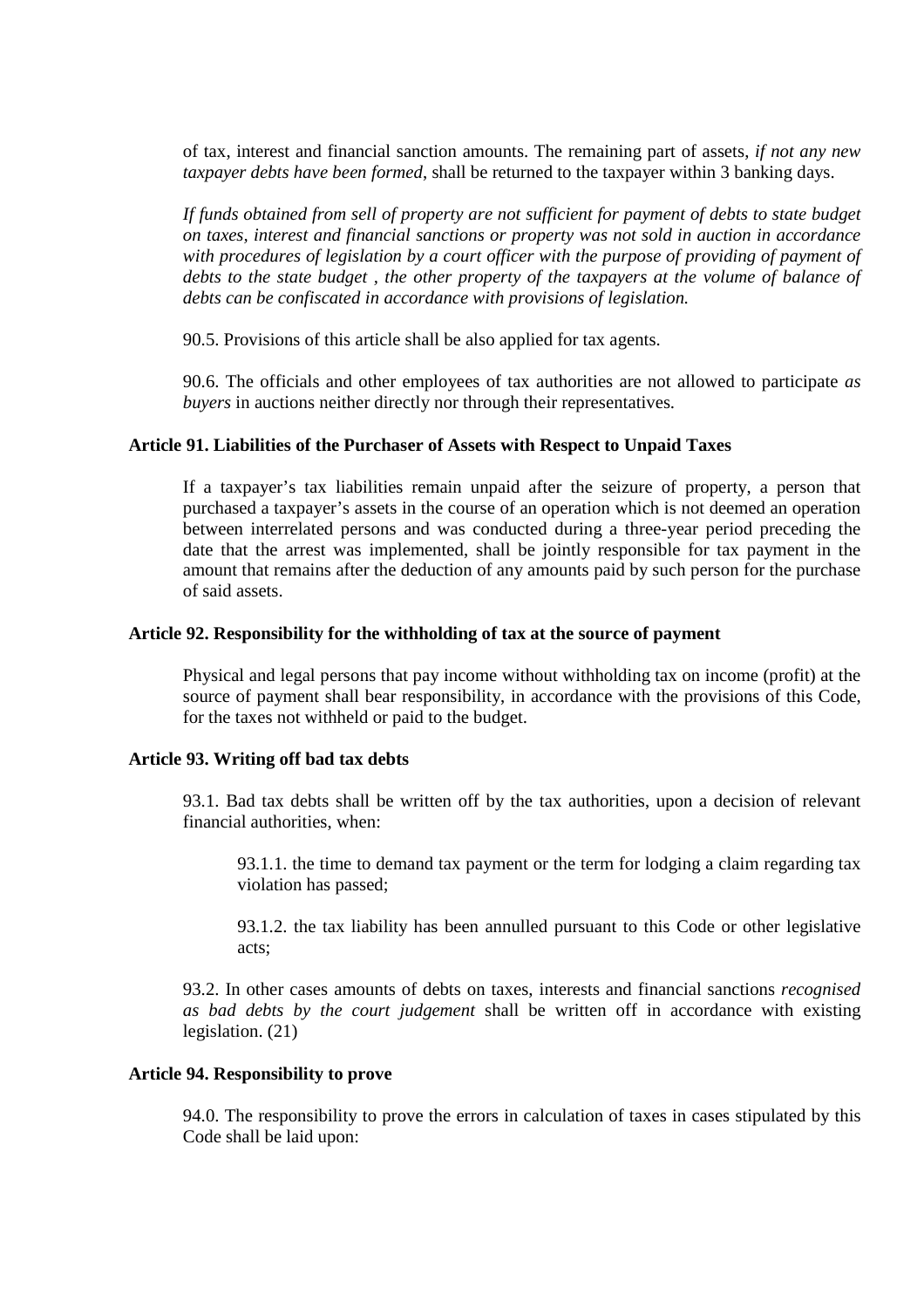94.0.1. tax authorities- if error is made by the taxpayer,

94.0.2. taxpayer- if error is made by the tax authority.

# *Special Section*

# *Chapter VIII. Income tax from natural persons*

## **Article 95. Taxpayers**

Payers of income tax shall be resident and non-resident natural persons.

# **Article 96. Taxable Base**

96.1. The taxable base with respect to the personal income tax of residents shall be the taxable income determined as the difference between their gross income for tax year and expenses (or deductions) stipulated by this Code for this period.

If tax is withheld at payment source the taxable base shall be the taxable income.

96.2. A non-resident taxpayer engaged in activity in the Republic of Azerbaijan through a permanent establishment should be a payer of income tax with regard to taxable income connected with the permanent establishment.

Taxable income shall be a difference between gross income generated in a specific period from Azerbaijani sources with regard to the permanent establishment and the amount of expenses with respect to the generation of said income during that period.

96.3. Non-resident's gross income not stipulated in Paragraph 96.2 of this Article, but stipulated in article 125 of this Code, shall be subject to taxation at the source of payment without consideration of amounts deducted from income.

96.4. A non-resident physical person receiving employment income or income from the transfer of property shall be a payer of income tax with regard to gross income for the calendar year from a source in the Republic of Azerbaijan, reduced by the amount that are attributable to the income for that period, stipulated by this Code.

#### **Article 97. Income**

97.1. Income of a resident shall consist of income generated in and outside the Republic of Azerbaijan.

97.2. Income of a non-resident shall consist of income generated from the sources in the Republic of Azerbaijan.

97.3. Income shall cover:

97.3.1. income received as the result of employment;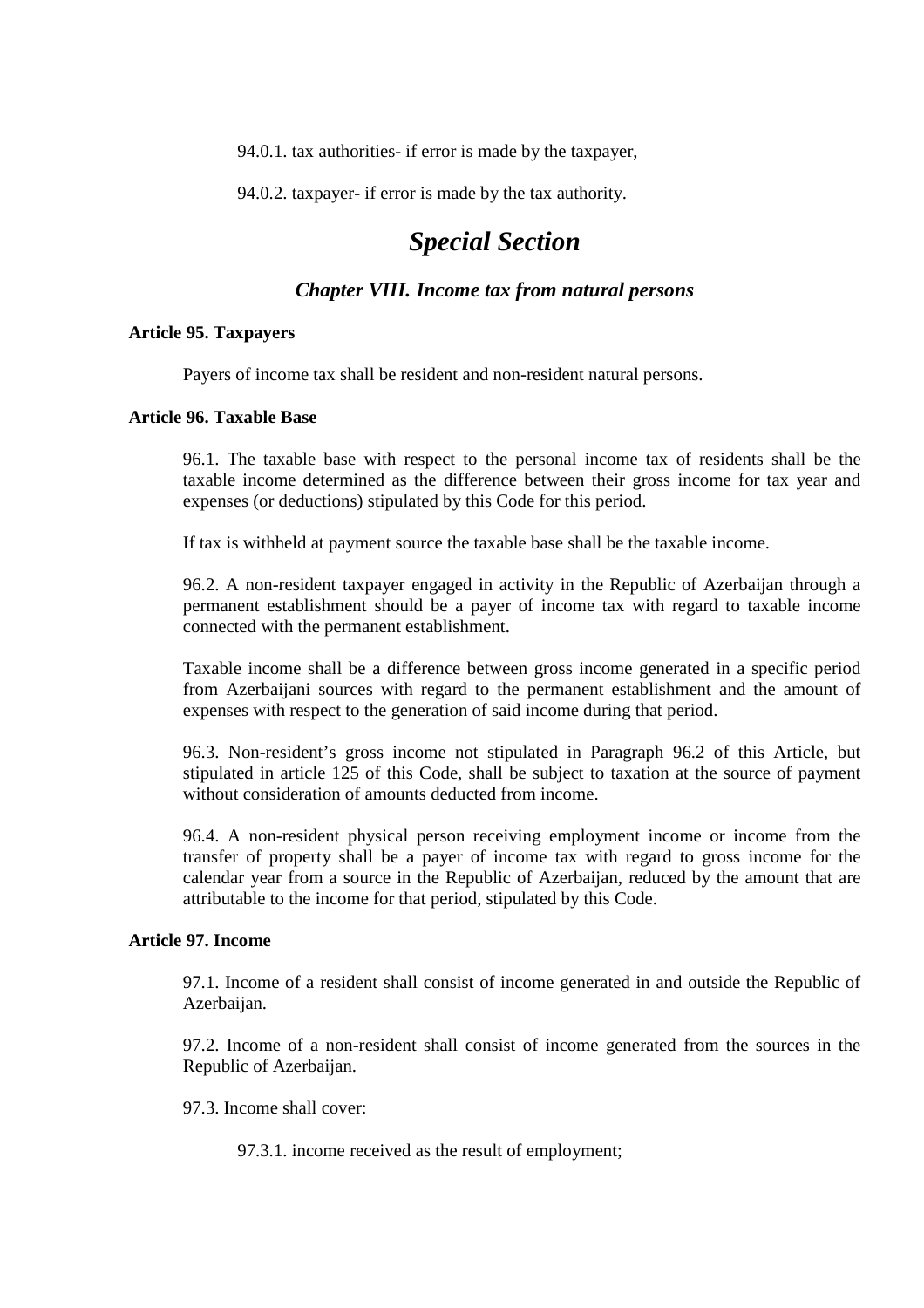97.3.2. income from activity which is not (connected with) employment;

97.3.3. all other kinds of income except for tax-exempt income.

## **Article 98. Income received as the result of employment**

98.1. Any payments or benefits received by a physical person from employment, including those received as pension, or otherwise, from the former work-place, or income received by such physical person from future employment shall be income received in the form of salaries and wages.

98.2. For the purposes of Article 98.1. of this Code, the amount of benefit shall be equal to the amount indicated below less any expenses of employee incurred with respect to such benefit:

98.2.1. in the event of loans granted to the natural person at the interest rate which is lower than the inter-bank credit market interest rate — the difference between the amount to be paid at the market rate of inter-bank credit trade for such loans, and amount to be paid in accordance with lower rates;

98.2.2. in the event of the sale of goods, works, services or gratuitous transfer thereof by an employer to his employee - the fair market value of these goods, works, services;

98.2.3. in the event of reimbursement of expenses to an employee - the amount of reimbursement;

98.2.4. in the event of writing off of the employee's debt or obligation to his employer - the amount of such debt or obligation;

*98.2.5. 98.2.5. Insurance premiums paid by Employer;*

98.2.6. in any other case - unless otherwise stipulated in instructions, the market value of a benefit pursuant to Article 14 of this Code.

98.3. Reimbursement of actual travel allowances, *and also daily allowances paid to the members of deck crew instead of travel allowances at sea transport, fixed by the respective executive power body o*r other expenses, shall not be included in income.

98.4. The amounts and costs stipulated in Article 98.2 of this Code shall include excise, value added tax and any other tax which is subject to payment by employer in relation to the Contract value.

98.5. The income received by employer as the result of costs stipulated in article 109.3 of this Code shall not be a taxable income. (3, 9, 14)

## **Article 99. Income from activity that is not connected with employment**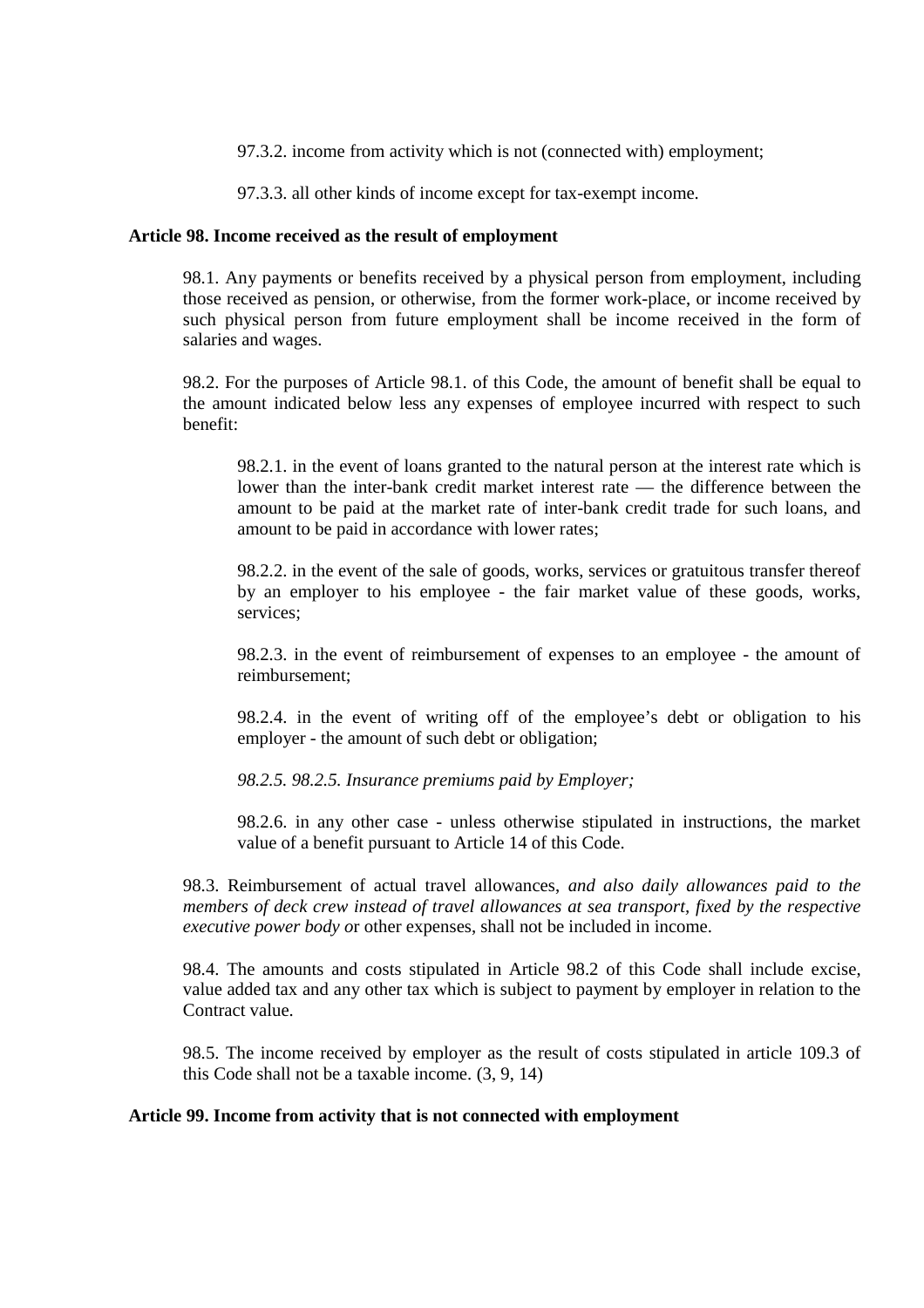99.1. Income from activity that is not connected with employment shall consist of incomes from entrepreneurial and non-entrepreneurial activity:

99.2. Income from entrepreneurial activity, including:

99.2.1. income from the realization of assets used for the purposes of entrepreneurial activity;

99.2.2. income received due to the restriction of entrepreneurial activity or agreement to its closing;

99.2.3. amounts that are received from the realization of fixed assets and which are included in income pursuant to Article 114.7. of this Code;

99.2.4. expenses reimbursed, deducted from income according to Article 141 of this Code or from decrease of resources;

99.3. Income from non-entrepreneurial activity, including:

99.3.1. interest income;

99.3.2. dividends;

99.3.3. income from the lease of property;

99.3.4. royalty;

99.3.5. amount of taxpayer's written-off debt, except those included in article 98.2.4. of this Code;

99.3.6. gains received from the sale of assets not used for entrepreneurial activity;

99.3.7. amount of presents and heritage received in calendar year, with exception of those specified in article 98.2.2. of this Code;

99.3.8. any other income that indicates the increase of the net price of taxpayer's assets *(in the event of submission or calculation of amortization for the taxation purposes)* - other than salaries and wages.

99.3.9. Difference between insurance premiums paid for life insurance and insurance payments.

# **Article 100. Adjustment of income**

*Dividends, interests, leasing fees and royalty for which the withholding tax is applied in the Azerbaijan Republic in accordance with Articles 122, 123 and 124 of this Code, shall be deducted from the profits.(21)*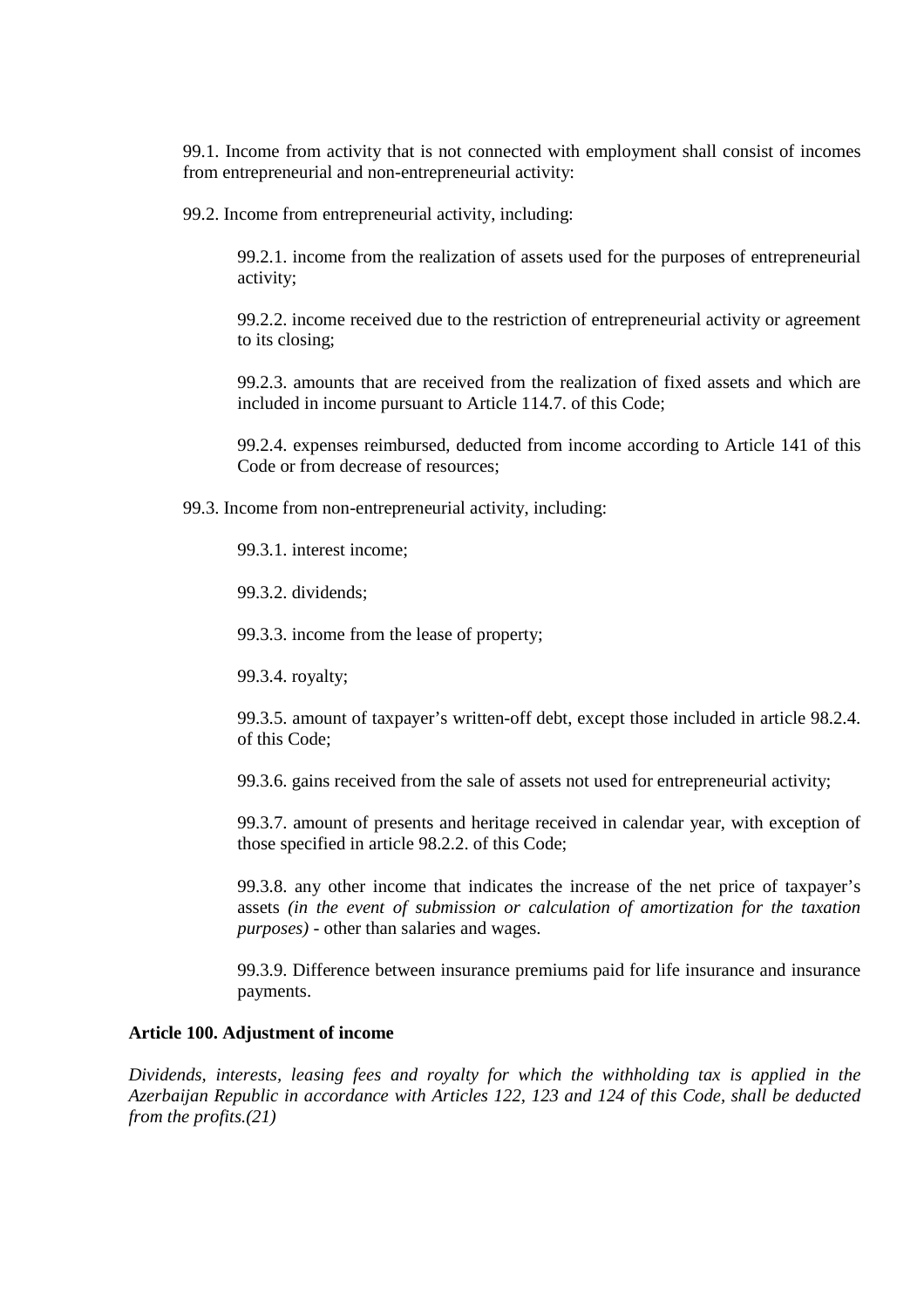#### **Article 101. Income tax rates**

101.1. The monthly income shall be taxed at following rates:

| anı<br>٠, |  |
|-----------|--|
|-----------|--|

| Amount of monthly taxable income | Amount of $tax$                                                            |
|----------------------------------|----------------------------------------------------------------------------|
| Up to 2000 manats                | $\parallel$ 14 percent                                                     |
| $10$ ver 2000 manats             | 280 Manats + $35\,30\%$ of the amount exceeding<br>$\parallel$ 2000 manats |

*Income tax from the incomes of natural persons, working under contracts in two or more places, shall be calculated separately from the amount paid by each employer, and paid to the state budget.*

*Income tax of natural persons, subject to withholding tax in accordance with Articles 150.1.1, 150.1.2, 150.1.3 and 150.1.7of this Code shall be calculated in accordance with table 1, stipulated under this Article and paid to the state budget.*

101.2. The *annual* income *on non-entrepreneurial activity* shall be taxed at following rates:

#### *Table 2*

| Amount of taxable annual income | <b>Tax amount</b>                                        |
|---------------------------------|----------------------------------------------------------|
| Up to 24000 manats              | $\parallel$ 14 percent                                   |
| $\sqrt{O}$ ver 24000 Manats     | $\parallel$ 3360 Manats + 35 30% of the amount exceeding |
|                                 | $\parallel$ 24000 manats                                 |

(3, 9, 14, 21)

*101.3. From the physical persons carrying out entrepreneurial activity without creating a legal entity, tax is withheld at the rate of 20 percent of the taxable profits.* 

#### **Article 102. Exemptions and privileges on income tax**

102.1. The following income of physical persons shall not be subject to income tax:

*102.1.1. wages obtained abroad by employees of diplomatic services, assigned to work in foreign states within rotation program, and by officers of the diplomatic service, engaged in administrative and technical services, income from official employment, received by employees of diplomatic and consular services, which are not the citizens of Azerbaijan;* 

102.1.2. income from the work-place of a person *who is not a resident of the Azerbaijan Republic* - if this income is paid by an employer or in the name of an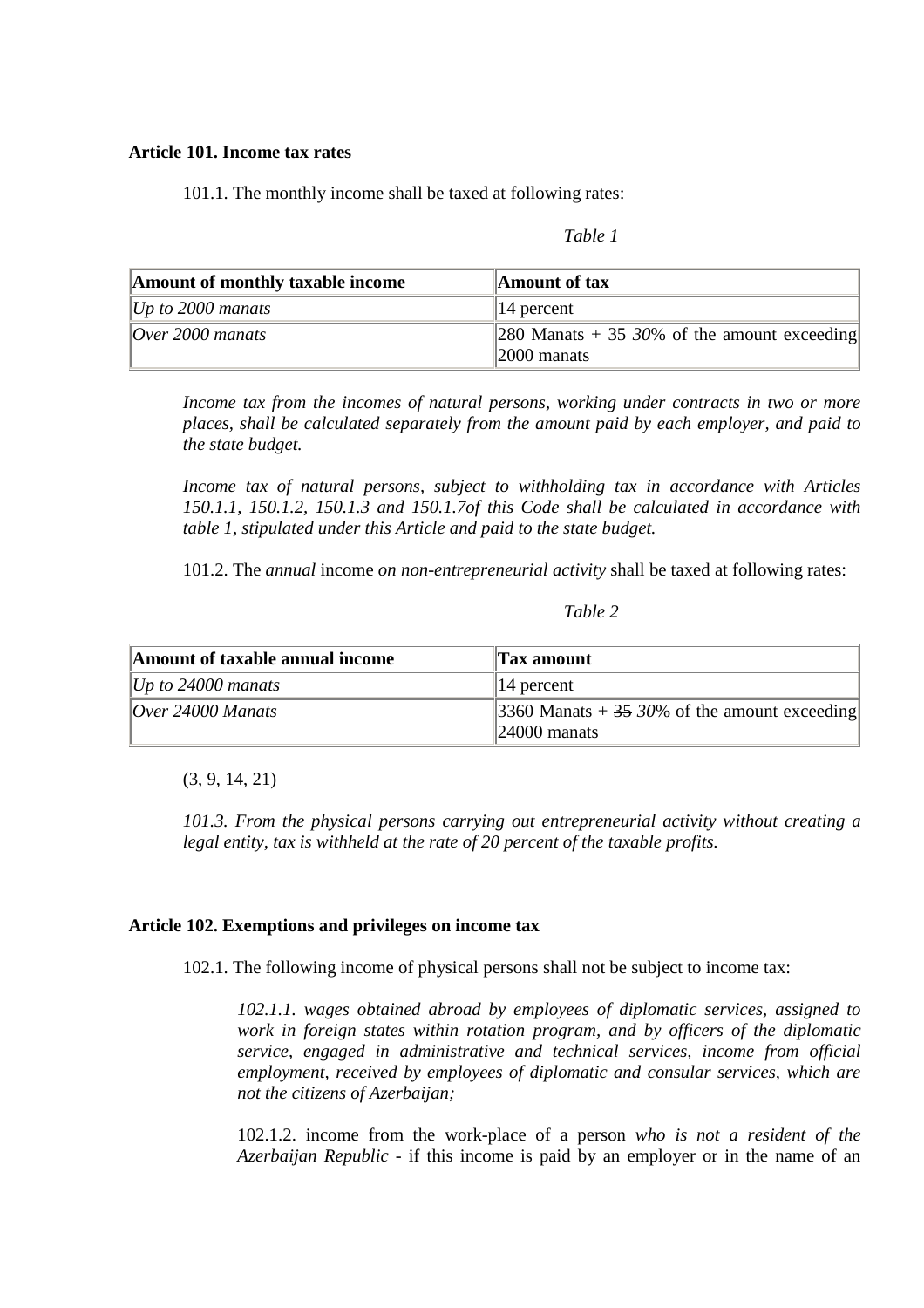employer who is not a resident of the Republic of Azerbaijan and is not paid by a permanent establishment of a non-resident;

102.1.3. income received as gift, moneyed assistance, *lump-sum grant* and inheritance in calendar year:

*102.1.3.1. Part of the value of gifts, moneyed assistance, lump-sum grant for the payment of education and medical treatment fees amounting to up to 1000 manats, part of the value of the moneyed assistance, lump-sum grant for the payment of medical treatment abroad amounting up to 2000 manats, part of the value of succession amounting up to 20000 manats.*

*Persons, who received payments for education or medical treatment services, such privilege is provided only in cases, when they submit relevant documents, verifying the payments of these amounts as appropriate;*

102.1.3.2. in the event that a gift or inheritance is received from family members of the taxpayer- the entire value of such gift;

*102.1.4. With the exception of allowances paid in connection with the temporary loss of ability to work (earning capacity), government allowances, irreplaceable government transfers, government pensions, government living allowances, in case of termination of labor contract due to reduction of the number of employees and staff, allowances paid to employees in accordance with Labor Code of the Azerbaijan Republic, as well as one-time individual payments or moneyed assistances from the resources of the State Budget based on the Laws of the Azerbaijan Republic and decisions of the appropriate government authorities.*

102.1.5. alimony;

102.1.6. If monthly income of the physical person received in relation with *employment on the main place of work (at the place where labor record is maintained*) *is up to 200 manats, then the part in the amount of 1 minimum salary, if annual income is up to 2400 manats, then in the amount of 12 minimum salaries*.

102.1.7. income from the realization of movable tangible assets, except for precious stones and metals, precious stone and metal products, fine art works, antique items as well as property which is used in the entrepreneurial activity of a taxpayer.

*102.1.8. funds paid by money or in kind in the event of insurance case for compensation of damage to the life of an insured and beneficiary, as well as damages to his property and property interests, and also all types of mandatory and voluntary medical insurance premiums paid by employer, insurance premiums paid by employer to insurers of the Azerbaijan Republic on accumulative life insurance and pension insurance under contract concluded for not less than 5 3 years, any amounts paid to the insured and beneficiary after 5 3 years term from the moment of entering the accumulative life insurance and pension insurance contract into effect.*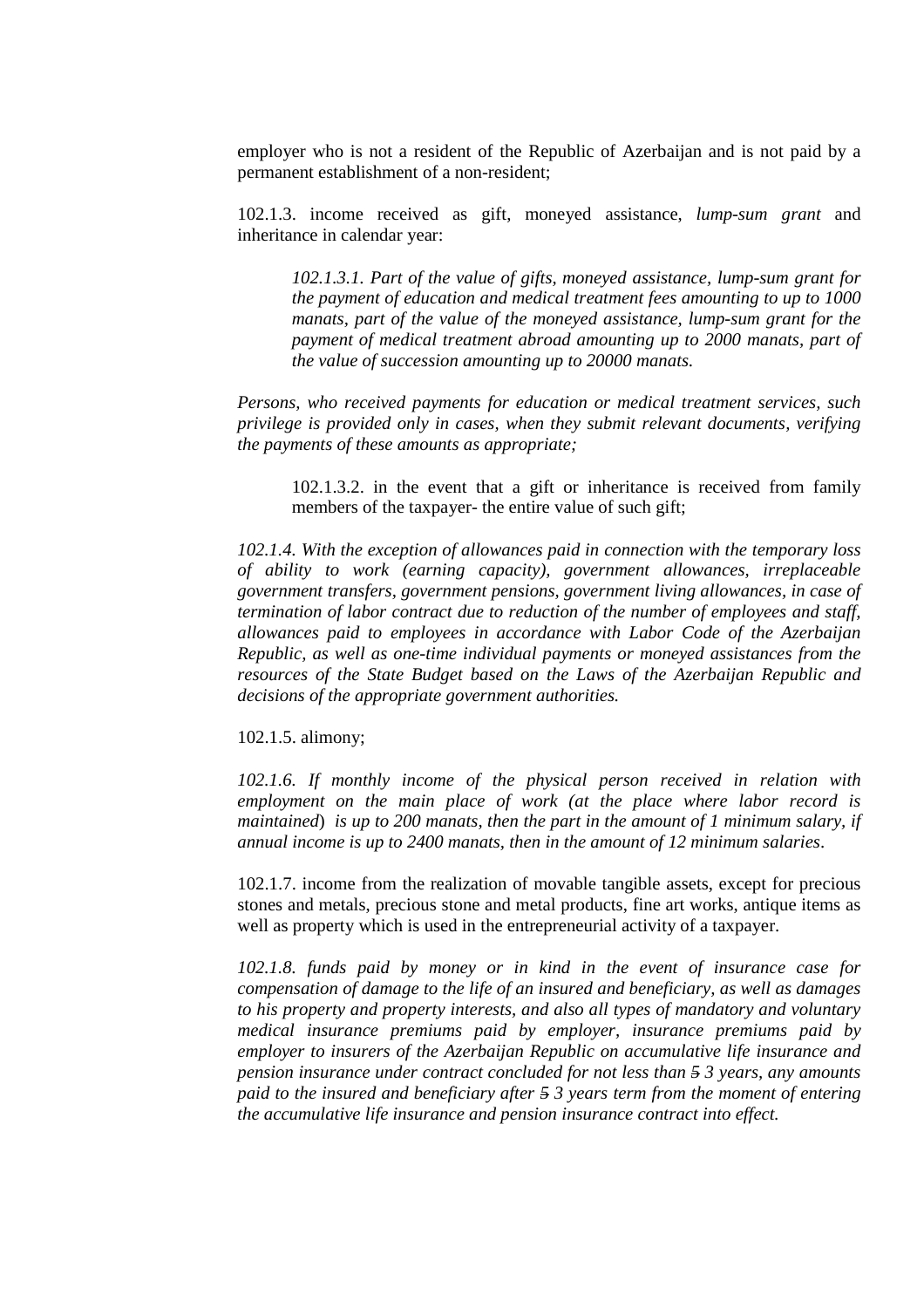102.1.9. income from the realization of immovable property which was the place of residence of a taxpayer for not less than 3 years;

102.1.10. compensation payments related to the compensation of losses caused;

102.1.11. income received directly from production of agricultural products;

102.1.12. income of physical persons from craft production of copper, tin and pottery products, house appliances, gardening instruments, national music instruments, toys, souvenirs, house appliances made of reeds and cane, involved in embroidery and production of house appliances from wood;

102.1.13. the amount of wins received from lotteries officially registered by *respective executive power body*, *as well as obligations of the internal state winning bonds*;

*102.1.14. Compensation payment to natural persons:* 

*102.1.14.1. the amount of additional payments stipulated under the legislation, as well as daily travelling expense payments to the crews of marine transport, established by the relevant executive authority instead of daily travelling expenses to the workers, which are always on road during business hours, or their work at field site and field organizations;* 

*102.1.14.2. amounts of travelling expenses stipulated under legislation (daily food allowance, utility and transportation costs);* 

*102.1.14.3. amounts of expenditure, paid in accordance with procedures approved by the legislation at the expense of the employer for medical examination of employees involved in difficult, health deteriorating and hazardous areas;* 

*102.1.14.4. the amount of free of charge treatment milk and other equivalent products provided to employees, engaged in areas with health deteriorating, heavy work conditions and underground work, as well as the value of special cloth, shoes and other personal protection equipment, issued to the employees within required time and required assortment;* 

*102.1.14.5. amounts of allowances paid by the enterprises and organization to students, master of sciences, directed to receive the education out of work;* 

*102.1.14.6. lump sum aid provided on the basis of decisions of relevant executive authorities, as well as foreign states and other organizations due to natural disasters and other emergency circumstances;* 

*102.1.14.7. amounts of compensation paid to donors for the blood;* 

*102.1.14.8. payment for the diving job;*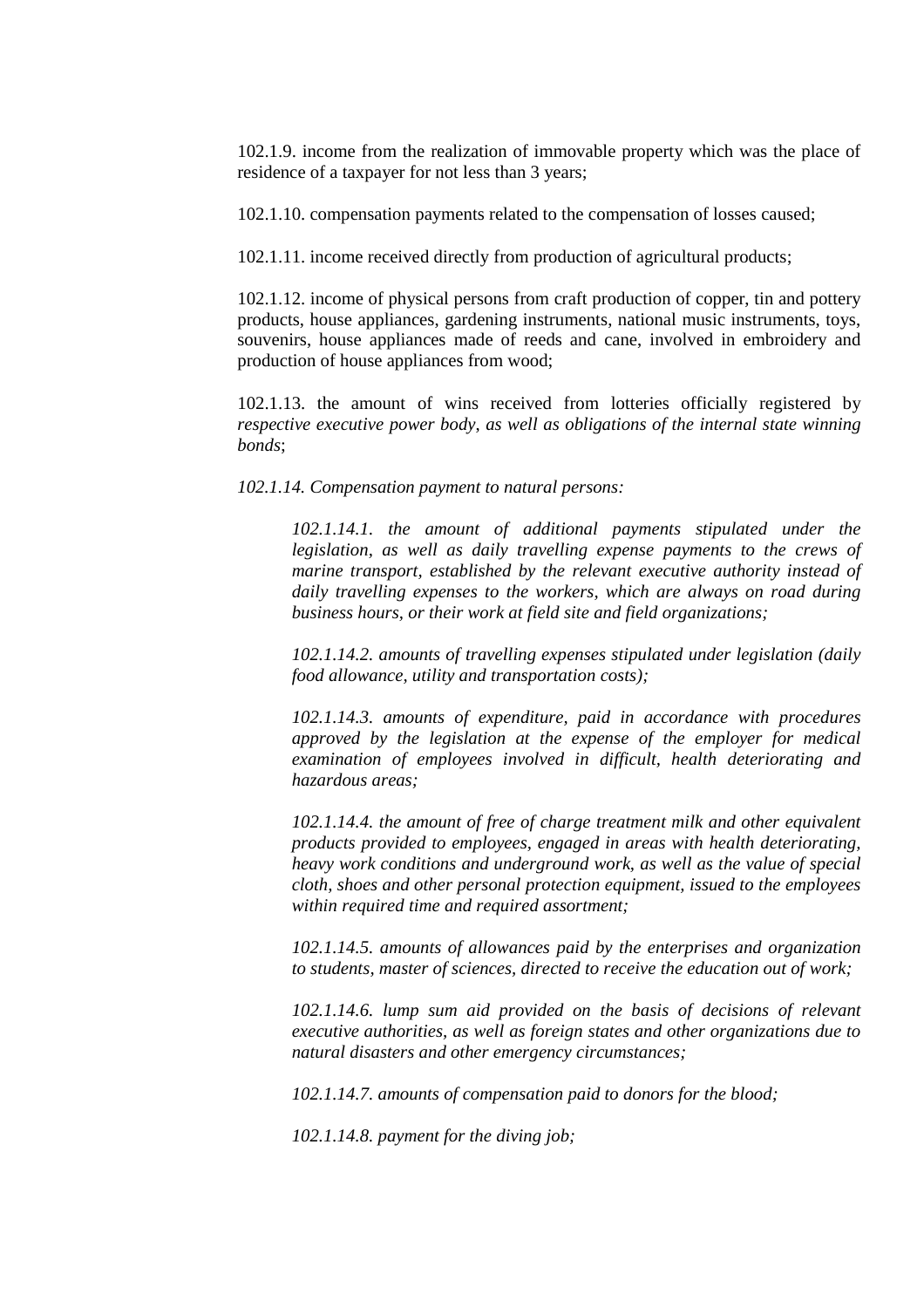*102.1.14.9. financial aid, paid by public entities, charity societies and funds;* 

*102.1.14.10. All types of payments to military servicemen, prosecutor office employees, associates of law-enforcement agencies and special telecommunications services, having special ranking (with exception of official payments and for military (special) rankings),as well as all types of wages and other financial payments to persons cooperating with investigation authorities, intelligence and counter-intelligence services;* 

*102.1.14.11. Amount of allowance paid by the employer in accordance with legislation of due to call of the employee for military and alternative service;* 

102.1.15. the complete value of prizes received as goods on competitions and tournaments. The value of monetary prizes received on international competitions and tournaments - up to *4000 manats*, and for those received in in-country competitions and tournaments- up to *200 manats*.

*102.1.16. Lump sum, paid as a result of voluntary retirement of the state employee reaching pensionable age;* 

*102.1.17. Monthly allowance to official salary of the members of Milli Mejlis of the Azerbaijan Republic for compensation of costs related with implementation of*  delegation authorities and monthly allowance to official salaries of the officials of *executive power authorities of the Azerbaijan Republic, appointed to positions by the decisions of relevant executive authority, as well as other state authorities (agencies) for compensation of representation costs, related with implementation of their duties.* 

102.2. The monthly taxable income from any type of employment shall be reduced by the amount of *400 manats* for following persons:

102.2.1. National Heroes of the Azerbaijan Republic;

102.2.2. Heroes of the Soviet Union and Social Labor;

102.2.3. persons awarded with all three degrees of the Honorary Order;

102.2.4. disabled people of disability groups I and II;

102.2.5. widowed wives (husbands) of war participants who were killed at war or died later;

102.2.6. income of persons who were awarded orders and medals for heroic labor in the home front during the years of 1941-1945.

102.2.7. persons who received the status of war veterans in accordance with legislation;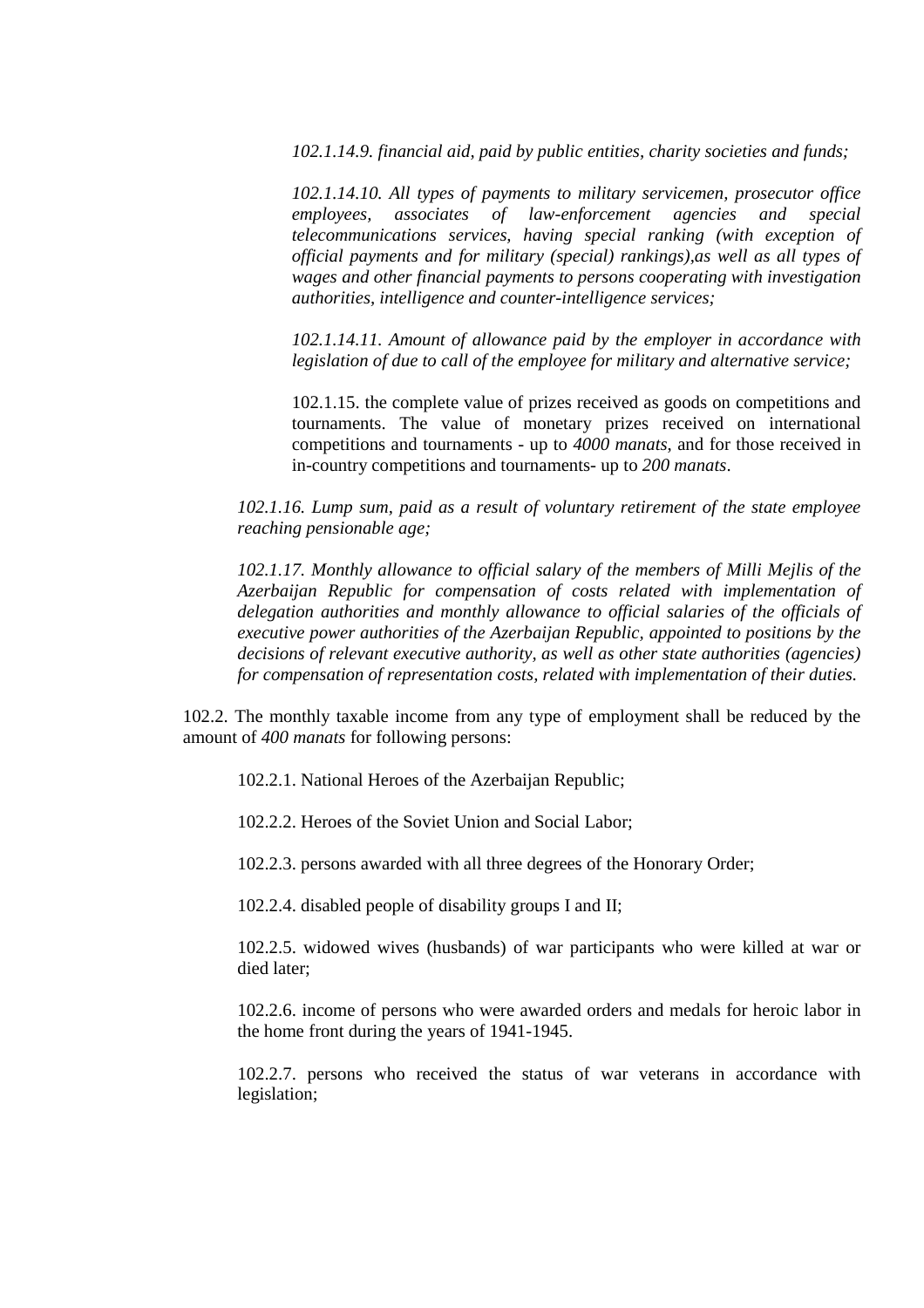102.2.8. persons who acquired radiation and radiation sickness or had these diseases as a result of accidents at Chernobyl AES, radiation accidents in civil or military atomic facilities, as well as tests, training or other work related to any kind of nuclear facilities (installations) and nuclear weapons and space technology;

102.3. The monthly taxable income of disabled people of I and II groups (except for veterans of war), *persons under age of 18 with limited levels of health* from any type employment shall be reduced by the amount of *100 manats*.

102.4. The taxable income of the following persons from employment shall be reduced by the amount equal to *55 manats*:

102.4.1. parents of war participants who were killed at war or died later, including parents and wives (husbands) of people in state service who died during the performance of their duties. Such privilege shall be granted to the wives (husbands) of these persons, provided that they have not married again;

102.4.2. parents and wives (husbands), including children living together with them, of persons who were killed as a result of the intervention of Soviet troops on January 20, 1990 and during the protection of the integrity of the territory of the Republic of Azerbaijan. Such privilege shall be given to the wives (husbands) of these persons, provided that they have not married again;

102.4.3. military officials involved in the training and test gatherings and military servicemen who were sent to Afghanistan and other countries where war operations were conducted;

102.4.4. any of the parents (according to their own decision), wife (husband), guardian or patron taking care of *a child with limited level of health* with whom they live together, who need a permanent care and who is an invalid from childhood or belongs to the 1st group of disability;

102.4.5. displaced people and persons of similar status. *This privilege in accordance with housing legislation or civil legislation deals is not applicable to persons, residing permanently as a result of obtaining of personal dwelling space.*

102.5. The taxable monthly income of a spouse caring for three persons, to include pupils and students under the age of 23, shall be reduced by an amount equivalent to *20 manats* of such spouse.

This rule shall be valid for children until the end of the year they reach the age of 18, for students — age of 23, or in the event a of death of children or persons under patronage.

The taxable income of physical persons shall be reduced beginning from the year when children are born or when patronage starts.

When the number of persons under patronage lessens (except in the case of death) during a year the deduction of an amount for the support of persons under patronage shall be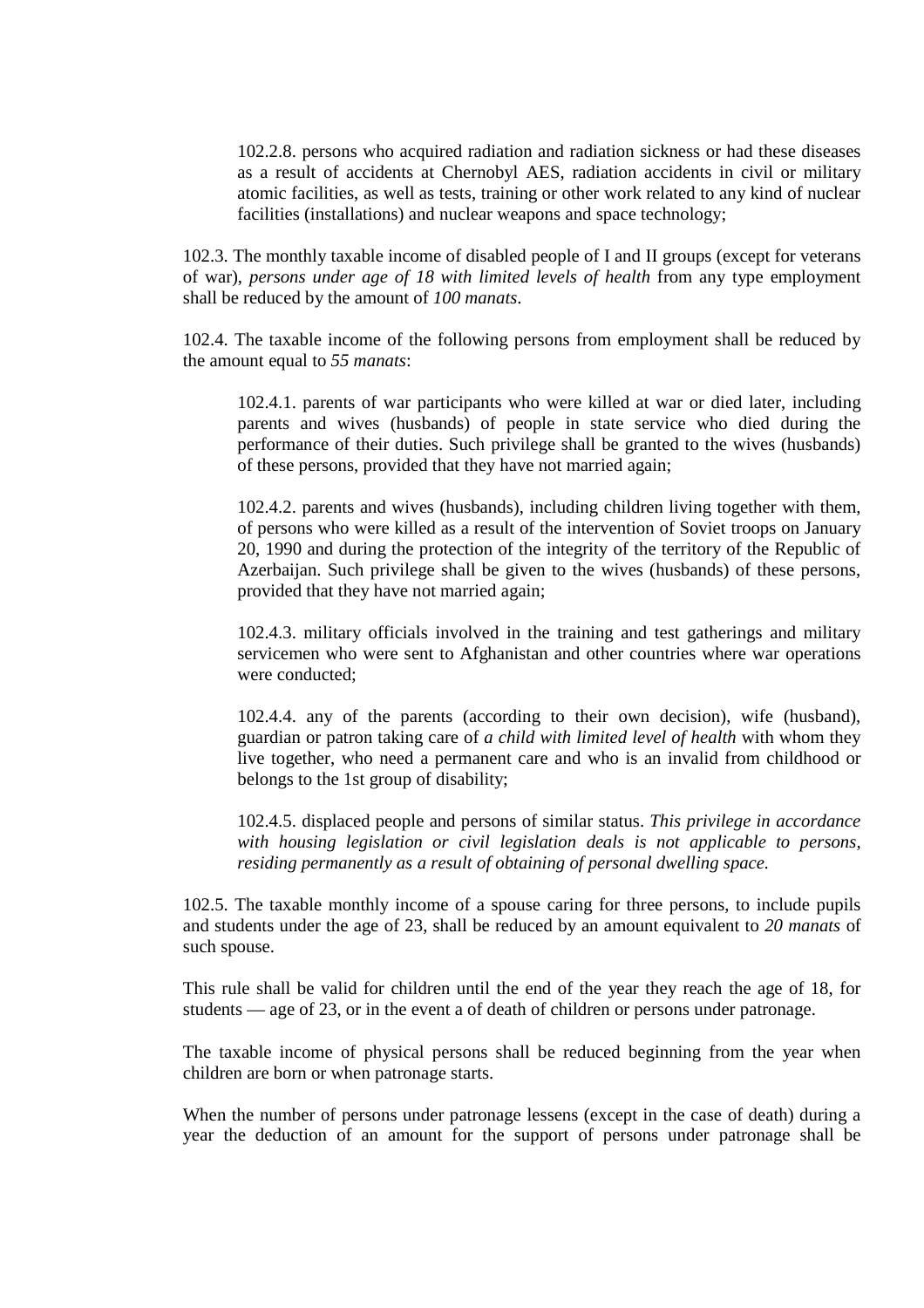terminated starting from the month following the month in which the number of such persons lessened.

102.6. The following shall not be persons under patronage:

102.6.1. persons who receive a scholarship, pension, and unemployment grant (other than children);

102.6.2. persons who are on state maintenance (students of technical colleges, children maintained in nurseries and kindergartens);

102.6.3. students of special schools and children maintained at boarding schools for whose maintenance guardians are not charged, as well as children maintained at boarding schools attached to state maintained schools.

102.7. If a physical person has several grounds for the right to privilege in accordance with articles 102.2, 102.3 and 102.4 of this Code such person shall be entitled to one of these privileges which is greater in amount.

102.8. During calculation of tax levied from the salary, a physical person's right to tax privileges stipulated in this Article shall arise upon the submission of documents determined by the relevant central executive authorities of the Republic of Azerbaijan and shall be exercised *at the main place of work (at the place where such labor record is maintained)* (1, 3, 8, 9, 11, 12, 14, 16, 17, 21, 22, 23)

# *Chapter IX. Profit tax from legal persons*

# **Article 103. Taxpayers**

103.1. Resident and non-resident enterprises in the Azerbaijan Republic shall be payers of profit tax.

103.2. Any foreign person who is not a physical person shall be treated as an enterprise for the purposes of this Article, unless it proves that it should be treated as a joint ownership pursuant to Article 137 of this Code.

103.3. Provisions of Articles 103.1 and 103.2 of this Code shall not be applied for the purposes of Article 13.2.39.3. of this Code.

# **Article 104. Taxable Base**

104.1. The profit of a resident-enterprise shall be a taxable base. Profit shall be defined as difference between *all incomes* of a taxpayer (except for the income that is exempt from tax) and expenses (deductions) stipulated in Chapter X of this Code from the income.

104.2. A non-resident enterprise operating in the Republic of Azerbaijan through its permanent establishment shall pay tax on its profit, i.e. on gross income generated from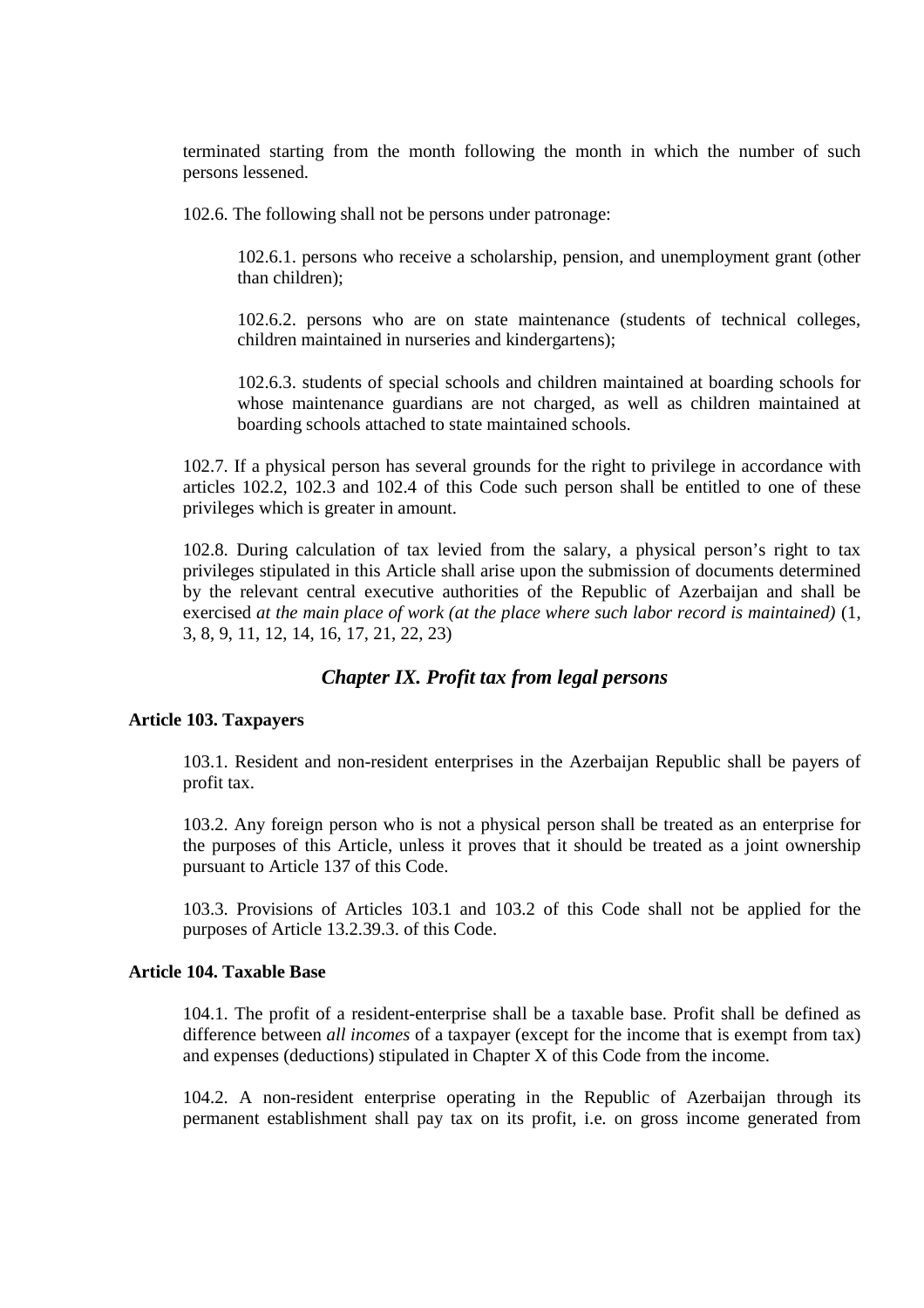Azeri sources in relationship with the permanent establishment less the amount of expenses incurred with respect to such income as outlined in this Code.

104.3. The gross income of a non-resident enterprise not connected with the permanent establishment shall, if so provided in Article 125 of this Code, be taxed at the source of payment without expenses being deducted.

104.4. A non-resident enterprise generating income through the transfer of property not connected with the permanent establishment shall pay tax on said gross income received during a calendar year from an Azerbaijani source. Said tax shall be paid after the deducting the expenses as outlined in this Code and which relate to such income.(15)

## **Article 105. Tax Rates**

105.1. An enterprise's profit shall be taxed at the rate of *20* percent.

105.2. The gross income (with deduction of VAT and excises) of non-resident, not connected with the activity of his permanent establishments but received from Azerbaijani source shall be taxed at the rates stipulated in Article 125 of this Code.(6, 9, 14)

#### **Article 106. Exemptions and privileges**

106.1. The following shall be exempt from tax:

106.1.1. income of charitable organizations - except for the income from entrepreneurial activity

106.1.2. grants, membership fees and donations received by non-commercial organizations;

106.1.3. income of international, interstate and intergovernmental organizations except for the income received from the entrepreneurial activity;

106.1.4. income of state power authorities, budget-funded organizations and local managing authorities (except for the income from entrepreneurial activity);

*106.1.5. income of the Central Bank of the Republic of Azerbaijan, its structures and State Oil Fund of the Azerbaijan Republic (with exception of profits made from allocation of its funds), as well as the Fund of Deposit Insurance;* 

106.1.6. received insurance payments (with exception of amounts of losses connected with each insurance case).

*106.1.7. Income of special educational institutions, established for education of persons with poor health - except for income, gained as a result of business activity.* 

*106.1.8. Income from writing-off tax debts to the state budget in accordance with legislation of the Azerbaijan Republic*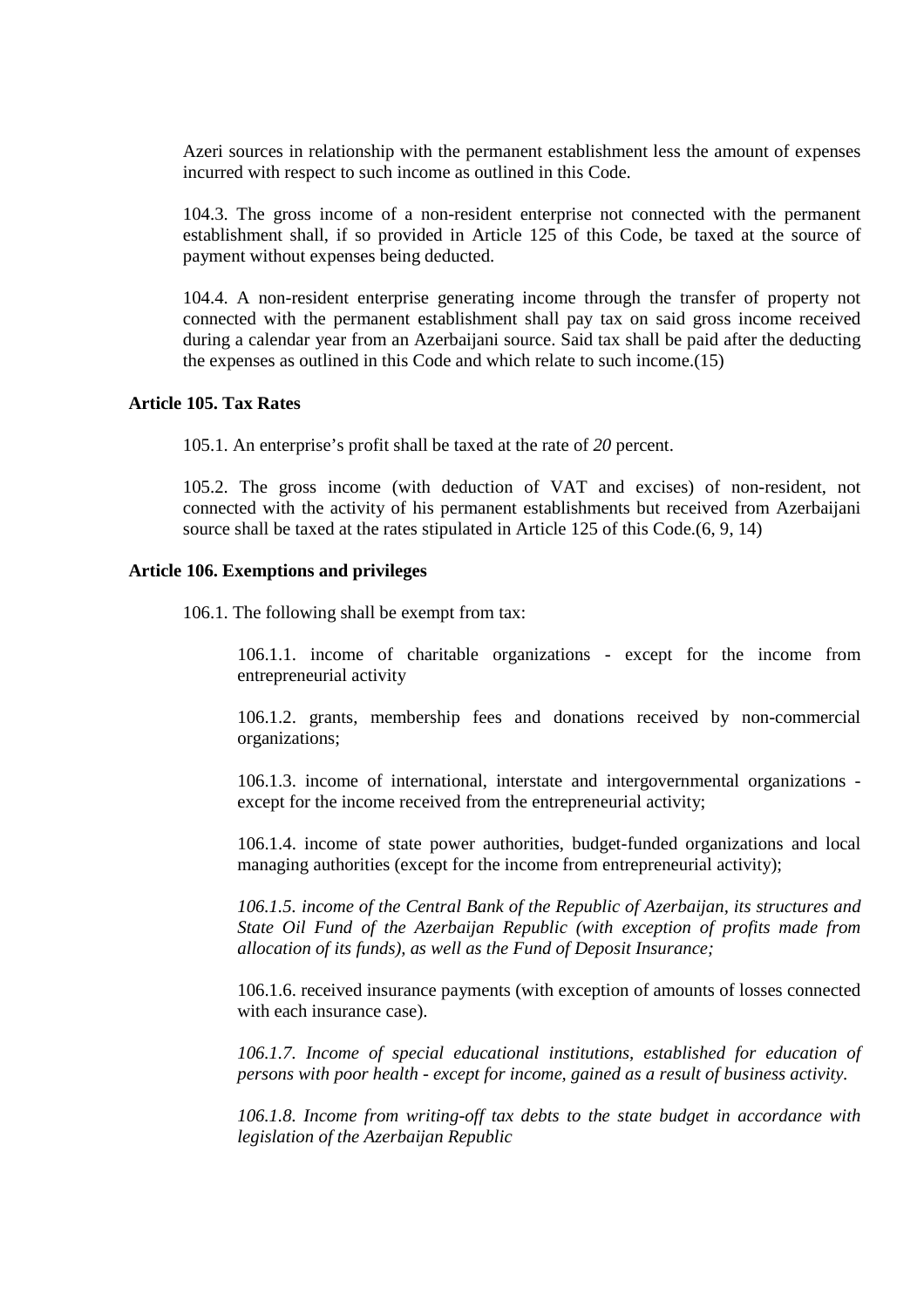106.2. Income tax rate for production enterprises owned by public organizations of disabled people, *or children with limited levels of health* shall be reduced by 50 percent if not less than 50 percent of employees at such enterprises are disabled people, *or persons under age of 18 with limited levels of health*.

When establishing the right for the privilege the average number in the list of employees shall not include disable people *or persons under age of 18 with limited levels of health* who work on contract terms at two jobs, as contractors and other agreements civil legislation.

# *Chapter X. Articles concerning income taxes of natural and profit taxes of legal persons*

## **Article 107. Area of Application**

This section shall be applied for the purposes of the income tax and profit tax.

#### **Article 108. Expenses connected with the generation of income**

Except for non-deductible expenses determined under this Article, all expenses *as well as mandatory payments stipulated under the law* connected with obtaining income shall be deducted from such income.

#### **Article 109. Non-Deductible Expenses**

109.1. Expenses incurred on the acquisition and installation of fixed assets as well as other expenses that are characterized as expenses incurred on capital pursuant to Article 143 of this Code shall not be deducted.

109.2. Expenses that are not connected with economic activity shall not be deducted.

109.3. Deductions shall not be allowed with respect to representation or entertainment expenses, as well as expenses connected with food (*with exception of costs on preventive health food, milk and equivalent products, as well as costs on food for the offshore crews within norms established by the relevant executive authority)* and accommodation.

109.4. If the expenses of a taxpayer whose entrepreneurial activity is of entertainment nature are incurred within the framework of such activity, expenses incurred on entertainment shall be deducted from the income.

109.5. No deductions shall be allowed with respect to the expenses of a physical person incurred on personal consumption or receipt of the salary (wages).

109.6. Deductions to reserve funds shall be made from income only in accordance with articles 111 and 112 of this Code.

109.7. No deductions shall be allowed with respect to the actual travel costs exceeding the limit established by relevant authority of the executive power.(15)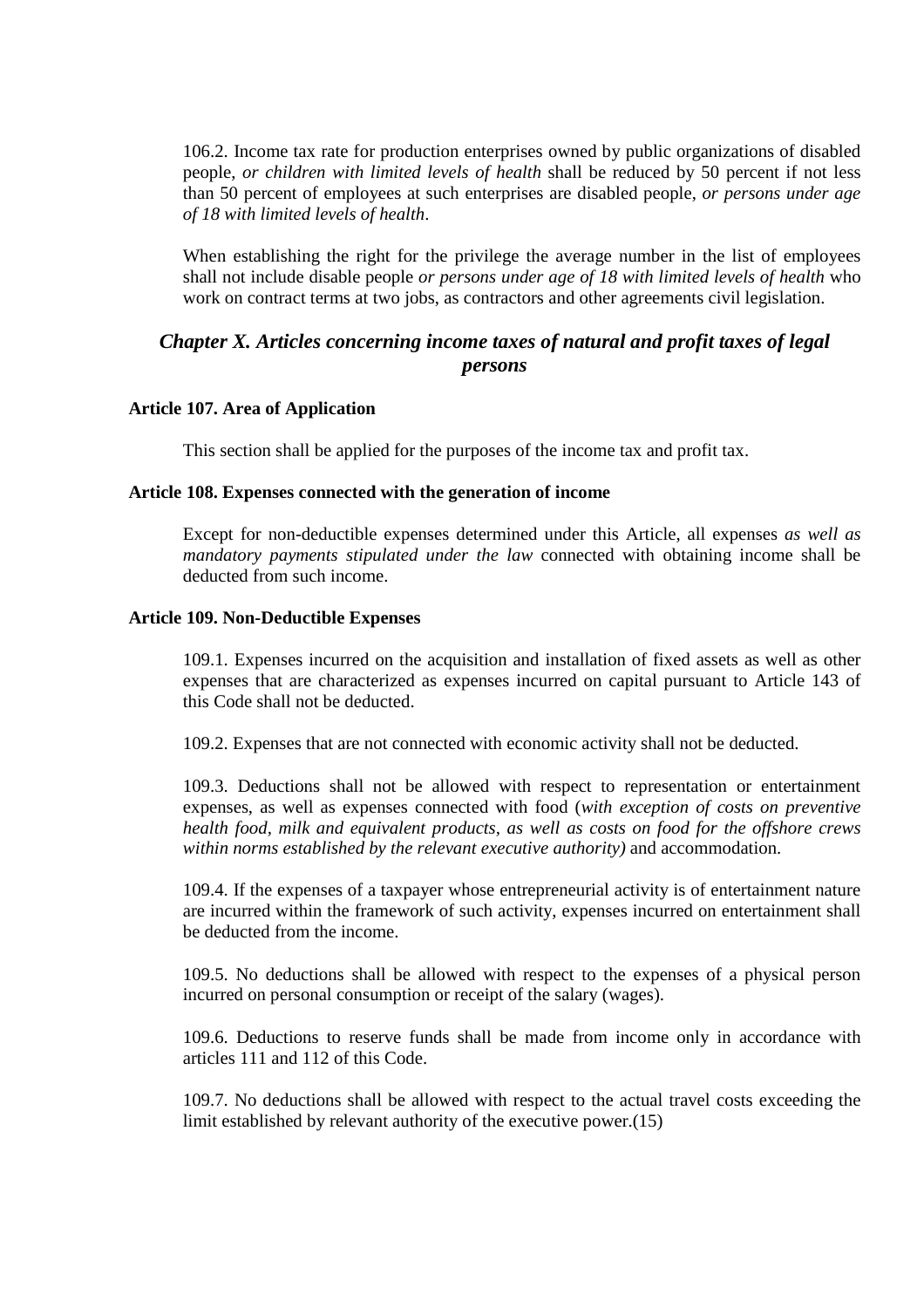#### **Article 110. Limitation of Interest Deduction**

*110. Actual amount of interest on debts obtained from abroad, and also paid to each other by interconnected persons (when applying payment method-amount of interest on payment), shall be deducted from the profit within period for which interests are applied, at the same currency and at the amount not exceeding 125 percent of the average interest on inter-bank trade on credits with similar periods, or, if no trade was conducted - on inter-bank credits published by the Central Bank of the Azerbaijan Republic*.(6)

110.2. The maximum amount of deductible interests from the income in accordance with article 110.1. of this Code or interests to be paid on mutual debts of interrelated persons shall be restricted to the amount determined by the following formula:

 $O_{C} = \mathcal{L}_{\Pi} + 50\%$  ( $\mathcal{L}_{B} - \mathcal{L}_{\Pi} - B$ )

with,

 $O<sub>C</sub>$ - as limited amount

 $\text{ }\Pi$ — taxpayer's any interest income

 $\pi_{\rm B}$ - taxpayer's gross income

B- the amount deducted from gross income (with exception of the amount deducted from interest income)

#### **Article 111. Deduction of bad and debts**

111.1. A taxpayer shall be entitled to a deduction for doubtful debts connected with goods, work and services that have been realized where income from them was previously included in the gross income received from entrepreneurial activity.

111.2. Doubtful debt deduction shall be allowed only if the debt is written off as worthless in taxpayer's books.

*111.3. Banks and credit entities engaged in certain types of banking activities shall be entitled dependent from classification of assets in order established under legislation, to deduct from income amounts assigned for establishment of special reserve funds in accordance with procedures established by the relevant executive authority.*(6)

#### **Article 112. Deductions for allocations to reserve insurance funds**

A legal entity engaged in insurance activity shall be entitled to deduct allocations to reserve insurance funds within the norms established by the legislation of the Republic of Azerbaijan.

**Article 113. Deductions for expenditures on research, project-research and experimentaldesign work**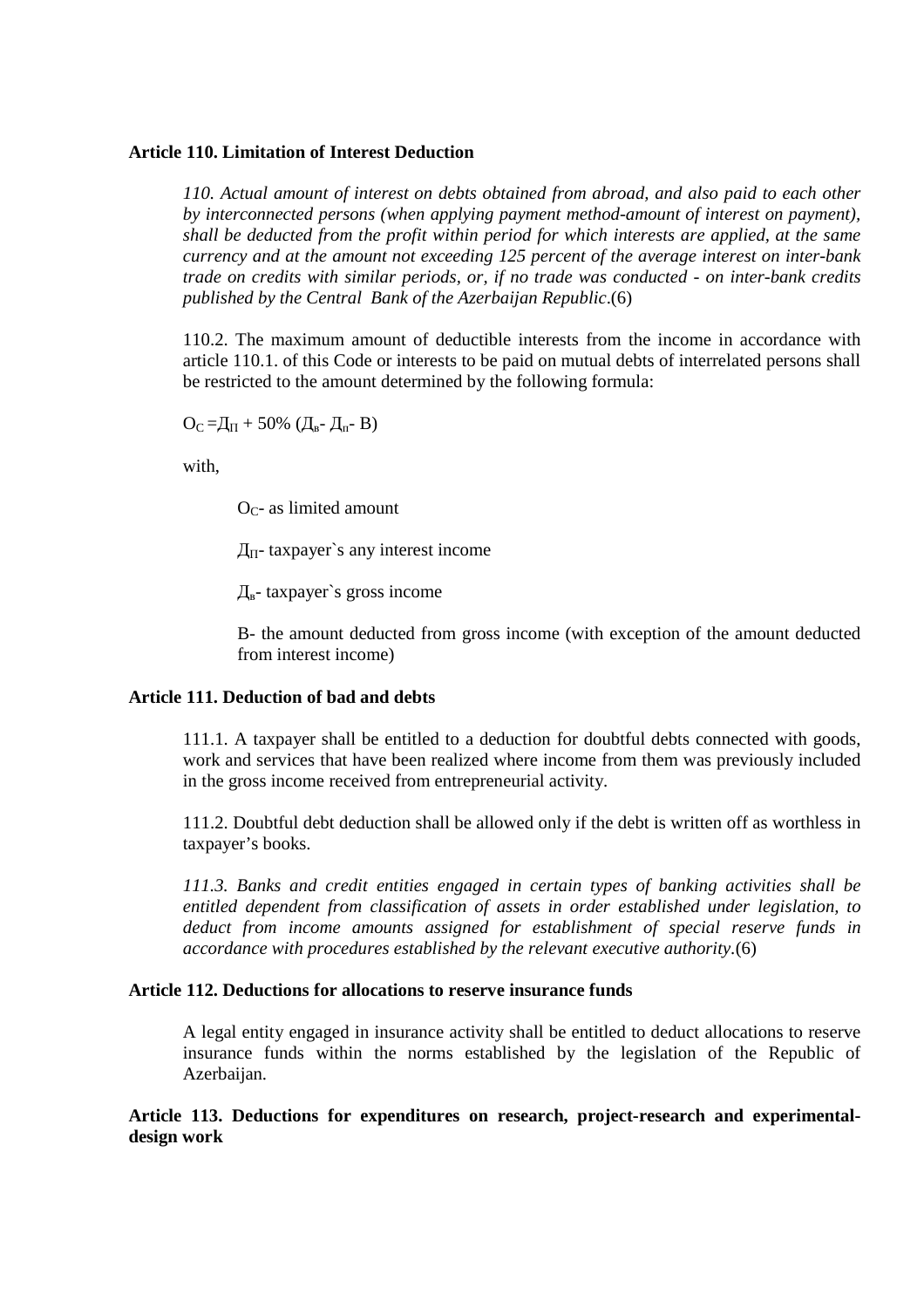Expenditures on research, project-research and experimental-design work connected with the receipt of gross income (except for the expenditures on the acquisition of fixed assets, their installation and other expenses of a capital nature) shall be deductible.

#### **Article 114. Amortization charges and deductions for** *depreciated assets*

114.1. Amortization charges for fixed assets used in entrepreneurial and non-entrepreneurial economic activity, specified in article 99 of this Code, shall be deductible in accordance with the conditions of this Article.

*114.2. Land, arts, buildings, facilities representing rare historical or architectural monuments, as well as other wear-proof assets, determined under this Article shall not be depreciated:* 

*114.2.1. equipment, exhibits, equipment, samples, operational and non-operations models, mock-ups and other visual aids used in cabinets and laboratories of for scientific, educational and practical purposes;* 

*114.2.2. productive livestock (pedigree cows, buffalos, mares, camels, pigs, deer, sheep, goats; pedigree bulls, studs, camels and other similar productive cattle);* 

*114.2.3. exhibits of fauna located in zoos and other similar facilities;* 

*114.2.4. perennial plants;* 

*114.2.5. library funds, film funds (video, audio, photo), stage requisites, museum exhibits;* 

*114.2.6. completely depreciated main assets if suitable for operation;* 

*114.2.7. main assets undergone conservation;* 

*114.2.8. public motor roads;* 

*114.2.9. public park equipment;* 

*114.2.10. main assets at stores, not issued for operations.* 

*114.3. Annual amortization rates as per* depreciated assets *shall be classified as follows:* 

*114.3.1. Buildings, facilities and installations, structures - up to 7%;* 

*114.3.2. Machinery, equipment and calculation technology - up to 25%;* 

*114.3.3. Transport means - up to 25%;* 

*114.3.4. Draft animals - up to 20%;*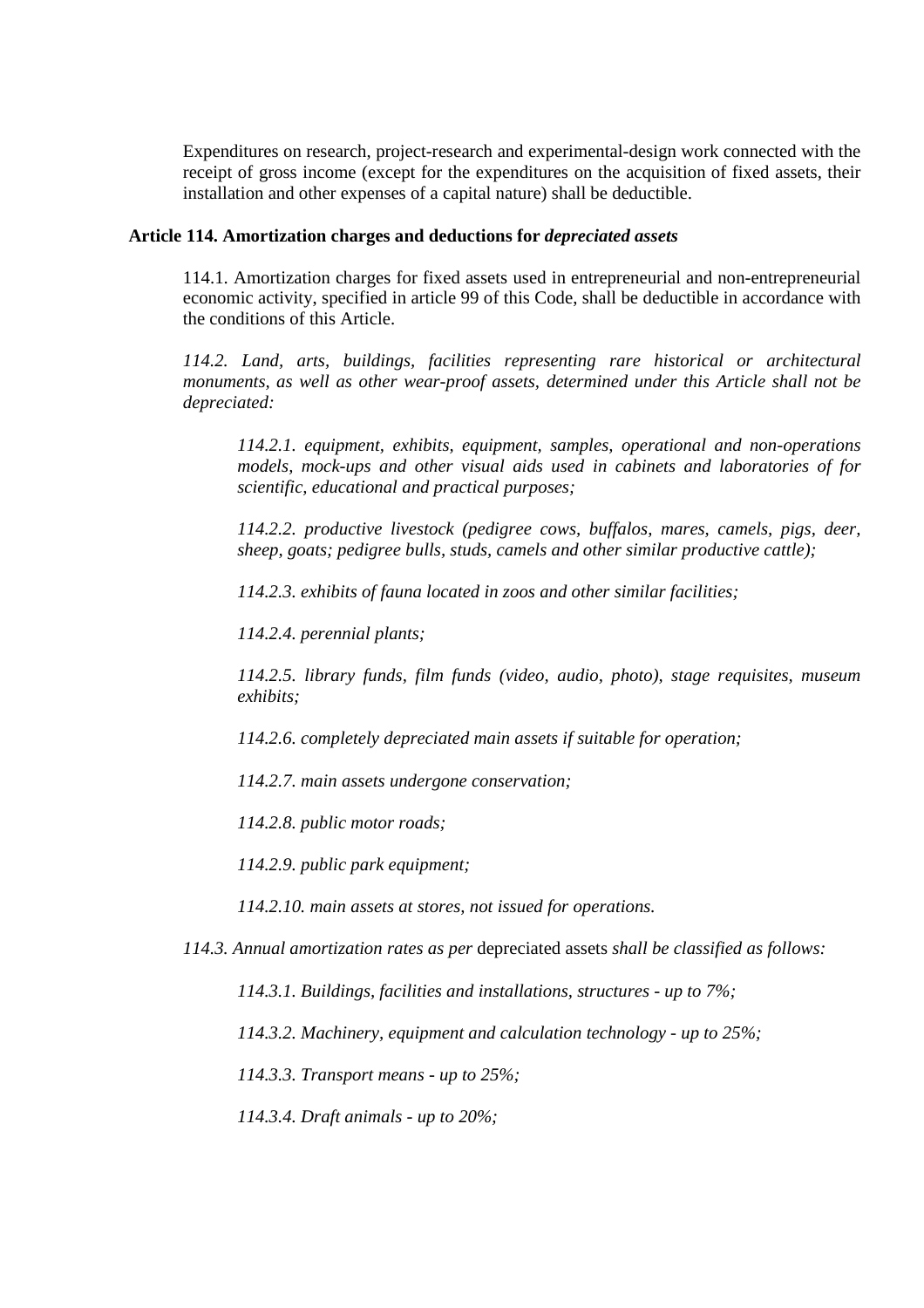*114.3.5. Costs on geological exploration and preparation work for production of natural resources - up to 25%;* 

*114.3.6. non-tangible assets- for those with undetermined period of use- up to 10 percent, for those with determined period of use- at years on amounts pro-rata to period of use;* 

*114.3.7. Other fixed assets- up to 20%;* 

114.4. Amortization charges on each main category is calculated by applying the amortization levels established for fixed assets, related to each category, indicated in Article 114.3. of this Code as for the end of the tax year.

If amortization charges applied are lower than those that are established for the tax year on fixed assets related to any category, the difference created as the result of this can be added to the amounts of amortization deducted from income in future tax years.

114.5. Amortization for buildings and structures (hereinafter - buildings) shall be charged for each building separately.

*114.6. For the purposes of calculation of amortization the residual value on main assets (main asset) at the end of tax year shall be the amount established in following order (not less than zero):* 

 *To add value of main assets (main asset) obtained within current year in accordance with Article 143 of this Code and above limit part of repair costs for previous year established on the basis of Article 115 of this Code to the residual value of main assets (main asset) at the end of previous year (value upon the deduction of amortization amount calculated for subject year), minus residual value of main assets, submitted, liquidated within the tax year or having residual value of less than 100 manats or 5 percent of initial value.* 

*114.7. If the amount obtained from provision of main assets (main asset) exceeds the residual value of these main assets (main asset), the difference shall be included as income.* 

*114.8. If the residual value of main asset at the year-end is less than 100 manats or 5 % of initial value, the amount of residual value shall be deducted from income.* 

*114.9. If amount obtained from provision of main assets (main asset) is less than the residual value of these main assets (main asset), the difference shall be deducted from income.* (3, 6, 9, 11, 14, 15)

# **Article 115. Deductions for repair expenses**

115.1. The amount of repair expenses deductible each year shall be limited as of the *previous*  year-end for each category of fixed assets - *2 percent of remaining value at the end of year of category of main assets, specified in Article 114.3.1 of this Code, 5 percent of main assets at the end of year of assets, shown in Articles 114.3.2 and 114.3.3, 3 percent of the remaining value at the year end of the category of main assets specified in Article 114.3.7, and zero (0)*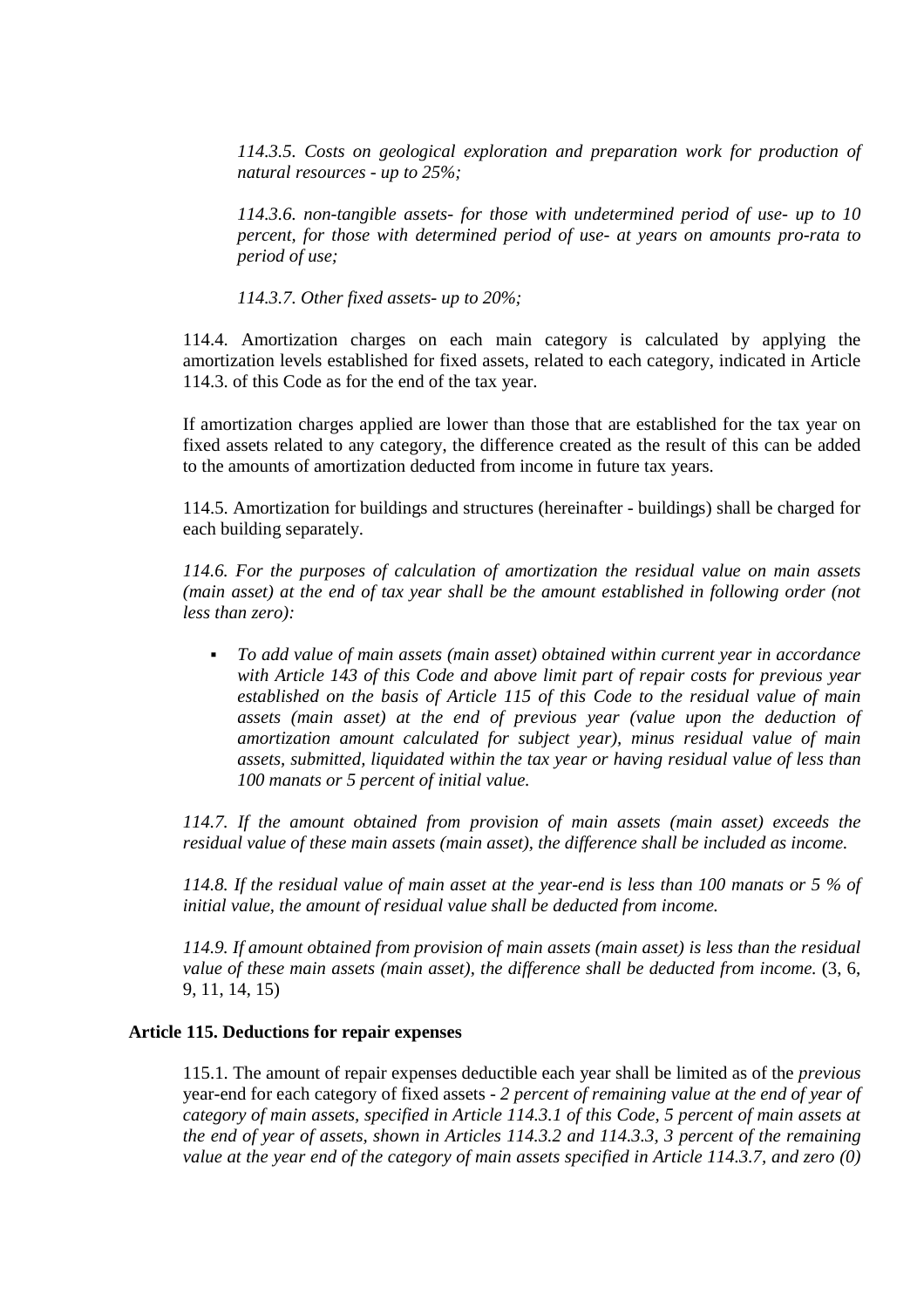*percent on main assets, to which the depreciation is accounted, in accordance with value*. In event when the actual amount of repair expenses is less than amount established by this limit than the actual amount of repair expenses shall be deductible from income.

In such case the maximum value of expenses in following tax years shall be increased by the difference between the amount of actual repair costs and amount calculated on established limit.

*115.2. Amount, exceeding the limit established under Article 115.1 of this Code shall be assigned for increase of residual value of main assets (main asset) at the end of current tax year.* 

*Costs associated with maintenance of main assets, which are not depreciated, for which the wear (depreciation) is not accounted shall not be deducted from income and their balance value is increased.* 

115.3. The procedure on deduction from income of costs for the repair of leased fixed assets shall be established in *accordance with Articles 115.4 - 115.8 of this Code*.

*115.4. The amount of costs deducted from incomes for maintenance of leased main assets shall be limited by interest range stipulated under Article 115.1 of this Code from the remaining value at the end of previous year for each category of main assets.* 

*115.5. Terms, provisions of transfer of main assets for leasing, as well as costs for their maintenance shall be agreed between the Lesser and Lessee in the contract made, as stipulated under the legislation.* 

*115.6. If repair work is conducted at the expense of Lesser, or Lessee, during the compensation of leasing payment, provisions of Article 115 of this Code shall not be applied to Lesser.* 

*115.7. If the residual value of each category of main assets by the end of previous year is equal to zero, the actual amount of repair costs shall be assigned to residual value of relevant category of main assets and depreciation is calculated in accordance with provisions of this Code.* 

*115.8. Provisions of this Code shall only limit the amount deducted from income for repair and do not prevent from implementation of repairs at the expense of other sources of taxpayers.* (6, 9)

#### **Article 116. Deduction for insurance payments**

*116.1*. Insurance payments that are paid by insured parties under insurance agreements shall be deducted, with the exception of insurance payments on property damage insurance to employees' favour, as well as life insurance made by foreign insurance organizations.

*116.2. Insurance premiums paid on foundation of insurance agreements between a physical person and insurers of the Republic of Azerbaijan on stock life insurance and pension insurance foreseeing delivery of insurance payment after 3 years from the day of coming into*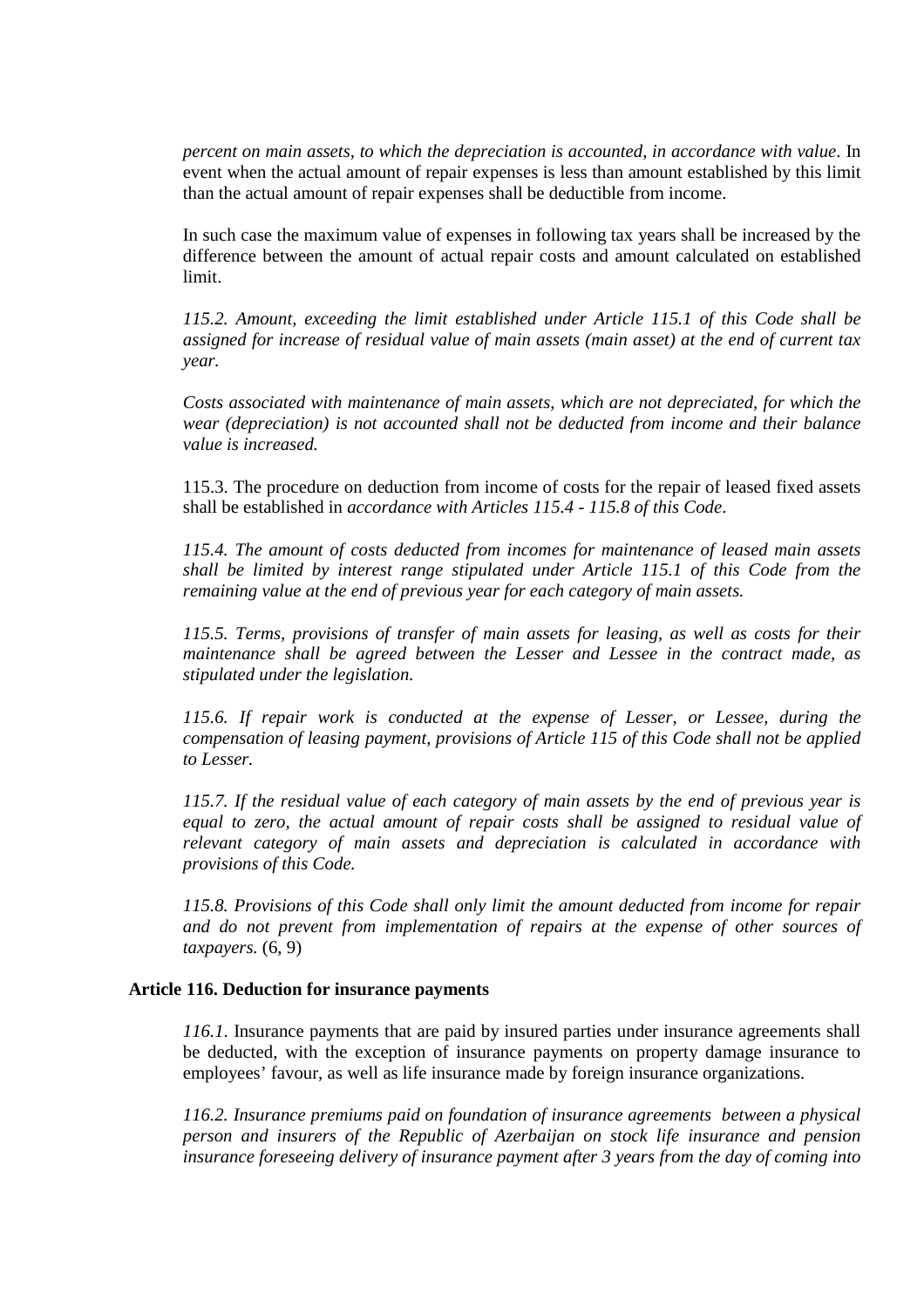*force of insurance agreement, are withheld by the employer with the purpose of taxation, from the income received by a physical person in connection with employment.* 

*Insurance payments, paid on stock life insurance and on pension insurance, withheld by the employer from the income of a physical person in connection with employment, are withheld only after payment to the bank account of the insurer by the bank.* 

*116.3. In the case of cancellation of the insurance agreement foreseen by the article 116.2 of the following code before the term, made insurance payments are taxed at the source of payment by the insurer.* 

#### **Article 117. Expenses on geological surveying and preparatory work for the production of natural resources**

117.1. Expenditures on geological surveying and preparatory work for the production of natural resources shall be deductible from gross income as amortization charges at the rates stipulated in Article 114 of this Code.

117.2. This Article shall apply also to expenditures on intangible assets incurred by the taxpayer in connection with the acquisition of rights to geological surveying and processing or exploitation of natural resources.

#### **Article 118. Deductions from income of expenses on intangible assets**

118.1. Intangible assets shall include expenses of legal and physical persons on intangible objects used for more than one year in economic activity.

118.2. Expenditures on intangible assets shall be deductible from income as amortization charges at the rate stipulated in Article 114 of this Code.

118.3. When costs on purchasing and production of intangible assets are deducted from income during calculation of taxpayer's taxable income, specified costs shall not be related to the value of intangible assets to be amortized.

#### **Article 119. Limitation of deductions from income**

119.0. No deduction shall be allowed with respect to the following taxes, *interests, calculated for delayed payment of taxes, stipulated under this Code* and financial sanctions:

119.0.1. profit tax or any other tax calculated on profit which has been paid in the territory of the Republic of Azerbaijan or other countries;

119.0.2. financial sanctions, *interests, calculated for delayed payment of taxes, stipulated under this Code,* paid.(11)

## **Article 120. Losses upon the realization of property**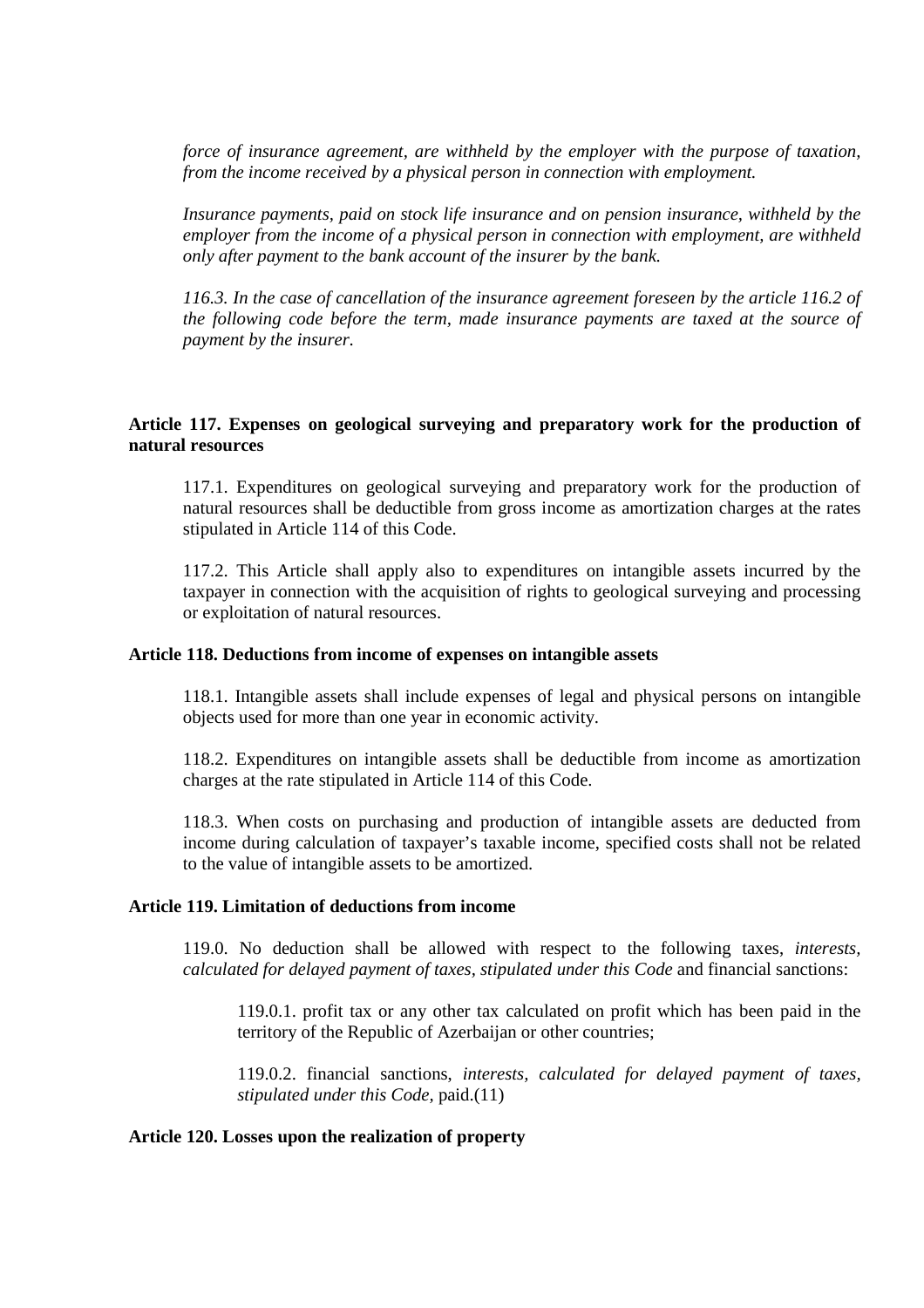Losses arising upon the realization by a physical person of property (except for property used for economic activity or property the income upon the realization of which is exempt from tax) shall be compensated from the gains received upon the realization of such property. If the losses cannot be compensated in the year in which they took place, they shall be carried forward for a period of up to *three* years and compensated from the income received from the gains upon the realization of property.(14)

# **Article 121. Loss Carry-Forward**

*121.1. Part of expenses exceeding the profit, which is allowed to exclude from the profits of the enterprise, shall be switched to the next period continuing for up to five years, and shall be compensated at the expense of the profits of these years with no limitation on years.*

121.2. With respect to physical persons, expenses deductible from gross income generated from the non-entrepreneurial economic activity, which exceed said gross income may not be deducted from salaries and wages, but shall be carried forward for a period of up to *three*  years and shall be covered at the expense of the gross income generated from entrepreneurial economic activity of future periods. (9, 14, 21)

#### **Article 122. Withholding of tax at the source of payment**

122.1. Dividends paid by resident enterprises shall be subject to taxation at the source of payment at a rate of 10 percent.

122.2. If dividends are taxed pursuant to Article 122.1 of this Code from natural and legal persons, then the specified income of natural and legal persons shall not be taxed again.

Such income shall not be liable to taxation when paying it repeatedly as dividends.

#### **Article 123. Withholding of tax on interest at the source of payment**

123.1. If income received from Azerbaijani source in accordance with Article 13.2.16. of this Code, interests paid by resident or non-resident's permanent establishment or on behalf of such establishment with exception of interests paid on credits (loans), *deposits (accounts)* of resident-banks, *including, from loan interests paid on financial leasing operations*, *to resident persons carrying out financial leasing* or non-resident banks, or permanent establishment *of a non-resident carrying out financial leasing* shall be taxed at the source of payment at a rate of 10%.

123.2. If the actual owner of interest is a natural person, interests from which taxes are levied, upon their payment to natural person shall not be taxed.

123.3. If the actual owner of interest is a taxable resident enterprise or the permanent establishment of non-resident then the specified enterprise or permanent establishment of non-resident receiving the interest in accordance with Article 123.1 of this Code, from which taxes are levied shall reduce the amount of tax paid at the source if documents are provided to confirm the payment of tax at the source of payment.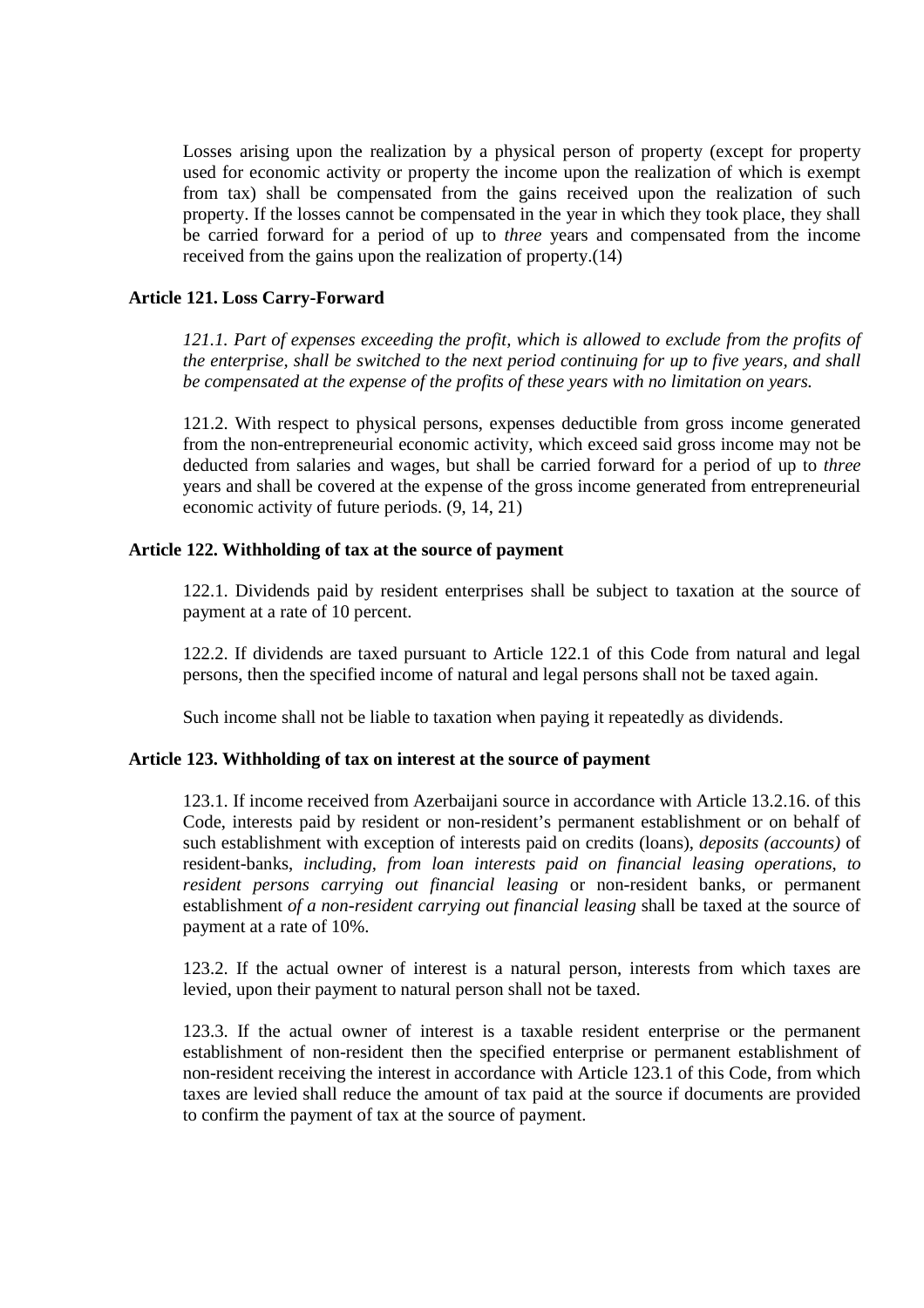123.4. Income received as difference between the payments by and to insured shall be taxed at the rate of 10 percent. (6, 14)

# **Article 124. Withholding of tax from rent payment and royalty at the source of payment**

124.1. If the income from the rent payment of movable and immovable property, income from royalty paid by the resident or permanent establishment of non-resident in the Azerbaijan Republic or paid on his behalf received in accordance with article 13.2.16. of this Code from Azerbaijani source such income shall be taxed at the source of payment at the rate of *14* percent.

*If leasing payment is paid by natural person, who is not registered as taxpayer, Lesser in accordance with this Article shall pay the tax himself and upon the registration shall submit the declaration in accordance with Articles 33 and 149 of this Code at the rate of 14 percent* 

*124.2 If tax is withheld from natural person receiving the leasing payment or royalty, or paid in accordance with Article 124.1 of this Code, the tax is not withheld from such incomes* 

124.3. Amounts paid to resident enterprises in the Azerbaijan Republic and permanent establishments of non-residents shall not be a taxable base under this Article.

*124.4. Minimum amount of monthly leasing payment for the purposes of taxation of immovable property (with exception of resident housing fund) in the Azerbaijan Republic shall be established by relevant executive authority.(11, 15)*

# **Article 125. Withholding of tax on income of non-residents at the source of payment**

125.1. Gross income of a non-resident from an Azerbaijani source that is stipulated in Article 13.2.16. of this Code and that is not attributable to the permanent establishment of the nonresident located in the territory of the Republic of Azerbaijan shall be subject to taxation at the source of payment without deduction of costs at the source of payment at the following rates:

125.1.1. dividends - according to Article 122 of this Code;

125.1.2. interests - according to Article 123 of this Code;

125.1.3. insurance payments of resident-enterprise or entrepreneur under risk insurance or reinsurance agreements - 4 percent;

125.1.4. payments by a resident enterprise or an individual enterprise for telecommunication or transport services during international communications or shipments between the Republic of Azerbaijan or other states - 6 percent;

125.1.5. the following payments by a resident enterprise or an individual enterprise, connected with employment, including the income from services specified in articles 13.2.16.2, *13.2.16.10 (with exception of profits obtained as royalty for property, stored or used in the Azerbaijan Republic), 13.2.16.12 (with exception of profits*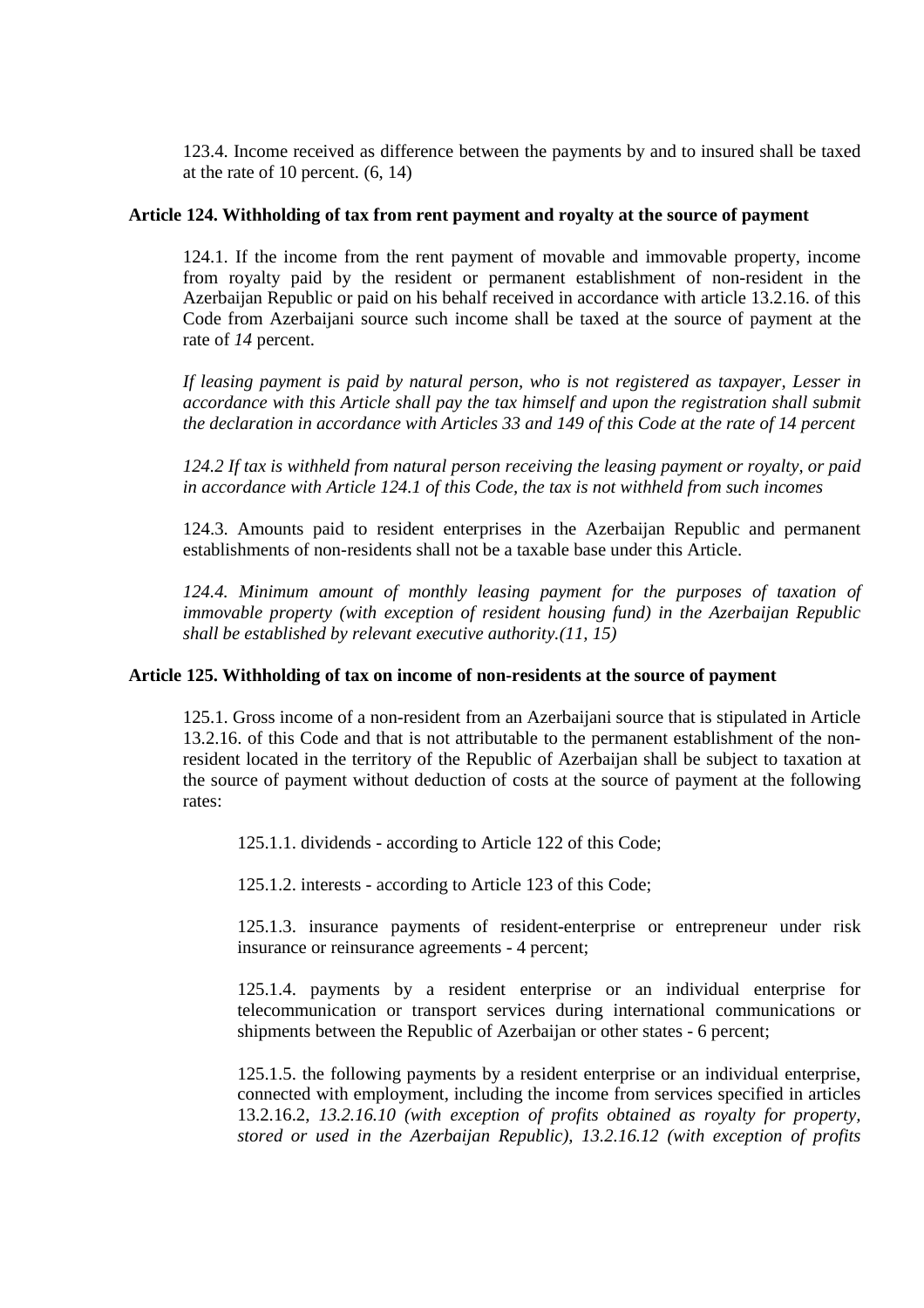*made as a result of leasing of immovable property in the Azerbaijan Republic)* and 13.2.16.14. of this Code, as well as income *received from the Azeri source - 10 percent*;

125.1.6. income in the form of wages paid by a resident enterprise or an individual enterprise - at the rates specified by Article 101 of this Code;

125.1.7. rent payment and royalty- in accordance with Article 124 of this Code.

125.2. For the purposes of this Article, payments made by or on behalf of the permanent establishment of a non-resident in the Republic of Azerbaijan of on his behalf, shall be considered to be made by a resident enterprise.

*125.3.In case if the international treaties on avoidance of double taxation with participation of the Azerbaijan Republic stipulate the low tax rate or full exemption from taxes, then tax amount which was overcharged from the source of payments will be refunded in an order stipulated by the article 87.4 of this Code.* (3, 14, 15)

# **Article 126. Taxation of net profit of non-resident's permanent establishment** *at the source of payment*

In addition to profit tax of non-resident's permanent establishment from any amount of net income of this permanent establishment *at the source of payment*, transferred (issued) to the favor of such non-resident tax shall be withheld at the rate of 10 percent.(9)

#### **Article 127. Foreign Tax Credit**

127.1. Amounts of income tax or profit tax of resident enterprise paid outside the Republic of Azerbaijan from the incomes of not Azerbaijani source shall be credited upon the payment of tax in the Republic of Azerbaijan.

127.2. The amounts of the credit stipulated in Article 127.1 of this Code shall not exceed the amount of tax charged on that income or profit in the Republic of Azerbaijan at the rates in effect in the Republic of Azerbaijan.

#### **Article 128. Income received in countries with concessive taxation**

128.1. If a resident directly or indirectly holds more than 20 percent of the basic charter capital or possesses more than 20 percent of the voting shares of a foreign legal entity that, in turn, received income from a state with concessive taxation, said income of the resident shall be included in its taxable income.

128.2. A foreign state shall be considered a state with concessive taxation, if in that country the tax rate is 2 or more times lower than that determined under this Code, or if there exist laws on confidentiality of information about companies, which allow secrecy to be maintained concerning financial information, as well as the actual owner of property or income (property) receiver.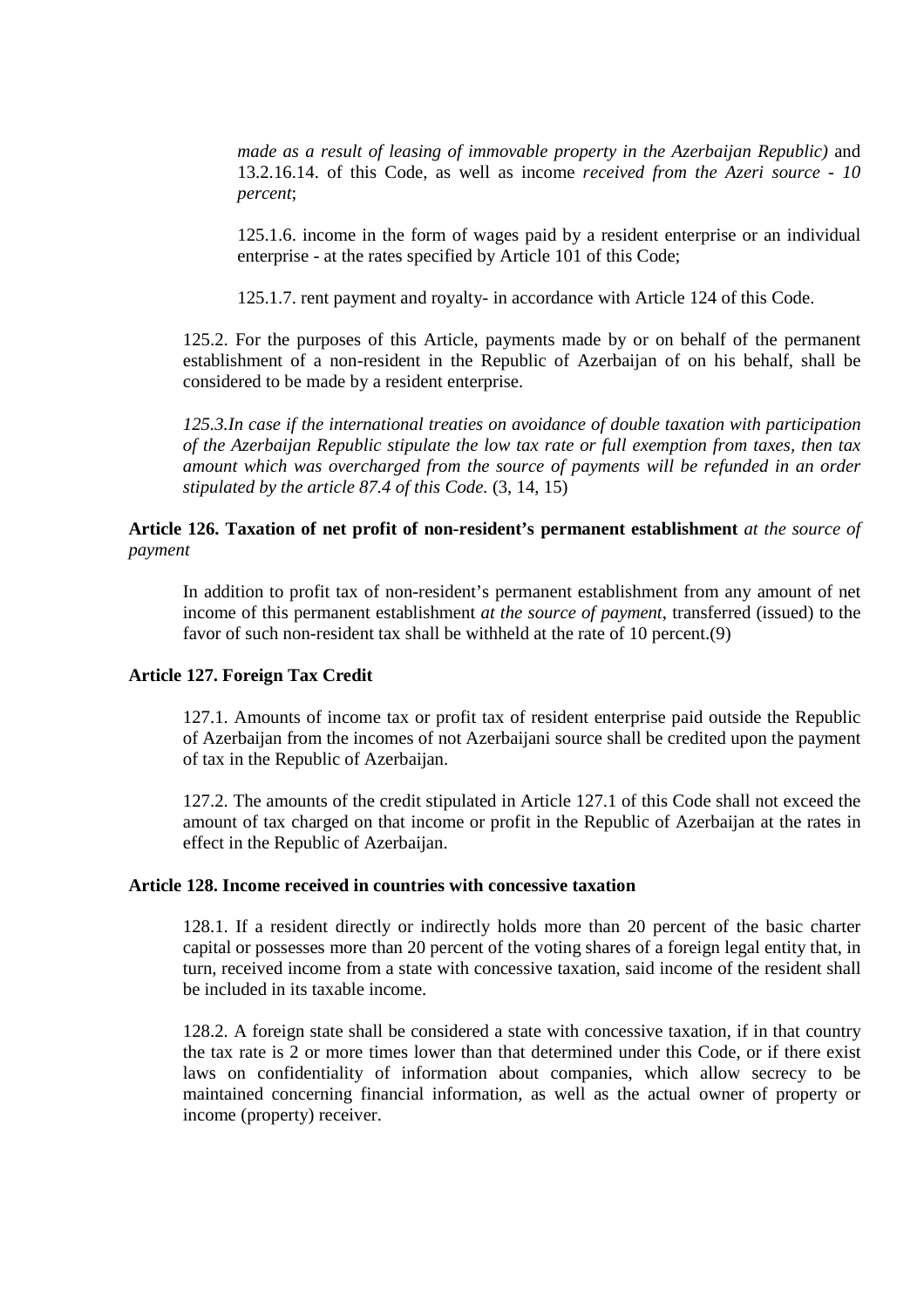# **Article 129. Tax year**

A tax year shall be a calendar year.

# **Article 130. Procedure for recording income and expenditures**

130.1. With a view to reflecting clearly taxable income (or profit), the taxpayer shall be obliged to maintain accurate and timely records of income and expenditures on the basis of documented data and shall assign, using methods provided for in this Chapter, said income and expenditures to relevant reporting periods during which they were received or incurred. The method used by taxpayer shall take account of all requirements concerning the moment of expenditures and receipts and procedure for their accounting. Taxpayer can use cash basis or accrual basis method as an accounting method.

*Legal and physical entities shall keep the records of profit and losses according to the current legislation of the Azerbaijan Republic. With taxation purposes the profit and losses are established on the basis of this Code.* (3)

130.2. Taxpayer shall be obliged to ensure that all operations connected with its activity are recorded in such a manner that their beginning, course and end can be discerned.

130.3. Subject to the provisions of this Article, taxable income shall be calculated by the method used by the taxpayer for his own book-keeping, provided that adjustments necessary for meeting the requirements of this Code are incorporated.

130.4. Taxpayer may use cash method or accrual method of tax accounting, provided that the same method is applied by taxpayer during a year.

130.5. If the accounting method of taxpayer is changed, adjustments to accounting operations affecting the tax amount shall be effected in the year that the accounting method changed, so that none of the operations is left out or included twice.

# **Article 131. Procedure for recording income and expenditures using the cash basis method**

Taxpayer using cash method shall account for income at the moment that it actually receives such income or such income is transferred to its disposal and for expenses - at the moment that these expenses are actually incurred.

#### **Article 132. Moment of receipt of income when using the cash basis method**

132.1. The moment of receipt of income shall be considered the moment that cash monies are received. Should non-cash payment be made, the moment of the receipt of income shall be the moment said monies are transferred to taxpayer's bank account or to another account at his disposal or from which he is entitled to receive said resources.

132.2. In the case of annulment or discharge of taxpayer's obligation, i.e. in the event of mutual offsetting, the moment of the receipt of income shall be considered the moment that the obligation is annulled or discharged.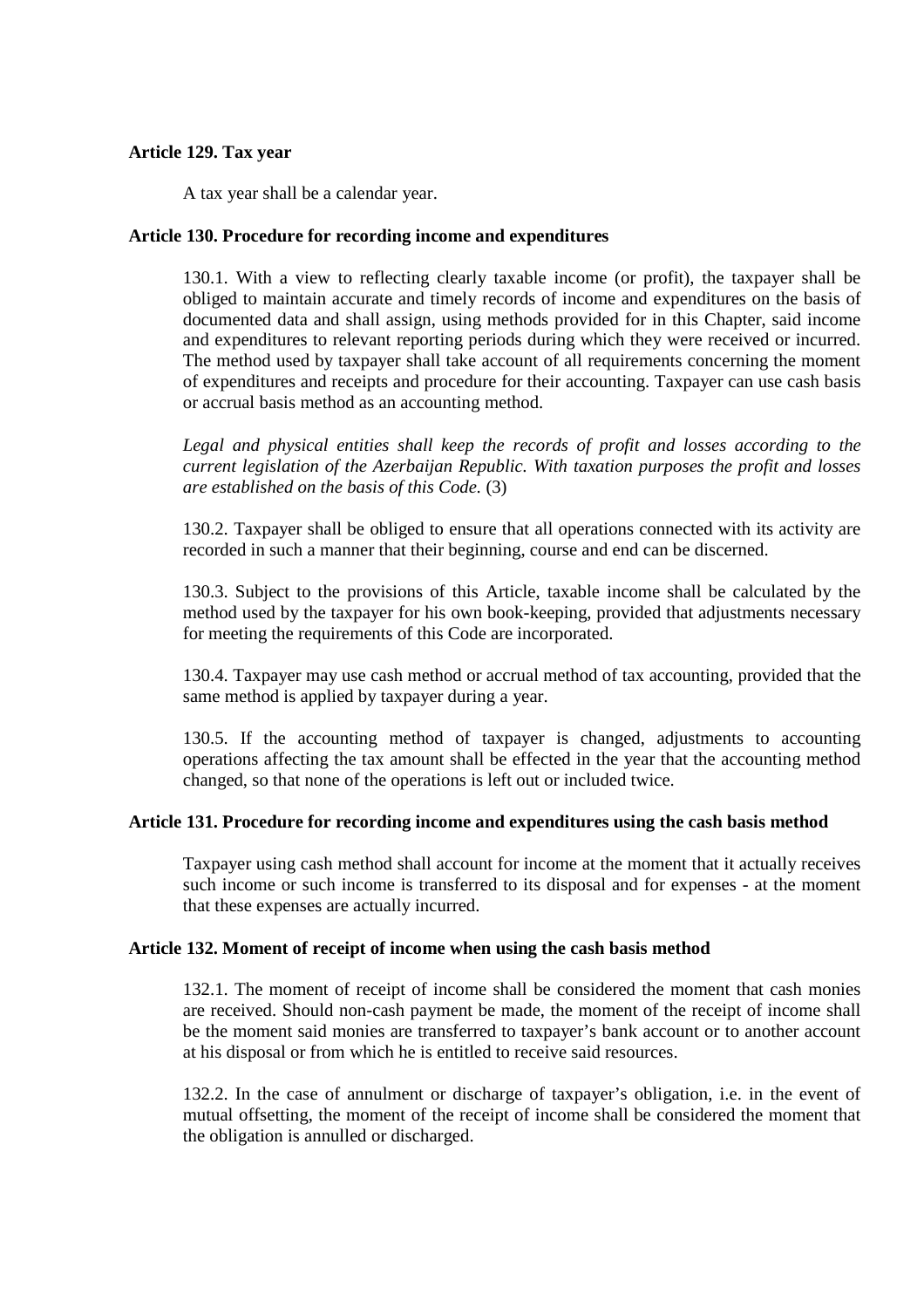## **Article 133. Moment of carrying out expenses when using the cash basis method**

133.1. When taxpayer uses the cash method for tax accounting purposes, the moment of carrying out expenses shall be the moment that these expenses are actually incurred unless otherwise provided for in this Article.

133.2. If taxpayer pays out cash monies, the moment of incurring expenses shall be the moment the monies are paid. Should non-cash payment be made, the moment of incurring expenses shall be the moment that the bank receives the order of the taxpayer to transfer said funds.

133.3. In the case of the annulment or discharge of taxpayer's financial obligation, i.e. in the event of mutual offsetting, the moment of carrying out expenses shall be the moment that the financial obligation is annulled or discharged.

133.4. When paying interest on a debt obligation or making payments for rental property (if the term of the debt obligation or rental agreement extends over several reporting periods) the amount of interest (or rent) actually paid, which is deductible for the tax year shall be deemed as the amount of interest (or rent) calculated for that year.

# **Article 134. Recording income and expenditures using the accrual basis method**

Taxpayer maintaining records using the accrual basis method shall record income and expenditures based on the moment of the acquisition by taxpayer of the right to that income or of the acknowledgment of the expenditures, respectively, regardless of the moment that the income is received or the expenditures are incurred.

#### **Article 135. Moment of the receipt of income when using the accrual basis method**

135.1. The right to receive income shall be considered to have been acquired if the relevant amount is subject to unconditional payment to taxpayer or taxpayer has fulfilled all its obligations under the transaction.

135.3. If taxpayer fulfills work or provides services, the right to receive income shall be considered to have been acquired at the time when the fulfillment of such work under the agreement has been fully completed.

135.3. If taxpayer receives income, or has the right to receive interest income or income from the lease of property, the right to receive income shall be considered to be acquired at the moment of expiration of the term of the debt obligation or lease agreement. If the term of the debt obligation or lease agreement extends over several reporting periods, the income shall be distributed among these reporting periods according to the procedure for the calculation of this income.

#### **Article 136. Moment of carrying expenditures when using the accrual basis method**

136.1. When taxpayer uses the accrual basis method in tax accounting, the moment of carrying expenditures in respect of a transaction (agreement) shall, unless otherwise provided by this Article, be considered when all the following condition are fulfilled: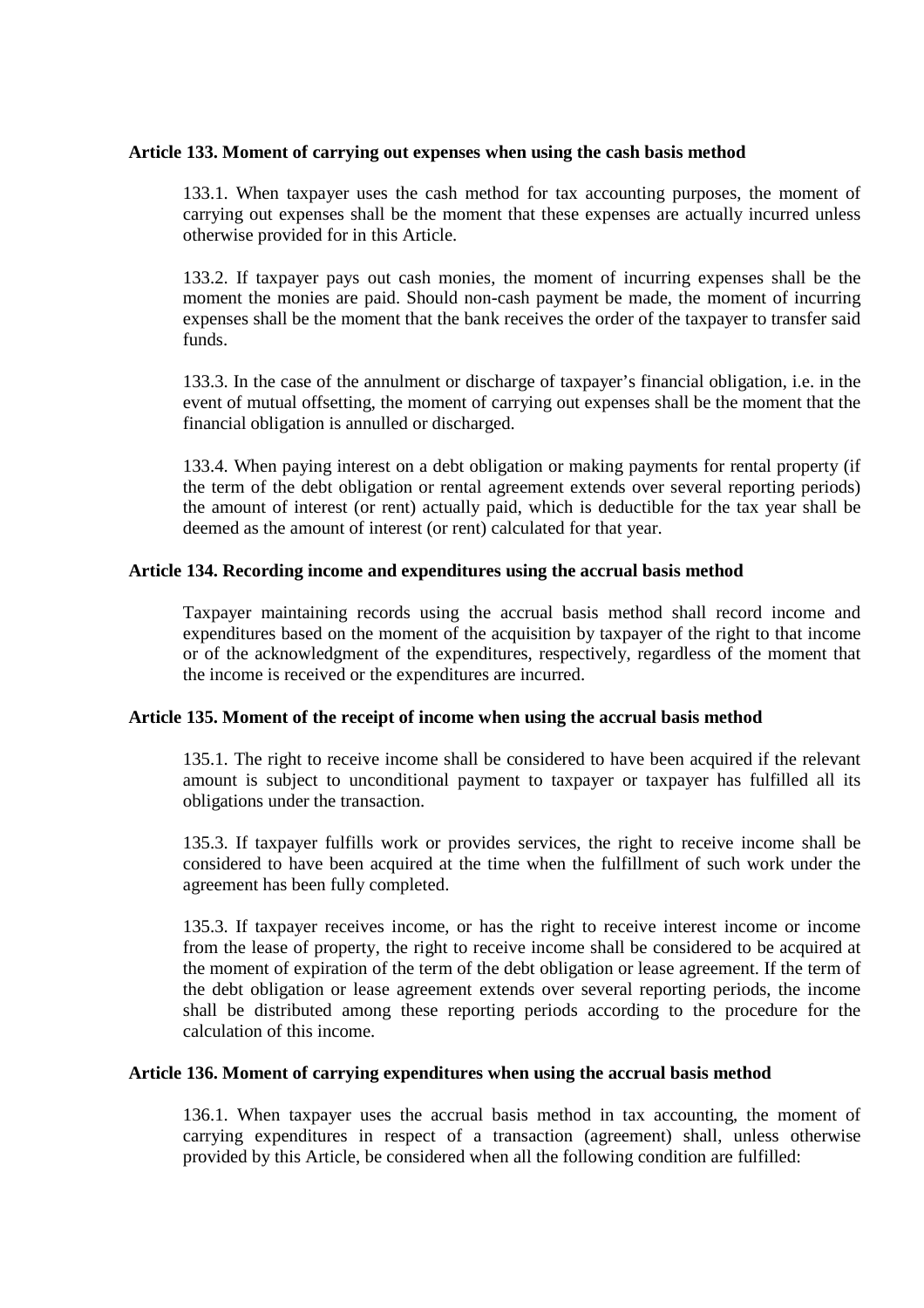136.1.1. taxpayer's acceptance of a financial obligation can be acknowledged indisputably;

136.1.2. the amount of the financial obligations can be valued with sufficient accuracy; and

136.1.3. all of the parties to the transaction (agreement) have actually fulfilled all their obligations under the transaction (agreement) or the relevant amounts are subject to unconditional payment.

136.2. In relation to the above mentioned, financial obligations shall be such obligations assumed according to a transaction (agreement), for the fulfillment of which the other party to the transaction (agreement) will be required to pay relevant income in monetary or other form.

136.3. When paying interest or rental on a leased property the debt obligation term or lease agreement term shall cover few reporting periods, the income shall be distributed among these reporting periods in accordance with the procedure for their calculation.

#### **Article 137. Distribution of income from joint ownership**

In the case of joint ownership agreements or agreements that involve ownership by more than one person without establishing a legal person, income and expenditures resulting from said agreements shall be attributed to owners according to the agreement and tax shall be imposed according to the participating interest of such owners.

#### **Article 138. Income and deductions under long-term contracts**

138.1. «Long-term contract» - shall mean a contract on production (manufacture), installation or construction, or the performance of related service, which is not completed within a tax year. Contracts to be completed within 6 months of the date on which work under such contracts commenced shall be an exception.

138.2. If taxpayer uses the accrual method of accounting, income and deductions with respect to long-term contracts shall be accounted for during the tax year in accordance with the actual percentage of completion of such contracts.

138.3. Percentage of a completion of a contract shall be determined by comparing the expenditures borne by the end of the tax year against the total expenditures under the contract.

*138.4. Provisions of Article 138 of this Code shall not be applied to simplified tax payers for operations in residential housing constructions. (15)*

#### **Article 139. Procedure for Recording Stocks of Commodities and Materials**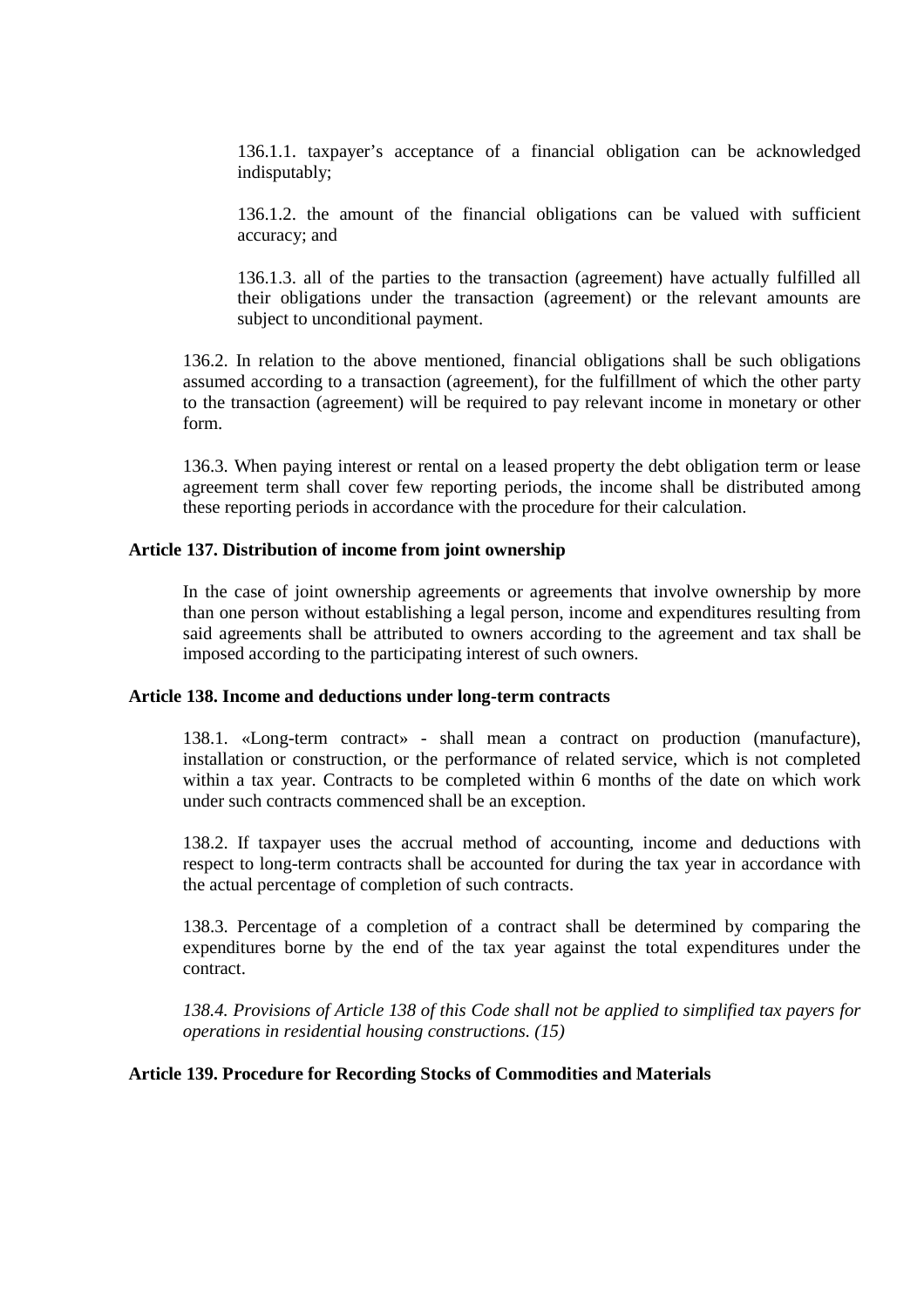139.1. Taxpayer shall be obliged to include in stocks of commodities and materials any goods in its possession and to be used for subsequent sale or for production of goods, doing work or providing services.

139.2. When accounting for commodity and material stocks, taxpayer shall be obliged to reflect in tax accounting the value of goods produced or acquired by it, such value being determined on the basis of the production cost or purchase price of these goods, respectively. Taxpayer shall also be obliged to include storage or transportation costs on these goods in their value.

139.3. When recording commodity and material stocks, the taxpayer may assess the value of obsolete, defective or out-of date goods (or products), that cannot be transferred at a price higher than their production cost or purchase price for the same reasons, on the basis of the price at which said goods (or products) can be transferred.

139.4. The taxpayer holds the right to keep the accounting of commodity and material stocks using the method of valuation at average cost if he is not keeping the individual record of goods on which he has the authority.

#### **Article 140. Financial lease**

140.1. If lesser lets tangible assets to lease under a financial lease agreement, the lessee shall, for taxation purposes, be considered owner of the assets and lease payments - payments on the loan granted to the lessee.

140.2. Lease of assets shall be considered a financial lease in the following cases:

140.2.1. the assets are to be transferred to ownership upon the termination of the lease period or the lessee is entitled to purchase the assets at a determined or presumed price upon the termination of the lease period; or

140.2.2. the lease term exceeds 75% of the service period of the leased assets; or

140.2.3. the residual value of the leased assets upon the termination of the lease is less than 20 percent of their value at the beginning of the lease;

140.2.4. the current discounted value of payments over the entire lease term is greater than or equal to 90% of the fair market value of the assets as of the beginning of the lease.

140.2.5. the leased property has been prepared for the lessee by the order of the lessee and may not be used, upon the termination of the lease term, by any person other than the lessee.

140.3. The Article 140.2.4. of this Code shall not apply to a lease that started during the final quarter of the term of utilization of assets.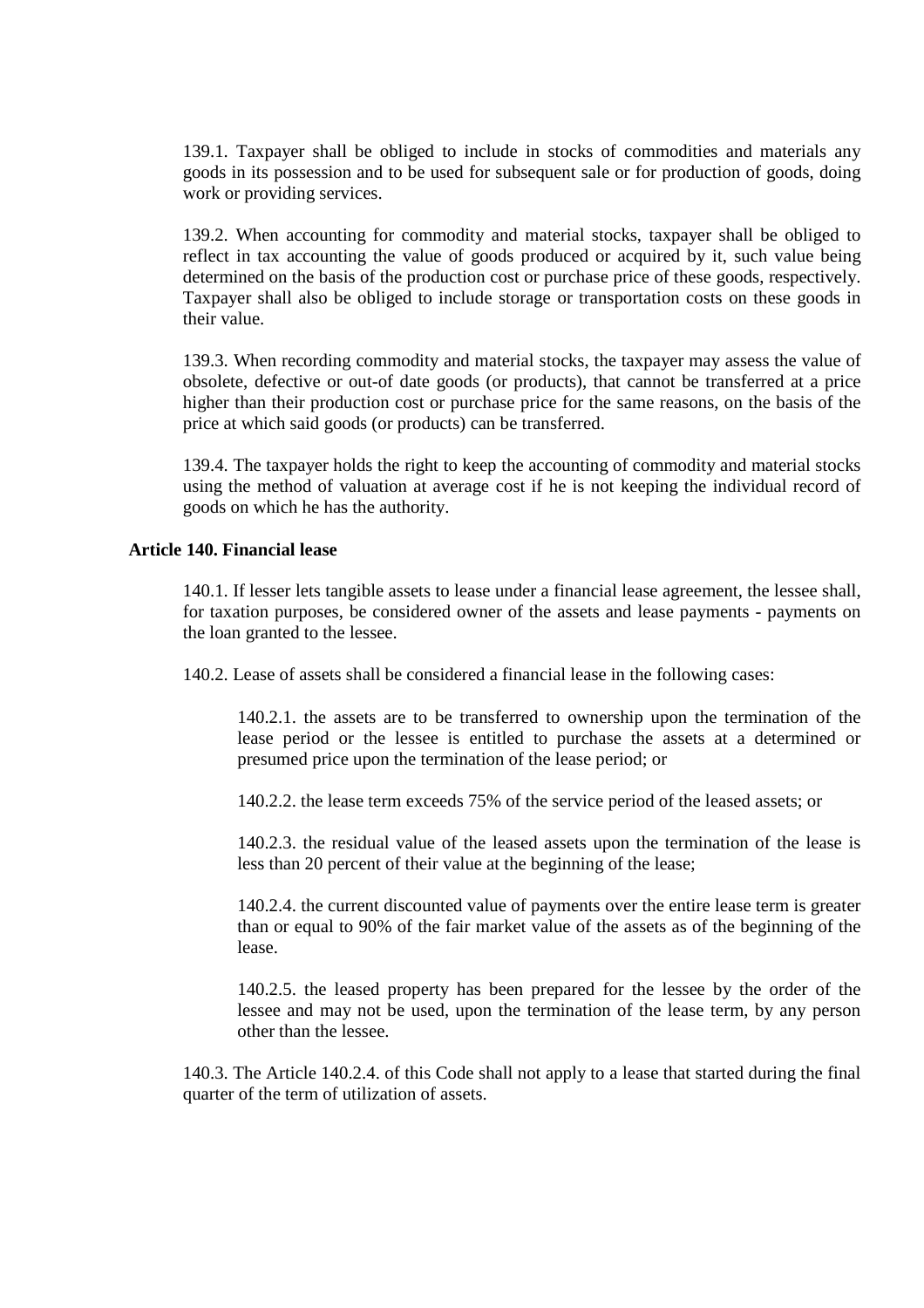*140.4. In case when no interest rate is mentioned on loan payments in a financial leasing contract or to non-residents carrying out financial leasing, as well as to interdependent persons the interest rate used for establishment of current value of financial leasing payments shall be taken for the period to which payments are applied in the same currency at volume of 125 percent of the average interest on inter-bank trade on credits with similar periods, or, if no trade was conducted — on inter-bank credits published by the National Central Bank of the Azerbaijan Republic.*

140.5. For the purposes of this Article, the lease term shall include any period for which the lessee is entitled to extend the lease.

140.6. In the cases where the lessee is the owner of the assets before the start of the financial lease, the transaction property shall, in addition to the regime of granting loan stipulated in Article 140.1. of this Article, be regarded as a sale by the lesser and purchase by the lessee. (6, 14)

# **Article 141. Compensated deductions and reduction of reserves**

141.1. If previously deducted expenses, losses, or doubtful loans are reimbursed, then the amounts received shall be deemed income for the moment in which they were reimbursed.

141.2. If previously deducted reserves are reduced, then the amount reduced shall be included in income.

#### **Article 142. Income and losses upon the realization of assets**

142.1. Income from the realization of assets shall consist of the positive difference between the proceeds from the realization of such assets and the cost of the assets as determined in accordance with Article 143 of this Code. Upon the transfer of assets on a gratuitous basis or at a reduced price, the income of the person transferring the assets shall be determined as the positive difference between the market value of the property so transferred and its cost as determined in accordance with Article 143 of this Code.

142.2. Losses from the realization of assets shall consist of the negative difference between the proceeds from the realization of such assets and their cost as determined in accordance with Article 143 of this Code.

### **Article 143. Cost of assets**

The cost of assets shall include outlays for their acquisition, production, construction, assembly and installation as well as other outlays that increase their value with the exception of outlays for which the taxpayer is entitled to a deduction.

*In the event of obtained assets to cover credits, the interest on credits do not increase the value of assets and shall be deducted from profits as per Article 108 of this Code. (15)*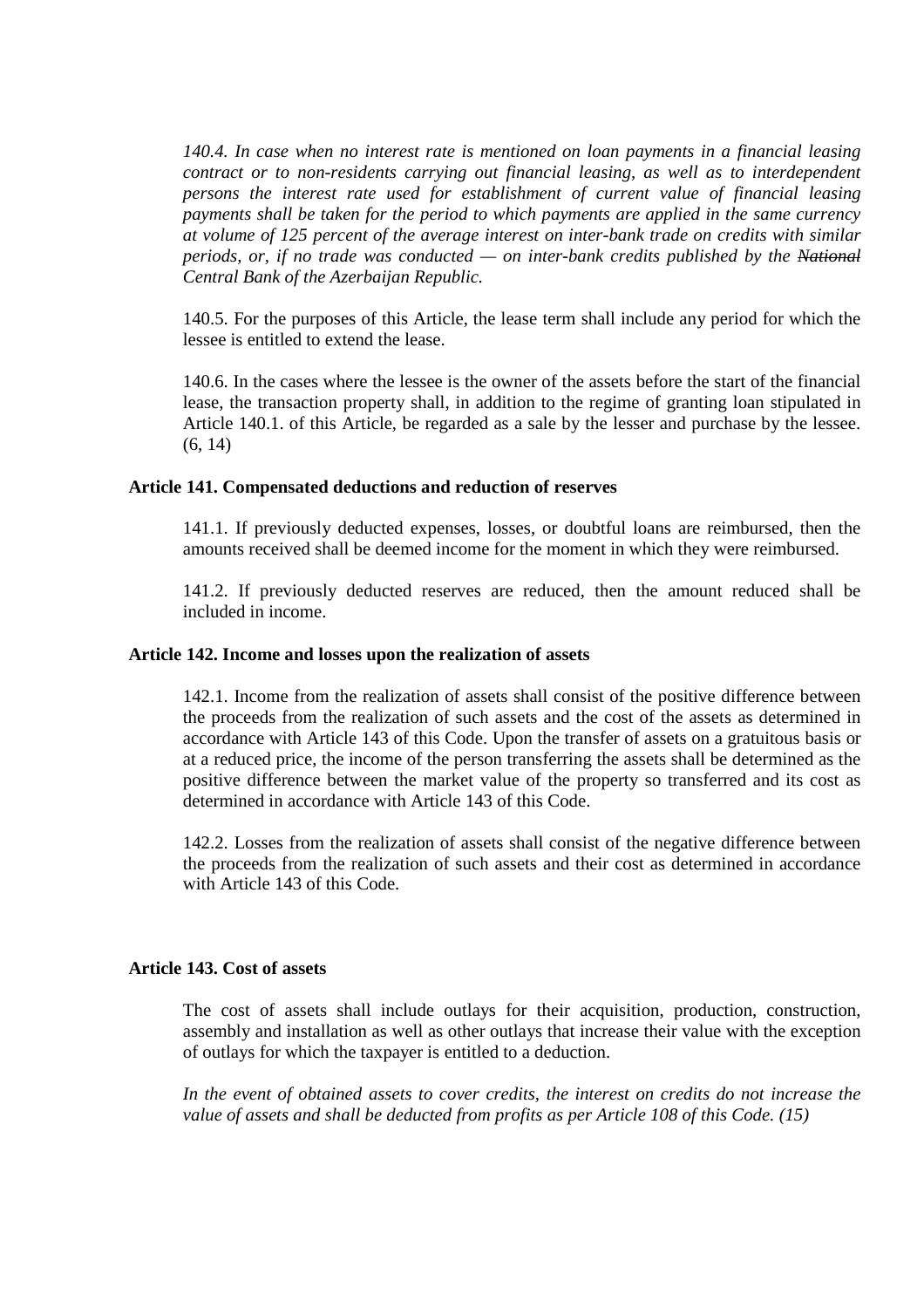# *Article 144. Non-recognition of profit or losses*

144.1. No profit or loss shall be taken into account in the following cases when determining taxable income:

144.1.1. assets are transferred between spouses;

144.1.2. assets are transferred between former spouses as part of a divorce settlement;

144.1.3. assets are impartially liquidated or alienated where the proceeds are reinvested in an asset of the same or similar nature before the end of the second year following the year in which the liquidation or alienation took place.

144.2. The cost of the replacing asset described in Article 144.1.3. of this Code shall be determined with reference to the cost of the replaced asset at the time of the liquidation or alienation.

144.3. The cost of an asset acquired in a transaction in which profit is not taken into consideration for tax purposes under Articles 144.1.1. or 144.1.2. shall be the cost of the transfer or on the date of transaction.

# **Article 145. Liquidation of legal person**

145.1. The liquidation of a legal entity shall be treated as a nullification of all participating interests of the participants therein, unless otherwise stipulated in this article.

145.2. If a legal person is liquidated and its asset is transferred to a participant that is a legal person or before the liquidation the participant held 100% of the participating interests in this legal person:

145.2.1. the transfer shall not be treated as the taxable transfer by the liquidated legal entity;

145.2.2. the cost of the assets transferred to the participant shall be equal to the cost of such assets to the liquidated legal person prior to the transfer;

145.2.3. the distribution of the assets shall not be a dividend;

145.2.4. no profit or loss shall be taken into consideration upon the cancellation of the participant's interest in the liquidated asset;

145.2.5. the balance value of fixed assets of any category shall be transferred to the person gaining such fixed assets.

*145.3*. Article 145.2 of this Code shall apply only if the tax agency proves that the main objective of a complete liquidation was not tax evasion. (6)

# **Article 146. Establishment of a legal person**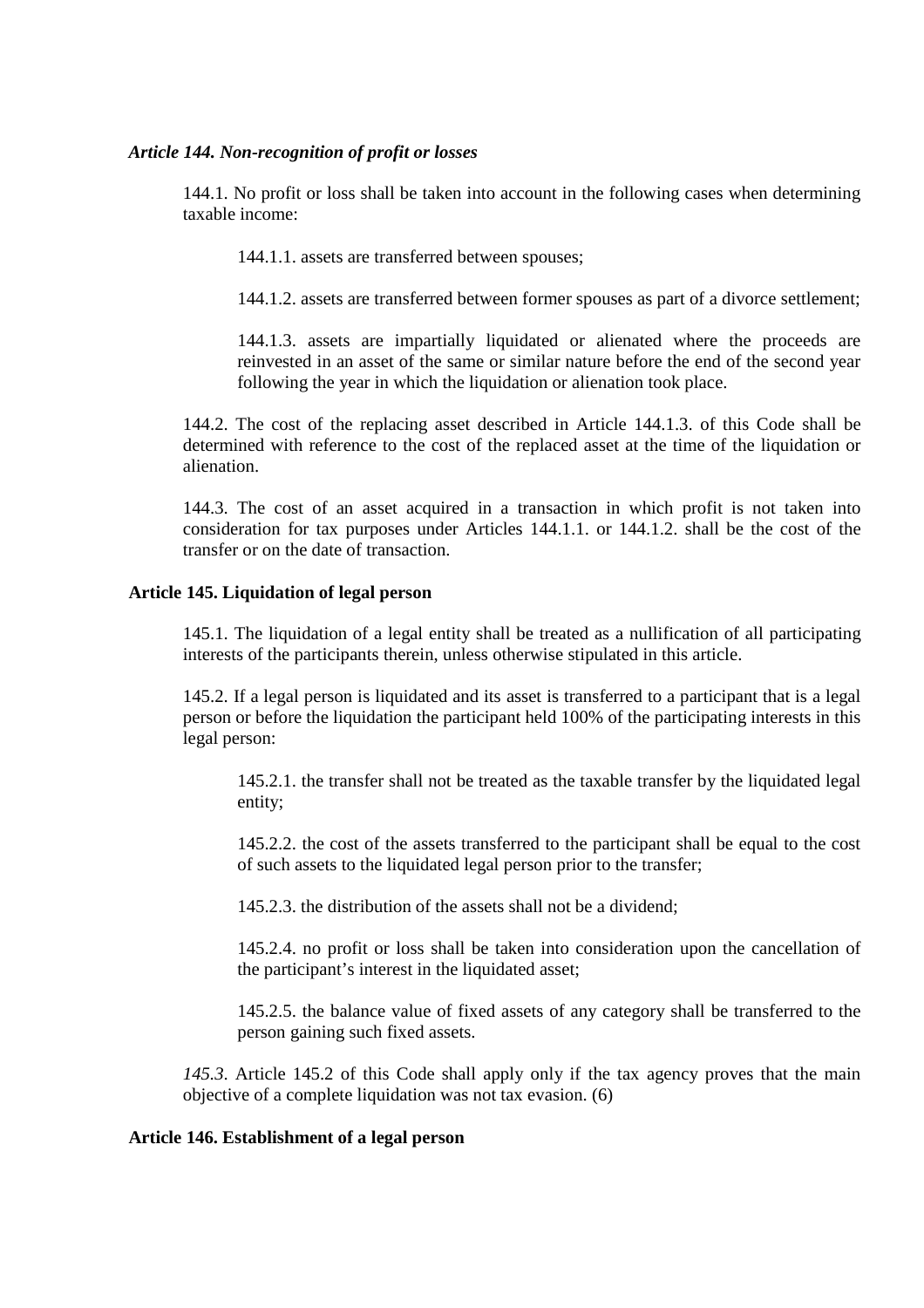146.1. The transfer of assets shall not be deemed their alienation in the following cases:

146.1.1. a physical person, or a group of physical persons, transfers one or more assets (with or without any liability) to a legal person in exchange for a participating interest in that legal person;

146.1.2. a physical person, or a group of physical persons, owns 100% or more of the participating interests immediately after the exchange.

146.2. The cost, to the transferee, of the assets to which Article 146.1. of this Code applies shall be equal to the cost, to the transferor, of those assets at the time of the transfer.

146.3. The cost of a participating interest received by exchange stipulated in Article 146.1 of this Code shall be equal to the cost of the assets transferred less any liability transferred.

*146.4.* If the liabilities transferred exceed the cost of the assets transferred, this Article shall not apply to the difference between these amounts. (6)

# **Article 147. Reorganization of a legal person**

147.1. The cost of the property and participating interests held by a legal entity or entities that are parties to the reorganization shall be equal to the cost of said property and interests immediately before the reorganization. The balance value of fixed assets connected to any depreciation category shall be transferred to person who purchased these fixed assets.

147.2. The transfer of property or participating interests between the legal persons that are the parties to reorganization shall not be treated as a surrender of property.

147.3. Any exchange of participating interests in a resident legal person which is a party to a reorganization for participating interests in another resident legal person which is also a party to that reorganization shall not be deemed taxable alienation of a participating interest.

147.4. The cost of the participating interests exchanged under Article 147.3. of this Code shall be equal to the cost of the original participating interests.

147.5. The distribution of participating interests connected to the exchange of participating share of resident legal person who is the party of reorganization to the participating interests in other legal person- party of reorganization shall not be considered as dividends for the parties of reorganization.

147.6. The value of original participating interests, under article 147.5. of this Code shall be divided immediately after distribution of original and distributed participating shares proportional to their market value.

147.7. Reorganization of legal person shall be:

147.7.1. merger of two or more resident legal persons;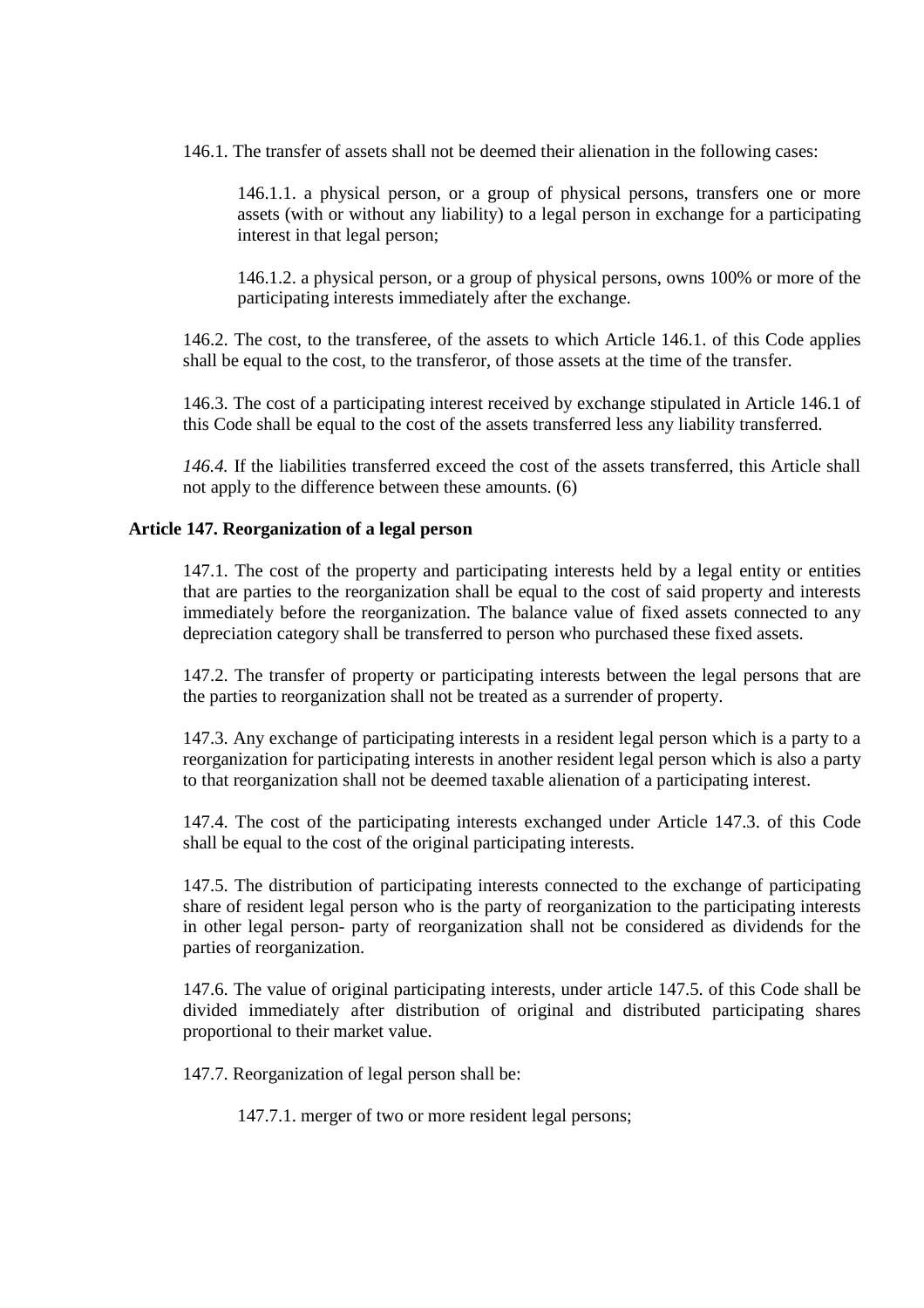147.7.2. acquisition or take-over of 50% or more of the voting participating interests and 50% or more of the value of all the participating interests of a resident legal person solely in exchange for the participating interests of the party of reorganization;

147.7.3. acquisition of 50% or more of the assets of a resident legal person by another resident legal person solely in exchange for voting participating interests with no preferential rights as to dividends of the party of reorganization;

147.7.4. a split-up (division) of a resident legal person into two or more resident legal persons;

147.7.5. a split-off (establishment of a new legal person by separation) provided that the tax agency proves that the main objective of such merger, acquisition, takeover, split-up and split-off was not tax evasion.

147.8. Any legal person party to reorganization, or any legal person who owns the resident legal person- party to the reorganization, or any legal person belonging to such person shall be deemed as party to reorganization.

147.9. For the purposes of Article 147.8 of this Code, the owner of a legal person shall mean an owner of 50% or more of the voting participating interests and 50% or more of the value of all the remaining participating interests in the legal person.

# **Article 148. Change of control over a legal person**

148.0. Where there has been a change in the principal ownership of a legal person for 50 or more percent as compared with the ownership one year earlier, the carry-forward of a loss, deduction or credit from a previous taxable year shall not allowed in the following cases:

148.0.1. the legal person carries out the same ownership activity during three years after the change occurred;

148.0.2. the legal person does not start a new ownership activity during one year after the change occurred.

#### **Article 149. Filing of Tax Returns**

149.1. The following taxpayers shall submit tax returns to tax authorities within the terms stipulated in Article 149 of this Code:

149.1.1. resident enterprises;

149.1.2. non-residents who have permanent establishments in the Azerbaijan Republic;

149.1.3. non-residents, taxable income of which is generated from the Azerbaijani source and specified income of which is not taxed at the source of payment;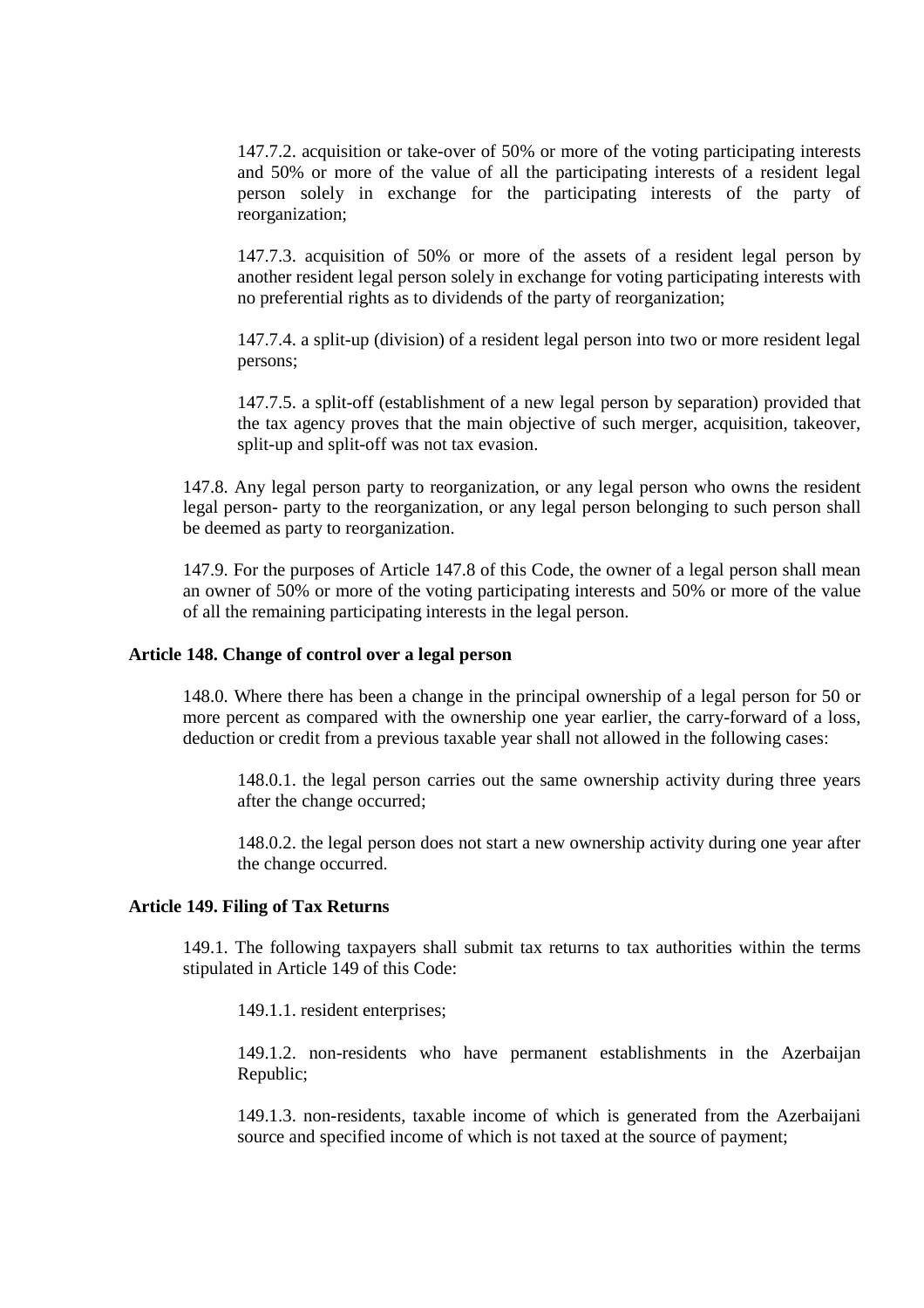*149.1.4. Natural persons with incomes, for which the withholding tax is not stipulated (not possible), or natural persons-residents, obtaining profits from the outside of the Azerbaijan Republic, including those obtaining profits from royalty.* 

149.2. *Persons mentioned in Article 149.1 hereof* shall submit their tax return *no later than March 31*of the year following the accounting year.

149.3. In the event that taxpayer ceases his/its ownership activity in the Republic of Azerbaijan, he/it shall submit the return to tax authorities within 30 days. For the purposes of this Article the accounting period shall cover the timeframe from the beginning of tax year until the day of entrepreneurial activity cessation by the taxpayer.

149.4. Upon the liquidation of a legal person the liquidation commission or taxpayer shall immediately notify the State tax authorities of such liquidation in the manner established by legislation. *Termination commission shall give to the tax authority the declaration from the date of liquidation, shown in the decision on liquidation of legal entity, and if this date is not shown for the permanent representation of non-resident, within 30 days upon the date of legalization of the decision by representation of the Azerbaijan Republic in foreign states (consulates of other state representing the interests of the Azerbaijan Republic)*.

149.5. A physical person who is not required to file a declaration may file a declaration claiming recalculation of tax and refund of resources.

149.6. A non-resident taxpayer which has no permanent establishment in the Republic of Azerbaijan and receives income taxed at the source of payment in accordance with articles 125.1.3., 125.1.4., 125.1.5. and 125.1.7. of this Code shall be entitled to the tax refund by filing a declaration about such income. Such declaration shall be filed within the term stipulated in article 149.2 of this Code. Such taxpayer shall be taxed at the rates as determined for the income of the permanent establishment of a taxpayer in the Republic of Azerbaijan in accordance with Article 105.1 of this Code. The expenses of taxpayer incurred in connection with the permanent establishment shall be deductible under the same procedure established for permanent establishments, provided that the tax does not exceed the amount of tax withheld at the source of payment in accordance with Article 125 of this Code. (6, 9, 11, 14)

# **Article 150. Procedure for withholding tax at the source of payment**

150.1. The following persons (tax agents) shall be obliged to withhold *tax* at the source of payment:

150.1.1. legal persons which make payments to physical persons working as employees;

150.1.2. entrepreneurs who make payments to physical persons working as employees;

150.1.3. legal or natural persons paying out pensions to persons, with the exception of paid under the State social security system;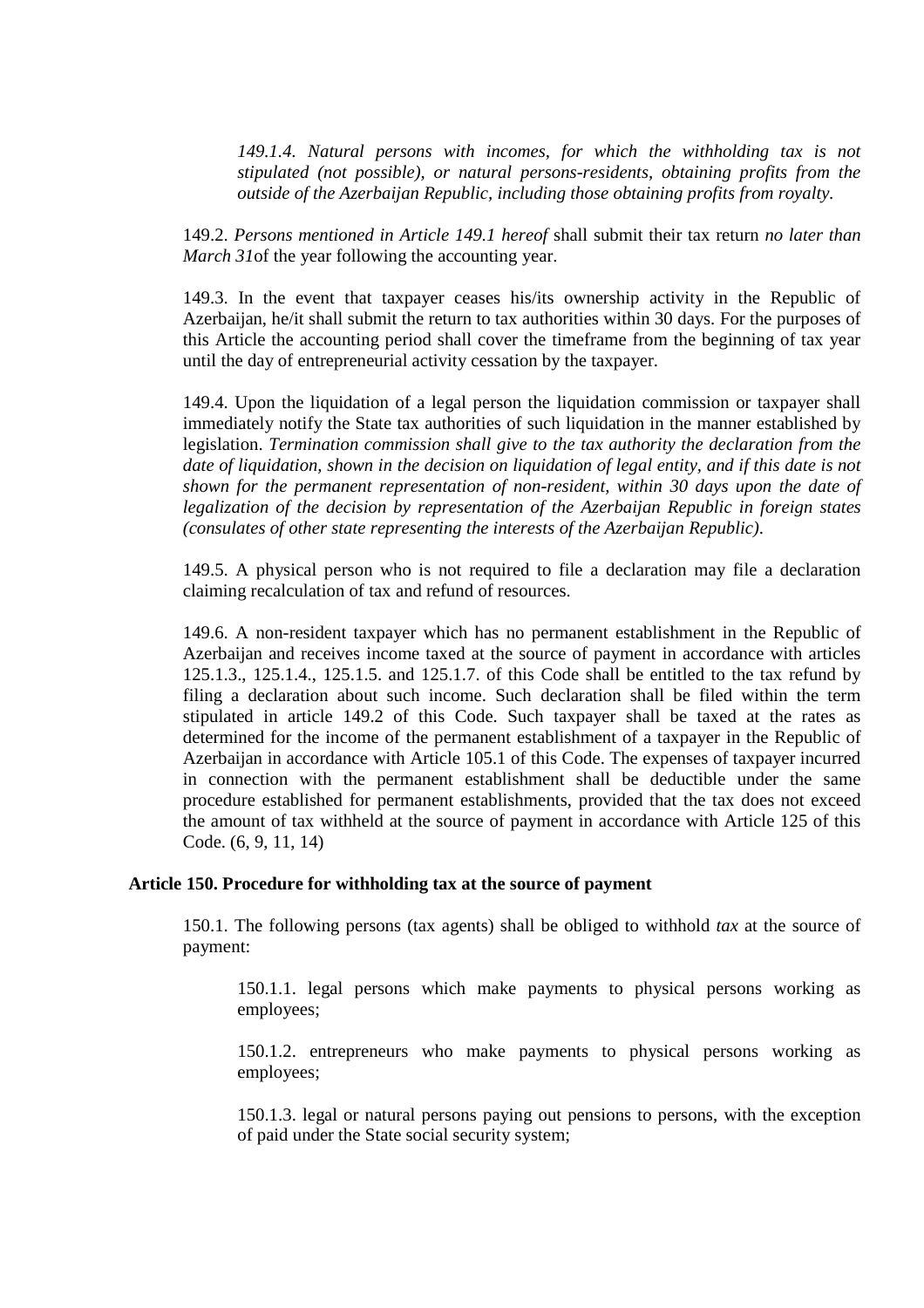150.1.4. resident legal persons paying dividends to legal and natural persons;

150.1.5. legal or natural persons paying interests to legal or physical persons;

150.1.6. legal or natural persons making payments stipulated in Articles *124, 125 or 126* of this Code.

*150.1.7. Legal persons or individual entrepreneurs making payments to natural persons for services (works) provided, not registered by tax authorities as a taxpayers, without provision of TIN.* 

*150.1.8. insurers paying insurance payments in the case of cancellation of insurance agreement foreseen by the article 116.2 of the following Code, before the term.* 

150.2. Persons indicated in article 150.1 of this Code shall be responsible for withholding and transferring taxes to the budget. If tax amounts are not withheld or not transferred to the budget, legal or natural persons paying income shall be obliged to pay to the budget the taxes not withheld and associated sanctions and interests.

150.3. Physical and legal persons withholding tax at the source of payment in accordance with Article 150.1 of this Code shall be obliged to:

*150.3.1. to the calculation of income tax on the calculated monthly income of physical persons in accordance with Articles 150.1.1, 150.1.2 and 150.1.8 hereof, and payment of the calculated tax to the Budget not later than the 20th day of the next month;* 

*150.3.2. to the payment of taxes to the Budget not later than the 20th day of a month after the quarter when the income was paid, in accordance with Articles 150.1.3 to 150.1.7 hereof.* 

*150.3.3. no later than by 20th of following month after the end of quarter, to provide the tax authorities with tax declaration reflecting the taxes withheld from the source of payments according to the form, stipulated by the respective power executive body.* 

*150.3.3. declaration on taxes withheld at the source of payment in a form certained by the proper authority of executive power, are obliged to submit to a tax authority:* 

*150.3.3.1. in accordance with the articles 150.1.3.-150.1.8 of the following Code, persons withholding tax at the source of payment, not later than 20th of the next month;* 

*150.3.3.2. in accordance with the articles of 150.1.1 and 150.1.2 of the following Code, the payers of VAT withholding tax at the source of payment and simplified tax payers, not later than January 31 of the next year following the reporting;*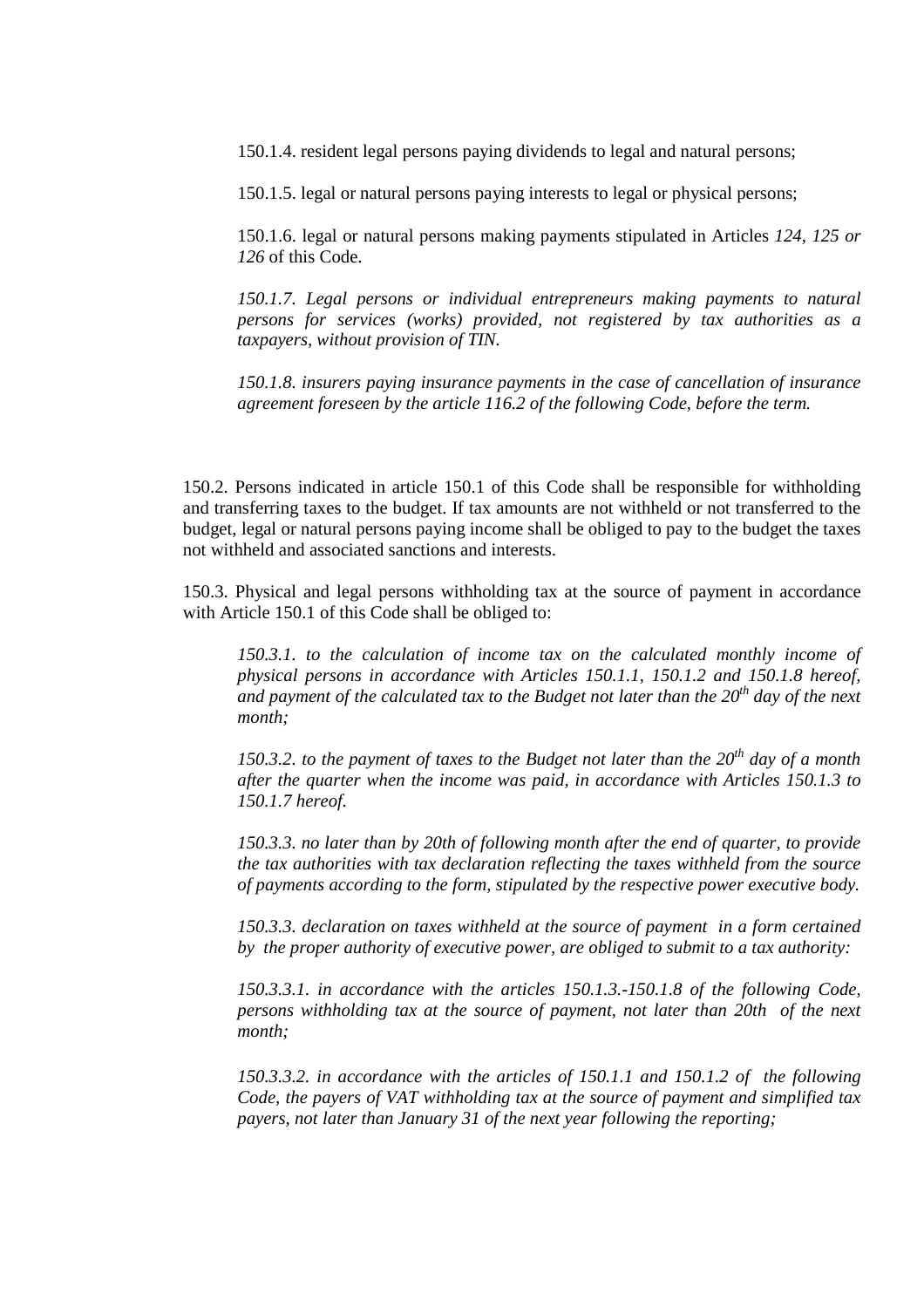*150.3.3.3. except of the VAT payers and simplified taxpayers, other taxpayers withholding tax at the source of payments in accordance with the articles 150.1.1 and 150.1.2 of the following Code, shall submit not later than 20th of the next month after the quarter.* 

*150.4. The tax agent shall withhold the tax from the taxpayer at his place of employment. If the taxpayer is not obliged to submit the return, then it shall be considered as the entire amount of income tax. Should taxpayer not to use rights granted by Article 149.5 of this Code, the withheld tax shall be considered the complete amount of income tax. (3, 9, 11, 14, 15)* 

# **Article 151. Current tax payments**

151.1. Legal and natural persons shall be obliged to make current payments to the budget no later than the fifteenth day of the month following each quarter. Enterprises and organizations, which are owned by municipalities, shall pay taxes to local (municipal) budget. The amount of each payment shall be 1/4 of the tax amount calculated in tax year.

151.2. The taxpayer may determine the amounts of current tax payments by multiplying the volume of his income in relevant quarter to coefficient of tax weight in the gross income for previous year (with no consideration of amounts to be deducted from income).

*151.3. In this, the taxpayer selects annually until April 15 one of the two modes for calculation of the amount of payable taxes within the year and informs the tax authority. In the event that a taxpayer has chosen the method provided by Article 151.2 hereof for the determination of the amount of current tax payments, within 15 days after the end of each quarter, he shall submit a certificate to tax authorities about current tax amount calculated on the profit or income, otherwise the tax authority shall apply the method provided by Article 151.1 hereof. In case, when the taxpayer will not inform about mode applied for calculation of the amount of current tax payments, the tax authority will apply the first method and such method shall not be changed until the end of tax year.*

151.4. Current tax payments shall be the amounts of tax withheld from the taxpayer within tax year.

*151.5.Current tax payments not applying in previous tax year, but acting in the next tax year of the legal and physical entities (further - taxpayers previously not active), carrying out business activity without establishment of the legal entity, and also new established and acting taxpayers are to be determined shall be implemented as follows:* 

*151.5.1. Current tax payments on income tax or profit tax of taxpayers, previously*  not active shall be calculated on quarterly basis, within the calendar year on the *basis of tax rates stipulated under this Code.* 

*151.5.2. The amount of current tax payments cannot be less than 75 percent of the amount of the amount of profit or income tax.*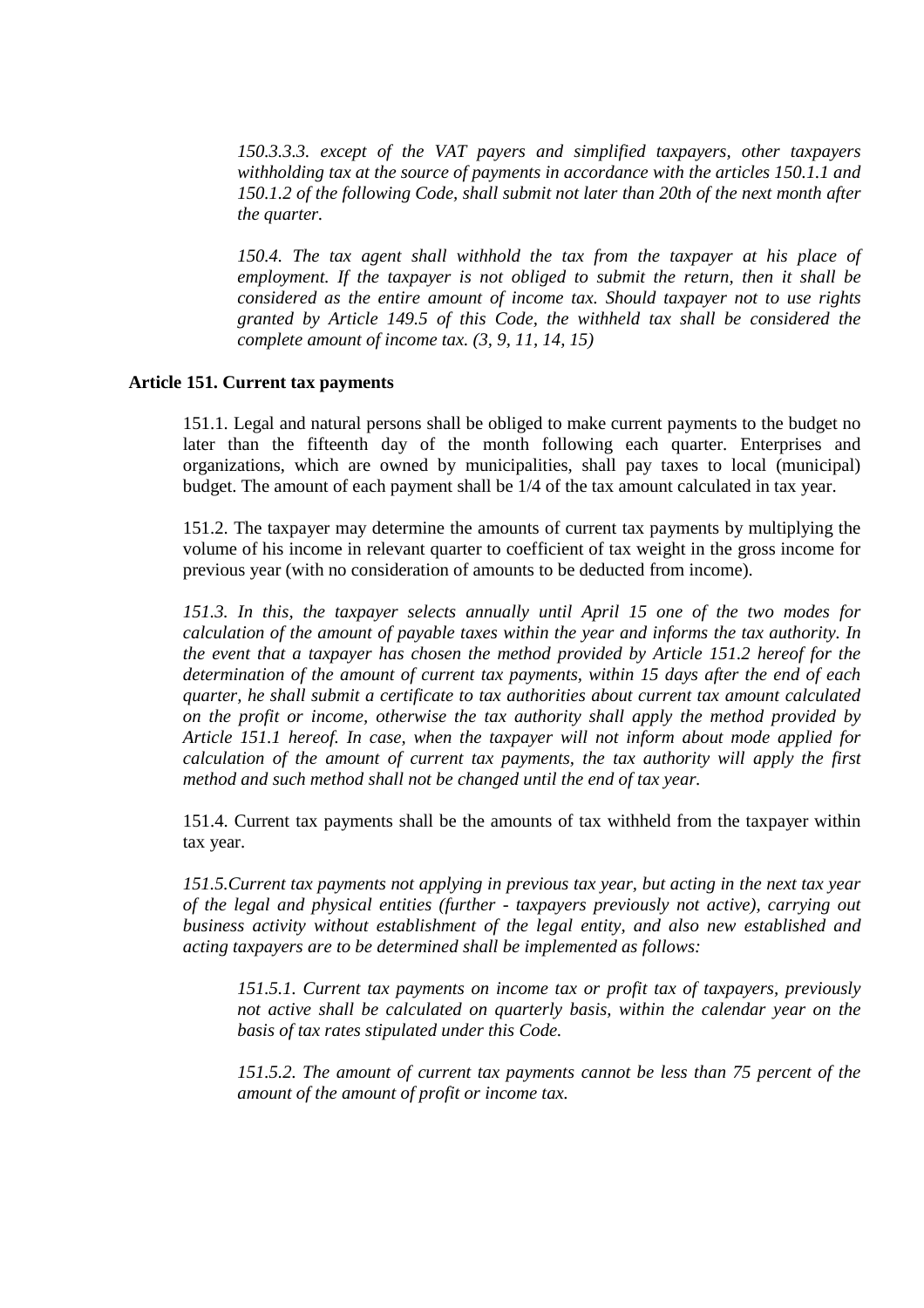*151.5.3. Taxpayers not involved previously activities, within 15 days upon the end of quarter shall perform current tax payment and provide to the tax authority the note on current tax amount, calculated within the quarter from the income or profit.*

*151.5.4. If current tax payments are not paid by the taxpayer, previously not active, within timeframe defined under Article 151.5.3 of this Code, for unpaid current tax payments the interest shall be paid for each extended day of payment in accordance with procedures stipulated under Article 59 of this Code.* 

*151.5.5. The interests established under Article 151.5.4 of this Code shall be applied towards current tax payment for delayed taxes, revealed as a result of tax inspection, conducted for entire period of payment but less than for a year.* 

*151.5.6. Current tax payments are assigned to the amount of tax withheld from the taxpayer, not previously involved in activities, over tax year.* 

*151.5.7. Upon registration of payers of simplified tax for the purposes of value added*  tax, the amount of current tax payment is defined in accordance with this Code.

*151.5.8. In the event is taxpayers, not previously involved in activities did not submit the relevant note, stipulated under Articles 16.2 and 151.5.3 of this Code, the tax authority shall calculate the amount of current tax payments on the basis of similar information on taxes in accordance with Article 67 of this Code and shall submit the relevant notification to the taxpayer.* 

*151.6. Upon the ending of reporting period, current tax payments shall be re-calculated and if in this the calculated amount of current tax exceeds the tax amount indicated in the report, the exceeding amount of current tax as well as interests accrued shall be decreased.(3, 6, 9, 14, 15)* 

# **Article 152. Tax Payment for Year End**

152.1. Taxpayers shall carry out final calculations and pay taxes before the date established for the submission of tax returns.

152.2. Enterprises owned by municipalities shall transfer the profit tax to local budget and other enterprises to the state budget. Natural persons shall pay the profit tax to the state budget.

# *Chapter XI. Value Added Tax*

# **Article 153. Concept of value added tax**

*The Value Added Tax (hereafter referred to as the VAT) is the difference between the amount of tax calculated from taxable turnover and the tax amount which is creditable according to electronic tax invoices submitted in accordance with provisions of this Code or documents reflecting the payment of VAT in import*. *(3)*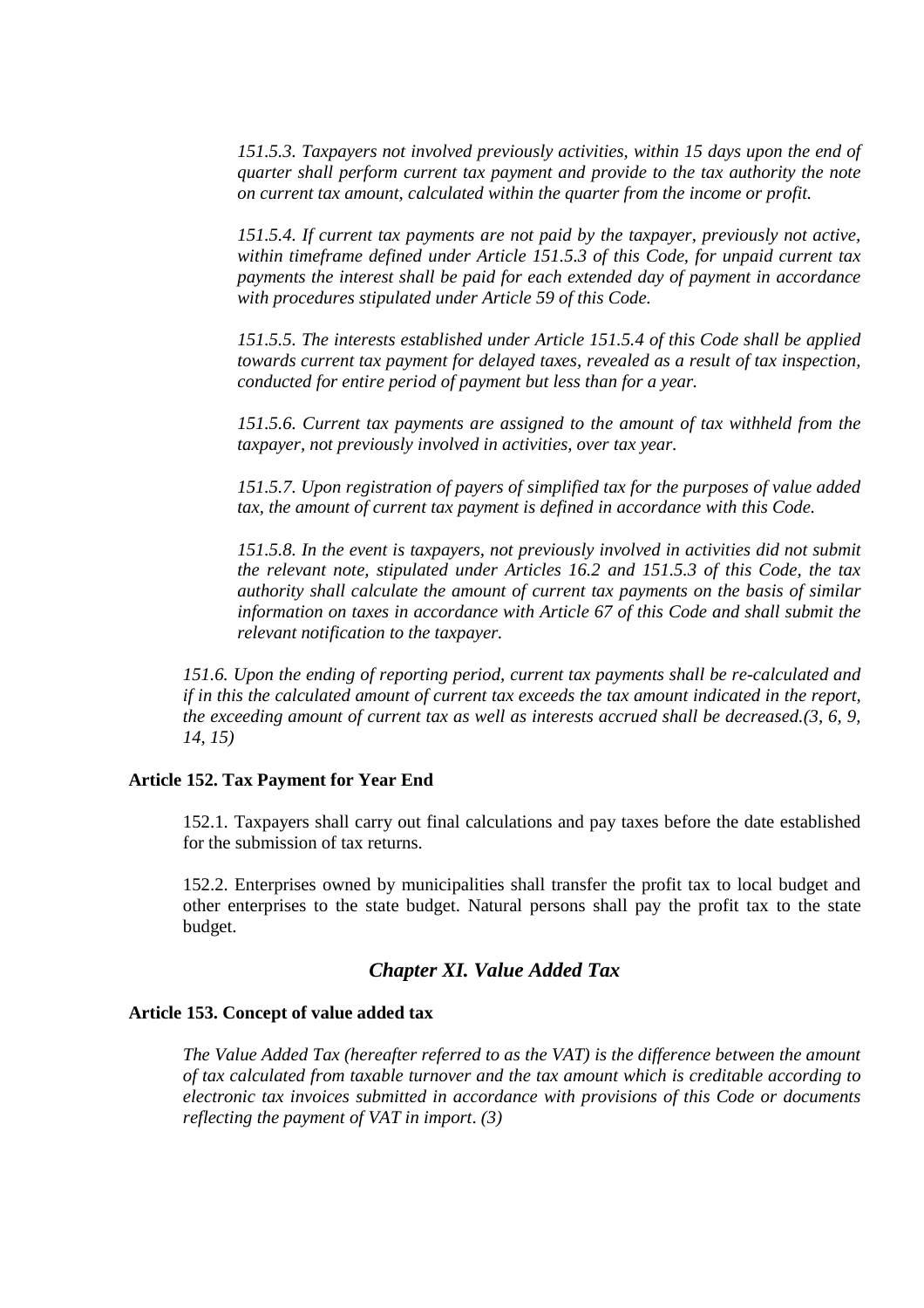# **Article 154. Taxpayers**

154.1. Any person who/which is registered or to be registered as VAT payer shall be VAT payer.

154.2. A person registered as VAT payer shall be considered a taxpayer from the date that the registration takes effect. A person who must file for registration, but has not been registered, shall be considered taxpayer from the beginning of the accounting period following the period in which the obligation to apply for registration arose.

154.3. All persons importing taxable goods into the Republic of Azerbaijan shall be considered payers of VAT on goods so imported.

154.4. A non-resident person who performs work, or provides a service, without being registered for VAT purposes and who is subject to tax in accordance with Article 169 of this Code shall be considered taxpayer on such work or service. *(3)*

154.5. The joint entrepreneurial activity implemented without establishment of legal person, stipulated by article 137 of this Code, for the purposes of VAT shall be considered as activity implemented by separate person.

*154.6. Producers and persons involved in residential housing construction of the goods subject to excise application are considered as VAT payers (3)*

# **Article 155. Requirement for submission of application on registration**

*155.1. Any legal entity engaged in entrepreneurial activity and which taxable operations during previous 12 months exceeds 150000 manats and physical person exceeding 90000 manat (except for indicated in the article 218.1.1.1 of the following Code), within 10 days shall be obliged to submit the application on VAT registration to a tax authority.* 

155.2. A non-resident`s providing goods, performing work and rendering services shall, when determining the total volume of taxable transactions for the purposes of Article 155.1. of this Article, shall be taken into account through permanent establishments in the Republic of Azerbaijan.

155.3. In the event stipulated by Article 155.1. of this Code as well as in the case when participant is the VAT payer, the person indicated in Article 154.2. of this Code shall submit the application on registration.(3, 6, 9, 15)

# **Article 156. Voluntary registration**

*A person engaged in business undertakings who does not need to be registered may voluntarily hand in a tax authority an application about registration with the purposes of VAT.*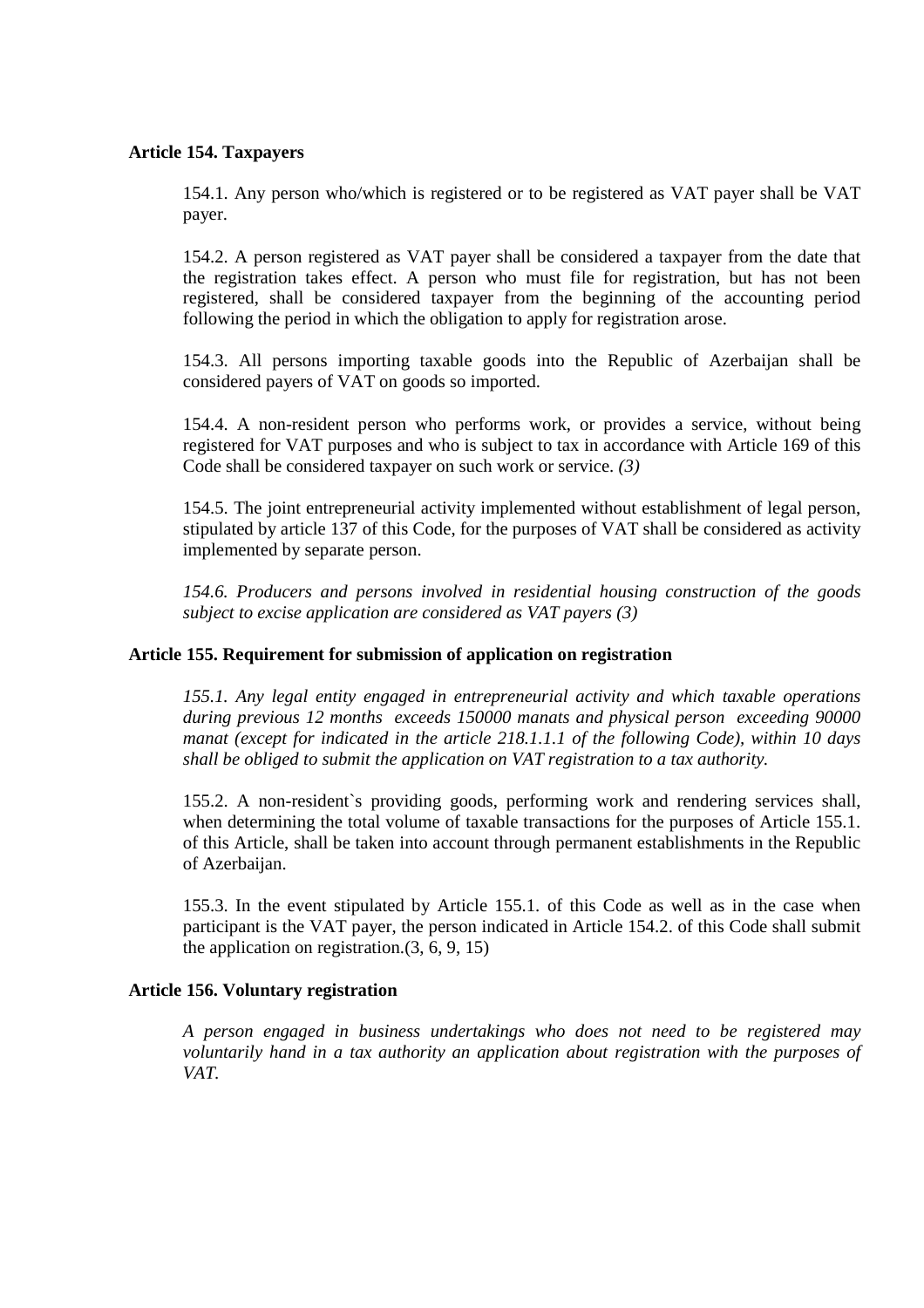# **Article 157. Registration**

*157.1. An application for compulsory or voluntary registration for VAT purposes shall be submitted in the pro-forma determined by the relevant executive authorities.* 

*157.2. When persons is undergoing the VAT registration the tax authority shall register such person in the state register of VAT payers and no later than within 5 business days from the date of submitted application issue the registration notification in the form set by the relevant executive authority, indicating in this notification the name of the taxpayer and other relevant data, date of entering of validity into force and his TIN.* 

*Notification on registration of VAT payer shall be issued to the VAT payer just once and kept by him. If the notification on registration of VAT payer is lost or became unusable the copy of notification shall be issued on the basis of the copy of notification.* 

157.3. The registration shall take effect as of the following dates, whichever is earlier:

157.3.1. for mandatory registration — on the first day of the accounting period following the month in which the application for registration was submitted;

157.3.2. for voluntary registration — on the first day of the accounting period following the month in which the application for registration was submitted;

157.3.3. on the date indicated in taxpayer's application for registration.

157.4. Tax agency shall be obliged to start and maintain a list of registered VAT payers. *In the event of adding of taxpayers into the VAT registry, information is used which is contained in the application for registration, submitted to the tax authorities.*

157.5. The tax agency shall, on its own initiative, register and send a registration notification to any taxpayer who/which is subject to registration for VAT purposes, but has not applied for such registration

*157.6. Should any change occur to the information of VAT payer, relevant amendments are made to the state registry of VAT payers.*

*157.8. On the basis of official enquiries in cases defined under current Code, the applicant can be issues with "Extract from the VAT payer registry. (9, 14, 16, 21)* 

# **Article 158. Cancellation of registration**

158.1. If taxpayer ceases his/its activity charged for VAT, he/it shall be obliged to place an application for the cancellation of registration on VAT. In such case the cancellation of registration for the purposes of VAT shall enter into force from the date when taxpayer's taxable operations are ceased.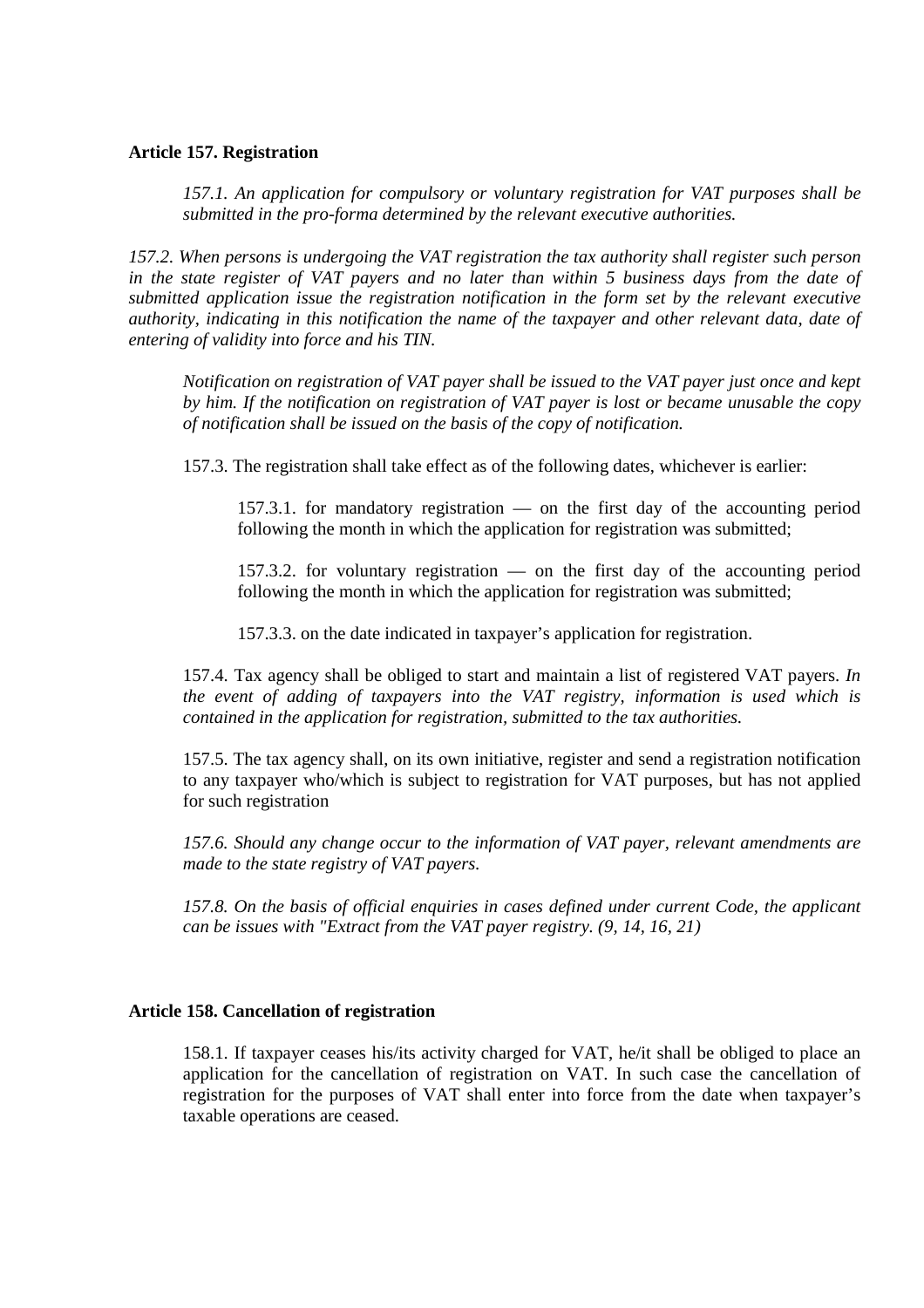158.2. Taxpayer who/which has registered voluntarily and whose total taxable operation during the preceding 12 months do not exceed the volume equal to *75000* manats may apply for the cancellation of registration at any time within *one* year after his/its last registration for VAT purposes, with exception of situations stipulated by article 158.1. of this Code. The cancellation of registration for VAT purposes shall enter into force from the date of submission of application to the tax authority on cancellation of registration.

*Tax authority shall send to relevant executive authority the information on cancellation of VAT registration within one business day.* 

158.3. The tax agency shall remove from the registry of VAT payers the name and other details concerning the person whose registration for VAT purposes has been cancelled. (6, 9, 14, 16, 21)

# **Article 159. Taxable bases**

*159.1. Provision of goods, works, rendering of services and taxable import are subject to taxation.*

159.2. Taxable transactions shall include, along with the furnishing goods, performing work and rendering services that are exempt from tax under this Section`s provisions, any furnishing of goods (including fixed assets), performance of work and rendering of services within the framework of a joint economic activity carried out without the creation of a legal entity, provided that they are conducted in the territory of the Republic of Azerbaijan pursuant to Article 168 and 169 of this Code. Performance of works and provision of services outside the territory of the Republic of Azerbaijan shall not be included in taxable operations in accordance with article 168 of this Code.

159.3. Import of goods shall, with the exception of the import exempted from tax pursuant to this Section, be considered taxable as import. Goods that are temporarily imported by transit or goods that are not considered imported goods pursuant to customs legislation shall not be considered importation goods for VAT purposes.

159.4. Taxpayer's supply of goods, performance of works and provision of services (including on a non-compensated basis) to its own employees or for non-economic activity, as well as barter operations shall be viewed as a taxable operation.

159.5. If taxpayer makes a purchasing of goods (works, services) by paying the VAT and receives or holds the right to receive a credit, *the use, loss, damage or theft of goods, with exception of emergency situations of such goods (works, services)* for non-commercial activity shall be considered as a taxable operation.

159.6. If taxpayer's registration is cancelled, the goods that remain in his/its ownership at the time of cancellation shall be considered goods realized at such time and within the limits of a taxable operation.

159.7. Regardless of other provisions of this article, the delivery of goods by the person who made the purchase of goods in the result of VAT taxable operations but does not hold the right for VAT compensation on the basis of article 175 of this Code, shall not be considered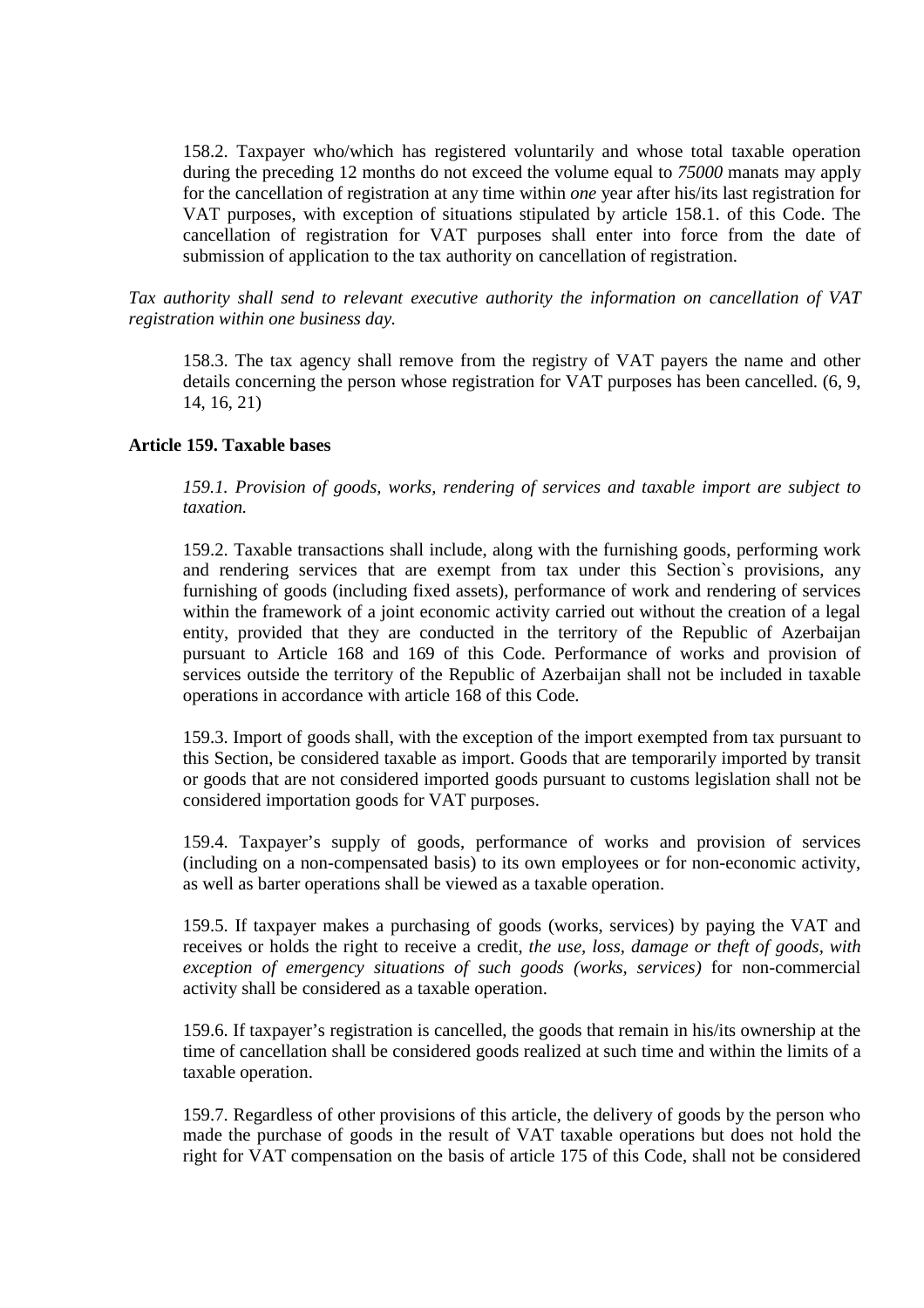as taxable operation. If partial VAT compensation was not provided during purchasing the amount of taxable operation proportional to the uncompensated part.

*159.8. VAT operations by persons not registered as VAT payers as well as their operations released from VAT or zero (0) VAT rate, but conducted with application of VAT shall be subject to taxation.* 

*159.9. Minimum turnover taxable for VAT purposes shall be calculated by persons engaged in activities on apartment construction, via application of rates set by the relevant executive authority by territorial zones of cities and districts of the country, to the amount of 225 manats for each square meter of the taxable facility, as per Article 219.1.2 of this Code. (3, 6, 16, 21)* 

# **Article 160. Provision of enterprise**

160.1. Provision of the enterprise by one taxpayer to the other taxpayer within one operation shall not be considered the taxable operation.

160.2. In the case indicated in article 160.1 of this Code the person who purchased or accepted the enterprise shall accept all rights and obligations related with this enterprise of the person who provided the enterprise. This provision shall not relieve the person who provided the enterprise from the payment of taxes, interests or financial sanctions associated with previous periods.

160.3. This article shall only be applied if parties providing and purchasing (accepting) the enterprise (independent subdivision of the enterprise) inform the tax authority in writing on application of provisions of this Article not later than within 10 days from the provision of enterprise. (11)

# **Article 161. Value of a Taxable Operation**

161.1. The value of a taxable operation (including any duties, taxes and other fees (without the consideration of VAT) shall be determined on the basis of the amount of the fee which is paid or payable to taxpayer by customer or any other person.

161.2. If taxpayer receives, or is entitled to receive, goods, work or services in exchange for a taxable consideration, the market value (without the consideration of VAT) of such goods, works and services (including any duties, taxes and other fees) shall be included in the value of the taxable operation.

161.3. Pursuant to Articles 159.4., 159.5. and 159.6. Code, the amount of the taxable operation shall be equal to the cost of such goods, work or services (including any taxes and payable duties), without the consideration of VAT. The cost of taxable operation shall be determined in accordance with the procedure established in article 159 of this Code. This procedure shall be applied during the cancellation of registration in accordance with article 159.6. of this Code.

# **Article 162. Volume of the Taxable Import**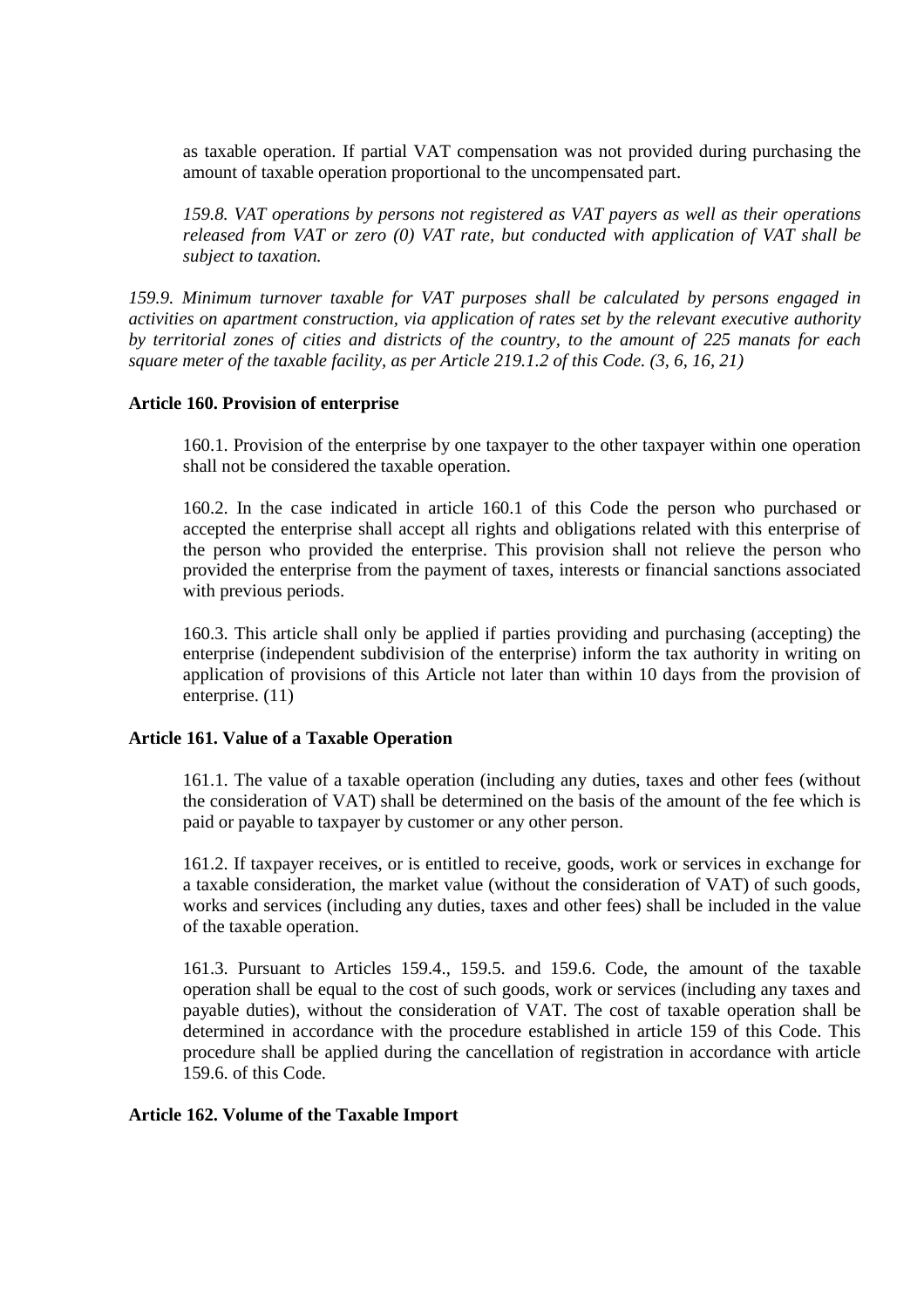162.1. The volume of the taxable import shall consist of the value of the goods determined in accordance with the customs legislation of the Republic of Azerbaijan and taxes and duties (without the consideration of VAT) to be paid after these goods are imported to the Republic of Azerbaijan.

162.2. When rendering a service, which is considered a part of import pursuant to Article 171.2. of this Code, the value (without the consideration of VAT) of such service shall be added to the value stipulated in Article 162.1. of this Code.

### **Article 163. Adjustment of the Taxable Turnover**

163.1. This Article shall apply to the operations on provision of goods, works and services in the following cases:

163.1.1. the operation is fully or partially cancelled, including the full or partial return of goods;

163.1.2. the nature of operation has changed;

163.1.3. the agreed compensation (advance payment) for the operation has been altered because of the reduction of prices or any other reason;

163.1.4. new facts supporting the adjustment of the taxable income arise after the submission of *an electronic tax* invoice by taxpayer and such adjustment is effected in the relevant instructions.

163.2. If, as a result of any of the cases stipulated in Article 163.1., taxpayer

163.2.1. has submitted invoice for VAT and has not correctly indicated the tax amount in that *electronic tax* invoice;

163.2.2. has not correctly indicated the VAT amount in VAT tax return, adjustments shall be effected in accordance with Article 174.2. and 175.5. of this Code. The adjustment shall be effected in the tax period in which the change in assessment occurred.

#### **Article 164. Exemption from tax**

164.1. Along with the export of goods, the following types of the realization of goods, performance of work and provision of services, as well as the following types of import shall be exempt from the payment of VAT:

164.1.1. the value of state enterprise property purchased within privatization program; as well as part of the rent payment *for leasing of state property,* which shall be paid to the budget;

164.1.2. provision of financial services*;*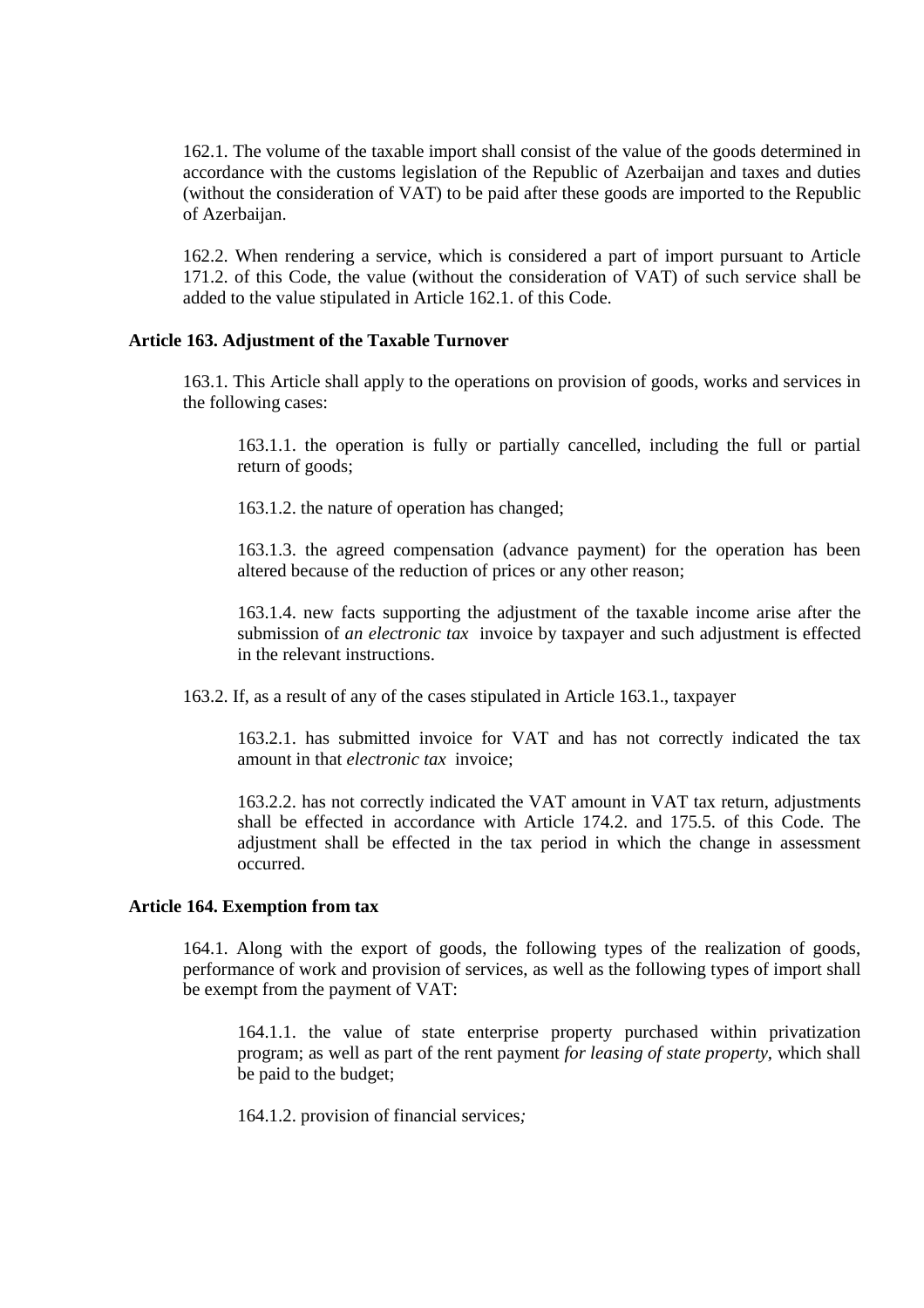164.1.3. supply (sending) and import of the national and foreign currency as well as of securities (except for numismatic purposes);

164.1.4. import of gold and currency valuables to be deposited with the National *Central* Bank of the Republic of Azerbaijan, as well import of monetary means, anniversary coins and other similar valuables of the Azerbaijan Republic, manufactured abroad;

*164.1.5. investment of any property in the form of share into the charter fund (capital) of enterprise, with exception of imported property (investment of property as a share, if it is not directly related to obtaining of other property);* 

164.1.6. state fees, payments for permits, charges levied by state power authorities, local management authorities and other authorized agencies and services provided by the above in the exchange of amounts received;

164.1.7. turnover on all types of purchasing and sale of mass media products, editing, publishing, polygraph activity connected with production of mass media publishing (with exception of advertisement services);

164.1.8. editing, publishing, polygraph activity related to the production of textbooks for schools, children literature and state publishing funded by state budget;

164.1.9. ritual services of undertaking bureaus and cemeteries;

164.1.10. import of goods, provision of works and services by the *Central* Bank of the Azerbaijan Republic connected with obligations stipulated by legislation;

*164.1.11. Operations on provision of fixed assets of any kind, movables and other assets to the State Oil Fund of the Azerbaijan Republic, the transfer of which to the Azerbaijan Republic, including the legal entities representing it, are stipulated according to agreements on exploration, development of oil-gas resources and production sharing, export pipelines and etc.* 

*164.1.12. Services on transportation of passengers by Underground.* 

*164.1.13. Provision of chargeable services in preschool education (except of provision of services related to other activity).* 

*164.2. Relevant executive authority shall be entitled to grant the VAT exempt for import of goods and equipment used for production purpose, providing advance technologies, stipulated for specific period with provision of development of specific area, in the event of impossibility to satisfy the production needs from local resources.* (3, 6, 9, 13, 16)

# **Article 165. Taxation at a zero (0) rate**

*165.1.* Zero (0) rate VAT shall be applied for the provision of following works, services and transactions: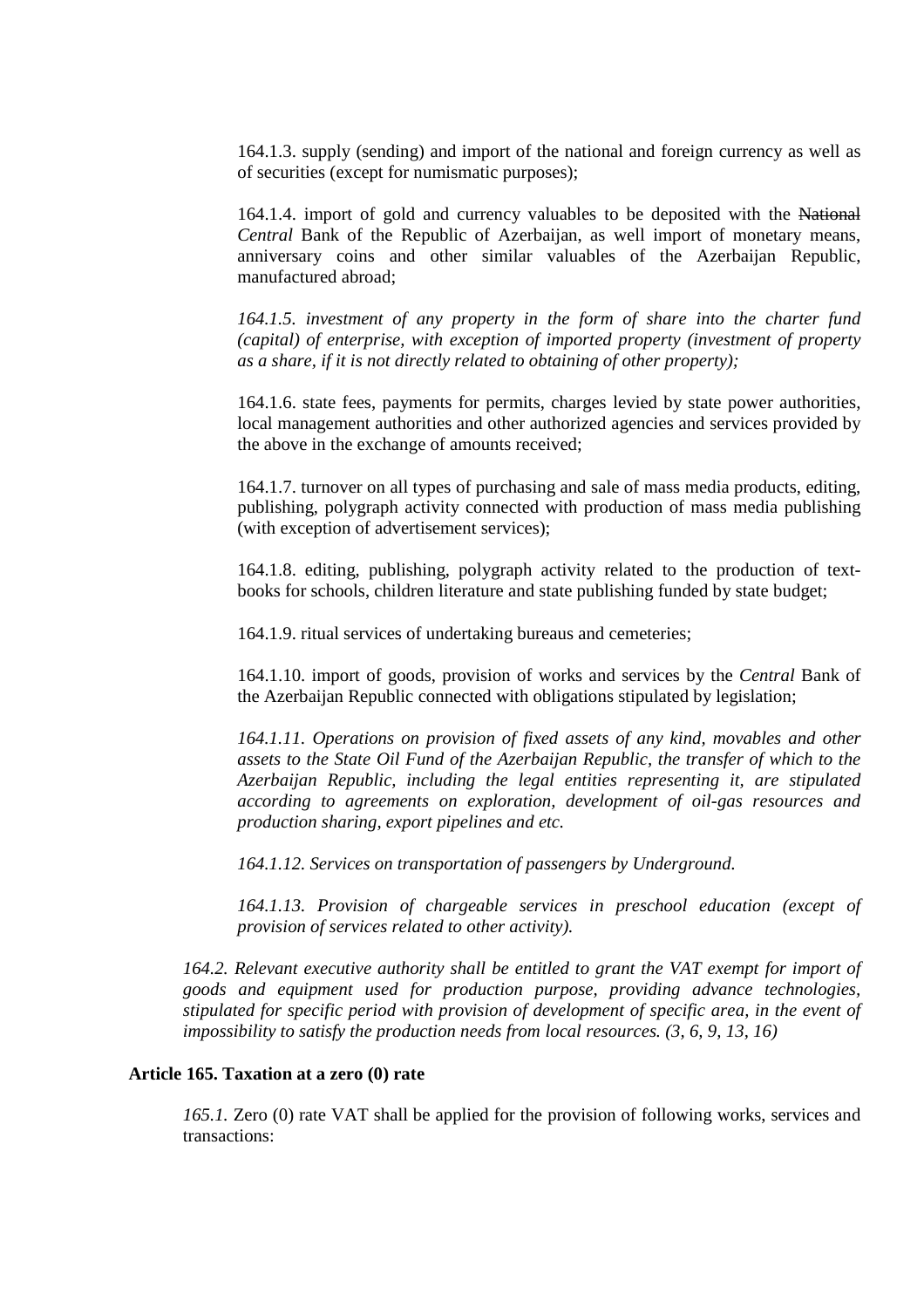*165.1.1. Goods and services intended for use of diplomatic and consular representations accredited in the Azerbaijan Republic of international organizations and foreign states, as well as for personal use of diplomatic and administrative-technical associates of certain rank, who are not the citizens of the Azerbaijan Republic, as well as their family members;* 

> *165.1.2. import of goods, provision of goods, implementation of works and provision of services to grant recipients* on the expense of financial aid (grants) received from abroad;

*165.1.3. Export of goods and services specified in Article 168.1.5 of this Code;* 

*156.1.4. international and transit cargo and passenger transportation`s, except for international postal services. Fulfillment of works, rendering of services directly connected with international and transit flights;* 

165.1.5. delivery of gold and other valuables to the *Central* Bank of the Azerbaijan Republic;

*165.2. According to the article 165.1.1 of this Code, Zero (0) rate VAT will be applied to countries imposing Zero (0) rate VAT to works, services and operations specified in the article 165.1.1. (3, 6, 9, 21)* 

# **Article 166. Date of Taxable Operations**

166.1. Unless otherwise provided for in this Article, the time of a taxable operation shall be the time when *electronic* VAT invoice is submitted for that operation. If an *electronic* VAT invoice is not submitted within five days from the dates stipulated in Articles 166.1.1. and 166.1.2. of this Code, the taxable operation shall be considered to have been carried out at the following time:

166.1.1. at the time of the supply or realization of goods, performance of works or provision of services;

166.1.2. if supply of goods involves their transportation — at the time that the transportation started.

166.2. If the payment has been effected before the time stipulated in Articles 166.1.1. and 166.1.2. where the *electronic* VAT invoice has not been submitted within five days from the payment, the taxable transaction shall be considered to have been carried out at the time of payment. If two or more payments are made for a taxable consideration, each payment shall be deemed as a separate transaction, within the limits of the payment amount.

166.3. If services are rendered on a regular or continuing basis, the time of rendering services shall be the time when an *electronic* VAT invoice is submitted for any part of the operation, or, if payment has been made, at the time when any part of the operation has been paid for.

166.4. Where the provisions of Articles 159.3. and 159.5. of this Code are applied, the time of carrying out a taxable operation shall be the time when the use, or production of the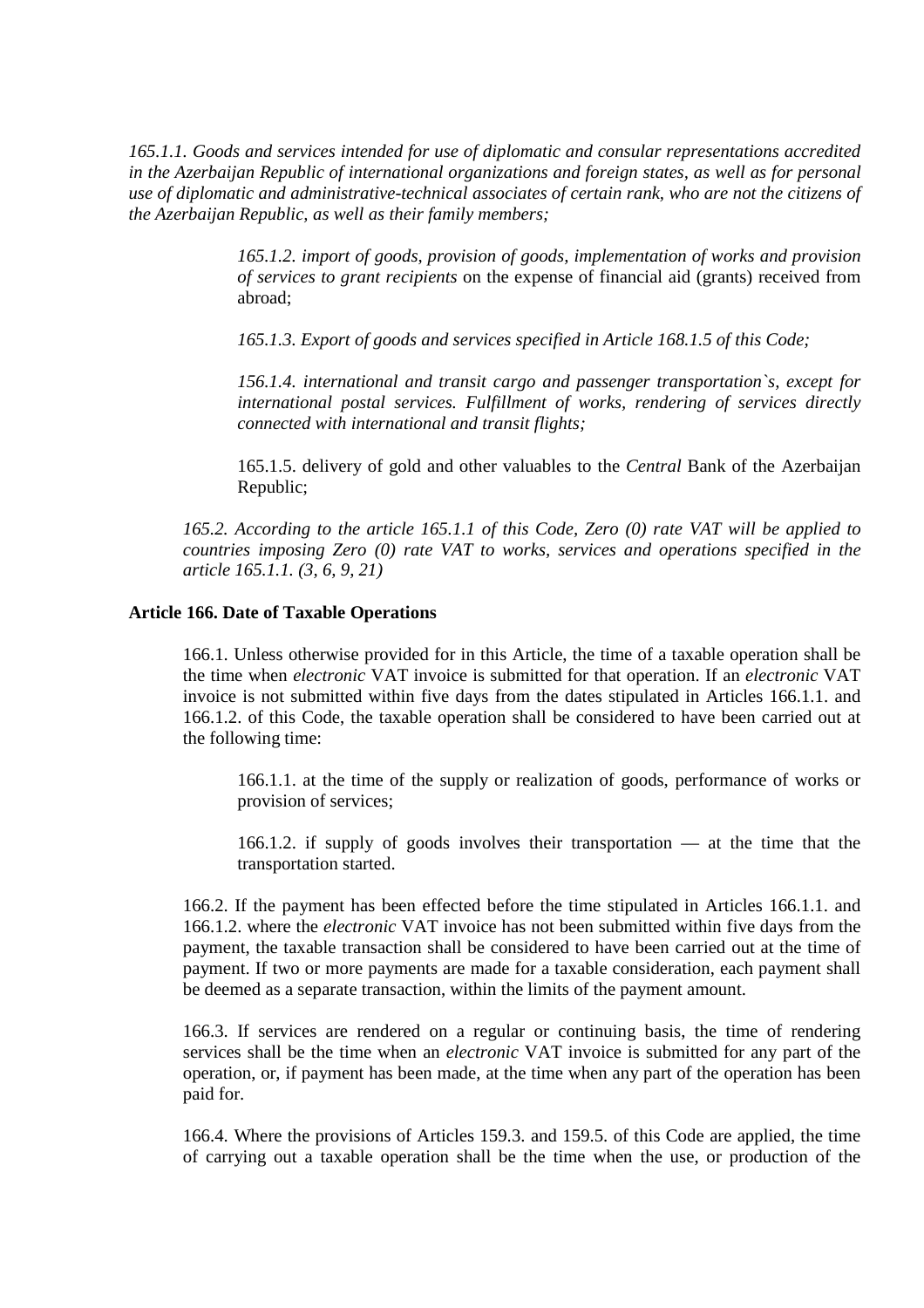goods, works and services begins. In the cases stipulated in Article 159.4. of this Code, the time of carrying out a taxable operation shall the time when goods are supplied, works are performed and services are provided for employees. Where the provisions of Article 159.6. are applied, the time of the supply of goods shall be the time immediately preceding the time when the cancellation takes effect.

# **Article 167. Place of transfer of goods**

The transfer of goods shall be deemed to take place at the place they are transferred. If conditions of supply involve lifting and transportation, the transfer shall be considered to be effected at the time when the lifting or transportation of the goods starts. If, however, the supplier is to install or fix up the goods, the transfer shall be considered to be effected at the place the goods are installed or fixed up.

# **Article 168. Place of performing works or rendering services**

168.1. For the purposes of this *Chapter* the place of the performance of works (provision of services) shall be as follows:

168.1.1. the place where immovable property is located — if works (services) are directly connected with that property*. Such words (services) shall be considered construction, installation, maintenance, refurbishment words, agent and expert services, related to immovable property and other similar works (services);* 

168.1.2. the place where the works are performed (services are rendered) actually if they are connected with movable property;

168.1.3. the place where services are actually rendered — if they are rendered in the area of culture, arts, physical fitness or sports, or in another similar area;

168.1.4. the place where transportation is actually provided- if works (services) are directly connected with that property;

*168.1.5. location of registration place of the entity buying works or services, and if works or services are directly linked with permanent representation of the buyerlocation of such permanent representation.* 

Provisions of this article shall be applied to following services:

- transfer of ownership or transfer of rights on the use of patents, licenses, trade marks, copyrights and other similar services;
- provision of advertisement, legal, accounting, engineering services as well as data processing and similar services;
- **Provision of services on workforce;**
- **-** leasing of movable property (with exception of transportation means of transportation enterprises):
- services of agent who on behalf of the main party of agreement invites legal or natural persons for the provision of services specified in this article;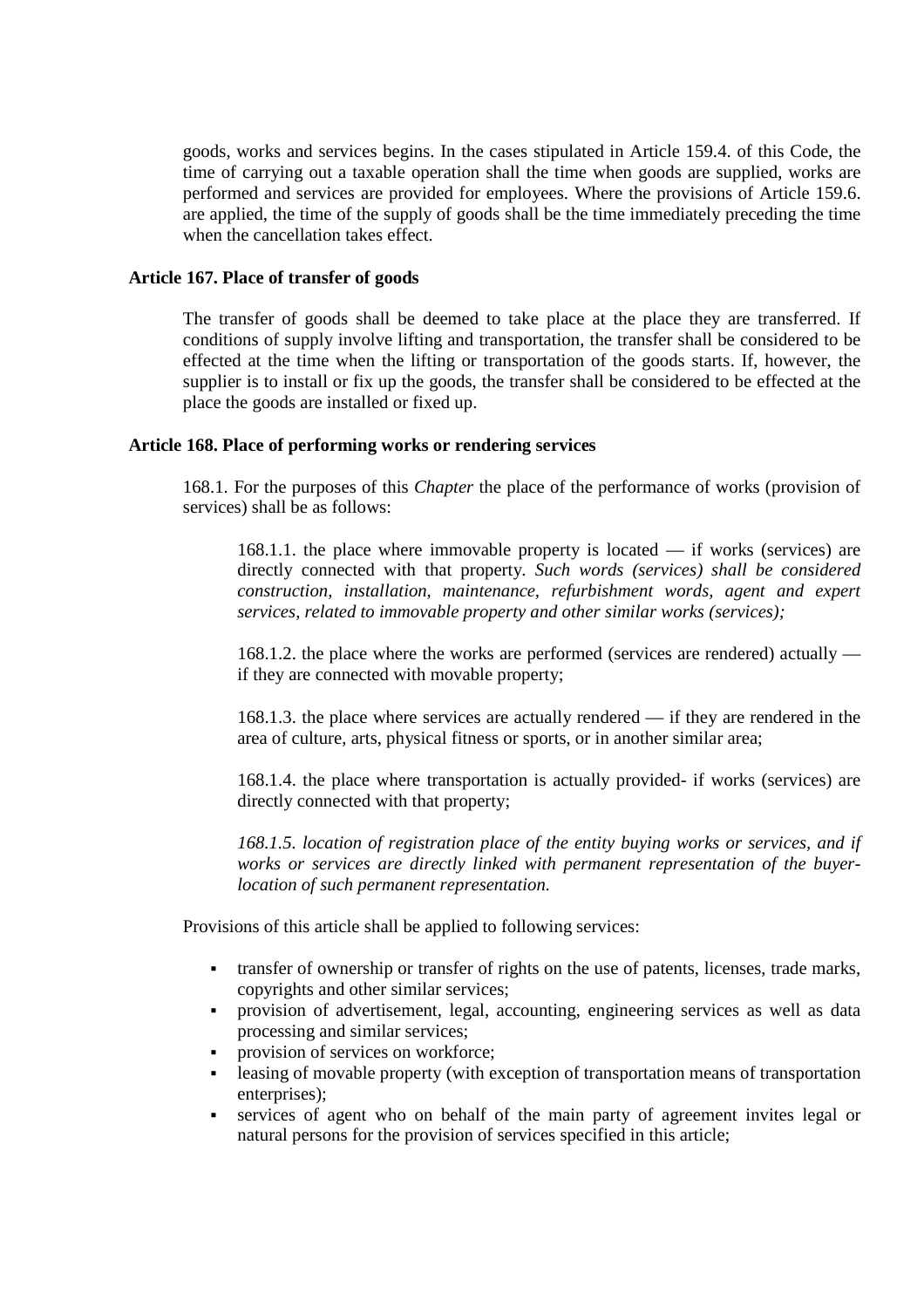- *provision of telecommunication services (receiving, transmission and distribution of signals, documents, photos, voice or information of any kind via telegraph, radio, optic or other electromagnetic system, including obtaining or granting rights for such transmission, receiving and distribution shall be considered telecommunication services;*
- *services on radio and television transmission, postal services;*
- *provision of services via computer, Internet and other electronic networks, e-mail and other similar means or granting of rights to use such networks or services.*

168.1.6. the place of activity of the person who performs the work or renders the services.

168.2. When applying the article 168.1. of this Code the place of execution of work or rendering of service listed in more than one article shall be determined by the first in order of articles' list.(6, 9, 16)

# **Article 169. Taxation of non-residents**

169.1. If a non-resident who has not registered for VAT purposes in the Republic of Azerbaijan performs work or provides a service in the territory of the Republic of Azerbaijan for a tax agent stipulated *in Articles 169.2 or 169.5* of this Code, the performance of work or provision of services for the purposes of this Chapter shall be taxed in accordance with this Article.

169.2. For the purposes of this Article, any person registered for VAT purposes or any resident legal person shall be considered a tax agent.

169.3. Where Article 169.1. of this Code is applied, the tax agent shall *charge and pay VAT*  from the amount to be paid to non-resident. The amount of tax shall be determined by applying the tax rate provided for in Article 173.1. of this Code to the amount payable to non-resident (without VAT).

169.4. If the tax agent has been registered for VAT, the tax withheld shall be payable at the time o filing of the VAT return for the month in which the operation took place. The payment document *verifying the payment of the calculated tax* shall be considered to be an *electronic* tax invoice giving the tax agent the right to a VAT credit according to Article 175 of this Code.

*169.5. If the tax agent has not been registered for the VAT purposes, he shall pay upon payment of calculated tax to non-resident in accordance with this Article within 7 days and before the 20th of following month submit the VAT declaration in accordance with the form approved by relevant executive authority. Amount to be paid to non-resident by the tax agent in accordance with this Code shall not be assigned to taxable operations, defining operation for calculation of VAT for registration of tax agent for VAT purposes. If the tax agent has made the payment to the budget of VAT calculated on the amount to be paid to non-resident, the payment document shall contain the note on payment of tax from the amount to be paid to non-resident.*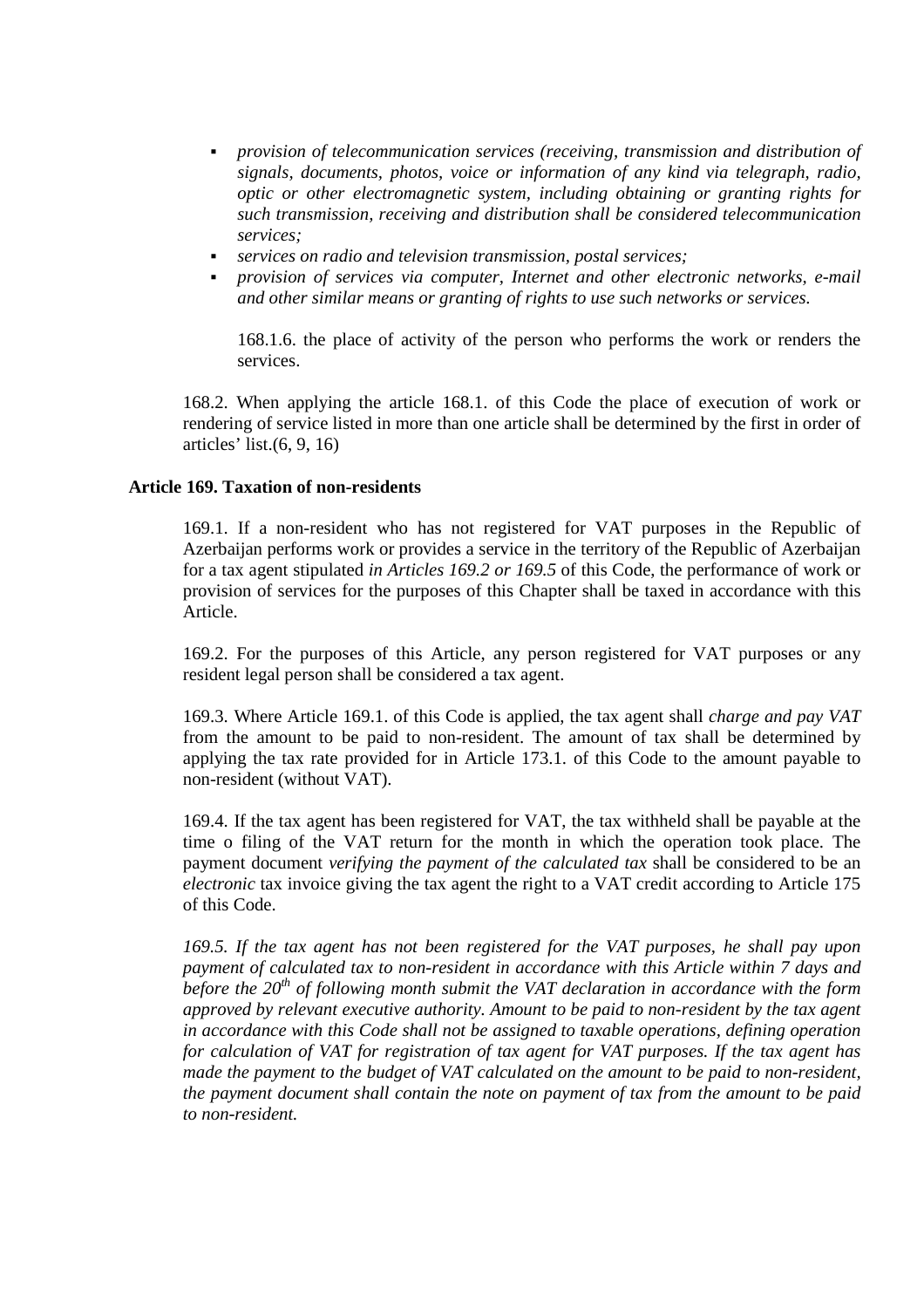169.6. When property owned by non-resident is imported, the tax agent shall be entitled to claim, upon the permission of non-resident who/which is the owner of property, a VAT credit to the tax withheld from the importation. In this case the tax agent shall be considered taxpayer and be responsible for the payment of VAT when further realizing (except for exporting) that property.

*169.7. The tax agent no later than within 20th of the following month upon the payment to non-resident, shall submit to the tax authority the declaration on payment of VAT in accordance with the form established by the relevant executive authority. (6, 9)* 

# **Article 170. Time of Import**

An import of goods shall be considered to take place at the time when customs duties are collected on such goods pursuant to customs legislation. If goods are exempt from tax, an import of goods shall be considered to take place when such goods are removed from the customs control.

# **Article 171. Mixed operations**

171.1. Supply of goods, performance of works or provision of services that is subsidiary to the main supply of goods, performance of works or provision of services shall be considered a part of such operations.

171.2. Performance of work or provision of services by an exporter, which are subsidiary to the import of goods, shall be considered a part of the import of goods.

171.3. When operation which involves independent elements is divided into taxable but VAT exempted operations those shall be considered as separate operations.

# **Article 172. Operations by Agent**

172.1. Supply of goods, performance of works and provision of services by a person who is an agent (proxy) for another person (principal) shall be considered an operation conducted by principal.

172.2. Article 172.1. of this Code shall not apply to services rendered by agent to principal.

172.3. Article 172.1. of this Code shall not apply to the supply of goods to the Republic of Azerbaijan by a person who/which is a resident agent of a non-resident person not registered for VAT in the Republic of Azerbaijan. In such cases supply of goods shall, for the purposes of VAT, be considered to be carried out by an agent.

The amount of VAT that shall be paid on lotteries, tourist agency services, commission sales, sell of used goods, and other areas, determination of taxable base of which in accordance with general rules involves difficulties, shall be determined in *this Article.*

*172.4. The basis for VAT taxation on operations performed via the agent of other person, shall be defines as follows:*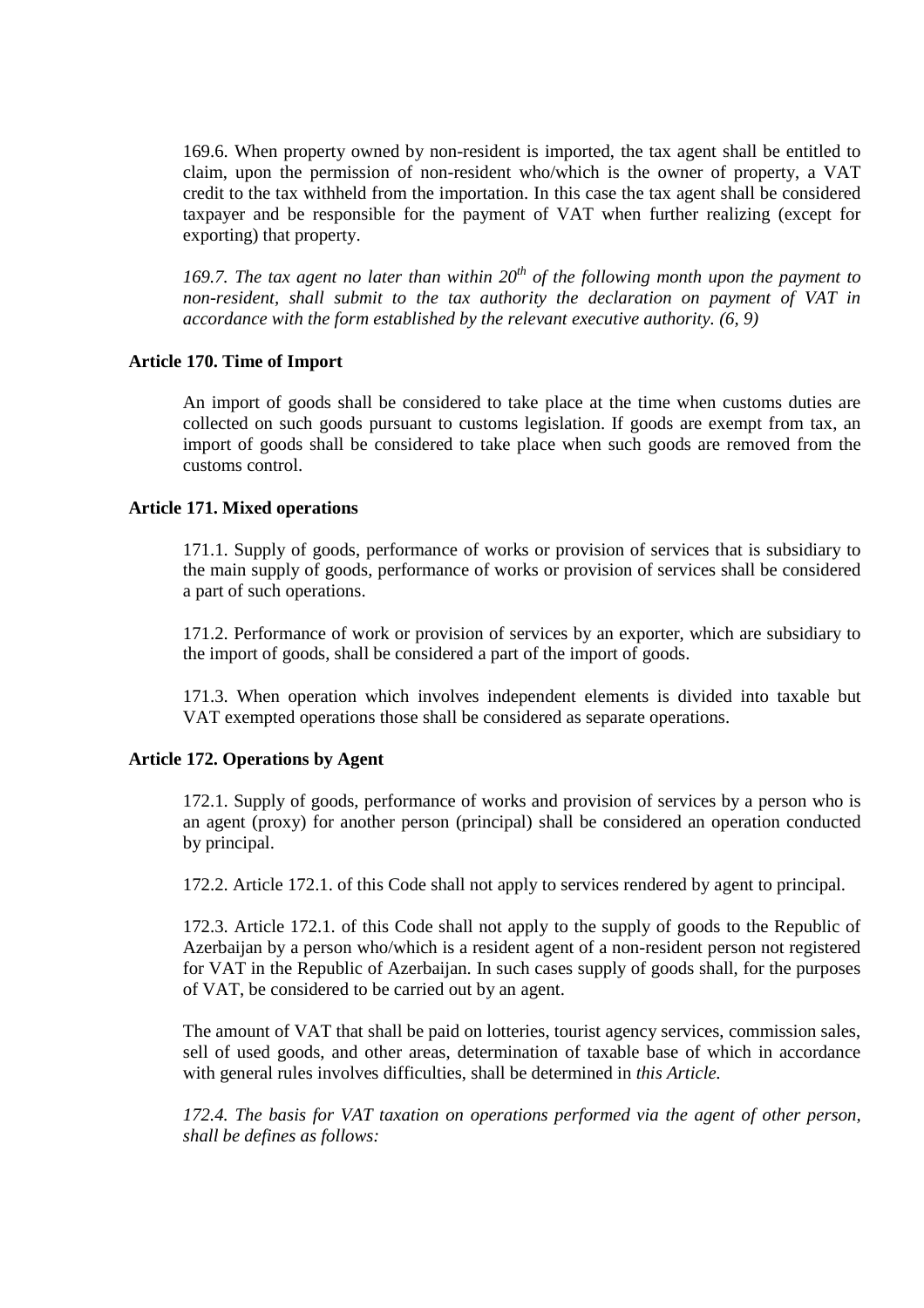*172.4.1. During provision of goods, implementation of works or provision of services via the agent of other person, the price of indicated goods (works, services) shall be recognized as a price of taxable operations and basis for taxation.* 

*Award (Premium), paid to the agent for provided services, along with inclusion into the taxable operation of the agent, shall be assigned for costs deducted from the income of other party.* 

*The electronic invoice received by the agent from other person does not allow him to compensate the amount of VAT.* 

*172.4.2. The time of taxable operations for other person shall be considered the time of transfer to the agent of goods (works, services).* 

*In the event of transfer of goods (works, services) in batches (parts) the time of taxable operations is established for each batch.* 

*172.4.3. If the agent is the VAT payer he shall submit only the tax receipt on services provide to other person. The tax receipt shall entitle the other person, who is the payer of VAT to compensate the paid VAT to the agent.* 

*Irrespective of VAT inclusion to the cost of goods (works, services) delivered to the agent by other person, the agent shall not be entitled to issue electronic tax invoice to the buyer (customer) of the goods (works, services).* 

*172.4.4. For the agent the taxation basis shall be the value of services provided by him to other persons on provision of goods (works and services), the time of taxable operations is an actual time for provision of these services, and the value of taxable operations is the award (premium), which he shall obtain (obtained) from other party.* 

*172.5. In operations of other person, implemented via the agent, specific of VAT calculation shall be defined as follows:* 

*172.5.1. Value of taxable operations for persons implementing the lottery, shall be the amount received, left after deduction of the sum of winning fund from sells of lotteries.* 

*172.5.2. If in accordance with provisions of lottery the prize fund is completely or partially comprised of goods, the amount of VAT paid for goods, purchased for prize fund not compensated.* 

*172.5.3. The basis for taxation of parties providing tourist services on routes, starting from the territory of the Azerbaijan Republic to other countries (with exception of services, provided outside of the Azerbaijan Republic), shall be the value of tourist services, and for persons (agents), providing tours, the value of services provided for their supply.*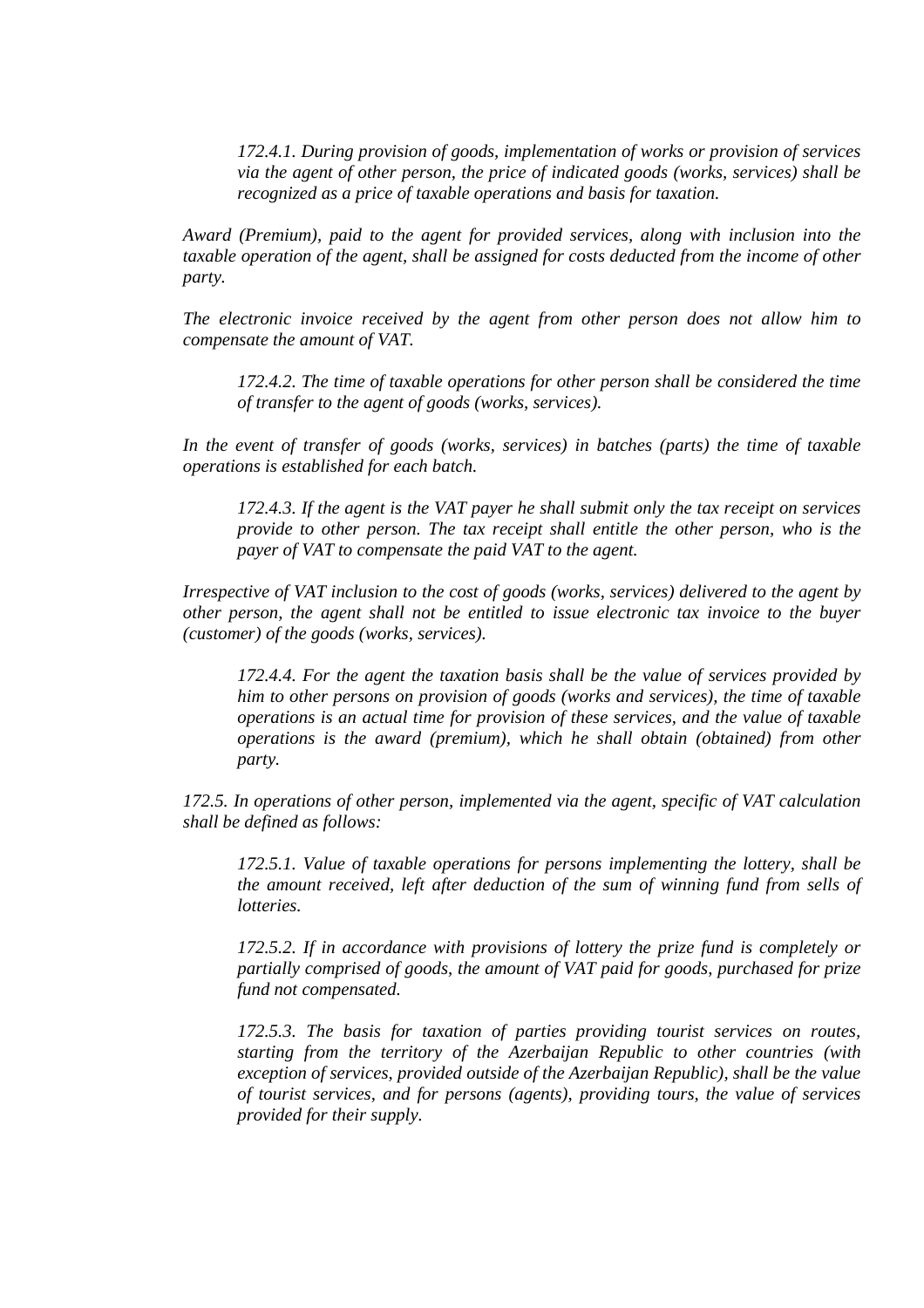*172.5.4. The basis of taxation for comittent during sale of goods in commission shall*  be the value of goods, transferred to the commissioner (with deduction of *commissions).* 

*172.5.5. The electronic tax invoice of the commissioner, transferred by the committent, does not entitle the commissioner to pay the VAT amount.* 

*172.5.6. The commissioner, independent whether the VAT is included in the value of commissioned goods, cannot transfer the electronic tax invoice to the buyer of goods.* 

*172.5.7. If the committent is non-resident, in accordance with Article 172.3 of this Code good sales operations are recognized as operations conducted by the agent, thus commissioner.* 

*In this instance the taxation base for the commissioner shall be the amount of goods, sold under the commission, as well as value of services, provided to the commissioner. Amount of taxable operation of the commissioner — is the sale price (without VAT), established by the committent for goods, sold under the commission, and award (premium) for services, which was received from the committent for services provided.* 

*For the commissioner the time of taxable operations shall be the time of provision to the purchasers (clients) of goods (works, services). In the event of transfer of goods (works, services) in batches (parts) the time of taxable operations is established for each batch.* 

*If the commissioner has paid to the customs authorities the VAT for imported goods, documents verifying the implementation of this obligation shall entitle the commissioner, who is the VAT payer to compensate the price of this VAT. If the commissioner is a taxpayer, goods, provided under the commission shall be subject to VAT on general basis.* 

*If goods imported under the commission were not sold by the commissioner, who is the payer of VAT, and by the assignment of committent completely or partially transferred to other person on the territory of the Azerbaijan Republic, the amount for the unsold part of goods from the amount paid to customs authorities for VAT, shall be paid by the commissioner to the budget.* 

*172.5.8. During implementation of taxable operations, performed by other person via agent, transfer of VAT to the budget, compensation of VAT during the determination of payments to the budget and application of electronic tax invoices, with consideration of provisions of this Article shall be defined on general basis in accordance with this Code.* 

*172.6. I f persons, who are subject to VAT except operations specified in this Article perform any other operations, registration of such additional operations shall be performed separately.(9)* 

# **Article 173. VAT rate**

173.1. VAT shall be 18 percent of each taxable operation and taxable import.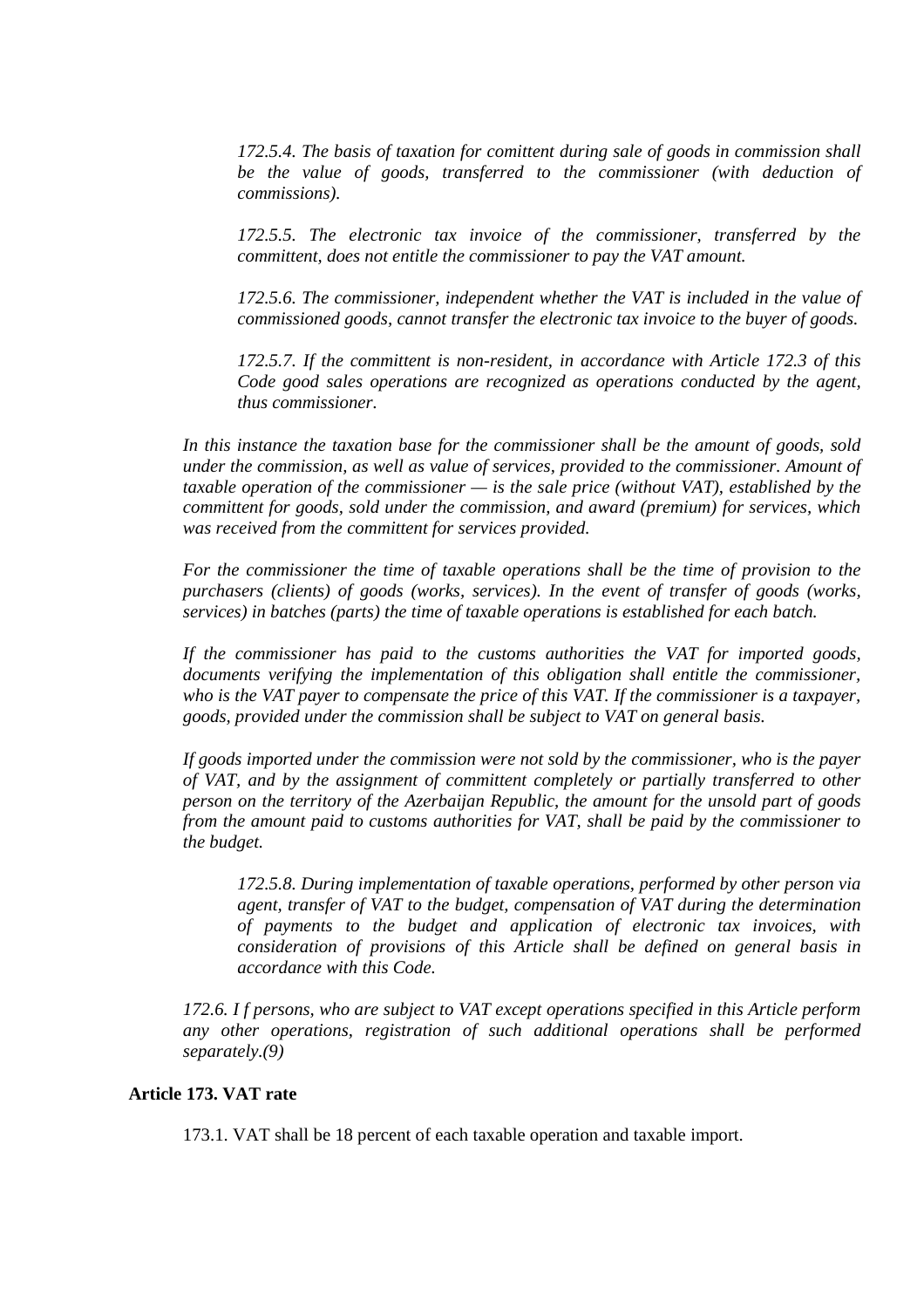173.2. The taxable turnover shall be the total value of taxable operations during an accounting period.

# **Article 174. VAT on taxable turnover payable to the budget**

174.1. The sum of VAT payable to the budget in respect of taxable turnover in accordance with Article 166 of this Code shall be determined as the difference between the sum of tax charged in accordance with article 173.1. of this Code on the taxable turnover and the sum of tax creditable under Article 175 of this Code.

174.2. In the event that VAT payable under Article 163 of this Code exceeds the VAT indicated in taxpayer's tax returns, the difference shall be considered a VAT payable during the accounting period in which cases stipulated in Article 163.1. of this Code and shall be added to the tax amount payable in the accounting period pursuant to Article 174.1. of this Code.

# **Article 175. VAT creditable in the determination of payments to the budget**

175.1. Subject to the provisions of this Article, *the amount of tax paid to the deposit account of VAT as per payments and operations performed within such account made by cashless transfer (with exception of payments made in cash to the bank account of the provider of goods, works and services)* on *electronic* tax invoices issued to taxpayer shall be considered the amount of credited VAT and in this case the time for imposing tax on the following operations shall be taken into account:

175.1.1. on operations involving supply of goods, performance of works and provision of services which are considered operations conducted during an accounting period pursuant to Article 176 of this Code;

175.1.2. on import of goods during an accounting period pursuant to Article 170 of this Code.

*175.1.3. if in accordance with invoice issued to the taxpayer two or more payments have been made, each payment shall be considered as performed for separate operations at the value of payment. Not later than the day of payment of the value of goods (works and services), purchased by electronic tax invoice, issued to the taxpayer the amount of VAT shall be paid for in accordance with procedure set by this Code and the relevant executive authority. If in this two or more payments are made of the value of goods (works and services), the amount of VAT shall be paid via VAT deposit account in accordance with amount of payment made.* 

When the cost for goods, works and services is not included in the production expenditures, for the use of such goods, works and services for commercial purposes provisions of articles 175.1., 175.1.1., and 175.1.2. of this Code shall be applied.

175.2. The amount of VAT *paid by cashless transfer* by *VAT deposit account (with exception of payments made in cash to the bank account of the provider of goods, works and services)* by the taxpayer on *electronic* tax invoices submitted for taxable operations, which are partially used for entrepreneur services and other part for other purposes, as well as on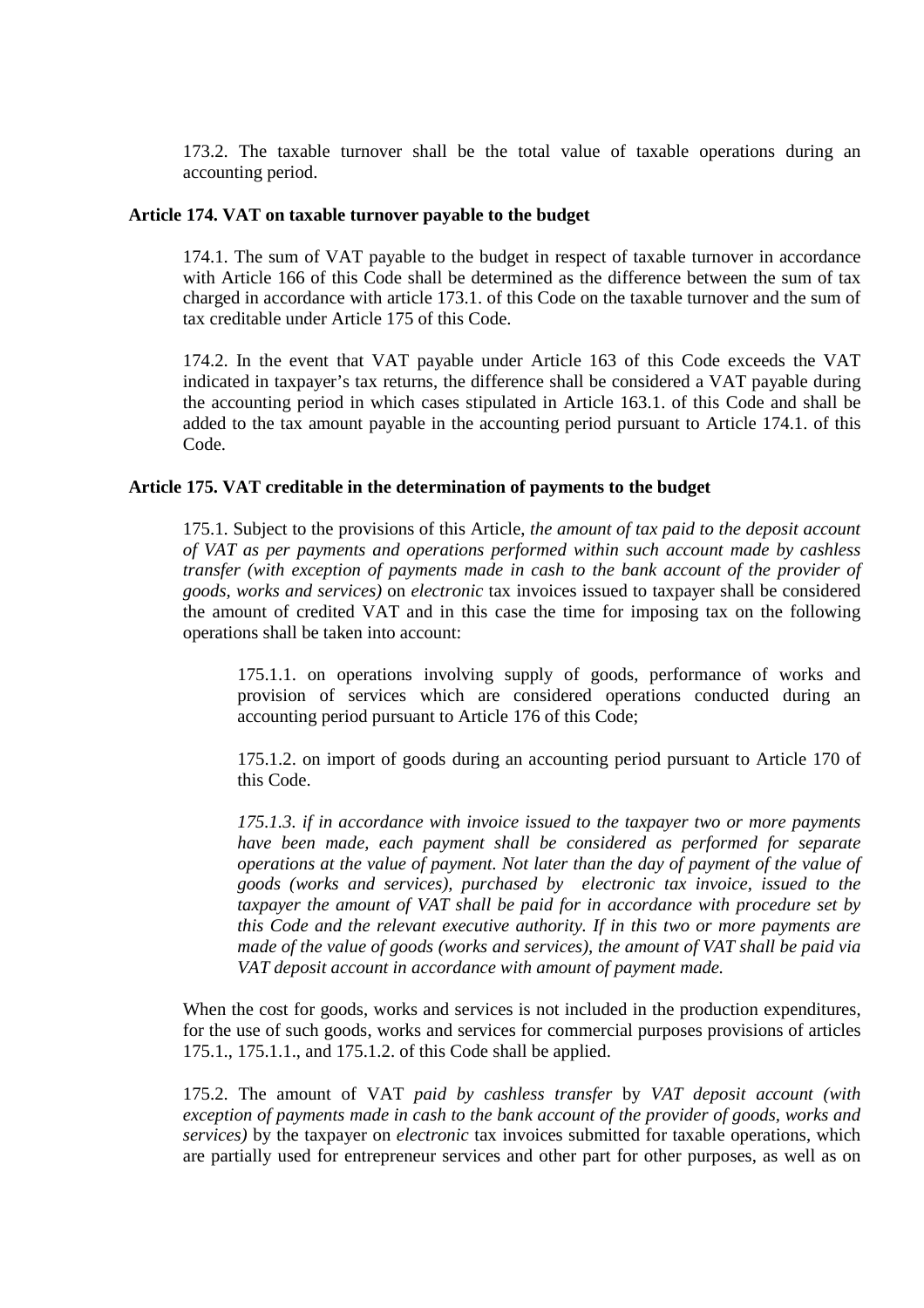the import of goods compensating the amount of VAT determined by the weight of goods *(works, services)* used for entrepreneurial activity.

175.3. No VAT compensation shall be made for costs stipulated in article 109.3. of this Code, with the exception of specified in article 109.4. of this Code.

175.4. In the case where taxpayer carries out taxable operations and operations exempt from tax pursuant to Article 164 of this Code, the amount allowed as a VAT credit shall be determined on the basis of the proportion between the taxable and total turnover.

*175.5. If under circumstances indicated in Article 163 of this Code the amount of VAT to be*  paid to the budget is not indicated correctly, the amount of VAT to be paid to the budget *shall be indicated in the declaration, provided by the taxpayer for reporting period, in which such circumstances have occurred.* 

*175.6. In cases when goods (works, services) are bought by the persons carrying out operations, exempted from VAT or not liable to VAT, the amount of VAT paid in an order stipulated by this Article, is not liable to compensation.* 

*175.7. Operations, as per which VAT is deducted at Zero (0) rate, are considered the operations liable to VAT, and VAT amount, paid by cashless transfer by VAT deposit account (with exception of payments made in cash to the bank account of the provider of goods, works and services) when buying goods (works, services) by the persons, carrying out such operations are to be compensated according to the provisions of this Code.* 

*175.8. In purchasing of goods, services (works) by VAT payers, as well as non-registered legal entities for VAT purposes and budget organizations, with more than 50 percent of state ownership, amount of VAT on issued electronic tax invoices shall be paid to VAT deposit account. Rules for maintenance of the VAT deposit account, VAT movements, compensation for VAT with operations performed on this account and their payments to state budget shall be set by the relevant executive authorities.(3, 6, 9, 21)* 

# *Article 176. Electronic Tax Invoices*

176.1. Subject to the provisions of article 176.4. of this Code, a person registered as VAT payer and conducting a taxable operation shall be obliged to issue an *electronic* tax invoice to the person receiving goods, works and services. A person who is not registered for VAT has no right to issue an *electronic* tax invoice.

176.2. An *electronic* tax invoice drawn up on the pro-forma determined by the relevant executive authorities and contain the following information:

176.2.1. last name, initials or name of taxpayer and purchaser (customer);

176.2.2. identification number of taxpayer and purchaser (customer);

176.2.3. name of the goods supplied, works performed and services rendered;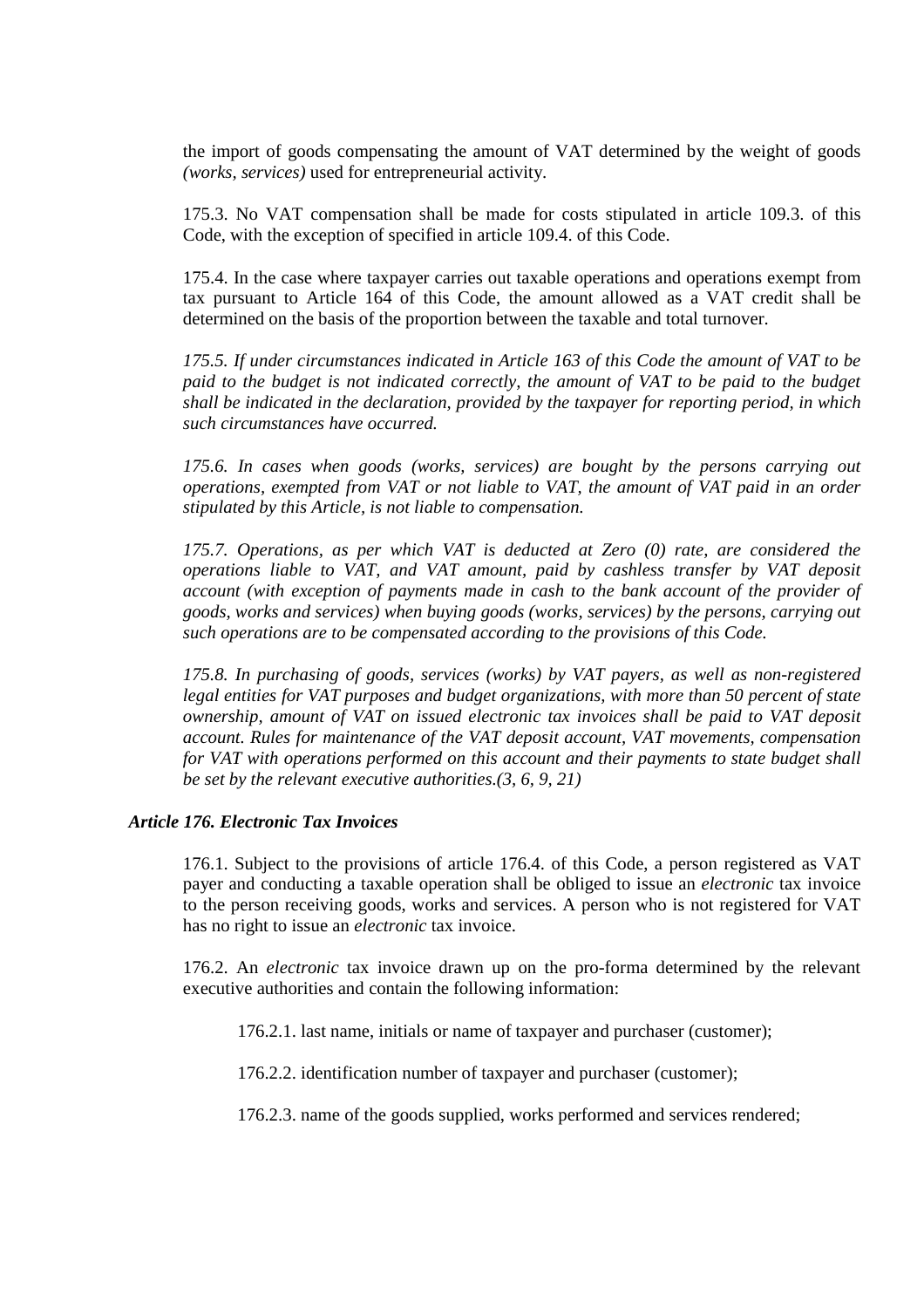176.2.4. amount of the payment for the taxable operation, as well as volume of the taxable operation;

176.2.5. excise amount on excise goods;

176.2.6. tax amount payable on the given taxable operation;

176.2.7. date of issuing the *electronic* tax invoice;:

176.2.8. *electronic tax invoice number*;

*176.2.9. taxpayer registered for the VAT purposes, name of the tax authority that issued the notification on registration, date of issuance and number of notification;* 

*176.2.10. position, full name of the executive who signed the electronic* tax *invoice.* 

176.3. Taxpayer shall be obliged to draw up and issue to purchaser of the goods (works or services) an *electronic* tax invoice upon delivery or not later than 5 days after the delivery thereof.

*176.3-1. The rules of application, register and use of electronic tax invoices, is determined by the proper authority of executive power.* 

176.4. In the case of the supply of goods, performance of works or provision of services at retail to purchasers (customers) that are not VAT payers, a cash receipt or a simplified form of an invoice prescribed by the relevant executive authorities may be used instead of an *electronic* tax invoice. *Receipts, checks that were not ordered, printed and developed in accordance with established procedures, tax invoice, registration documents for cash operations* cannot be used as basis for tax compensation for the purposes of Article 175 of this Code *and independent of provisions of other articles of this Code the payment made shall be considered invalid.*

176.5. Import documents provided by customs authorities and confirming the payment of import tax *independent of form of payment* shall provide the basis for tax compensation for the purposes of Article 175 of this Code. (6, 9, 11)

#### **Article 177. Filing of tax returns and payment of VAT**

177.1. Each VAT payer shall be required:

177.1.1. to file a VAT return with a tax agency for each accounting period;

177.1.2. to pay tax for every accounting period within the term established for the filing of VAT.

177.2. A tax return shall be submitted for each accounting period not later than the  $20<sup>th</sup>$  day of the month following the accounting period.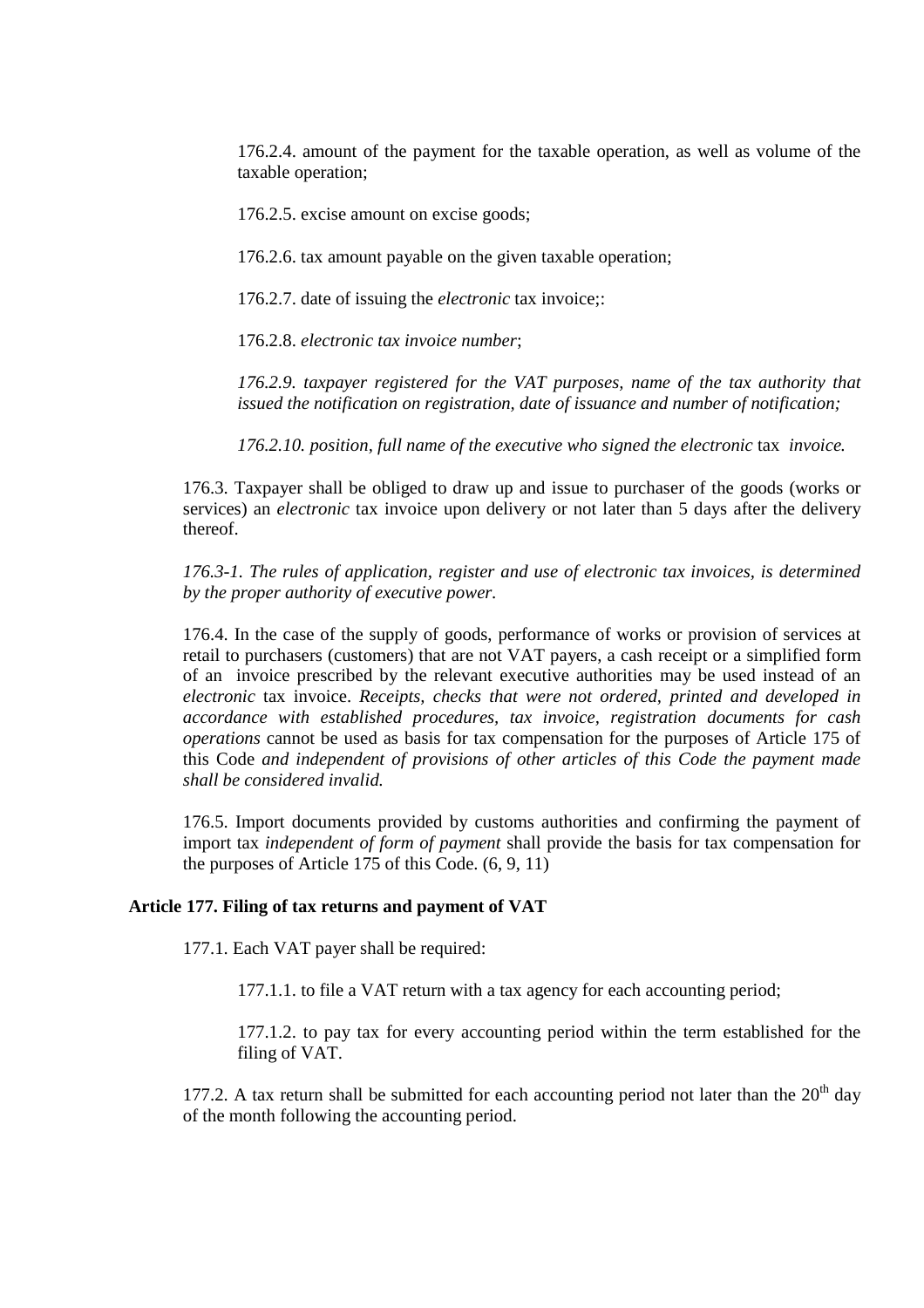*In case of liquidation of a legal person-taxpayer or if activity of a physical person engaged in business undertakings without having established a legal person is terminated, a VAT declaration should be submitted to the tax authority within 30 days provided that it is not later than the term provided by this Code. In this case, tax period shall cover the period from the beginning of a term considered as accounting period till the date when the taxpayer stopped his activity.* 

177.3. Articles 177.1 and 177.2 of this Code shall not apply to persons who are taxpayers only on the import of goods pursuant to Article 154.3. of this Code.

177.4. VAT on taxable import shall be calculated and collected by customs agencies in the manner established for the payment of customs duties pursuant to this Code and customs legislation.

177.5. During the registration for previous dates in accordance with article 157.3.3. of this Code the taxpayer shall be obliged to pay VAT from taxable operations from the moment the registration had entered into force and shall hold the right to for compensation of tax amounts in accordance with procedure established by taxpayers. These operations shall be deemed as implemented within the month in which the declaration was submitted. In such event the taxpayer shall hold the right to submit *electronic* VAT invoices for operations that were reflected in declaration.

177.6. VAT shall be paid to the state budget.(14)

# **Article 178. VAT accounting period**

A VAT accounting period shall be a calendar month.

# **Article 179. Relations with the budget when the amount of creditable tax exceeds the amount of calculated tax**

179.1. With respect to taxpayer whose taxable turnover taxed at a zero rate is at least 50% the credited tax amount which exceeds the calculated tax amount in the accounting period shall be returned by the State tax agency within 45 days after the receipt of taxpayer's application.

179.2. With respect to other taxpayers — the credited tax amount that exceeds the calculated tax amount in the accounting period shall be carried forward to the following *3* months and credited against the payments of that period. Any balance of the excess payment shall be refunded from the treasury within 45 days after filing a tax return for that period.

179.3. In any case when certain amounts are refunded to taxpayer erroneously, the tax agency may demand the return of such amounts according to the procedure established for the collection of tax.(14)

# **Article 180. Liability of Taxpayers and Supervision by Tax Authorities**

180.1. Taxpayers and their officials shall be liable for calculating the VAT correctly and paying it to the Treasury in a timely manner. They shall also be liable for filing tax returns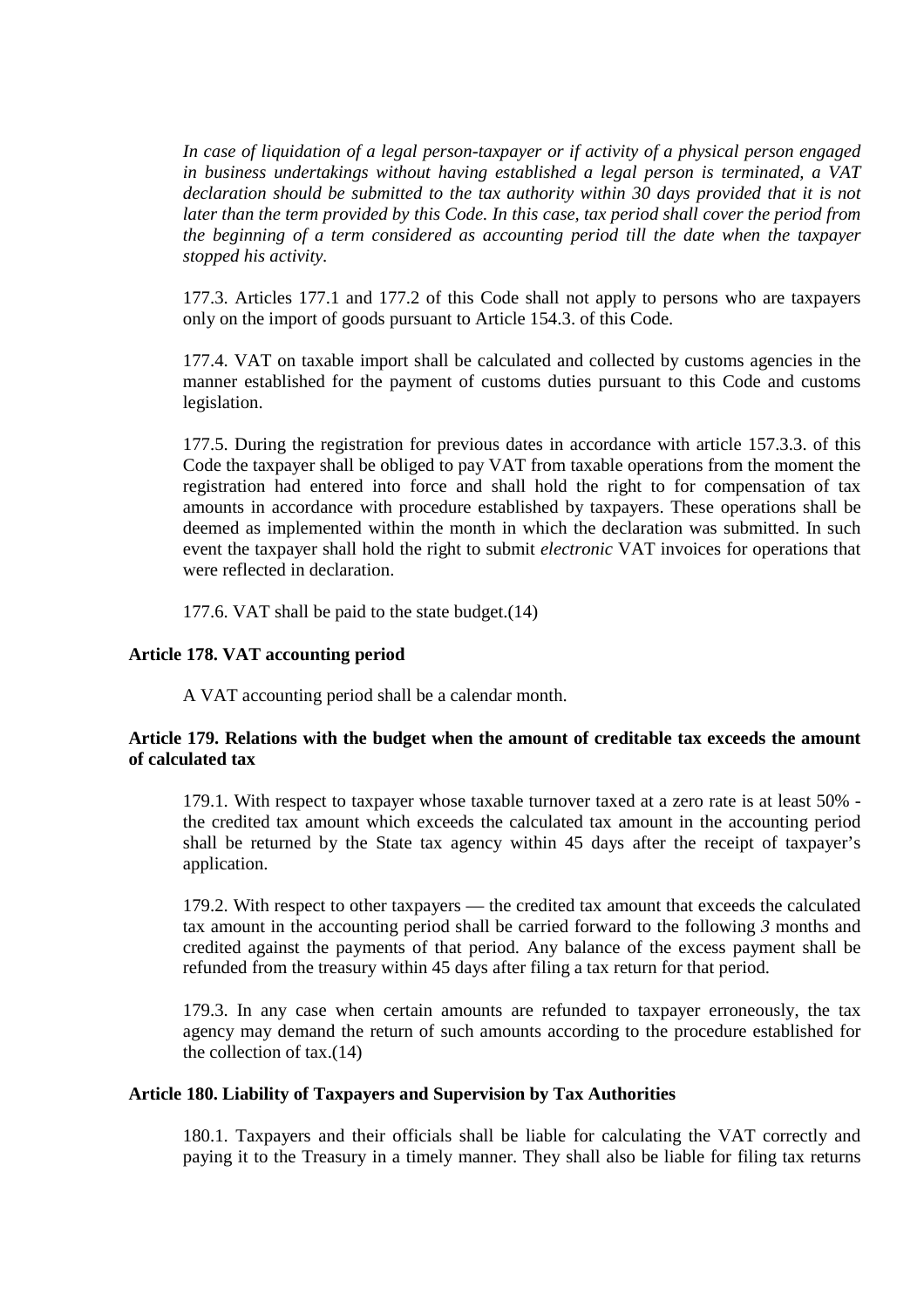with tax authorities within the established term, pursuant to the tax legislation of the Republic of Azerbaijan or, in the event VAT collection is vested in customs authorities, pursuant to customs legislation of the Republic of Azerbaijan.

180.2. Administration and supervision with respect to tax collection shall be carried out by State taxation and customs authorities, within the power vested in them, in accordance with this Code and customs legislation of the Republic of Azerbaijan.

# **Article 181. Refund of VAT in the case of a free grant**

181.1. A person who receives goods or benefits from work or services provided free of charge by an international organization, foreign legal entity or physical person pursuant to international or intergovernmental agreements to which the Republic of Azerbaijan is a party, shall be entitled to a refund of the VAT paid on said goods, work or services, within 45 days upon submitting *electronic* tax invoices to tax authorities.

*Note: If as of 1 January 2003, the total amount of taxable operations of the taxpayer does not exceed 5000-fold size of non-taxable amount of monthly income for the previous 12 full calendar months, the taxpayer within 45 days can apply for revocation of registration for*  VAT, except for cases stipulated by the Article 158.1 of the Tax Code of the Republic of *Azerbaijan. Cancellation of registration for VAT purposes shall be carrying out in accordance with the second sentence of Article 158.2 and 158.3 of the Tax Code.* 

*If the tax declarations submitted after the date of entry into force of the law*  $\mathcal{N}$  *383 (1 January 2003) cover the activity relating to the period prior to January 1, 2003, then tax rates in effect during this period shall be applied.* 

*If tax invoices for transactions undertaken by the taxpayer in cash before January 1, 2003 and subject to VAT are reflected in the declarations submitted to the tax authorities within the set deadline for the period in which these operations were carried out, they give rise to a tax reimbursement. (6)* 

# *Chapter XII. Excise taxes*

#### **Article 182. Concept of excise**

182.1. Excise shall be an indirect tax included in the sale price of excise goods.

182.2. Excise goods produced in or imported into the Republic of Azerbaijan shall be subject to excise tax, except for goods that are exempt from tax.

### **Article 183. Taxpayers**

183.1. Unless otherwise provided for in this Chapter, all legal or physical persons engaged in the production of excise goods in the Republic of Azerbaijan, or importation of such goods into the Republic of Azerbaijan, as well as residents of the Azerbaijan Republic involved in the production of excise goods directly or via contractor outside of the territory of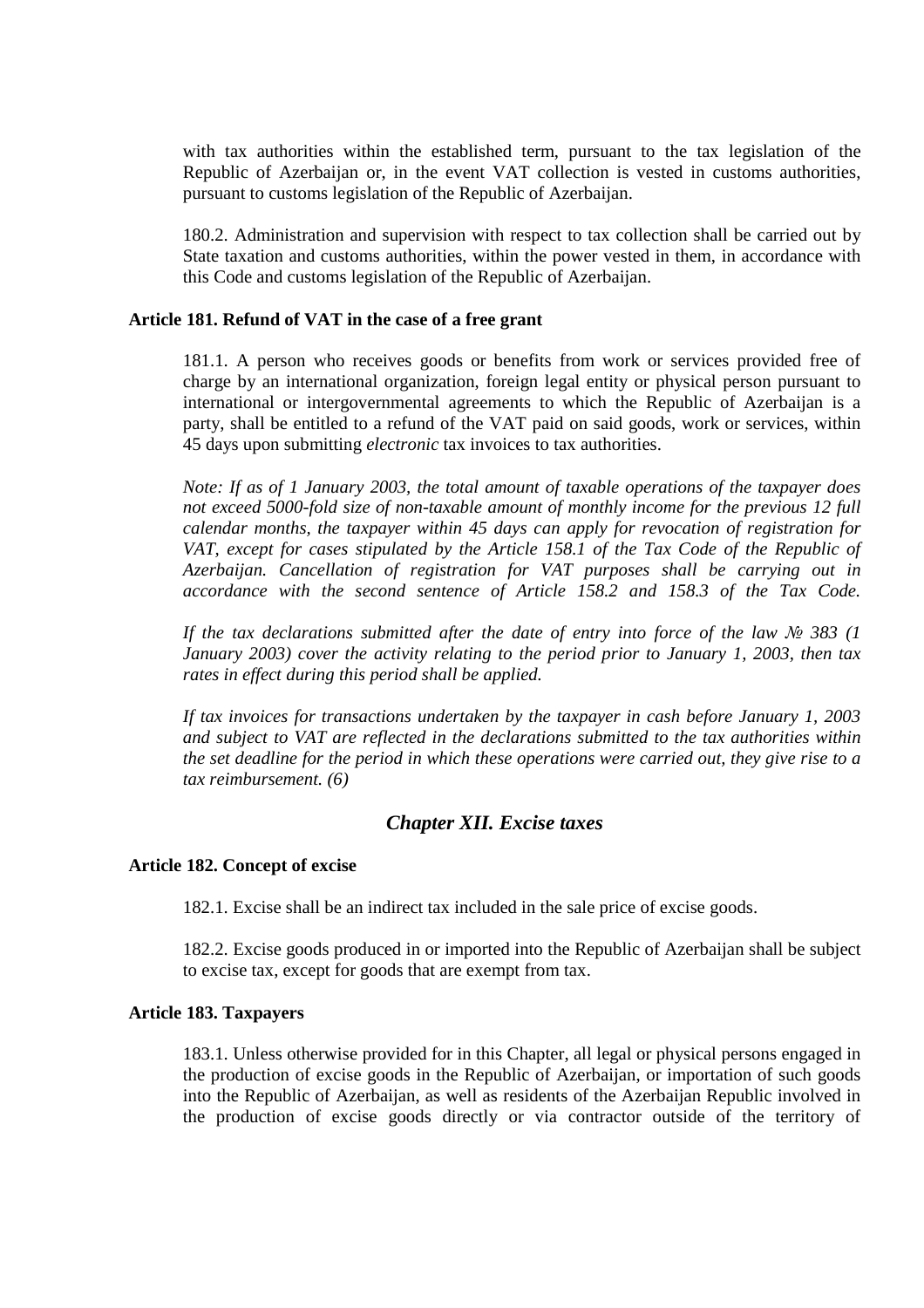Azerbaijan, who are not registered as taxpayers at the manufacturing location of such goods, shall be payers of excise tax.

183.2. With respect to goods produced from raw materials delivered by customer, manufacturers (contractors) of goods shall be considered as excise taxpayers. In such case the manufacturer (contractor) holds the right to request the compensation for the amount of excise from the customer.

# **Article 184. Taxable base**

184.1. The taxable base shall be the following:

184.1.1. release of excise goods produced in the territory of the Republic of Azerbaijan outside the boundaries of the building they were produced;

184.1.2. with respect to imported goods — a taxable operation shall include an import of excise goods pursuant to the customs legislation of the Republic of Azerbaijan.

184.2. For the purposes of this article the production facilities shall stores, secondary storage areas and other similar premises.

#### **Article 185. Amount of taxable operation**

185.1. With respect to *oil products and tobacco products* produced in the territory of the Republic of Azerbaijan, the amount of the taxable consideration shall be determined, excluding the VAT and excise amounts, on the basis of the compensation (including barter) received, or receivable, by the taxpayer from a customer or any other person, the amount of such compensation being not less than the wholesale market price of the relevant goods. *Taxable operation for other goods with excise tax produced in the territory of the Azerbaijan Republic shall be considered as the amount of goods produced.*

185.2. With respect to import goods *(with exception of light vehicles, leisure and sports yachts and other floating transports stipulated for these purposes)*, the amount of the taxable consideration shall be the customs value of the goods determined in accordance with the customs legislation of the Republic of Azerbaijan (but not less than the wholesale market price, excluding the excise and VAT) plus the amount of duties and taxes payable on the import of goods into the Republic of Azerbaijan (excluding excise and VAT).

*Taxable operation on light vehicles, leisure and sports yachts and other floating transports, specified for these purposes is their engine volumes.*

**Article 186. Date of the taxable operation**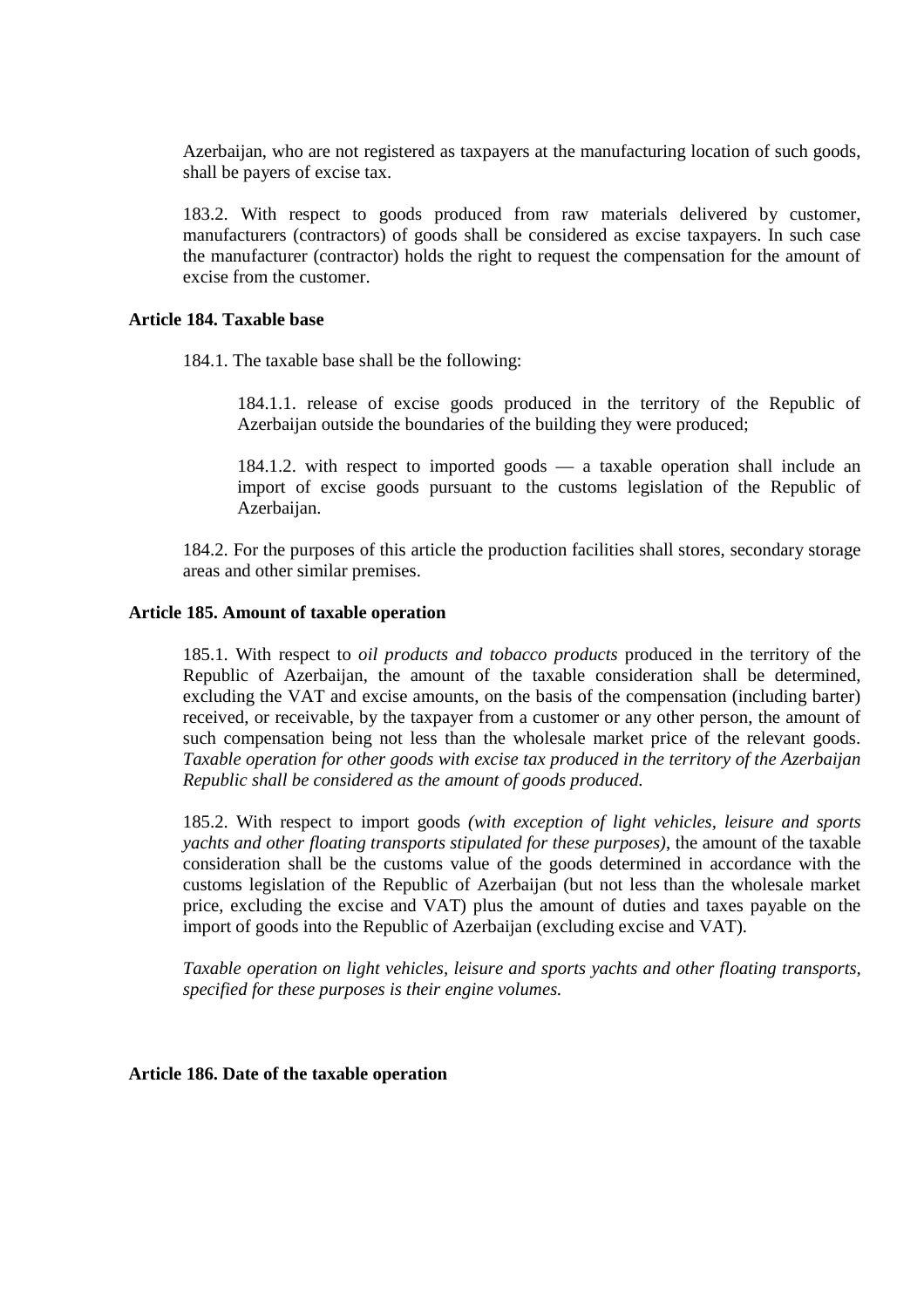186.1. With respect to goods produced in the territory of the Republic of Azerbaijan, the time of the taxable operation shall be the time when the goods are released outside the boundaries of the building they are produced.

186.2. With respect of the import of goods, the time of the taxable operation shall be the time when the import is effected in accordance with the customs legislation of the Republic of Azerbaijan.

# **Article 187. Taxation of export**

Export of excise goods shall be taxed at a zero rate.

# **Article 188. Excise exemptions**

188.1. The following shall be exempted from excise:

188.1.1. import of three litres of alcoholic beverage and three blocks of cigarettes by a physical person for personal consumption and, with respect to persons entering the territory of the Republic of Azerbaijan by automobiles, one tank of fuel stipulated by the technical passport of the vehicle;

188.1.2. goods transported through the territory of the Republic of Azerbaijan by transit;

188.1.3. temporary import of goods into the Republic of Azerbaijan, except for goods intended for re-export;

188.1.4. goods that are intended for re-export and secured under a pledge;

188.2. Exemptions from excise provided in Article 188.1. of this Code shall apply only if the conditions for the exemption from customs duties are complied with. If, for the purposes of customs duties, goods imported are subject to the regime of the refund of the duty, or if the payment of the custom duty is required upon the violation of the conditions of the exemption, such regime shall be applied to the collection of excise taxes.

# **Article 189. Credit of excise for production needs**

189.1. A person purchasing excise goods (raw materials) and using these goods for the production of other excise goods shall be entitled to a credit in the amount of the excise paid on the purchase of the raw materials or to a refund of the excise amount.

189.2. A credit or refund of excise according to this Article shall be allowed provided that the producer of the raw materials submits a supporting *electronic tax* invoice or, when importing raw materials, relevant documents. The amount shall be returned to taxpayer within 45 days after the filing of a relevant document with tax authorities.

### **Article 190. Tax rates and the list of excise goods**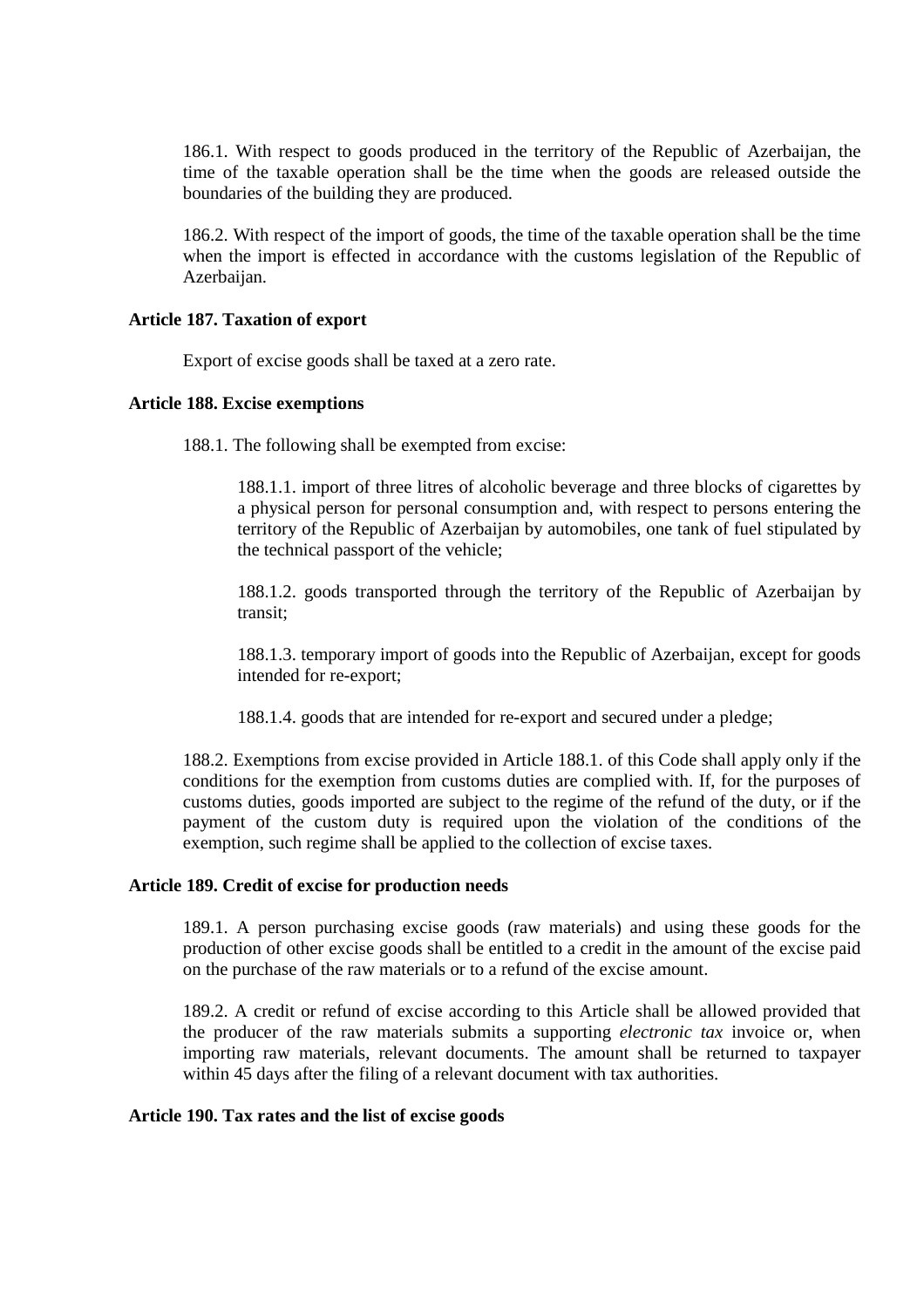190.1. Following goods shall be subject to excise tax:

- Alcohol, beer and all types of alcoholic beverages;
- Tobacco products:
- Oil products;
- *Light vehicles (with exception of motor transport means for special purposes, equipped with special markings and equipment);*
- *Leisure and sports yachts as well as other floating transports stipulated for these purposes.*

190.2. The relevant executive authority shall determine rates of excise tax *for excise goods imported into the Azerbaijan Republic (with exception of light vehicles, leisure and sports yachts and other floating transports stipulated for these purposes)*.

*190.3. To food alcohol, beer, alcoholic beverages and tobacco products, imported to the territory of the Azerbaijan Republic, following excise rates are applied:*

*190.3.1. food alcohol (including ethyl alcohol non-denatured with alcohol content of not less than 80 percent; ethyl alcohol non-denatured with alcohol content of less than 80 percent) - 0.8 manats for liter;*

*190.3.2. vodka, strong drinks and strong beverage materials, liqueurs and liqueur products - 0.5 manats per liter;*

*190.3.3. cognac and cognac products - 0.2 manats per liter;*

*190.3.4. sparkling wines - 0.2 manats per liter;*

*190.3.5. wine and vineyard materials — 0.1 manats per liter;*

*190.3.6. beer (with exception of non-alcoholic beer) and other beverages containing beer — 0.08 manats per liter;* 

*190.3.7. all types of tobacco products - 12,5% .* 

*190.4. Following excise rates are applicable to light vehicles, leisure and sports yachts and other floating transports stipulated for these purposes imported to the Azerbaijan Republic:* 

| <b>Description of taxable object</b>    | <b>Excise rate</b>                                                                                                  |
|-----------------------------------------|---------------------------------------------------------------------------------------------------------------------|
| <b>Light vehicles:</b>                  |                                                                                                                     |
| With engine volume up to 2000 cubic sm. | For each cubic sm. of engine volume<br>$-0.15$ manat                                                                |
| With engine volume up to 3000 cubic sm. | $300$ manats + 1 manat for each cubic<br>sm. for the portion of engine 2001-<br>3000 cubic sm. of engine volume     |
| With engine volume up to 4000 cubic sm. | 1300 manats + 2 manats for each cubic<br>sm. for the portion of engine 3001-<br>4000 cubic sm. of the engine volume |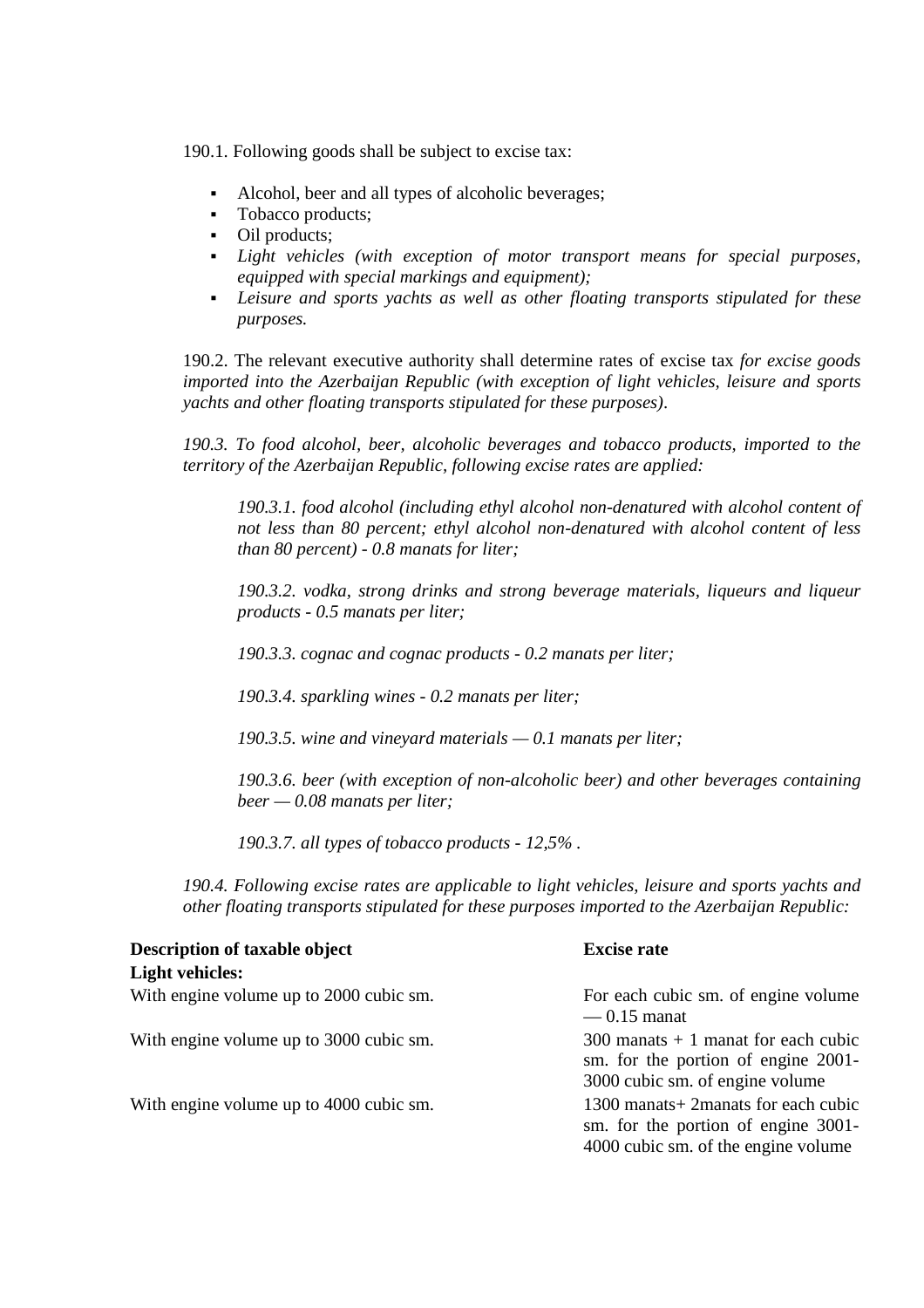With engine volume above 4000 cubic sm.  $\frac{3300}{2}$  manats + 4 manats for each

cubic sm. for the portion of engine exceeding 4000 cubic meters of engine volume

Sport and leisure yachts and other floating transports used for 1 manat for each cubic sm. of engine these purposes volume»

*190.5. Excise rates on petroleum materials, light vehicles, leisure and sports yachts and other floating transports stipulated for these purposes produced in the Azerbaijan Republic shall be established by the relevant executive authority. (3, 9, 14, 16)* 

# **Article 191. Accounting period and payment of excise**

191.1. The accounting period for excise shall be determined on the basis of calendar month. With respect to the production of goods — when carrying out taxable operations during each accounting period excise shall be paid no later than  $20<sup>th</sup>$  of the month following the accounting month.

191.2. If a taxpayer has fallen into arrears on excise tax for any period, the excise tax shall, starting from the time that the arrears started until the time of settlement, be paid when carrying out the taxable transaction. Moreover, the taxpayer shall not have the right to remove the goods out of the building where the goods are produced before said excise tax is paid on such goods.

191.3. When excise goods are imported excise shall be collected under the procedure established for the collection of customs duties.

191.4. Excise shall be paid to the state budget.

# **Article 192. Filing of returns**

192.1. In the cases stipulated in Article 191.1. of this Code, taxpayer shall be required to file a tax return according to the procedure established by the relevant central executive authorities within the term determined for the payment of the tax, such return indicating taxable operation during each accounting period.

*In case of liquidation of a legal person-taxpayer or if activity of a physical person engaged in business undertakings without having established a legal person is terminated, an excise tax declaration should be submitted to the tax authority within 30 days provided that it is not later than the term provided by this Code. In this case, tax period shall cover the period from the beginning of a term considered as accounting period till the date when the taxpayer stopped his activity.*

192.2. Excise taxpayer shall submit an application for a credit mentioned in Article 189 of this Code together with the tax return.(14)

# **Article 193. Refund of excise during re-export**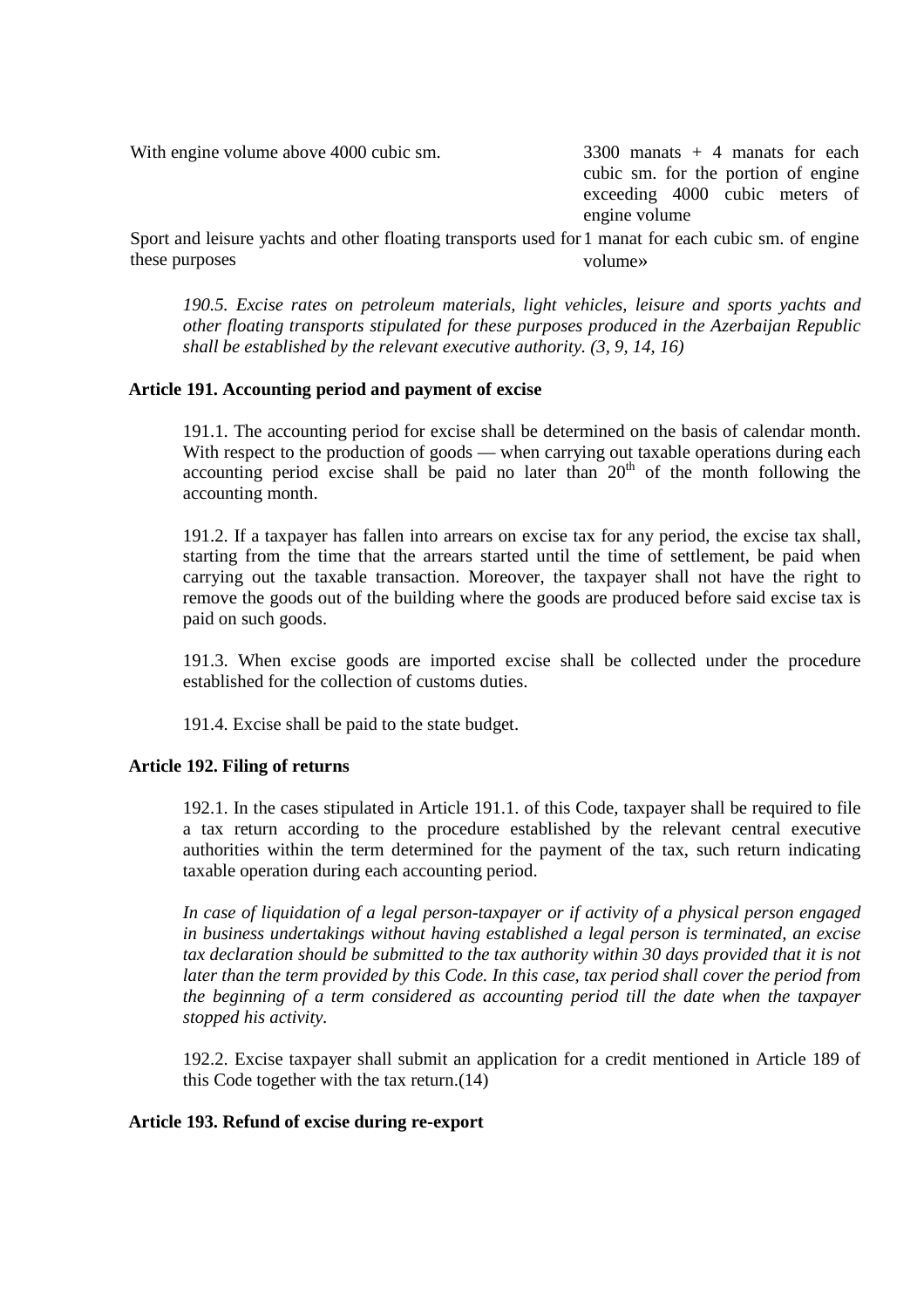193.1. With respect to imported goods intended for further re-export, excise shall be paid upon the import of the goods and be subsequently refunded, in the amount corresponding to the actual quantity of the re-export, from the customs authorities collecting that excise within 15 days.

193.2. Article 193.1. of this Code shall not apply to the import goods that are exempted from the collection under Article 188.1.4. of this Code.

### **Article 194. The tax control over excise goods**

194.1. The procedure for affixing excise stamps to goods, as well as import goods, which are subject to excise under the established rate, shall be determined by the relevant executive authority. Import, storage (except for storage of goods of personal consumption) or sale of such excisable goods without a stamp shall be forbidden *and shall involve the responsibility envisaged by the legislation*.

194.2. Tax authorities *shall be entitled to* prevent the export (issuance) of excise goods outside of production boundaries without registration, marking and payment of excise in case stipulated by Article 191.2. of this Code, in accordance with procedure established via installation of control posts, measurement devices and putting a seals in appropriate premises and stores (except for personal premises), *in case of establishment by taxpayers of violation of requirements provided by this Code*, *of taxpayers* that produce excise goods to be stamped, as well as other measures.

*194.2.1. Control posts are established by the decision of relevant executive authority and shall be equipped with telephone and other required equipment at access and exit gates of production sites of taxpayers engaged in production of goods subject to excise.* 

*194.2.2. In establishment of control posts the inspection of technical integrity, compliance with process equipment standards, instrumentation and laboratory devices of taxpayers manufacturing products subject to excise, their sealing shall be implemented by relevant executive authority.* 

*194.2.3. Employees of control posts provide the inventory of remaining excise marks, seal instrumentation on production measurement, raw material and final product stores, process equipment at production sites, as well as marking during the sell of products subject to marking, with review of initial support documentation (receipt, bill of lading, electronic tax invoice etc.), control their transportation from production sites, transfer of final product to store and issuance to customers, compliance with marking application rules.* 

*194.2.4. Sealing of instrumentation on volumes of production, raw material and final products stores, process equipment at production sites shall be implemented by employees of control posts together with manufacturer's representative and performance of relevant records in accordance with forms approved by tax authority, including the records of instrumentation on volumes of production at the day end, break between the shifts, as well as in the event of suspension of validity of licenses or their cancellation, absence of excise marks for marking of final products, absence*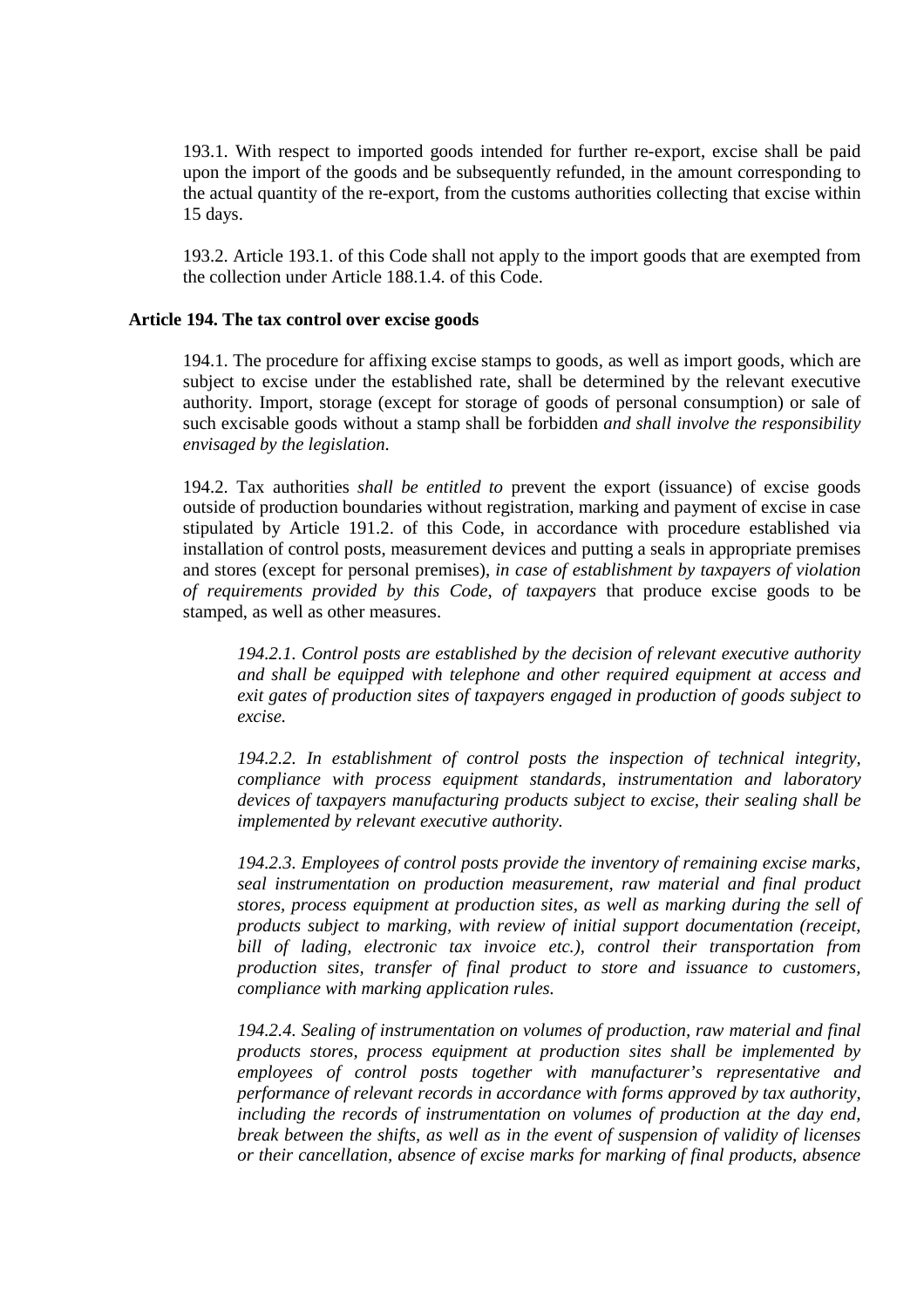*of raw materials, support and packaging materials, as well as in the event of longterm stand-by of equipment for technical reasons.* 

*194.2.5. Shutting of production capacities in the event of suspension of production shall be performed by sealing of process lines and equipment at places to make their use impossible.* 

*194.2.6. Sealing and removal of seals shall be documented by the relevant act with participation of control post employees and manufacturer representative.* 

*194.2.7. If during the commencement of the operations control post employees are absent, seals can be removed by responsible employees of the manufacturer informing the tax authority, and relevant protocols shall be made with indication of reasons and date.* 

*194.2.8. Employees of control posts shall check the conformance of quantities, volumes, weights specified in documents issued for sells of products with their actual numbers, volumes and weights and indicators in documents shall be registered in dedicated logs. Upon this the employees of control posts on initial confirmation documents of goods (receipts, bills of lading , electronic tax invoice etc.) shall authorize the issuance.* 

*194.2.9. In the event of changes to indicators of instrumentation, damage to seals on process equipment within the period between application of the seal and its removal, found deviations in marking of production by excise marks, as well as delivery of final products outside of the production site with violation of Article 191.2 of this Code employees of control post shall develop the relevant protocol and immediately inform the tax authority.* 

### **Article 195. Electronic tax invoices**

195.1. Subject to the provisions Article 195.3. of this Code, taxpayers supplying excisable goods shall write out and issue *electronic* tax invoices to the receivers of the goods in accordance with the existing instructions.

195.2. An *electronic* tax invoice shall be an invoice drawn up in the pro-forma established by the relevant central executive authorities and reflecting such information as stipulated in Article 176.2. of this Code.

195.3. When goods are supplied on a retail basis simplified invoices may be used instead of *electronic* tax invoices.

# *Chapter XIII. Property Tax*

#### **Article 196. Taxpayers**

*The payers of property tax are the physical persons and enterprises specified in article 197 of this Code being the objects of taxation. (3)*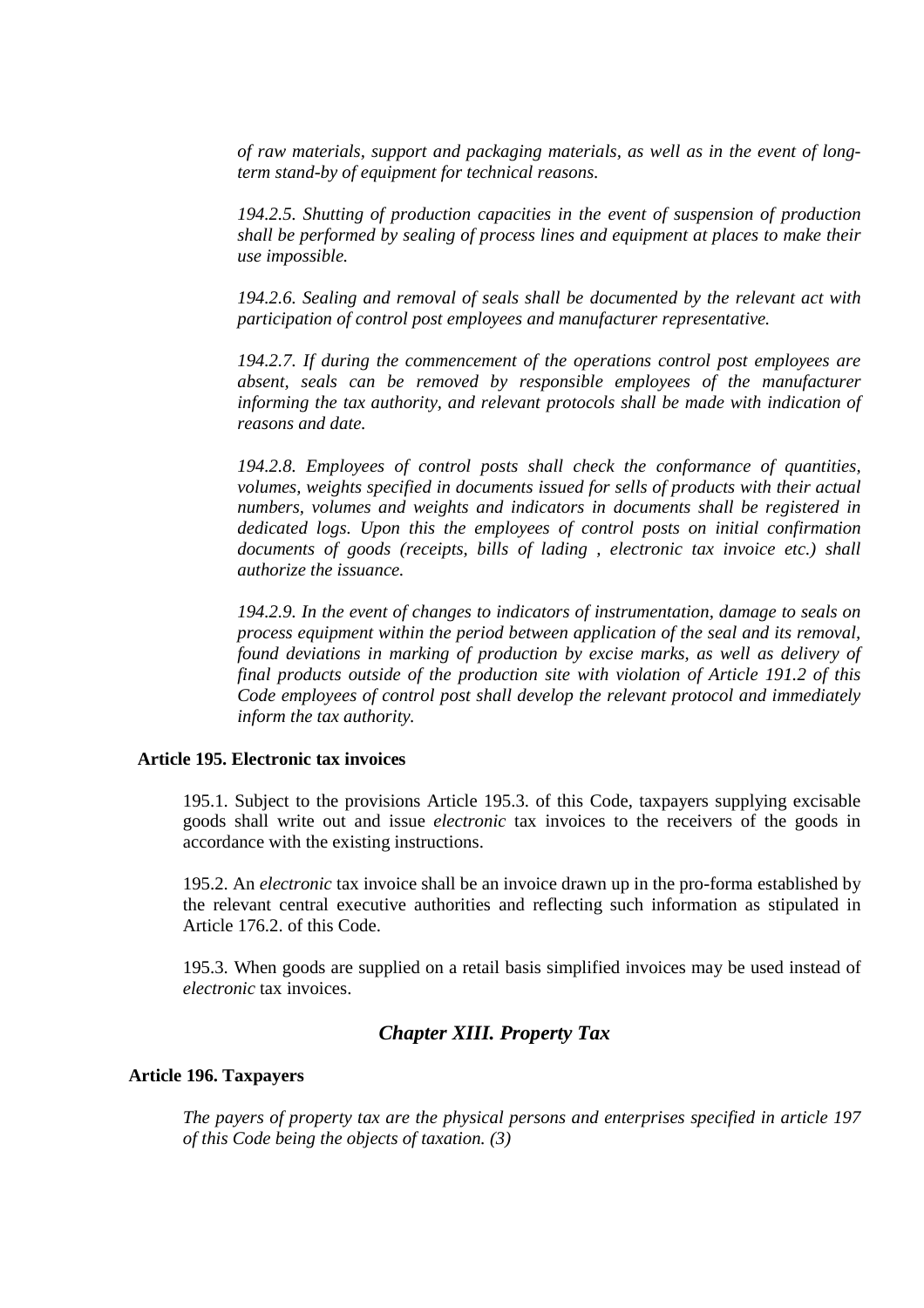# **Article 197. Taxable base**

197.1. Following shall be a taxable base:

197.1.1. The value of buildings and their parts (hereinafter referred to as buildings) as personal property of *resident or non-resident* physical person in the Republic of Azerbaijan, any water and air transport facility owned by a physical person, irrespective of where they are located and whether or not they are used;

197.1.2. average annual value of fixed assets on the balance of enterprises;

*197.1.3. for enterprises-non-residents, carrying out the business activity by permanent representation in the Azerbaijan Republic, - only the average annual value of fixed assets connected with permanent representation.* 

197.2. The value of the assets that constitute a taxable base and are accumulated by enterprises for carrying out a joint activity without creating a legal entity shall be included in the tax return for the purpose of taxation by the joint activity participants consolidating such assets. The value of the fixed assets created (acquired) as a result of the joint activity shall be included in the tax return in accordance with the participating shares in the property determined under contract by the joint activity participants.(3, 6, 11)

# **Article 198. Tax rates**

198.1. Physical persons shall pay the property tax in following order and at following rates:

198.1.1. from the inventoried value of the building in their ownership:

- the tax not to be levied if the value does not exceed the sum of *5000 manats*. The rate of 0.1 % shall be levied from the amount exceeding *5000 manats.*
- 198.1.2. for water and air transport facilities:
	- 198.1.2.1. *0.02 manat* per 1 cub. sm. of the water transport facility's engine;
	- 198.1.2.2. *0.02 manat* per 1 cub. sm. of the air transport facility's engine;

198.1.2.3. 1% of the market value for water and air transport facilities without engines.

198.2. Enterprises shall pay tax at the rate of 1% of the value of the fixed assets determined under Article 202 of this Code.

# **Article 199. Tax privileges and exemptions**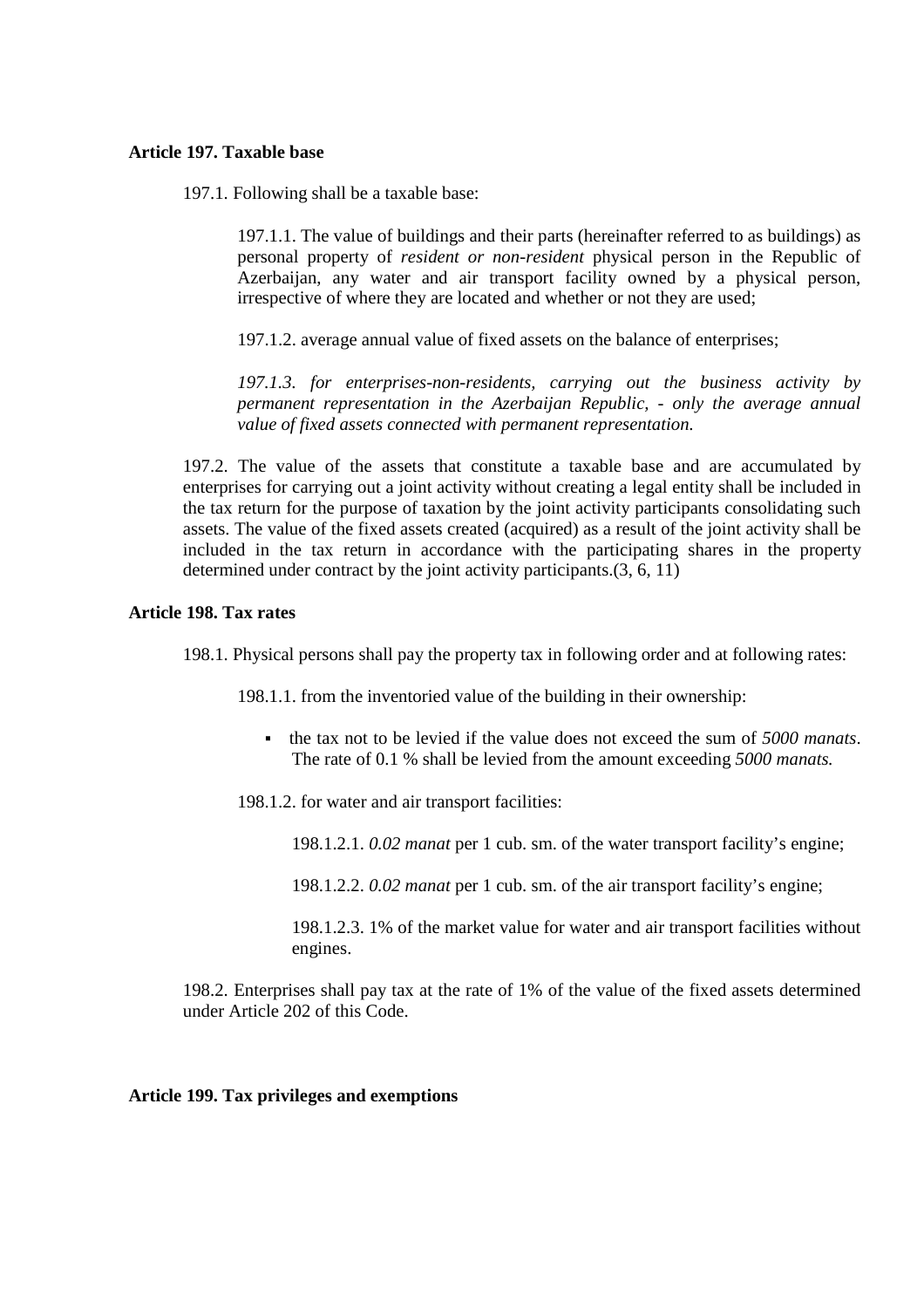199.1. Budget-funded institutions and organizations, state power and governing bodies, the Central Bank of the Republic of Azerbaijan and its offices, state funds and public entities for disabled people, *children with limited levels of health*;

199.2. Buildings of art workshops or parts of buildings where such workshops are located that belong to natural persons involved in entrepreneurial activity without establishing the legal entity on craft production of copper, tin and pottery products, house appliances, gardening instruments, national music instruments, toys, souvenirs, house appliances made of reeds and cane, involved in embroidery and production of house appliances from wood shall not be taxed;

199.3. The amount of property tax that shall be paid by persons indicated in article 102.2 of this Code, as well as people on pension or obligatory military service, their family members for the period of such service shall be reduced for the amount of *30 manats*, with exception of cases of their leasing, rent or use for entrepreneurial or other commercial activity.

199.4. For the purposes of taxation the value of enterprise property shall be reduced for the amount of value of following facilities:

199.4.1. facilities used for the purposes of environment, fire protection and civil defense;

199.4.2. product lines, railways and motorways, communication and power lines, melioration and watering facilities;

199.4.3. Automobile transport that shall be taxed in accordance with article *211.1.2* of this Code;

199.4.4. facilities of enterprises involved in education, health, culture and sports that used only for the purposes of such areas of activity;

199.5. Trolley buses and tramps used for the transportation of passengers in cities shall be exempted from property tax.

# **Article 200. Procedure for the calculation and payment of the property tax of physical persons**

200.1. The property tax shall be calculated on a building according to the inventory value placed by local government authorities to that building.

*For premises owned by natural persons, the property tax shall be calculated by the municipality of the area at which they are located.*

200.2. Property tax on a building that has several owners shall be calculated, in accordance with the share of each owner in that building, on the basis of procedure established in Article 200.1. of this Code.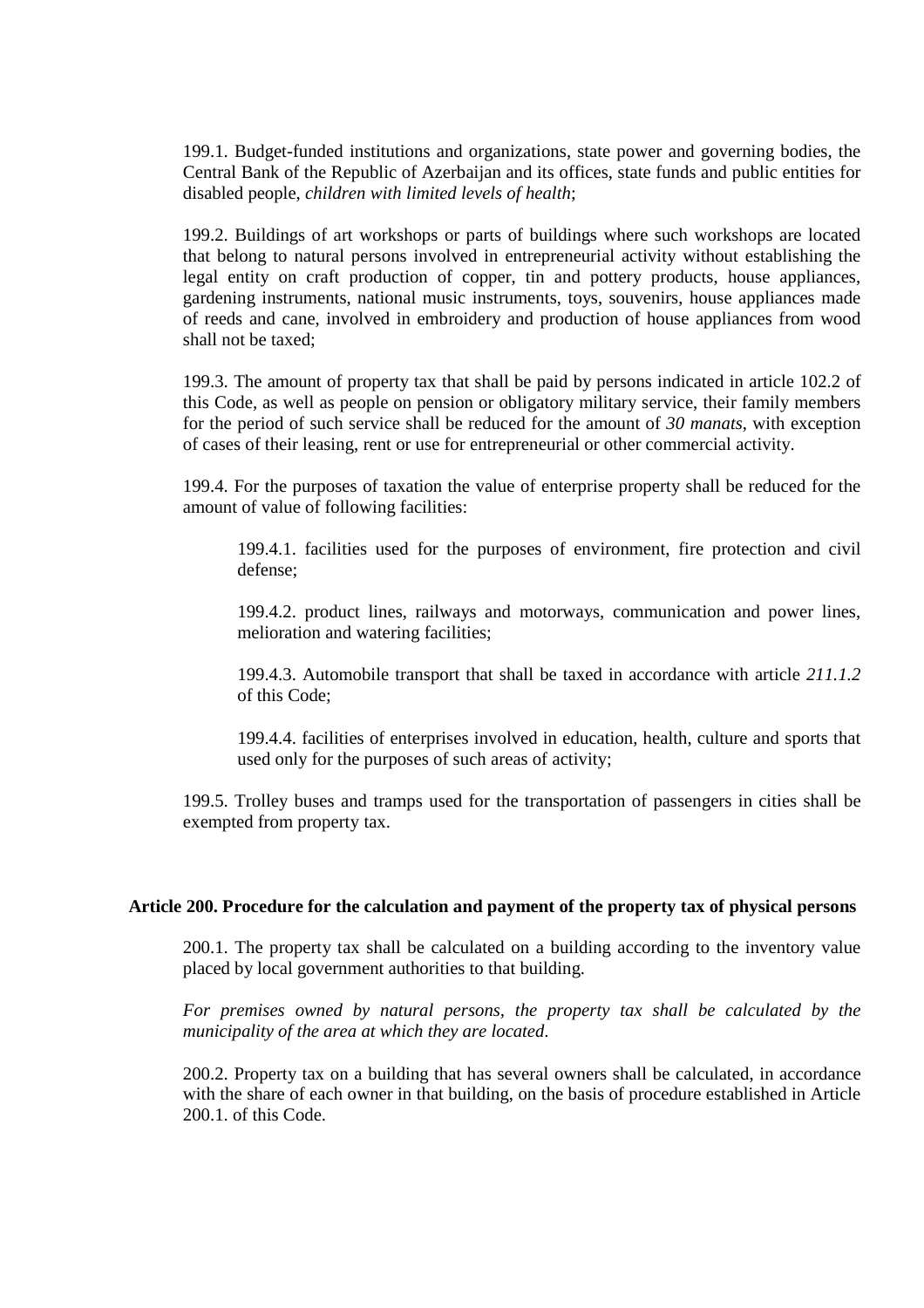200.3. Tax authorities shall calculate tax on water and air transport facilities, as of January 1 of each year, on the basis of the relevant information submitted by authorities registering such facilities. In the absence of such registration the owner of this property each year before January 1 shall provide to relevant authorities documents that include all necessary data (year of manufacturing, price at the moment of purchasing and technical characteristics) on all water and air transport owned.

Tax on a water or air transport facility that has several owners shall be collected from the person who has registered such facility under his own name.

200.4. *Municipalities* shall submit tax payment notifications to taxpayers not later than *August 1.*

200.5. The annual tax amounts shall be paid, in equal portions, before September 15 and before November 15. If property tax was not paid by the previous owner of property it shall be paid by new owner within timeframes stipulated by this Article.

200.6. The tax on the property of natural persons shall be paid into local (municipal) budget.

# **Article 201. Calculation and payment of the property tax of enterprises**

*201.1.1. In the case of insurance of property of the enterprise more than it's residual value, the property tax is counted up with the use of level of tax on property certained in accordance with the article 14.3.4 of the following Code. In case if the cost of insured property is determined by taking into account the market value, positions of the article 202 of the following Code, are not used.* 

201.2. The average annual value of the property of enterprises shall, for taxation purposes, be determined pursuant to Article 202 of this Code.

201.2. The tax period on property tax shall be established as calendar year.

201.3. Property taxpayers shall pay 20 percent of annual tax amount not later than 15 of the second month of each quarter.

*Legal persons, who were not the payers of property tax in previous accounting year, who are the payers of such tax in the following year, as well as newly established and payers of property tax, no later than by 15 of the second month of each end of quarter, in which the property was purchased, shall make the current tax payments at the rate of 20 percent of the annual amount of property tax, which shall be subject to calculated for such property.* 

*Current tax payments on property tax are applicable to tax amount, withheld from the taxpayer for the tax year.*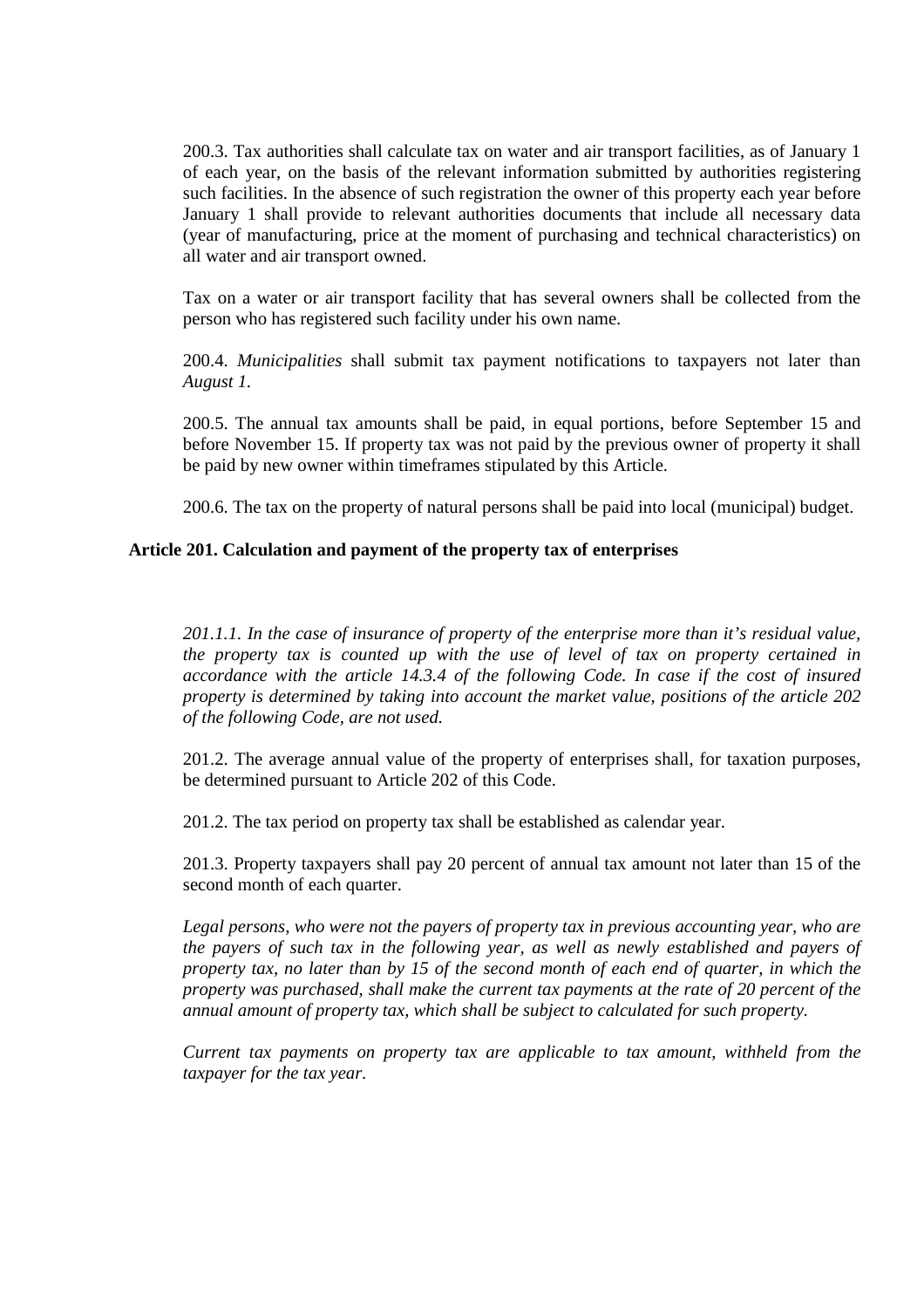201.4. The amount of tax that shall be paid to the state budget for accounting period shall be determined with increasing value from the start of year with consideration of previous payments.

*In the event of failure to pay current taxes within timeframe established under Article 201.3 of this Code, for each day of delay of the tax payment the interest shall be charged to taxpayer in accordance with procedures specified in Article 59 of this Code.* 

*Current tax payment on property tax upon expiry of reporting year shall be recalculated and if the amount of current tax is higher than the tax amount in the report, the exceeded amount of current tax and relevant amount of interest shall be reduced.* 

*201.5. Enterprise shall submit to the tax authority the annual declaration on property tax no later than March 31 of the year following the reporting year.* 

*A taxpayer-legal person shall, within 30 days from the date of adoption of decision on its liquidation, and in case when such date is not mentioned for a permanent representative office of a non-resident, from the date of legalization of such decision at representatives of the Azerbaijan Republic in foreign countries (at consular offices of other countries representing interests of the Azerbaijan Republic), submit property tax declaration to tax authority, and in this case accounting period shall cover the period from the beginning of the tax year till the date when the business activity of the taxpayer was terminated* 

201.6. Taxes on annual return shall be paid before the submission deadline for such returns. The amount of calculated tax shall be deducted from income, which shall not be limited by Article 199 of this Code.

201.7. The property tax of enterprises shall be paid into the state budget.

In the absence of documents, confirming the tax payment, registration, re-registration and technical inspection shall not be conducted. (6, 11, 14, 16)

# **Article 202. Procedure for determining the average annual value of the property of an enterprise**

202.0. For taxation purposes, the average annual value of an enterprise's property (with exception of automobile transport means) shall be calculated in the following way:

*202.0.1. The residual value of enterprise property (with exception of transport means) for the start (cost remained after deduction from the residual value, fixed by the end of the previous tax year, of depreciation cost calculated for this year) and end of reporting year shall be summed and divided by two.*

202.0.2. If enterprise was established *or became a taxpayer of assessed tax* within a accounting year, the residual value of its property (with exception of automobile transport means) of the date of establishment *or becoming liable to payment of assessed tax* and the end of reporting period shall be summed, divided by 24 and multiplied by the number of month following the month when enterprise was established *or became a taxpayer of assessed tax* until the end of the year.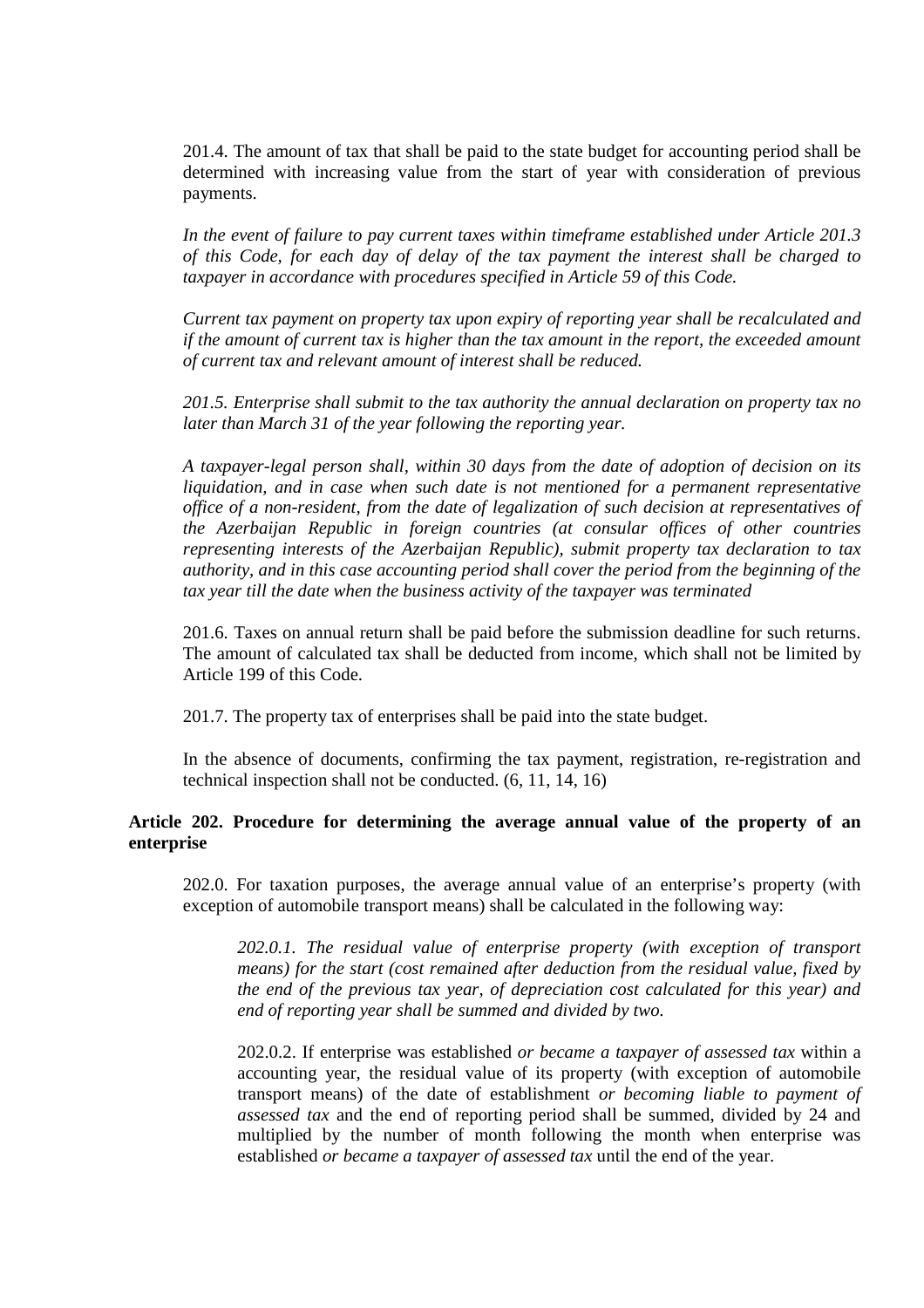*202.0.3. On liquidation of the enterprise during the financial year or in case if it is the simplified taxpayer, the remaining cost of its property (except for auto transport vehicles) on beginning of the year and upon the date of liquidation of enterprise, or upon the date of it's being a simplified taxpayer, is added up, divided on 24 and multiplied on the amount of months, preceding from the beginning of the year to the month in which the enterprise was liquidated or while was the payer of the simplified tax.* 

# *Chapter XIV. Tax on land*

### **Article 203. Tax on land**

203.1. The land tax shall be calculated in the form of fixed payment for land area independent from the results of economic activity of land owners and users.

203.2. Resident and non-resident physical persons, as well as Azerbaijani and foreign enterprises, shall be registered after obtaining documents proving their right to own or use land plots. Natural persons and municipal enterprises shall be registered at municipalities, other enterprises- in the tax authority.

#### **Article 204. Taxpayers**

*The payers of tax on land are the physical persons and enterprises who own or use land plots on the territory of Azerbaijan Republic. (3)* 

# **Article 205. Taxable base**

Land plots granted to the ownership or use of enterprises and physical persons pursuant to the legislation of the Republic of Azerbaijan shall be objects of taxation.

# **Article 206. Tax rates**

206.1. Land tax rates for agricultural land *shall be 0.06 manat* for 1 conventional point.

206.2. Conventional points shall be determined by the relevant executive authority with consideration of evaluation procedures depending on the purpose, geographical location and the quality of agricultural lands in administrative regions.

*206.3. For industrial, construction, transport , telecommunications, trade and utility services lands and other dedicated lands occupied by agricultural sites of housing funds and lands of citizens the tax shall be charged for each 100 sq. meters of the land plot in accordance with rates specified in the table below:* 

|              | Industrial,<br>construction, Lands                                                                                    | of                           | housing                            | funds, |
|--------------|-----------------------------------------------------------------------------------------------------------------------|------------------------------|------------------------------------|--------|
| <b>Areas</b> | <b>Standard Standard Standard Standard Standard Standard Standard Standard Standard Standard Standard Standard St</b> | agricultural lands and lands |                                    |        |
|              | telecommunications,                                                                                                   | trade occupied               | citizens<br>$\mathbf{b}\mathbf{v}$ | (in)   |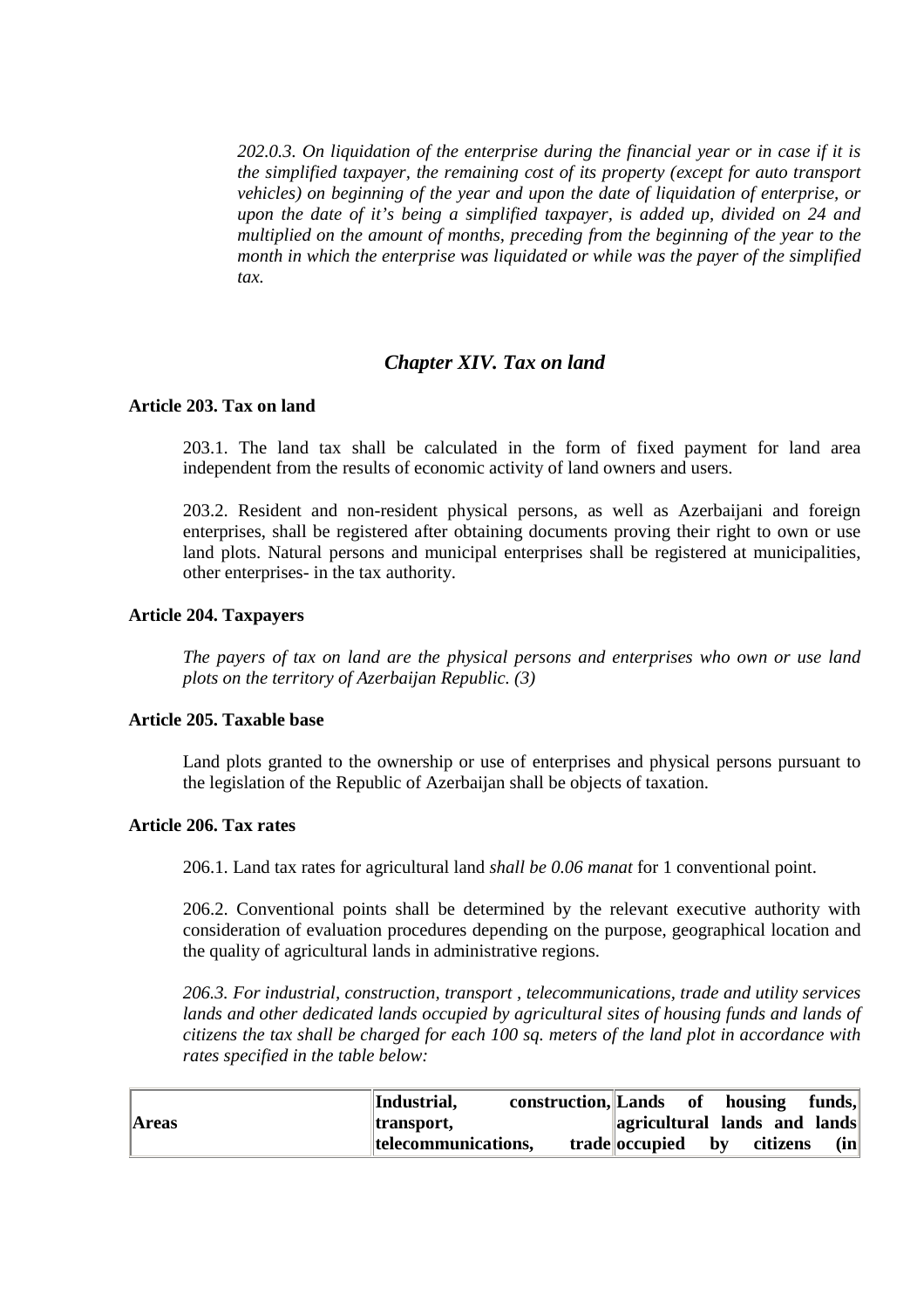|                                                                                                                                                         | and housing servicing and manats)<br>other dedicated lands (in<br>manats) |     |
|---------------------------------------------------------------------------------------------------------------------------------------------------------|---------------------------------------------------------------------------|-----|
| Baku                                                                                                                                                    | 10                                                                        | 0.6 |
| Cities Gandja, Sumgayit and<br>Apsheron district                                                                                                        | 8                                                                         | 0.5 |
| Other towns (with exception of<br>regional subordination towns),                                                                                        |                                                                           |     |
| regional centers                                                                                                                                        | 4                                                                         | 0.3 |
| In towns, settlements<br>and<br>villages of regional<br>subordination (with exception<br>of settlements and villages of<br>Baku and Sumgayit cities, as |                                                                           |     |
| well as Apsheron region)                                                                                                                                | 2                                                                         | 0.1 |

*(3, 9, 14, 16)* 

## **Article 207. Tax privileges**

207.1. The following shall be exempt from the payment of tax on land:

207.1.1. commonly used land belonging to populated areas;

207.1.2. lands owned or used by government authorities and local management authorities, budget funded organizations, *Central* Bank of the Azerbaijan Republic and its structures *and also the State Oil Fund of the Azerbaijan Republic;*

207.1.3. land pertaining to the State, forest and water reserves which is not attracted to economic activity, as well as land located under the Azerbaijani sector of the Caspian Sea;

207.1.4. state border lines and lands designated for defence purposes.

207.2. The amount of tax for lands owned by persons stipulated in article 102.2. of this Code, shall be reduced by *10 manats.*(9, 16)

### **Article 208. Procedure for the calculation and payment of tax on land**

208.1. The land tax shall be established on the basis of documents that confirm the right of ownership and use of lands. For lands with located structures and facilities as well as plots necessary for sanitary protection of facilities the land tax shall be paid.

208.2. Enterprises shall annually calculate tax on land on the basis of the sizes of the land spot and the tax rates, and submit such tax returns to tax authorities not later than May 15 of each year.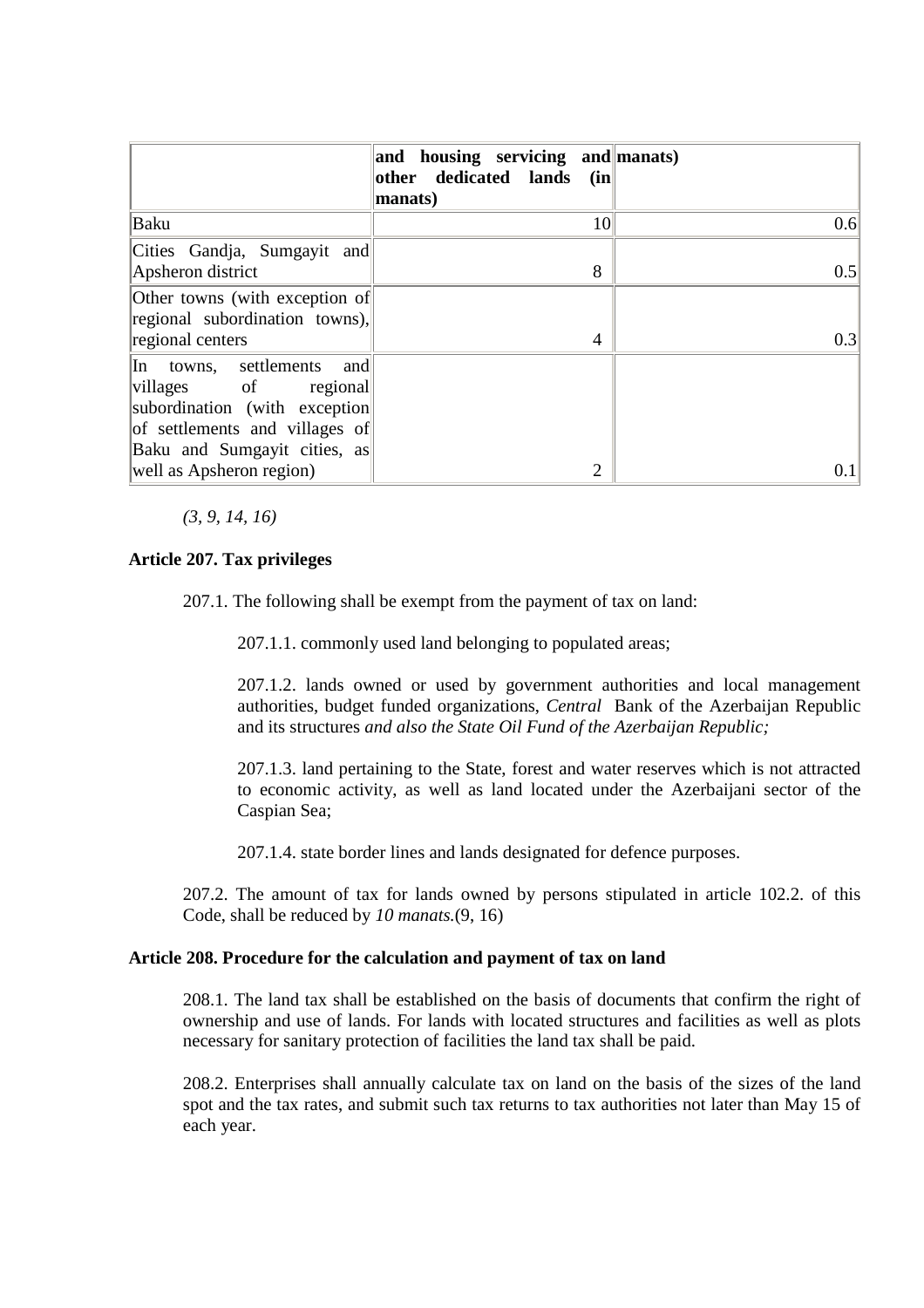208.3. Relevant agencies shall calculate tax on land on physical persons annually before July 1 of and submit the payment notifications not later than August 1.

208.4. for land plots intended for placement of structures owned by the number of legal or natural persons, the tax shall be calculated separately, proportional to areas of structure owned by such parties.

208.5. Tax shall be paid, in equal portions, before August 15 and November 15. If the land tax was not paid by previous owner of the land, it shall be paid by the new owner of land plot by the date established in this Article.

208.6. Enterprises shall pay the tax on land to the state budget and natural persons to the local (municipal) budget.

*208.7. Amount of land tax calculated for land used by natural persons for the purposes of entrepreneur activities as well as land owned by legal entities, shall be considered as deductions from profits, not limited by Article 119 of this Code.*(21)

## *Chapter XV. Taxes to the Road Fund*

### **Article 209. Taxpayers**

The road fund taxpayers for the use of automobile roads in the Azerbaijan Republic shall be non-resident enterprises that own the transport means arriving to the territory of the Azerbaijan Republic and using the territory for transportation of passengers and cargoes, *as well as persons, owning or using on the territory of the Azerbaijan Republic light vehicles, buses and other motor transport means (hereinafter, for the purposes of this Article —motor transport means).(11)* 

## **Article 210. Taxable base**

The taxable base shall be automobile means of foreign countries arriving to the territory of Azerbaijan Republic, *as well as property owned or used on the territory of the Azerbaijan Republic. (11)* 

### **Article 211. Road fund tax rates**

*211.1. Tax for motor transport means of foreign states, entering the territory of the Azerbaijan Republic, is calculated dependent on the type of motor transport, number of seats, loading capacity and total weight of motor transport means together with cargo, axis load, distance on the territory of the Azerbaijan Republic, transportation of hazardous materials, as well as the volumes of engines of motor transport means, owned or used by persons on the territory of the Azerbaijan Republic in accordance with following rates.* 

*211.1.1. From motor transport means of foreign states, entering the territory of the Azerbaijan Republic.* 

211.1.1.1 Motor cars - \$15 USA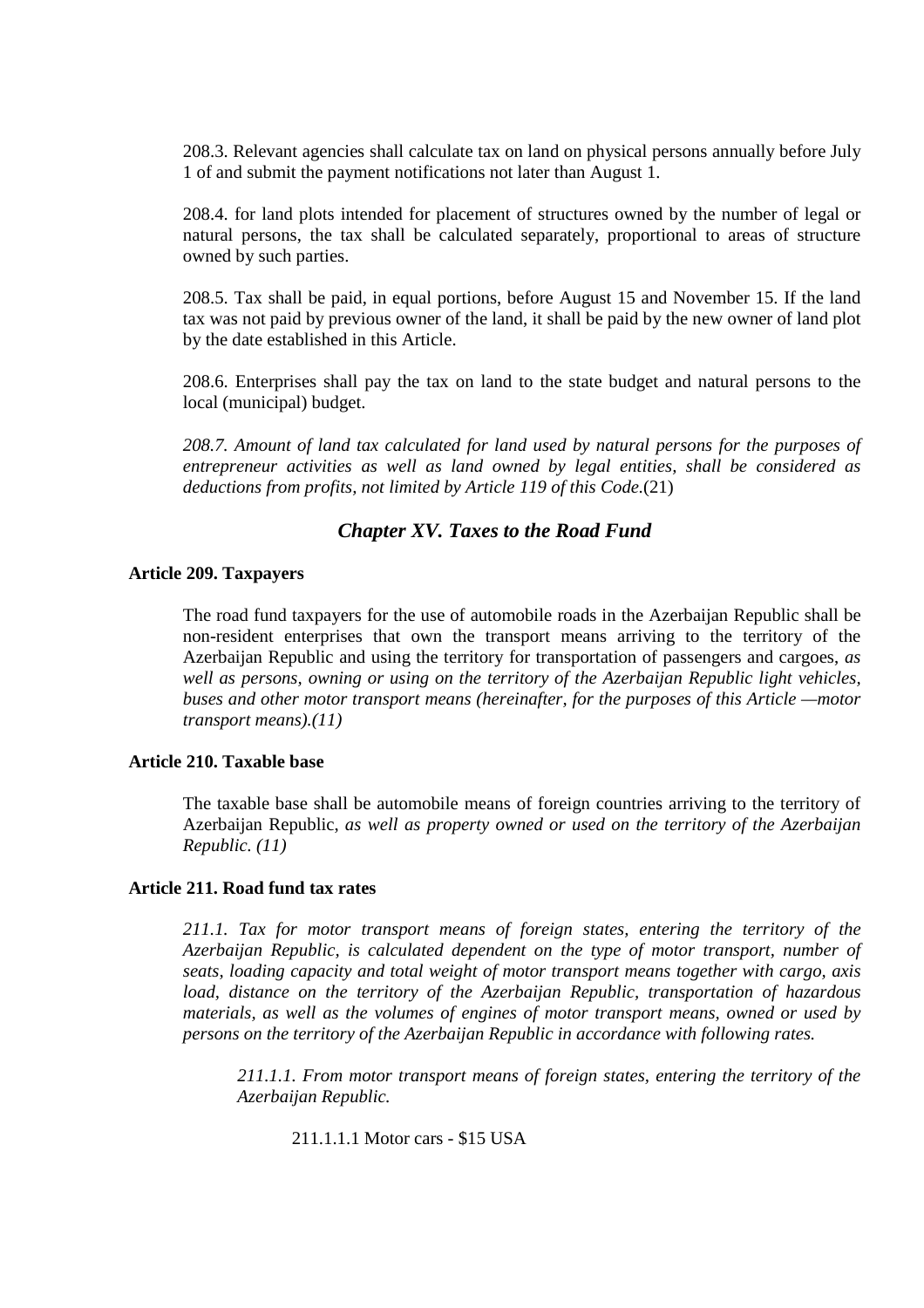|                       | <b>Period of presence on With number of seats With number of seats With number of seats</b> |                              |                               |
|-----------------------|---------------------------------------------------------------------------------------------|------------------------------|-------------------------------|
| <i>territory</i>      | up to 12                                                                                    | from 13 to 30                | $\parallel$ from 31 and more  |
| $\sqrt{For 1 day}$    | 15 dollars USA                                                                              | $\ 20\>$ dollars USA         | $\ 25 \text{ dollars } USA\ $ |
| $ Up\ to\ I\ week$    | 30 dollars USA                                                                              | $40$ dollars USA             | $50$ dollars USA              |
| Up~to~I~month         | 100 dollars USA                                                                             | $\parallel$ 140 dollars USA  | $\parallel$ 175 dollars USA   |
| <i>Up to 3 months</i> | 300 dollars USA                                                                             | $\parallel$ 400 dollars USA  | $500$ dollars USA             |
| <i>Up to 1 year</i>   | 1050 dollars USA                                                                            | $\parallel$ 1400 dollars USA | $\parallel$ 1750 dollars USA  |

*211.1.1.2 For buses dependent on number of seats and period of presence on the territory of Azerbaijan Republic:* 

*211.1.1.3 for trucks, trailer transport means dependent on number of axis and period of presence on the territory of Azerbaijan Republic:* 

| <b>Period of presence on territory</b> Number of axis up to 4 (four) |                  | Number of axis of 4 (four) or |
|----------------------------------------------------------------------|------------------|-------------------------------|
|                                                                      |                  | more                          |
| For 1 day                                                            | 20 dollars USA   | $30$ dollars USA              |
| $ Up\ to\ I\ week$                                                   | $40$ dollars USA | $\ 80 \text{ dollars } USA$   |
| Up~to~I~month                                                        | 140 dollars USA  | $\parallel$ 280 dollars USA   |
| Up to 3 months                                                       | 400 dollars USA  | 800 dollars USA               |
| Up to 1 year                                                         | 1400 dollars USA | $\parallel$ 2800 dollars USA  |

*211.1.2. persons, owning or using motor transport means on the territory of the Azerbaijan Republic (with exception of agricultural equipment, used for production of agricultural products (tractors, harvesters and cotton harvesters) and budget organizations motor transport), shall pay the annual road tax in accordance with volume of engine of this motor transport in accordance with following rates:* 

| <b>Description of item of taxation</b> | Road tax rate                                                                                                       |
|----------------------------------------|---------------------------------------------------------------------------------------------------------------------|
| Light vehicles                         |                                                                                                                     |
| Engine volumes up to 2000 cubic sm     | For each cubic sm. of engine volume $-$ 0.01<br>lmanat                                                              |
| Engine volumes above 2000 cubic sm.    | 20 manat + 0.02 manats for each cubic sm. of<br>engine volume for the portion of engine<br>exceeding 2000 cubic sm. |
| Buses and other automobile transports  | For each cubic sm. of engine volume $-$ 0.02<br>manats                                                              |

*211.2. Tax, stipulated in Article 211.1.1.3 of this Code on the movement of heavy and oversized vehicles and transportation of cargo shall be paid at the following rates per 1 kilometer of the road in the territory of the Republic of Azerbaijan:* 

*211.3.* The tax amount specified in Article *211.1.1.3* of this Code shall be increased by percentage for the transportation of dangerous cargo: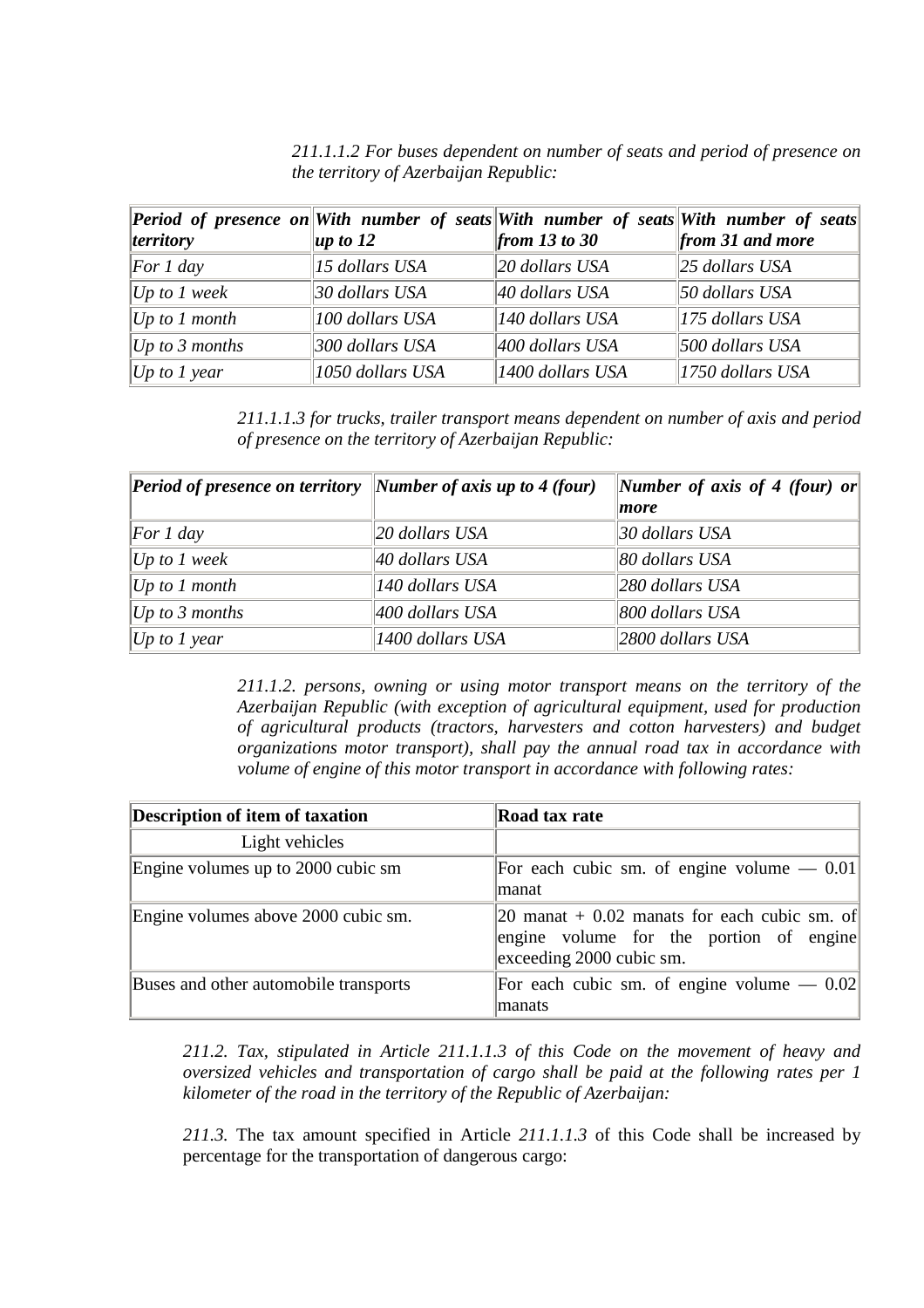- for cargo involving little danger 100%
- for dangerous cargo  $-200\%$
- for cargo involving special danger 400%

### **Article 212. Road tax deduction**

*212.1. Tax for motor transport means of foreign states, established in accordance with Article 211.1 of this Code, is deducted by customs authorities in the entrance of these motor transport means to the customs territory of the Azerbaijan Republic and within one banking day is transferred to the state budget.* 

*212.2. In the event of non-submission of documents, verifying the payment of annual road tax in accordance with procedures, specified in the Article 212.4 of this Code, registration, reregistration and technical check of motor transport by the relevant executive power authority, which implements the state registration of motor transport means, is not implemented.* 

*212.3. Legal persons, who own or use motor transport means on the territory of the Azerbaijan by the end of calendar year, shall submit to the tax authority the annual declaration on road tax no later than by March 31 of the year following the reporting year and transfer the paid tax until this period to the state budget. Amount of paid tax shall be applicable to deductions from profits, not limited by Article 119 of this Code.* 

*212.4. Natural persons, who own or use motor transport means on the territory of the Azerbaijan Republic, shall pay the annual road tax to the state budget during the technical check of automobiles.* 

*212.5. Information on newly registered transport means or transport means the registration of which was cancelled, every quarter no later than by 20th of each month, following the reporting quarter, submitted to the relevant executive authority, which implements the state registration of motor transport, to the relevant executive authority in accordance with the form, determined by the relevant executive authority. (11, 16)* 

### **Article 213. Royalty (Mining Tax)**

Royalty shall be paid with a view to rational use of subsurface resources in the territory of the Republic of Azerbaijan and on the Caspian shelf.

### **Article 214. Taxpayers**

*Payers of royalty are the physical entities and enterprises extracting the minerals from subsurface strata of the earth on the territory of the Azerbaijan Republic (including Caspian sea sector belonging to the Azerbaijan Republic). (3).*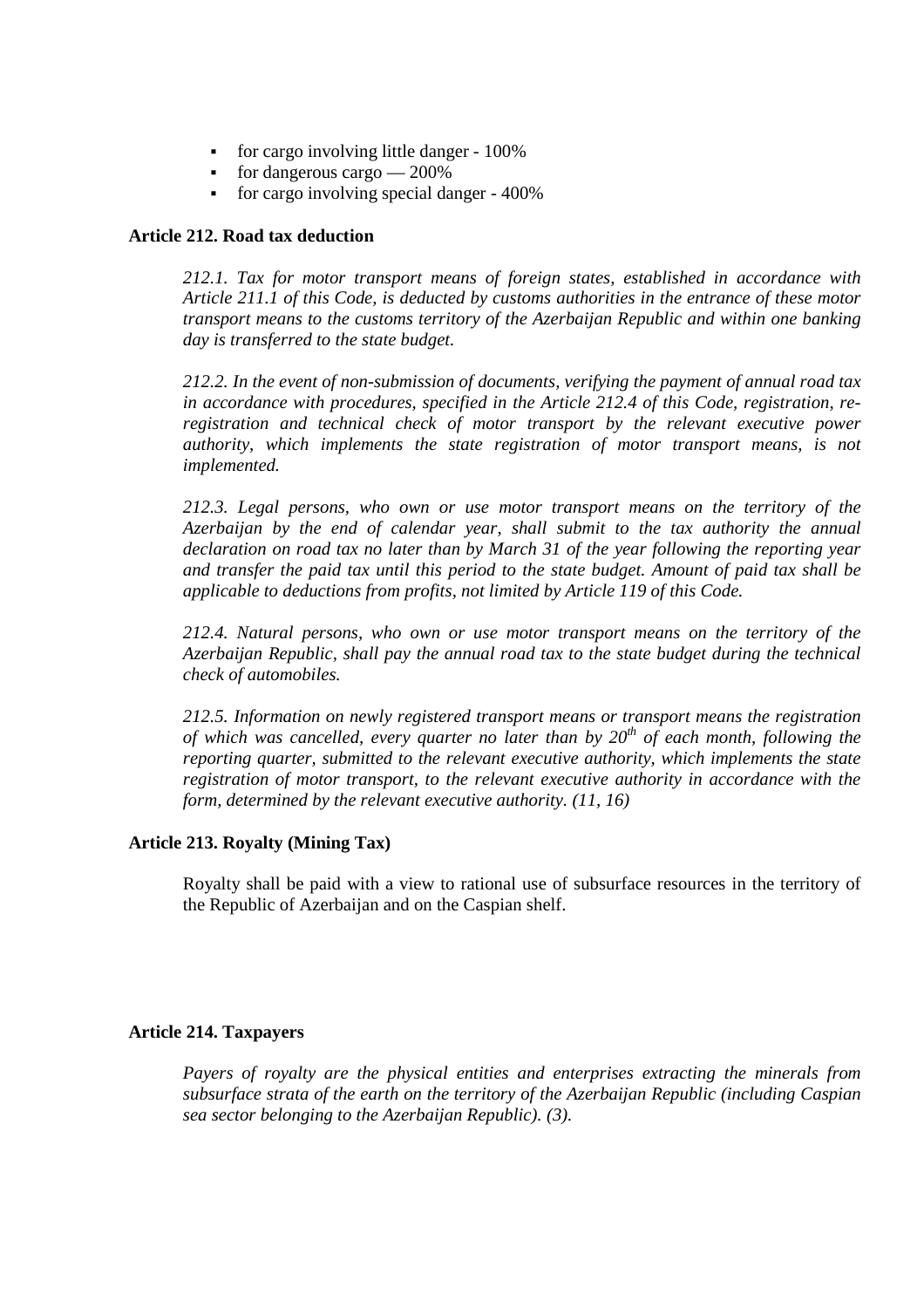## **Article 215. Taxable Base**

Minerals extracted from subsurface strata in the territory of the Republic of Azerbaijan, including the portion of Caspian Sea belonging to the Republic of Azerbaijan.

## **Article 216. Tax rates**

*216.1. Royalty is established dependent from the type of produced natural resources, with application to wholesale price, as follows:* 

| Name of natural resources subject to royalty | $\vert \mathbf{R}$ oyalty rates (in percents) |
|----------------------------------------------|-----------------------------------------------|
| $ Crude\ oil$                                | 26                                            |
| $\Delta$ Natural gas                         |                                               |
| Mining natural resources:                    |                                               |
| All types of metals                          |                                               |

*216.2. Royalty is calculated for each cubic meter dependent on the following types of produced natural resources at following rates:* 

| Names of natural resources, subject to royalty tax                                                          | <i>Royalty tax rates (in manats)</i> |
|-------------------------------------------------------------------------------------------------------------|--------------------------------------|
| Non-metallic natural resources:                                                                             |                                      |
| Zeolite                                                                                                     | 0,5                                  |
| <b>Barite</b>                                                                                               | 0,5                                  |
| Sawn stone                                                                                                  | 0,5                                  |
| <b>Rubbles</b>                                                                                              | 0,5                                  |
| $\langle \textit{claydite},   0, 5 \rangle$<br>Clays for production of light fillers<br>$ nodulizer\rangle$ |                                      |
| Bentonite clays                                                                                             | 0,5                                  |
| <b>Brick and tiling clays</b>                                                                               | 0,5                                  |
| Volcano ash and pamice                                                                                      | 0,5                                  |
| Quartz sands                                                                                                | 0,5                                  |
| Construction sands                                                                                          | 0,5                                  |
| cement stuff (limestone, marl-clay, volcano ash)                                                            | 0,5                                  |
| mask stones (marble, gabbro, tufs, travertine, marbled $ I $<br>limestone)                                  |                                      |
| Precious and half precious jewelry stones                                                                   | $\vert 4$                            |
| Rock salt                                                                                                   | $\vert 4$                            |
| iodine bromine mixed waters                                                                                 | $ 0,02\rangle$                       |
| Mineral waters                                                                                              | 6                                    |

*(6, 9, 11, 14, 16)*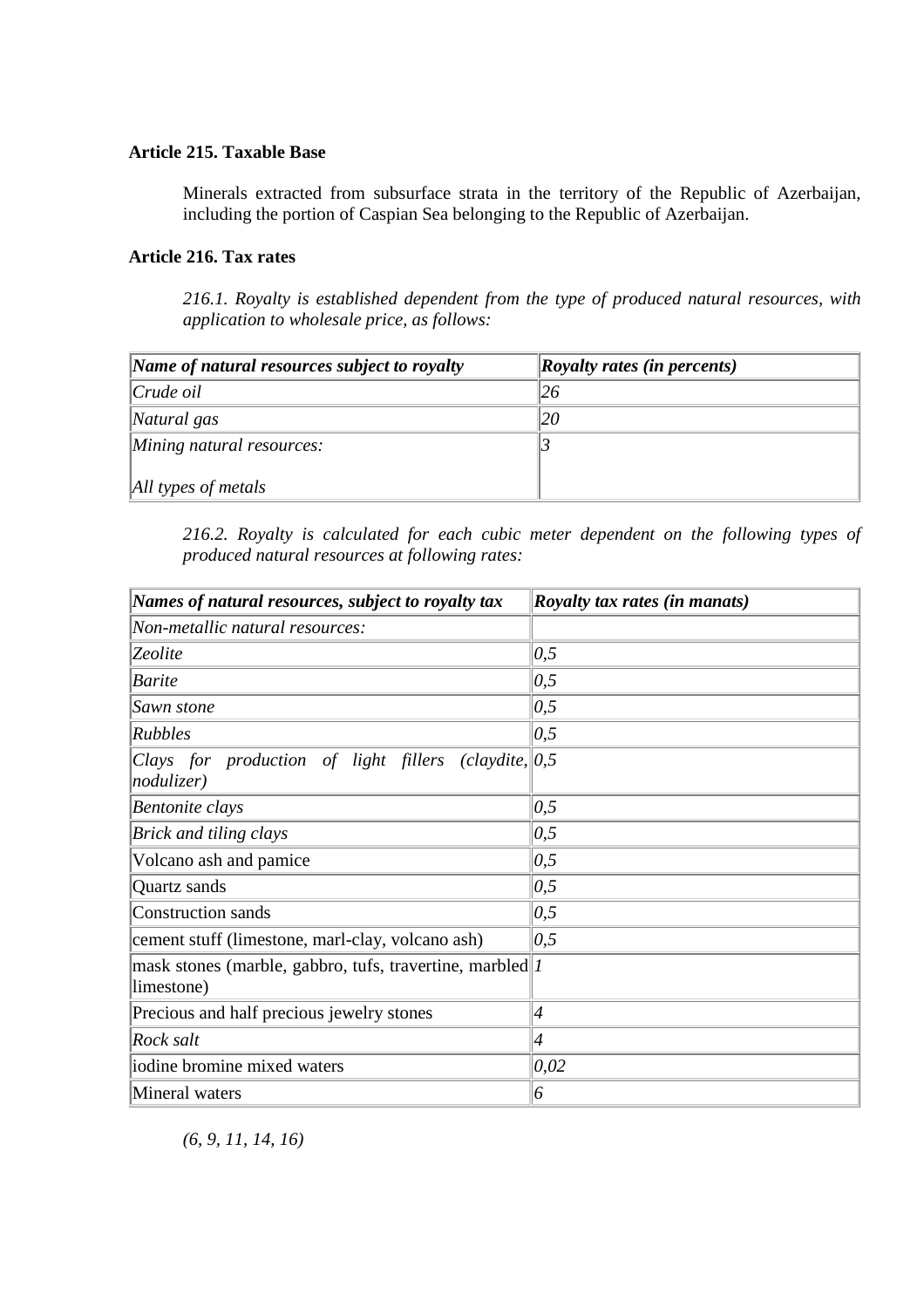## **Article 217. Procedure for calculating tax, term for its payment and submission of the tax return**

*217.1. Tax on trade shall be calculated on minerals stipulated in Article 216.1 hereof- with application of the appropriate tax rates to the wholesale price of minerals mined from the subsurface of the earth, and on minerals stipulated in Article 216.2 hereof - with application of the appropriate tax rates to each cubic meter of minerals mined from the subsurface of the earth* 

217.2. Royalties shall be paid after the extraction of a product on a monthly basis on *no later than*  $20^{th}$  *day* of the month following the accounting month.

217.3. Payers of royalties shall submit tax returns on a monthly basis no later than the  $20<sup>th</sup>$ day of the month following the accounting month, on the mining tax to the tax authorities, on taxes to be paid to local budgets- to municipalities.

217.4. The amount of tax calculated in accordance with procedures stipulated by this Article shall be considered as deductions not limited by Article 119 of this Code.

217.5. The mining tax (with exception of mining tax on construction materials of local importance) shall be paid to the state budget. The mining tax on construction materials of the local importance shall be paid to the local (municipal) budget.

*Ceramide clays, mortar sand, raw materials from high-strength crushed stone are considered as the construction materials of local importance.* 

217.6. When calculating the mining tax in accordance with article 217.1. of this Code for the production of oil and gas, the volumes of oil and gas re-injected back to well due to the technological processes shall be deducted from the volumes of oil and gas produced in accordance with regulations established by relevant authorities of executive power.(3, 11, 14)

# *Chapter XVII. Simplified tax*

### **Article 218. Payers of Simplified Tax**

*218.1. With consideration of provision of chapter XI of this Code legal entities not registered for the VAT purposes, which have the volume of taxable operations for the previous 12 months period at 150000 manats and less and physical persons engaged in entrepreneur activities without creation of a legal entity, which have the volume of taxable operations at 90000 manats and less, shall be entitled to be taxpayers under simplified regime.* 

*Taxpayers entitled to payment of simplified tax (with exception of taxpayers, stipulated under Article 218.1.1 of this Code) annually, no later than on April 20 shall submit the appropriate declaration or written notification on non-using of this right to tax authority, in which they are registered. Taxpayer is not entitled to make changes to the selected method until the end of calendar year, unless otherwise is stipulated under this Code. If the taxpayer did not submit the declaration or written notification within the specified time, the tax authority*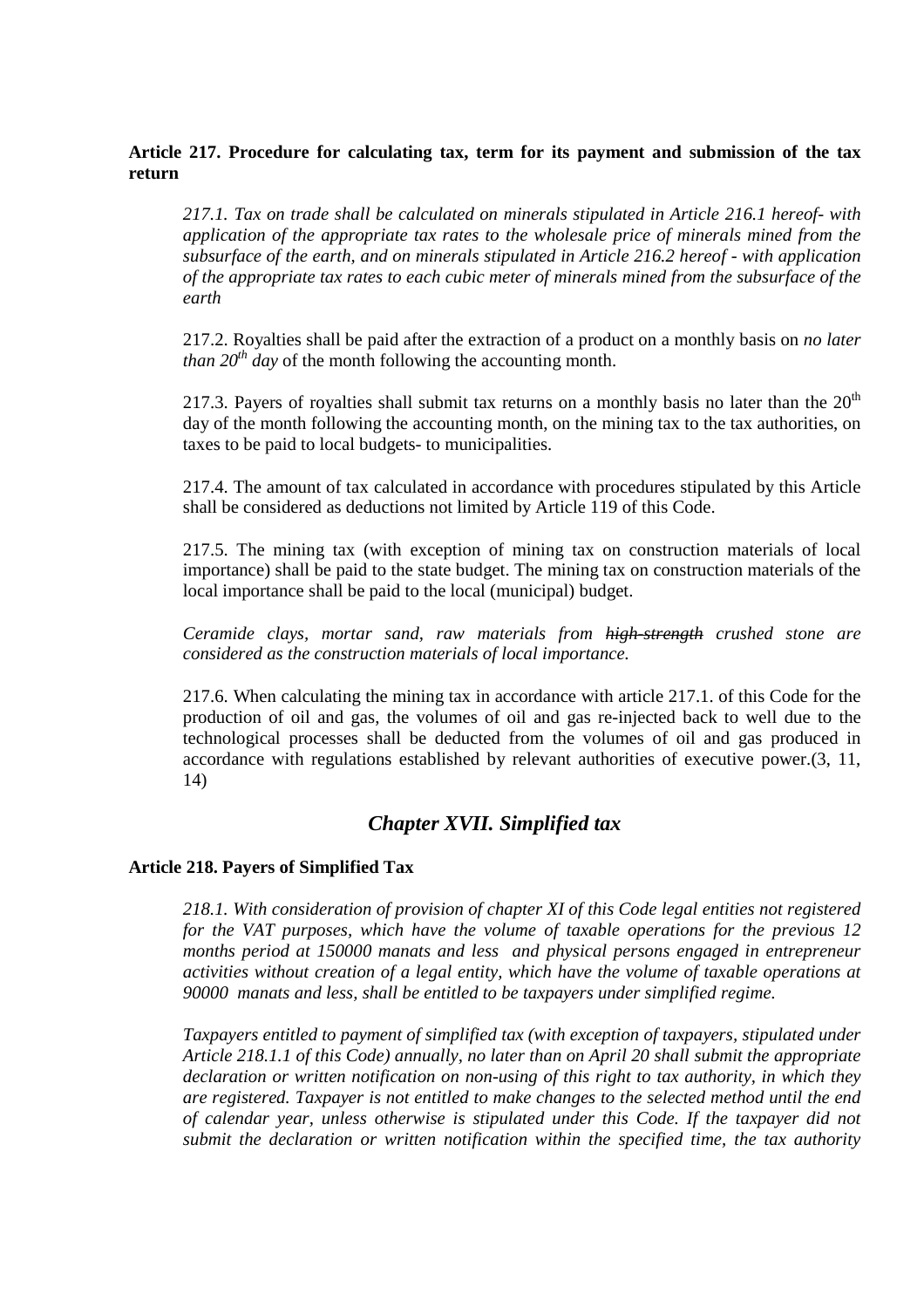*applies the taxpayer's method, used in previous tax year. Taxpayer, who has started new activities within a year, shall apply the method, specified in the application for tax registration.* 

*218.1.1. Following persons are the payers of simplified tax:* 

*218.1.1.1. persons, implementing the transportation of passengers and cargoes in the Azerbaijan Republic by motor transports, owned or used by them (with exception of international cargo and passenger transportation),or performing such transportation via other persons on contractual basis;* 

*218.1.1.2. persons engaged in activities on dwelling housing construction (legal entity or natural person constructing on the own or leased areas, as well as land plots allocated for dedicated purpose, using his own or attracted funds for satisfaction of personal needs of population or for commercial purposes, using his own sources or qualified professional contractor, who owns the facility or complete structure).* 

*218.2. Following groups are not entitled to use simplified tax system:* 

- *Parties producing excise goods,*
- Crediting and insurance entities, investment funds, professional security market participants,
- Non-governmental pension funds;
- Obtaining incomes from letting the property or royalty,
- the residual value of owned fixed assets at the year start for the amount exceeding 1 000 000 manats (with exception of persons, specified in Article 218.1.1 of this Code) (6, 9, 11, 16, 21).

### **Article 219. Subject of taxation**

*219.1. The gross volume of cash flow obtained for goods (works, services) and property provided by the taxpayer (with exception of taxpayers, stipulated under Article 218.1.1 of this Code) as well as non-sale incomes within reporting period shall be subject to taxation.* 

*219.1-1. Motor transports, owned or used by taxpayers, specified in Article 218.1.1.1 of this Code, are subject to taxation.* 

219.1.2. For persons, performing activities in residential housing construction, the toal area of the building, including basements, floors and garrets (with exception of the portion allocated to state, living area, constructed of which is funded by state budget, non-budgetary funds, under state guarantees and aid provided to state, individual residential houses, or site of constructions not in contact with other facilities) shall be subject to taxation.

*219.2. Legal entities paying simplified tax* (with exception of persons specified in Article 218.1.1.2 of this Code) *shall not pay VAT, profit tax and property tax, and natural persons involved in entrepreneur activity without creation of legal entity - profit tax and VAT on subject activity.*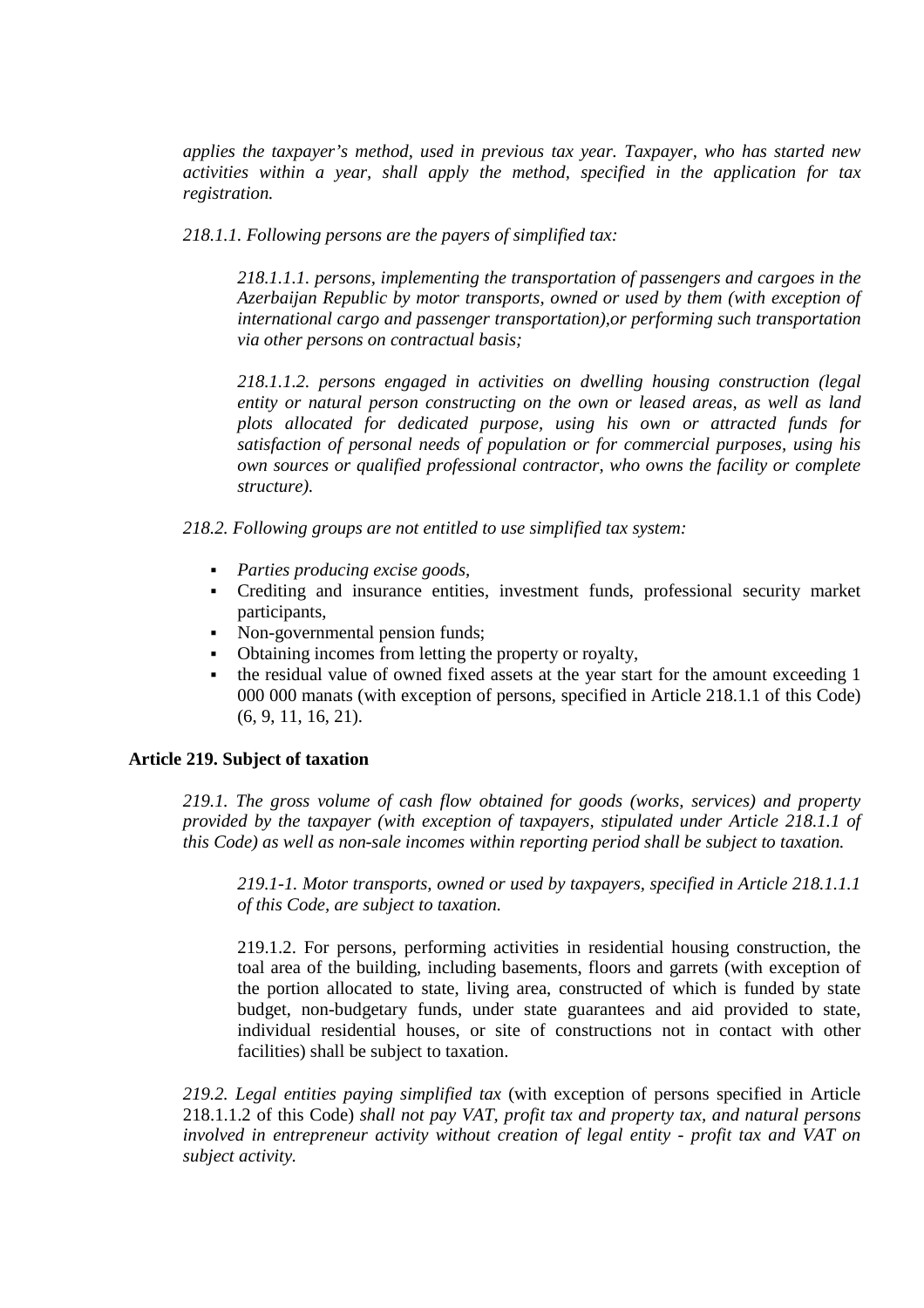219.2.1. Legal entities paying simplified taxes in accordance with Article 218.1.1.2 of this Code shall not be subject to profit tax and property tax, and natural persons performing entrepreneur activities without formation of legal entity shall not be the payers of income tax for such operations. *(6, 9, 11, 16)* 

## **Article 220. Simplified tax rate**

*220.1. The simplified tax«(with exception of taxpayers engaged in activities, stipulated under Article 218.1.1 of this Code) shall be calculated from the amount of funds (gross volume of cash flow) obtained from provision of goods, implementation of words, rendering of services by the taxpayers and non-sale profits at following rates:* 

- *for Baku: 4 percent*
- for other regions and cities, Nakhichevan Autonomy Republic: 2 percent

*220.2. For taxpayers involved in activities in cities and regions of the Azerbaijan Republic, with exception of Baku, including Nakhichevan Autonomy Republic, the tax rate established shall be applied only when taxpayers are engaged in activities on these territories using their own production facilities, property and labour.* 

*220.3 Payers of simplified tax registered for taxation purposes in cities and regions of the Azerbaijan Republic, in Nakhichevan Autonomy Republic, but engaged in activities in the city of Baku shall be subject for payment of simplified tax established for the city of Baku.* 

*220.4. On profits established for various tax rates, control shall be conducted separately. The highest tax rate shall be applied in the event of failure to maintain such control.* 

*220.5. Simplified tax for taxpayers engaged in passenger and cargo transportation by automobile transport, is determined as follows:* 

| $\mathbf{Type}$ of transportation                                                                                   | Unit <br>of<br>applied by simplified tax | measurement Monthly amount of simplified tax<br>$\left  \textit{(in manats)} \right $ |
|---------------------------------------------------------------------------------------------------------------------|------------------------------------------|---------------------------------------------------------------------------------------|
| <i>Passenger transportation (with 1 seat</i> )<br>$ exception of \, taxis , \, by \, the  $<br>$ $ number of seats: |                                          | 1.8 manats                                                                            |
| $\ Passenger\ $<br>transportation<br>$\vert taxi\rangle$                                                            | $by$ <i>l</i> unit of transport          | 9 manats                                                                              |
| $ Cargo$ transportation                                                                                             | Load capacity 1 ton                      | ! manat                                                                               |

*220.6. Simplified tax for taxpayers, implementing passenger and cargo transportation, dependent on the type and territory of operations, is determined with application to the amount of simplified tax, specified in Article 220.5 of this Code, of following rates:* 

*220.6.1. in the city of Baku (including villages and districts) and between Baku and other settlements of the country — 2.0;*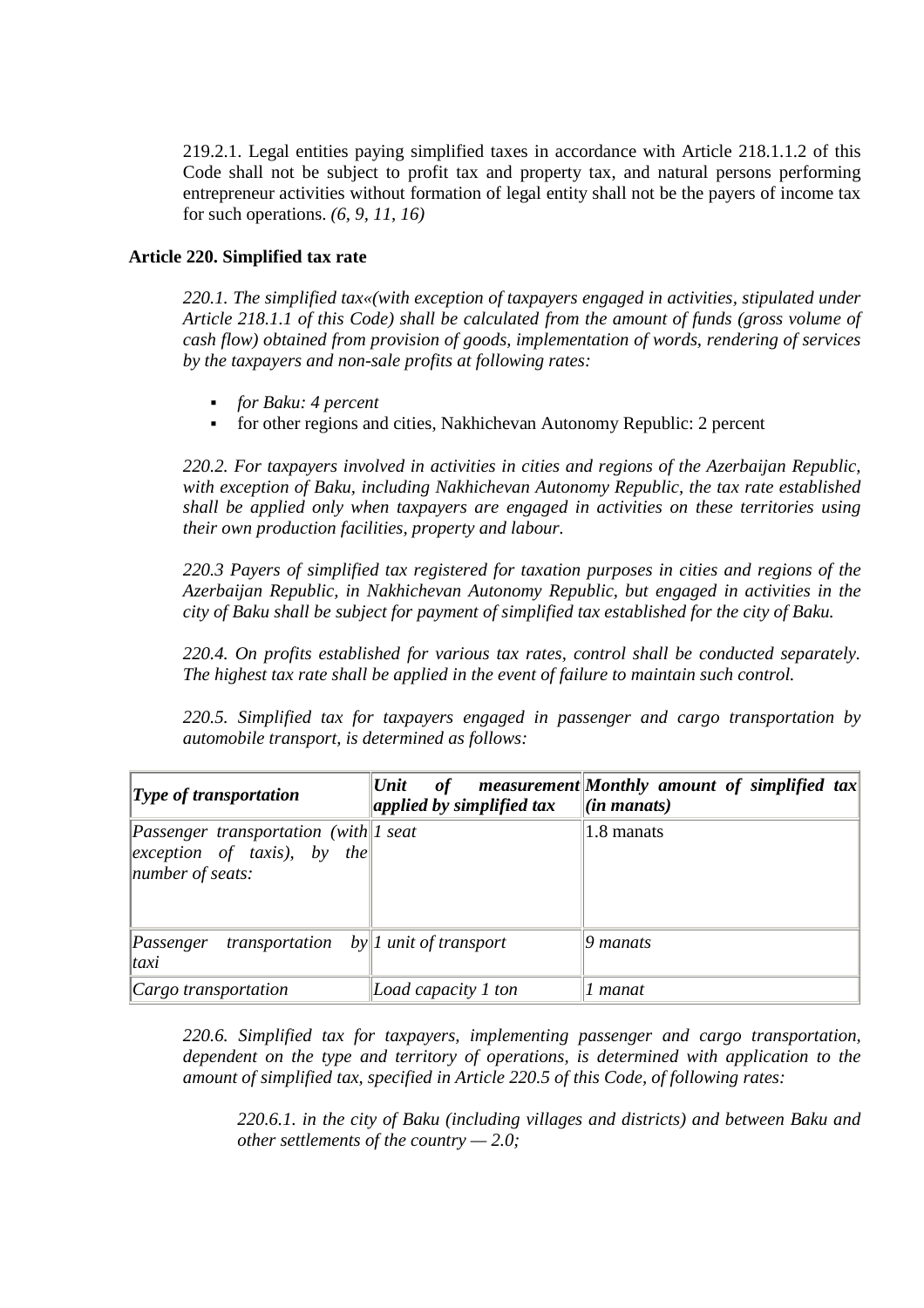*220.6.2. Absheron region, in the cities of Sumgayit, Gandja and between this region and cities and other settlements of the country (with exception of those specified in Article 220.6.1 of this Code) — 1.5;* 

220.6.3. In other cities and districts and between these cities and districts and other settlements (with exception of those specified in Articles 220.6.1 and 220.6.2 of this  $Code$ ) — 1.0.

*220.7. Number of seats in the automobile transports (with exception of taxis) or loading capacity, are determined by the registration certificate of the automobile transport.* 

*If number of seats or load capacity of vehicles (with the exception of taxis) have not been mentioned on the registration certificates of the vehicles, such data shall be determined based on the certificates given to tax authorities by the appropriate executive authority. In the event that it was impossible to determine the number of seats on the basis of the registration certificate of the vehicle or according to the certificates given by the appropriate executive authority, then amount of the simplified tax shall be determined based on the actual number of seats.* 

220.8. For persons engaged in operations on residential housing construction, the simplified tax is calculated with application of rates established by relevant executive authority on the basis of zoning of country's cities and regions, to the amount of 10 manats for each square meter of taxable object, defined in Article 219.1.2. of this Code. (6, 9, 11, 14, 16, 21)

## **Article 221. Procedure for calculation of simplified tax, period of payment and submission of declaration.**

*221.1. The amount of simplified tax (with exception of taxpayers, stipulated under Article 218.1.1 of this Code) for the reporting period shall be calculated via application of tax rate stipulated under Article 220 of this Code to the gross volume of cash flow for reporting period.* 

*221.2 Quarter shall be the reporting period for simplified tax regime.* 

*221.3. Payers of simplified tax shall, no later than the 20th day of each month following the reporting period, submit to tax authorities the declaration on the amount of tax that shall be paid and make the tax payment to the state budget within same period.* 

*In case of liquidation of a legal person-taxpayer or if activity of a physical person engaged in business undertakings without having established a legal person is terminated, a declaration should be submitted to the tax authority within 30 days. In this case, tax period shall cover the period from the beginning a term considered as accounting period till the date when the taxpayer stopped his activity.*

*221.4. Simplified tax for passenger and cargo transportation by the automobile transport is calculated as follows:*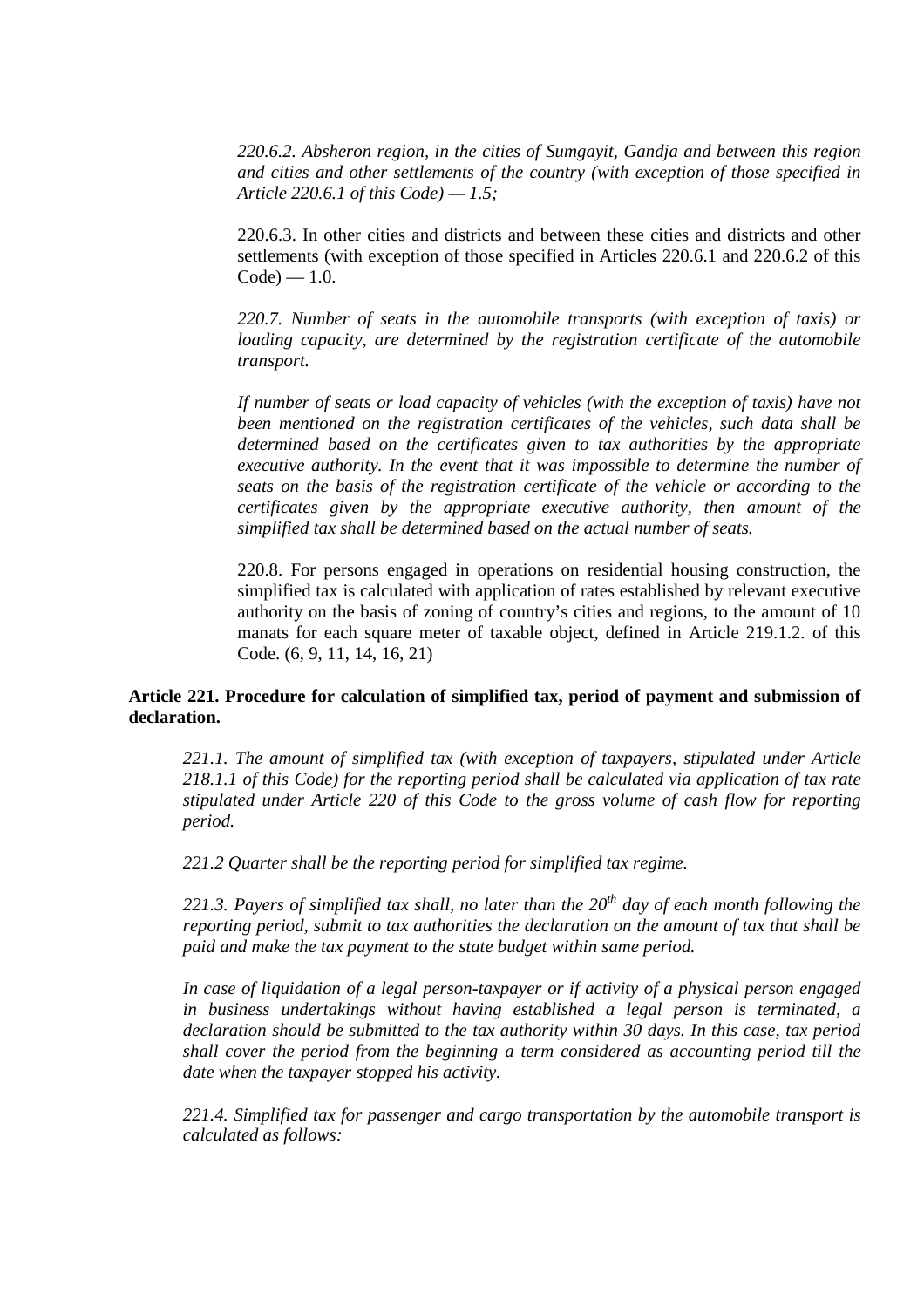*221.4.1. Simplified tax for each automobile transportation of the taxpayer, engaged in passenger and cargo transportation, is calculated by multiplication of the applied unit of measurement of simplified tax, specified in Article 220.5 of this Code, to the*  monthly amount of simplified tax, specified in this Article, as well as on rates, *specified in Article 220.6 of this Code, and transferred to state budget.* 

*221.4.2. Taxpayers, specified in Article 218.1.1.1 of this Code, shall pay the simplified tax, calculated for the territory of actual implementation of passenger and cargo transportation in accordance with Articles 220.5 - 220.7 of this Code, independent of the place of registration of the automobile transport.* 

*221.4.3. During implementation of passenger and cargo transportation by the automobile transport, used under the power of attorney or leasing agreement, the responsibility for the payment of simplified tax lays with persons, who perform the operations of automobile transport under the power of attorney or leasing agreement. In all other cases, the responsibility for payment of simplified tax lays on the owner of transport.* 

*221.4.4. During implementation of passenger and cargo transportation by automobile transport, owned by legal entities, by the legal entity itself, the simplified tax shall be paid by this legal entity.* 

*221.4.5. Taxpayers, engaged in passenger and cargo transportation by automobile transport, do not submit to tax authorities the declaration on their operations, unless otherwise is stipulated under this Code.* 

*221.4.6. Control over accurate calculation and timely payment to the state budget of the simplified tax by taxpayers, engaged in passenger and cargo transportation, shall be implemented by the relevant executive authority.*

*221.4.7. Persons, implementing passenger and cargo transportation by automobile transport, shall by the end of calendar month obtain in the relevant executive authority for following month, quarter, half-year or year as per own wish for each transport the «Distinction Sign» issued no later than within two business days upon the taxpayer`s application in the form approved by the appropriate executive authority carrying out transportation policy.*

*To the application of taxpayer for obtaining of the «Distinction Sign» shall be attached the bank payment document, verifying the payment of simplified tax for this activity. In the bank payment document shall be specified the series and number of state registration license of automobile transport.*

*Legal persons and physical persons engaged in business undertakings without having established a legal person dealing with transportation of passengers and cargo shall be given «a Distinction Sign» after they have fully paid the calculated tax amount to the State Budget. Taxes paid by persons dealing with transportation of passengers and cargo using vehicles shall neither be returned to them nor replaced with taxes for the next month, regardless of whether they were actually carried out such activities or not in that month.*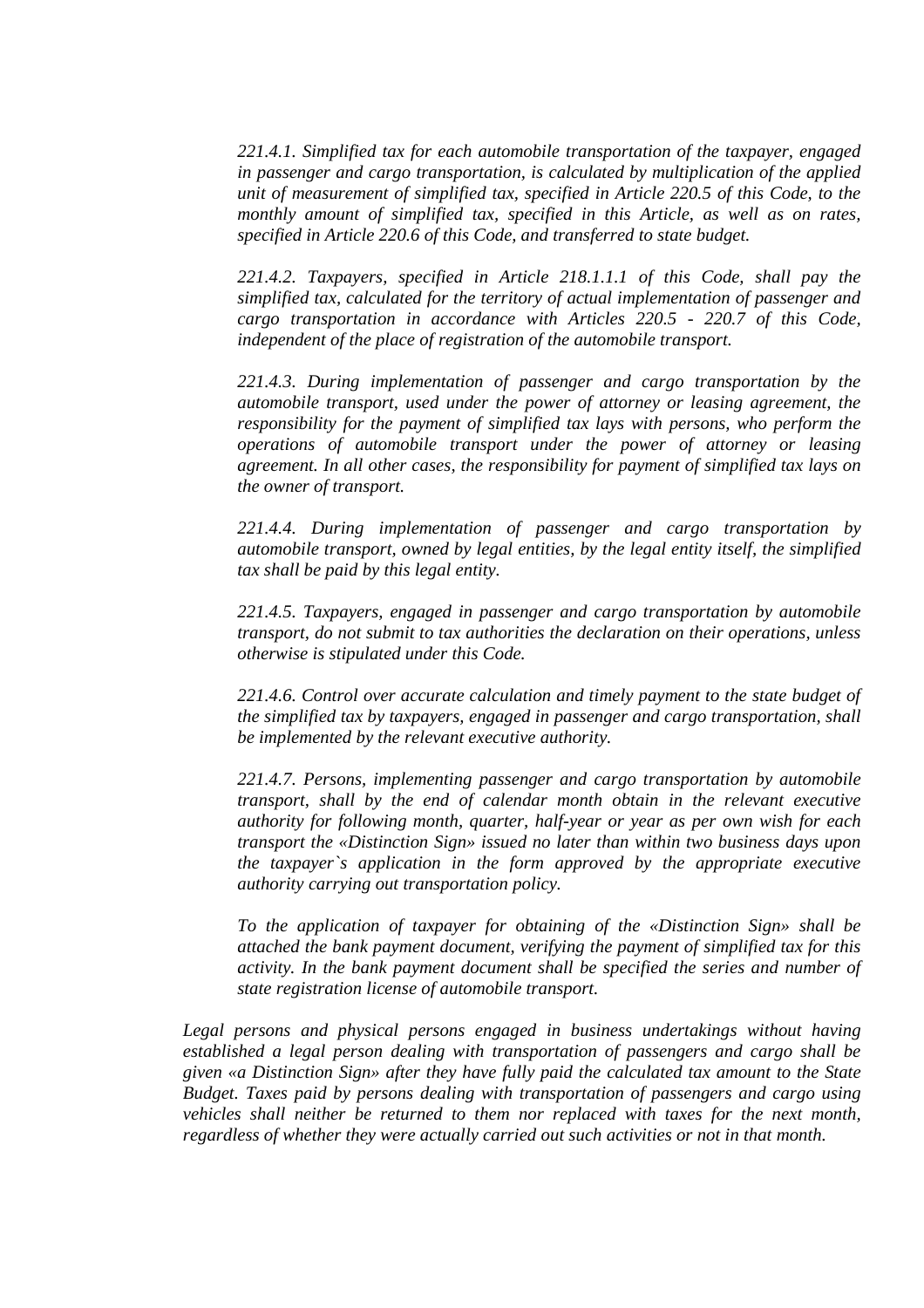*In case of change of the owner or user of the vehicle, taxes paid for the next months by the previous owner or user for that vehicle shall be taken into consideration and official re-registration of the «Distinction sign» confirming payment of taxes shall not be required.*

221.4.8. Forms of the «Distinction sign» and «Special distinction sign» shall be determined by the appropriate central executive authority carrying out the transportation policy, and shall contain the following information:

221.4.8.1. Full name of the taxpayer-legal person, or name, middle name and family name of the physical person;

221.4.8.2. Tax ID number ;

221.4.8.3. effectiveness period of the sign;

221.4.8.4. model of the vehicle and state registration sign;

221.4.8.5. number of seats or load capacity of the vehicle;

221.4.8.6. territory where the transportation is carried out;

221.4.8.7. amount of taxes paid.

*221.4.9. Automobile transport used for transportation of employees and their luggage for provision of own operations by automobile transport, owned by the taxpayers, shall not be subject to simplified tax and for this transports the «Special Distinction Sign» is obtained.«Special Distinction Sign» is issued to the relevant executive authority within five business days upon application of the taxpayers, who have transport facilities in their ownership. No payment is required for obtaining of «Special Distinction sign». Taxpayers, who received the «Special Distinction Sign», during sales or transfer of automobile transport under leasing, as well as in the event of changes to its applications, not stipulated under this Article, no later than in one business day in advance shall return the «Special Distinction Sign» to the issuing authority.* 

221.4.10. Upon the registration of new transport means used for transportation of *taxpayer's employees and their luggage, owners of these automobile transport within five days shall submit the information to relevant executive authority in accordance with form, approved by the relevant executive authority.* 

*221.4.11. «Distinction sign» or «Special distinction sign» shall not be received for special purpose vehicles equipped with a special sign or equipments (with the exception of such services rendered to them by other taxpayers within business activity), as well as vehicles intended for the official use of public authorities, budget organizations and local self-government bodies, Central Bank of the Azerbaijan Republic, foreign contractors and sub-contractors acting within production sharing, main export pipeline and other similar types of agreements, state funds, diplomatic and consular representatives of foreign countries, representatives of international*